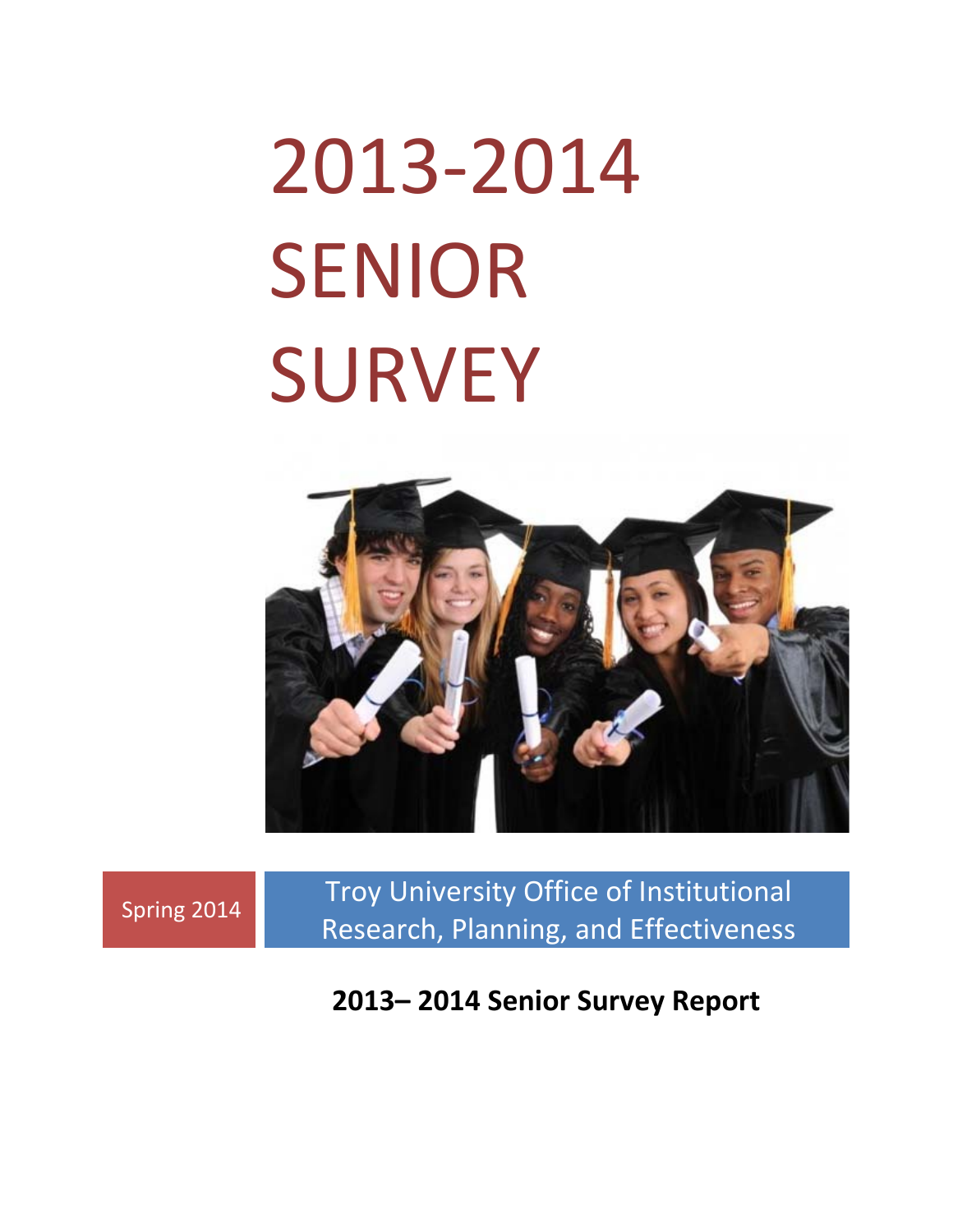# **Table of Contents**

| Report 7: Ratings on educational and academic support services cross tabulated by campus  29             |
|----------------------------------------------------------------------------------------------------------|
| Report 8: Satisfaction with the offices and services of the University cross tabulated by campus  32     |
|                                                                                                          |
|                                                                                                          |
| Report 11: Enrollment choices and recommendations cross tabulated by campus  40                          |
|                                                                                                          |
| Report 13: Ratings on educational and academic support services cross tabulated by college  44           |
| Report 14: Satisfaction with the offices and services of the University cross tabulated by c college  48 |
|                                                                                                          |
|                                                                                                          |
| Report 17: Enrollment choices and recommendations cross tabulated by college 56                          |
| Report 18: Comparison of Intellectual Development and Leadership Development by Ethnicity  57            |
|                                                                                                          |
|                                                                                                          |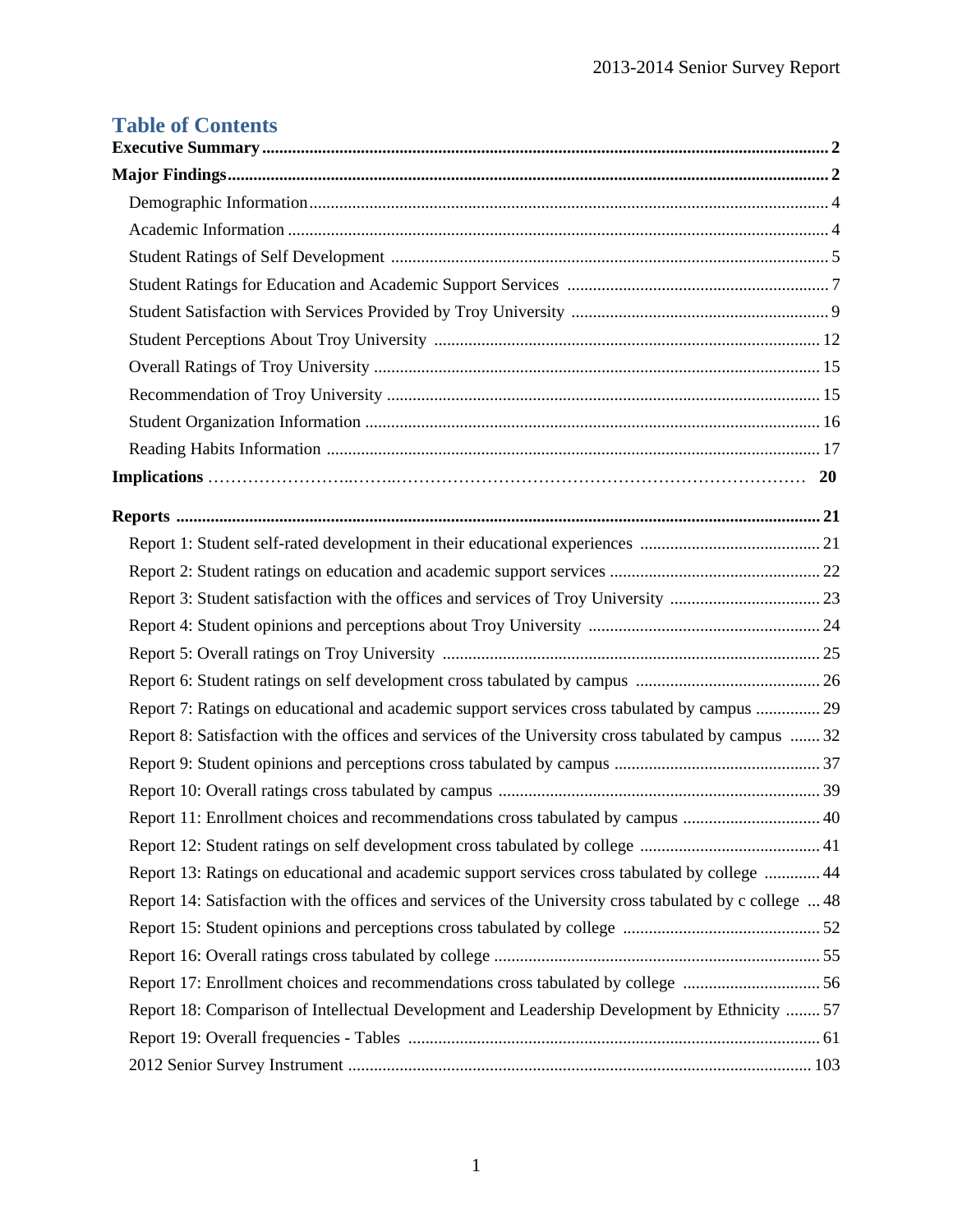# **Executive Summary**

 The purpose of this survey is to identify student satisfaction with their experiences at Troy University, recognize student development as a result of their Troy University education, and identify areas that need to be improved. Data collected in this survey are used to help the University strengthen its academic programs, better serve the needs of its students, and become more effective and efficient in accomplishing its mission and goals.

 As an annual effort of institutional effectiveness, the Troy University Office of Institutional Research, Planning, and Effectiveness (IRPE) conducted the *Troy University Senior Survey* on all campuses of the University during spring 2014.

 The questionnaire for the survey contained 42 questions. The first 19 questions ask for information regarding students' demographics, academics, employment, and financial aid. Questions  $20 - 36$  of the survey, with a high reliability, focus on measuring students' perceptions about and satisfaction with their Troy experiences. Question 37 was an open-ended question allowing for additional comments. Questions 38-42 were new additions to the 2013-2014 Senior Survey and asked more specifically the student's plans upon graduation. These same questions are also asked of the students during the exit process at the graduation ceremony on the Troy campus.

 For data analysis, descriptive methods were used for the overall University as well as for each individual campus, site, college, and degree. Questions 20 to 36 were tabulated and items were presented in a cross tabulation by campus so that comparison, if necessary, could be made between campuses or between campus and the overall University. Questions 20 - 23, which contain measures in 71 areas, are analyzed based on the factors defined from the same measures in the previous year's survey. Importantly, a five year comparison was made between academic years 09-10, 10-11, 11-12, 12-13, and 13-14 responses to identify any possible improvement, as well as between campuses to explore in detail areas where improvement efforts can be focused. In the end, frequency tables for all survey questions were provided as appendices for the overall responses as well as for each of the campuses and colleges.

# **Major Findings**

 The *Troy University Senior Survey 2013-14* as administered during spring 2014. During this time, students who had filed their intent to graduate form were emailed the link to the survey. By the time data collection was closed in spring 2014, 425 responses were received representing a 36% response rate.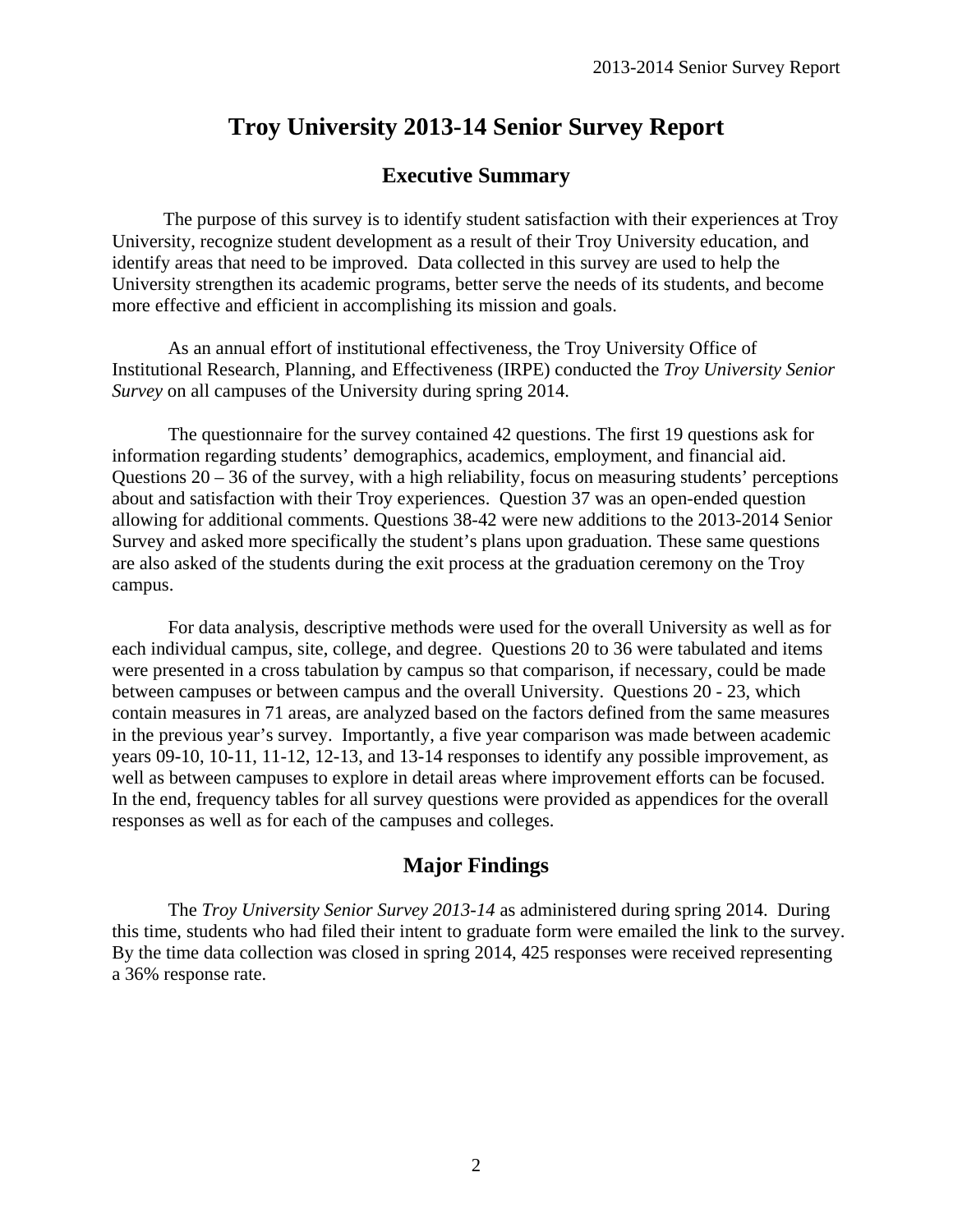While the overall response count is significantly lower than that of previous years, the response rate is comparable, and slightly higher to the response rates from prior years. Even though the response rates vary from year to year, the demographic factors from each year are roughly parallel. In spring 2014, 1,178 students who had filed their intent to graduate form were emailed an invitation to participate in the survey which resulted in a 36% response rate. The characteristics of the survey respondents were determined to be similar to those of the total graduates of the year although some variation existed. Therefore, the responses to the survey could be considered representative of the ideas and opinions of the students who were graduating in during the 2013-2014 Academic Year.

| <b>Senior Survey Response Rates</b> |            |  |  |  |  |  |  |  |  |
|-------------------------------------|------------|--|--|--|--|--|--|--|--|
| $AY 2013 - 2014$                    | $N = 425$  |  |  |  |  |  |  |  |  |
| $AY 2012 - 2013$                    | $N = 1011$ |  |  |  |  |  |  |  |  |
| $AY 2011 - 2012$                    | $N = 1914$ |  |  |  |  |  |  |  |  |
| $AY 2010 - 2011$                    | $N = 1904$ |  |  |  |  |  |  |  |  |
| $AY 2009 - 2010$                    | $N = 1771$ |  |  |  |  |  |  |  |  |

 The *Senior Survey* has been administered consecutively for over seven years. The results are almost parallel from each year, however the current year results show a slightly increase in five of the seven areas. Over the past five years students have consistently rated the factor of leadership development the highest and student services the lowest. The chart and table below presents the mean scores for each factor measured by the *Senior Survey*. Each factor is measured on a scale with 1 being low satisfaction and 5 being high satisfaction.

|                                            | <b>AY</b><br>$13 - 14$ | <b>AY</b><br>$12 - 13$ | <b>AY</b><br>$11 - 12$ | <b>AY</b><br>$10 - 11$ | <b>AY</b><br>$09 - 10$ |
|--------------------------------------------|------------------------|------------------------|------------------------|------------------------|------------------------|
| <b>Leadership Development</b>              | 4.20                   | 4.14                   | 4.23                   | 4.20                   | 4.21                   |
| <i><u><b>Instruction</b></u></i>           | 4.12                   | 4.05                   | 3.99                   | 3.95                   | 3.93                   |
| <b>Administration</b>                      | 4.10                   | 4.08                   | 3.81                   | 3.97                   | 3.92                   |
| <b>Intellectual Development</b>            | 4.03                   | 3.96                   | 4.09                   | 4.06                   | 4.06                   |
| <b>Perceptions</b>                         | 4.02                   | 4.02                   | 3.95                   | 3.90                   | 3.88                   |
| <b>Academic Support</b><br><b>Services</b> | 3.94                   | 3.87                   | 3.84                   | 3.83                   | 3.84                   |
| <b>Overall Ratings</b>                     | 3.93                   | 3.94                   | 3.94                   | 3.94                   | 3.96                   |
| <b>Student Services</b>                    | 3.85                   | 3.86                   | 3.64                   | 3.73                   | 3.74                   |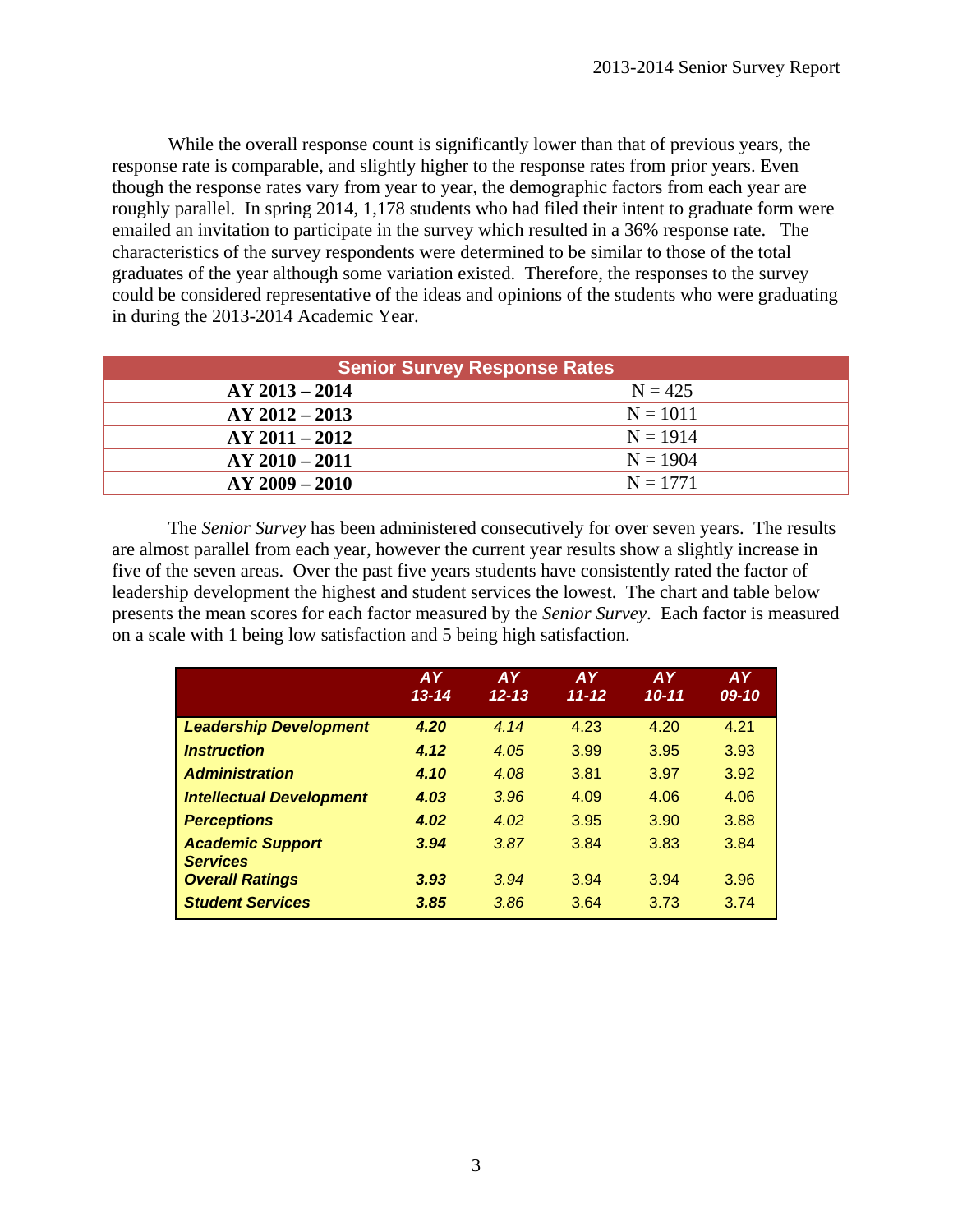

#### Demographic Information

Of the 425, respondents, 66% were female, 60% were White compared to 33% Black, and 62% were aged 25 or older. While the majority (97%) were US citizens, the 3% international student participants represented 7 countries in various parts of the world. The largest percentage of respondents were from Troy Campus, 38%. About 29% of the respondents were graduating from eTROY, 2% were Global Campus students, and the remainder of the seniors were from Dothan (10%), Montgomery (12%) and Phenix City (9%). Additionally, Global Campus students responded from five different sites.

#### Academic Information

Academically, 93% of the respondents were expecting to receive a Bachelor's degree and 6% were expecting to receive an Associate's degree. About 43% of the respondents were planning to graduate from the College of Arts and Sciences, 20% from Business, approximately 17% from Education, 15% from the College of Health and Human Services, and only about 6% from the College of Communication & Fine Arts.

According to the responses, approximately 73% of the students had transferred credit According to the responses, approximately 73% of the students had transferred credit<br>hours from other institutions and about 37% of them transferred more than 30 credit hours. The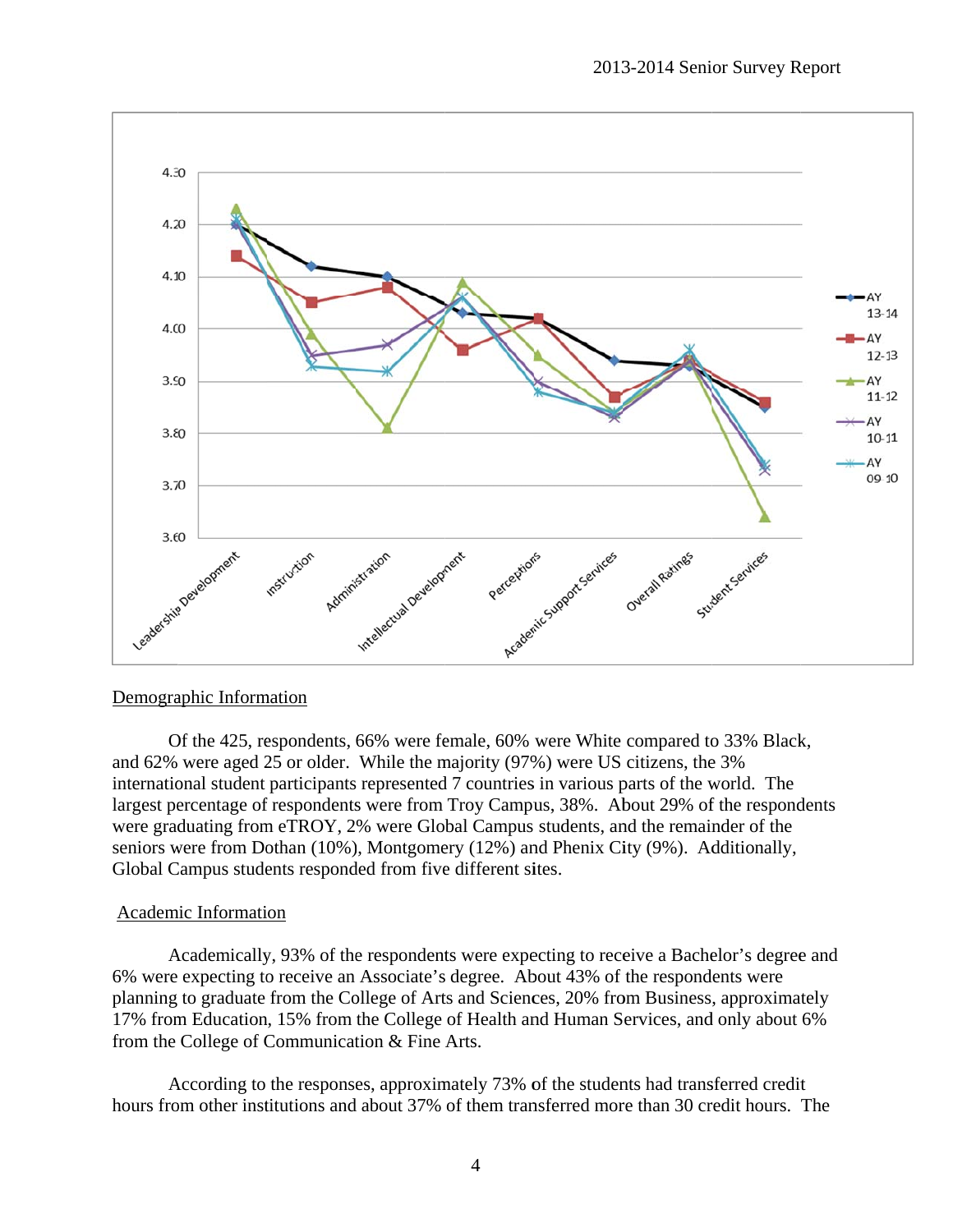majority of participating seniors (54%) started Troy University as an undergraduate transfer student. About 43% started Troy University as a first-time freshman. While attending Troy University, 74% of the students had taken online courses. About 29% reported that their cumulative GPA's were between 3.5 and 4.0, and 39% had GPA's between 3.0 and 3.49. Of the 425 respondents, about 72% indicated that they had studied at Troy University 4 years or less. About 12% reported 5 years and 6% six years, while the longest time a student studied at Troy University was over 10 years (2%) and the shortest was just 1 year (2%).

#### Employment and Plan After Graduation

 Approximately 75% of the respondents reported that they worked while attending Troy University with about 51% working full-time (40 hours or over). Upon graduation, about 41% were planning to work in areas related to their majors at Troy University, 12% would continue to work in the jobs they had already, and approximately 37% were going to continue their education. The survey also found that about 70% of the respondents would pursue a Master's degree after they graduated, 16% would study for a doctoral degree, around 2% would seek an educational specialist degree, and another 3% would pursue a professional degree as their ultimate goal in education.

#### Financial Aid Information

 While the financial aid options varied, over half of the respondents (60%) had received student loans, 44% obtained grants, 31% had scholarships or graduate assistantships, and about 17% received tuition assistance. Additionally, about 4% received a third party pay or other kind of financial aid, mostly from military or VA benefits.

#### Student Satisfaction

#### *Student self-rated development (Report 1 – Q20)*

 Eighteen items related to knowledge, skills, and abilities were provided for the students to rate their development as a result of Troy University education. From the 18 items, two factors were identified - *Intellectual Development* and *Leadership Development.* In comparison, the prior four academic years, respondents shared about the same opinions regarding their development in the areas measured, with an average rating for *Intellectual Development* as 4.03 for 13-14, 3.96 for 12-13, 4.09 for 11-12, 4.06 for 10-11, and 4.06 for 09-10; and an average rating for *Leadership Development* as 4.20 for 13-14, 4.14 for 12-13, 4.23 for 11-12, 4.20 for 10-11, and 4.21 for 09-10; all in a 5-point scale with 1 as "Poor" and 5 as "Excellent." What appeared in 2012-2013 as a declining trend seems to have turned upward in 2013-2014 for each category.

 As indicated in Table 1, the majority of the areas measured for student *Intellectual Development* were rated high above 4.00 (on a scale of 1 to 5) and with the exception of mathematical skills, scientific principles, and appreciation of the arts, about 75% or more of the students rated their development in these areas as either "Excellent" or "Good." In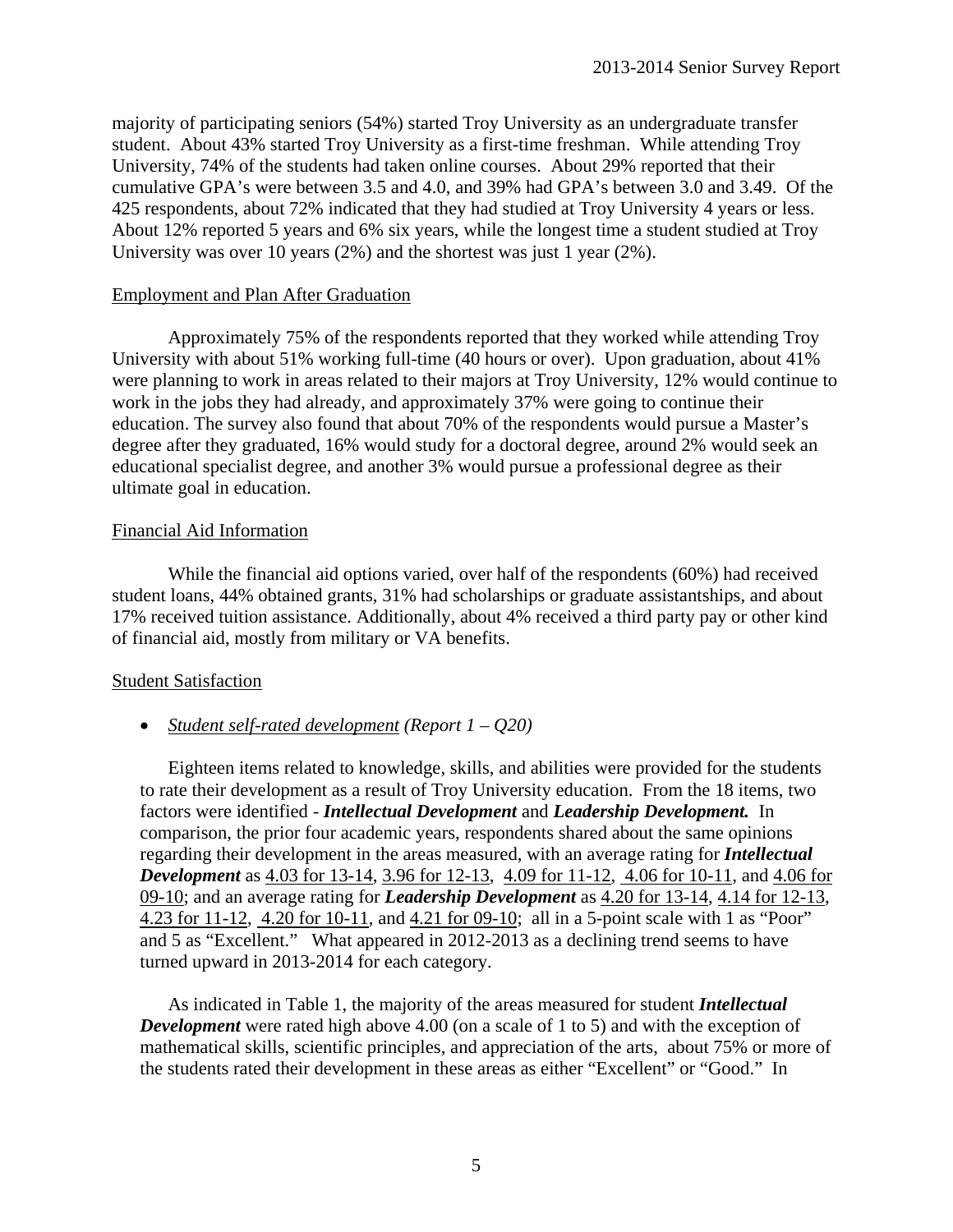addition, ten out of the eleven ratings on areas related to *Intellectual Development* increased in 2013-2014 from the previous academic year.

|                                            | AY 13-14                  |      | AY 12-13                  |      | AY 11-12                  |      | AY 10-11                 |      | AY 09-10                  |      |
|--------------------------------------------|---------------------------|------|---------------------------|------|---------------------------|------|--------------------------|------|---------------------------|------|
|                                            | Excellent<br><b>/Good</b> | Mean | Excellent<br><b>/Good</b> | Mean | Excellent<br><b>/Good</b> | Mean | Excellent<br>ठ<br>Ŏ<br>ହ | Mean | Excellent<br><b>/Good</b> | Mean |
| Critical thinking skills                   | 86%                       | 4.22 | 85%                       | 4.21 | 89%                       | 4.31 | 86%                      | 4.24 | 89%                       | 4.27 |
| <b>Reading Skills</b>                      | 83%                       | 4.21 | 82%                       | 4.16 | 86%                       | 4.26 | 84%                      | 4.25 | 87%                       | 4.25 |
| Problem solving skills                     | 85%                       | 4.19 | 82%                       | 4.16 | 89%                       | 4.28 | 84%                      | 4.21 | 87%                       | 4.23 |
| Research skills                            | 82%                       | 4.17 | 79%                       | 4.07 | 83%                       | 4.18 | 80%                      | 4.15 | 83%                       | 4.15 |
| Writing skills                             | 81%                       | 4.12 | 80%                       | 4.06 | 85%                       | 4.17 | 84%                      | 4.15 | 85%                       | 4.16 |
| Speaking/presentation skills               | 82%                       | 4.11 | 75%                       | 4.00 | 80%                       | 4.10 | 78%                      | 4.07 | 81%                       | 4.08 |
| Understanding different philosophy/culture | 75%                       | 3.99 | 72%                       | 3.93 | 78%                       | 4.08 | 76%                      | 4.05 | 77%                       | 3.99 |
| Computer technologies                      | 75%                       | 3.98 | 74%                       | 3.96 | 79%                       | 4.08 | 77%                      | 4.08 | 81%                       | 4.10 |
| Scientific principles & methods            | 67%                       | 3.79 | 61%                       | 3.70 | 68%                       | 3.85 | 66%                      | 3.82 | 69%                       | 3.82 |
| Appreciation of the arts                   | 65%                       | 3.78 | 64%                       | 3.80 | 73%                       | 3.97 | 71%                      | 3.95 | 73%                       | 3.93 |
| <b>Mathematical skills</b>                 | 63%                       | 3.72 | 54%                       | 3.57 | 62%                       | 3.73 | 63%                      | 3.78 | 69%                       | 3.76 |
| Overall average ratings                    | 4.03                      |      | 3.96                      |      | 4.09                      |      | 4.06                     |      | 4.06                      |      |

#### Table 1. Ratings on areas related to *Intellectual Development*: 2009-2014

Similar to the ratings on *Intellectual Development*, ratings on *Leadership Development* were also strong as ratings in six of the seven areas increased in 2013-2014 from the previous academic year. As illustrated in Table 2, more than 80% of the students gave positive ratings of either "Excellent" or "Good" to their development in six of the seven areas related to *Leadership Development.* All mean ratings for items were 4.0 or higher, the factor mean was 4.20.

|                                             | AY 13-14                      |      | AY 12-13                 |      | AY 11-12               |      | AY 10-11           |      | AY 09-10                   |      |
|---------------------------------------------|-------------------------------|------|--------------------------|------|------------------------|------|--------------------|------|----------------------------|------|
|                                             | Ξ<br><b>Good</b><br>elle<br>Ă | Mean | Excellent<br><b>Jood</b> | Mean | xcellent<br>/Good<br>Ш | Mean | Excellent<br>/Good | Mean | lent<br>/Good<br>xcel<br>ш | Mean |
| Planning and carrying out projects          | 89%                           | 4.30 | 83%                      | 4.20 | 87%                    | 4.29 | 85%                | 4.27 | 88%                        | 4.27 |
| Strategies for applying skills in the field | 86%                           | 4.29 | 84%                      | 4.21 | 87%                    | 4.28 | 83%                | 4.23 | 87%                        | 4.25 |
| Management and organizational skills        | 86%                           | 4.26 | 82%                      | 4.20 | 86%                    | 4.29 | 84%                | 4.27 | 87%                        | 4.29 |
| Time management                             | 84%                           | 4.23 | 82%                      | 4.19 | 85%                    | 4.26 | 83%                | 4.26 | 85%                        | 4.24 |
| Leadership skills                           | 83%                           | 4.17 | 79%                      | 4.11 | 82%                    | 4.21 | 81%                | 4.18 | 84%                        | 4.20 |
| Working collaboratively in groups           | 81%                           | 4.12 | 75%                      | 4.05 | 81%                    | 4.16 | 79%                | 4.14 | 81%                        | 4.13 |
| Citizenship skills                          | 76%                           | 4.00 | 76%                      | 4.04 | 80%                    | 4.13 | 78%                | 4.10 | 80%                        | 4.10 |
| Overall average ratings                     | 4.20                          |      | 4.14                     |      | 4.23                   |      | 4.20               |      | 4.21                       |      |

Table 2. Ratings on areas related to *Leadership Development*: 2009-2014

For detailed ratings on areas included in these two factors, please see Report 1.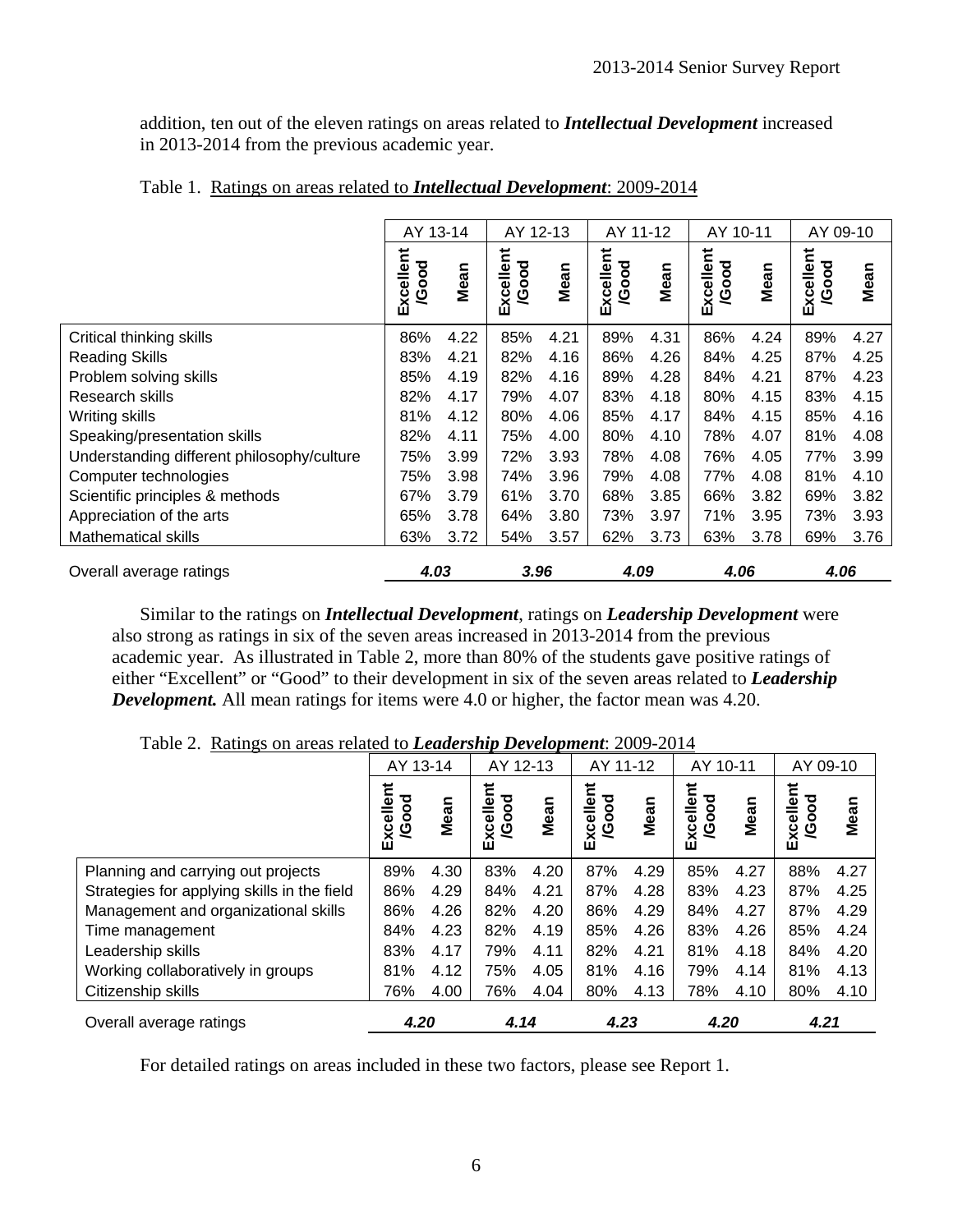*Student ratings for quality of education and academic support services (Report 2 – Q21)* 

 Seventeen items were measured in terms of what students thought about the quality of education and academic support services at Troy University. Again a factor analysis identified two factors, which include *Academic Support Services* and *Instruction*. The factor *Instruction*, or *Academics*, includes areas relating to instruction and faculty and has an average rating of 4.14 for 13-14, 4.05 for 12-13, 3.99 for 11-12, 3.95 for 10-11, and 3.93 for 09-10; respondents on a 5-point scale with 1 as "Poor" and 5 as "Excellent." The factor average for 2013-2014 was higher than any of the previous five years and every single area showed an increase in ratings for "Excellent" or "Good".

|                                               | AY 13-14               |      | AY 12-13           |      | AY 11-12           |      | AY 10-11           |      | AY 09-10           |      |
|-----------------------------------------------|------------------------|------|--------------------|------|--------------------|------|--------------------|------|--------------------|------|
|                                               | xcellent<br>/Good<br>ш | Mean | Excellent<br>/Good | Mean | Excellent<br>/Good | Mean | Excellent<br>/Good | Mean | Excellent<br>/Good | Mean |
| Overall quality of academic program           | 89%                    | 4.36 | 88%                | 4.32 | 89%                | 4.28 | 84%                | 4.20 | 85%                | 4.17 |
| Instruction in major courses                  | 89%                    | 4.34 | 83%                | 4.20 | 83%                | 4.16 | 80%                | 4.13 | 82%                | 4.10 |
| Communication between faculty and             |                        |      |                    |      |                    |      |                    |      |                    |      |
| students                                      | 83%                    | 4.19 | 78%                | 4.12 | 78%                | 4.02 | 74%                | 3.98 | 76%                | 3.96 |
| Faculty's use technologies to enhance         |                        |      |                    |      |                    |      |                    |      |                    |      |
| teaching                                      | 82%                    | 4.13 | 79%                | 4.10 | 78%                | 4.04 | 73%                | 4.02 | 76%                | 3.99 |
| Faculty accessibility                         | 78%                    | 4.10 | 74%                | 4.04 | 75%                | 3.96 | 70%                | 3.92 | 72%                | 3.88 |
| Instruction in general education              | 77%                    | 4.06 | 76%                | 4.02 | 76%                | 4.00 | 72%                | 4.01 | 76%                | 3.95 |
| <b>Registration procedures</b>                | 77%                    | 4.03 | 75%                | 4.00 | 74%                | 3.92 | 70%                | 3.88 | 73%                | 3.90 |
| Course availability in your major             | 76%                    | 4.03 | 73%                | 3.97 | 74%                | 3.92 | 69%                | 3.87 | 72%                | 3.87 |
| Academic advising                             | 75%                    | 4.02 | 71%                | 3.90 | 70%                | 3.83 | 64%                | 3.74 | 64%                | 3.68 |
| <b>IMPACT/New Student Orientation Program</b> | 74%                    | 3.94 | 68%                | 3.85 | 66%                | 3.78 | 65%                | 3.78 | 66%                | 3.77 |
| Overall average ratings                       | 4.12                   |      | 4.05               |      | 3.99               |      | 3.95               |      | 3.93               |      |

Table 3. Ratings on areas of *Instruction*: 2009-2014

 As indicated in the table above (Table 3), the majority of the students rated all of the areas related to *Instruction* as either "Excellent" or "Good," which is about the same as found in the previous year's survey. One area, however, was rated below 3.80 in 11-12, with the ratings on IMPACT/New Student Orientation Program being the lowest. The 13-14 ratings in this category have increased over the past two years and it is now rated at 3.94. Further examination by campus (Table 4) found that Phenix City and Global Campus students regularly ranked items in the factor of instruction higher than students from other campuses.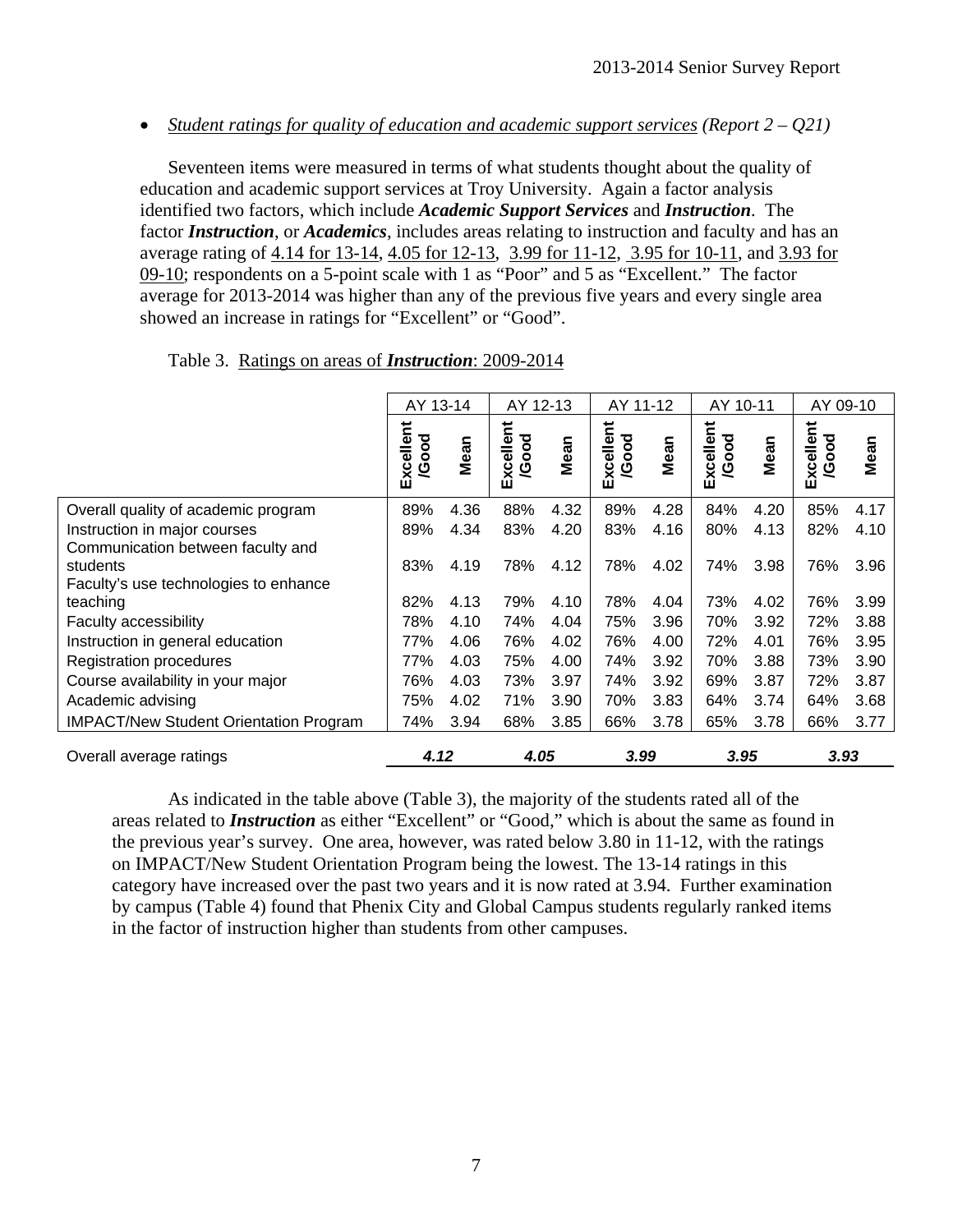|                                                   | Dothan<br>Campus | Montgomery<br>Campus | Phenix<br>City<br>Campus | Troy<br>Campus | eTROY | Global<br>Campus |
|---------------------------------------------------|------------------|----------------------|--------------------------|----------------|-------|------------------|
| Overall quality of your academic program          | 4.50             | 4.13                 | 4.51                     | 4.36           | 4.32  | 4.50             |
| Academic advising                                 | 3.90             | 3.98                 | 4.46                     | 3.99           | 4.00  | 3.50             |
| Faculty accessibility                             | 4.40             | 3.91                 | 4.22                     | 4.13           | 3.99  | 3.88             |
| Instruction in major courses                      | 4.38             | 4.13                 | 4.64                     | 4.34           | 4.30  | 4.50             |
| Instruction in general education courses          | 4.26             | 3.98                 | 4.36                     | 3.77           | 4.21  | 4.63             |
| Faculty's use of technologies to enhance teaching | 4.25             | 4.06                 | 4.46                     | 3.95           | 4.22  | 4.13             |
| Course availability in your major                 | 3.95             | 3.66                 | 3.92                     | 3.94           | 4.25  | 4.63             |
| Communication between faculty and students        | 4.23             | 3.98                 | 4.32                     | 4.18           | 4.18  | 4.50             |
| Registration procedures                           | 4.28             | 4.06                 | 4.16                     | 3.67           | 4.25  | 4.75             |
| <b>IMPACT/New Student Orientation Program</b>     | 3.88             | 3.97                 | 4.11                     | 3.79           | 4.08  | 3.83             |
| <b>Overall Average Ratings</b>                    | 4.20             | 3.99                 | 4.32                     | 4.01           | 4.18  | 4.28             |

Table 4. Average ratings on *Instruction* by campus AY 13-14:

 The *Academic Support Services* include Library, Computer labs, Writing Center, Reading Center, Center for International Programs, etc., and the average rating for this factor is 3.94 for 13-14, 3.87 for 12-13, 3.838 for 11-12, 3.839 for 10-11, and 3.837 for 09-10. While there has been very little change in the overall ratings for this factor over the past four years, the overall average rating had a 3% average increase for 13-14. The percentage of respondents who selected the service as "Excellent" or "Good" increased across all seven areas. As indicated in Table 5, three of the seven areas in *Academic Support Services* had an average rating over 4.0 for the first time in a five year span.

Table 5. Ratings on areas related to *Academic Support Services*: 2009-2014:

|                                    | AY 13-14                  |      | AY 12-13                  |      | AY 11-12                  |      | AY 10-11                  |      | AY 09-10                  |      |
|------------------------------------|---------------------------|------|---------------------------|------|---------------------------|------|---------------------------|------|---------------------------|------|
|                                    | Excellent<br><b>/Good</b> | Mean | Excellent<br><b>/Good</b> | Mean | Excellent<br><b>/Good</b> | Mean | Excellent<br><b>/Good</b> | Mean | Excellent<br><b>/Good</b> | Mean |
| <b>Writing Center</b>              | 76%                       | 4.03 | 72%                       | 3.94 | 71%                       | 3.89 | 69%                       | 3.90 | 70%                       | 3.87 |
| <b>Testing Center</b>              | 75%                       | 4.03 | 71%                       | 3.96 | 69%                       | 3.84 | 68%                       | 3.81 | 69%                       | 3.86 |
| Center for International Programs  | 74%                       | 4.03 | 67%                       | 3.86 | 70%                       | 3.85 | 68%                       | 3.88 | 66%                       | 3.81 |
| Library                            | 72%                       | 3.90 | 68%                       | 3.84 | 68%                       | 3.81 | 68%                       | 3.84 | 68%                       | 3.83 |
| <b>Computer Labs</b>               | 70%                       | 3.88 | 69%                       | 3.85 | 69%                       | 3.83 | 65%                       | 3.79 | 70%                       | 3.85 |
| <b>Natural Science Center</b>      | 70%                       | 3.87 | 68%                       | 3.87 | 71%                       | 3.88 | 68%                       | 3.87 | 68%                       | 3.84 |
| Laboratory/Instructional equipment | 68%                       | 3.85 | 67%                       | 3.83 | 66%                       | 3.78 | 64%                       | 3.78 | 67%                       | 3.80 |
| Overall average ratings            | 3.941                     |      | 3.877                     |      | 3.838                     |      | 3.839                     |      | 3.837                     |      |

However, further examination of *Academic Support Services* ratings by campus showed that ratings of students from different campuses varied (Table 6). Please be aware that only students who have used the services gave their ratings. The Natural Science Center, and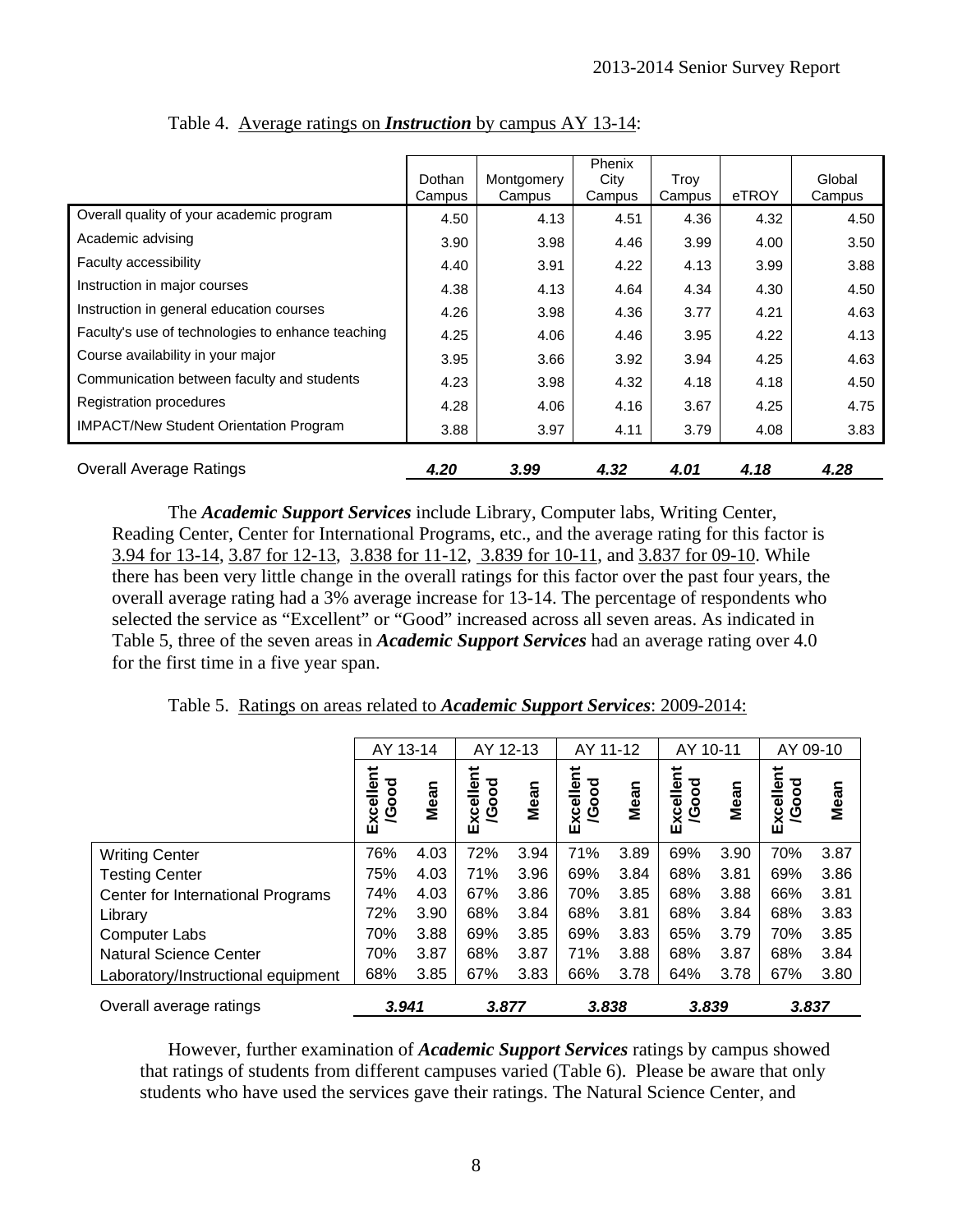Writing Center were rated by mostly Troy Campus students and only international students rated the Center for International Programs. Ratings of NA or blank entries were omitted from calculation.

|                                    | Dothan<br>Campus | Montgomery<br>Campus | Phenix<br>City<br>Campus | Trov<br>Campus | eTROY | Global<br>Campus |
|------------------------------------|------------------|----------------------|--------------------------|----------------|-------|------------------|
| Library                            | 4.58             | 4.20                 | 4.08                     | 3.53           | 3.98  | 3.83             |
| Computer labs                      | 4.50             | 4.05                 | 4.18                     | 3.53           | 3.91  | 4.00             |
| Laboratory/instructional equipment | 4.42             | 4.14                 | 4.07                     | 3.49           | 3.93  | 4.20             |
| <b>Testing Center</b>              | 4.20             | 4.15                 | 3.96                     | 3.80           | 4.17  | 4.33             |
| <b>Writing Center</b>              | 4.11             | 3.94                 | 4.13                     | 4.00           | 4.06  | 4.25             |
| Natural Science Center             | 4.10             | 3.78                 | 4.23                     | 3.78           | 3.97  | 3.67             |
| Center for International Programs  | 4.00             | 3.84                 | 4.23                     | 4.07           | 3.96  | 4.00             |
| <b>Overall Average Ratings</b>     | 4.27             | 4.01                 | 4.12                     | 3.74           | 4.00  | 4.04             |

Table 6. Average ratings on *Academic Support Service* by campus for AY 13-14:

#### *Student satisfaction with services provided by Troy University (Report 3 – Q22)*

 Twenty-six offices and services of the University were measured in terms of student satisfaction. Two factors were identified. They were *Student Services* and *Administration*. *Student Services* includes such areas as Career Services, Placement Services, Student Health Services, Recreational and Intramural Activities, Student Organizations, etc., while *Administration* includes the Admissions Office, Registrar/Records Office, Business Office, Financial Aid Office, Trojan Web Express, and so on. Comparisons found that the participants in the 2013-2014 survey were overall more satisfied than the previous year. There was an increase in the overall mean rating for five of the six *Administration* items. The overall average ratings for *Administration* were 4.10 for 13-14, 4.08 for 12-13, 3.81 for 11-12, 3.97 for 10-11, and 3.92 for 09-10 (on a 5-point scale with 1 as "Very Dissatisfied" and 5 as "Very Satisfied").

 As can be seen from Table 7, under *Administration*, Trojan Web Express, and Admissions Office, were rated the best, with 70% or more of the students feeling "Satisfied" or "Very Satisfied" with their services. The mean ratings in all areas have increased over the past two years with six of the seven categories improving ratings to reach over 4.0. The Financial Aid Office has consistently been rated the lowest and with less than 75% of the students feeling satisfied with the services they provided.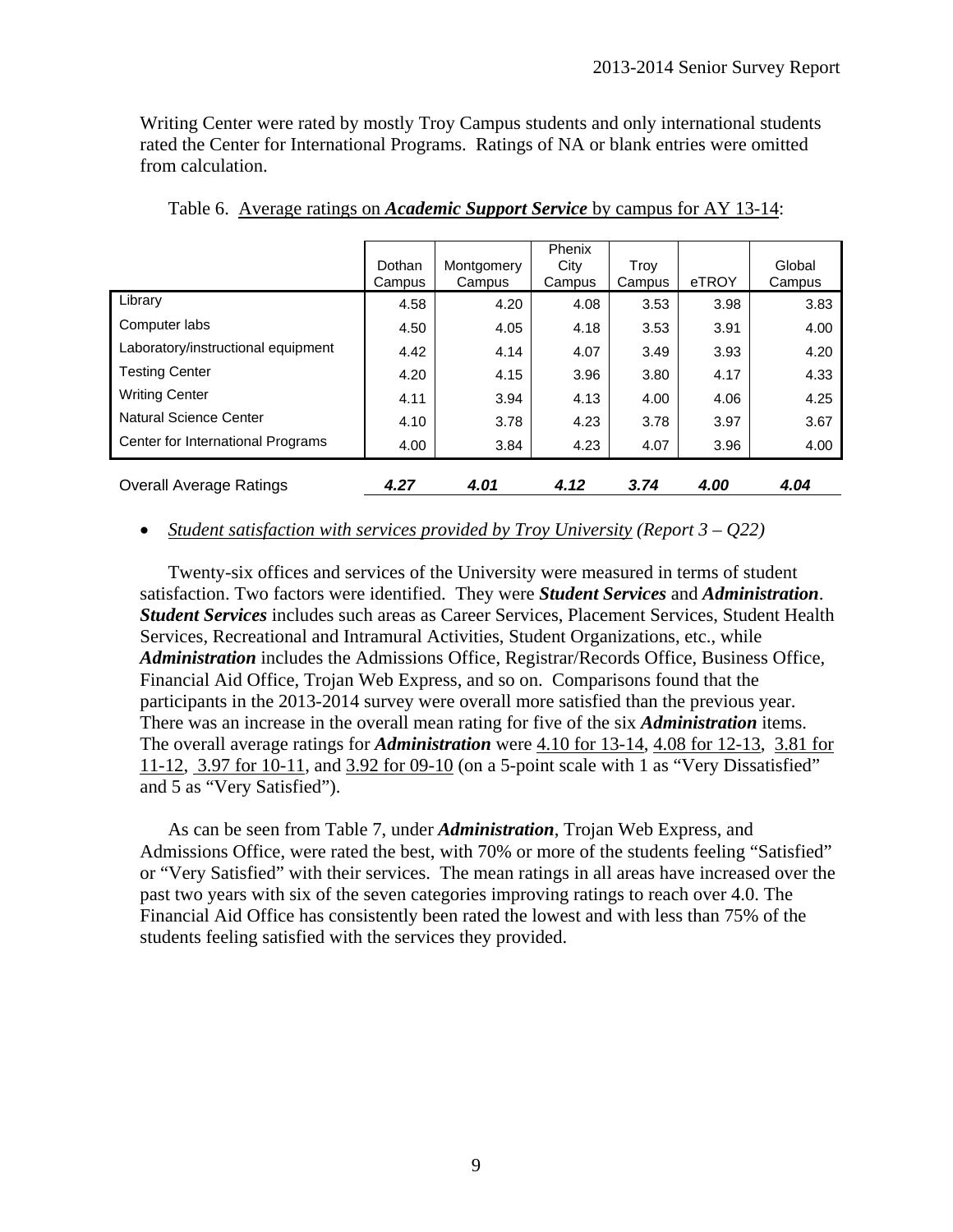|                                            | AY 13-14                   |      | AY 12-13                   |      | AY 11-12                   |      | AY 10-11                   |      | AY 09-10                   |      |
|--------------------------------------------|----------------------------|------|----------------------------|------|----------------------------|------|----------------------------|------|----------------------------|------|
|                                            | Satisfied/<br>Sat.<br>Very | Mean | Satisfied/<br>Sat.<br>Very | Mean | Satisfied/<br>Sat.<br>Very | Mean | Satisfied/<br>Sat.<br>Very | Mean | Satisfied/<br>Sat.<br>Very | Mean |
| Trojan Web Express                         | 86%                        | 4.27 | 88%                        | 4.33 | 77%                        | 3.99 | 83%                        | 4.18 | 83%                        | 4.15 |
| <b>Veteran Services</b>                    | 77%                        | 4.19 | 76%                        | 4.13 | 63%                        | 3.74 | 73%                        | 4.03 | 68%                        | 3.93 |
| <b>Admissions Office</b>                   | 82%                        | 4.15 | 80%                        | 4.10 | 73%                        | 3.86 | 77%                        | 4.01 | 76%                        | 3.98 |
| Registrar/Records                          | 77%                        | 4.08 | 77%                        | 4.05 | 69%                        | 3.81 | 75%                        | 3.94 | 73%                        | 3.88 |
| <b>Business Office</b>                     | 77%                        | 4.07 | 78%                        | 4.05 | 71%                        | 3.81 | 72%                        | 3.90 | 70%                        | 3.84 |
| <b>IT Services</b><br><b>Financial Aid</b> | 75%                        | 4.02 | 72%                        | 3.97 | 69%                        | 3.79 | 74%                        | 3.95 | 73%                        | 3.93 |
| <b>Services</b>                            | 72%                        | 3.93 | 72%                        | 3.91 | 65%                        | 3.68 | 67%                        | 3.77 | 66%                        | 3.73 |
| Overall average<br>ratings                 | 4.10                       |      | 4.08                       |      | 3.81                       |      | 3.97                       |      | 3.92                       |      |

Table 7. Ratings on areas related to *Administration*: 2009-2014:

A breakdown by campus showed that students from Troy and Phenix City had the lowest level of satisfaction with the *Administration*. Dothan and Global Campus students were found to be most satisfied regarding services provided by the administration offices compared to students from other campuses.

| <b>Overall Average Ratings</b>       | 4.31             | 4.10                 | 4.08           | 3.89           | 4.28  | 4.32             |
|--------------------------------------|------------------|----------------------|----------------|----------------|-------|------------------|
| <b>Veteran Services</b>              | 4.15             | 4.00                 | 3.91           | 4.07           | 4.44  | 4.33             |
| Trojan Web Express                   | 4.45             | 4.26                 | 4.41           | 4.00           | 4.48  | 4.33             |
| Registrar/Records Office             | 4.37             | 4.07                 | 4.17           | 3.83           | 4.25  | 4.40             |
| Information Technology (IT) Services | 4.30             | 4.08                 | 3.96           | 3.81           | 4.19  | 3.80             |
| <b>Financial Aid Services</b>        | 4.09             | 3.91                 | 3.69           | 3.74           | 4.15  | 4.71             |
| <b>Business Office</b>               | 4.42             | 4.17                 | 4.21           | 3.83           | 4.14  | 4.17             |
| <b>Admissions Office</b>             | 4.41             | 4.18                 | 4.22           | 3.93           | 4.31  | 4.50             |
|                                      | Dothan<br>Campus | Montgomery<br>Campus | City<br>Campus | Trov<br>Campus | eTROY | Global<br>Campus |
|                                      |                  |                      | Phenix         |                |       |                  |

Table 8. Average ratings on *Administration* by campus for AY 13-14:

In the surveys from the past years, it seems that students were least satisfied with *Student Services*. As shown in Table 9, only four of the nine areas in *Student Services* received an average rating of 4.00 or higher, with Parking Facilities, Housing and Residential Life, and Placement Service being the lowest. The overall average ratings for *Student Services* were 3.85 for 13-14, 3.86 for 12-13, 3.64 for 11-12, 3.73 for 10-11, and 3.74 for 09-10. The declining trend that appeared in the first three years appears to be moving in a more positive direction over the past two years.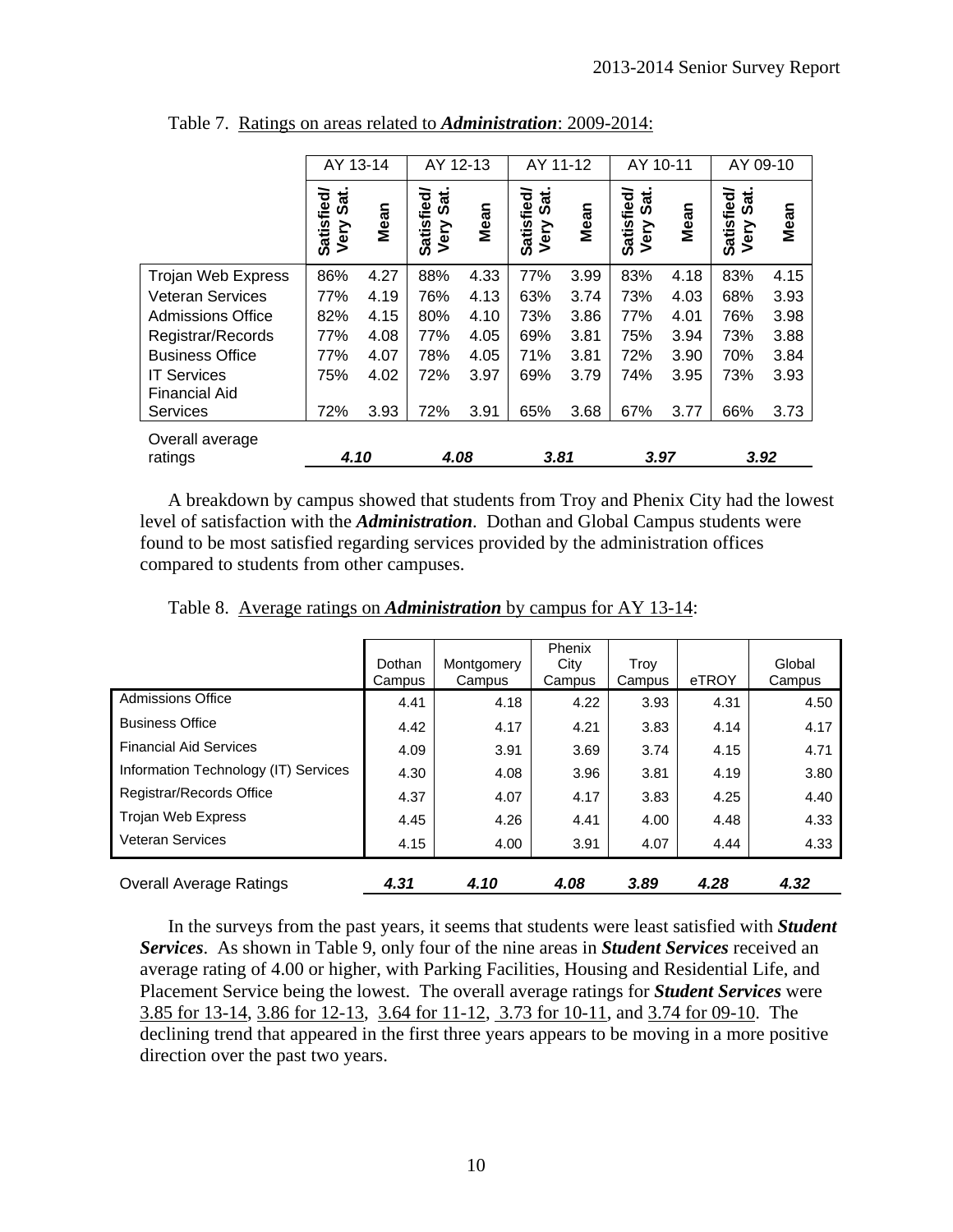|                                              | AY 13-14                   |      | AY 12-13                   |      | AY 11-12                   |      | AY 10-11                   |      | AY 09-10                   |      |
|----------------------------------------------|----------------------------|------|----------------------------|------|----------------------------|------|----------------------------|------|----------------------------|------|
|                                              | Satisfied/<br>Sat.<br>Very | Mean | Satisfied/<br>Sat.<br>Very | Mean | Satisfied/<br>Sat.<br>Very | Mean | Satisfied/<br>Sat.<br>Very | Mean | Satisfied/<br>Sat.<br>Very | Mean |
| <b>Buildings and</b>                         |                            |      |                            |      |                            |      |                            |      |                            |      |
| Grounds                                      | 78%                        | 4.13 | 80%                        | 4.14 | 72%                        | 3.86 | 73%                        | 3.96 | 75%                        | 3.99 |
| <b>University Media</b>                      | 74%                        | 4.07 | 76%                        | 4.08 | 68%                        | 3.82 | 69%                        | 3.88 | 70%                        | 3.91 |
| <b>Student Support</b>                       |                            |      |                            |      |                            |      |                            |      |                            |      |
| Services                                     | 73%                        | 4.04 | 70%                        | 3.97 | 62%                        | 3.70 | 68%                        | 3.89 | 68%                        | 3.85 |
| <b>Student</b>                               |                            |      |                            |      |                            |      |                            |      |                            |      |
| organizations                                | 73%                        | 4.00 | 73%                        | 4.00 | 65%                        | 3.76 | 65%                        | 3.79 | 68%                        | 3.87 |
| Counseling service                           | 72%                        | 3.99 | 71%                        | 3.97 | 64%                        | 3.72 | 61%                        | 3.68 | 60%                        | 3.66 |
| <b>Adaptive Needs</b><br>Service             | 66%                        | 3.95 | 72%                        | 3.97 | 57%                        | 3.66 | 66%                        | 3.81 | 62%                        | 3.77 |
| Bookstore service                            | 73%                        | 3.93 | 72%                        | 3.93 | 66%                        | 3.68 | 70%                        | 3.83 | 68%                        | 3.77 |
|                                              | 71%                        |      |                            |      |                            |      | 67%                        |      |                            |      |
| Safety and Security<br><b>Student Health</b> |                            | 3.92 | 72%                        | 3.93 | 65%                        | 3.78 |                            | 3.79 | 69%                        | 3.86 |
| <b>Services</b>                              | 69%                        | 3.89 | 66%                        | 3.86 | 62%                        | 3.70 | 58%                        | 3.68 | 58%                        | 3.67 |
| <b>Career Service</b>                        | 65%                        | 3.84 | 68%                        | 3.88 | 62%                        | 3.66 | 60%                        | 3.67 | 61%                        | 3.68 |
| Athletic programs                            | 65%                        | 3.81 | 69%                        | 3.89 | 61%                        | 3.70 | 65%                        | 3.83 | 70%                        | 3.96 |
| Recreational and                             |                            |      |                            |      |                            |      |                            |      |                            |      |
| intramural activities                        | 63%                        | 3.78 | 69%                        | 3.88 | 57%                        | 3.58 | 62%                        | 3.77 | 64%                        | 3.81 |
| <b>Placement Service</b>                     | 61%                        | 3.77 | 62%                        | 3.78 | 52%                        | 3.55 | 56%                        | 3.63 | 57%                        | 3.60 |
| Housing and                                  |                            |      |                            |      |                            |      |                            |      |                            |      |
| <b>Residential Life</b>                      | 57%                        | 3.67 | 59%                        | 3.66 | 48%                        | 3.36 | 57%                        | 3.65 | 54%                        | 3.57 |
| <b>Trojan Fitness</b>                        |                            |      |                            |      |                            |      |                            |      |                            |      |
| Center                                       | 61%                        | 3.64 | 63%                        | 3.73 | 60%                        | 3.63 | 64%                        | 3.78 | 68%                        | 3.87 |
| Parking facilities                           | 48%                        | 3.20 | 49%                        | 3.15 | 47%                        | 3.10 | 44%                        | 3.09 | 44%                        | 3.01 |
|                                              |                            |      |                            |      |                            |      |                            |      |                            |      |
| Overall average<br>ratings                   | 3.85                       |      | 3.86                       |      | 3.64                       |      | 3.73                       |      | 3.74                       |      |
|                                              |                            |      |                            |      |                            |      |                            |      |                            |      |

Table 9. Ratings in *Student Services*: 2009-2014:

 For Parking Facilities, approximately 33% of the students indicated that they were "Very Dissatisfied" or "Dissatisfied". Further analysis found that Troy and Montgomery students were most dissatisfied with Parking Facilities. Table 10 shows mean ratings and counts on each of the areas related to *Student Services*. Further studies may be needed before actions are taken for improvement.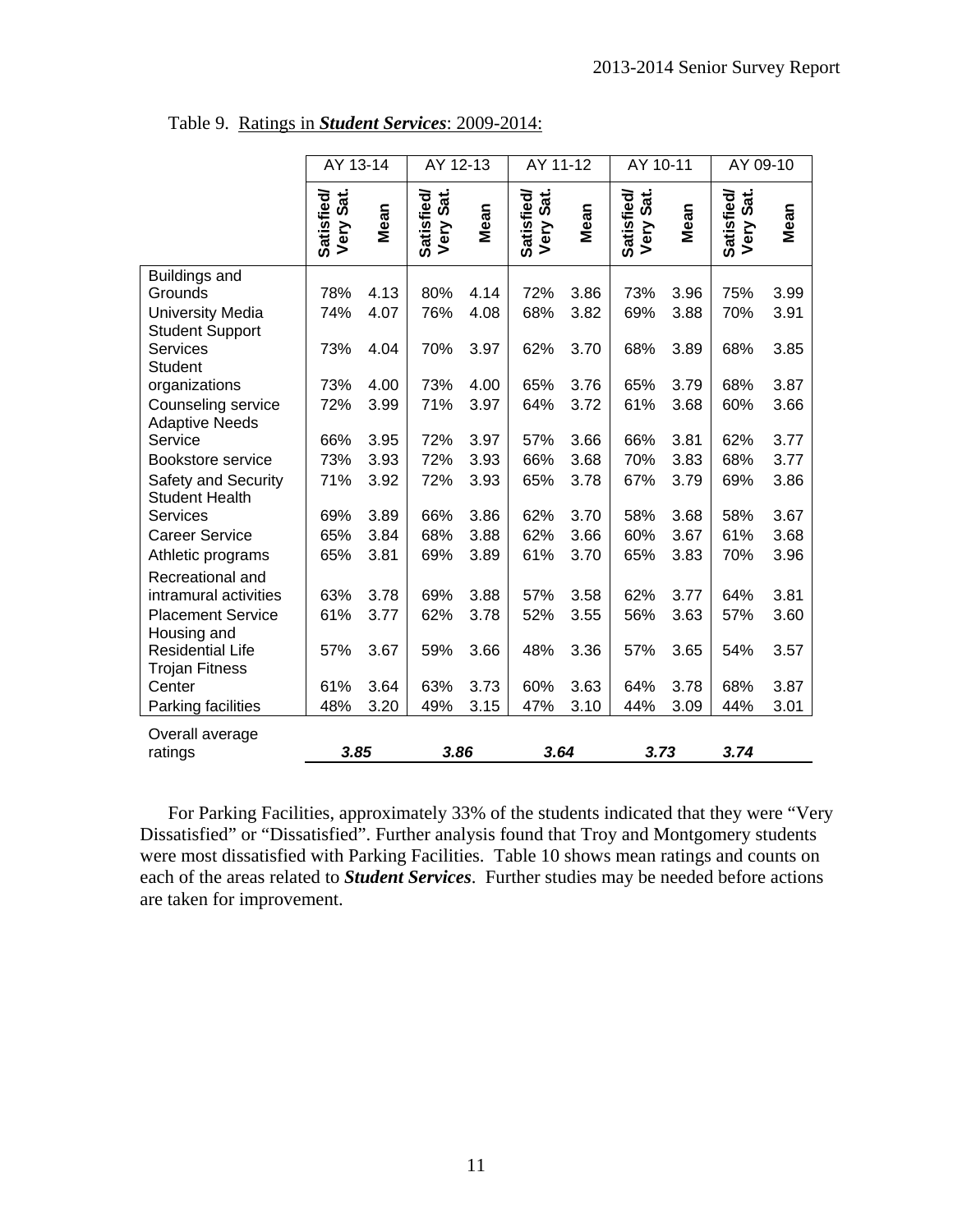|                                                         | Dothan<br>Campus | Montgomery<br>Campus | Phenix<br>City<br>Campus | Troy<br>Campus | eTROY | Global<br>Campus |
|---------------------------------------------------------|------------------|----------------------|--------------------------|----------------|-------|------------------|
| <b>Adaptive Needs Services</b>                          | 4.00             | 3.85                 | 4.00                     | 3.89           | 4.15  | 3.75             |
| <b>Athletic Programs</b>                                | 3.43             | 3.91                 | 4.00                     | 3.74           | 4.11  | 3.50             |
| <b>Bookstore Services</b>                               | 4.06             | 3.98                 | 3.97                     | 3.62           | 4.23  | 4.00             |
| <b>Buildings and Grounds</b>                            | 4.49             | 4.15                 | 4.21                     | 4.04           | 4.06  | 3.67             |
| <b>Career Services</b>                                  | 3.83             | 3.92                 | 3.87                     | 3.81           | 3.84  | 3.25             |
| <b>Counseling Services</b>                              | 4.24             | 4.09                 | 3.95                     | 3.89           | 3.96  | 3.60             |
| Housing and Residence Life                              | 4.13             | 3.62                 | 3.83                     | 3.62           | 3.70  | 3.00             |
| <b>Parking Facilities</b>                               | 3.89             | 3.78                 | 4.06                     | 2.45           | 4.09  | 4.25             |
| <b>Placement Service</b>                                | 4.26             | 3.81                 | 4.00                     | 3.57           | 3.80  | 3.67             |
| Recreational and Intramural Activities                  | 3.85             | 3.57                 | 4.09                     | 3.77           | 3.86  | 3.00             |
| Safety and Security Services                            | 4.28             | 4.12                 | 4.03                     | 3.71           | 3.95  | 4.00             |
| <b>Student Health Services</b>                          | 4.47             | 3.63                 | 4.14                     | 3.82           | 3.85  | 3.50             |
| Student organizations                                   | 4.19             | 3.70                 | 3.71                     | 4.08           | 3.86  | 4.00             |
| <b>Student Support Services (SSS)</b>                   | 4.46             | 4.06                 | 4.13                     | 3.88           | 4.00  | 4.00             |
| <b>Trojan Fitness Center</b>                            | 4.38             | 3.95                 | 3.71                     | 3.54           | 3.67  | 3.00             |
| University Media (website, newsletters, radio, TV, etc) | 4.29             | 4.13                 | 4.14                     | 3.89           | 4.28  | 3.50             |
| <b>Overall Average Ratings</b>                          | 4.14             | 3.89                 | 3.99                     | 3.71           | 3.96  | 3.61             |

Table 10. Average ratings on *Student Services* by campus: AY 13-14:

# *Student perceptions about Troy University (Report 4 – Q23)*

 In this section, ten statements regarding the University in a broad sense were provided for the students to rate their agreement. As indicated in Table 11 (derived from Report 4), over 80% of the students "Agree" or "Strongly Agree" with the first 5 statements, indicating strong satisfaction with the academic programs and confirming the findings in Table 3 above (derived from Report 2).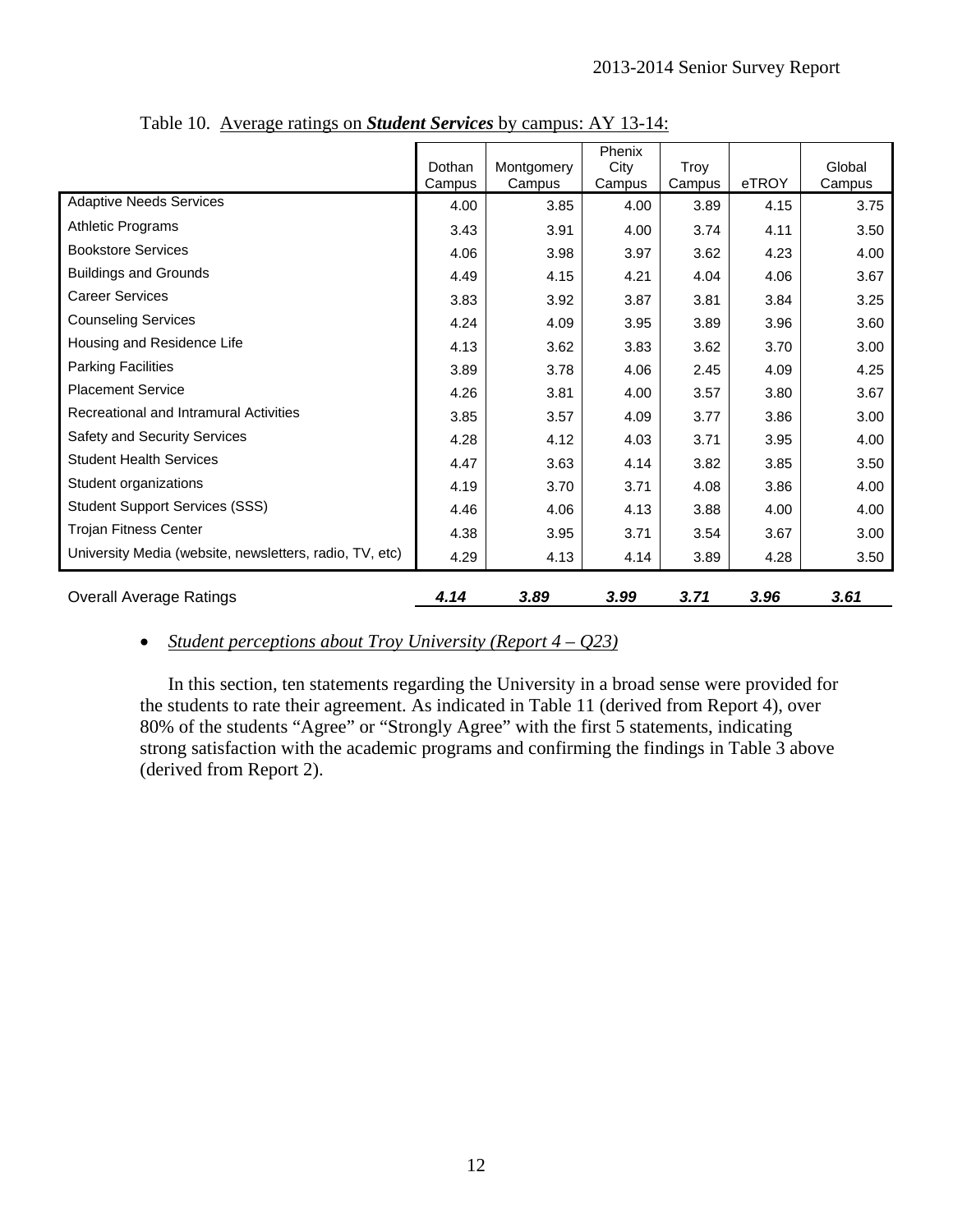|                                                                                                                                                   | AY 13-14                |      | AY 12-13                |      | AY 11-12                           |      | AY 10-11                       |      | AY 09-10                       |      |
|---------------------------------------------------------------------------------------------------------------------------------------------------|-------------------------|------|-------------------------|------|------------------------------------|------|--------------------------------|------|--------------------------------|------|
|                                                                                                                                                   | Strongly Agree<br>Agree | Mean | Strongly Agree<br>Agree | Mean | <b>Strongly Agree</b><br>gree<br>ৰ | Mean | <b>Strongly Agree</b><br>Agree | Mean | <b>Strongly Agree</b><br>Agree | Mean |
| My academic program was<br>intellectually challenging and<br>stimulating.<br>The degree program in which I                                        | 91%                     | 4.29 | 90%                     | 4.26 | 90%                                | 4.23 | 86%                            | 4.20 | 86%                            | 4.17 |
| enrolled is valuable for me in<br>my employment.<br>Courses in my curriculum<br>contributed to the skills and                                     | 87%                     | 4.25 | 85%                     | 4.23 | 83%                                | 4.15 | 81%                            | 4.12 | 83%                            | 4.15 |
| knowledge required in my field.<br>The goals, objectives, and<br>requirements for my academic                                                     | 89%                     | 4.24 | 89%                     | 4.26 | 89%                                | 4.21 | 85%                            | 4.15 | 84%                            | 4.13 |
| programs were clearly defined.                                                                                                                    | 85%                     | 4.10 | 85%                     | 4.09 | 83%                                | 4.01 | 77%                            | 3.91 | 76%                            | 3.89 |
| Troy University faculty care<br>about students as individuals.<br>Courses were offered<br>frequently enough for timely<br>completion of my degree | 81%                     | 4.06 | 80%                     | 4.05 | 76%                                | 3.96 | 72%                            | 3.88 | 72%                            | 3.84 |
| program.<br>The intellectual caliber of<br>students in my academic                                                                                | 78%                     | 3.94 | 74%                     | 3.86 | 74%                                | 3.84 | 71%                            | 3.79 | 70%                            | 3.76 |
| program was high.                                                                                                                                 | 73%                     | 3.86 | 71%                     | 3.83 | 70%                                | 3.80 | 67%                            | 3.75 | 67%                            | 3.73 |
| Troy University faculty were<br>helpful with my career plan.<br>The tuition and fees I paid at<br>Troy University were a                          | 68%                     | 3.86 | 66%                     | 3.81 | 64%                                | 3.71 | 61%                            | 3.67 | 59%                            | 3.61 |
| worthwhile investment.                                                                                                                            | 71%                     | 3.84 | 71%                     | 3.90 | 71%                                | 3.82 | 68%                            | 3.81 | 71%                            | 3.87 |
| Troy University is responsive to<br>the needs of its students.                                                                                    | 68%                     | 3.80 | 72%                     | 3.86 | 69%                                | 3.77 | 63%                            | 3.71 | 65%                            | 3.68 |
| Overall average ratings                                                                                                                           | 4.02                    |      | 4.02                    |      | 3.95                               |      | 3.90                           |      | 3.88                           |      |

Table 11. Ratings on *Student Perceptions* about Troy University: 2009-2014:

The lowest ratings in this section were "The University is responsive to the needs of its students" (68% Agree/Strongly Agree; M=3.80) and "The tuition and fees I paid at Troy University were a worthwhile investment" (71% Agree/Strongly Agree; M=3.84). Faculty help in career plan, course offerings, and student intellectual caliber were rated low as well.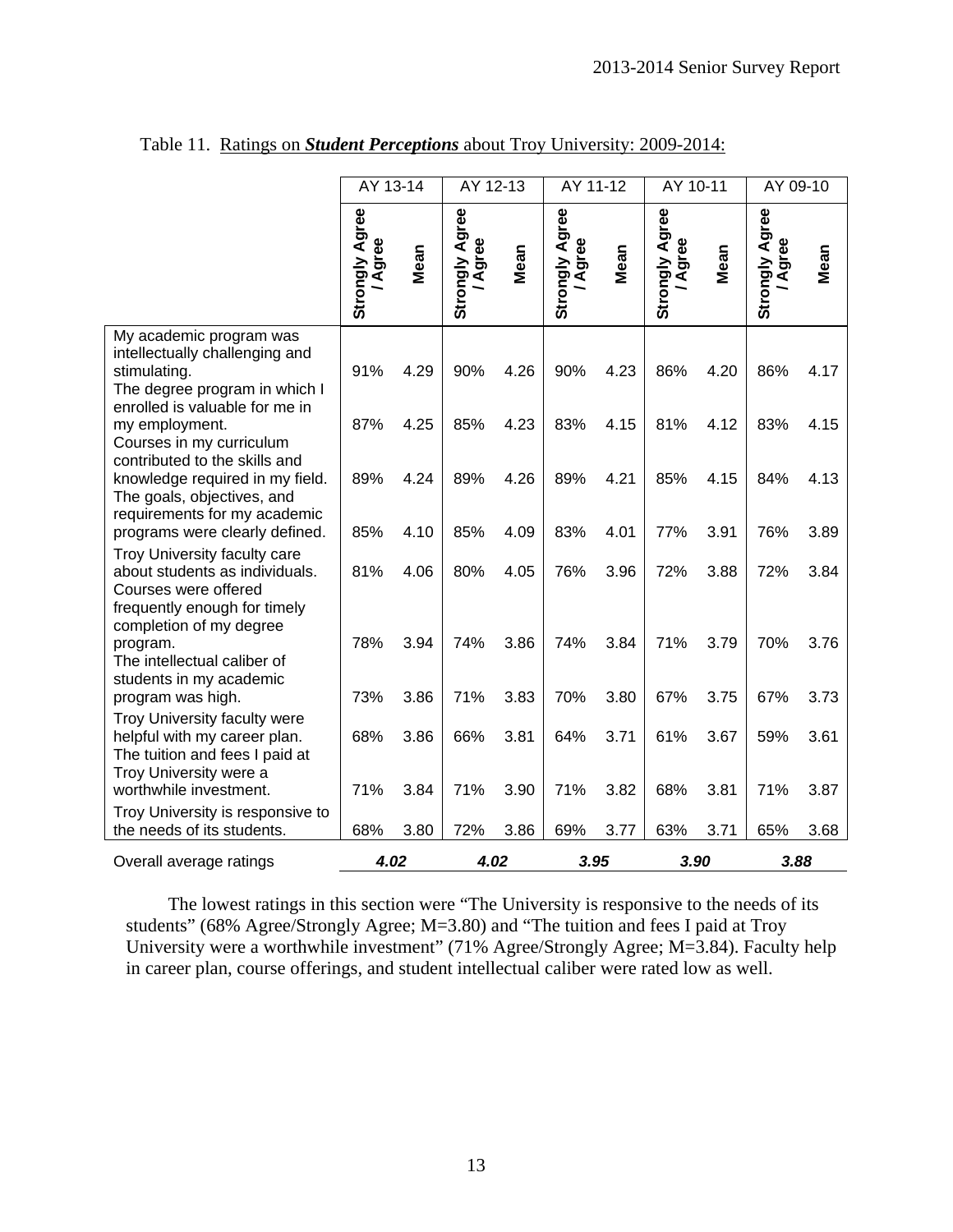The following table (Table 12) shows a breakdown by campus for *Student Perceptions*.

|                                                   | Dothan | Montgomery | Phenix | Troy | eCampus | Global |
|---------------------------------------------------|--------|------------|--------|------|---------|--------|
|                                                   |        |            | City   |      |         | Campus |
| The goals, objectives, and requirements for my    | 4.18   | 4.02       | 4.22   | 4.07 | 4.08    | 4.14   |
| academic program were clearly defined.            |        |            |        |      |         |        |
| My academic program was intellectually            | 4.47   | 4.11       | 4.35   | 4.23 | 4.33    | 4.43   |
| challenging and stimulating.                      |        |            |        |      |         |        |
| Courses in my curriculum contributed to the       | 4.39   | 3.96       | 4.38   | 4.24 | 4.23    | 4.43   |
| skills and knowledge required in my field.        |        |            |        |      |         |        |
| Courses were offered frequently enough for        | 3.82   | 3.60       | 3.89   | 3.88 | 4.18    | 4.43   |
| timely completion of my degree program.           |        |            |        |      |         |        |
| The intellectual caliber of students in my        | 3.92   | 3.91       | 3.89   | 3.84 | 3.84    | 3.43   |
| academic program was high.                        |        |            |        |      |         |        |
| The degree program in which I enrolled is         | 4.19   | 4.07       | 4.35   | 4.30 | 4.27    | 4.00   |
| valuable for me in my employment.                 |        |            |        |      |         |        |
| Troy University faculty care about students as    | 4.43   | 3.68       | 4.33   | 4.06 | 4.01    | 3.86   |
| individuals.                                      |        |            |        |      |         |        |
| Troy University faculty were helpful with my      | 4.19   | 3.68       | 4.11   | 3.90 | 3.70    | 3.57   |
| career plan.                                      |        |            |        |      |         |        |
| Troy University is responsive to the needs of its | 3.89   | 3.60       | 4.11   | 3.63 | 3.93    | 3.86   |
| students.                                         |        |            |        |      |         |        |
| The tuition and fees I paid at Troy University    | 3.86   | 3.64       | 3.97   | 3.67 | 4.04    | 3.86   |
| were a worthwhile investment.                     |        |            |        |      |         |        |
|                                                   |        |            |        |      |         |        |
| <b>Overall average Ratings</b>                    | 4.14   | 3.83       | 4.16   | 3.98 | 4.06    | 4.00   |

|--|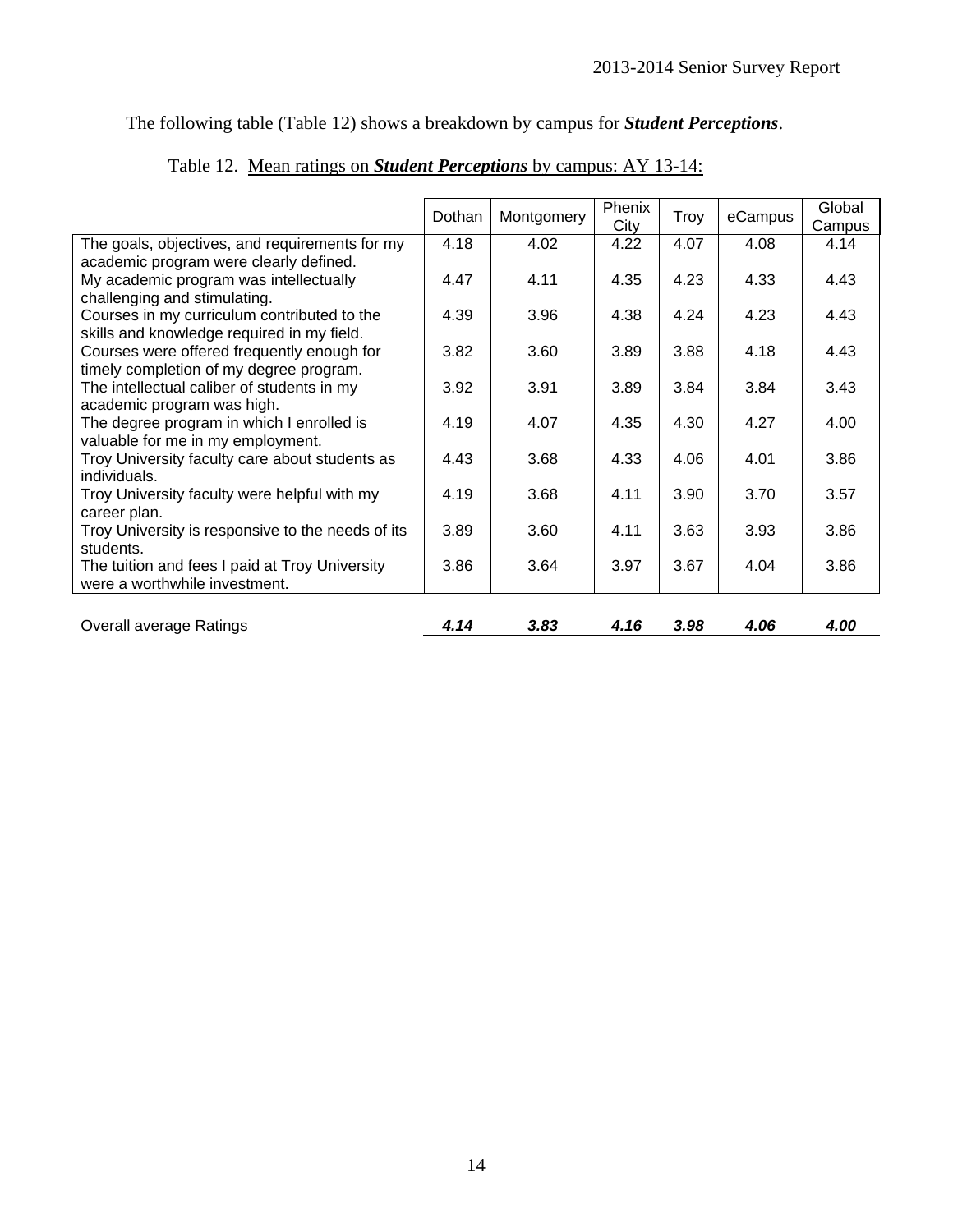# *Overall ratings of Troy University (Report 5 – Q31)*

Students were asked to rate their Troy preparation for employment and further education as well as to give an overall rating of their college experiences at Troy University. A high majority (78%) of the students gave a positive rating to their overall college experiences at Troy University, with an mean rating of 4.08, while 63% and 71% of the respondents gave a rating of either "Excellent" or "Good" to their Troy preparation for employment and for further education, with a mean = 3.75 and 3.95 respectively. The graduating students from the past five years shared about the same opinions in their overall ratings of the University.

|                                                                                         | AY 13-14           |      | AY 12-13                 |      | AY 11-12           |      | AY 10-11                 |      | AY 09-10           |      |
|-----------------------------------------------------------------------------------------|--------------------|------|--------------------------|------|--------------------|------|--------------------------|------|--------------------|------|
|                                                                                         | Excellent<br>/Good | Mean | Excellent<br><b>Good</b> | Mean | Excellent<br>/Good | Mean | Excellent<br><b>Good</b> | Mean | Excellent<br>/Good | Mean |
| How would you rate<br>Troy University's<br>preparation of you for<br>employment?        | 63%                | 3.75 | 63%                      | 3.74 | 66%                | 3.76 | 65%                      | 3.78 | 69%                | 3.82 |
| How would you rate<br>Troy University's<br>preparation of you for<br>further education? | 71%                | 3.95 | 72%                      | 3.95 | 74%                | 3.96 | 74%                      | 3.98 | 76%                | 4.00 |
| What is your overall<br>rating of your college<br>experiences at Troy<br>University?    | 78%                | 4.08 | 79%                      | 4.13 | 80%                | 4.11 | 76%                      | 4.05 | 78%                | 4.07 |
| Overall average ratings                                                                 | 3.925              |      | 3.939                    |      | 3.941              |      | 3.940                    |      | 3.960              |      |

Table 13. Overall ratings on Troy University: 2009-2014:

# *Recommendation of Troy University*

Important satisfaction indicators used by colleges and universities include whether students would re-enroll in the university, re-enroll in the same academic program, and recommend their university to others. The surveys over the past five years found that over 80% of the students indicated that they would enroll in the same academic programs and over 85% would attend Troy University again if they could start all over. The most important finding, which indicates student satisfaction with Troy University and academic programs, is that over 90% of the respondents would recommend Troy University and their academic programs.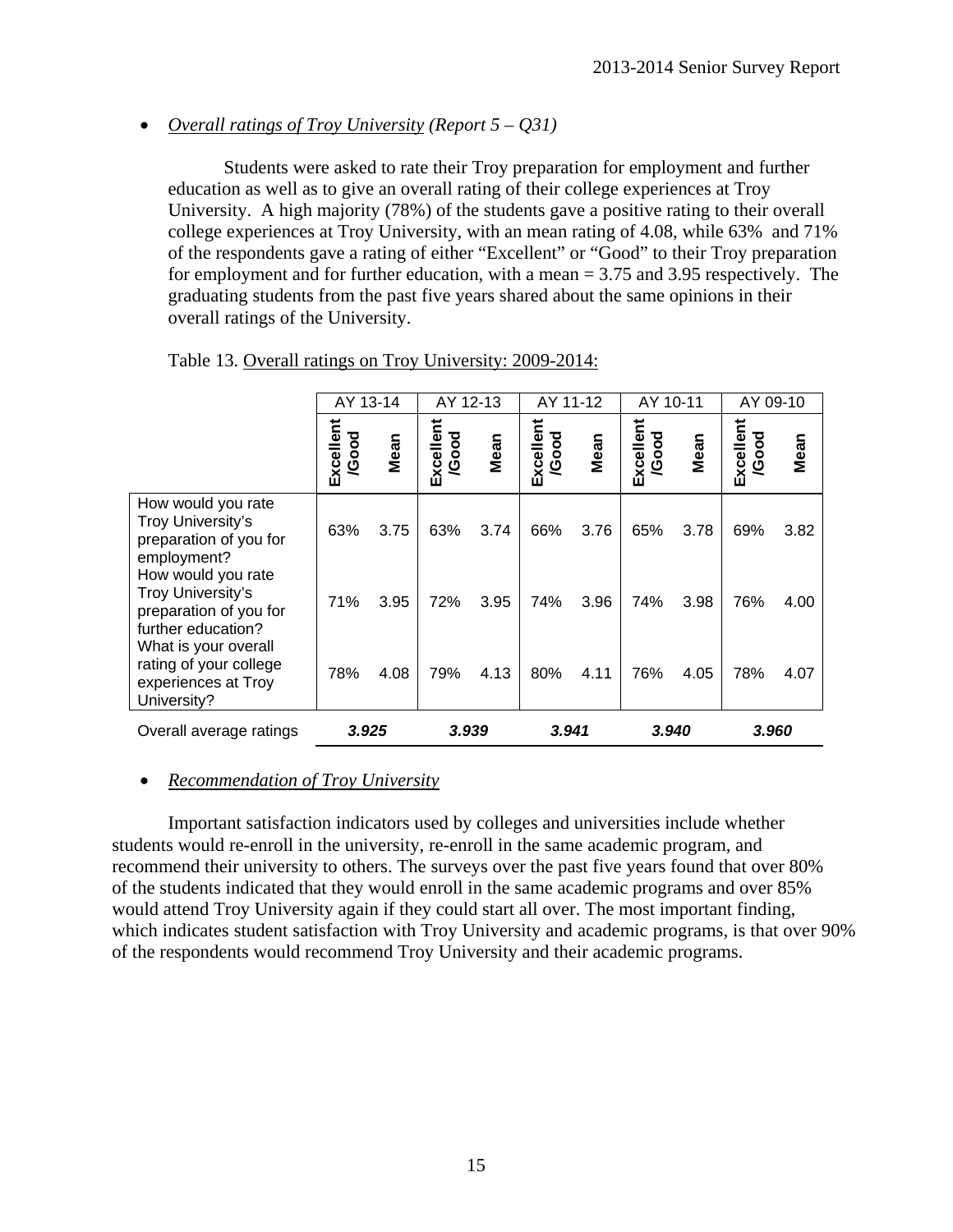|                                                                                 | AY 13-14         |                 | AY 12-13          |                 | AY 11-12          |                 |                   | AY 10-11        | AY 09-10          |                 |
|---------------------------------------------------------------------------------|------------------|-----------------|-------------------|-----------------|-------------------|-----------------|-------------------|-----------------|-------------------|-----------------|
|                                                                                 | စိ<br>Definitely | Yes<br>Probably | Yes<br>Definitely | Yes<br>Probably | Yes<br>Definitely | Yes<br>Probably | Yes<br>Definitely | Yes<br>Probably | Yes<br>Definitely | Yes<br>Probably |
| If you were starting over, would you<br>enroll in the same program?             | 48%              | 35%             | 48%               | 34%             | 46%               | 37%             | 47%               | 33%             | 49%               | 32%             |
| If you could start college over,<br>would you attend Troy University<br>again?  | 48%              | 40%             | 51%               | 37%             | 51%               | 39%             | 51%               | 34%             | 54%               | 31%             |
| Would you recommend your<br>academic program to other<br>students?              | 51%              | 39%             | 54%               | 36%             | 53%               | 39%             | 54%               | 35%             | 58%               | 31%             |
| Would you recommend Troy<br>University to someone planning to<br>go to college? | 57%              | 33%             | 61%               | 30%             | 57%               | 35%             | 60%               | 29%             | 62%               | 27%             |

## Table 14. Recommendation of Troy University: 2009-2014:

#### Student Organization Information

 Seniors were asked to identify which student organizations they belong to while attending Troy University. The large portion of seniors who participated in this survey (n=425, 45% of survey participants) reported that they did not participate in any student organizations. The Honor Society was reported as the student organization with the most participation. Further analysis by campus revealed that the Troy Campus has the highest number of students participating in student organizations.

Table 15.

| 2013-2014           | Count |
|---------------------|-------|
| None                | 193   |
| Honor Society       | 105   |
| Departmental        | 67    |
| Fraternity/Sorority | 36    |
| Leadership          | 34    |
| Professional        | 32    |
| <b>Services</b>     | 28    |
| Religious           | 26    |
| Art/Music/Drama     | 20    |
| Sports              | 16    |
| Political           | 10    |
| Publication         | 7     |
|                     | 574   |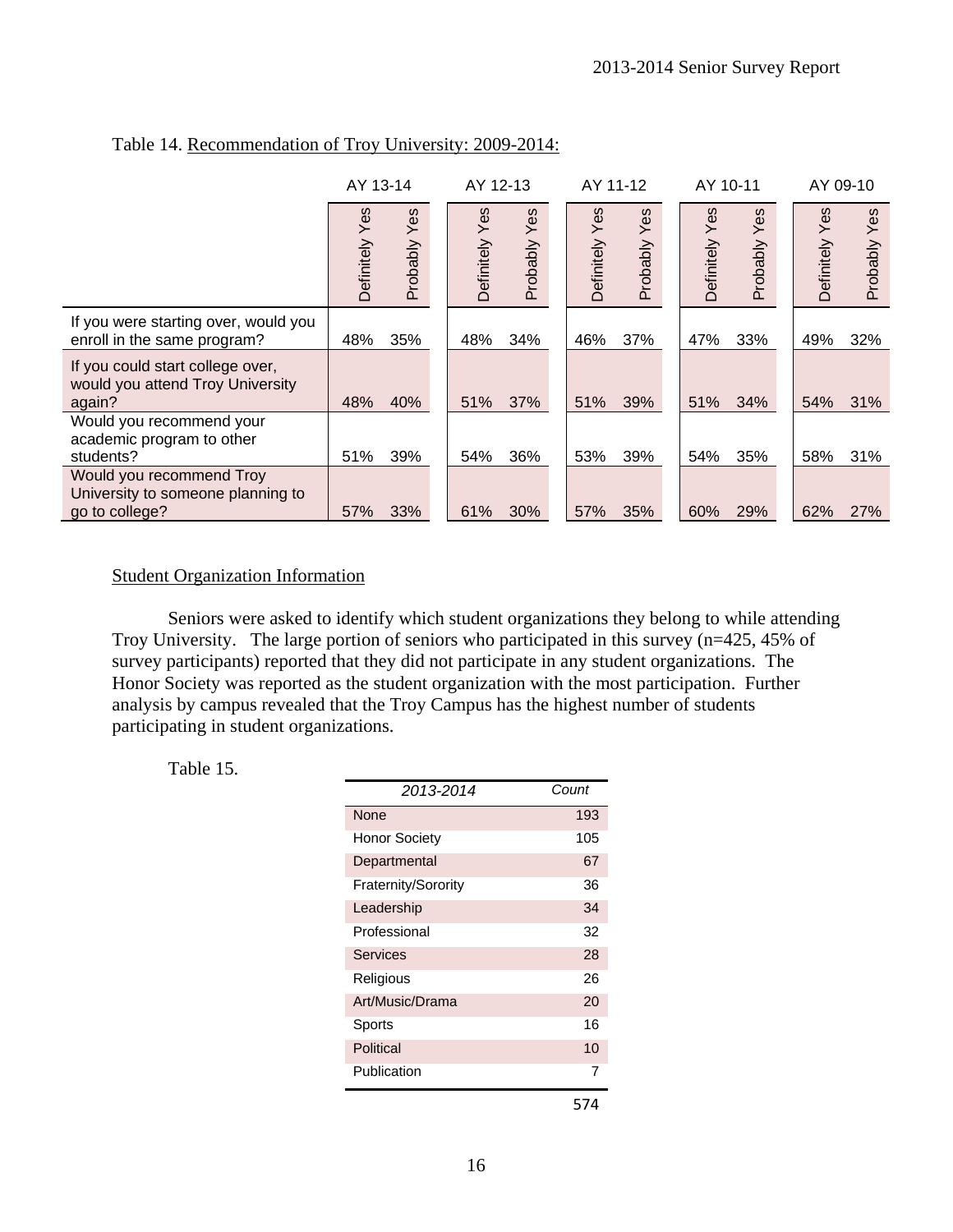Participation in Student Organizations by Campus:

Table 16.

| 2013-2014            | Dothan         | Montgomery     | Phenix<br>City | Troy           | eTROY          | Global<br>Campus |
|----------------------|----------------|----------------|----------------|----------------|----------------|------------------|
| <b>Honor Society</b> | 14             | 5              | $\overline{7}$ | 60             | 18             | $\mathbf 0$      |
| Departmental         | 4              | 3              | $\mathfrak{p}$ | 57             | $\Omega$       | 0                |
| Fraternity/Sorority  | $\Omega$       | 3              | $\Omega$       | 29             | $\overline{4}$ | $\Omega$         |
| Professional         | $\overline{2}$ | $\mathfrak{p}$ | $\Omega$       | 26             | $\overline{2}$ | 0                |
| <b>None</b>          | 15             | 31             | 25             | 26             | 91             | $\overline{4}$   |
| Religious            | $\Omega$       | $\Omega$       | $\Omega$       | 25             | 1              | 0                |
| Leadership           | 3              | 4              | 1              | 25             | 1              | $\Omega$         |
| Services             | 4              | $\Omega$       | 1              | 22             | $\Omega$       | 1                |
| Art/Music/Drama      | $\Omega$       | 1              | 1              | 18             | $\Omega$       | 0                |
| Sports               | 0              | $\Omega$       | $\Omega$       | 16             | $\Omega$       | $\Omega$         |
| Political            | $\Omega$       | 1              | $\Omega$       | 9              | $\Omega$       | $\Omega$         |
| Publication          | 0              | 0              | $\Omega$       | $\overline{7}$ | 0              | 0                |
| Total                | 42             | 50             | 37             | 320            | 117            | 5                |

#### Reading Habits Information

 As a measurement of the Quality Enhancement Plan of Troy University graduating seniors were ask to report factors about their reading habits. Seniors were asked about the degree to which their involvement in reading has: (1) Enhanced their ability to understand connections between the various materials they read, and (2) Enhanced they awareness of other people's political and social viewpoints. As is shown in tables 17 and 18 the greatest level of enhancement from reading was reported from students of the Dothan campus and the College of Communication and Fine Arts.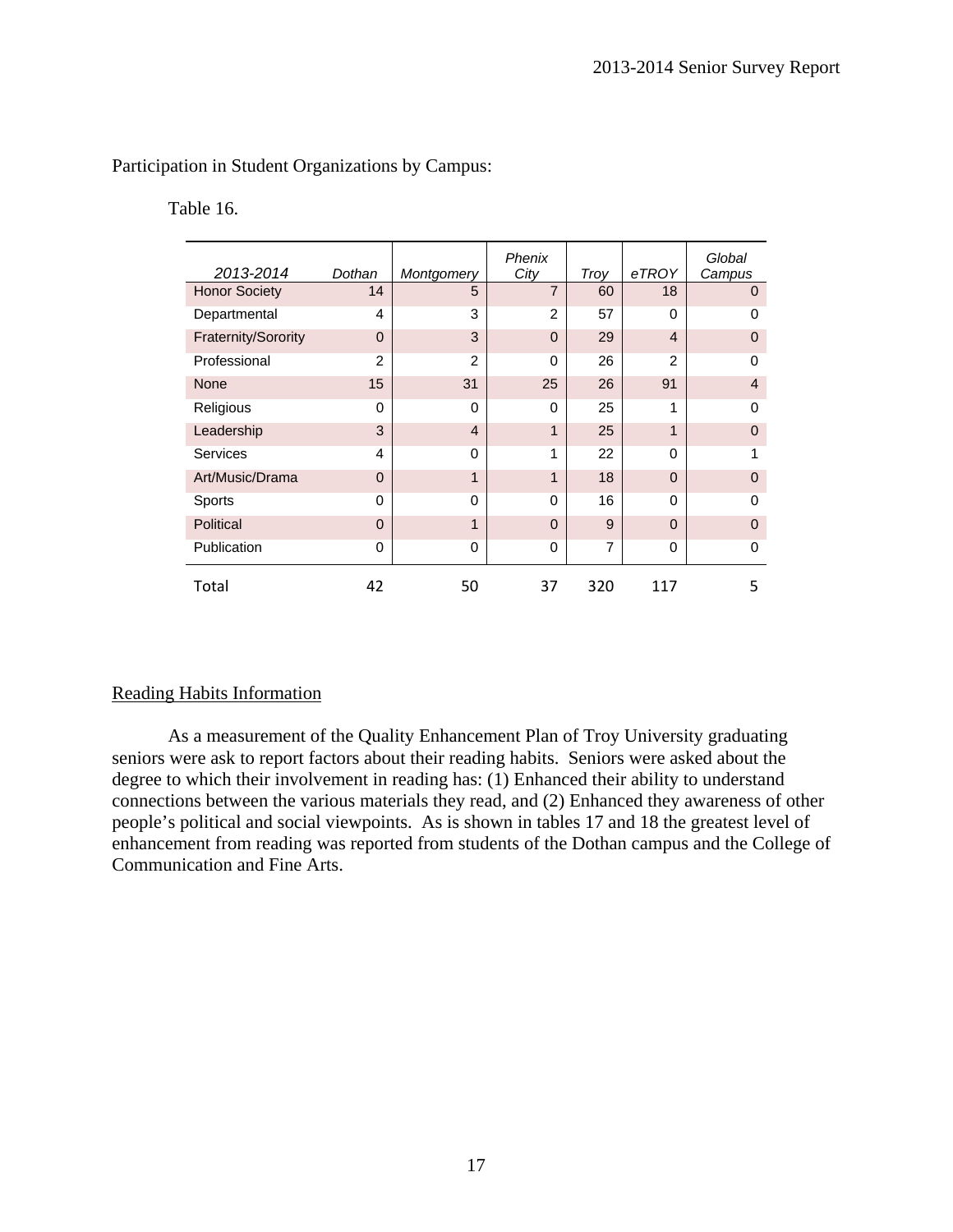Table 17

|                                                                    |                           |              | Dothan<br>Campus | <b>Montgomery</b><br>Campus |               | <b>Phenix City</b><br><b>Campus</b> |               |     | <b>Troy</b><br>Campus |                | eTROY | Global<br>Campus |       |
|--------------------------------------------------------------------|---------------------------|--------------|------------------|-----------------------------|---------------|-------------------------------------|---------------|-----|-----------------------|----------------|-------|------------------|-------|
|                                                                    |                           | N            | $\%$             | N                           | $\frac{0}{0}$ | N                                   | $\frac{0}{0}$ | N   | $\frac{0}{0}$         | N              | %     | N                | $\%$  |
| My involvement in                                                  | Not at all                | $\Omega$     | 0.0%             | 6                           | 13.3%         | $\mathbf{1}$                        | 2.7%          | 8   | 5.8%                  | $\overline{1}$ | 0.8%  | $\Omega$         | 0.0%  |
| reading as part of my<br>college experience<br>has enhanced my     | In a very<br>limited way  | 1            | 2.7%             |                             | 2.2%          | 1                                   | 2.7%          | 4   | 2.9%                  | 3              | 2.5%  | $\Omega$         | 0.0%  |
| ability to understand                                              | Somewhat                  | 6            | 16.2%            | 10                          | 22.2%         | 8                                   | 21.6%         | 44  | 32.1%                 | 32             | 27.1% | 2                | 28.6% |
| connections between<br>the various materials<br>I read.            | In a<br>noticeable<br>way | 16           | 43.2%            | 9                           | 20.0%         | 10                                  | 27.0%         | 37  | 27.0%                 | 44             | 37.3% | $\overline{2}$   | 28.6% |
|                                                                    | Greatly                   | 14           | 37.8%            | 19                          | 42.2%         | 17                                  | 45.9%         | 44  | 32.1%                 | 38             | 32.2% | 3                | 42.9% |
|                                                                    | Total                     | 37           | 100%             | 45                          | 100%          | 37                                  | 100%          | 137 | 100%                  | 118            | 100%  | $\overline{7}$   | 100%  |
| My involvement in                                                  | Not at all                | $\mathbf{1}$ | 2.7%             | $\overline{4}$              | 8.7%          | $\mathbf{1}$                        | 2.7%          | 6   | 4.4%                  | $\overline{2}$ | 1.7%  | $\Omega$         | 0.0%  |
| reading as a part of<br>my college<br>experience has               | In a very<br>limited way  | $\Omega$     | 0.0%             | 5                           | 10.9%         | 1                                   | 2.7%          | 11  | 8.1%                  | 8              | 6.8%  | $\Omega$         | 0.0%  |
| enhanced my                                                        | Somewhat                  | 8            | 21.6%            | 10                          | 21.7%         | 10                                  | 27.0%         | 41  | 30.4%                 | 31             | 26.3% | $\mathbf{1}$     | 14.3% |
| awareness of other<br>people's political and<br>social viewpoints. | In a<br>noticeable<br>way | 13           | 35.1%            | $\overline{7}$              | 15.2%         | 10                                  | 27.0%         | 40  | 29.6%                 | 37             | 31.4% | $\overline{2}$   | 28.6% |
|                                                                    | Greatly                   | 15           | 40.5%            | 20                          | 43.5%         | 15                                  | 40.5%         | 37  | 27.4%                 | 40             | 33.9% | $\overline{4}$   | 57.1% |
|                                                                    | Total                     | 37           | 100%             | 46                          | 100%          | 37                                  | 100%          | 135 | 100%                  | 118            | 100%  | $\overline{7}$   | 100%  |

# Table 18

|                                                                              |                          |     | Arts &<br><b>Sciences</b> |                | <b>Sorrell</b><br>College of<br><b>Business</b> |              | Communication<br>and Fine Arts |              | <b>Education</b> | Health &<br>Human<br><b>Services</b> |       |  |
|------------------------------------------------------------------------------|--------------------------|-----|---------------------------|----------------|-------------------------------------------------|--------------|--------------------------------|--------------|------------------|--------------------------------------|-------|--|
|                                                                              |                          | N   | $\frac{0}{0}$             | N              | $\%$                                            | N            | $\%$                           | N            | $\%$             | N                                    | %     |  |
| My involvement in reading                                                    | Not at all               | 10  | 6.0%                      |                | 1.3%                                            | $\mathbf{1}$ | 4.8%                           | $\mathbf{1}$ | 1.6%             | 3                                    | 5.4%  |  |
| as part of my college<br>experience has enhanced<br>my ability to understand | In a very limited<br>way | 6   | 3.6%                      | $\overline{2}$ | 2.6%                                            | 1            | 4.8%                           | 1            | 1.6%             | $\Omega$                             | 0.0%  |  |
| connections between the                                                      | Somewhat                 | 37  | 22.2%                     | 30             | 39.0%                                           | 5            | 23.8%                          | 14           | 22.2%            | 17                                   | 30.4% |  |
| various materials I read.<br>way                                             | In a noticeable          | 49  | 29.3%                     | 24             | 31.2%                                           | 5            | 23.8%                          | 22           | 34.9%            | 19                                   | 33.9% |  |
|                                                                              | Greatly                  | 65  | 38.9%                     | 20             | 26.0%                                           | 9            | 42.9%                          | 25           | 39.7%            | 17                                   | 30.4% |  |
|                                                                              | Total                    | 167 | 100%                      | 77             | 100%                                            | 21           | 100%                           | 63           | 100%             | 56                                   | 100%  |  |
| My involvement in reading                                                    | Not at all               | 8   | 4.8%                      | $\Omega$       | 0.0%                                            | $\mathbf{1}$ | 4.8%                           | $\mathbf{1}$ | 1.6%             | $\overline{4}$                       | 7.0%  |  |
| as a part of my college<br>experience has enhanced<br>my awareness of other  | In a very limited<br>way | 10  | 6.0%                      | $\overline{7}$ | 9.1%                                            | $\Omega$     | 0.0%                           | 4            | 6.6%             | 4                                    | 7.0%  |  |
| people's political and                                                       | Somewhat                 | 40  | 24.0%                     | 24             | 31.2%                                           | 6            | 28.6%                          | 16           | 26.2%            | 15                                   | 26.3% |  |
| social viewpoints.                                                           | In a noticeable<br>way   | 43  | 25.7%                     | 29             | 37.7%                                           | 4            | 19.0%                          | 16           | 26.2%            | 19                                   | 33.3% |  |
|                                                                              | Greatly                  | 66  | 39.5%                     | 17             | 22.1%                                           | 10           | 47.6%                          | 24           | 39.3%            | 15                                   | 26.3% |  |
|                                                                              | Total                    | 167 | 100%                      | 77             | 100%                                            | 21           | 100%                           | 61           | 100%             | 57                                   | 100%  |  |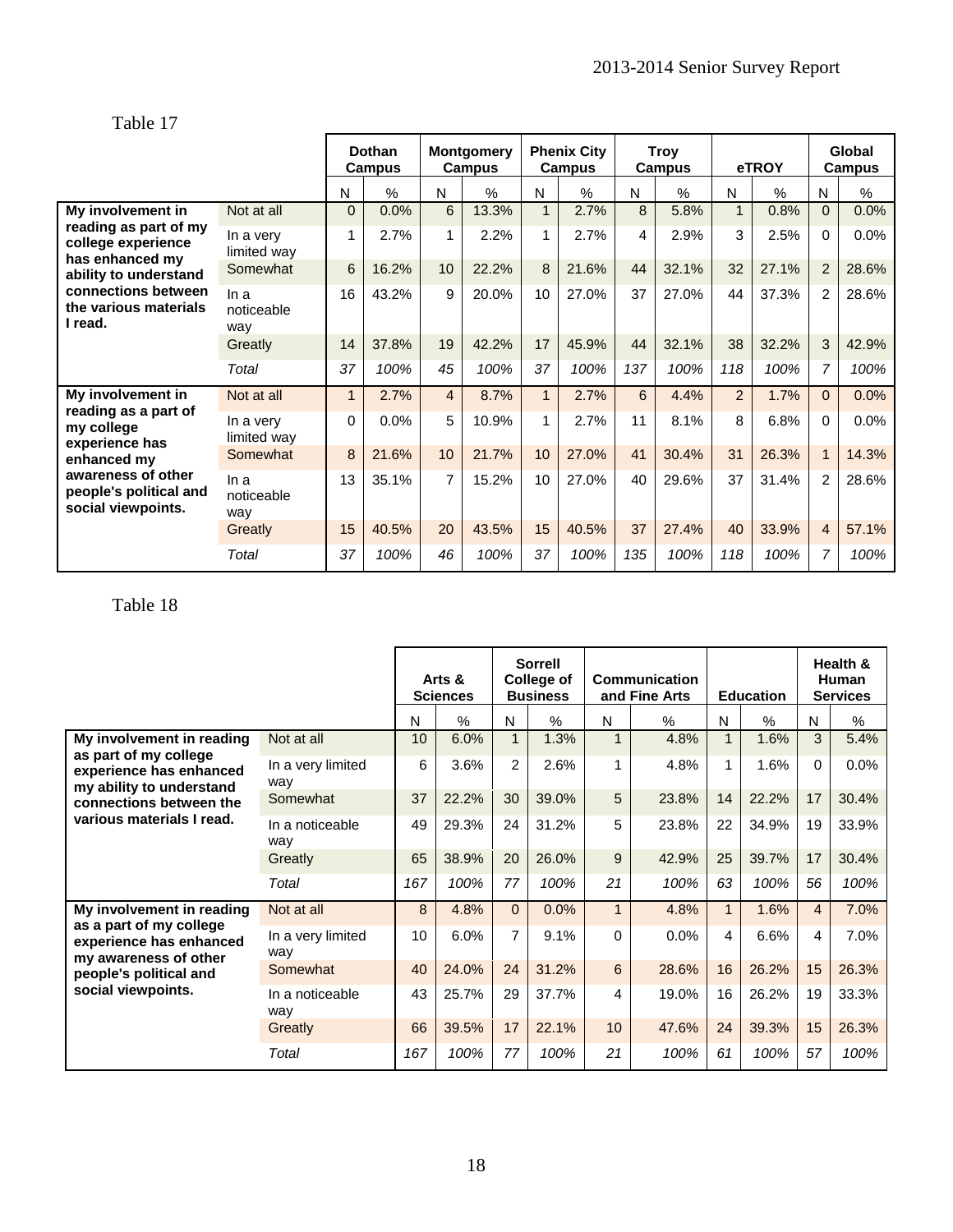Regarding the types of literature read by seniors, The top four types of literature that seniors reported reading were: (1) books assigned for class, (2) books read outside of class for pleasure, (3) online websites, and (4) newspapers. Comic books or graphic novels and magazines about video games were reported as the least frequently read type of literature. Table 19 indicates the number of seniors who reported reading each type of literature.

#### Table 19

| AY 2013-2014                                                      | Count |
|-------------------------------------------------------------------|-------|
| Books assigned for class                                          | 347   |
| Books I read outside of class for pleasure                        | 273   |
| Online websites or webzines                                       | 263   |
| Newspapers                                                        | 251   |
| Cereal boxes, instructional pamphlets and other product packaging | 197   |
| Religious literature/books                                        | 183   |
| News magazines                                                    | 171   |
| School papers or other newsletters                                | 148   |
| <b>Fashion/Beauty magazines</b>                                   | 143   |
| Self-help literature                                              | 111   |
| Computer manuals or other electronic equipment manuals            | 104   |
| Puzzles/Games/Humor magazines                                     | 100   |
| Music/Computers/Entertainment magazines                           | 99    |
| Sports magazines                                                  | 92    |
| Comic books or graphic novels                                     | 59    |
| Magazines about video games                                       | 44    |
| None of the above                                                 | 1     |

 The largest percentage of seniors (48%) indicated that they do not have much time to read for pleasure, but they like to read when they get a chance. The most commonly cited reasons for reading were 36% "Just for pleasure" and 32% "To learn new things." Most students (77%) considered their reading level to be "advanced" or "above average." Not including school assignments, the majority of students reported reading either one book per month (25%) or less than one book per month (32%). Nearly one-third (31%) of students reported discussing books with others only a few times per year. Additional data regarding readings habits is included in the appendix of this report.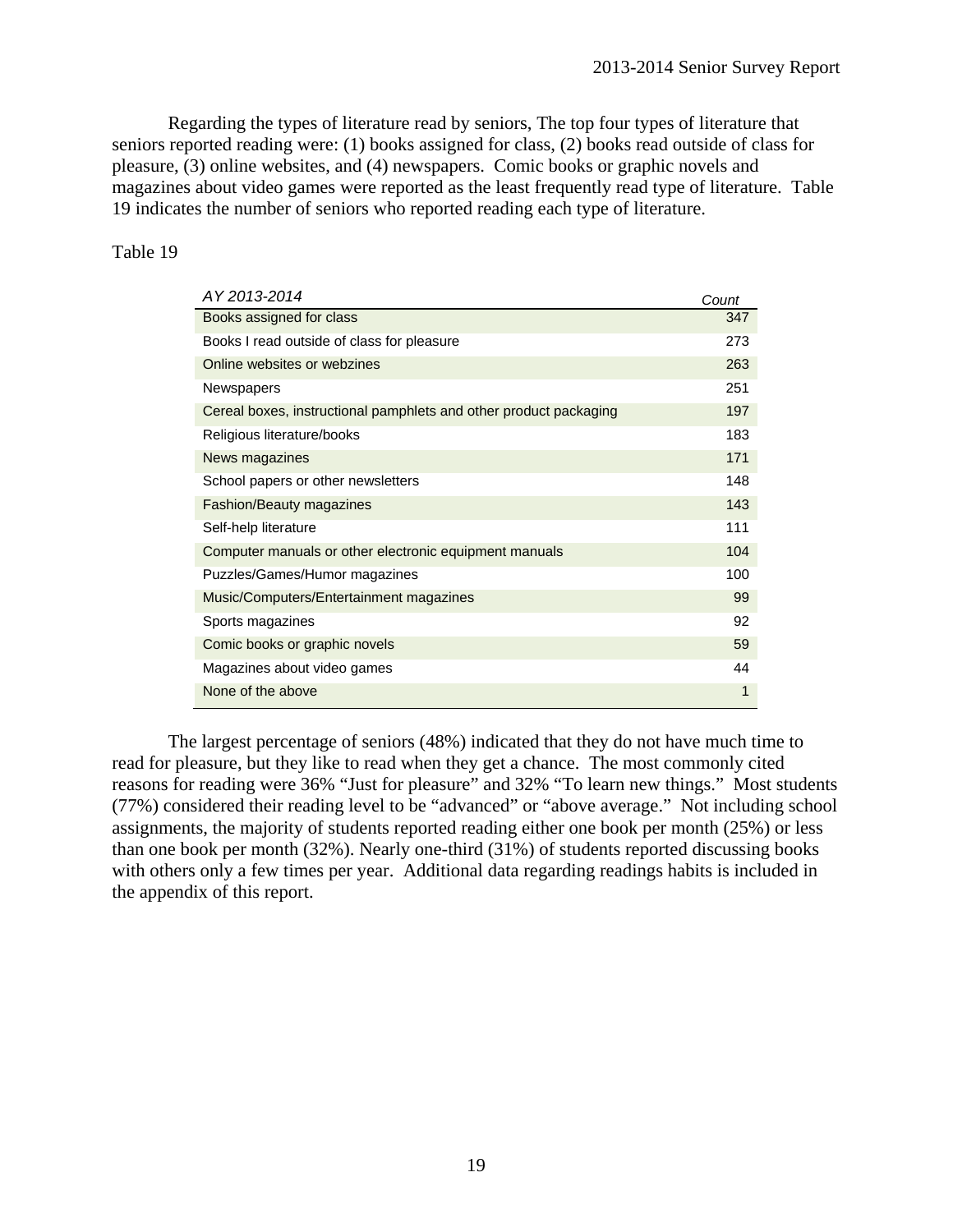# **Implications**

- 1. Overall, Troy University's graduating students were satisfied with their college experiences over the years they studied at TROY. In particular, the students were satisfied with their educational experiences at the University – instruction, the quality of education, and their academic programs, specifically. Furthermore, the students thought highly of their leadership development and intellectual development as a result of their education at Troy University.
- 2. The survey findings over for the past five years strongly suggest that Troy University was effective in offering quality education to its students. The data over the past five years consistently show that over 85% of the graduating students would attend Troy University if they could start college over. 80% or more would enroll in the same programs again and about 90% would recommend Troy University and their academic programs to others.
- 3. However, the *Senior Survey's* satisfaction measures have identified areas that need to be improved, especially in the areas of *Academic Support Services* and *Student Services*. Because many of the weak areas found in the previous five year's results still remain the same in the AY 13-14 survey results, University personnel (administrators, faculty, and staff) need to pay more attention to assessment information and use assessment results to improve University services.
- 4. Furthermore, based on survey responses, faculty should do more to help students in their career planning, the University should be more responsive to student needs, efforts should be made to raise student intellectual caliber, and more courses should be offered each term so that students can graduate as they have planned.
- 5. While building plans for improvement for areas in which students are less satisfied, University personnel need to be aware that different factors may contribute to the ratings; therefore, further studies should be conducted to look more closely into the areas of need before decisions for improvement are made or actions are taken.
- 6. The only campus with substantial participation in student organizations and community service was the Troy Campus. Efforts should be considered to foster participation in student organizations and community service which would appropriate for the students on other campuses.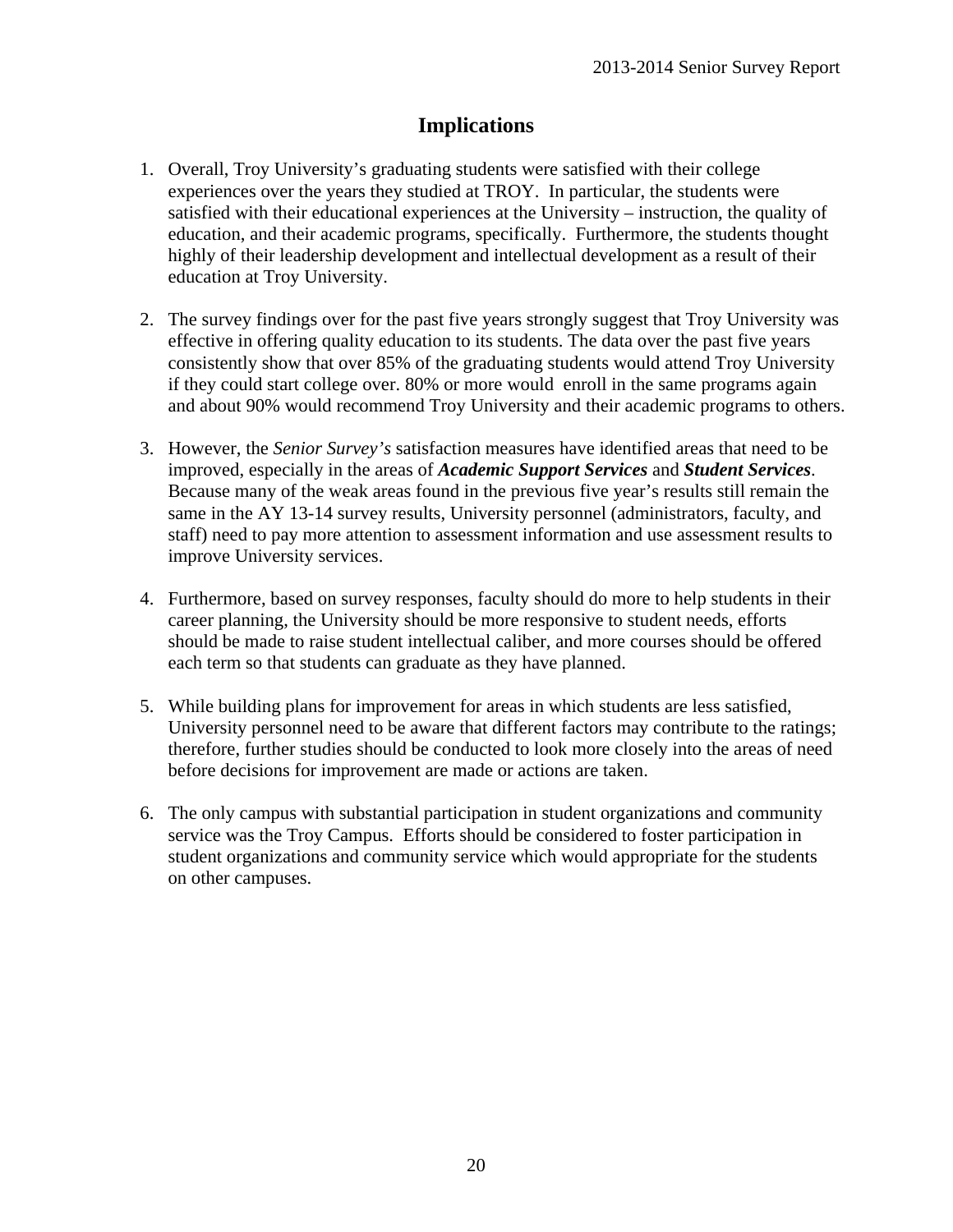| Report T (QZU): Student seif-rated development in their educational experiences (in Rank Order) |     |                  |     |       |     |         |    |               |                |      |            |              |      |  |  |
|-------------------------------------------------------------------------------------------------|-----|------------------|-----|-------|-----|---------|----|---------------|----------------|------|------------|--------------|------|--|--|
|                                                                                                 |     | <b>Excellent</b> |     | Good  |     | Average |    | Fair          |                | Poor |            | <b>Total</b> |      |  |  |
|                                                                                                 | N   | $\%$             | N   | %     | N   | $\%$    | N  | $\frac{0}{0}$ | N              | $\%$ | Total<br>N | Mean         | SD   |  |  |
| Strategies for applying skills in<br>my field                                                   | 190 | 46.6%            | 162 | 39.7% | 43  | 10.5%   | 9  | 2.2%          | 4              | 1.0% | 408        | 4.29         | .82  |  |  |
| Planning and carrying out<br>projects                                                           | 186 | 45.5%            | 176 | 43.0% | 33  | 8.1%    | 13 | 3.2%          | 1              | 0.2% | 409        | 4.30         | .77  |  |  |
| Time management                                                                                 | 178 | 43.6%            | 166 | 40.7% | 46  | 11.3%   | 17 | 4.2%          | $\mathbf 1$    | 0.2% | 408        | 4.23         | .83  |  |  |
| Management and organizational<br>skills                                                         | 179 | 43.6%            | 176 | 42.8% | 41  | 10.0%   | 13 | 3.2%          | 2              | 0.5% | 411        | 4.26         | .80  |  |  |
| <b>Reading skills</b>                                                                           | 170 | 41.6%            | 170 | 41.6% | 57  | 13.9%   | 8  | 2.0%          | $\overline{4}$ | 1.0% | 409        | 4.21         | .82  |  |  |
| Research skills                                                                                 | 164 | 40.0%            | 172 | 42.0% | 57  | 13.9%   | 14 | 3.4%          | 3              | 0.7% | 410        | 4.17         | .85  |  |  |
| Leadership skills                                                                               | 163 | 39.9%            | 176 | 43.0% | 55  | 13.4%   | 8  | 2.0%          | $\overline{7}$ | 1.7% | 409        | 4.17         | .86  |  |  |
| Critical thinking skills                                                                        | 163 | 39.7%            | 191 | 46.5% | 45  | 10.9%   | 10 | 2.4%          | 2              | 0.5% | 411        | 4.22         | .77  |  |  |
| Working cooperatively in groups                                                                 | 159 | 38.9%            | 171 | 41.8% | 53  | 13.0%   | 21 | 5.1%          | 5              | 1.2% | 409        | 4.12         | .91  |  |  |
| Problem solving skills                                                                          | 155 | 37.7%            | 193 | 47.0% | 51  | 12.4%   | 12 | 2.9%          | $\Omega$       | 0.0% | 411        | 4.19         | .76  |  |  |
| <b>Writing skills</b>                                                                           | 143 | 34.7%            | 191 | 46.4% | 66  | 16.0%   | 9  | 2.2%          | 3              | 0.7% | 412        | 4.12         | .80  |  |  |
| Speaking/presentation skills                                                                    | 140 | 34.1%            | 197 | 47.9% | 56  | 13.6%   | 15 | 3.6%          | 3              | 0.7% | 411        | 4.11         | .82  |  |  |
| Citizenship skills                                                                              | 133 | 32.5%            | 179 | 43.8% | 72  | 17.6%   | 15 | 3.7%          | 10             | 2.4% | 409        | 4.00         | .93  |  |  |
| Understanding different<br>philosophies and cultures                                            | 122 | 29.7%            | 186 | 45.3% | 81  | 19.7%   | 19 | 4.6%          | 3              | 0.7% | 411        | 3.99         | .86  |  |  |
| Computer technologies                                                                           | 117 | 28.5%            | 190 | 46.3% | 84  | 20.5%   | 16 | 3.9%          | 3              | 0.7% | 410        | 3.98         | .84  |  |  |
| Appreciation of the arts                                                                        | 106 | 25.9%            | 160 | 39.1% | 104 | 25.4%   | 25 | 6.1%          | 14             | 3.4% | 409        | 3.78         | 1.01 |  |  |
| Scientific principles and methods                                                               | 90  | 21.9%            | 187 | 45.5% | 97  | 23.6%   | 31 | 7.5%          | 6              | 1.5% | 411        | 3.79         | .92  |  |  |
| <b>Mathematical skills</b>                                                                      | 87  | 21.1%            | 174 | 42.2% | 106 | 25.7%   | 37 | 9.0%          | 8              | 1.9% | 412        | 3.72         | .96  |  |  |

Report 1 (Q20): Student self-rated development in their educational experiences (in Rank Order)

\*Notes: 1. The ranking is based on the mean.

2. Those that did not respond or responded with NA were not included in the calculation of the means.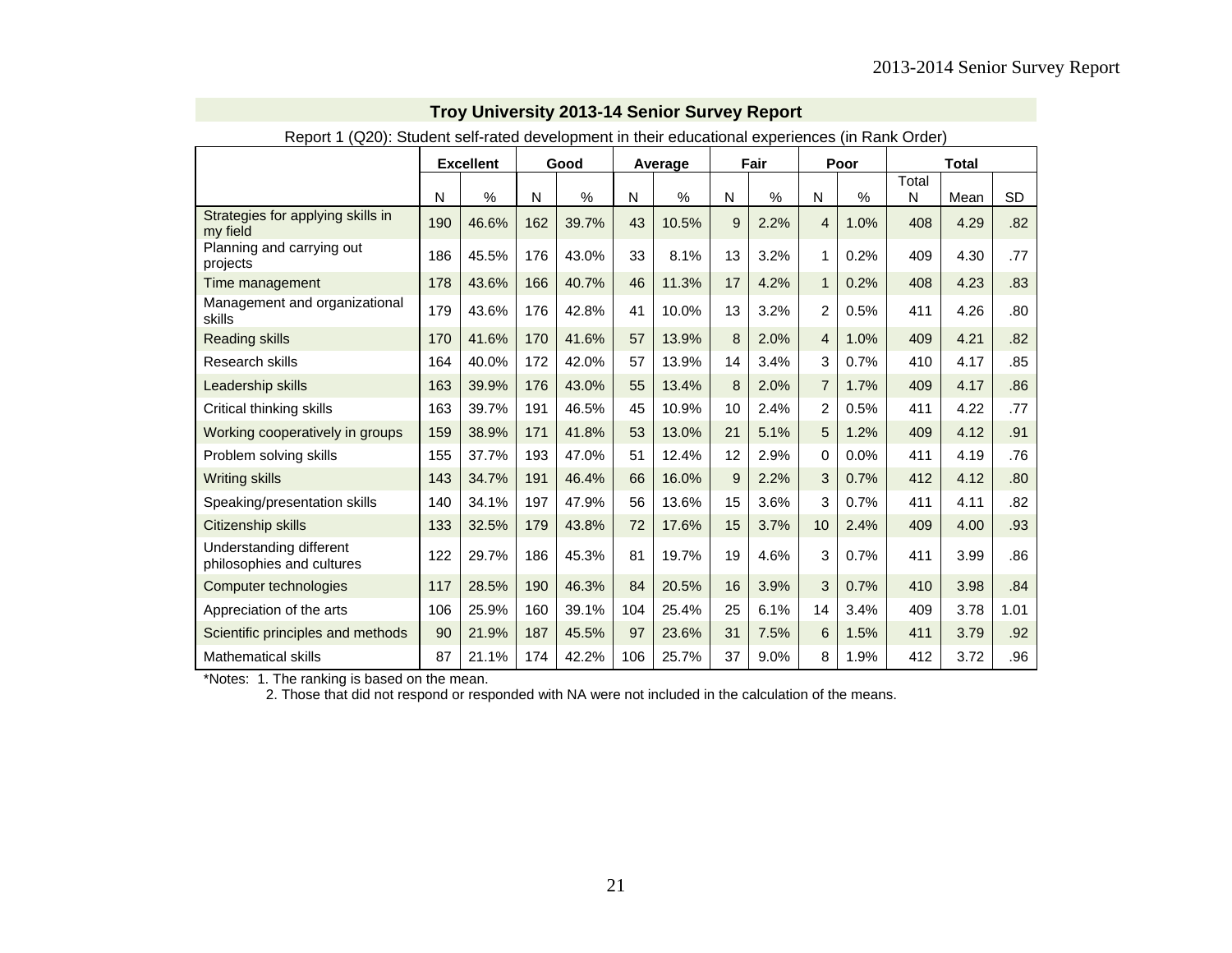|                                                      |     | <b>Excellent</b> |     | Good  |    | Average |    | Fair |                | Poor |       | Total |           |
|------------------------------------------------------|-----|------------------|-----|-------|----|---------|----|------|----------------|------|-------|-------|-----------|
|                                                      | N   | $\%$             | N   | $\%$  | N  | $\%$    | N  | $\%$ | N              | %    | Count | Mean  | <b>SD</b> |
| Overall quality of your academic program             | 212 | 53.1%            | 144 | 36.1% | 20 | 5.0%    | 19 | 4.8% | $\overline{4}$ | 1.0% | 399   | 4.36  | .86       |
| Instruction in major courses                         | 202 | 50.9%            | 150 | 37.8% | 27 | 6.8%    | 15 | 3.8% | 3              | 0.8% | 397   | 4.34  | .82       |
| Communication between faculty and students           | 172 | 43.5%            | 157 | 39.7% | 41 | 10.4%   | 19 | 4.8% | 6              | 1.5% | 395   | 4.19  | .91       |
| Faculty's use of technologies to enhance<br>teaching | 156 | 39.3%            | 169 | 42.6% | 49 | 12.3%   | 15 | 3.8% | 8              | 2.0% | 397   | 4.13  | .91       |
| <b>Faculty accessibility</b>                         | 160 | 40.5%            | 150 | 38.0% | 59 | 14.9%   | 17 | 4.3% | 9              | 2.3% | 395   | 4.10  | .96       |
| Instruction in general education courses             | 133 | 35.6%            | 156 | 41.7% | 64 | 17.1%   | 15 | 4.0% | 6              | 1.6% | 374   | 4.06  | .91       |
| <b>Registration procedures</b>                       | 156 | 39.6%            | 149 | 37.8% | 48 | 12.2%   | 28 | 7.1% | 13             | 3.3% | 394   | 4.03  | 1.05      |
| <b>Writing Center</b>                                | 83  | 36.9%            | 89  | 39.6% | 37 | 16.4%   | 9  | 4.0% | 7              | 3.1% | 225   | 4.03  | .99       |
| <b>Testing Center</b>                                | 103 | 38.6%            | 97  | 36.3% | 46 | 17.2%   | 14 | 5.2% | $\overline{7}$ | 2.6% | 267   | 4.03  | 1.00      |
| Center for International Programs                    | 57  | 37.7%            | 55  | 36.4% | 29 | 19.2%   | 6  | 4.0% | 4              | 2.6% | 151   | 4.03  | .99       |
| Course availability in your major                    | 175 | 44.2%            | 125 | 31.6% | 51 | 12.9%   | 21 | 5.3% | 24             | 6.1% | 396   | 4.03  | 1.15      |
| Academic advising                                    | 175 | 43.6%            | 124 | 30.9% | 58 | 14.5%   | 24 | 6.0% | 20             | 5.0% | 401   | 4.02  | 1.13      |
| <b>IMPACT/New Student Orientation Program</b>        | 92  | 33.2%            | 114 | 41.2% | 44 | 15.9%   | 15 | 5.4% | 12             | 4.3% | 277   | 3.94  | 1.05      |
| Library                                              | 111 | 33.3%            | 129 | 38.7% | 57 | 17.1%   | 21 | 6.3% | 15             | 4.5% | 333   | 3.90  | 1.08      |
| Computer labs                                        | 108 | 35.3%            | 106 | 34.6% | 53 | 17.3%   | 25 | 8.2% | 14             | 4.6% | 306   | 3.88  | 1.12      |
| Natural Science Center                               | 54  | 31.6%            | 65  | 38.0% | 35 | 20.5%   | 10 | 5.8% | 7              | 4.1% | 171   | 3.87  | 1.05      |
| Laboratory/instructional equipment                   | 101 | 34.6%            | 97  | 33.2% | 55 | 18.8%   | 27 | 9.2% | 12             | 4.1% | 292   | 3.85  | 1.12      |

Report 2 (Q21): Student ratings on education and academic support services (in Rank Order)

\*Notes: 1. The ranking is based on the mean.

2. Those that did not respond or responded with NA were not included in the calculation of the means.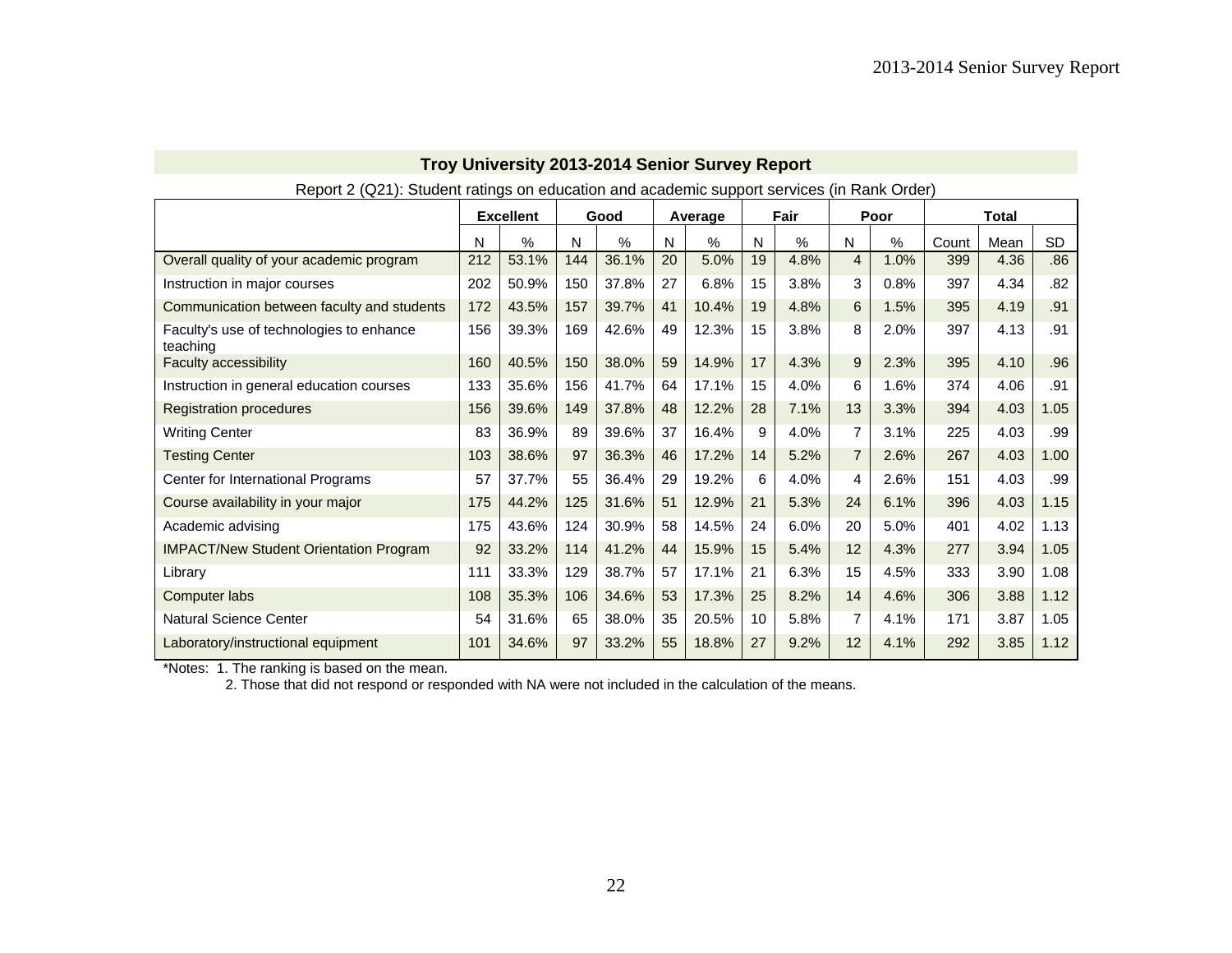| Report 3 (QZZ). Student satisfaction with the offices and services of Froy University (in Rank Order) |     |                                 |     |                  |    |                |                |                     |                     |             |       |              |           |
|-------------------------------------------------------------------------------------------------------|-----|---------------------------------|-----|------------------|----|----------------|----------------|---------------------|---------------------|-------------|-------|--------------|-----------|
|                                                                                                       |     | <b>Very</b><br><b>Satisfied</b> |     | <b>Satisfied</b> |    | <b>Neutral</b> |                | <b>Dissatisfied</b> | <b>Dissatisfied</b> | <b>Very</b> |       | <b>Total</b> |           |
|                                                                                                       | N   | %                               | N   | ℅                | N  | $\%$           | N              | %                   | N                   | %           | Count | Mean         | <b>SD</b> |
| <b>Trojan Web Express</b>                                                                             | 177 | 46.0%                           | 156 | 40.5%            | 36 | 9.4%           | 10             | 2.6%                | 6                   | 1.6%        | 385   | 4.27         | .85       |
| <b>Veteran Services</b>                                                                               | 72  | 45.3%                           | 50  | 31.4%            | 33 | 20.8%          | 4              | 2.5%                | 0                   | 0.0%        | 159   | 4.19         | .85       |
| <b>Admissions Office</b>                                                                              | 143 | 38.8%                           | 158 | 42.8%            | 53 | 14.4%          | 12             | 3.3%                | 3                   | 0.8%        | 369   | 4.15         | .84       |
| <b>Buildings and Grounds</b>                                                                          | 116 | 39.6%                           | 113 | 38.6%            | 53 | 18.1%          | 9              | 3.1%                | $\overline{2}$      | 0.7%        | 293   | 4.13         | .86       |
| <b>Registrar/Records Office</b>                                                                       | 134 | 38.1%                           | 136 | 38.6%            | 64 | 18.2%          | 11             | 3.1%                | $\overline{7}$      | 2.0%        | 352   | 4.08         | .93       |
| University Media (website, newsletters, radio, TV, etc)                                               | 103 | 37.5%                           | 100 | 36.4%            | 64 | 23.3%          | 5              | 1.8%                | 3                   | 1.1%        | 275   | 4.07         | .88       |
| <b>Business Office</b>                                                                                | 103 | 35.0%                           | 123 | 41.8%            | 56 | 19.0%          | 9              | 3.1%                | 3                   | 1.0%        | 294   | 4.07         | .87       |
| <b>Student Support Services (SSS)</b>                                                                 | 74  | 38.7%                           | 66  | 34.6%            | 40 | 20.9%          | $\overline{7}$ | 3.7%                | 4                   | 2.1%        | 191   | 4.04         | .97       |
| Information Technology (IT) Services                                                                  | 93  | 32.7%                           | 121 | 42.6%            | 55 | 19.4%          | 12             | 4.2%                | 3                   | 1.1%        | 284   | 4.02         | .89       |
| Student organizations                                                                                 | 77  | 34.5%                           | 86  | 38.6%            | 47 | 21.1%          | 8              | 3.6%                | 5                   | 2.2%        | 223   | 4.00         | .95       |
| <b>Counseling Services</b>                                                                            | 82  | 38.0%                           | 74  | 34.3%            | 44 | 20.4%          | 8              | 3.7%                | 8                   | 3.7%        | 216   | 3.99         | 1.03      |
| <b>IKON Graphics and Printing Services</b>                                                            | 40  | 30.3%                           | 53  | 40.2%            | 35 | 26.5%          | $\overline{c}$ | 1.5%                | $\overline{c}$      | 1.5%        | 132   | 3.96         | .88       |
| <b>Adaptive Needs Services</b>                                                                        | 46  | 32.6%                           | 47  | 33.3%            | 44 | 31.2%          | 3              | 2.1%                | $\mathbf{1}$        | 0.7%        | 141   | 3.95         | .89       |
| <b>Financial Aid Services</b>                                                                         | 123 | 36.8%                           | 118 | 35.3%            | 49 | 14.7%          | 35             | 10.5%               | 9                   | 2.7%        | 334   | 3.93         | 1.08      |
| <b>Bookstore Services</b>                                                                             | 122 | 33.4%                           | 144 | 39.5%            | 62 | 17.0%          | 24             | 6.6%                | 13                  | 3.6%        | 365   | 3.93         | 1.04      |
| <b>IKON Mailroom and Postal Services</b>                                                              | 37  | 29.4%                           | 50  | 39.7%            | 34 | 27.0%          | $\overline{2}$ | 1.6%                | 3                   | 2.4%        | 126   | 3.92         | .92       |
| <b>Safety and Security Services</b>                                                                   | 83  | 31.9%                           | 102 | 39.2%            | 54 | 20.8%          | 12             | 4.6%                | 9                   | 3.5%        | 260   | 3.92         | 1.01      |
| <b>Student Health Services</b>                                                                        | 58  | 31.4%                           | 70  | 37.8%            | 42 | 22.7%          | 8              | 4.3%                | 7                   | 3.8%        | 185   | 3.89         | 1.02      |
| <b>Career Services</b>                                                                                | 75  | 32.3%                           | 76  | 32.8%            | 59 | 25.4%          | 13             | 5.6%                | $\boldsymbol{9}$    | 3.9%        | 232   | 3.84         | 1.06      |
| <b>Athletic Programs</b>                                                                              | 45  | 29.0%                           | 55  | 35.5%            | 41 | 26.5%          | 9              | 5.8%                | 5                   | 3.2%        | 155   | 3.81         | 1.02      |
| <b>Recreational and Intramural Activities</b>                                                         | 50  | 31.1%                           | 52  | 32.3%            | 41 | 25.5%          | 9              | 5.6%                | 9                   | 5.6%        | 161   | 3.78         | 1.12      |
| <b>Placement Service</b>                                                                              | 46  | 27.4%                           | 57  | 33.9%            | 51 | 30.4%          | 9              | 5.4%                | 5                   | 3.0%        | 168   | 3.77         | 1.01      |
| Housing and Residence Life                                                                            | 35  | 25.7%                           | 42  | 30.9%            | 41 | 30.1%          | 15             | 11.0%               | 3                   | 2.2%        | 136   | 3.67         | 1.05      |
| <b>Trojan Fitness Center</b>                                                                          | 48  | 30.0%                           | 50  | 31.3%            | 34 | 21.3%          | 13             | 8.1%                | 15                  | 9.4%        | 160   | 3.64         | 1.25      |
| <b>Food Services</b>                                                                                  | 48  | 21.7%                           | 70  | 31.7%            | 61 | 27.6%          | 20             | 9.0%                | 22                  | 10.0%       | 221   | 3.46         | 1.21      |
| <b>Parking Facilities</b>                                                                             | 63  | 22.4%                           | 72  | 25.6%            | 54 | 19.2%          | 43             | 15.3%               | 49                  | 17.4%       | 281   | 3.20         | 1.40      |

Report 3 (Q22): Student satisfaction with the offices and services of Troy University (in Rank Order)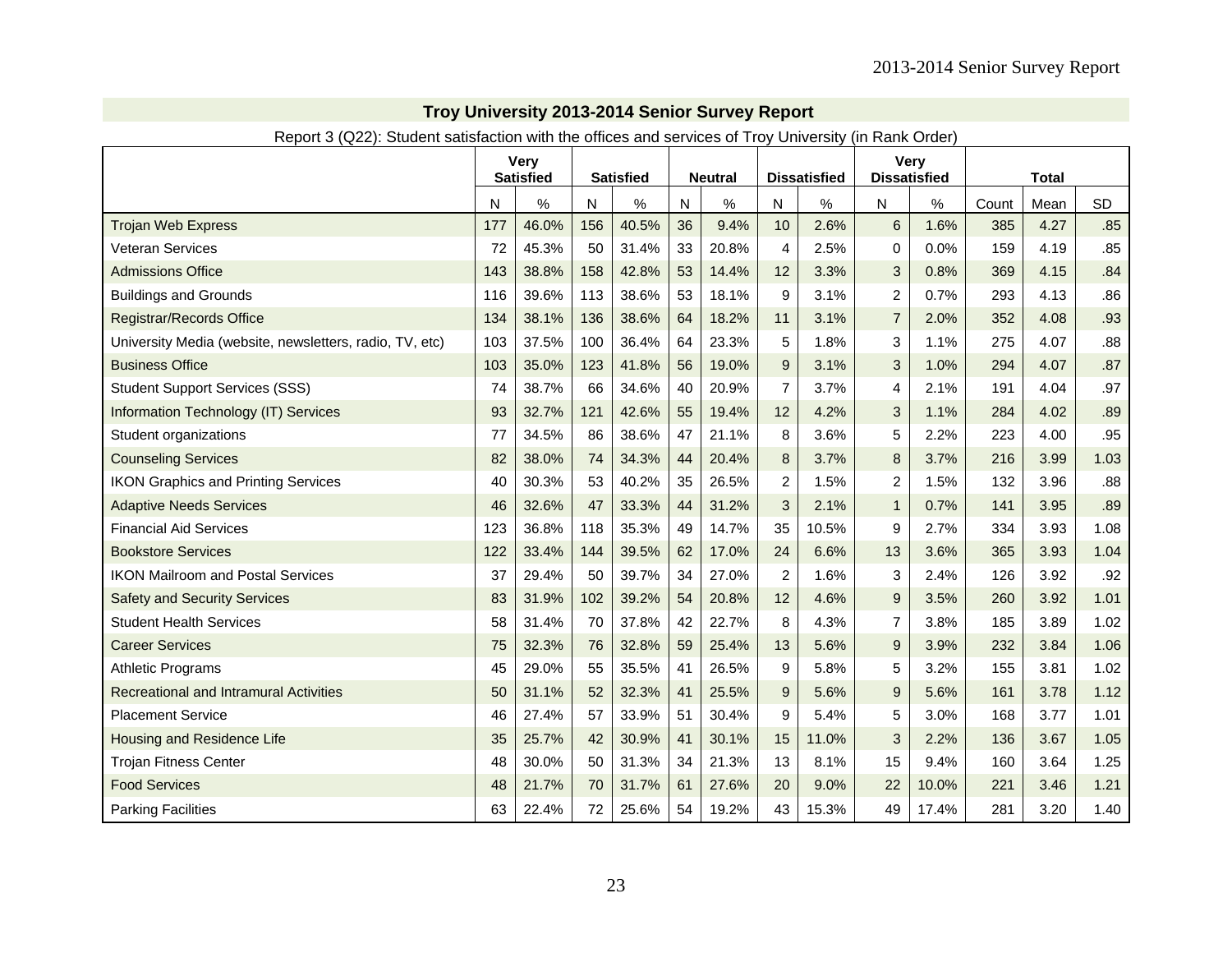| Report 4 (Q23):                                                                           |     |                          |     |       |    | Student opinions and perceptions about Troy University |                 |      |                 |                 |            |              |           |
|-------------------------------------------------------------------------------------------|-----|--------------------------|-----|-------|----|--------------------------------------------------------|-----------------|------|-----------------|-----------------|------------|--------------|-----------|
|                                                                                           |     | <b>Strongly</b><br>Agree |     | Agree |    | <b>Neither Agree</b><br>nor Disagree                   | <b>Disagree</b> |      | <b>Disagree</b> | <b>Strongly</b> |            | <b>Total</b> |           |
|                                                                                           | N   | %                        | N   | %     | N  | %                                                      | N               | %    | N               | $\%$            | Total<br>N | Mean         | <b>SD</b> |
| My academic program was intellectually challenging and<br>stimulating.                    | 166 | 42.6%                    | 188 | 48.2% | 24 | 6.2%                                                   | $\overline{7}$  | 1.8% | 5               | 1.3%            | 390        | 4.29         | .77       |
| The degree program in which I enrolled is valuable for me<br>in my employment.            | 161 | 41.6%                    | 177 | 45.7% | 39 | 10.1%                                                  | 5               | 1.3% | 5               | 1.3%            | 387        | 4.25         | .79       |
| Courses in my curriculum contributed to the skills and<br>knowledge required in my field. | 157 | 40.5%                    | 187 | 48.2% | 28 | 7.2%                                                   | 11              | 2.8% | 5               | 1.3%            | 388        | 4.24         | .81       |
| The goals, objectives, and requirements for my academic<br>program were clearly defined.  | 131 | 33.7%                    | 200 | 51.4% | 31 | 8.0%                                                   | 19              | 4.9% | 8               | 2.1%            | 389        | 4.10         | .89       |
| Troy University faculty care about students as individuals.                               | 131 | 33.9%                    | 182 | 47.0% | 50 | 12.9%                                                  | 14              | 3.6% | 10              | 2.6%            | 387        | 4.06         | .92       |
| Courses were offered frequently enough for timely<br>completion of my degree program.     | 124 | 31.8%                    | 182 | 46.7% | 39 | 10.0%                                                  | 28              | 7.2% | 17              | 4.4%            | 390        | 3.94         | 1.05      |
| The intellectual caliber of students in my academic<br>program was high.                  | 95  | 24.4%                    | 188 | 48.2% | 75 | 19.2%                                                  | 22              | 5.6% | 10              | 2.6%            | 390        | 3.86         | .94       |
| Troy University faculty were helpful with my career plan.                                 | 115 | 29.6%                    | 148 | 38.1% | 96 | 24.7%                                                  | 12              | 3.1% | 17              | 4.4%            | 388        | 3.86         | 1.02      |
| The tuition and fees I paid at Troy University were a<br>worthwhile investment.           | 99  | 25.4%                    | 176 | 45.2% | 79 | 20.3%                                                  | 21              | 5.4% | 14              | 3.6%            | 389        | 3.84         | .99       |
| Troy University is responsive to the needs of its students.                               | 105 | 27.0%                    | 161 | 41.4% | 82 | 21.1%                                                  | 23              | 5.9% | 18              | 4.6%            | 389        | 3.80         | 1.05      |

\*Notes: 1. The ranking is based on the mean. 2. Those that did not respond or responded with NA were not included in the calculation of the means.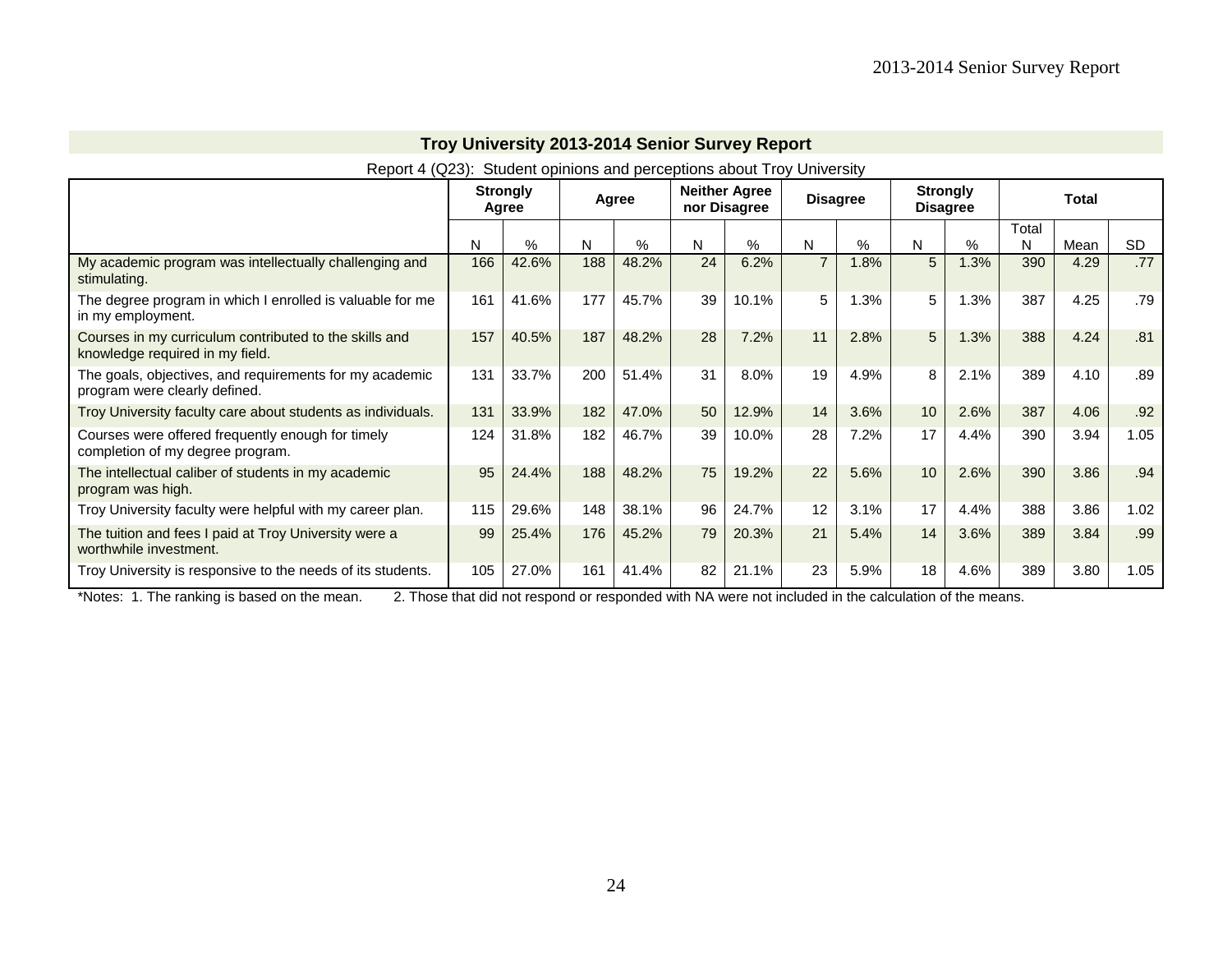|                                                                                   |     | <b>Excellent</b> |     | Good  |    | Average |    | Fair |    | Poor |     | <b>Total</b> |      |
|-----------------------------------------------------------------------------------|-----|------------------|-----|-------|----|---------|----|------|----|------|-----|--------------|------|
|                                                                                   | N   | %                | N   | $\%$  | N  | $\%$    | N  | %    | N  | %    | N   | Mean         | -SD  |
| How would you rate Troy University's<br>preparation of you for employment?        | 107 | 27.7%            | 137 | 35.5% | 99 | 25.6%   | 23 | 6.0% | 20 | 5.2% | 386 | 3.75         | 1.08 |
| How would you rate Troy University's<br>preparation of you for further education? | 142 | 36.8%            | 132 | 34.2% | 77 | 19.9%   | 20 | 5.2% | 15 | 3.9% | 386 | 3.95         | 0.06 |
| What is your overall rating of your college<br>experiences at TROY?               | 153 | 39.9%            | 147 | 38.4% | 51 | 13.3%   | 25 | 6.5% |    | .8%  | 383 | 4.08         | .98  |

#### Report 5 (Q31): Overall ratings on Troy University

## **Troy University 2013-2014 Senior Survey Report**

Report 6 (Q20): Student self-rated development in their educational experiences (Cross Tabulated by **Campus**)

|                       |           |                | <b>Dothan</b><br><b>Campus</b> |                | <b>Montgomer</b><br>y Campus |                | <b>Phenix City</b><br><b>Campus</b> |                | <b>Troy</b><br><b>Campus</b> |          | eTROY  |                | <b>Global</b><br><b>Campus</b> |
|-----------------------|-----------|----------------|--------------------------------|----------------|------------------------------|----------------|-------------------------------------|----------------|------------------------------|----------|--------|----------------|--------------------------------|
|                       |           | N              | $\%$                           | $\mathsf{N}$   | %                            | N              | %                                   | N              | $\%$                         | N        | %      | N              | %                              |
| Writing skills        | Excellent | 16             | 40.0%                          | 14             | 28.6%                        | 16             | 42.1%                               | 52             | 34.4%                        | 41       | 33.6%  | 3              | 37.5%                          |
|                       | Good      | 17             | 42.5%                          | 23             | 46.9%                        | 16             | 42.1%                               | 63             | 41.7%                        | 67       | 54.9%  | 3              | 37.5%                          |
|                       | Average   | $\overline{7}$ | 17.5%                          | 8              | 16.3%                        | 6              | 15.8%                               | 31             | 20.5%                        | 11       | 9.0%   | $\overline{2}$ | 25.0%                          |
|                       | Fair      | 0              | 0.0%                           | 3              | 6.1%                         | 0              | 0.0%                                | 3              | 2.0%                         | 3        | 2.5%   | $\Omega$       | 0.0%                           |
|                       | Poor      | 0              | 0.0%                           | 1              | 2.0%                         | $\Omega$       | 0.0%                                | $\overline{2}$ | 1.3%                         | $\Omega$ | 0.0%   | 0              | 0.0%                           |
|                       | Total     | 40             | 100.0%                         | 49             | 100.0%                       | 38             | 100.0%                              | 151            | 100.0%                       | 122      | 100.0% | 8              | 100.0%                         |
| Speaking/presentation | Excellent | 14             | 35.0%                          | 13             | 26.5%                        | 18             | 47.4%                               | 67             | 44.4%                        | 25       | 20.7%  | $\overline{2}$ | 25.0%                          |
| skills                | Good      | 20             | 50.0%                          | 25             | 51.0%                        | 13             | 34.2%                               | 63             | 41.7%                        | 69       | 57.0%  | $\overline{4}$ | 50.0%                          |
|                       | Average   | 6              | 15.0%                          | 5              | 10.2%                        | $\overline{7}$ | 18.4%                               | 17             | 11.3%                        | 19       | 15.7%  | $\overline{2}$ | 25.0%                          |
|                       | Fair      | 0              | 0.0%                           | 5              | 10.2%                        | $\Omega$       | 0.0%                                | $\overline{2}$ | 1.3%                         | 8        | 6.6%   | 0              | 0.0%                           |
|                       | Poor      | 0              | 0.0%                           | 1              | 2.0%                         | $\Omega$       | 0.0%                                | $\overline{2}$ | 1.3%                         | $\Omega$ | 0.0%   | 0              | 0.0%                           |
|                       | Total     | 40             | 100.0%                         | 49             | 100.0%                       | 38             | 100.0%                              | 151            | 100.0%                       | 121      | 100.0% | 8              | 100.0%                         |
| Reading skills        | Excellent | 20             | 51.3%                          | 18             | 36.7%                        | 19             | 51.4%                               | 60             | 39.7%                        | 46       | 38.0%  | 5              | 62.5%                          |
|                       | Good      | 12             | 30.8%                          | 20             | 40.8%                        | 14             | 37.8%                               | 60             | 39.7%                        | 60       | 49.6%  | $\overline{2}$ | 25.0%                          |
|                       | Average   | $\overline{7}$ | 17.9%                          | $\overline{7}$ | 14.3%                        | 4              | 10.8%                               | 26             | 17.2%                        | 12       | 9.9%   | $\mathbf{1}$   | 12.5%                          |
|                       | Fair      | 0              | 0.0%                           | 3              | 6.1%                         | 0              | 0.0%                                | 2              | 1.3%                         | 3        | 2.5%   | $\Omega$       | 0.0%                           |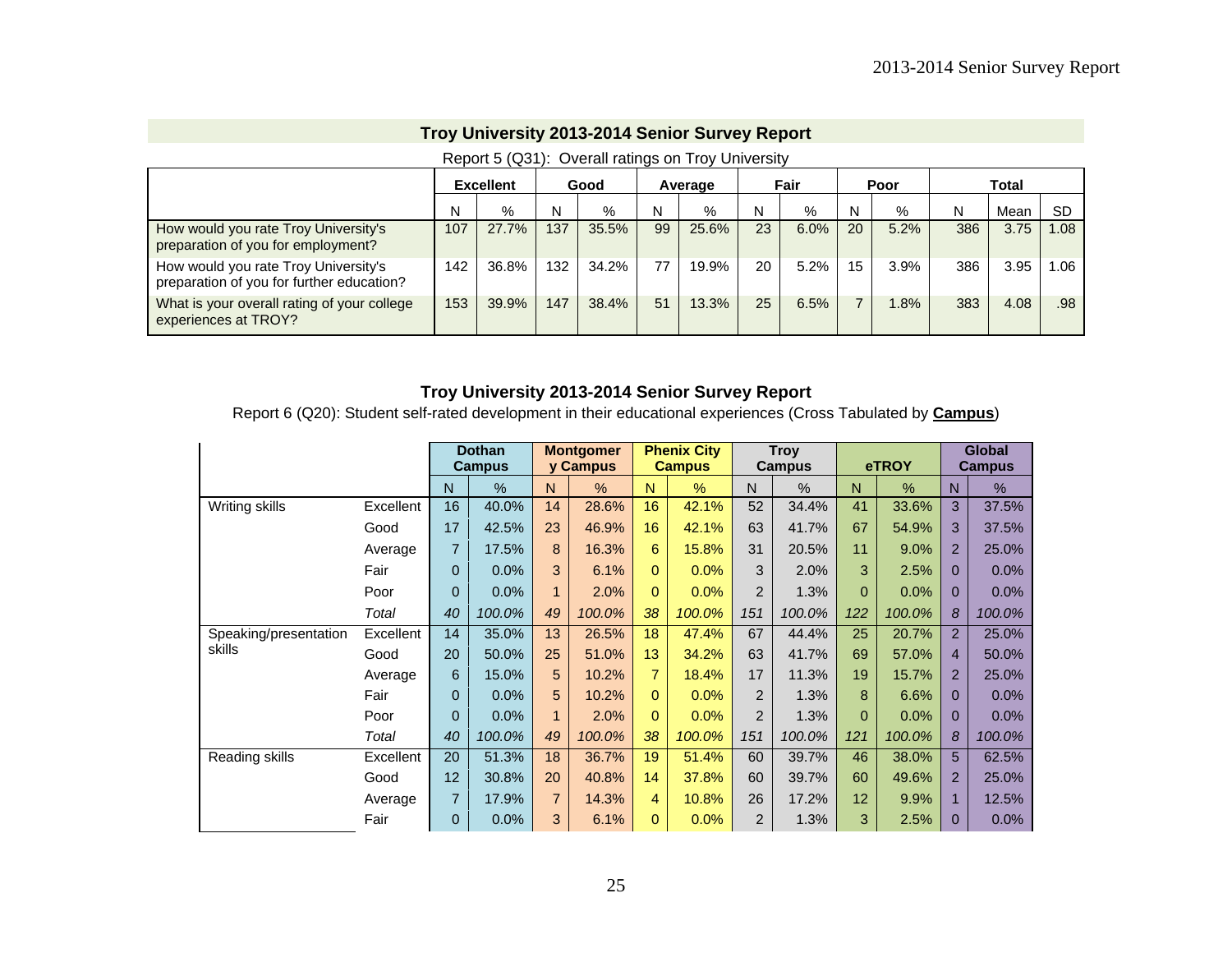|                            | Poor      | $\overline{0}$  | 0.0%   | $\mathbf{1}$    | 2.0%   | $\pmb{0}$        | 0.0%   | 3              | 2.0%   | $\overline{0}$  | 0.0%   | $\overline{0}$          | 0.0%   |
|----------------------------|-----------|-----------------|--------|-----------------|--------|------------------|--------|----------------|--------|-----------------|--------|-------------------------|--------|
|                            | Total     | 39              | 100.0% | 49              | 100.0% | 37               | 100.0% | 151            | 100.0% | 121             | 100.0% | 8                       | 100.0% |
| Critical thinking skills   | Excellent | 19              | 47.5%  | $\overline{21}$ | 42.9%  | $\overline{20}$  | 52.6%  | 53             | 35.3%  | 44              | 36.1%  | $\overline{5}$          | 62.5%  |
|                            | Good      | 18              | 45.0%  | 19              | 38.8%  | 16               | 42.1%  | 67             | 44.7%  | 66              | 54.1%  | $\overline{2}$          | 25.0%  |
|                            | Average   | 3               | 7.5%   | 6               | 12.2%  | $\overline{a}$   | 5.3%   | 23             | 15.3%  | 10              | 8.2%   | 1                       | 12.5%  |
|                            | Fair      | $\overline{0}$  | 0.0%   | 3               | 6.1%   | $\overline{0}$   | 0.0%   | 5              | 3.3%   | $\overline{2}$  | 1.6%   | $\overline{0}$          | 0.0%   |
|                            | Poor      | $\overline{0}$  | 0.0%   | $\overline{0}$  | 0.0%   | $\Omega$         | 0.0%   | $\overline{2}$ | 1.3%   | $\Omega$        | 0.0%   | $\Omega$                | 0.0%   |
|                            | Total     | 40              | 100.0% | 49              | 100.0% | 38               | 100.0% | 150            | 100.0% | 122             | 100.0% | 8                       | 100.0% |
| Problem solving skills     | Excellent | 19              | 47.5%  | $\overline{23}$ | 46.9%  | $\overline{15}$  | 39.5%  | 53             | 35.1%  | 41              | 33.9%  | $\overline{3}$          | 37.5%  |
|                            | Good      | 16              | 40.0%  | 15              | 30.6%  | 20               | 52.6%  | 70             | 46.4%  | 66              | 54.5%  | $\overline{4}$          | 50.0%  |
|                            | Average   | $\overline{4}$  | 10.0%  | 8               | 16.3%  | 3                | 7.9%   | 22             | 14.6%  | 12              | 9.9%   | 1                       | 12.5%  |
|                            | Fair      | $\mathbf{1}$    | 2.5%   | 3               | 6.1%   | $\overline{0}$   | 0.0%   | 6              | 4.0%   | $\overline{2}$  | 1.7%   | $\overline{0}$          | 0.0%   |
|                            | Poor      | $\overline{0}$  | 0.0%   | $\overline{0}$  | 0.0%   | $\overline{0}$   | 0.0%   | $\overline{0}$ | 0.0%   | $\overline{0}$  | 0.0%   | $\Omega$                | 0.0%   |
|                            | Total     | 40              | 100.0% | 49              | 100.0% | 38               | 100.0% | 151            | 100.0% | 121             | 100.0% | 8                       | 100.0% |
| <b>Mathematical skills</b> | Excellent | 10              | 25.0%  | 12              | 24.5%  | $\boldsymbol{9}$ | 23.7%  | 32             | 21.2%  | $\overline{22}$ | 18.0%  | $\overline{1}$          | 12.5%  |
|                            | Good      | 20              | 50.0%  | 18              | 36.7%  | 19               | 50.0%  | 55             | 36.4%  | 56              | 45.9%  | $\overline{4}$          | 50.0%  |
|                            | Average   | 9               | 22.5%  | 11              | 22.4%  | 8                | 21.1%  | 40             | 26.5%  | 34              | 27.9%  | 3                       | 37.5%  |
|                            | Fair      | $\mathbf{1}$    | 2.5%   | 6               | 12.2%  | $\overline{2}$   | 5.3%   | 19             | 12.6%  | 9               | 7.4%   | $\overline{0}$          | 0.0%   |
|                            | Poor      | $\overline{0}$  | 0.0%   | $\overline{2}$  | 4.1%   | $\overline{0}$   | 0.0%   | 5              | 3.3%   | $\mathbf{1}$    | 0.8%   | $\overline{0}$          | 0.0%   |
|                            | Total     | 40              | 100.0% | 49              | 100.0% | 38               | 100.0% | 151            | 100.0% | 122             | 100.0% | 8                       | 100.0% |
| Computer                   | Excellent | $\overline{9}$  | 22.5%  | 14              | 29.2%  | 14               | 36.8%  | 44             | 29.3%  | 33              | 27.0%  | $\overline{2}$          | 25.0%  |
| technologies               | Good      | 25              | 62.5%  | 24              | 50.0%  | 18               | 47.4%  | 56             | 37.3%  | 61              | 50.0%  | $\overline{\mathbf{4}}$ | 50.0%  |
|                            | Average   | 6               | 15.0%  | 5               | 10.4%  | 5                | 13.2%  | 40             | 26.7%  | 25              | 20.5%  | $\overline{2}$          | 25.0%  |
|                            | Fair      | $\Omega$        | 0.0%   | 5               | 10.4%  | $\mathbf{1}$     | 2.6%   | $\overline{7}$ | 4.7%   | 3               | 2.5%   | $\overline{0}$          | 0.0%   |
|                            | Poor      | $\overline{0}$  | 0.0%   | $\overline{0}$  | 0.0%   | $\overline{0}$   | 0.0%   | 3              | 2.0%   | $\Omega$        | 0.0%   | $\overline{0}$          | 0.0%   |
|                            | Total     | 40              | 100.0% | 48              | 100.0% | 38               | 100.0% | 150            | 100.0% | 122             | 100.0% | 8                       | 100.0% |
| <b>Research skills</b>     | Excellent | $\overline{17}$ | 42.5%  | 18              | 36.7%  | $\overline{14}$  | 36.8%  | 65             | 43.6%  | $\overline{45}$ | 36.9%  | $\overline{3}$          | 37.5%  |
|                            | Good      | 20              | 50.0%  | 18              | 36.7%  | 16               | 42.1%  | 54             | 36.2%  | 60              | 49.2%  | 3                       | 37.5%  |
|                            | Average   | 3               | 7.5%   | 9               | 18.4%  | $6\phantom{1}6$  | 15.8%  | 23             | 15.4%  | 13              | 10.7%  | $\overline{2}$          | 25.0%  |
|                            | Fair      | $\overline{0}$  | 0.0%   | $\overline{4}$  | 8.2%   | $\overline{a}$   | 5.3%   | 5              | 3.4%   | 3               | 2.5%   | $\Omega$                | 0.0%   |
|                            | Poor      | $\Omega$        | 0.0%   | $\overline{0}$  | 0.0%   | $\Omega$         | 0.0%   | $\overline{2}$ | 1.3%   | $\mathbf{1}$    | 0.8%   | $\Omega$                | 0.0%   |
|                            | Total     | 40              | 100.0% | 49              | 100.0% | 38               | 100.0% | 149            | 100.0% | 122             | 100.0% | 8                       | 100.0% |
| Scientific principles      | Excellent | 8               | 20.0%  | 9               | 18.4%  | 9                | 23.7%  | 35             | 23.3%  | $\overline{27}$ | 22.1%  | $\overline{2}$          | 25.0%  |
| and methods                | Good      | 27              | 67.5%  | 21              | 42.9%  | 18               | 47.4%  | 55             | 36.7%  | 59              | 48.4%  | $\overline{4}$          | 50.0%  |
|                            | Average   | $\overline{4}$  | 10.0%  | 11              | 22.4%  | $\overline{7}$   | 18.4%  | 42             | 28.0%  | 30              | 24.6%  | $\overline{2}$          | 25.0%  |
|                            | Fair      | $\overline{1}$  | 2.5%   | $\overline{7}$  | 14.3%  | $\overline{4}$   | 10.5%  | 16             | 10.7%  | 3               | 2.5%   | $\overline{0}$          | 0.0%   |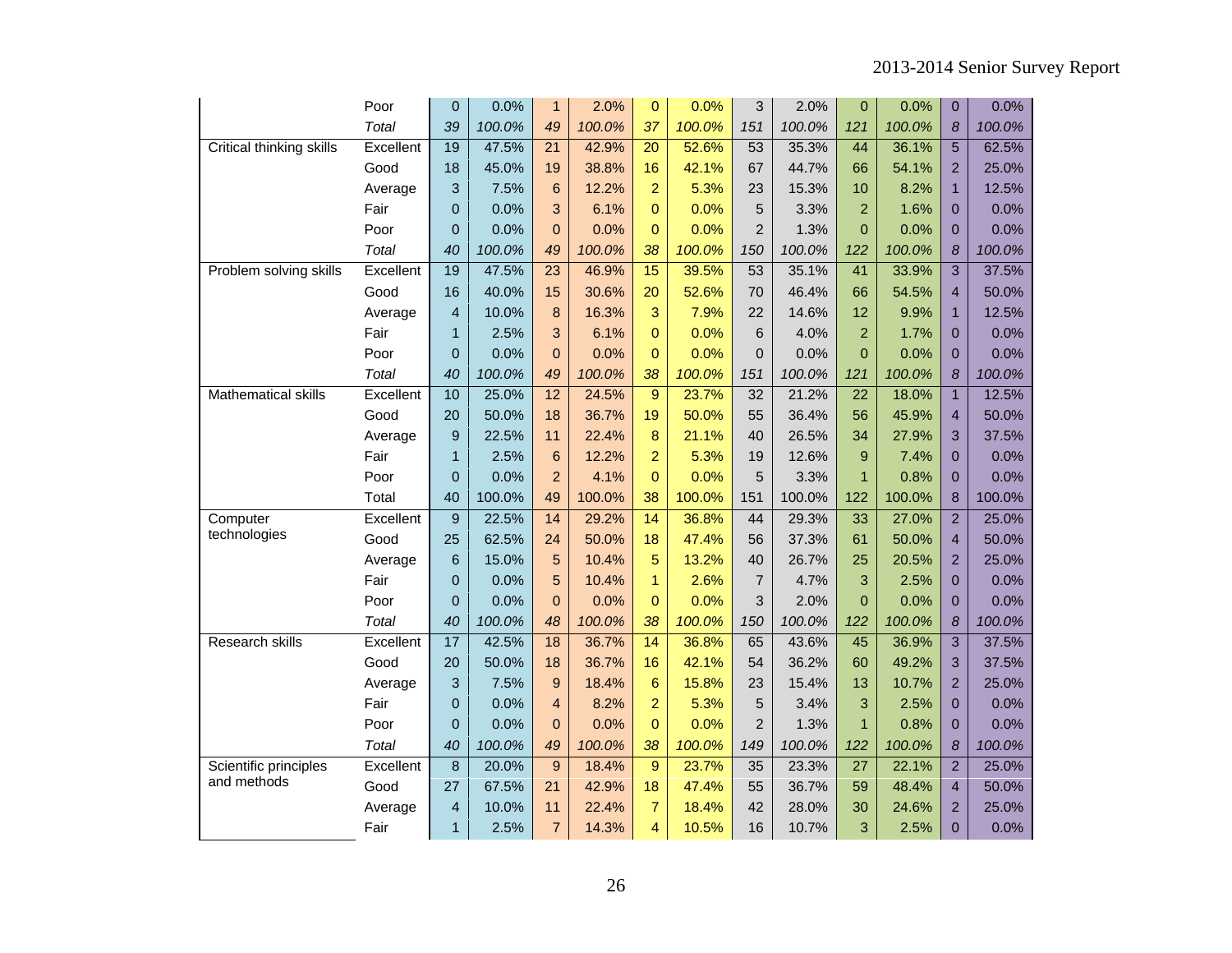|                        | Poor         | 0               | 0.0%   | $\mathbf{1}$    | 2.0%   | $\overline{0}$  | 0.0%   | $\overline{2}$ | 1.3%   | 3               | 2.5%   | $\overline{0}$          | 0.0%   |
|------------------------|--------------|-----------------|--------|-----------------|--------|-----------------|--------|----------------|--------|-----------------|--------|-------------------------|--------|
|                        | <b>Total</b> | 40              | 100.0% | 49              | 100.0% | 38              | 100.0% | 150            | 100.0% | 122             | 100.0% | 8                       | 100.0% |
| Understanding          | Excellent    | 10              | 25.0%  | $\overline{12}$ | 24.5%  | 16              | 42.1%  | 40             | 26.7%  | 40              | 32.8%  | 3                       | 37.5%  |
| different philosophies | Good         | 23              | 57.5%  | 19              | 38.8%  | 15              | 39.5%  | 66             | 44.0%  | 57              | 46.7%  | $\overline{4}$          | 50.0%  |
| and cultures           | Average      | $\overline{7}$  | 17.5%  | 11              | 22.4%  | 6               | 15.8%  | 31             | 20.7%  | 24              | 19.7%  | 1                       | 12.5%  |
|                        | Fair         | 0               | 0.0%   | $\overline{7}$  | 14.3%  | $\mathbf{1}$    | 2.6%   | 11             | 7.3%   | $\mathbf{0}$    | 0.0%   | $\overline{0}$          | 0.0%   |
|                        | Poor         | 0               | 0.0%   | $\pmb{0}$       | 0.0%   | $\Omega$        | 0.0%   | $\overline{2}$ | 1.3%   | $\mathbf{1}$    | 0.8%   | $\overline{0}$          | 0.0%   |
|                        | Total        | 40              | 100.0% | 49              | 100.0% | 38              | 100.0% | 150            | 100.0% | 122             | 100.0% | 8                       | 100.0% |
| Appreciation of the    | Excellent    | 10              | 25.0%  | 11              | 22.9%  | 12              | 31.6%  | 42             | 28.2%  | 28              | 23.0%  | 3                       | 37.5%  |
| arts                   | Good         | 21              | 52.5%  | 14              | 29.2%  | 13              | 34.2%  | 47             | 31.5%  | 61              | 50.0%  | $\overline{2}$          | 25.0%  |
|                        | Average      | 8               | 20.0%  | 14              | 29.2%  | 12              | 31.6%  | 39             | 26.2%  | 26              | 21.3%  | 3                       | 37.5%  |
|                        | Fair         | $\mathbf{1}$    | 2.5%   | 5               | 10.4%  | $\mathbf{1}$    | 2.6%   | 14             | 9.4%   | $\overline{4}$  | 3.3%   | $\overline{0}$          | 0.0%   |
|                        | Poor         | 0               | 0.0%   | $\overline{4}$  | 8.3%   | $\overline{0}$  | 0.0%   | $\overline{7}$ | 4.7%   | 3               | 2.5%   | $\overline{0}$          | 0.0%   |
|                        | Total        | 40              | 100.0% | 48              | 100.0% | 38              | 100.0% | 149            | 100.0% | 122             | 100.0% | 8                       | 100.0% |
| Leadership skills      | Excellent    | $\overline{22}$ | 55.0%  | 15              | 30.6%  | $\overline{17}$ | 44.7%  | 64             | 42.7%  | 41              | 33.9%  | $\overline{4}$          | 50.0%  |
|                        | Good         | 16              | 40.0%  | 20              | 40.8%  | 20              | 52.6%  | 58             | 38.7%  | 58              | 47.9%  | 1                       | 12.5%  |
|                        | Average      | $\overline{2}$  | 5.0%   | 10              | 20.4%  | $\mathbf{1}$    | 2.6%   | 21             | 14.0%  | 18              | 14.9%  | 3                       | 37.5%  |
|                        | Fair         | 0               | 0.0%   | 3               | 6.1%   | 0               | 0.0%   | $\overline{c}$ | 1.3%   | 3               | 2.5%   | $\mathbf 0$             | 0.0%   |
|                        | Poor         | 0               | 0.0%   | $\overline{1}$  | 2.0%   | $\overline{0}$  | 0.0%   | 5              | 3.3%   | $\mathbf{1}$    | 0.8%   | $\overline{0}$          | 0.0%   |
|                        | Total        | 40              | 100.0% | 49              | 100.0% | 38              | 100.0% | 150            | 100.0% | 121             | 100.0% | 8                       | 100.0% |
| Management and         | Excellent    | $\overline{20}$ | 50.0%  | 20              | 40.8%  | $\overline{23}$ | 60.5%  | 63             | 42.0%  | 47              | 38.5%  | $\overline{\mathbf{4}}$ | 50.0%  |
| organizational skills  | Good         | 17              | 42.5%  | 19              | 38.8%  | 14              | 36.8%  | 62             | 41.3%  | 60              | 49.2%  | 3                       | 37.5%  |
|                        | Average      | 3               | 7.5%   | 5               | 10.2%  | $\mathbf{1}$    | 2.6%   | 18             | 12.0%  | 12 <sup>2</sup> | 9.8%   | $\overline{1}$          | 12.5%  |
|                        | Fair         | $\overline{0}$  | 0.0%   | $\overline{4}$  | 8.2%   | $\overline{0}$  | 0.0%   | 6              | 4.0%   | 3               | 2.5%   | $\overline{0}$          | 0.0%   |
|                        | Poor         | $\overline{0}$  | 0.0%   | $\mathbf{1}$    | 2.0%   | $\Omega$        | 0.0%   | $\mathbf{1}$   | 0.7%   | $\Omega$        | 0.0%   | $\overline{0}$          | 0.0%   |
|                        | Total        | 40              | 100.0% | 49              | 100.0% | 38              | 100.0% | 150            | 100.0% | 122             | 100.0% | 8                       | 100.0% |
| Time management        | Excellent    | $\overline{20}$ | 51.3%  | 19              | 38.8%  | 19              | 51.4%  | 60             | 40.3%  | $\overline{51}$ | 41.8%  | $\overline{5}$          | 62.5%  |
|                        | Good         | 14              | 35.9%  | 21              | 42.9%  | 16              | 43.2%  | 61             | 40.9%  | 53              | 43.4%  | $\overline{1}$          | 12.5%  |
|                        | Average      | 4               | 10.3%  | $\overline{4}$  | 8.2%   | $\overline{a}$  | 5.4%   | 19             | 12.8%  | 15              | 12.3%  | $\overline{2}$          | 25.0%  |
|                        | Fair         | $\mathbf{1}$    | 2.6%   | 5               | 10.2%  | $\Omega$        | 0.0%   | 8              | 5.4%   | 3               | 2.5%   | $\overline{0}$          | 0.0%   |
|                        | Poor         | 0               | 0.0%   | $\overline{0}$  | 0.0%   | $\overline{0}$  | 0.0%   | $\mathbf{1}$   | 0.7%   | $\Omega$        | 0.0%   | $\overline{0}$          | 0.0%   |
|                        | Total        | 39              | 100.0% | 49              | 100.0% | 37              | 100.0% | 149            | 100.0% | 122             | 100.0% | 8                       | 100.0% |
| Working cooperatively  | Excellent    | $\overline{20}$ | 51.3%  | 19              | 38.8%  | 23              | 60.5%  | 55             | 36.9%  | 36              | 29.5%  | $\overline{3}$          | 37.5%  |
| in groups              | Good         | 18              | 46.2%  | 19              | 38.8%  | 14              | 36.8%  | 66             | 44.3%  | 52              | 42.6%  | 1                       | 12.5%  |
|                        | Average      | 1               | 2.6%   | $6\phantom{1}6$ | 12.2%  | $\overline{0}$  | 0.0%   | 19             | 12.8%  | 24              | 19.7%  | 3                       | 37.5%  |
|                        | Fair         | 0               | 0.0%   | 5               | 10.2%  | $\mathbf{1}$    | 2.6%   | 8              | 5.4%   | 6               | 4.9%   | 1                       | 12.5%  |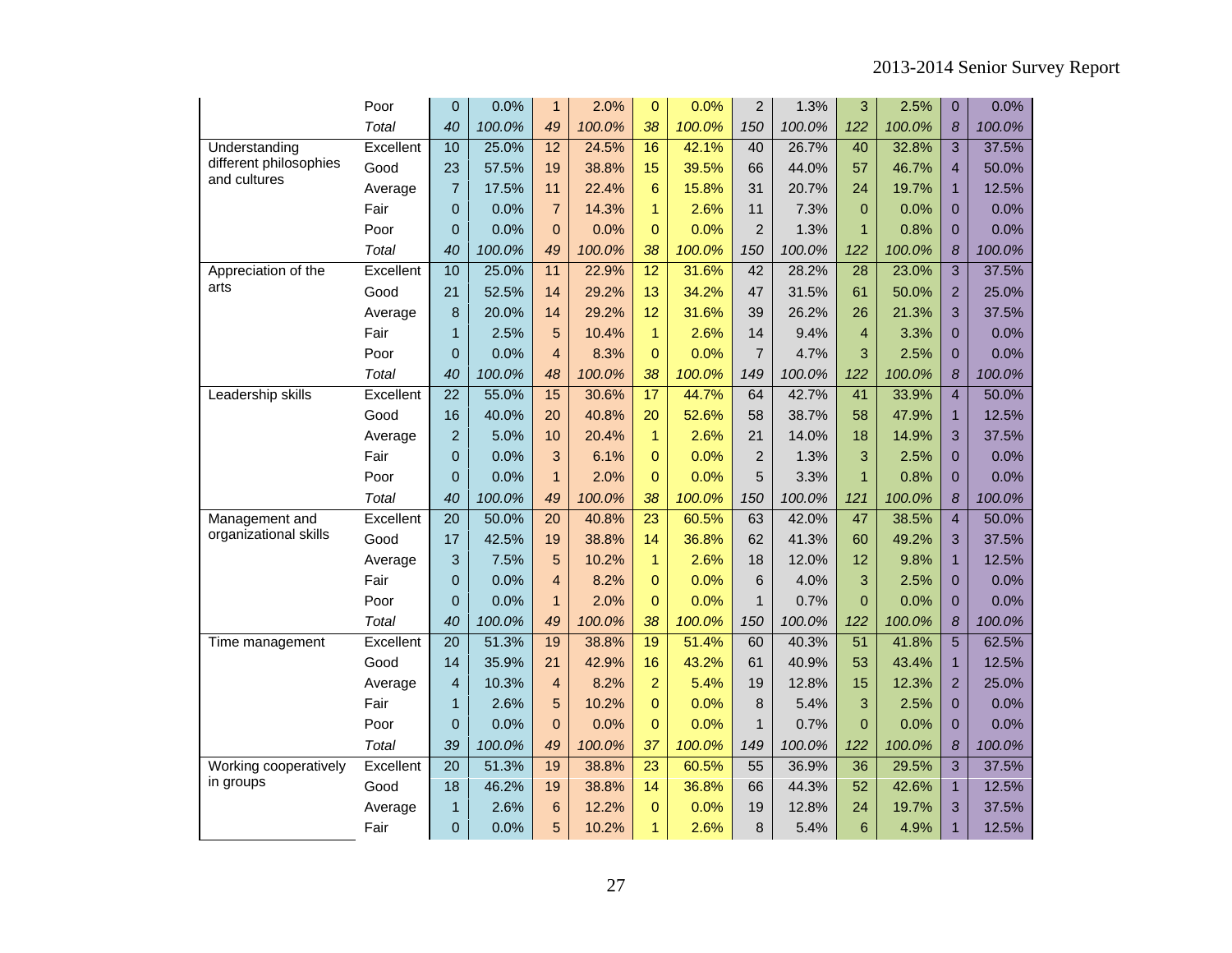|                         | Poor      | 0              | 0.0%   | $\mathbf{0}$   | 0.0%   | $\mathbf{0}$ | 0.0%   | 1   | 0.7%   | 4              | 3.3%   | $\mathbf 0$    | 0.0%   |
|-------------------------|-----------|----------------|--------|----------------|--------|--------------|--------|-----|--------|----------------|--------|----------------|--------|
|                         | Total     | 39             | 100.0% | 49             | 100.0% | 38           | 100.0% | 149 | 100.0% | 122            | 100.0% | 8              | 100.0% |
| Planning and carrying   | Excellent | 23             | 59.0%  | 22             | 44.9%  | 20           | 52.6%  | 66  | 44.0%  | 48             | 39.7%  | $\overline{4}$ | 50.0%  |
| out projects            | Good      | 16             | 41.0%  | 19             | 38.8%  | 17           | 44.7%  | 64  | 42.7%  | 56             | 46.3%  | 3              | 37.5%  |
|                         | Average   | 0              | 0.0%   | 4              | 8.2%   |              | 2.6%   | 13  | 8.7%   | 14             | 11.6%  | 1              | 12.5%  |
|                         | Fair      | 0              | 0.0%   | $\overline{4}$ | 8.2%   | $\Omega$     | 0.0%   | 6   | 4.0%   | 3              | 2.5%   | $\mathbf 0$    | 0.0%   |
|                         | Poor      | 0              | 0.0%   | $\overline{0}$ | 0.0%   | $\Omega$     | 0.0%   | 1   | 0.7%   | $\Omega$       | 0.0%   | $\mathbf 0$    | 0.0%   |
|                         | Total     | 39             | 100.0% | 49             | 100.0% | 38           | 100.0% | 150 | 100.0% | 121            | 100.0% | 8              | 100.0% |
| Citizenship skills      | Excellent | 12             | 30.8%  | 18             | 36.7%  | 18           | 47.4%  | 42  | 28.2%  | 38             | 31.1%  | 3              | 37.5%  |
|                         | Good      | 23             | 59.0%  | 17             | 34.7%  | 15           | 39.5%  | 72  | 48.3%  | 49             | 40.2%  |                | 12.5%  |
|                         | Average   | 4              | 10.3%  | 8              | 16.3%  | 5            | 13.2%  | 22  | 14.8%  | 30             | 24.6%  | 3              | 37.5%  |
|                         | Fair      | 0              | 0.0%   | 4              | 8.2%   | $\mathbf{0}$ | 0.0%   | 5   | 3.4%   | 5              | 4.1%   | 1              | 12.5%  |
|                         | Poor      | 0              | 0.0%   | $\overline{c}$ | 4.1%   | $\Omega$     | 0.0%   | 8   | 5.4%   | $\Omega$       | 0.0%   | $\mathbf 0$    | 0.0%   |
|                         | Total     | 39             | 100.0% | 49             | 100.0% | 38           | 100.0% | 149 | 100.0% | 122            | 100.0% | 8              | 100.0% |
| Strategies for applying | Excellent | 18             | 46.2%  | 27             | 55.1%  | 22           | 59.5%  | 69  | 46.3%  | 46             | 37.7%  | $\overline{4}$ | 50.0%  |
| skills in my field      | Good      | 18             | 46.2%  | 11             | 22.4%  | 14           | 37.8%  | 58  | 38.9%  | 59             | 48.4%  | $\overline{2}$ | 25.0%  |
|                         | Average   | $\overline{2}$ | 5.1%   | 8              | 16.3%  |              | 2.7%   | 16  | 10.7%  | 14             | 11.5%  | $\overline{2}$ | 25.0%  |
|                         | Fair      | $\mathbf{1}$   | 2.6%   | 3              | 6.1%   | $\Omega$     | 0.0%   | 3   | 2.0%   | $\overline{2}$ | 1.6%   | $\mathbf 0$    | 0.0%   |
|                         | Poor      | 0              | 0.0%   | $\overline{0}$ | 0.0%   | $\Omega$     | 0.0%   | 3   | 2.0%   | 1              | 0.8%   | $\mathbf 0$    | 0.0%   |
|                         | Total     | 39             | 100.0% | 49             | 100.0% | 37           | 100.0% | 149 | 100.0% | 122            | 100.0% | 8              | 100.0% |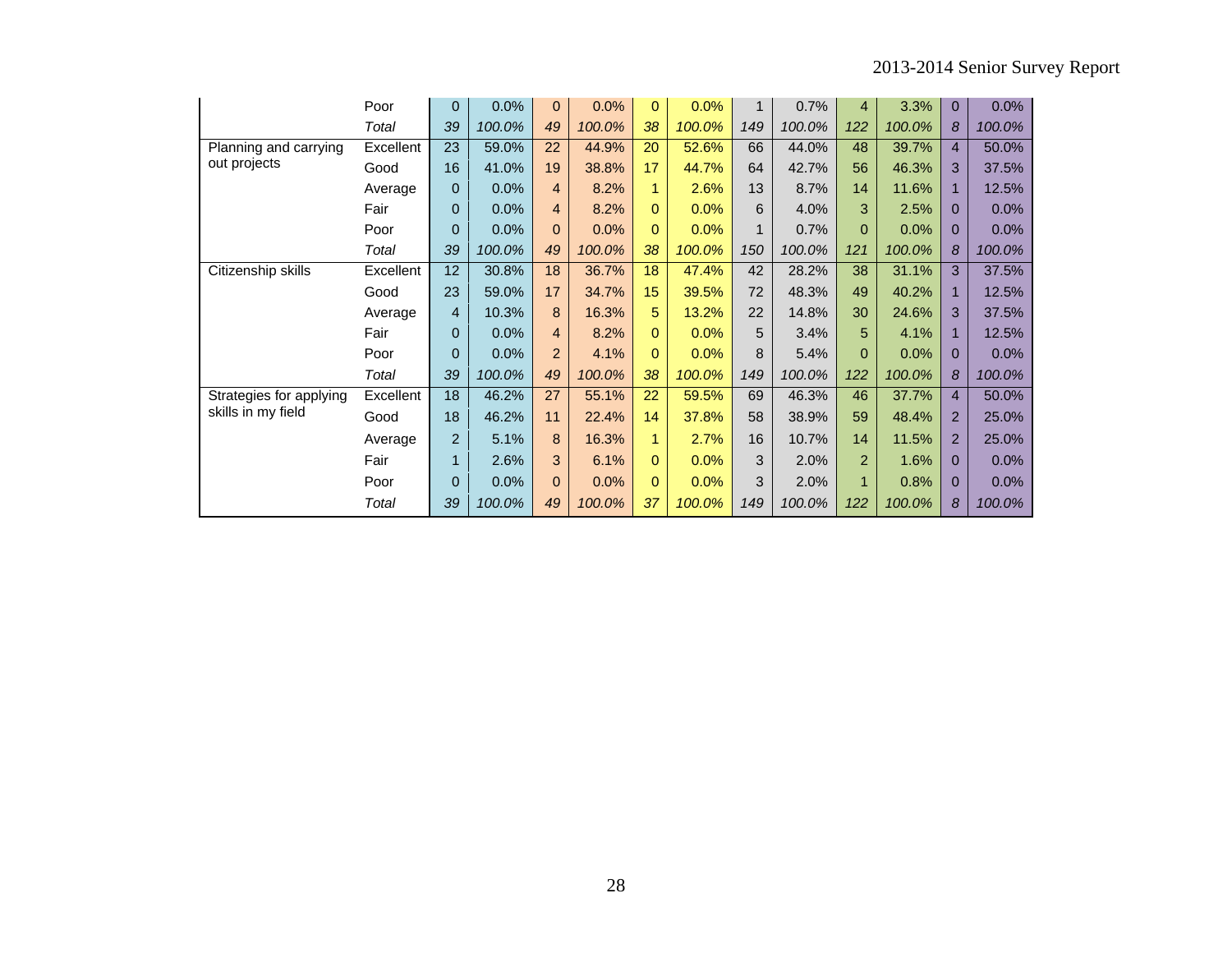Report 7 (Q21): Student ratings on education and academic support services (Cross Tabulated by **Campus**)

|                         |           |                 | <b>Dothan</b><br><b>Campus</b> |                | <b>Montgomery</b><br><b>Campus</b> |                | <b>Phenix City</b><br><b>Campus</b> |                 | <b>Troy</b><br><b>Campus</b> |                | eTROY  |                | Global<br><b>Campus</b> |
|-------------------------|-----------|-----------------|--------------------------------|----------------|------------------------------------|----------------|-------------------------------------|-----------------|------------------------------|----------------|--------|----------------|-------------------------|
|                         |           | N               | %                              | $\overline{N}$ | %                                  | $\mathsf{N}$   | %                                   | $\overline{N}$  | %                            | $\mathsf{N}$   | %      | $\mathsf{N}$   | %                       |
| Overall quality of your | Excellent | 24              | 60.0%                          | 23             | 48.9%                              | 21             | 56.8%                               | $\overline{75}$ | 52.4%                        | 61             | 50.8%  | $\overline{4}$ | 50.0%                   |
| academic program        | Good      | 13              | 32.5%                          | 14             | 29.8%                              | 15             | 40.5%                               | 55              | 38.5%                        | 43             | 35.8%  | $\overline{4}$ | 50.0%                   |
|                         | Average   | $\overline{2}$  | 5.0%                           | 3              | 6.4%                               | 0              | 0.0%                                | 5               | 3.5%                         | 10             | 8.3%   | $\overline{0}$ | 0.0%                    |
|                         | Fair      | $\mathbf{1}$    | 2.5%                           | $\overline{7}$ | 14.9%                              | $\mathbf{1}$   | 2.7%                                | 5               | 3.5%                         | 5              | 4.2%   | $\overline{0}$ | 0.0%                    |
|                         | Poor      | 0               | 0.0%                           | $\mathbf{0}$   | 0.0%                               | $\Omega$       | 0.0%                                | 3               | 2.1%                         | $\mathbf{1}$   | 0.8%   | $\Omega$       | 0.0%                    |
|                         | Total     | 40              | 100.0%                         | 47             | 100.0%                             | 37             | 100.0%                              | 143             | 100.0%                       | 120            | 100.0% | 8              | 100.0%                  |
| Academic advising       | Excellent | 15              | 37.5%                          | 25             | 52.1%                              | 23             | 62.2%                               | 55              | 38.2%                        | 52             | 43.3%  | $\overline{2}$ | 25.0%                   |
|                         | Good      | 14              | 35.0%                          | 8              | 16.7%                              | 9              | 24.3%                               | 50              | 34.7%                        | 40             | 33.3%  | $\overline{a}$ | 25.0%                   |
|                         | Average   | 5               | 12.5%                          | $\overline{7}$ | 14.6%                              | 4              | 10.8%                               | 27              | 18.8%                        | 13             | 10.8%  | $\overline{2}$ | 25.0%                   |
|                         | Fair      | 4               | 10.0%                          | 5              | 10.4%                              | $\mathbf{1}$   | 2.7%                                | 6               | 4.2%                         | 6              | 5.0%   | $\overline{2}$ | 25.0%                   |
|                         | Poor      | $\overline{2}$  | 5.0%                           | 3              | 6.3%                               | $\Omega$       | 0.0%                                | 6               | 4.2%                         | 9              | 7.5%   | $\overline{0}$ | 0.0%                    |
|                         | Total     | 40              | 100.0%                         | 48             | 100.0%                             | 37             | 100.0%                              | 144             | 100.0%                       | 120            | 100.0% | 8              | 100.0%                  |
| Faculty accessibility   | Excellent | $\overline{20}$ | 50.0%                          | 18             | 38.3%                              | 17             | 47.2%                               | 58              | 40.6%                        | 41             | 35.0%  | 3              | 37.5%                   |
|                         | Good      | 16              | 40.0%                          | 15             | 31.9%                              | 13             | 36.1%                               | 56              | 39.2%                        | 47             | 40.2%  | $\overline{2}$ | 25.0%                   |
|                         | Average   | 4               | 10.0%                          | 8              | 17.0%                              | 4              | 11.1%                               | 23              | 16.1%                        | 18             | 15.4%  | $\overline{2}$ | 25.0%                   |
|                         | Fair      | $\overline{0}$  | 0.0%                           | $\overline{4}$ | 8.5%                               | $\mathbf{1}$   | 2.8%                                | $\overline{2}$  | 1.4%                         | 9              | 7.7%   | $\mathbf{1}$   | 12.5%                   |
|                         | Poor      | 0               | 0.0%                           | $\overline{2}$ | 4.3%                               | $\mathbf{1}$   | 2.8%                                | $\overline{4}$  | 2.8%                         | $\overline{2}$ | 1.7%   | $\overline{0}$ | 0.0%                    |
|                         | Total     | 40              | 100.0%                         | 47             | 100.0%                             | 36             | 100.0%                              | 143             | 100.0%                       | 117            | 100.0% | 8              | 100.0%                  |
| Instruction in major    | Excellent | $\overline{21}$ | 53.8%                          | 22             | 45.8%                              | 25             | 69.4%                               | 75              | 52.1%                        | 51             | 43.2%  | $\overline{4}$ | 50.0%                   |
| courses                 | Good      | 14              | 35.9%                          | 14             | 29.2%                              | 10             | 27.8%                               | 53              | 36.8%                        | 55             | 46.6%  | $\overline{4}$ | 50.0%                   |
|                         | Average   | $\overline{2}$  | 5.1%                           | 8              | 16.7%                              | $\overline{0}$ | 0.0%                                | 9               | 6.3%                         | 8              | 6.8%   | $\mathbf 0$    | 0.0%                    |
|                         | Fair      | $\overline{2}$  | 5.1%                           | $\overline{4}$ | 8.3%                               | $\mathbf{1}$   | 2.8%                                | $\overline{4}$  | 2.8%                         | $\overline{4}$ | 3.4%   | $\Omega$       | 0.0%                    |
|                         | Poor      | $\Omega$        | 0.0%                           | $\mathbf{0}$   | 0.0%                               | $\Omega$       | 0.0%                                | 3               | 2.1%                         | $\Omega$       | 0.0%   | $\overline{0}$ | 0.0%                    |
|                         | Total     | 39              | 100.0%                         | 48             | 100.0%                             | 36             | 100.0%                              | 144             | 100.0%                       | 118            | 100.0% | 8              | 100.0%                  |
| Instruction in general  | Excellent | 15              | 44.1%                          | 18             | 38.3%                              | 15             | 45.5%                               | 31              | 23.3%                        | 46             | 40.0%  | 5              | 62.5%                   |
| education courses       | Good      | 14              | 41.2%                          | 15             | 31.9%                              | 16             | 48.5%                               | 56              | 42.1%                        | 51             | 44.3%  | 3              | 37.5%                   |
|                         | Average   | 4               | 11.8%                          | 10             | 21.3%                              | $\mathbf{1}$   | 3.0%                                | 34              | 25.6%                        | 15             | 13.0%  | $\overline{0}$ | 0.0%                    |
|                         | Fair      | $\mathbf{1}$    | 2.9%                           | 3              | 6.4%                               | $\mathbf{1}$   | 3.0%                                | 8               | 6.0%                         | $\overline{2}$ | 1.7%   | $\overline{0}$ | 0.0%                    |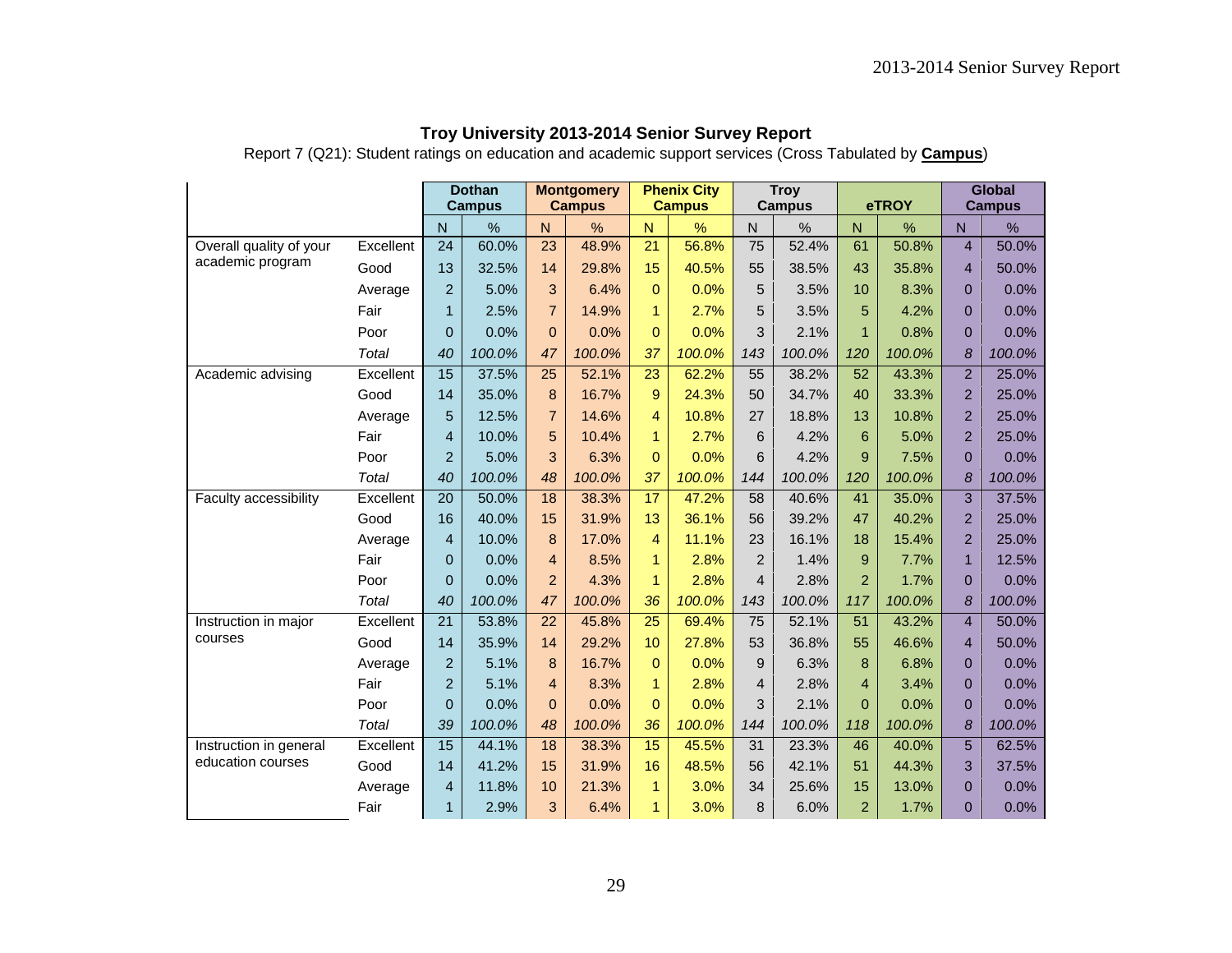|                            | Poor         | $\mathbf{0}$    | 0.0%   | $\mathbf{1}$    | 2.1%   | $\mathbf{0}$     | 0.0%   | $\overline{4}$   | 3.0%   | $\mathbf{1}$    | 0.9%   | $\mathbf{0}$   | 0.0%   |
|----------------------------|--------------|-----------------|--------|-----------------|--------|------------------|--------|------------------|--------|-----------------|--------|----------------|--------|
|                            | <b>Total</b> | 34              | 100.0% | 47              | 100.0% | 33               | 100.0% | 133              | 100.0% | 115             | 100.0% | 8              | 100.0% |
| Faculty's use of           | Excellent    | 15              | 37.5%  | 19              | 39.6%  | $\overline{22}$  | 59.5%  | 48               | 33.3%  | 47              | 40.5%  | $\overline{2}$ | 25.0%  |
| technologies to            | Good         | 20              | 50.0%  | 15              | 31.3%  | 12               | 32.4%  | 65               | 45.1%  | 51              | 44.0%  | 5              | 62.5%  |
| enhance teaching           | Average      | 5               | 12.5%  | 12              | 25.0%  | $\mathbf{1}$     | 2.7%   | 15               | 10.4%  | 15              | 12.9%  | $\mathbf{1}$   | 12.5%  |
|                            | Fair         | 0               | 0.0%   | $\overline{2}$  | 4.2%   | $\overline{2}$   | 5.4%   | 8                | 5.6%   | 3               | 2.6%   | $\overline{0}$ | 0.0%   |
|                            | Poor         | $\overline{0}$  | 0.0%   | $\Omega$        | 0.0%   | $\Omega$         | 0.0%   | 8                | 5.6%   | $\Omega$        | 0.0%   | $\Omega$       | 0.0%   |
|                            | Total        | 40              | 100.0% | 48              | 100.0% | 37               | 100.0% | 144              | 100.0% | 116             | 100.0% | 8              | 100.0% |
| Course availability in     | Excellent    | $\overline{14}$ | 35.9%  | $\overline{21}$ | 44.7%  | 16               | 43.2%  | 60               | 42.0%  | $\overline{55}$ | 46.6%  | $\overline{5}$ | 62.5%  |
| your major                 | Good         | 16              | 41.0%  | 6               | 12.8%  | 12               | 32.4%  | 42               | 29.4%  | 46              | 39.0%  | 3              | 37.5%  |
|                            | Average      | 5               | 12.8%  | 8               | 17.0%  | 3                | 8.1%   | 23               | 16.1%  | 12              | 10.2%  | $\overline{0}$ | 0.0%   |
|                            | Fair         | $\mathbf{1}$    | 2.6%   | $\overline{7}$  | 14.9%  | $\overline{2}$   | 5.4%   | 9                | 6.3%   | $\overline{2}$  | 1.7%   | $\overline{0}$ | 0.0%   |
|                            | Poor         | 3               | 7.7%   | 5               | 10.6%  | $\overline{4}$   | 10.8%  | 9                | 6.3%   | 3               | 2.5%   | $\overline{0}$ | 0.0%   |
|                            | Total        | 39              | 100.0% | 47              | 100.0% | 37               | 100.0% | 143              | 100.0% | 118             | 100.0% | 8              | 100.0% |
| Communication              | Excellent    | $\overline{18}$ | 45.0%  | $\overline{21}$ | 45.7%  | 18               | 48.6%  | 60               | 42.6%  | 47              | 39.5%  | $\overline{4}$ | 50.0%  |
| between faculty and        | Good         | 16              | 40.0%  | 11              | 23.9%  | 16               | 43.2%  | 58               | 41.1%  | 52              | 43.7%  | $\overline{4}$ | 50.0%  |
| students                   | Average      | $\overline{4}$  | 10.0%  | $\overline{7}$  | 15.2%  | $\mathbf{0}$     | 0.0%   | 15               | 10.6%  | 15              | 12.6%  | $\overline{0}$ | 0.0%   |
|                            | Fair         | $\mathbf{1}$    | 2.5%   | $6\phantom{a}$  | 13.0%  | 3                | 8.1%   | 5                | 3.5%   | $\overline{4}$  | 3.4%   | $\overline{0}$ | 0.0%   |
|                            | Poor         | $\mathbf{1}$    | 2.5%   | $\mathbf{1}$    | 2.2%   | $\Omega$         | 0.0%   | 3                | 2.1%   | $\mathbf{1}$    | 0.8%   | $\overline{0}$ | 0.0%   |
|                            | Total        | 40              | 100.0% | 46              | 100.0% | 37               | 100.0% | 141              | 100.0% | 119             | 100.0% | 8              | 100.0% |
| Registration               | Excellent    | 19              | 47.5%  | $\overline{21}$ | 44.7%  | $\overline{18}$  | 48.6%  | $\overline{38}$  | 27.3%  | $\overline{51}$ | 42.9%  | $6\phantom{1}$ | 75.0%  |
| procedures                 | Good         | 15              | 37.5%  | 15              | 31.9%  | 12               | 32.4%  | 50               | 36.0%  | 54              | 45.4%  | $\overline{2}$ | 25.0%  |
|                            | Average      | $\overline{4}$  | 10.0%  | 6               | 12.8%  | $\overline{4}$   | 10.8%  | 26               | 18.7%  | 8               | 6.7%   | $\overline{0}$ | 0.0%   |
|                            | Fair         | $\overline{c}$  | 5.0%   | 3               | 6.4%   | $\mathbf{1}$     | 2.7%   | 17               | 12.2%  | 5               | 4.2%   | $\overline{0}$ | 0.0%   |
|                            | Poor         | 0               | 0.0%   | $\overline{2}$  | 4.3%   | $\overline{a}$   | 5.4%   | $\boldsymbol{8}$ | 5.8%   | $\mathbf{1}$    | 0.8%   | $\overline{0}$ | 0.0%   |
|                            | Total        | 40              | 100.0% | 47              | 100.0% | 37               | 100.0% | 139              | 100.0% | 119             | 100.0% | 8              | 100.0% |
| <b>IMPACT/New Student</b>  | Excellent    | 3               | 12.0%  | 15              | 46.9%  | $\overline{7}$   | 38.9%  | 35               | 29.9%  | $\overline{27}$ | 35.5%  | $\overline{2}$ | 33.3%  |
| <b>Orientation Program</b> | Good         | 18              | 72.0%  | $\overline{7}$  | 21.9%  | $\boldsymbol{9}$ | 50.0%  | 48               | 41.0%  | 30              | 39.5%  | $\overline{2}$ | 33.3%  |
|                            | Average      | 3               | 12.0%  | 5               | 15.6%  | $\mathbf{0}$     | 0.0%   | 18               | 15.4%  | 17              | 22.4%  | $\mathbf{1}$   | 16.7%  |
|                            | Fair         | 0               | 0.0%   | $\overline{4}$  | 12.5%  | $\mathbf{1}$     | 5.6%   | $\overline{7}$   | 6.0%   | $\overline{2}$  | 2.6%   | $\mathbf{1}$   | 16.7%  |
|                            | Poor         | $\mathbf{1}$    | 4.0%   | $\mathbf{1}$    | 3.1%   | $\mathbf{1}$     | 5.6%   | 9                | 7.7%   | $\Omega$        | 0.0%   | $\overline{0}$ | 0.0%   |
|                            | Total        | 25              | 100.0% | 32              | 100.0% | 18               | 100.0% | 117              | 100.0% | 76              | 100.0% | 6              | 100.0% |
| Library                    | Excellent    | $\overline{23}$ | 63.9%  | $\overline{22}$ | 50.0%  | 10               | 40.0%  | 30               | 21.9%  | $\overline{22}$ | 26.8%  | $\overline{2}$ | 33.3%  |
|                            | Good         | 11              | 30.6%  | 13              | 29.5%  | 11               | 44.0%  | 47               | 34.3%  | 44              | 53.7%  | $\overline{2}$ | 33.3%  |
|                            | Average      | $\overline{2}$  | 5.6%   | 5               | 11.4%  | $\overline{a}$   | 8.0%   | 37               | 27.0%  | 10              | 12.2%  | $\mathbf{1}$   | 16.7%  |
|                            | Fair         | 0               | 0.0%   | $\overline{4}$  | 9.1%   | $\overline{0}$   | 0.0%   | 12               | 8.8%   | $\overline{4}$  | 4.9%   | $\mathbf{1}$   | 16.7%  |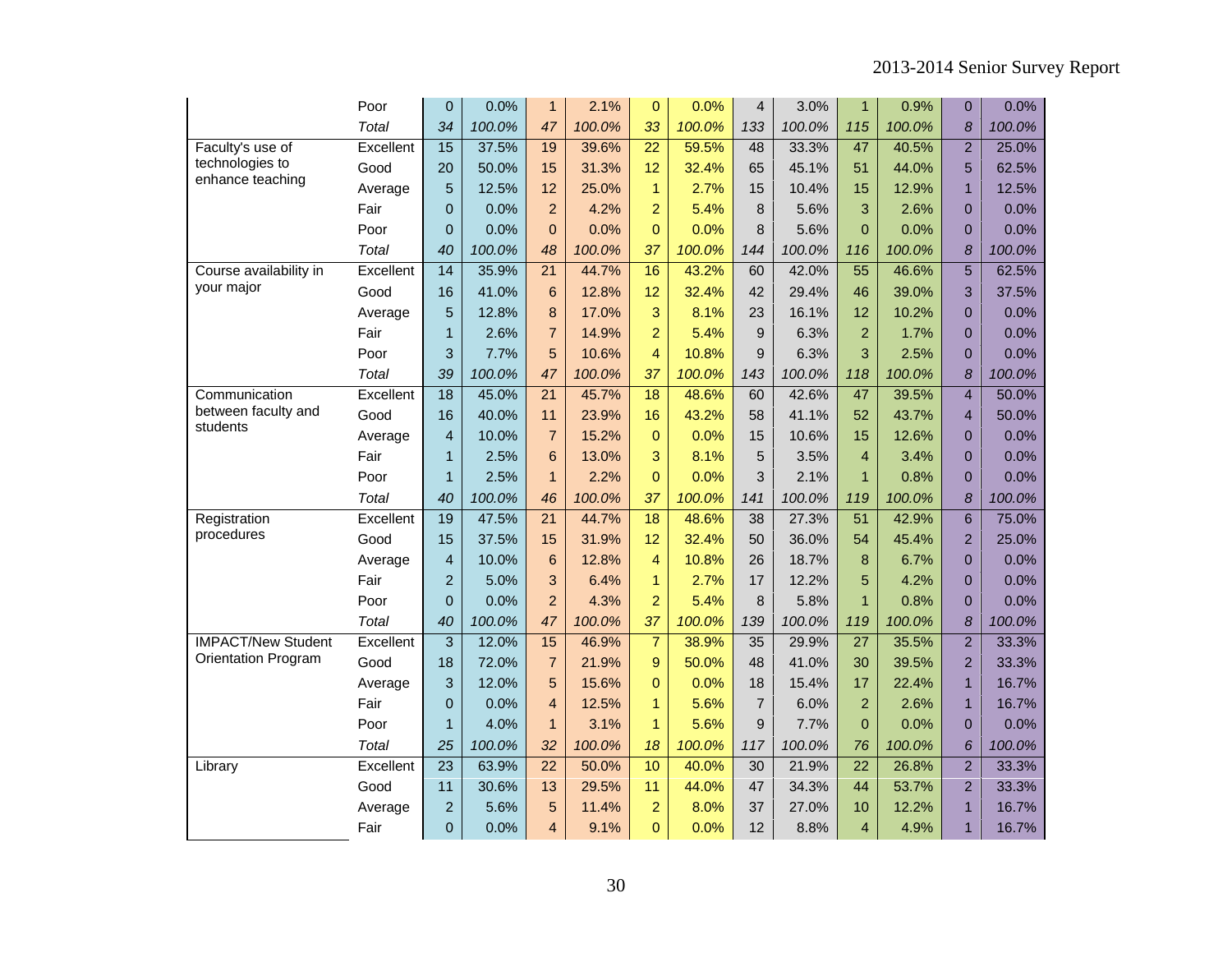|                          | Poor      | 0                | 0.0%   | $\mathbf{0}$   | 0.0%   | $\overline{2}$ | 8.0%   | 11              | 8.0%   | $\overline{2}$ | 2.4%   | 0              | 0.0%   |
|--------------------------|-----------|------------------|--------|----------------|--------|----------------|--------|-----------------|--------|----------------|--------|----------------|--------|
|                          | Total     | 36               | 100.0% | 44             | 100.0% | 25             | 100.0% | 137             | 100.0% | 82             | 100.0% | 6              | 100.0% |
| Computer labs            | Excellent | 19               | 52.8%  | 18             | 40.9%  | 16             | 47.1%  | 35              | 26.7%  | 14             | 26.4%  | 3              | 60.0%  |
|                          | Good      | 16               | 44.4%  | 16             | 36.4%  | 13             | 38.2%  | 38              | 29.0%  | 23             | 43.4%  | $\overline{0}$ | 0.0%   |
|                          | Average   | $\mathbf{1}$     | 2.8%   | $\overline{4}$ | 9.1%   | $\overline{a}$ | 5.9%   | 32              | 24.4%  | 13             | 24.5%  | $\mathbf{1}$   | 20.0%  |
|                          | Fair      | $\overline{0}$   | 0.0%   | 6              | 13.6%  | $\mathbf{1}$   | 2.9%   | 14              | 10.7%  | 3              | 5.7%   | 1              | 20.0%  |
|                          | Poor      | $\overline{0}$   | 0.0%   | $\overline{0}$ | 0.0%   | $\overline{2}$ | 5.9%   | 12              | 9.2%   | $\overline{0}$ | 0.0%   | $\overline{0}$ | 0.0%   |
|                          | Total     | 36               | 100.0% | 44             | 100.0% | 34             | 100.0% | 131             | 100.0% | 53             | 100.0% | 5              | 100.0% |
| Laboratory/instructional | Excellent | 15               | 48.4%  | 21             | 47.7%  | 11             | 40.7%  | 29              | 22.8%  | 19             | 34.5%  | 3              | 60.0%  |
| equipment                | Good      | 14               | 45.2%  | 13             | 29.5%  | 11             | 40.7%  | 38              | 29.9%  | 20             | 36.4%  | $\mathbf{1}$   | 20.0%  |
|                          | Average   | $\overline{2}$   | 6.5%   | 5              | 11.4%  | $\overline{a}$ | 7.4%   | 36              | 28.3%  | 10             | 18.2%  | $\overline{0}$ | 0.0%   |
|                          | Fair      | $\overline{0}$   | 0.0%   | 5              | 11.4%  | $\overline{2}$ | 7.4%   | 14              | 11.0%  | 5              | 9.1%   | 1              | 20.0%  |
|                          | Poor      | 0                | 0.0%   | $\overline{0}$ | 0.0%   | $\mathbf{1}$   | 3.7%   | 10              | 7.9%   | $\mathbf{1}$   | 1.8%   | $\overline{0}$ | 0.0%   |
|                          | Total     | 31               | 100.0% | 44             | 100.0% | 27             | 100.0% | 127             | 100.0% | 55             | 100.0% | 5              | 100.0% |
| <b>Testing Center</b>    | Excellent | $\boldsymbol{9}$ | 36.0%  | 22             | 56.4%  | 9              | 39.1%  | 29              | 30.2%  | 30             | 39.5%  | $\overline{2}$ | 33.3%  |
|                          | Good      | 13               | 52.0%  | $\overline{7}$ | 17.9%  | 6              | 26.1%  | 33              | 34.4%  | 34             | 44.7%  | $\overline{4}$ | 66.7%  |
|                          | Average   | $\overline{c}$   | 8.0%   | 5              | 12.8%  | $\overline{7}$ | 30.4%  | 24              | 25.0%  | 8              | 10.5%  | $\overline{0}$ | 0.0%   |
|                          | Fair      | 1                | 4.0%   | 4              | 10.3%  | $\Omega$       | 0.0%   | 6               | 6.3%   | 3              | 3.9%   | $\Omega$       | 0.0%   |
|                          | Poor      | $\overline{0}$   | 0.0%   | $\mathbf{1}$   | 2.6%   | $\mathbf{1}$   | 4.3%   | 4               | 4.2%   | $\mathbf{1}$   | 1.3%   | $\overline{0}$ | 0.0%   |
|                          | Total     | 25               | 100.0% | 39             | 100.0% | 23             | 100.0% | 96              | 100.0% | 76             | 100.0% | 6              | 100.0% |
| <b>Writing Center</b>    | Excellent | 3                | 16.7%  | 15             | 46.9%  | $\overline{7}$ | 43.8%  | 38              | 36.9%  | 18             | 35.3%  | $\mathbf{1}$   | 25.0%  |
|                          | Good      | 14               | 77.8%  | $\overline{7}$ | 21.9%  | 6              | 37.5%  | 37              | 35.9%  | 22             | 43.1%  | 3              | 75.0%  |
|                          | Average   | $\mathbf{1}$     | 5.6%   | 5              | 15.6%  | $\overline{a}$ | 12.5%  | 21              | 20.4%  | 8              | 15.7%  | $\overline{0}$ | 0.0%   |
|                          | Fair      | $\overline{0}$   | 0.0%   | 3              | 9.4%   | $\Omega$       | 0.0%   | $\overline{4}$  | 3.9%   | $\overline{2}$ | 3.9%   | $\Omega$       | 0.0%   |
|                          | Poor      | 0                | 0.0%   | $\overline{2}$ | 6.3%   | $\mathbf{1}$   | 6.3%   | 3               | 2.9%   | $\mathbf{1}$   | 2.0%   | $\overline{0}$ | 0.0%   |
|                          | Total     | 18               | 100.0% | 32             | 100.0% | 16             | 100.0% | 103             | 100.0% | 51             | 100.0% | $\overline{4}$ | 100.0% |
| Natural Science Center   | Excellent | $\overline{2}$   | 20.0%  | 12             | 44.4%  | 6              | 46.2%  | $\overline{25}$ | 28.7%  | $\overline{7}$ | 23.3%  | $\mathbf{1}$   | 33.3%  |
|                          | Good      | $\overline{7}$   | 70.0%  | 4              | 14.8%  | 5              | 38.5%  | 32              | 36.8%  | 16             | 53.3%  | $\mathbf{1}$   | 33.3%  |
|                          | Average   | $\mathbf{1}$     | 10.0%  | $6\phantom{1}$ | 22.2%  | $\mathbf{1}$   | 7.7%   | 21              | 24.1%  | 6              | 20.0%  | $\mathbf 0$    | 0.0%   |
|                          | Fair      | $\overline{0}$   | 0.0%   | 3              | 11.1%  | 1              | 7.7%   | $\overline{4}$  | 4.6%   | $\mathbf{1}$   | 3.3%   | $\overline{1}$ | 33.3%  |
|                          | Poor      | $\overline{0}$   | 0.0%   | $\overline{2}$ | 7.4%   | $\overline{0}$ | 0.0%   | 5               | 5.7%   | $\overline{0}$ | 0.0%   | $\overline{0}$ | 0.0%   |
|                          | Total     | 10               | 100.0% | 27             | 100.0% | 13             | 100.0% | 87              | 100.0% | 30             | 100.0% | 3              | 100.0% |
| Center for International | Excellent | $\mathbf{1}$     | 14.3%  | 12             | 48.0%  | 6              | 46.2%  | 30              | 39.5%  | 6              | 23.1%  | $\mathbf{1}$   | 33.3%  |
| Programs                 | Good      | 5                | 71.4%  | 4              | 16.0%  | 5              | 38.5%  | 26              | 34.2%  | 14             | 53.8%  | $\mathbf{1}$   | 33.3%  |
|                          | Average   | $\mathbf{1}$     | 14.3%  | 4              | 16.0%  | $\mathbf{1}$   | 7.7%   | 17              | 22.4%  | 5              | 19.2%  | $\mathbf{1}$   | 33.3%  |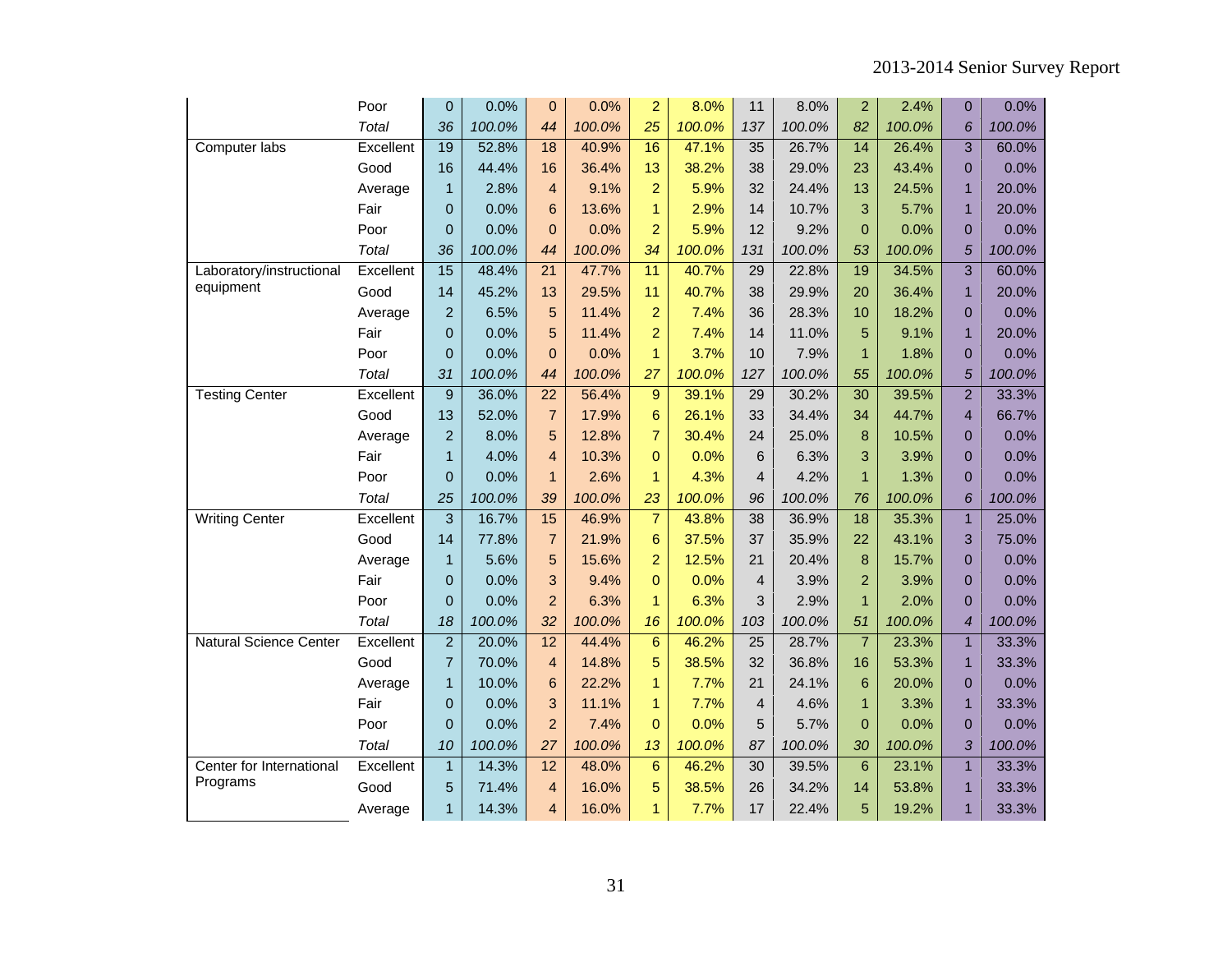| Fair  | 0.0%   | າ        | 12.0%   |                 | 7.7%    |    | 1.3%   |    | 3.8%    | 0        | 0.0%    |
|-------|--------|----------|---------|-----------------|---------|----|--------|----|---------|----------|---------|
| Poor  | 0.0%   | ົ<br>. . | $8.0\%$ | 0               | $0.0\%$ | -  | 2.6%   |    | $0.0\%$ | $\Omega$ | $0.0\%$ |
| Total | 100.0% | 25       | 100.0%  | 13 <sup>°</sup> | 100.0%  | 76 | 100.0% | 26 | 100.0%  | $\sim$   | 100.0%  |

Report 8 (Q22): Student satisfaction with the offices and services of Troy University (Cross Tabulated by **Campus**)

|                          |                             | <b>Dothan</b><br><b>Campus</b> |        | <b>Montgomery</b><br><b>Campus</b> |        | <b>Phenix City</b><br><b>Campus</b> |        | <b>Troy</b><br><b>Campus</b> |        | eTROY           |        | <b>Global</b><br><b>Campus</b> |        |
|--------------------------|-----------------------------|--------------------------------|--------|------------------------------------|--------|-------------------------------------|--------|------------------------------|--------|-----------------|--------|--------------------------------|--------|
|                          |                             | N.                             | %      | $\mathsf{N}$                       | %      | N.                                  | %      | N.                           | $\%$   | $\mathsf{N}$    | %      | $\mathsf{N}$                   | %      |
| <b>Adaptive Needs</b>    | <b>Very Satisfied</b>       | 3                              | 23.1%  | $\overline{7}$                     | 26.9%  | $6\phantom{a}$                      | 33.3%  | 19                           | 35.8%  | 10              | 38.5%  | $\overline{1}$                 | 25.0%  |
| Services                 | Satisfied                   | $\overline{7}$                 | 53.8%  | 9                                  | 34.6%  | 6                                   | 33.3%  | 13                           | 24.5%  | 10 <sup>1</sup> | 38.5%  | $\mathbf{1}$                   | 25.0%  |
|                          | Neutral                     | 3                              | 23.1%  | 9                                  | 34.6%  | 6                                   | 33.3%  | 18                           | 34.0%  | 6               | 23.1%  | $\overline{2}$                 | 50.0%  |
|                          | <b>Dissatisfied</b>         | $\overline{0}$                 | 0.0%   | $\mathbf{1}$                       | 3.8%   | $\Omega$                            | 0.0%   | $\overline{2}$               | 3.8%   | $\Omega$        | 0.0%   | $\Omega$                       | 0.0%   |
|                          | Very<br><b>Dissatisfied</b> | $\overline{0}$                 | 0.0%   | $\Omega$                           | 0.0%   | $\overline{0}$                      | 0.0%   | $\mathbf{1}$                 | 1.9%   | $\Omega$        | 0.0%   | $\mathbf{0}$                   | 0.0%   |
|                          | Total                       | 13                             | 100.0% | 26                                 | 100.0% | 18                                  | 100.0% | 53                           | 100.0% | 26              | 100.0% | $\overline{4}$                 | 100.0% |
| <b>Admissions Office</b> | <b>Very Satisfied</b>       | $\overline{20}$                | 54.1%  | 16                                 | 35.6%  | $\overline{15}$                     | 41.7%  | $\overline{38}$              | 28.1%  | 49              | 46.2%  | $\overline{3}$                 | 50.0%  |
|                          | Satisfied                   | 13                             | 35.1%  | 22                                 | 48.9%  | 14                                  | 38.9%  | 61                           | 45.2%  | 44              | 41.5%  | $\mathbf{3}$                   | 50.0%  |
|                          | Neutral                     | 3                              | 8.1%   | 6                                  | 13.3%  | $\overline{7}$                      | 19.4%  | 26                           | 19.3%  | 11              | 10.4%  | $\mathbf{0}$                   | 0.0%   |
|                          | <b>Dissatisfied</b>         | 1                              | 2.7%   | $\mathbf{1}$                       | 2.2%   | $\Omega$                            | 0.0%   | 9                            | 6.7%   | $\mathbf 1$     | 0.9%   | $\mathbf{0}$                   | 0.0%   |
|                          | Very<br><b>Dissatisfied</b> | $\overline{0}$                 | 0.0%   | $\Omega$                           | 0.0%   | $\Omega$                            | 0.0%   | 1                            | 0.7%   | 1               | 0.9%   | $\mathbf{0}$                   | 0.0%   |
|                          | Total                       | 37                             | 100.0% | 45                                 | 100.0% | 36                                  | 100.0% | 135                          | 100.0% | 106             | 100.0% | $\boldsymbol{6}$               | 100.0% |
| <b>Athletic Programs</b> | <b>Very Satisfied</b>       | $\mathbf{1}$                   | 14.3%  | $\overline{7}$                     | 31.8%  | 5                                   | 38.5%  | 25                           | 27.2%  | $\overline{7}$  | 38.9%  | $\overline{0}$                 | 0.0%   |
|                          | Satisfied                   | 3                              | 42.9%  | 9                                  | 40.9%  | 4                                   | 30.8%  | 31                           | 33.7%  | 6               | 33.3%  | $\mathbf{1}$                   | 50.0%  |
|                          | Neutral                     | $\overline{c}$                 | 28.6%  | 4                                  | 18.2%  | 3                                   | 23.1%  | 26                           | 28.3%  | 5               | 27.8%  | $\mathbf{1}$                   | 50.0%  |
|                          | <b>Dissatisfied</b>         | 0                              | 0.0%   | $\mathbf{1}$                       | 4.5%   | $\mathbf{1}$                        | 7.7%   | $\overline{7}$               | 7.6%   | $\overline{0}$  | 0.0%   | $\mathbf{0}$                   | 0.0%   |
|                          | Very<br><b>Dissatisfied</b> | 1                              | 14.3%  | $\mathbf{1}$                       | 4.5%   | $\Omega$                            | 0.0%   | 3                            | 3.3%   | $\Omega$        | 0.0%   | $\mathbf{0}$                   | 0.0%   |
|                          | Total                       | $\overline{7}$                 | 100.0% | 22                                 | 100.0% | 13                                  | 100.0% | 92                           | 100.0% | 18              | 100.0% | $\overline{2}$                 | 100.0% |
| <b>Bookstore</b>         | <b>Very Satisfied</b>       | 12                             | 34.3%  | 16                                 | 34.0%  | 12                                  | 33.3%  | 31                           | 22.5%  | 48              | 47.5%  | $\mathbf{1}$                   | 20.0%  |
| <b>Services</b>          | Satisfied                   | 16                             | 45.7%  | 19                                 | 40.4%  | 16                                  | 44.4%  | 56                           | 40.6%  | 33              | 32.7%  | 3                              | 60.0%  |
|                          | Neutral                     | 4                              | 11.4%  | 9                                  | 19.1%  | 5                                   | 13.9%  | 28                           | 20.3%  | 15              | 14.9%  | $\mathbf{1}$                   | 20.0%  |
|                          | <b>Dissatisfied</b>         | 3                              | 8.6%   | $\mathbf{1}$                       | 2.1%   | $\mathbf{1}$                        | 2.8%   | 14                           | 10.1%  | 5               | 5.0%   | $\mathbf{0}$                   | 0.0%   |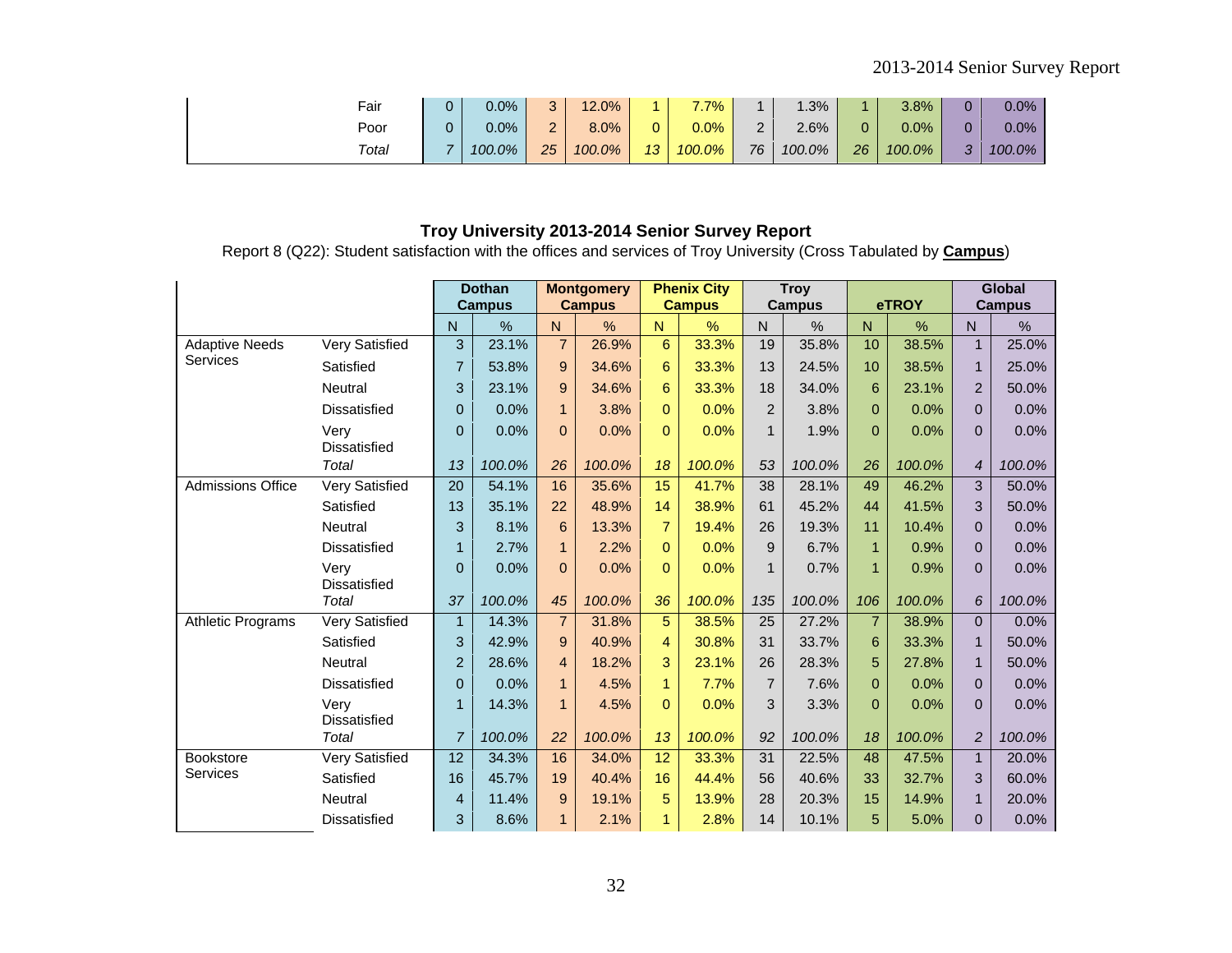|                                  | Very<br>Dissatisfied  | $\overline{0}$  | 0.0%   | $\overline{a}$  | 4.3%   | $\overline{a}$  | 5.6%   | 9                       | 6.5%   | $\overline{0}$  | 0.0%   | $\mathbf{0}$     | 0.0%   |
|----------------------------------|-----------------------|-----------------|--------|-----------------|--------|-----------------|--------|-------------------------|--------|-----------------|--------|------------------|--------|
|                                  | Total                 | 35              | 100.0% | 47              | 100.0% | 36              | 100.0% | 138                     | 100.0% | 101             | 100.0% | 5                | 100.0% |
| <b>Buildings and</b>             | <b>Very Satisfied</b> | $\overline{21}$ | 60.0%  | 17              | 37.0%  | $\overline{13}$ | 39.4%  | $\overline{51}$         | 36.4%  | $\overline{12}$ | 35.3%  | $\overline{0}$   | 0.0%   |
| Grounds                          | Satisfied             | 11              | 31.4%  | 20              | 43.5%  | 15              | 45.5%  | 53                      | 37.9%  | 12              | 35.3%  | $\mathbf 2$      | 66.7%  |
|                                  | Neutral               | $\overline{a}$  | 5.7%   | 8               | 17.4%  | 4               | 12.1%  | 28                      | 20.0%  | 10              | 29.4%  | $\mathbf{1}$     | 33.3%  |
|                                  | Dissatisfied          | $\mathbf{1}$    | 2.9%   | $\mathbf{1}$    | 2.2%   | $\mathbf{1}$    | 3.0%   | $\,$ 6 $\,$             | 4.3%   | $\Omega$        | 0.0%   | $\mathbf 0$      | 0.0%   |
|                                  | Very<br>Dissatisfied  | $\overline{0}$  | 0.0%   | $\overline{0}$  | 0.0%   | $\Omega$        | 0.0%   | $\overline{2}$          | 1.4%   | $\Omega$        | 0.0%   | $\overline{0}$   | 0.0%   |
|                                  | Total                 | 35              | 100.0% | 46              | 100.0% | 33              | 100.0% | 140                     | 100.0% | 34              | 100.0% | $\mathfrak{Z}$   | 100.0% |
| <b>Business Office</b>           | <b>Very Satisfied</b> | $\overline{18}$ | 54.5%  | 15              | 36.6%  | 13              | 38.2%  | $\overline{27}$         | 22.5%  | $\overline{24}$ | 42.9%  | $\overline{3}$   | 50.0%  |
|                                  | Satisfied             | 12              | 36.4%  | 19              | 46.3%  | 15              | 44.1%  | 57                      | 47.5%  | 18              | 32.1%  | $\mathbf{1}$     | 16.7%  |
|                                  | Neutral               | $\overline{a}$  | 6.1%   | $6\phantom{1}6$ | 14.6%  | $6\phantom{1}6$ | 17.6%  | 28                      | 23.3%  | 12              | 21.4%  | $\overline{2}$   | 33.3%  |
|                                  | Dissatisfied          | $\mathbf{1}$    | 3.0%   | $\mathbf{1}$    | 2.4%   | $\mathbf{0}$    | 0.0%   | 5                       | 4.2%   | 2               | 3.6%   | $\mathbf{0}$     | 0.0%   |
|                                  | Very<br>Dissatisfied  | $\overline{0}$  | 0.0%   | $\Omega$        | 0.0%   | $\Omega$        | 0.0%   | 3                       | 2.5%   | $\Omega$        | 0.0%   | $\mathbf{0}$     | 0.0%   |
|                                  | Total                 | 33              | 100.0% | 41              | 100.0% | 34              | 100.0% | 120                     | 100.0% | 56              | 100.0% | 6                | 100.0% |
| <b>Career Services</b>           | <b>Very Satisfied</b> | 9               | 37.5%  | $\overline{12}$ | 31.6%  | 6               | 26.1%  | $\overline{32}$         | 30.8%  | 13              | 35.1%  | $\mathbf{1}$     | 25.0%  |
|                                  | Satisfied             | 6               | 25.0%  | 15              | 39.5%  | 10              | 43.5%  | 34                      | 32.7%  | 10              | 27.0%  | $\mathbf{1}$     | 25.0%  |
|                                  | Neutral               | 6               | 25.0%  | 8               | 21.1%  | $6\phantom{1}6$ | 26.1%  | 29                      | 27.9%  | 9               | 24.3%  | $\mathbf{1}$     | 25.0%  |
|                                  | <b>Dissatisfied</b>   | $\overline{a}$  | 8.3%   | $\overline{2}$  | 5.3%   | $\overline{0}$  | 0.0%   | $\overline{\mathbf{4}}$ | 3.8%   | 5               | 13.5%  | $\mathbf 0$      | 0.0%   |
|                                  | Very<br>Dissatisfied  | $\mathbf{1}$    | 4.2%   | $\mathbf{1}$    | 2.6%   | $\mathbf{1}$    | 4.3%   | 5                       | 4.8%   | $\mathbf{0}$    | 0.0%   | $\mathbf{1}$     | 25.0%  |
|                                  | Total                 | 24              | 100.0% | 38              | 100.0% | 23              | 100.0% | 104                     | 100.0% | 37              | 100.0% | $\boldsymbol{4}$ | 100.0% |
| Counseling                       | <b>Very Satisfied</b> | $\overline{12}$ | 48.0%  | 14              | 41.2%  | $\overline{5}$  | 25.0%  | $\overline{25}$         | 33.8%  | $\overline{22}$ | 39.3%  | $\overline{2}$   | 40.0%  |
| Services                         | Satisfied             | 8               | 32.0%  | 11              | 32.4%  | 10              | 50.0%  | 26                      | 35.1%  | 18              | 32.1%  | $\mathbf{1}$     | 20.0%  |
|                                  | Neutral               | $\overline{4}$  | 16.0%  | $\overline{7}$  | 20.6%  | $\overline{4}$  | 20.0%  | 18                      | 24.3%  | 10              | 17.9%  | $\mathbf{1}$     | 20.0%  |
|                                  | Dissatisfied          | $\mathbf{1}$    | 4.0%   | $\overline{a}$  | 5.9%   | $\mathbf{1}$    | 5.0%   | $\boldsymbol{0}$        | 0.0%   | $\overline{4}$  | 7.1%   | $\mathbf 0$      | 0.0%   |
|                                  | Very<br>Dissatisfied  | $\mathbf 0$     | 0.0%   | $\overline{0}$  | 0.0%   | $\overline{0}$  | 0.0%   | 5                       | 6.8%   | $\overline{2}$  | 3.6%   | $\mathbf{1}$     | 20.0%  |
|                                  | Total                 | 25              | 100.0% | 34              | 100.0% | 20              | 100.0% | 74                      | 100.0% | 56              | 100.0% | $\sqrt{5}$       | 100.0% |
| <b>Financial Aid</b><br>Services | <b>Very Satisfied</b> | 16              | 47.1%  | $\overline{14}$ | 32.6%  | 12              | 34.3%  | $\overline{35}$         | 28.5%  | $\overline{38}$ | 43.2%  | $\overline{5}$   | 71.4%  |
|                                  | Satisfied             | 9               | 26.5%  | 18              | 41.9%  | 10              | 28.6%  | 48                      | 39.0%  | 30              | 34.1%  | $\overline{2}$   | 28.6%  |
|                                  | Neutral               | 6               | 17.6%  | 5               | 11.6%  | $6\phantom{1}6$ | 17.1%  | 17                      | 13.8%  | 15              | 17.0%  | $\mathbf{0}$     | 0.0%   |
|                                  | Dissatisfied          | $\overline{2}$  | 5.9%   | 5               | 11.6%  | $\overline{4}$  | 11.4%  | 19                      | 15.4%  | 5               | 5.7%   | $\pmb{0}$        | 0.0%   |
|                                  | Very<br>Dissatisfied  | $\mathbf{1}$    | 2.9%   | $\mathbf{1}$    | 2.3%   | 3               | 8.6%   | $\overline{4}$          | 3.3%   | $\overline{0}$  | 0.0%   | $\pmb{0}$        | 0.0%   |
|                                  | Total                 | 34              | 100.0% | 43              | 100.0% | 35              | 100.0% | 123                     | 100.0% | 88              | 100.0% | 7                | 100.0% |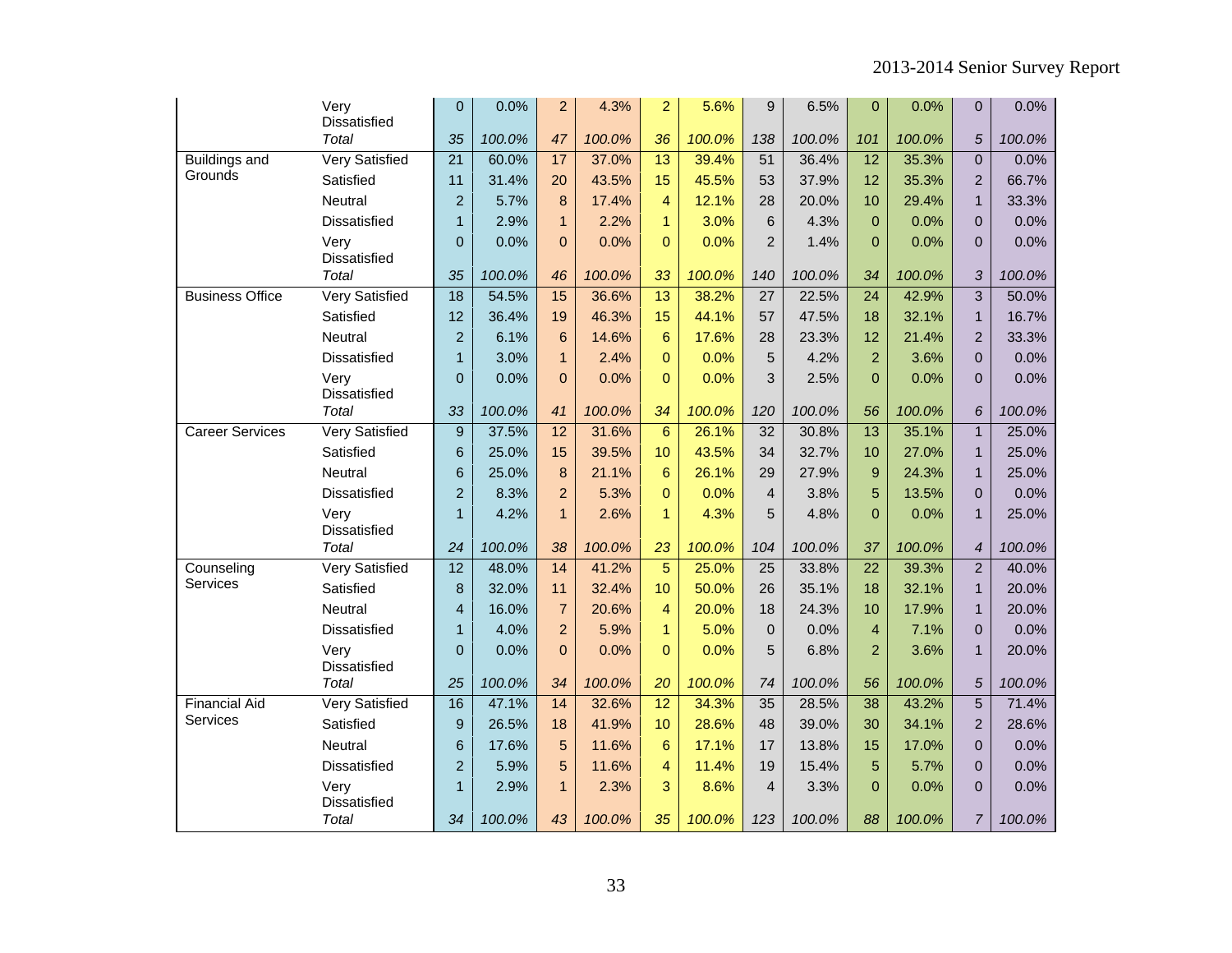| <b>Food Services</b>        | Very Satisfied        | 9                       | 39.1%  | 9                       | 24.3%  | $\overline{4}$ | 36.4%  | 22              | 16.4%  | $\overline{2}$  | 16.7%  | $\mathbf{0}$               | 0.0%   |
|-----------------------------|-----------------------|-------------------------|--------|-------------------------|--------|----------------|--------|-----------------|--------|-----------------|--------|----------------------------|--------|
|                             | Satisfied             | 5                       | 21.7%  | 12                      | 32.4%  | 3              | 27.3%  | 45              | 33.6%  | 5               | 41.7%  | $\pmb{0}$                  | 0.0%   |
|                             | Neutral               | 6                       | 26.1%  | 9                       | 24.3%  | 4              | 36.4%  | 35              | 26.1%  | 5               | 41.7%  | $\overline{2}$             | 100.0% |
|                             | Dissatisfied          | $\overline{2}$          | 8.7%   | 5                       | 13.5%  | $\Omega$       | 0.0%   | 13              | 9.7%   | $\Omega$        | 0.0%   | $\overline{0}$             | 0.0%   |
|                             | Very<br>Dissatisfied  | $\mathbf{1}$            | 4.3%   | $\overline{2}$          | 5.4%   | $\Omega$       | 0.0%   | 19              | 14.2%  | $\Omega$        | 0.0%   | $\overline{0}$             | 0.0%   |
|                             | Total                 | 23                      | 100.0% | 37                      | 100.0% | 11             | 100.0% | 134             | 100.0% | 12              | 100.0% | $\sqrt{2}$                 | 100.0% |
| Housing and                 | <b>Very Satisfied</b> | 3                       | 37.5%  | 3                       | 23.1%  | $\overline{a}$ | 33.3%  | 24              | 24.7%  | $\overline{2}$  | 20.0%  | $\mathbf{0}$               | 0.0%   |
| Residence Life              | Satisfied             | 3                       | 37.5%  | $\overline{4}$          | 30.8%  | $\mathbf{1}$   | 16.7%  | 31              | 32.0%  | 3               | 30.0%  | $\Omega$                   | 0.0%   |
|                             | Neutral               | $\overline{a}$          | 25.0%  | 5                       | 38.5%  | 3              | 50.0%  | 25              | 25.8%  | 5               | 50.0%  | $\mathbf{1}$               | 100.0% |
|                             | Dissatisfied          | $\pmb{0}$               | 0.0%   | $\overline{0}$          | 0.0%   | $\mathbf 0$    | 0.0%   | 15              | 15.5%  | $\overline{0}$  | 0.0%   | $\pmb{0}$                  | 0.0%   |
|                             | Very<br>Dissatisfied  | $\overline{0}$          | 0.0%   | $\mathbf{1}$            | 7.7%   | $\Omega$       | 0.0%   | $\overline{2}$  | 2.1%   | $\Omega$        | 0.0%   | $\Omega$                   | 0.0%   |
|                             | Total                 | 8                       | 100.0% | 13                      | 100.0% | 6              | 100.0% | 97              | 100.0% | 10              | 100.0% | $\mathbf{1}$               | 100.0% |
| <b>IKON Graphics</b>        | <b>Very Satisfied</b> | 3                       | 33.3%  | 3                       | 20.0%  | $\overline{4}$ | 44.4%  | $\overline{27}$ | 31.8%  | $\overline{2}$  | 16.7%  | $\mathbf 0$                | 0.0%   |
| and Printing<br>Services    | Satisfied             | $\overline{\mathbf{4}}$ | 44.4%  | $\overline{7}$          | 46.7%  | $\overline{a}$ | 22.2%  | 35              | 41.2%  | 5               | 41.7%  | $\mathbf{0}$               | 0.0%   |
|                             | Neutral               | $\overline{2}$          | 22.2%  | $\overline{\mathbf{4}}$ | 26.7%  | 3              | 33.3%  | 20              | 23.5%  | 5               | 41.7%  | $\mathbf{1}$               | 100.0% |
|                             | Dissatisfied          | $\mathbf 0$             | 0.0%   | 0                       | 0.0%   | $\mathbf 0$    | 0.0%   | $\overline{2}$  | 2.4%   | $\overline{0}$  | 0.0%   | $\pmb{0}$                  | 0.0%   |
|                             | Very<br>Dissatisfied  | $\overline{0}$          | 0.0%   | $\mathbf{1}$            | 6.7%   | $\overline{0}$ | 0.0%   | $\mathbf{1}$    | 1.2%   | $\Omega$        | 0.0%   | $\overline{0}$             | 0.0%   |
|                             | <b>Total</b>          | $\mathcal{G}$           | 100.0% | 15                      | 100.0% | $\mathcal{G}$  | 100.0% | 85              | 100.0% | 12              | 100.0% | $\boldsymbol{\mathcal{I}}$ | 100.0% |
| <b>IKON Mailroom</b>        | <b>Very Satisfied</b> | $\overline{3}$          | 37.5%  | $\overline{\mathbf{4}}$ | 25.0%  | $\overline{3}$ | 37.5%  | $\overline{24}$ | 29.6%  | $\overline{2}$  | 18.2%  | $\mathbf 0$                | 0.0%   |
| and Postal                  | Satisfied             | 3                       | 37.5%  | $\overline{7}$          | 43.8%  | $\overline{a}$ | 25.0%  | 34              | 42.0%  | $\overline{4}$  | 36.4%  | $\mathbf{0}$               | 0.0%   |
| Services                    | Neutral               | $\overline{2}$          | 25.0%  | $\overline{\mathbf{4}}$ | 25.0%  | 3              | 37.5%  | 19              | 23.5%  | 5               | 45.5%  | $\mathbf{1}$               | 100.0% |
|                             | <b>Dissatisfied</b>   | $\mathbf 0$             | 0.0%   | $\overline{0}$          | 0.0%   | $\overline{0}$ | 0.0%   | $\overline{c}$  | 2.5%   | $\Omega$        | 0.0%   | $\overline{0}$             | 0.0%   |
|                             | Very<br>Dissatisfied  | $\mathbf 0$             | 0.0%   | $\mathbf{1}$            | 6.3%   | $\overline{0}$ | 0.0%   | $\overline{2}$  | 2.5%   | $\overline{0}$  | 0.0%   | $\overline{0}$             | 0.0%   |
|                             | Total                 | 8                       | 100.0% | 16                      | 100.0% | 8              | 100.0% | 81              | 100.0% | 11              | 100.0% | $\mathbf{1}$               | 100.0% |
| Information                 | <b>Very Satisfied</b> | $\overline{13}$         | 43.3%  | 13                      | 36.1%  | 9              | 32.1%  | $\overline{27}$ | 24.5%  | $\overline{28}$ | 38.4%  | $\mathbf{1}$               | 20.0%  |
| Technology (IT)<br>Services | Satisfied             | 14                      | 46.7%  | 14                      | 38.9%  | 11             | 39.3%  | 48              | 43.6%  | 31              | 42.5%  | 3                          | 60.0%  |
|                             | Neutral               | $\overline{2}$          | 6.7%   | 8                       | 22.2%  | $\overline{7}$ | 25.0%  | 24              | 21.8%  | 14              | 19.2%  | $\overline{0}$             | 0.0%   |
|                             | Dissatisfied          | $\mathbf{1}$            | 3.3%   | $\mathbf{1}$            | 2.8%   | $\overline{0}$ | 0.0%   | 9               | 8.2%   | $\overline{0}$  | 0.0%   | $\mathbf{1}$               | 20.0%  |
|                             | Very<br>Dissatisfied  | $\overline{0}$          | 0.0%   | $\overline{0}$          | 0.0%   | $\mathbf{1}$   | 3.6%   | $\overline{2}$  | 1.8%   | $\Omega$        | 0.0%   | $\mathbf 0$                | 0.0%   |
|                             | Total                 | 30                      | 100.0% | 36                      | 100.0% | 28             | 100.0% | 110             | 100.0% | 73              | 100.0% | 5                          | 100.0% |
| <b>Parking Facilities</b>   | <b>Very Satisfied</b> | $\overline{13}$         | 37.1%  | $\overline{12}$         | 26.7%  | 11             | 34.4%  | 13              | 9.4%   | 10              | 43.5%  | $\overline{2}$             | 50.0%  |
|                             | Satisfied             | 11                      | 31.4%  | 17                      | 37.8%  | 13             | 40.6%  | 24              | 17.3%  | $6\phantom{1}6$ | 26.1%  | $\mathbf{1}$               | 25.0%  |
|                             | Neutral               | $\overline{7}$          | 20.0%  | 11                      | 24.4%  | $\overline{7}$ | 21.9%  | 22              | 15.8%  | $6\phantom{1}6$ | 26.1%  | $\mathbf{1}$               | 25.0%  |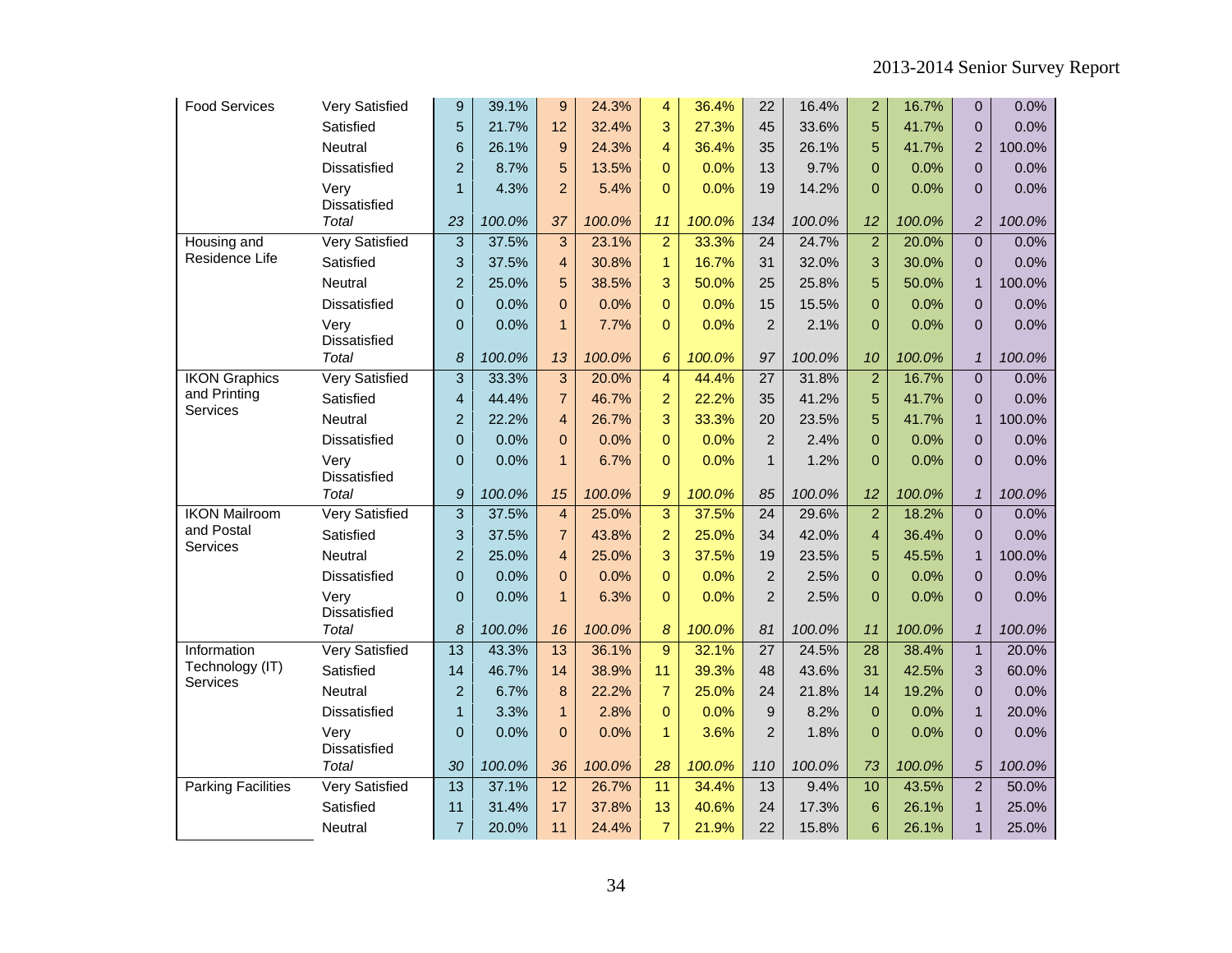|                          | Dissatisfied                | $\overline{2}$  | 5.7%   | $\overline{4}$  | 8.9%   | $\mathbf{1}$    | 3.1%   | 34               | 24.5%  | $\mathbf{1}$    | 4.3%   | $\mathbf{0}$     | 0.0%   |
|--------------------------|-----------------------------|-----------------|--------|-----------------|--------|-----------------|--------|------------------|--------|-----------------|--------|------------------|--------|
|                          | Very                        | $\overline{2}$  | 5.7%   | $\mathbf{1}$    | 2.2%   | $\Omega$        | 0.0%   | 46               | 33.1%  | $\overline{0}$  | 0.0%   | $\overline{0}$   | 0.0%   |
|                          | Dissatisfied                |                 |        |                 |        |                 |        |                  |        |                 |        |                  |        |
|                          | Total                       | 35              | 100.0% | 45              | 100.0% | 32              | 100.0% | 139              | 100.0% | 23              | 100.0% | $\boldsymbol{4}$ | 100.0% |
| <b>Placement Service</b> | <b>Very Satisfied</b>       | $\overline{7}$  | 36.8%  | 8               | 25.8%  | $\overline{5}$  | 27.8%  | 17               | 22.4%  | $\overline{7}$  | 35.0%  | $\mathbf{1}$     | 33.3%  |
|                          | Satisfied                   | 10              | 52.6%  | 12              | 38.7%  | $\bf 8$         | 44.4%  | 23               | 30.3%  | $\overline{4}$  | 20.0%  | $\mathbf{0}$     | 0.0%   |
|                          | Neutral                     | $\overline{2}$  | 10.5%  | 9               | 29.0%  | 5               | 27.8%  | 25               | 32.9%  | 8               | 40.0%  | $\overline{2}$   | 66.7%  |
|                          | Dissatisfied                | $\pmb{0}$       | 0.0%   | $\mathbf{1}$    | 3.2%   | $\mathbf 0$     | 0.0%   | $\bf8$           | 10.5%  | $\overline{0}$  | 0.0%   | $\mathbf 0$      | 0.0%   |
|                          | Very<br>Dissatisfied        | $\overline{0}$  | 0.0%   | $\mathbf{1}$    | 3.2%   | $\Omega$        | 0.0%   | 3                | 3.9%   | $\mathbf{1}$    | 5.0%   | $\overline{0}$   | 0.0%   |
|                          | Total                       | 19              | 100.0% | 31              | 100.0% | 18              | 100.0% | 76               | 100.0% | 20              | 100.0% | 3                | 100.0% |
| Recreational and         | <b>Very Satisfied</b>       | $\overline{5}$  | 38.5%  | $\overline{5}$  | 23.8%  | $\overline{5}$  | 45.5%  | $\overline{30}$  | 30.3%  | $\overline{4}$  | 28.6%  | $\overline{0}$   | 0.0%   |
| Intramural               | Satisfied                   | 5               | 38.5%  | 6               | 28.6%  | $\overline{a}$  | 18.2%  | 35               | 35.4%  | $\overline{4}$  | 28.6%  | $\mathbf{0}$     | 0.0%   |
| <b>Activities</b>        | Neutral                     | $\mathbf{1}$    | 7.7%   | 8               | 38.1%  | $\overline{4}$  | 36.4%  | 20               | 20.2%  | $6\phantom{1}6$ | 42.9%  | $\overline{2}$   | 100.0% |
|                          | Dissatisfied                | $\pmb{0}$       | 0.0%   | $\overline{0}$  | 0.0%   | $\overline{0}$  | 0.0%   | $\boldsymbol{9}$ | 9.1%   | $\mathbf{0}$    | 0.0%   | $\pmb{0}$        | 0.0%   |
|                          | Very<br>Dissatisfied        | $\overline{2}$  | 15.4%  | $\overline{2}$  | 9.5%   | $\Omega$        | 0.0%   | 5                | 5.1%   | $\Omega$        | 0.0%   | $\mathbf{0}$     | 0.0%   |
|                          | Total                       | 13              | 100.0% | 21              | 100.0% | 11              | 100.0% | 99               | 100.0% | 14              | 100.0% | $\overline{c}$   | 100.0% |
| Registrar/Records        | <b>Very Satisfied</b>       | $\overline{20}$ | 52.6%  | $\overline{18}$ | 42.9%  | $\overline{12}$ | 33.3%  | $\overline{36}$  | 26.1%  | $\overline{43}$ | 48.3%  | $\overline{2}$   | 40.0%  |
| Office                   | Satisfied                   | 14              | 36.8%  | 14              | 33.3%  | 18              | 50.0%  | 60               | 43.5%  | 26              | 29.2%  | 3                | 60.0%  |
|                          | Neutral                     | 3               | 7.9%   | $6\phantom{1}6$ | 14.3%  | $6\phantom{1}$  | 16.7%  | 30               | 21.7%  | 19              | 21.3%  | $\pmb{0}$        | 0.0%   |
|                          | <b>Dissatisfied</b>         | $\overline{0}$  | 0.0%   | 3               | 7.1%   | $\overline{0}$  | 0.0%   | $\overline{7}$   | 5.1%   | $\overline{1}$  | 1.1%   | $\mathbf{0}$     | 0.0%   |
|                          | Very<br>Dissatisfied        | $\mathbf{1}$    | 2.6%   | $\mathbf{1}$    | 2.4%   | $\Omega$        | 0.0%   | 5                | 3.6%   | $\Omega$        | 0.0%   | $\overline{0}$   | 0.0%   |
|                          | <b>Total</b>                | 38              | 100.0% | 42              | 100.0% | 36              | 100.0% | 138              | 100.0% | 89              | 100.0% | $\sqrt{5}$       | 100.0% |
| Safety and               | <b>Very Satisfied</b>       | 16              | 50.0%  | 17              | 39.5%  | 9               | 30.0%  | 32               | 24.8%  | $6\phantom{1}6$ | 30.0%  | $\mathbf{1}$     | 33.3%  |
| <b>Security Services</b> | Satisfied                   | 12              | 37.5%  | 17              | 39.5%  | 15              | 50.0%  | 49               | 38.0%  | $\overline{7}$  | 35.0%  | $\mathbf{1}$     | 33.3%  |
|                          | Neutral                     | $\overline{a}$  | 6.3%   | $\overline{7}$  | 16.3%  | 5               | 16.7%  | 32               | 24.8%  | $\overline{7}$  | 35.0%  | $\mathbf{1}$     | 33.3%  |
|                          | <b>Dissatisfied</b>         | $\mathbf{1}$    | 3.1%   | $\mathbf{1}$    | 2.3%   | $\overline{0}$  | 0.0%   | 10               | 7.8%   | $\overline{0}$  | 0.0%   | $\pmb{0}$        | 0.0%   |
|                          | Very<br><b>Dissatisfied</b> | $\mathbf{1}$    | 3.1%   | $\mathbf{1}$    | 2.3%   | $\mathbf{1}$    | 3.3%   | 6                | 4.7%   | $\Omega$        | 0.0%   | $\mathbf{0}$     | 0.0%   |
|                          | Total                       | 32              | 100.0% | 43              | 100.0% | 30              | 100.0% | 129              | 100.0% | 20              | 100.0% | $\sqrt{3}$       | 100.0% |
| <b>Student Health</b>    | <b>Very Satisfied</b>       | $\mathsf g$     | 52.9%  | 6               | 25.0%  | $6\phantom{1}$  | 42.9%  | 32               | 28.1%  | $\overline{4}$  | 30.8%  | $\overline{0}$   | 0.0%   |
| Services                 | Satisfied                   | $\overline{7}$  | 41.2%  | $\overline{7}$  | 29.2%  | 4               | 28.6%  | 48               | 42.1%  | 3               | 23.1%  | $\mathbf{1}$     | 50.0%  |
|                          | Neutral                     | $\mathbf{1}$    | 5.9%   | 9               | 37.5%  | 4               | 28.6%  | 21               | 18.4%  | $6\phantom{1}6$ | 46.2%  | $\mathbf{1}$     | 50.0%  |
|                          | <b>Dissatisfied</b>         | $\mathbf 0$     | 0.0%   | $\overline{0}$  | 0.0%   | $\overline{0}$  | 0.0%   | 8                | 7.0%   | $\Omega$        | 0.0%   | $\pmb{0}$        | 0.0%   |
|                          | Very<br>Dissatisfied        | $\overline{0}$  | 0.0%   | $\overline{2}$  | 8.3%   | $\overline{0}$  | 0.0%   | 5                | 4.4%   | $\overline{0}$  | 0.0%   | 0                | 0.0%   |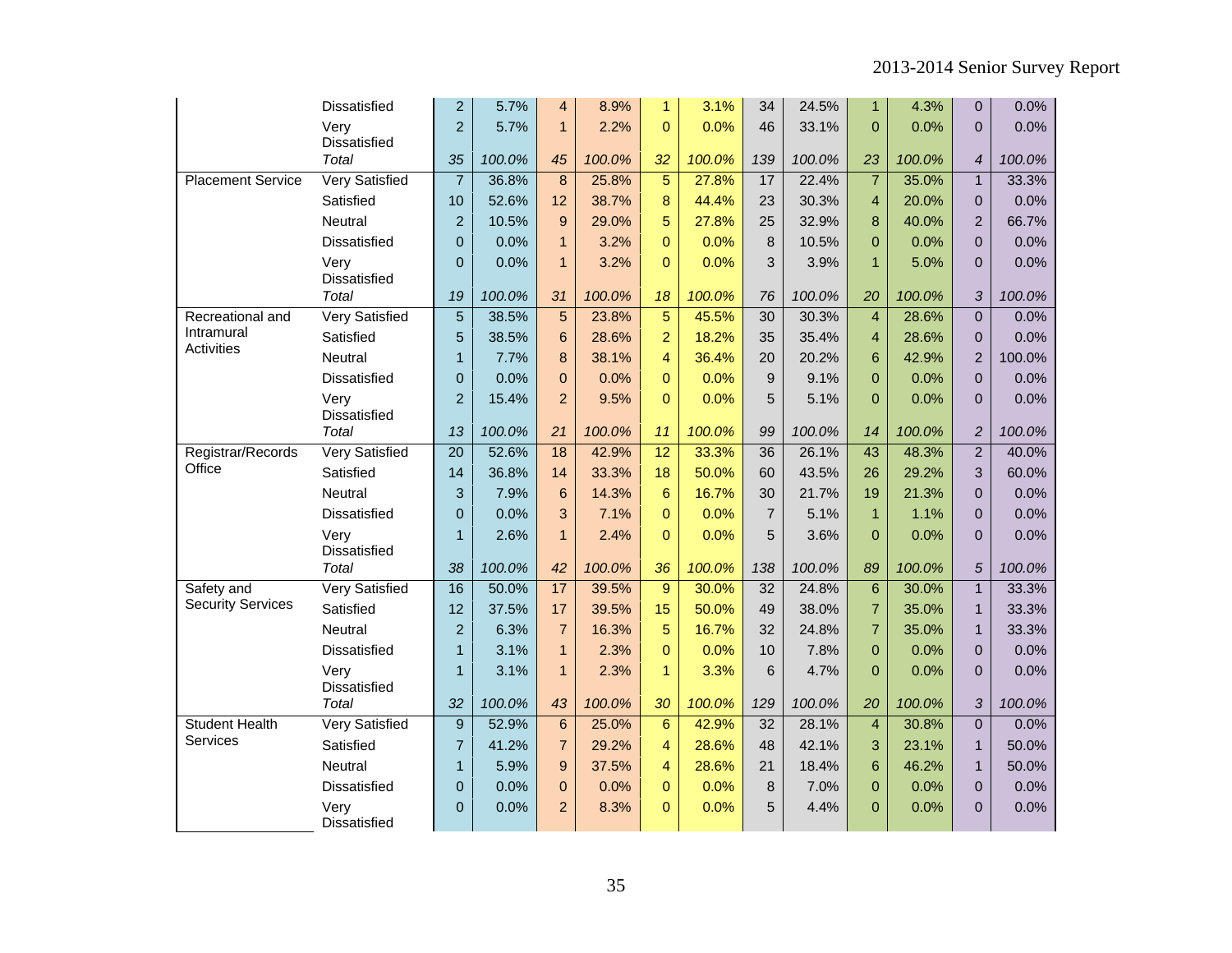|                                  | Total                       | 17              | 100.0% | 24              | 100.0% | 14              | 100.0% | 114                     | 100.0% | 13               | 100.0% | $\overline{c}$ | 100.0% |
|----------------------------------|-----------------------------|-----------------|--------|-----------------|--------|-----------------|--------|-------------------------|--------|------------------|--------|----------------|--------|
| Student                          | <b>Very Satisfied</b>       | $\overline{12}$ | 46.2%  | $6\phantom{1}$  | 20.0%  | $\overline{5}$  | 29.4%  | 45                      | 36.3%  | $\overline{7}$   | 31.8%  | $\overline{1}$ | 33.3%  |
| organizations                    | Satisfied                   | 10              | 38.5%  | 13              | 43.3%  | $6\phantom{1}$  | 35.3%  | 48                      | 38.7%  | 8                | 36.4%  | $\mathbf{1}$   | 33.3%  |
|                                  | Neutral                     | $\overline{2}$  | 7.7%   | 8               | 26.7%  | 4               | 23.5%  | 28                      | 22.6%  | $\overline{4}$   | 18.2%  | $\mathbf{1}$   | 33.3%  |
|                                  | Dissatisfied                | $\mathbf{1}$    | 3.8%   | $\overline{a}$  | 6.7%   | $\mathbf{0}$    | 0.0%   | $\mathbf 2$             | 1.6%   | 3                | 13.6%  | 0              | 0.0%   |
|                                  | Very<br>Dissatisfied        | $\mathbf{1}$    | 3.8%   | $\mathbf{1}$    | 3.3%   | $\overline{2}$  | 11.8%  | $\mathbf{1}$            | 0.8%   | $\overline{0}$   | 0.0%   | $\pmb{0}$      | 0.0%   |
|                                  | Total                       | 26              | 100.0% | 30              | 100.0% | 17              | 100.0% | 124                     | 100.0% | 22               | 100.0% | 3              | 100.0% |
| <b>Student Support</b>           | <b>Very Satisfied</b>       | 14              | 58.3%  | 14              | 43.8%  | $6\phantom{1}$  | 40.0%  | $\overline{25}$         | 29.8%  | 11               | 39.3%  | $\overline{1}$ | 25.0%  |
| Services (SSS)                   | Satisfied                   | $\overline{7}$  | 29.2%  | 10              | 31.3%  | 5               | 33.3%  | 32                      | 38.1%  | 9                | 32.1%  | $\overline{2}$ | 50.0%  |
|                                  | Neutral                     | 3               | 12.5%  | 5               | 15.6%  | 4               | 26.7%  | 21                      | 25.0%  | 6                | 21.4%  | $\mathbf{1}$   | 25.0%  |
|                                  | Dissatisfied                | $\pmb{0}$       | 0.0%   | $\overline{2}$  | 6.3%   | $\overline{0}$  | 0.0%   | $\overline{\mathbf{4}}$ | 4.8%   | $\mathbf{1}$     | 3.6%   | $\pmb{0}$      | 0.0%   |
|                                  | Very<br>Dissatisfied        | $\overline{0}$  | 0.0%   | $\mathbf{1}$    | 3.1%   | $\overline{0}$  | 0.0%   | $\overline{c}$          | 2.4%   | $\mathbf{1}$     | 3.6%   | $\pmb{0}$      | 0.0%   |
|                                  | Total                       | 24              | 100.0% | 32              | 100.0% | 15              | 100.0% | 84                      | 100.0% | 28               | 100.0% | $\overline{4}$ | 100.0% |
| <b>Trojan Fitness</b>            | <b>Very Satisfied</b>       | $\overline{4}$  | 50.0%  | 8               | 42.1%  | 3               | 42.9%  | 31                      | 27.0%  | $\overline{2}$   | 22.2%  | 0              | 0.0%   |
| Center                           | Satisfied                   | 3               | 37.5%  | 5               | 26.3%  | $\mathbf{1}$    | 14.3%  | 38                      | 33.0%  | $\overline{2}$   | 22.2%  | $\mathbf{0}$   | 0.0%   |
|                                  | Neutral                     | $\mathbf{1}$    | 12.5%  | $\overline{4}$  | 21.1%  | $\overline{a}$  | 28.6%  | 21                      | 18.3%  | 5                | 55.6%  | $\mathbf{1}$   | 100.0% |
|                                  | Dissatisfied                | $\mathbf 0$     | 0.0%   | $\mathbf{1}$    | 5.3%   | $\mathbf{0}$    | 0.0%   | 12                      | 10.4%  | $\overline{0}$   | 0.0%   | $\pmb{0}$      | 0.0%   |
|                                  | Very<br>Dissatisfied        | $\overline{0}$  | 0.0%   | $\mathbf{1}$    | 5.3%   | $\mathbf{1}$    | 14.3%  | 13                      | 11.3%  | $\Omega$         | 0.0%   | 0              | 0.0%   |
|                                  | Total                       | 8               | 100.0% | 19              | 100.0% | 7               | 100.0% | 115                     | 100.0% | 9                | 100.0% | $\mathbf{1}$   | 100.0% |
| <b>Trojan Web</b>                | <b>Very Satisfied</b>       | $\overline{21}$ | 55.3%  | $\overline{22}$ | 46.8%  | $\overline{22}$ | 59.5%  | 43                      | 30.7%  | 63               | 55.8%  | $\overline{3}$ | 50.0%  |
| <b>Express</b>                   | Satisfied                   | 15              | 39.5%  | 17              | 36.2%  | 10              | 27.0%  | 69                      | 49.3%  | 42               | 37.2%  | $\overline{c}$ | 33.3%  |
|                                  | Neutral                     | $\mathbf 0$     | 0.0%   | 6               | 12.8%  | $\overline{4}$  | 10.8%  | 18                      | 12.9%  | $\overline{7}$   | 6.2%   | $\mathbf{1}$   | 16.7%  |
|                                  | <b>Dissatisfied</b>         | $\overline{2}$  | 5.3%   | $\overline{2}$  | 4.3%   | $\overline{0}$  | 0.0%   | 5                       | 3.6%   | $\mathbf{1}$     | 0.9%   | $\pmb{0}$      | 0.0%   |
|                                  | Very<br><b>Dissatisfied</b> | $\mathbf 0$     | 0.0%   | $\mathbf 0$     | 0.0%   | $\mathbf{1}$    | 2.7%   | 5                       | 3.6%   | $\overline{0}$   | 0.0%   | $\pmb{0}$      | 0.0%   |
|                                  | Total                       | 38              | 100.0% | 47              | 100.0% | 37              | 100.0% | 140                     | 100.0% | 113              | 100.0% | 6              | 100.0% |
| <b>University Media</b>          | <b>Very Satisfied</b>       | $\overline{14}$ | 50.0%  | 17              | 43.6%  | 11              | 39.3%  | 33                      | 27.3%  | $\overline{26}$  | 49.1%  | $\overline{0}$ | 0.0%   |
| (website,<br>newsletters, radio, | Satisfied                   | 9               | 32.1%  | 12              | 30.8%  | 10              | 35.7%  | 50                      | 41.3%  | 16               | 30.2%  | $\mathbf{1}$   | 50.0%  |
| TV, etc)                         | Neutral                     | $\overline{4}$  | 14.3%  | 8               | 20.5%  | $\overline{7}$  | 25.0%  | 33                      | 27.3%  | 11               | 20.8%  | $\mathbf{1}$   | 50.0%  |
|                                  | Dissatisfied                | $\mathbf{1}$    | 3.6%   | $\overline{a}$  | 5.1%   | $\mathbf 0$     | 0.0%   | $\mathbf 2$             | 1.7%   | $\boldsymbol{0}$ | 0.0%   | $\pmb{0}$      | 0.0%   |
|                                  | Very<br><b>Dissatisfied</b> | $\pmb{0}$       | 0.0%   | $\overline{0}$  | 0.0%   | $\Omega$        | 0.0%   | 3                       | 2.5%   | $\overline{0}$   | 0.0%   | $\pmb{0}$      | 0.0%   |
|                                  | Total                       | 28              | 100.0% | 39              | 100.0% | 28              | 100.0% | 121                     | 100.0% | 53               | 100.0% | $\overline{c}$ | 100.0% |
| Veteran Services                 | <b>Very Satisfied</b>       | $\overline{5}$  | 38.5%  | $\overline{8}$  | 42.1%  | $\overline{2}$  | 18.2%  | $\overline{22}$         | 38.6%  | $\overline{32}$  | 58.2%  | $\overline{2}$ | 66.7%  |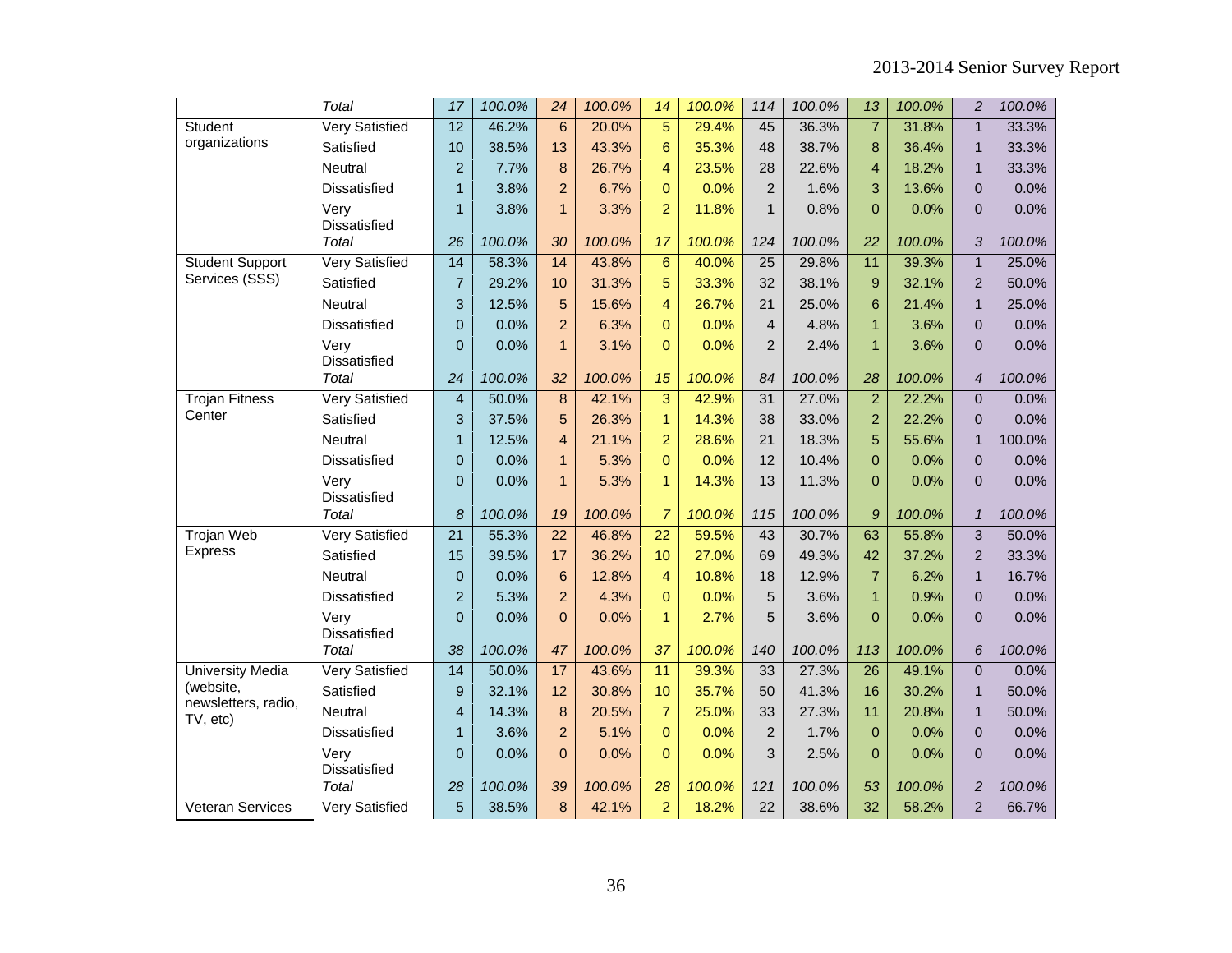| Satisfied      | 6  | 46.2%   | 4  | 21.1%  | 6                 | 54.5%        | 19 | 33.3%  | 15 <sub>1</sub> | 27.3%  | 0.0%   |
|----------------|----|---------|----|--------|-------------------|--------------|----|--------|-----------------|--------|--------|
| <b>Neutral</b> |    | $.7\%$  | 6  | 31.6%  | $\mathbf{P}$<br>J | $.3\%$<br>27 | 14 | 24.6%  | 8               | 14.5%  | 33.3%  |
| Dissatisfied   |    | $7.7\%$ |    | 5.3%   | 0                 | $0.0\%$      | 2  | 3.5%   | 0               | 0.0%   | 0.0%   |
| Verv           |    | 0.0%    |    | 0.0%   | 0                 | $0.0\%$      | 0  | 0.0%   | 0               | 0.0%   | 0.0%   |
| Dissatisfied   |    |         |    |        |                   |              |    |        |                 |        |        |
| Total          | 13 | 100.0%  | 19 | 100.0% | 11                | 100.0%       | 57 | 100.0% | 55              | 100.0% | 100.0% |

Report 9 (Q23): Student opinions and perceptions about Troy University (Cross Tabulated by **Campus**)

|                                                         |                                      |                | <b>Dothan</b><br><b>Campus</b> |                | <b>Montgomery</b><br><b>Campus</b> |                | <b>Phenix City</b><br><b>Campus</b> |              | <b>Troy</b><br>Campus |                | eTROY  |                | <b>Global</b><br><b>Campus</b> |
|---------------------------------------------------------|--------------------------------------|----------------|--------------------------------|----------------|------------------------------------|----------------|-------------------------------------|--------------|-----------------------|----------------|--------|----------------|--------------------------------|
|                                                         |                                      | N              | $\%$                           | N.             | %                                  | N.             | $\%$                                | N.           | $\frac{0}{0}$         | N              | $\%$   | N.             | %                              |
| The goals, objectives,                                  | <b>Strongly Agree</b>                | 16             | 42.1%                          | 14             | 29.8%                              | 14             | 37.8%                               | 42           | 30.4%                 | 41             | 34.7%  |                | 14.3%                          |
| and requirements for                                    | Agree                                | 17             | 44.7%                          | 25             | 53.2%                              | 18             | 48.6%                               | 74           | 53.6%                 | 60             | 50.8%  | 6              | 85.7%                          |
| my academic program<br>were clearly defined.            | Neither Agree nor<br>Disagree        | $\overline{2}$ | 5.3%                           | 5              | 10.6%                              | 4              | 10.8%                               | 12           | 8.7%                  | $\overline{7}$ | 5.9%   | $\Omega$       | 0.0%                           |
|                                                         | Disagree                             | $\overline{2}$ | 5.3%                           | $\mathbf{1}$   | 2.1%                               | $\mathbf{1}$   | 2.7%                                | 9            | 6.5%                  | 6              | 5.1%   | $\Omega$       | 0.0%                           |
|                                                         | <b>Strongly Disagree</b>             | $\mathbf{1}$   | 2.6%                           | 2              | 4.3%                               | $\Omega$       | 0.0%                                | $\mathbf 1$  | 0.7%                  | $\overline{4}$ | 3.4%   | $\Omega$       | 0.0%                           |
|                                                         | Total                                | 38             | 100.0%                         | 47             | 100.0%                             | 37             | 100.0%                              | 138          | 100.0%                | 118            | 100.0% |                | 100.0%                         |
| My academic program                                     | <b>Strongly Agree</b>                | 19             | 50.0%                          | 17             | 36.2%                              | 15             | 40.5%                               | 56           | 40.6%                 | 53             | 44.5%  | 3              | 42.9%                          |
| was intellectually                                      | Agree                                | 18             | 47.4%                          | 22             | 46.8%                              | 20             | 54.1%                               | 65           | 47.1%                 | 58             | 48.7%  | $\overline{4}$ | 57.1%                          |
| challenging and<br>stimulating.                         | Neither Agree nor<br><b>Disagree</b> | $\mathbf{1}$   | 2.6%                           | 6              | 12.8%                              | $\overline{2}$ | 5.4%                                | 11           | 8.0%                  | 4              | 3.4%   | $\Omega$       | 0.0%                           |
|                                                         | <b>Disagree</b>                      | $\mathbf 0$    | 0.0%                           | $\Omega$       | 0.0%                               | $\Omega$       | 0.0%                                | 5            | 3.6%                  | 2              | 1.7%   | $\Omega$       | 0.0%                           |
|                                                         | <b>Strongly Disagree</b>             | $\mathbf 0$    | 0.0%                           | $\overline{2}$ | 4.3%                               | $\mathbf{0}$   | 0.0%                                |              | 0.7%                  | $\overline{2}$ | 1.7%   | $\Omega$       | 0.0%                           |
|                                                         | Total                                | 38             | 100.0%                         | 47             | 100.0%                             | 37             | 100.0%                              | 138          | 100.0%                | 119            | 100.0% |                | 100.0%                         |
| Courses in my                                           | <b>Strongly Agree</b>                | 18             | 47.4%                          | 15             | 32.6%                              | 17             | 45.9%                               | 56           | 40.6%                 | 46             | 39.0%  | 3              | 42.9%                          |
| curriculum contributed                                  | Agree                                | 17             | 44.7%                          | 21             | 45.7%                              | 18             | 48.6%                               | 64           | 46.4%                 | 61             | 51.7%  | $\overline{4}$ | 57.1%                          |
| to the skills and<br>knowledge required in<br>my field. | Neither Agree nor<br>Disagree        | 3              | 7.9%                           | 6              | 13.0%                              | $\mathbf{1}$   | 2.7%                                | 14           | 10.1%                 | $\overline{4}$ | 3.4%   | $\Omega$       | 0.0%                           |
|                                                         | <b>Disagree</b>                      | $\mathbf{0}$   | 0.0%                           | $\mathbf{1}$   | 2.2%                               | $\mathbf{1}$   | 2.7%                                | 3            | 2.2%                  | 6              | 5.1%   | $\mathbf{0}$   | 0.0%                           |
|                                                         | <b>Strongly Disagree</b>             | $\Omega$       | 0.0%                           | 3              | 6.5%                               | $\Omega$       | 0.0%                                | $\mathbf{1}$ | 0.7%                  | 1              | 0.8%   | $\Omega$       | 0.0%                           |
|                                                         | Total                                | 38             | 100.0%                         | 46             | 100.0%                             | 37             | 100.0%                              | 138          | 100.0%                | 118            | 100.0% | $\overline{7}$ | 100.0%                         |
| Courses were offered                                    | <b>Strongly Agree</b>                | 11             | 28.9%                          | 12             | 25.5%                              | 14             | 37.8%                               | 38           | 27.5%                 | 45             | 37.8%  | 3              | 42.9%                          |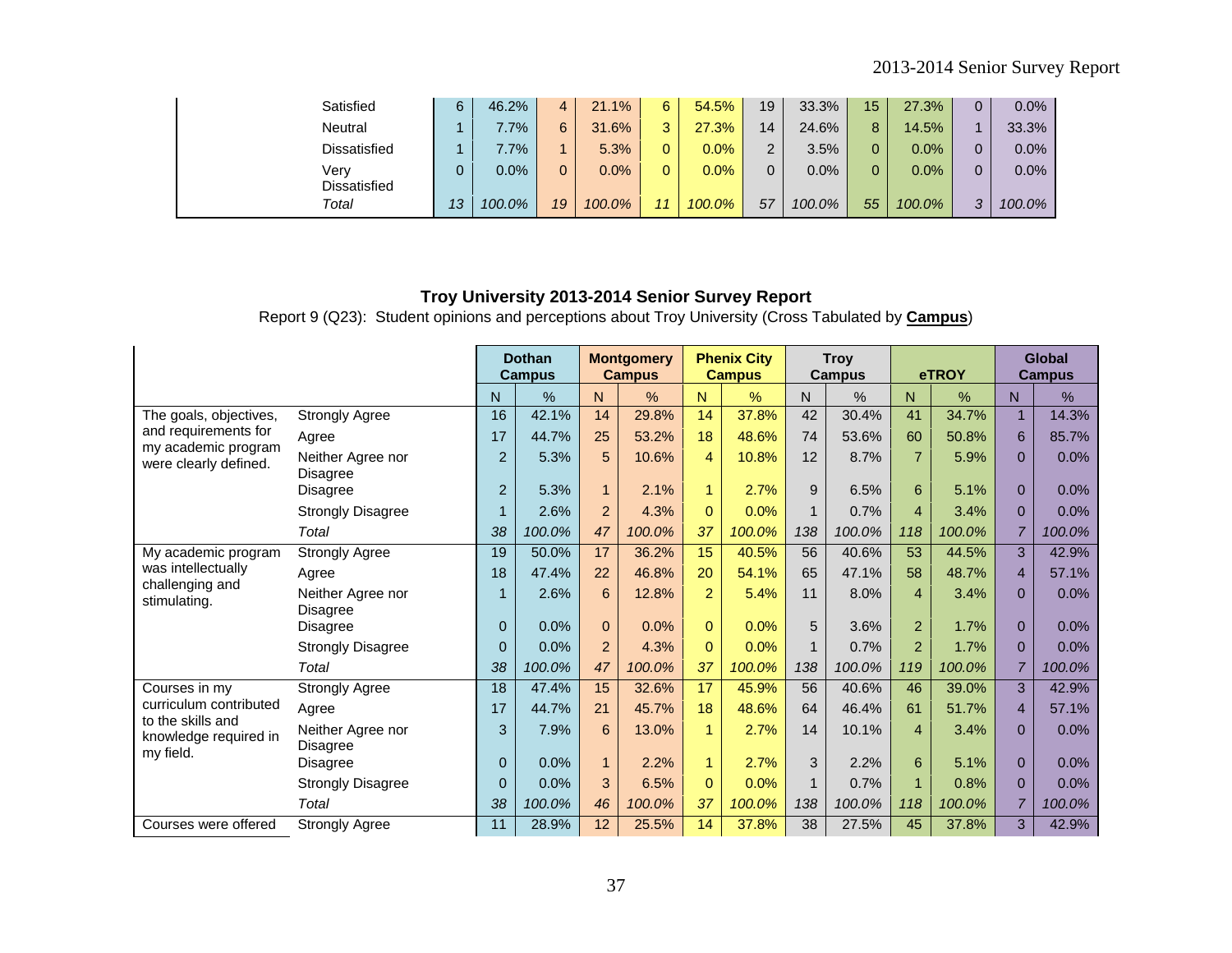| frequently enough for                       | Agree                                | 17               | 44.7%  | 22             | 46.8%  | 14              | 37.8%  | 62             | 44.9%  | 61              | 51.3%  | $\overline{4}$ | 57.1%  |
|---------------------------------------------|--------------------------------------|------------------|--------|----------------|--------|-----------------|--------|----------------|--------|-----------------|--------|----------------|--------|
| timely completion of<br>my degree program.  | Neither Agree nor                    | $\overline{4}$   | 10.5%  | $\overline{2}$ | 4.3%   | $\overline{2}$  | 5.4%   | 25             | 18.1%  | 5               | 4.2%   | $\Omega$       | 0.0%   |
|                                             | <b>Disagree</b><br><b>Disagree</b>   | $\overline{4}$   | 10.5%  | $\overline{4}$ | 8.5%   | 5               | 13.5%  | 10             | 7.2%   | 5               | 4.2%   | $\Omega$       | 0.0%   |
|                                             | <b>Strongly Disagree</b>             | $\overline{a}$   | 5.3%   | $\overline{7}$ | 14.9%  | $\overline{2}$  | 5.4%   | 3              | 2.2%   | 3               | 2.5%   | $\Omega$       | 0.0%   |
|                                             | Total                                | 38               | 100.0% | 47             | 100.0% | 37              | 100.0% | 138            | 100.0% | 119             | 100.0% | $\overline{7}$ | 100.0% |
| The intellectual                            | <b>Strongly Agree</b>                | 10               | 26.3%  | 14             | 29.8%  | 11              | 29.7%  | 33             | 23.9%  | 24              | 20.2%  | $\mathbf{1}$   | 14.3%  |
| caliber of students in                      | Agree                                | 19               | 50.0%  | 23             | 48.9%  | 14              | 37.8%  | 62             | 44.9%  | 65              | 54.6%  | 3              | 42.9%  |
| my academic program                         | Neither Agree nor                    | 6                | 15.8%  | 5              | 10.6%  | 10              | 27.0%  | 34             | 24.6%  | 19              | 16.0%  | $\overline{1}$ | 14.3%  |
| was high.                                   | Disagree                             |                  |        |                |        |                 |        |                |        |                 |        |                |        |
|                                             | <b>Disagree</b>                      | $\overline{c}$   | 5.3%   | $\overline{2}$ | 4.3%   | 1               | 2.7%   | 6              | 4.3%   | 9               | 7.6%   | $\overline{2}$ | 28.6%  |
|                                             | <b>Strongly Disagree</b>             | $\mathbf{1}$     | 2.6%   | 3              | 6.4%   | $\mathbf{1}$    | 2.7%   | 3              | 2.2%   | $\overline{2}$  | 1.7%   | $\overline{0}$ | 0.0%   |
|                                             | Total                                | 38               | 100.0% | 47             | 100.0% | 37              | 100.0% | 138            | 100.0% | 119             | 100.0% | $\overline{7}$ | 100.0% |
| The degree program                          | <b>Strongly Agree</b>                | 14               | 37.8%  | 16             | 34.8%  | 18              | 48.6%  | 62             | 45.3%  | 48              | 40.3%  | $\overline{1}$ | 14.3%  |
| in which I enrolled is                      | Agree                                | 19               | 51.4%  | 24             | 52.2%  | 14              | 37.8%  | 58             | 42.3%  | 56              | 47.1%  | 5              | 71.4%  |
| valuable for me in my<br>employment.        | Neither Agree nor                    | $\overline{c}$   | 5.4%   | $\overline{2}$ | 4.3%   | 5               | 13.5%  | 14             | 10.2%  | 14              | 11.8%  | $\overline{1}$ | 14.3%  |
|                                             | <b>Disagree</b>                      |                  |        |                |        |                 |        |                |        |                 |        |                |        |
|                                             | <b>Disagree</b>                      | $\mathbf{1}$     | 2.7%   | $\mathbf{1}$   | 2.2%   | $\mathbf{0}$    | 0.0%   | $\overline{c}$ | 1.5%   | $\overline{1}$  | 0.8%   | $\overline{0}$ | 0.0%   |
|                                             | <b>Strongly Disagree</b>             | $\mathbf 1$      | 2.7%   | 3              | 6.5%   | $\Omega$        | 0.0%   | $\mathbf{1}$   | 0.7%   | $\Omega$        | 0.0%   | $\Omega$       | 0.0%   |
|                                             | Total                                | 37               | 100.0% | 46             | 100.0% | 37              | 100.0% | 137            | 100.0% | 119             | 100.0% | $\overline{7}$ | 100.0% |
| <b>Troy University faculty</b>              | <b>Strongly Agree</b>                | $\overline{20}$  | 54.1%  | 11             | 23.4%  | 16              | 44.4%  | 46             | 33.6%  | 35              | 29.4%  | $\mathbf{1}$   | 14.3%  |
| care about students<br>as individuals.      | Agree                                | 13               | 35.1%  | 20             | 42.6%  | 16              | 44.4%  | 64             | 46.7%  | 63              | 52.9%  | $\overline{4}$ | 57.1%  |
|                                             | Neither Agree nor<br><b>Disagree</b> | $\overline{4}$   | 10.8%  | $\overline{9}$ | 19.1%  | 4               | 11.1%  | 19             | 13.9%  | 12              | 10.1%  | $\overline{2}$ | 28.6%  |
|                                             | Disagree                             | $\pmb{0}$        | 0.0%   | $\overline{4}$ | 8.5%   | $\pmb{0}$       | 0.0%   | $\overline{5}$ | 3.6%   | 5               | 4.2%   | $\mathbf{0}$   | 0.0%   |
|                                             | <b>Strongly Disagree</b>             | $\boldsymbol{0}$ | 0.0%   | 3              | 6.4%   | $\overline{0}$  | 0.0%   | 3              | 2.2%   | $\overline{4}$  | 3.4%   | $\Omega$       | 0.0%   |
|                                             | Total                                | 37               | 100.0% | 47             | 100.0% | 36              | 100.0% | 137            | 100.0% | 119             | 100.0% | $\overline{7}$ | 100.0% |
| <b>Troy University faculty</b>              | <b>Strongly Agree</b>                | $\overline{13}$  | 35.1%  | 9              | 19.1%  | $\overline{13}$ | 35.1%  | 44             | 32.1%  | 31              | 26.1%  | $\overline{2}$ | 28.6%  |
| were helpful with my                        | Agree                                | 18               | 48.6%  | 22             | 46.8%  | 16              | 43.2%  | 51             | 37.2%  | 39              | 32.8%  | $\overline{2}$ | 28.6%  |
| career plan.                                | Neither Agree nor                    | $6\phantom{1}$   | 16.2%  | 11             | 23.4%  | $\overline{7}$  | 18.9%  | 32             | 23.4%  | 38              | 31.9%  | $\overline{2}$ | 28.6%  |
|                                             | Disagree                             |                  |        |                |        |                 |        |                |        |                 |        |                |        |
|                                             | <b>Disagree</b>                      | $\mathbf 0$      | 0.0%   | $\overline{2}$ | 4.3%   | $\mathbf{1}$    | 2.7%   | $\overline{4}$ | 2.9%   | $\overline{4}$  | 3.4%   | $\overline{0}$ | 0.0%   |
|                                             | <b>Strongly Disagree</b>             | $\boldsymbol{0}$ | 0.0%   | 3              | 6.4%   | 0               | 0.0%   | 6              | 4.4%   | $\overline{7}$  | 5.9%   | $\overline{1}$ | 14.3%  |
|                                             | Total                                | 37               | 100.0% | 47             | 100.0% | 37              | 100.0% | 137            | 100.0% | 119             | 100.0% | $\overline{7}$ | 100.0% |
| <b>Troy University is</b>                   | <b>Strongly Agree</b>                | 11               | 29.7%  | 9              | 19.1%  | $\overline{13}$ | 35.1%  | 31             | 22.5%  | $\overline{37}$ | 31.1%  | $\overline{2}$ | 28.6%  |
| responsive to the<br>needs of its students. | Agree                                | 16               | 43.2%  | 22             | 46.8%  | 17              | 45.9%  | 52             | 37.7%  | 49              | 41.2%  | 3              | 42.9%  |
|                                             | Neither Agree nor<br>Disagree        | 6                | 16.2%  | 8              | 17.0%  | 6               | 16.2%  | 35             | 25.4%  | 26              | 21.8%  | 1              | 14.3%  |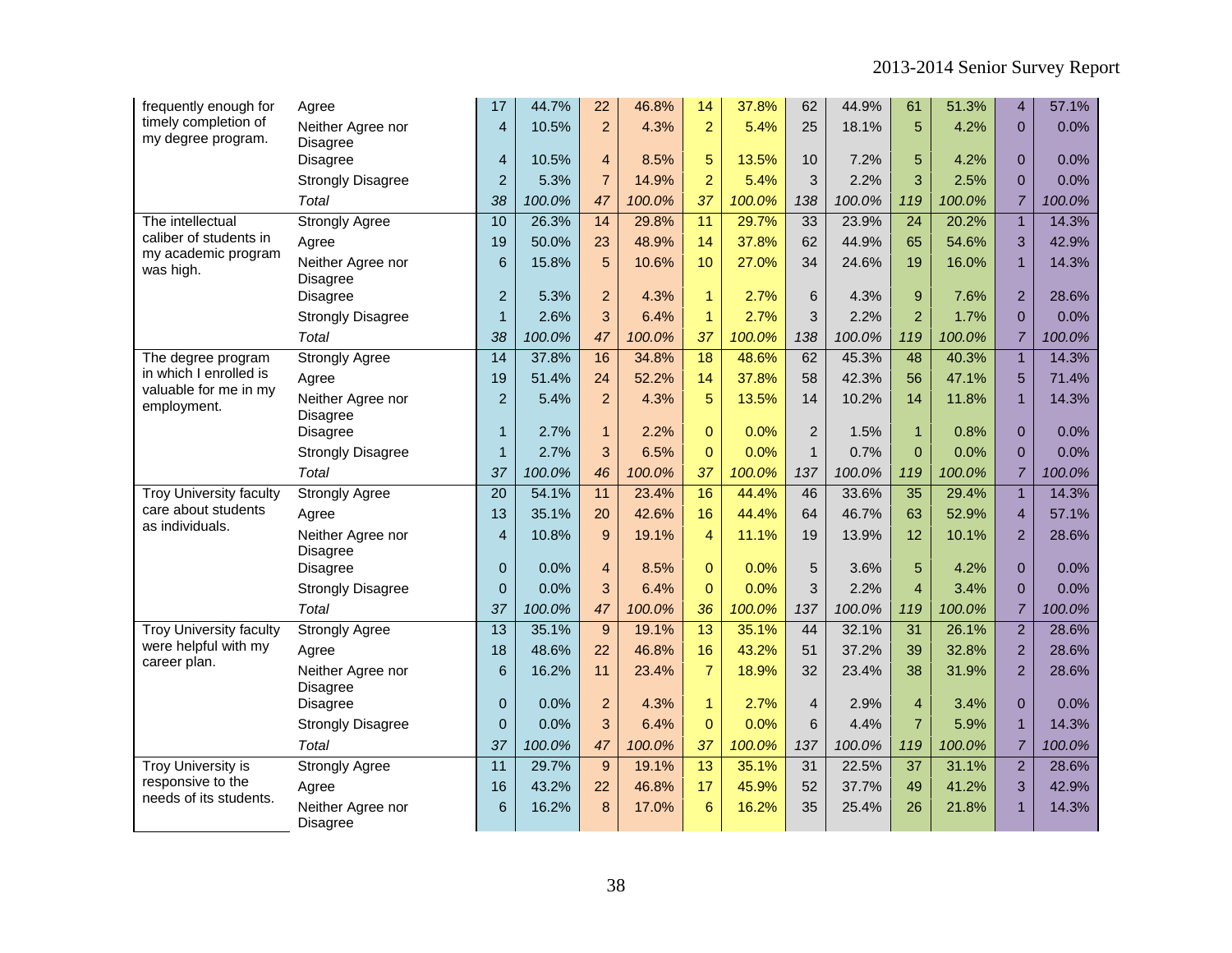|                                   | Disagree                      | 3            | 8.1%   | 4              | 8.5%   | 0              | 0.0%   | 13  | 9.4%   | $\sim$ | 1.7%   |   | 14.3%   |
|-----------------------------------|-------------------------------|--------------|--------|----------------|--------|----------------|--------|-----|--------|--------|--------|---|---------|
|                                   | <b>Strongly Disagree</b>      |              | 2.7%   | 4              | 8.5%   |                | 2.7%   |     | 5.1%   | 5.     | 4.2%   |   | $0.0\%$ |
|                                   | Total                         | 37           | 100.0% | 47             | 100.0% | 37             | 100.0% | 138 | 100.0% | 119    | 100.0% |   | 100.0%  |
| The tuition and fees I            | <b>Strongly Agree</b>         | 10           | 27.0%  | 10             | 21.3%  | 8              | 21.6%  | 29  | 21.0%  | 40     | 33.6%  |   | 14.3%   |
| paid at Troy<br>University were a | Agree                         | 16           | 43.2%  | 22             | 46.8%  | 22             | 59.5%  | 53  | 38.4%  | 57     | 47.9%  | 4 | 57.1%   |
| worthwhile<br>investment.         | Neither Agree nor<br>Disagree |              | 18.9%  | $\overline{ }$ | 14.9%  | 6              | 16.2%  | 43  | 31.2%  | 13     | 10.9%  |   | 28.6%   |
|                                   | Disagree                      | 4            | 10.8%  | 4              | 8.5%   | $\overline{0}$ | 0.0%   | 8   | 5.8%   | 5.     | 4.2%   |   | $0.0\%$ |
|                                   | <b>Strongly Disagree</b>      | $\mathbf{0}$ | 0.0%   | 4              | 8.5%   |                | 2.7%   | 5   | 3.6%   | 4      | 3.4%   |   | $0.0\%$ |
|                                   | Total                         | 37           | 100.0% | 47             | 100.0% | 37             | 100.0% | 138 | 100.0% | 119    | 100.0% |   | 100.0%  |

Report 10 (Q31): Overall ratings on Troy University (Cross Tabulated by **Campus**)

|                                      |           |                | <b>Dothan</b> |                | <b>Montgomery</b> |                      | <b>Phenix City</b> |     | <b>Troy</b>   |                | <b>eTROY</b> |                | <b>Global</b><br><b>Campus</b> |
|--------------------------------------|-----------|----------------|---------------|----------------|-------------------|----------------------|--------------------|-----|---------------|----------------|--------------|----------------|--------------------------------|
|                                      |           | N              | $\frac{0}{0}$ | N              | $\%$              | N.                   | $\frac{0}{0}$      | N   | $\frac{0}{0}$ | N              | $\%$         | N              | $\%$                           |
| How would you rate Troy University's | Excellent | 8              | 21.6%         | 13             | 28.3%             | 11                   | 30.6%              | 44  | 31.9%         | 27             | 22.9%        | $\overline{2}$ | 28.6%                          |
| preparation of you for employment?   | Good      | 19             | 51.4%         | 17             | 37.0%             | 13                   | 36.1%              | 41  | 29.7%         | 44             | 37.3%        | $\overline{2}$ | 28.6%                          |
|                                      | Average   | $\overline{7}$ | 18.9%         | 10             | 21.7%             | 9                    | 25.0%              | 41  | 29.7%         | 29             | 24.6%        | $\overline{2}$ | 28.6%                          |
|                                      | Fair      | 3              | 8.1%          | 3              | 6.5%              | $\mathbf{1}$         | 2.8%               | 6   | 4.3%          | 9              | 7.6%         |                | 14.3%                          |
|                                      | Poor      | $\mathbf{0}$   | 0.0%          | 3              | 6.5%              | 2                    | 5.6%               | 6   | 4.3%          | 9              | 7.6%         | $\Omega$       | 0.0%                           |
|                                      | Total     | 37             | 100.0%        | 46             | 100.0%            | 36                   | 100.0%             | 138 | 100.0%        | 118            | 100.0%       |                | 100.0%                         |
| How would you rate Troy University's | Excellent | 14             | 37.8%         | 14             | 30.4%             | 13                   | 36.1%              | 56  | 40.6%         | 40             | 33.9%        | 3              | 42.9%                          |
| preparation of you for further       | Good      | 15             | 40.5%         | 13             | 28.3%             | 15                   | 41.7%              | 39  | 28.3%         | 48             | 40.7%        |                | 14.3%                          |
| education?                           | Average   | $\overline{7}$ | 18.9%         | 10             | 21.7%             | $\overline{7}$       | 19.4%              | 32  | 23.2%         | 18             | 15.3%        | $\overline{2}$ | 28.6%                          |
|                                      | Fair      | $\blacksquare$ | 2.7%          | 5              | 10.9%             | $\Omega$             | 0.0%               | 5   | 3.6%          | 8              | 6.8%         |                | 14.3%                          |
|                                      | Poor      | $\mathbf{0}$   | 0.0%          | $\overline{4}$ | 8.7%              | $\blacktriangleleft$ | 2.8%               | 6   | 4.3%          | $\overline{4}$ | 3.4%         | $\Omega$       | 0.0%                           |
|                                      | Total     | 37             | 100.0%        | 46             | 100.0%            | 36                   | 100.0%             | 138 | 100.0%        | 118            | 100.0%       |                | 100.0%                         |
| What is your overall rating of your  | Excellent | 14             | 38.9%         | 16             | 34.8%             | 14                   | 40.0%              | 57  | 41.3%         | 47             | 40.2%        | 3              | 42.9%                          |
| college experiences at TROY?         | Good      | 19             | 52.8%         | 11             | 23.9%             | 14                   | 40.0%              | 51  | 37.0%         | 49             | 41.9%        | $\overline{2}$ | 28.6%                          |
|                                      | Average   | 3              | 8.3%          | 10             | 21.7%             | 6                    | 17.1%              | 17  | 12.3%         | 13             | 11.1%        |                | 14.3%                          |
|                                      | Fair      | $\Omega$       | 0.0%          | $\overline{7}$ | 15.2%             | $\mathbf{1}$         | 2.9%               | 10  | 7.2%          | 6              | 5.1%         |                | 14.3%                          |
|                                      | Poor      | $\mathbf{0}$   | 0.0%          | $\overline{2}$ | 4.3%              | $\Omega$             | 0.0%               | 3   | 2.2%          | $\overline{2}$ | 1.7%         | $\Omega$       | 0.0%                           |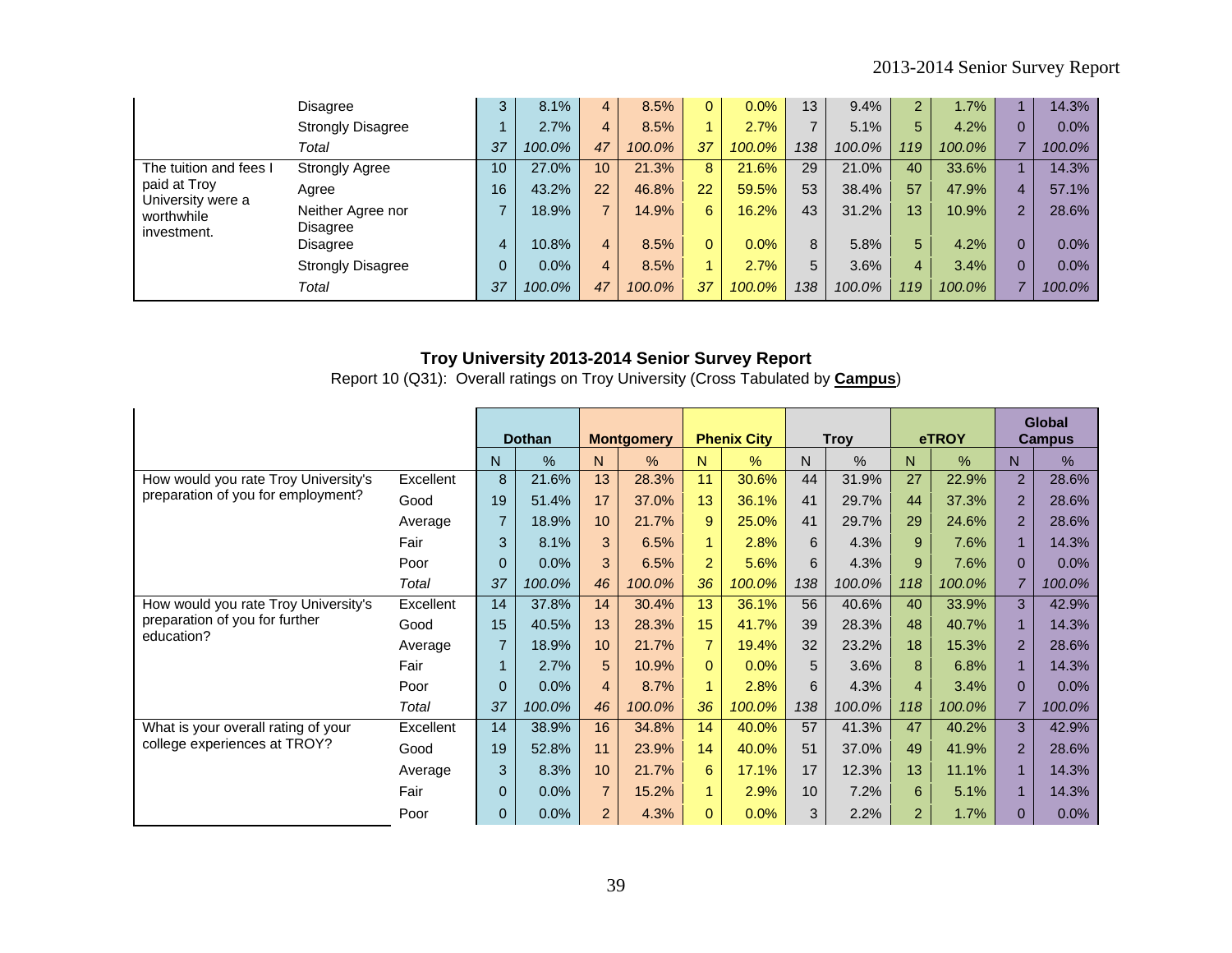| Total | $-36$ | $100.0\%$ | 46 <sup>1</sup> |  |  |  |  | 100.0% 35 100.0% 138 100.0% 117 |  | 100.0% |  | 100.0% |
|-------|-------|-----------|-----------------|--|--|--|--|---------------------------------|--|--------|--|--------|
|-------|-------|-----------|-----------------|--|--|--|--|---------------------------------|--|--------|--|--------|

Report 11: Enrollment choices and recommendations (Cross Tabulated by **Campus**)

|                                       |                |                | <b>Dothan</b> |                | <b>Montgomery</b> |                | <b>Phenix City</b> |     | <b>Troy</b> |                | eTROY  |                | Global<br><b>Campus</b> |
|---------------------------------------|----------------|----------------|---------------|----------------|-------------------|----------------|--------------------|-----|-------------|----------------|--------|----------------|-------------------------|
|                                       |                | N              | $\%$          | N              | %                 | N              | %                  | N   | %           | N              | $\%$   | N              | %                       |
| If you were starting                  | Definitely Yes | 19             | 51.4%         | 20             | 43.5%             | 24             | 66.7%              | 68  | 49.3%       | 50             | 42.4%  | 3              | 42.9%                   |
| over, would you enroll in             | Probably Yes   | 10             | 27.0%         | 10             | 21.7%             | 10             | 27.8%              | 49  | 35.5%       | 52             | 44.1%  | $\overline{4}$ | 57.1%                   |
| the same program?                     | Probably Not   | 6              | 16.2%         | 11             | 23.9%             | $\overline{a}$ | 5.6%               | 18  | 13.0%       | 12             | 10.2%  | $\Omega$       | 0.0%                    |
|                                       | Definitely Not | $\overline{2}$ | 5.4%          | 5              | 10.9%             | $\Omega$       | 0.0%               | 3   | 2.2%        | $\overline{4}$ | 3.4%   | $\Omega$       | 0.0%                    |
|                                       | Total          | 37             | 100.0%        | 46             | 100.0%            | 36             | 100.0%             | 138 | 100.0%      | 118            | 100.0% | $\overline{7}$ | 100.0%                  |
| If you could start college            | Definitely Yes | 18             | 48.6%         | 22             | 47.8%             | 20             | 55.6%              | 59  | 43.4%       | 57             | 48.3%  | $\overline{4}$ | 57.1%                   |
| over, would you attend                | Probably Yes   | 18             | 48.6%         | 13             | 28.3%             | 13             | 36.1%              | 57  | 41.9%       | 49             | 41.5%  | 3              | 42.9%                   |
| Troy University again?                | Probably Not   | $\mathbf{1}$   | 2.7%          | 6              | 13.0%             | 3              | 8.3%               | 15  | 11.0%       | 8              | 6.8%   | $\Omega$       | 0.0%                    |
|                                       | Definitely Not | 0              | 0.0%          | 5              | 10.9%             | $\Omega$       | 0.0%               | 5   | 3.7%        | 4              | 3.4%   | $\Omega$       | 0.0%                    |
|                                       | Total          | 37             | 100.0%        | 46             | 100.0%            | 36             | 100.0%             | 136 | 100.0%      | 118            | 100.0% | $\overline{7}$ | 100.0%                  |
| Would you recommend                   | Definitely Yes | 21             | 56.8%         | 24             | 52.2%             | 21             | 60.0%              | 71  | 51.4%       | 53             | 45.7%  | $\overline{4}$ | 57.1%                   |
| your academic program                 | Probably Yes   | 11             | 29.7%         | 14             | 30.4%             | 14             | 40.0%              | 58  | 42.0%       | 49             | 42.2%  | 3              | 42.9%                   |
| to other students?                    | Probably Not   | 3              | 8.1%          | 5              | 10.9%             | $\Omega$       | 0.0%               | 5   | 3.6%        | 12             | 10.3%  | $\Omega$       | 0.0%                    |
|                                       | Definitely Not | $\overline{2}$ | 5.4%          | 3              | 6.5%              | $\Omega$       | 0.0%               | 4   | 2.9%        | $\overline{2}$ | 1.7%   | $\Omega$       | 0.0%                    |
|                                       | Total          | 37             | 100.0%        | 46             | 100.0%            | 35             | 100.0%             | 138 | 100.0%      | 116            | 100.0% | $\overline{7}$ | 100.0%                  |
| Would you recommend                   | Definitely Yes | 22             | 59.5%         | 26             | 56.5%             | 20             | 55.6%              | 73  | 52.9%       | 72             | 61.0%  | 5              | 71.4%                   |
| Troy University to                    | Probably Yes   | 14             | 37.8%         | 10             | 21.7%             | 15             | 41.7%              | 51  | 37.0%       | 36             | 30.5%  | $\overline{2}$ | 28.6%                   |
| someone planning to go<br>to college? | Probably Not   | $\mathbf{1}$   | 2.7%          | 8              | 17.4%             | $\mathbf{1}$   | 2.8%               | 8   | 5.8%        | $\overline{7}$ | 5.9%   | $\Omega$       | 0.0%                    |
|                                       | Definitely Not | 0              | 0.0%          | $\overline{2}$ | 4.3%              | $\overline{0}$ | 0.0%               | 6   | 4.3%        | 3              | 2.5%   | $\Omega$       | 0.0%                    |
|                                       | Total          | 37             | 100.0%        | 46             | 100.0%            | 36             | 100.0%             | 138 | 100.0%      | 118            | 100.0% | $\overline{7}$ | 100.0%                  |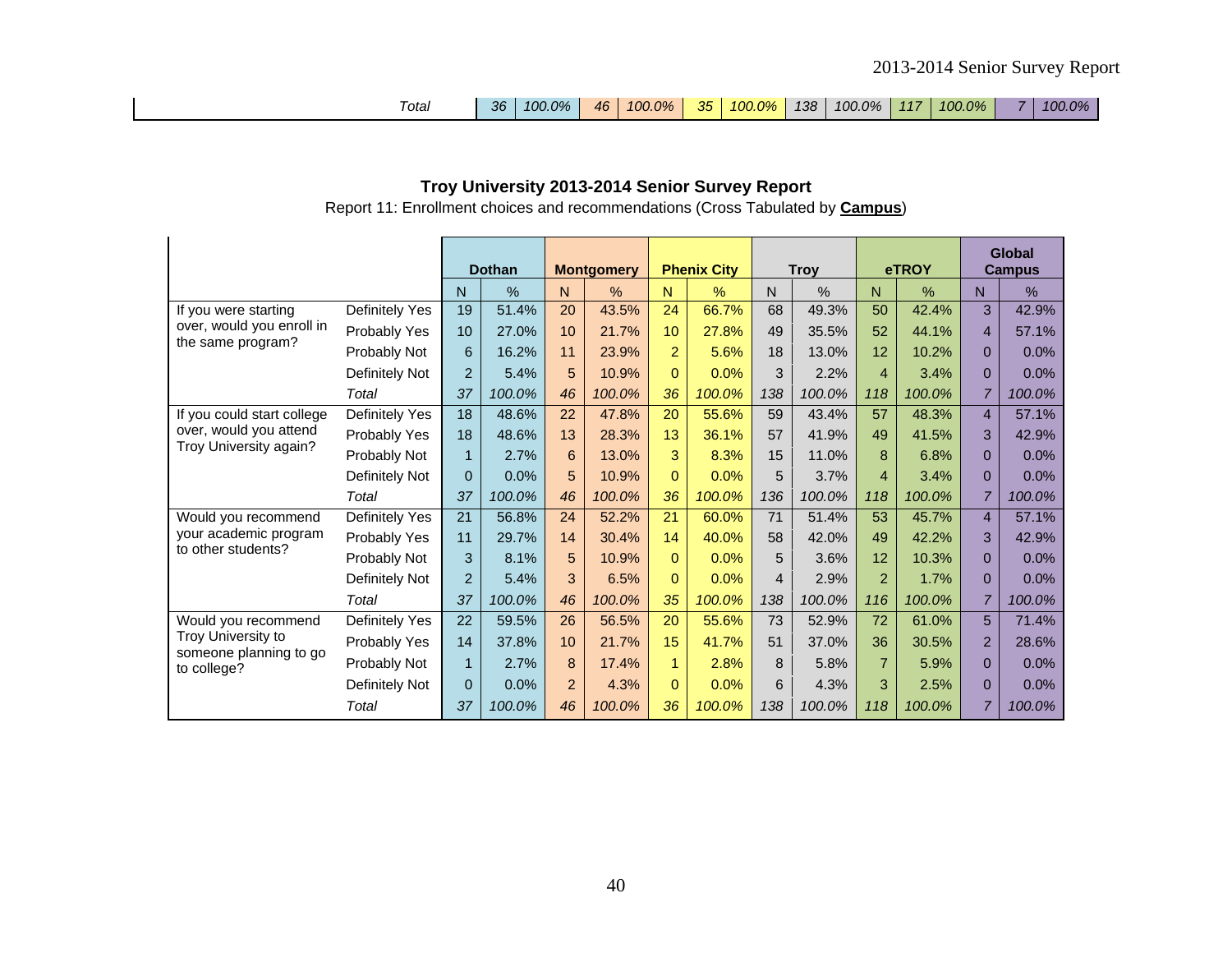Report 12 (Q20): Student self-rated development in their educational experiences (Cross Tabulated by **College**)

|                          |           |                | Arts &<br><b>Sciences</b> |                 | <b>Sorrell College</b><br>of Business |                | Communication<br>and Fine Arts |                | <b>Education</b> |                  | Health &<br>Human<br><b>Services</b> |
|--------------------------|-----------|----------------|---------------------------|-----------------|---------------------------------------|----------------|--------------------------------|----------------|------------------|------------------|--------------------------------------|
|                          |           | $\mathsf{N}$   | $\%$                      | N               | $\%$                                  | $\mathsf{N}$   | $\%$                           | N              | $\%$             | ${\sf N}$        | $\%$                                 |
| <b>Writing skills</b>    | Excellent | 59             | 33.5%                     | $\overline{25}$ | 30.5%                                 | 15             | 65.2%                          | 22             | 32.4%            | 22               | 36.1%                                |
|                          | Good      | 86             | 48.9%                     | 39              | 47.6%                                 | 6              | 26.1%                          | 35             | 51.5%            | 25               | 41.0%                                |
|                          | Average   | 24             | 13.6%                     | 16              | 19.5%                                 | $\overline{c}$ | 8.7%                           | 9              | 13.2%            | 13               | 21.3%                                |
|                          | Fair      | $\overline{4}$ | 2.3%                      | $\overline{2}$  | 2.4%                                  | $\mathbf 0$    | 0.0%                           | $\overline{2}$ | 2.9%             | $\mathbf{1}$     | 1.6%                                 |
|                          | Poor      | 3              | 1.7%                      | $\Omega$        | 0.0%                                  | $\mathbf 0$    | 0.0%                           | $\Omega$       | 0.0%             | $\overline{0}$   | 0.0%                                 |
|                          | Total     | 176            | 100.0%                    | 82              | 100.0%                                | 23             | 100.0%                         | 68             | 100.0%           | 61               | 100.0%                               |
| Speaking/presentation    | Excellent | 58             | 33.0%                     | 24              | 29.6%                                 | 15             | 65.2%                          | 23             | 33.8%            | 19               | 31.1%                                |
| skills                   | Good      | 79             | 44.9%                     | 41              | 50.6%                                 | 8              | 34.8%                          | 40             | 58.8%            | 29               | 47.5%                                |
|                          | Average   | 30             | 17.0%                     | 11              | 13.6%                                 | $\mathbf{0}$   | 0.0%                           | 5              | 7.4%             | 9                | 14.8%                                |
|                          | Fair      | 6              | 3.4%                      | 5               | 6.2%                                  | $\mathbf{0}$   | 0.0%                           | $\Omega$       | 0.0%             | 4                | 6.6%                                 |
|                          | Poor      | 3              | 1.7%                      | $\Omega$        | 0.0%                                  | 0              | 0.0%                           | $\Omega$       | 0.0%             | $\Omega$         | 0.0%                                 |
|                          | Total     | 176            | 100.0%                    | 81              | 100.0%                                | 23             | 100.0%                         | 68             | 100.0%           | 61               | 100.0%                               |
| Reading skills           | Excellent | 71             | 40.6%                     | 28              | 34.1%                                 | 16             | 69.6%                          | 30             | 44.8%            | 24               | 40.0%                                |
|                          | Good      | 75             | 42.9%                     | 38              | 46.3%                                 | 5              | 21.7%                          | 28             | 41.8%            | 24               | 40.0%                                |
|                          | Average   | 21             | 12.0%                     | 14              | 17.1%                                 | $\overline{2}$ | 8.7%                           | 8              | 11.9%            | 11               | 18.3%                                |
|                          | Fair      | 4              | 2.3%                      | $\overline{2}$  | 2.4%                                  | 0              | 0.0%                           | 1              | 1.5%             | $\mathbf{1}$     | 1.7%                                 |
|                          | Poor      | $\overline{4}$ | 2.3%                      | $\Omega$        | 0.0%                                  | $\mathbf{0}$   | 0.0%                           | $\Omega$       | 0.0%             | $\overline{0}$   | 0.0%                                 |
|                          | Total     | 175            | 100.0%                    | 82              | 100.0%                                | 23             | 100.0%                         | 67             | 100.0%           | 60               | 100.0%                               |
| Critical thinking skills | Excellent | 79             | 44.9%                     | 24              | 29.3%                                 | 9              | 39.1%                          | 29             | 43.3%            | 22               | 36.1%                                |
|                          | Good      | 75             | 42.6%                     | 47              | 57.3%                                 | 10             | 43.5%                          | 32             | 47.8%            | 26               | 42.6%                                |
|                          | Average   | 16             | 9.1%                      | 8               | 9.8%                                  | $\overline{4}$ | 17.4%                          | 5              | 7.5%             | 11               | 18.0%                                |
|                          | Fair      | $\overline{4}$ | 2.3%                      | 3               | 3.7%                                  | $\mathbf 0$    | 0.0%                           | 1              | 1.5%             | $\overline{2}$   | 3.3%                                 |
|                          | Poor      | $\overline{2}$ | 1.1%                      | $\mathbf 0$     | 0.0%                                  | 0              | 0.0%                           | 0              | 0.0%             | $\overline{0}$   | 0.0%                                 |
|                          | Total     | 176            | 100.0%                    | 82              | 100.0%                                | 23             | 100.0%                         | 67             | 100.0%           | 61               | 100.0%                               |
| Problem solving skills   | Excellent | 73             | 41.7%                     | 24              | 29.3%                                 | 9              | 39.1%                          | 31             | 45.6%            | 18               | 29.5%                                |
|                          | Good      | 75             | 42.9%                     | 45              | 54.9%                                 | 10             | 43.5%                          | 30             | 44.1%            | 32               | 52.5%                                |
|                          | Average   | 22             | 12.6%                     | 11              | 13.4%                                 | 3              | 13.0%                          | 5              | 7.4%             | $\boldsymbol{9}$ | 14.8%                                |
|                          | Fair      | 5              | 2.9%                      | $\overline{2}$  | 2.4%                                  | $\mathbf{1}$   | 4.3%                           | $\overline{2}$ | 2.9%             | $\overline{2}$   | 3.3%                                 |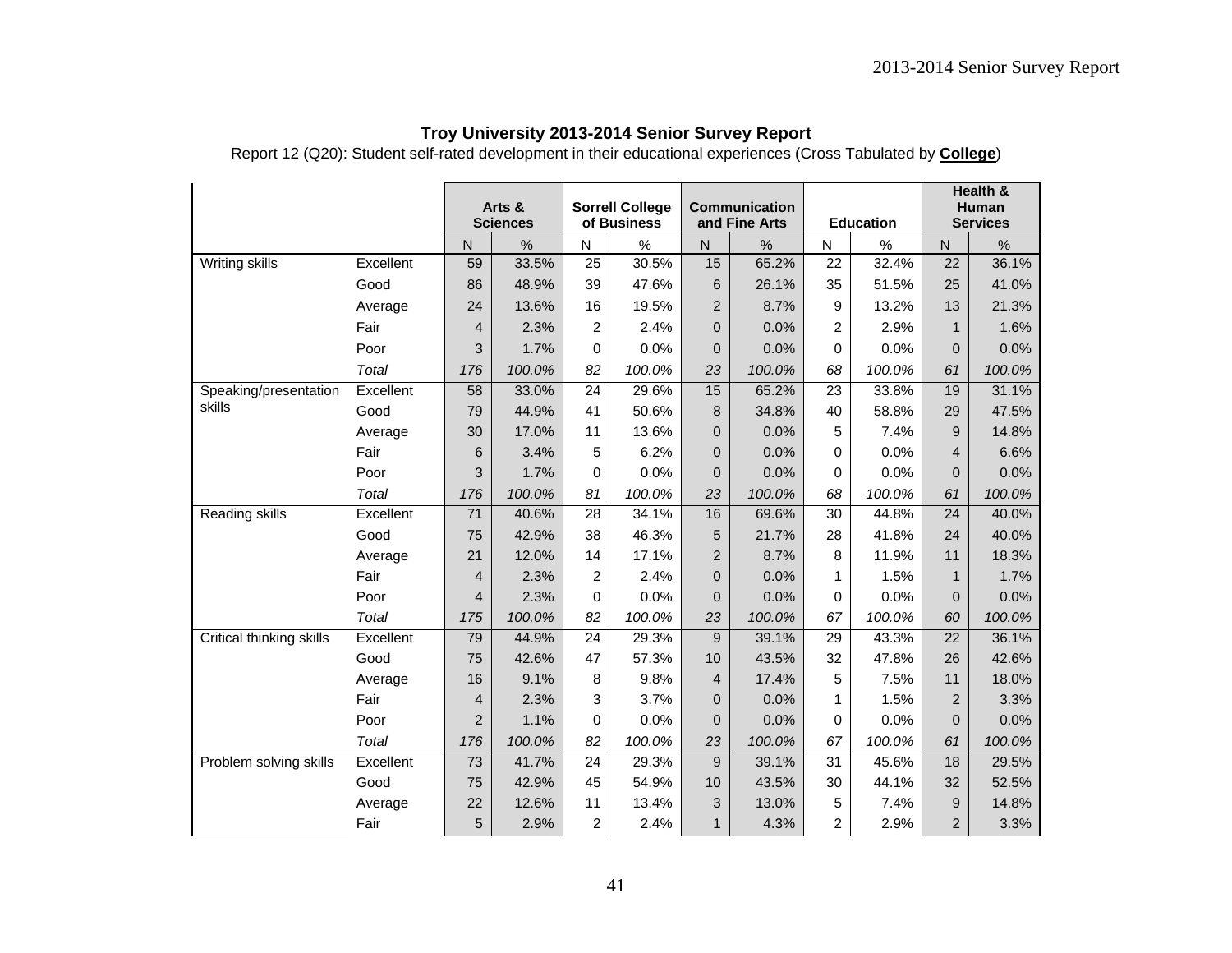|                                        | Poor      | 0              | 0.0%   | 0               | 0.0%   | $\mathbf 0$     | 0.0%   | 0               | 0.0%   | 0               | 0.0%   |
|----------------------------------------|-----------|----------------|--------|-----------------|--------|-----------------|--------|-----------------|--------|-----------------|--------|
|                                        | Total     | 175            | 100.0% | 82              | 100.0% | 23              | 100.0% | 68              | 100.0% | 61              | 100.0% |
| Mathematical skills                    | Excellent | 43             | 24.4%  | 18              | 22.0%  | $\overline{4}$  | 17.4%  | $\overline{11}$ | 16.2%  | 11              | 18.0%  |
|                                        | Good      | 66             | 37.5%  | 39              | 47.6%  | 6               | 26.1%  | 36              | 52.9%  | 26              | 42.6%  |
|                                        | Average   | 49             | 27.8%  | 18              | 22.0%  | 5               | 21.7%  | 15              | 22.1%  | 18              | 29.5%  |
|                                        | Fair      | 14             | 8.0%   | $\overline{7}$  | 8.5%   | 8               | 34.8%  | $\overline{2}$  | 2.9%   | 6               | 9.8%   |
|                                        | Poor      | $\overline{4}$ | 2.3%   | $\mathbf{0}$    | 0.0%   | $\overline{0}$  | 0.0%   | 4               | 5.9%   | $\overline{0}$  | 0.0%   |
|                                        | Total     | 176            | 100.0% | 82              | 100.0% | 23              | 100.0% | 68              | 100.0% | 61              | 100.0% |
| Computer                               | Excellent | 48             | 27.4%  | 25              | 30.5%  | 11              | 47.8%  | 18              | 26.9%  | 15              | 24.6%  |
| technologies                           | Good      | 79             | 45.1%  | 41              | 50.0%  | 8               | 34.8%  | 27              | 40.3%  | 34              | 55.7%  |
|                                        | Average   | 40             | 22.9%  | 14              | 17.1%  | 3               | 13.0%  | 18              | 26.9%  | 8               | 13.1%  |
|                                        | Fair      | 6              | 3.4%   | $\overline{2}$  | 2.4%   | $\mathbf{1}$    | 4.3%   | 3               | 4.5%   | $\overline{4}$  | 6.6%   |
|                                        | Poor      | $\overline{2}$ | 1.1%   | $\Omega$        | 0.0%   | $\mathbf 0$     | 0.0%   | $\mathbf{1}$    | 1.5%   | $\overline{0}$  | 0.0%   |
|                                        | Total     | 175            | 100.0% | 82              | 100.0% | 23              | 100.0% | 67              | 100.0% | 61              | 100.0% |
| <b>Research skills</b>                 | Excellent | 71             | 40.3%  | $\overline{32}$ | 39.0%  | $\overline{9}$  | 39.1%  | $\overline{27}$ | 40.3%  | $\overline{25}$ | 41.7%  |
|                                        | Good      | 76             | 43.2%  | 33              | 40.2%  | 11              | 47.8%  | 28              | 41.8%  | 24              | 40.0%  |
|                                        | Average   | 20             | 11.4%  | 15              | 18.3%  | 3               | 13.0%  | 8               | 11.9%  | 9               | 15.0%  |
|                                        | Fair      | $\overline{7}$ | 4.0%   | $\overline{c}$  | 2.4%   | $\mathbf 0$     | 0.0%   | 3               | 4.5%   | $\overline{c}$  | 3.3%   |
|                                        | Poor      | $\overline{c}$ | 1.1%   | 0               | 0.0%   | 0               | 0.0%   | 1               | 1.5%   | $\mathbf 0$     | 0.0%   |
|                                        | Total     | 176            | 100.0% | 82              | 100.0% | 23              | 100.0% | 67              | 100.0% | 60              | 100.0% |
| Scientific principles                  | Excellent | 45             | 25.6%  | 11              | 13.4%  | $6\phantom{1}$  | 26.1%  | 15              | 22.4%  | $\overline{13}$ | 21.3%  |
| and methods                            | Good      | 83             | 47.2%  | 40              | 48.8%  | 4               | 17.4%  | 32              | 47.8%  | 28              | 45.9%  |
|                                        | Average   | 33             | 18.8%  | 22              | 26.8%  | 8               | 34.8%  | 19              | 28.4%  | 13              | 21.3%  |
|                                        | Fair      | 10             | 5.7%   | 8               | 9.8%   | 5               | 21.7%  | 1               | 1.5%   | $\overline{7}$  | 11.5%  |
|                                        | Poor      | 5              | 2.8%   | 1               | 1.2%   | $\overline{0}$  | 0.0%   | $\Omega$        | 0.0%   | $\overline{0}$  | 0.0%   |
|                                        | Total     | 176            | 100.0% | 82              | 100.0% | 23              | 100.0% | 67              | 100.0% | 61              | 100.0% |
| Understanding                          | Excellent | 54             | 30.7%  | 24              | 29.3%  | 8               | 34.8%  | 20              | 29.9%  | 16              | 26.2%  |
| different philosophies<br>and cultures | Good      | 78             | 44.3%  | 33              | 40.2%  | $9\,$           | 39.1%  | 40              | 59.7%  | 25              | 41.0%  |
|                                        | Average   | 35             | 19.9%  | 18              | 22.0%  | 5               | 21.7%  | 6               | 9.0%   | 16              | 26.2%  |
|                                        | Fair      | 8              | 4.5%   | 6               | 7.3%   | $\mathbf{1}$    | 4.3%   | 1               | 1.5%   | 3               | 4.9%   |
|                                        | Poor      | $\mathbf{1}$   | 0.6%   | 1               | 1.2%   | $\overline{0}$  | 0.0%   | 0               | 0.0%   | $\mathbf{1}$    | 1.6%   |
|                                        | Total     | 176            | 100.0% | 82              | 100.0% | 23              | 100.0% | 67              | 100.0% | 61              | 100.0% |
| Appreciation of the                    | Excellent | 43             | 24.7%  | 16              | 19.5%  | $\overline{14}$ | 60.9%  | $\overline{20}$ | 29.9%  | 13              | 21.3%  |
| arts                                   | Good      | 70             | 40.2%  | 35              | 42.7%  | 9               | 39.1%  | 26              | 38.8%  | 20              | 32.8%  |
|                                        | Average   | 40             | 23.0%  | 22              | 26.8%  | $\mathbf 0$     | 0.0%   | 18              | 26.9%  | 22              | 36.1%  |
|                                        | Fair      | 14             | 8.0%   | 4               | 4.9%   | $\mathbf 0$     | 0.0%   | 3               | 4.5%   | $\overline{4}$  | 6.6%   |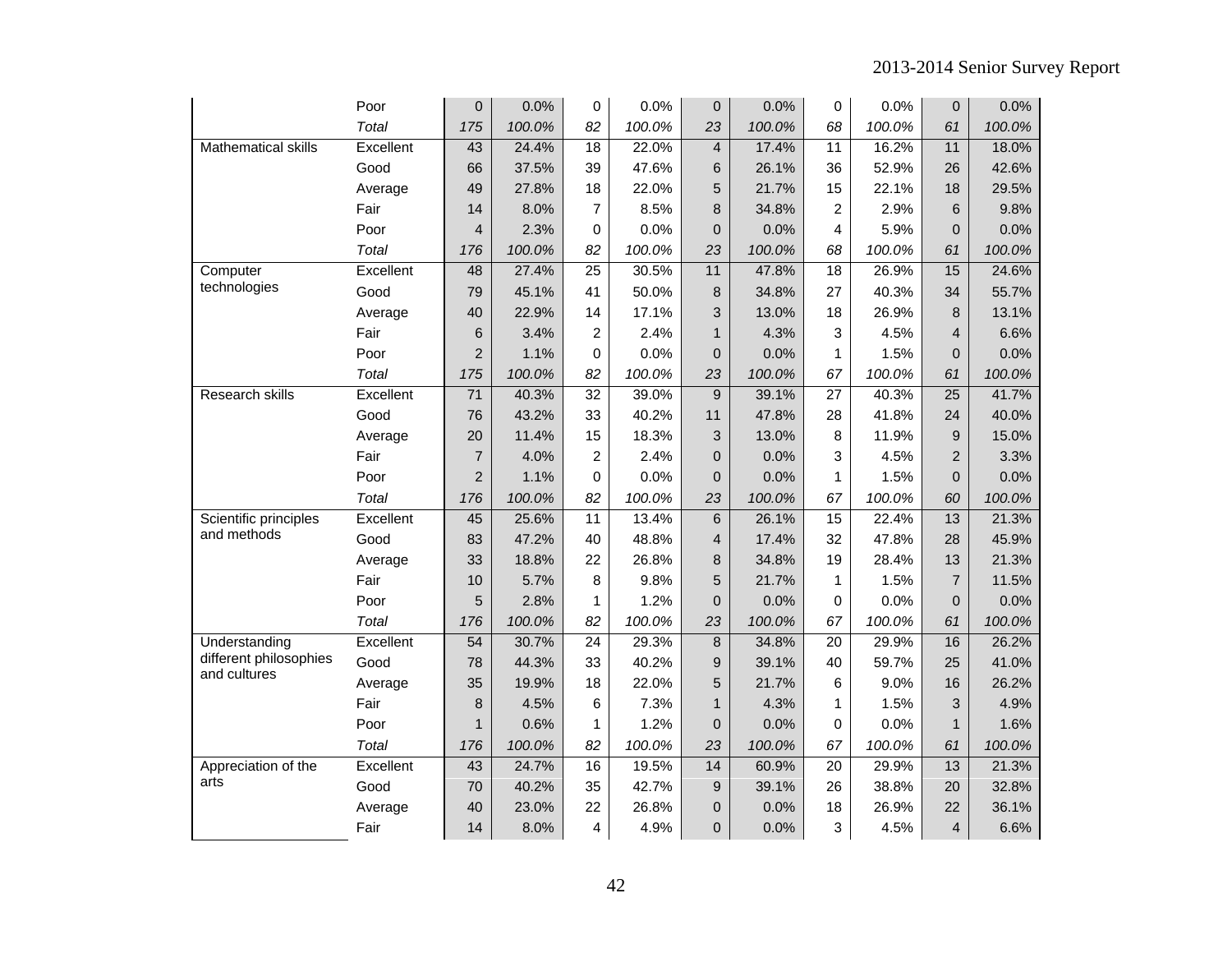|                       | Poor      | 7               | 4.0%   | 5               | 6.1%   | 0              | 0.0%   | 0               | 0.0%   | $\overline{2}$  | 3.3%   |
|-----------------------|-----------|-----------------|--------|-----------------|--------|----------------|--------|-----------------|--------|-----------------|--------|
|                       | Total     | 174             | 100.0% | 82              | 100.0% | 23             | 100.0% | 67              | 100.0% | 61              | 100.0% |
| Leadership skills     | Excellent | $\overline{71}$ | 40.6%  | $\overline{32}$ | 39.0%  | 13             | 56.5%  | 24              | 35.8%  | $\overline{23}$ | 38.3%  |
|                       | Good      | 70              | 40.0%  | 38              | 46.3%  | $\overline{7}$ | 30.4%  | 33              | 49.3%  | 26              | 43.3%  |
|                       | Average   | 24              | 13.7%  | 10              | 12.2%  | 3              | 13.0%  | 9               | 13.4%  | 9               | 15.0%  |
|                       | Fair      | 5               | 2.9%   | $\overline{2}$  | 2.4%   | 0              | 0.0%   | 0               | 0.0%   | $\mathbf{1}$    | 1.7%   |
|                       | Poor      | 5               | 2.9%   | $\Omega$        | 0.0%   | 0              | 0.0%   | 1               | 1.5%   | $\mathbf{1}$    | 1.7%   |
|                       | Total     | 175             | 100.0% | 82              | 100.0% | 23             | 100.0% | 67              | 100.0% | 60              | 100.0% |
| Management and        | Excellent | 70              | 39.8%  | 42              | 51.2%  | 12             | 52.2%  | 29              | 43.3%  | 26              | 42.6%  |
| organizational skills | Good      | 80              | 45.5%  | 32              | 39.0%  | 8              | 34.8%  | 27              | 40.3%  | 28              | 45.9%  |
|                       | Average   | 16              | 9.1%   | 5               | 6.1%   | 3              | 13.0%  | 10              | 14.9%  | 6               | 9.8%   |
|                       | Fair      | 8               | 4.5%   | 3               | 3.7%   | $\mathbf 0$    | 0.0%   | 1               | 1.5%   | $\mathbf{1}$    | 1.6%   |
|                       | Poor      | $\overline{2}$  | 1.1%   | $\Omega$        | 0.0%   | $\mathbf 0$    | 0.0%   | 0               | 0.0%   | $\overline{0}$  | 0.0%   |
|                       | Total     | 176             | 100.0% | 82              | 100.0% | 23             | 100.0% | 67              | 100.0% | 61              | 100.0% |
| Time management       | Excellent | 74              | 42.5%  | 34              | 42.0%  | 10             | 43.5%  | 31              | 46.3%  | $\overline{28}$ | 45.9%  |
|                       | Good      | 71              | 40.8%  | 33              | 40.7%  | 9              | 39.1%  | 28              | 41.8%  | 24              | 39.3%  |
|                       | Average   | 18              | 10.3%  | 9               | 11.1%  | 4              | 17.4%  | 6               | 9.0%   | 9               | 14.8%  |
|                       | Fair      | 11              | 6.3%   | 5               | 6.2%   | 0              | 0.0%   | 1               | 1.5%   | $\overline{0}$  | 0.0%   |
|                       | Poor      | $\overline{0}$  | 0.0%   | $\Omega$        | 0.0%   | 0              | 0.0%   | 1               | 1.5%   | $\overline{0}$  | 0.0%   |
|                       | Total     | 174             | 100.0% | 81              | 100.0% | 23             | 100.0% | 67              | 100.0% | 61              | 100.0% |
| Working cooperatively | Excellent | 59              | 33.7%  | 29              | 35.8%  | 10             | 43.5%  | 31              | 46.3%  | 29              | 47.5%  |
| in groups             | Good      | 76              | 43.4%  | 33              | 40.7%  | 10             | 43.5%  | 27              | 40.3%  | 24              | 39.3%  |
|                       | Average   | 21              | 12.0%  | 16              | 19.8%  | 3              | 13.0%  | 7               | 10.4%  | 6               | 9.8%   |
|                       | Fair      | 15              | 8.6%   | 3               | 3.7%   | $\mathbf 0$    | 0.0%   | 1               | 1.5%   | $\overline{2}$  | 3.3%   |
|                       | Poor      | $\overline{4}$  | 2.3%   | $\Omega$        | 0.0%   | $\mathbf 0$    | 0.0%   | 1               | 1.5%   | $\overline{0}$  | 0.0%   |
|                       | Total     | 175             | 100.0% | 81              | 100.0% | 23             | 100.0% | 67              | 100.0% | 61              | 100.0% |
| Planning and carrying | Excellent | 76              | 43.4%  | $\overline{34}$ | 42.0%  | 11             | 47.8%  | $\overline{34}$ | 50.7%  | $\overline{30}$ | 49.2%  |
| out projects          | Good      | 76              | 43.4%  | 37              | 45.7%  | 10             | 43.5%  | 30              | 44.8%  | 23              | 37.7%  |
|                       | Average   | 15              | 8.6%   | 9               | 11.1%  | $\overline{2}$ | 8.7%   | 1               | 1.5%   | 5               | 8.2%   |
|                       | Fair      | $\overline{7}$  | 4.0%   | $\mathbf{1}$    | 1.2%   | 0              | 0.0%   | $\overline{c}$  | 3.0%   | 3               | 4.9%   |
|                       | Poor      | $\mathbf{1}$    | 0.6%   | $\mathbf 0$     | 0.0%   | 0              | 0.0%   | 0               | 0.0%   | $\overline{0}$  | 0.0%   |
|                       | Total     | 175             | 100.0% | 81              | 100.0% | 23             | 100.0% | 67              | 100.0% | 61              | 100.0% |
| Citizenship skills    | Excellent | 56              | 32.0%  | $\overline{27}$ | 33.3%  | 8              | 34.8%  | $\overline{25}$ | 37.3%  | 16              | 26.2%  |
|                       | Good      | 78              | 44.6%  | 30              | 37.0%  | 13             | 56.5%  | 28              | 41.8%  | 29              | 47.5%  |
|                       | Average   | 24              | 13.7%  | 19              | 23.5%  | $\overline{2}$ | 8.7%   | 13              | 19.4%  | 14              | 23.0%  |
|                       | Fair      | 8               | 4.6%   | 5               | 6.2%   | 0              | 0.0%   | 0               | 0.0%   | $\overline{c}$  | 3.3%   |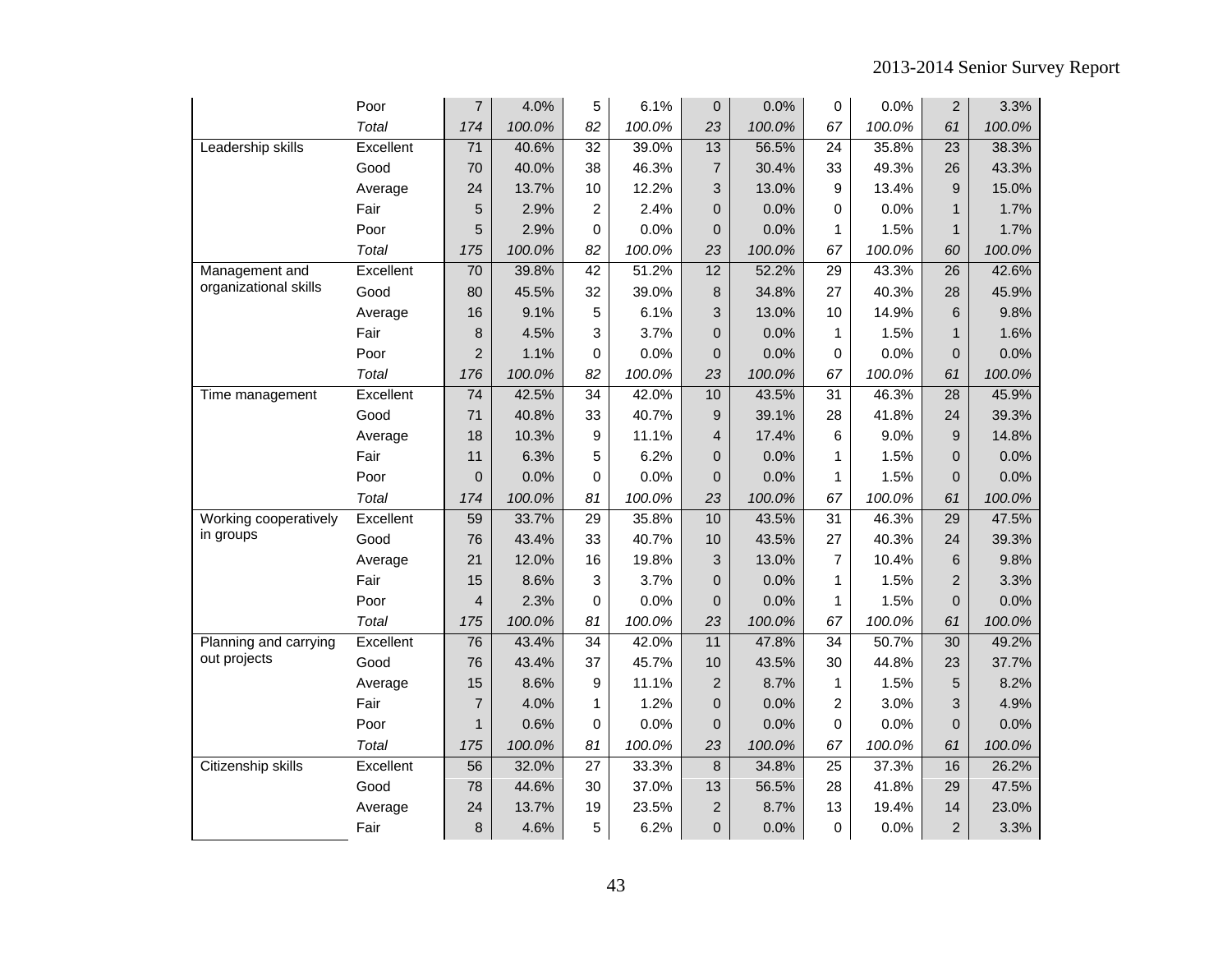|                         | Poor      | 9   | 5.1%   | 0  | $0.0\%$ | 0               | 0.0%    |    | 1.5%   | $\overline{0}$ | $0.0\%$ |
|-------------------------|-----------|-----|--------|----|---------|-----------------|---------|----|--------|----------------|---------|
|                         | Total     | 175 | 100.0% | 81 | 100.0%  | 23              | 100.0%  | 67 | 100.0% | 61             | 100.0%  |
| Strategies for applying | Excellent | 68  | 38.9%  | 38 | 47.5%   | 10 <sup>1</sup> | 43.5%   | 39 | 58.2%  | 33             | 54.1%   |
| skills in my field      | Good      | 79  | 45.1%  | 31 | 38.8%   | 8               | 34.8%   | 25 | 37.3%  | 19             | 31.1%   |
|                         | Average   | 20  | 11.4%  | 8  | 10.0%   | 5               | 21.7%   | 3  | 4.5%   | $\overline{ }$ | 11.5%   |
|                         | Fair      | 4   | 2.3%   | 3  | 3.8%    | 0               | $0.0\%$ | 0  | 0.0%   | 2              | 3.3%    |
|                         | Poor      | 4   | 2.3%   | 0  | $0.0\%$ | 0               | $0.0\%$ | 0  | 0.0%   | 0              | $0.0\%$ |
|                         | Total     | 175 | 100.0% | 80 | 100.0%  | 23              | 100.0%  | 67 | 100.0% | 61             | 100.0%  |

Report 13 (Q21): Student ratings on education and academic support services (Cross Tabulated by **College**)

|                         |           |                | Arts &<br><b>Sciences</b> |    | <b>Sorrell College</b><br>of Business |                | <b>Communication</b><br>and Fine Arts |    | <b>Education</b> |                | Health &<br><b>Human</b><br><b>Services</b> |
|-------------------------|-----------|----------------|---------------------------|----|---------------------------------------|----------------|---------------------------------------|----|------------------|----------------|---------------------------------------------|
|                         |           | N              | %                         | N  | %                                     | N              | %                                     | N  | %                | $\mathsf{N}$   | %                                           |
| Overall quality of your | Excellent | 96             | 55.2%                     | 38 | 47.5%                                 | 12             | 57.1%                                 | 40 | 60.6%            | 25             | 43.9%                                       |
| academic program        | Good      | 59             | 33.9%                     | 32 | 40.0%                                 | $\overline{7}$ | 33.3%                                 | 23 | 34.8%            | 23             | 40.4%                                       |
|                         | Average   | $\overline{7}$ | 4.0%                      | 5  | 6.3%                                  | 1              | 4.8%                                  | 3  | 4.5%             | $\overline{4}$ | 7.0%                                        |
|                         | Fair      | 8              | 4.6%                      | 5  | 6.3%                                  | $\mathbf{1}$   | 4.8%                                  | 0  | 0.0%             | 5              | 8.8%                                        |
|                         | Poor      | 4              | 2.3%                      | 0  | 0.0%                                  | $\mathbf{0}$   | 0.0%                                  | 0  | 0.0%             | $\mathbf{0}$   | 0.0%                                        |
|                         | Total     | 174            | 100.0%                    | 80 | 100.0%                                | 21             | 100.0%                                | 66 | 100.0%           | 57             | 100.0%                                      |
| Academic advising       | Excellent | 81             | 46.3%                     | 37 | 46.3%                                 | 6              | 28.6%                                 | 31 | 46.3%            | 19             | 33.3%                                       |
|                         | Good      | 50             | 28.6%                     | 21 | 26.3%                                 | 10             | 47.6%                                 | 23 | 34.3%            | 20             | 35.1%                                       |
|                         | Average   | 22             | 12.6%                     | 12 | 15.0%                                 | 5              | 23.8%                                 | 9  | 13.4%            | 10             | 17.5%                                       |
|                         | Fair      | 12             | 6.9%                      | 5  | 6.3%                                  | $\Omega$       | 0.0%                                  | 3  | 4.5%             | $\overline{4}$ | 7.0%                                        |
|                         | Poor      | 10             | 5.7%                      | 5  | 6.3%                                  | $\Omega$       | 0.0%                                  | 1  | 1.5%             | $\overline{4}$ | 7.0%                                        |
|                         | Total     | 175            | 100.0%                    | 80 | 100.0%                                | 21             | 100.0%                                | 67 | 100.0%           | 57             | 100.0%                                      |
| Faculty accessibility   | Excellent | 70             | 41.4%                     | 34 | 42.5%                                 | 9              | 42.9%                                 | 26 | 38.8%            | 20             | 35.1%                                       |
|                         | Good      | 63             | 37.3%                     | 28 | 35.0%                                 | 8              | 38.1%                                 | 29 | 43.3%            | 22             | 38.6%                                       |
|                         | Average   | 25             | 14.8%                     | 14 | 17.5%                                 | $\overline{4}$ | 19.0%                                 | 7  | 10.4%            | 9              | 15.8%                                       |
|                         | Fair      | $\overline{7}$ | 4.1%                      | 4  | 5.0%                                  | $\mathbf{0}$   | 0.0%                                  | 4  | 6.0%             | 2              | 3.5%                                        |
|                         | Poor      | 4              | 2.4%                      | 0  | 0.0%                                  | $\Omega$       | 0.0%                                  | 1  | 1.5%             | $\overline{4}$ | 7.0%                                        |
|                         | Total     | 169            | 100.0%                    | 80 | 100.0%                                | 21             | 100.0%                                | 67 | 100.0%           | 57             | 100.0%                                      |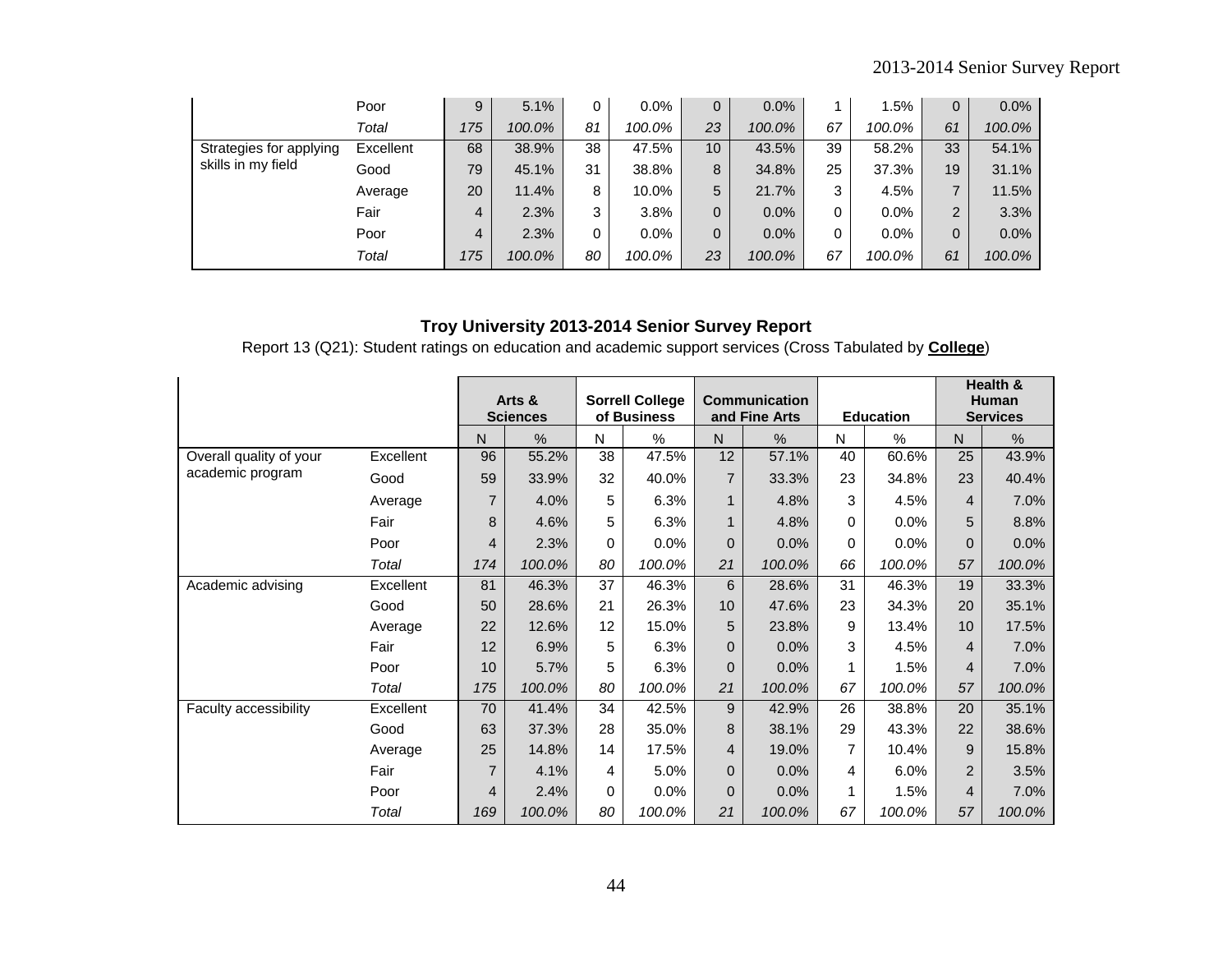| Instruction in major                | Excellent    | 88              | 51.2%  | 39              | 49.4%  | 11             | 52.4%  | 38              | 57.6%  | 25              | 43.1%  |
|-------------------------------------|--------------|-----------------|--------|-----------------|--------|----------------|--------|-----------------|--------|-----------------|--------|
| courses                             | Good         | 71              | 41.3%  | 33              | 41.8%  | 8              | 38.1%  | 21              | 31.8%  | 17              | 29.3%  |
|                                     | Average      | 6               | 3.5%   | 4               | 5.1%   | $\overline{2}$ | 9.5%   | 5               | 7.6%   | 10              | 17.2%  |
|                                     | Fair         | $\overline{4}$  | 2.3%   | 3               | 3.8%   | $\overline{0}$ | 0.0%   | $\overline{2}$  | 3.0%   | 6               | 10.3%  |
|                                     | Poor         | 3               | 1.7%   | 0               | 0.0%   | 0              | 0.0%   | $\Omega$        | 0.0%   | $\mathbf{0}$    | 0.0%   |
|                                     | Total        | 172             | 100.0% | 79              | 100.0% | 21             | 100.0% | 66              | 100.0% | 58              | 100.0% |
| Instruction in general              | Excellent    | 61              | 37.7%  | 30              | 39.0%  | 3              | 15.8%  | $\overline{22}$ | 36.7%  | 16              | 29.1%  |
| education courses                   | Good         | 65              | 40.1%  | 33              | 42.9%  | 9              | 47.4%  | 25              | 41.7%  | 24              | 43.6%  |
|                                     | Average      | 26              | 16.0%  | 12              | 15.6%  | $\overline{7}$ | 36.8%  | 8               | 13.3%  | 11              | 20.0%  |
|                                     | Fair         | 6               | 3.7%   | $\overline{c}$  | 2.6%   | $\overline{0}$ | 0.0%   | 4               | 6.7%   | 3               | 5.5%   |
|                                     | Poor         | 4               | 2.5%   | 0               | 0.0%   | 0              | 0.0%   | $\mathbf{1}$    | 1.7%   | $\mathbf{1}$    | 1.8%   |
|                                     | Total        | 162             | 100.0% | 77              | 100.0% | 19             | 100.0% | 60              | 100.0% | 55              | 100.0% |
| Faculty's use of                    | Excellent    | 67              | 39.4%  | 34              | 42.5%  | 8              | 38.1%  | 29              | 43.3%  | 18              | 31.0%  |
| technologies to enhance<br>teaching | Good         | 72              | 42.4%  | 32              | 40.0%  | 8              | 38.1%  | 27              | 40.3%  | 29              | 50.0%  |
|                                     | Average      | 20              | 11.8%  | 12              | 15.0%  | 4              | 19.0%  | 5               | 7.5%   | 8               | 13.8%  |
|                                     | Fair         | 5               | 2.9%   | $\overline{2}$  | 2.5%   | $\mathbf{1}$   | 4.8%   | 5               | 7.5%   | $\overline{2}$  | 3.4%   |
|                                     | Poor         | 6               | 3.5%   | 0               | 0.0%   | 0              | 0.0%   | 1               | 1.5%   | $\mathbf{1}$    | 1.7%   |
|                                     | Total        | 170             | 100.0% | 80              | 100.0% | 21             | 100.0% | 67              | 100.0% | 58              | 100.0% |
| Course availability in your         | Excellent    | 77              | 45.3%  | 33              | 41.3%  | $\overline{7}$ | 33.3%  | 28              | 41.8%  | 29              | 50.9%  |
| major                               | Good         | 54              | 31.8%  | 21              | 26.3%  | $\overline{7}$ | 33.3%  | 25              | 37.3%  | 18              | 31.6%  |
|                                     | Average      | 18              | 10.6%  | 13              | 16.3%  | 5              | 23.8%  | $\overline{7}$  | 10.4%  | 8               | 14.0%  |
|                                     | Fair         | 9               | 5.3%   | 5               | 6.3%   | 0              | 0.0%   | 6               | 9.0%   | 1               | 1.8%   |
|                                     | Poor         | 12              | 7.1%   | 8               | 10.0%  | $\overline{2}$ | 9.5%   | $\mathbf{1}$    | 1.5%   | $\mathbf{1}$    | 1.8%   |
|                                     | <b>Total</b> | 170             | 100.0% | 80              | 100.0% | 21             | 100.0% | 67              | 100.0% | 57              | 100.0% |
| Communication between               | Excellent    | $\overline{74}$ | 43.3%  | $\overline{35}$ | 44.3%  | 10             | 47.6%  | $\overline{32}$ | 48.5%  | $\overline{20}$ | 35.1%  |
| faculty and students                | Good         | 72              | 42.1%  | 32              | 40.5%  | 6              | 28.6%  | 24              | 36.4%  | 23              | 40.4%  |
|                                     | Average      | 15              | 8.8%   | 6               | 7.6%   | 5              | 23.8%  | 8               | 12.1%  | $\overline{7}$  | 12.3%  |
|                                     | Fair         | 8               | 4.7%   | 5               | 6.3%   | $\overline{0}$ | 0.0%   | $\overline{2}$  | 3.0%   | $\overline{4}$  | 7.0%   |
|                                     | Poor         | $\overline{2}$  | 1.2%   | 1               | 1.3%   | 0              | 0.0%   | $\mathbf 0$     | 0.0%   | 3               | 5.3%   |
|                                     | Total        | 171             | 100.0% | 79              | 100.0% | 21             | 100.0% | 66              | 100.0% | 57              | 100.0% |
| Registration procedures             | Excellent    | 70              | 40.7%  | 31              | 39.2%  | $\overline{7}$ | 33.3%  | 26              | 39.4%  | 21              | 38.2%  |
|                                     | Good         | 69              | 40.1%  | 29              | 36.7%  | 8              | 38.1%  | 24              | 36.4%  | 19              | 34.5%  |
|                                     | Average      | 18              | 10.5%  | 11              | 13.9%  | 4              | 19.0%  | $\overline{7}$  | 10.6%  | 8               | 14.5%  |
|                                     | Fair         | $\overline{7}$  | 4.1%   | 7               | 8.9%   | $\overline{2}$ | 9.5%   | 6               | 9.1%   | 6               | 10.9%  |
|                                     | Poor         | 8               | 4.7%   | 1               | 1.3%   | 0              | 0.0%   | 3               | 4.5%   | $\mathbf{1}$    | 1.8%   |
|                                     | Total        | 172             | 100.0% | 79              | 100.0% | 21             | 100.0% | 66              | 100.0% | 55              | 100.0% |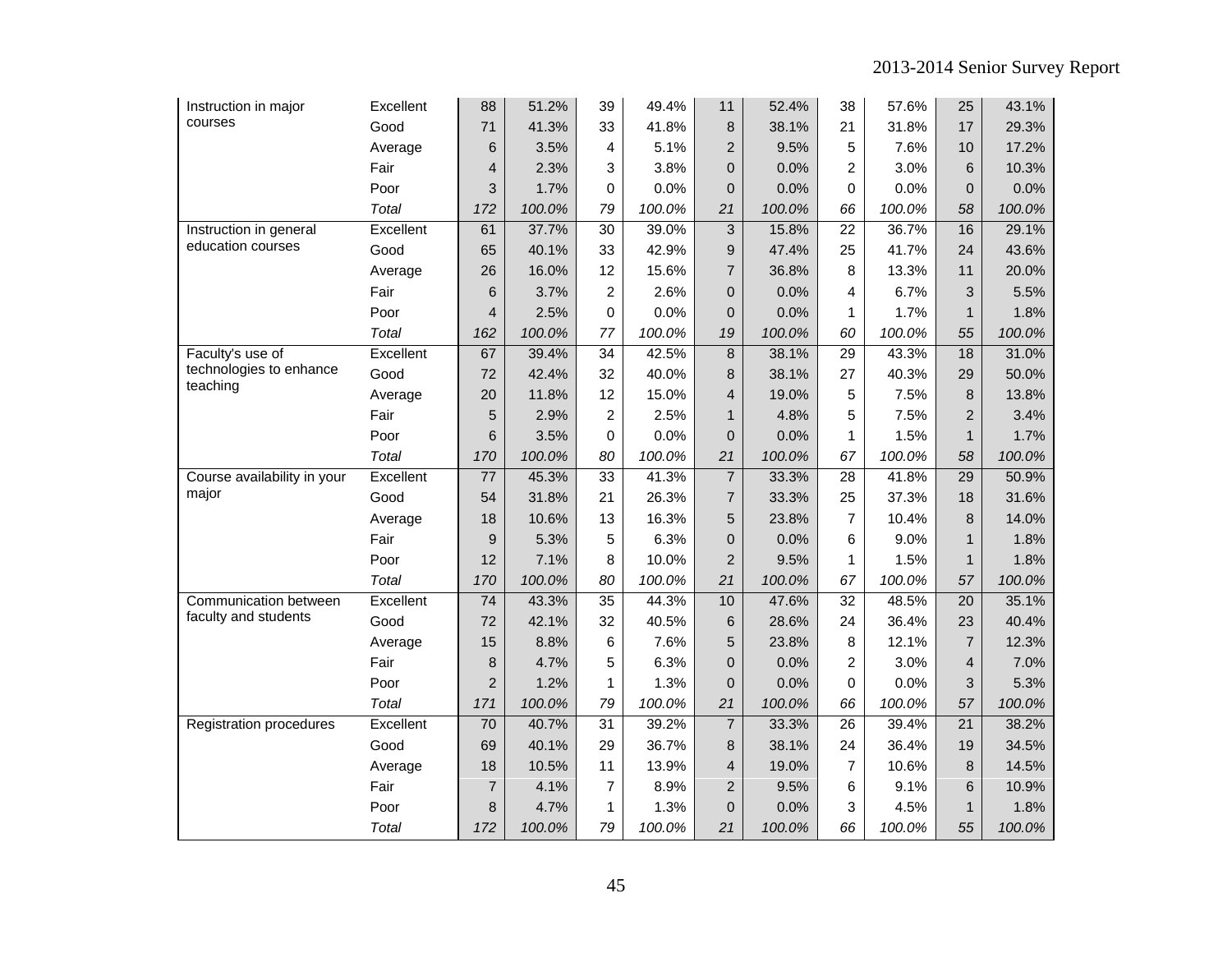| <b>IMPACT/New Student</b>  | Excellent    | 44              | 35.5%  | 15              | 31.3%  | 5              | 29.4%  | 17              | 35.4%  | 10              | 25.6%  |
|----------------------------|--------------|-----------------|--------|-----------------|--------|----------------|--------|-----------------|--------|-----------------|--------|
| <b>Orientation Program</b> | Good         | 48              | 38.7%  | 19              | 39.6%  | $\overline{7}$ | 41.2%  | 22              | 45.8%  | 18              | 46.2%  |
|                            | Average      | 17              | 13.7%  | 10              | 20.8%  | $\overline{4}$ | 23.5%  | 3               | 6.3%   | 10              | 25.6%  |
|                            | Fair         | $\overline{7}$  | 5.6%   | 4               | 8.3%   | $\mathbf{1}$   | 5.9%   | $\overline{c}$  | 4.2%   | $\mathbf{1}$    | 2.6%   |
|                            | Poor         | 8               | 6.5%   | 0               | 0.0%   | 0              | 0.0%   | 4               | 8.3%   | $\mathbf 0$     | 0.0%   |
|                            | Total        | 124             | 100.0% | 48              | 100.0% | 17             | 100.0% | 48              | 100.0% | 39              | 100.0% |
| Library                    | Excellent    | 52              | 36.6%  | 18              | 29.0%  | $\overline{7}$ | 36.8%  | 14              | 25.0%  | $\overline{20}$ | 37.7%  |
|                            | Good         | 53              | 37.3%  | 25              | 40.3%  | 6              | 31.6%  | 26              | 46.4%  | 18              | 34.0%  |
|                            | Average      | 24              | 16.9%  | 11              | 17.7%  | 4              | 21.1%  | 8               | 14.3%  | 10              | 18.9%  |
|                            | Fair         | $\overline{7}$  | 4.9%   | 8               | 12.9%  | $\overline{2}$ | 10.5%  | 3               | 5.4%   | $\mathbf{1}$    | 1.9%   |
|                            | Poor         | 6               | 4.2%   | 0               | 0.0%   | $\overline{0}$ | 0.0%   | 5               | 8.9%   | $\overline{4}$  | 7.5%   |
|                            | Total        | 142             | 100.0% | 62              | 100.0% | 19             | 100.0% | 56              | 100.0% | 53              | 100.0% |
| Computer labs              | Excellent    | 43              | 36.4%  | 20              | 31.3%  | 8              | 42.1%  | 22              | 39.3%  | $\overline{14}$ | 29.2%  |
|                            | Good         | 42              | 35.6%  | 25              | 39.1%  | 5              | 26.3%  | 16              | 28.6%  | 18              | 37.5%  |
|                            | Average      | 20              | 16.9%  | 13              | 20.3%  | 3              | 15.8%  | 8               | 14.3%  | 9               | 18.8%  |
|                            | Fair         | $9\,$           | 7.6%   | 5               | 7.8%   | 3              | 15.8%  | 4               | 7.1%   | $\overline{4}$  | 8.3%   |
|                            | Poor         | $\overline{4}$  | 3.4%   | 1               | 1.6%   | $\overline{0}$ | 0.0%   | 6               | 10.7%  | 3               | 6.3%   |
|                            | <b>Total</b> | 118             | 100.0% | 64              | 100.0% | 19             | 100.0% | 56              | 100.0% | 48              | 100.0% |
| Laboratory/instructional   | Excellent    | 43              | 36.8%  | 17              | 30.9%  | $\overline{7}$ | 36.8%  | 19              | 35.8%  | 14              | 29.8%  |
| equipment                  | Good         | 39              | 33.3%  | 19              | 34.5%  | 4              | 21.1%  | 19              | 35.8%  | 16              | 34.0%  |
|                            | Average      | 22              | 18.8%  | 12              | 21.8%  | 6              | 31.6%  | 6               | 11.3%  | 9               | 19.1%  |
|                            | Fair         | $\overline{7}$  | 6.0%   | 7               | 12.7%  | $\overline{2}$ | 10.5%  | 6               | 11.3%  | 5               | 10.6%  |
|                            | Poor         | 6               | 5.1%   | $\mathbf 0$     | 0.0%   | $\overline{0}$ | 0.0%   | 3               | 5.7%   | 3               | 6.4%   |
|                            | <b>Total</b> | 117             | 100.0% | 55              | 100.0% | 19             | 100.0% | 53              | 100.0% | 47              | 100.0% |
| <b>Testing Center</b>      | Excellent    | 46              | 40.4%  | $\overline{24}$ | 42.1%  | $\,$ 6         | 40.0%  | $\overline{16}$ | 35.6%  | 10              | 28.6%  |
|                            | Good         | 45              | 39.5%  | 20              | 35.1%  | 4              | 26.7%  | 15              | 33.3%  | 13              | 37.1%  |
|                            | Average      | 16              | 14.0%  | 10              | 17.5%  | 4              | 26.7%  | 9               | 20.0%  | $\overline{7}$  | 20.0%  |
|                            | Fair         | 3               | 2.6%   | 3               | 5.3%   | $\mathbf{1}$   | 6.7%   | 5               | 11.1%  | $\overline{2}$  | 5.7%   |
|                            | Poor         | $\overline{4}$  | 3.5%   | $\mathbf 0$     | 0.0%   | $\mathbf{0}$   | 0.0%   | $\Omega$        | 0.0%   | 3               | 8.6%   |
|                            | <b>Total</b> | 114             | 100.0% | 57              | 100.0% | 15             | 100.0% | 45              | 100.0% | 35              | 100.0% |
| <b>Writing Center</b>      | Excellent    | $\overline{37}$ | 37.4%  | $\overline{14}$ | 40.0%  | $\overline{7}$ | 58.3%  | $\overline{15}$ | 33.3%  | 10              | 29.4%  |
|                            | Good         | 40              | 40.4%  | 11              | 31.4%  | $\overline{c}$ | 16.7%  | 20              | 44.4%  | 16              | 47.1%  |
|                            | Average      | 14              | 14.1%  | 8               | 22.9%  | 3              | 25.0%  | $\overline{7}$  | 15.6%  | 5               | 14.7%  |
|                            | Fair         | 3               | 3.0%   | 2               | 5.7%   | $\overline{0}$ | 0.0%   | 3               | 6.7%   | $\mathbf{1}$    | 2.9%   |
|                            | Poor         | 5               | 5.1%   | 0               | 0.0%   | $\overline{0}$ | 0.0%   | 0               | 0.0%   | $\overline{2}$  | 5.9%   |
|                            | Total        | 99              | 100.0% | 35              | 100.0% | 12             | 100.0% | 45              | 100.0% | 34              | 100.0% |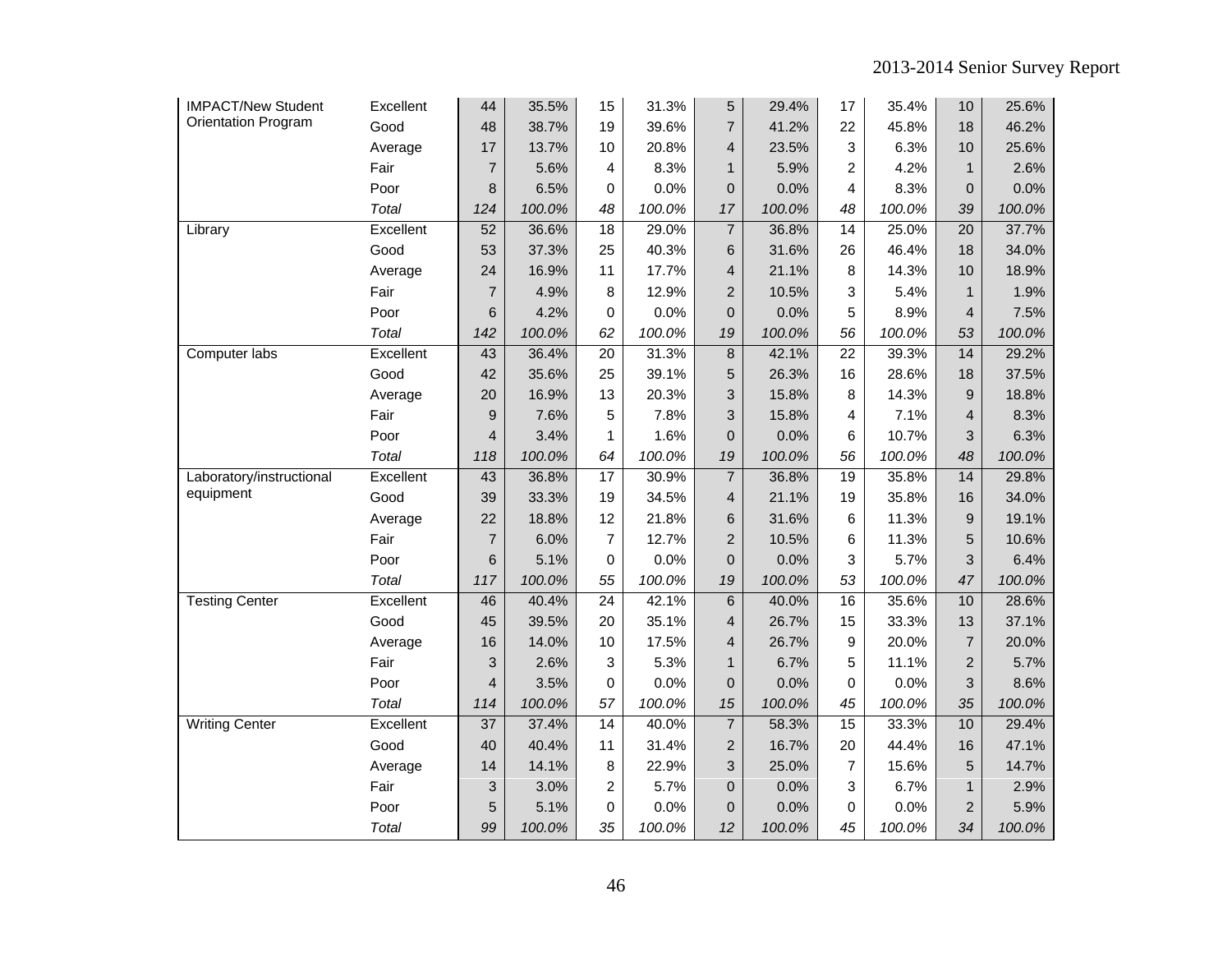| <b>Natural Science Center</b> | Excellent | 25             | 33.8%  | 9               | 34.6%   | 3              | 42.9%  | 10       | 27.0%   | $\overline{7}$    | 25.9%  |
|-------------------------------|-----------|----------------|--------|-----------------|---------|----------------|--------|----------|---------|-------------------|--------|
|                               | Good      | 29             | 39.2%  | 6               | 23.1%   | $\mathbf{1}$   | 14.3%  | 17       | 45.9%   | $12 \overline{ }$ | 44.4%  |
|                               | Average   | 12             | 16.2%  | 10              | 38.5%   | 3              | 42.9%  | 6        | 16.2%   | 4                 | 14.8%  |
|                               | Fair      | 4              | 5.4%   |                 | 3.8%    | 0              | 0.0%   | 3        | 8.1%    | $\overline{2}$    | 7.4%   |
|                               | Poor      | $\overline{4}$ | 5.4%   | 0               | $0.0\%$ | 0              | 0.0%   |          | 2.7%    | 2                 | 7.4%   |
|                               | Total     | 74             | 100.0% | 26              | 100.0%  | $\overline{7}$ | 100.0% | 37       | 100.0%  | 27                | 100.0% |
| Center for International      | Excellent | 21             | 35.0%  | 12 <sup>2</sup> | 48.0%   | 5              | 55.6%  | 11       | 33.3%   | 8                 | 33.3%  |
| Programs                      | Good      | 20             | 33.3%  | 6               | 24.0%   | $\mathbf{1}$   | 11.1%  | 16       | 48.5%   | 12                | 50.0%  |
|                               | Average   | 13             | 21.7%  | 6               | 24.0%   | 3              | 33.3%  | 5        | 15.2%   | 2                 | 8.3%   |
|                               | Fair      | 3              | 5.0%   |                 | 4.0%    | 0              | 0.0%   |          | 3.0%    |                   | 4.2%   |
|                               | Poor      | 3              | 5.0%   | 0               | $0.0\%$ | 0              | 0.0%   | $\Omega$ | $0.0\%$ | 1                 | 4.2%   |
|                               | Total     | 60             | 100.0% | 25              | 100.0%  | 9              | 100.0% | 33       | 100.0%  | 24                | 100.0% |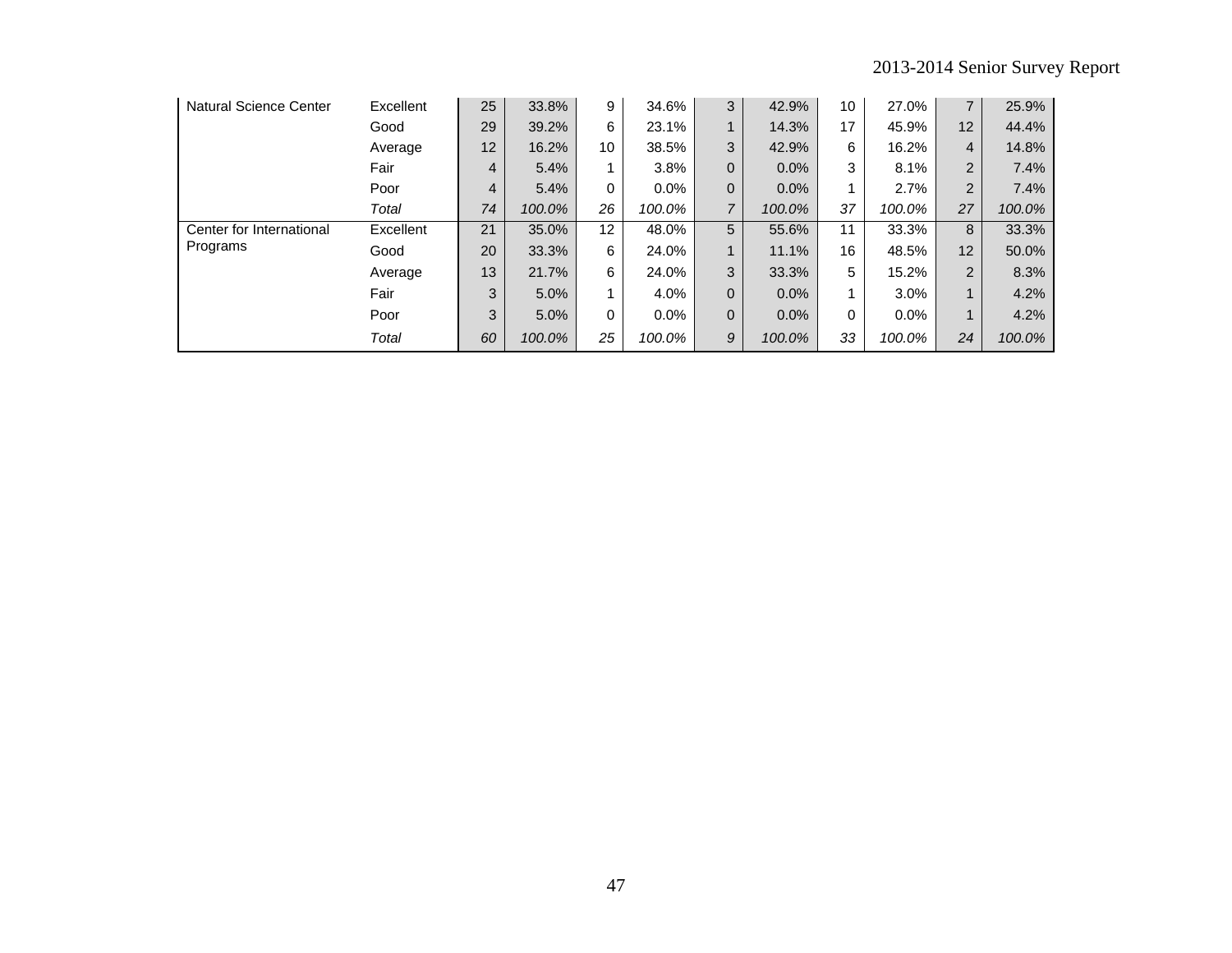Report 14 (Q22): Student satisfaction with the offices and services of Troy University (Cross Tabulated by **College**)

|                          |                       |                 |                           |                 | <b>Sorrell College</b> |                | Communication |                 |                  |                | Health &<br>Human |
|--------------------------|-----------------------|-----------------|---------------------------|-----------------|------------------------|----------------|---------------|-----------------|------------------|----------------|-------------------|
|                          |                       |                 | Arts &<br><b>Sciences</b> |                 | of Business            |                | and Fine Arts |                 | <b>Education</b> |                | <b>Services</b>   |
|                          |                       | $\overline{N}$  | $\frac{0}{0}$             | N               | $\%$                   | $\overline{N}$ | $\%$          | N               | $\%$             | $\overline{N}$ | $\frac{0}{0}$     |
| <b>Adaptive Needs</b>    | <b>Very Satisfied</b> | 15              | 23.8%                     | 10              | 37.0%                  | 5              | 71.4%         | $\overline{8}$  | 38.1%            | 8              | 34.8%             |
| Services                 | Satisfied             | 23              | 36.5%                     | 7               | 25.9%                  | 0              | 0.0%          | 8               | 38.1%            | 9              | 39.1%             |
|                          | Neutral               | 22              | 34.9%                     | 10              | 37.0%                  | $\mathbf{1}$   | 14.3%         | 5               | 23.8%            | 6              | 26.1%             |
|                          | <b>Dissatisfied</b>   | 3               | 4.8%                      | 0               | 0.0%                   | $\overline{0}$ | 0.0%          | 0               | 0.0%             | $\overline{0}$ | 0.0%              |
|                          | Very Dissatisfied     | $\mathbf 0$     | 0.0%                      | 0               | 0.0%                   | $\mathbf{1}$   | 14.3%         | 0               | 0.0%             | $\Omega$       | 0.0%              |
|                          | Total                 | 63              | 100.0%                    | 27              | 100.0%                 | $\overline{7}$ | 100.0%        | 21              | 100.0%           | 23             | 100.0%            |
| <b>Admissions Office</b> | <b>Very Satisfied</b> | 62              | 39.5%                     | $\overline{26}$ | 35.6%                  | 10             | 50.0%         | $\overline{22}$ | 36.1%            | 22             | 38.6%             |
|                          | Satisfied             | 65              | 41.4%                     | 37              | 50.7%                  | 6              | 30.0%         | 30              | 49.2%            | 20             | 35.1%             |
|                          | Neutral               | 23              | 14.6%                     | 8               | 11.0%                  | 3              | 15.0%         | 8               | 13.1%            | 11             | 19.3%             |
|                          | <b>Dissatisfied</b>   | $\overline{4}$  | 2.5%                      | 2               | 2.7%                   | $\mathbf 1$    | 5.0%          | 1               | 1.6%             | $\overline{4}$ | 7.0%              |
|                          | Very Dissatisfied     | 3               | 1.9%                      | 0               | 0.0%                   | 0              | 0.0%          | 0               | 0.0%             | $\overline{0}$ | 0.0%              |
|                          | Total                 | 157             | 100.0%                    | 73              | 100.0%                 | 20             | 100.0%        | 61              | 100.0%           | 57             | 100.0%            |
| <b>Athletic Programs</b> | <b>Very Satisfied</b> | 16              | 25.8%                     | 6               | 26.1%                  | 8              | 61.5%         | 6               | 23.1%            | 9              | 29.0%             |
|                          | Satisfied             | 20              | 32.3%                     | 6               | 26.1%                  | $\overline{0}$ | 0.0%          | 14              | 53.8%            | 15             | 48.4%             |
|                          | Neutral               | 20              | 32.3%                     | 9               | 39.1%                  | 3              | 23.1%         | 3               | 11.5%            | 6              | 19.4%             |
|                          | Dissatisfied          | 3               | 4.8%                      | $\overline{c}$  | 8.7%                   | $\mathbf{1}$   | 7.7%          | $\overline{2}$  | 7.7%             | $\mathbf{1}$   | 3.2%              |
|                          | Very Dissatisfied     | 3               | 4.8%                      | 0               | 0.0%                   | $\mathbf{1}$   | 7.7%          | 1               | 3.8%             | $\overline{0}$ | 0.0%              |
|                          | Total                 | 62              | 100.0%                    | 23              | 100.0%                 | 13             | 100.0%        | 26              | 100.0%           | 31             | 100.0%            |
| <b>Bookstore</b>         | <b>Very Satisfied</b> | $\overline{56}$ | 36.4%                     | $\overline{21}$ | 28.0%                  | 8              | 40.0%         | 18              | 30.0%            | 19             | 33.9%             |
| Services                 | Satisfied             | 56              | 36.4%                     | 35              | 46.7%                  | $\overline{2}$ | 10.0%         | 28              | 46.7%            | 23             | 41.1%             |
|                          | Neutral               | 31              | 20.1%                     | 14              | 18.7%                  | 5              | 25.0%         | 3               | 5.0%             | 9              | 16.1%             |
|                          | <b>Dissatisfied</b>   | 6               | 3.9%                      | 3               | 4.0%                   | 5              | 25.0%         | 8               | 13.3%            | $\overline{2}$ | 3.6%              |
|                          | Very Dissatisfied     | 5               | 3.2%                      | $\overline{2}$  | 2.7%                   | $\overline{0}$ | 0.0%          | 3               | 5.0%             | 3              | 5.4%              |
|                          | Total                 | 154             | 100.0%                    | 75              | 100.0%                 | 20             | 100.0%        | 60              | 100.0%           | 56             | 100.0%            |
| Buildings and            | Very Satisfied        | 37              | 35.2%                     | 20              | 35.1%                  | 10             | 47.6%         | 26              | 47.3%            | 23             | 41.8%             |
| Grounds                  | Satisfied             | 37              | 35.2%                     | 27              | 47.4%                  | 9              | 42.9%         | 21              | 38.2%            | 19             | 34.5%             |
|                          | Neutral               | 26              | 24.8%                     | 10              | 17.5%                  | $\overline{2}$ | 9.5%          | 6               | 10.9%            | 9              | 16.4%             |
|                          | <b>Dissatisfied</b>   | $\overline{4}$  | 3.8%                      | 0               | 0.0%                   | $\overline{0}$ | 0.0%          | $\overline{2}$  | 3.6%             | 3              | 5.5%              |
|                          | Very Dissatisfied     | 1               | 1.0%                      | 0               | 0.0%                   | 0              | 0.0%          | $\Omega$        | 0.0%             | $\mathbf{1}$   | 1.8%              |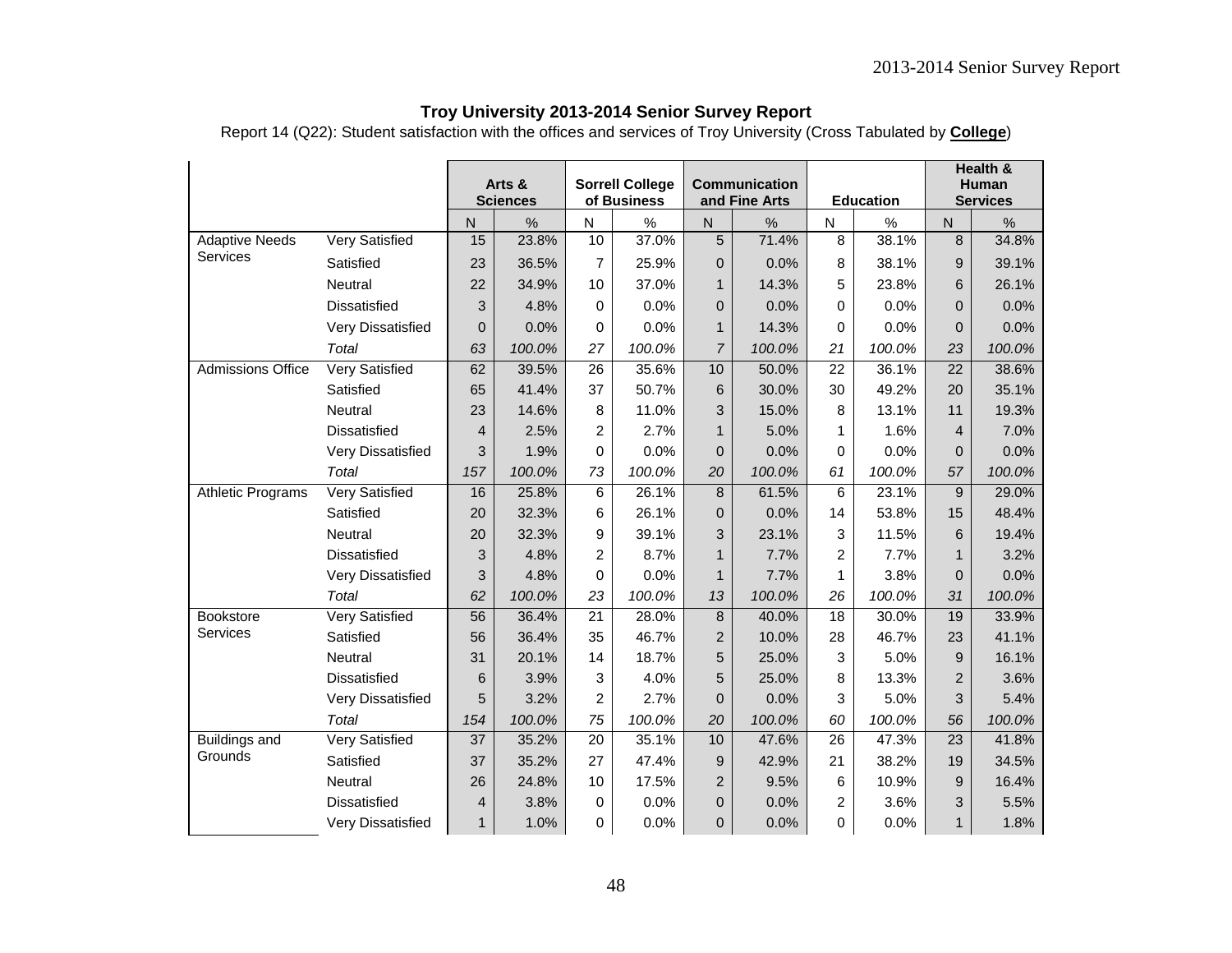|                        | Total                 | 105            | 100.0% | 57              | 100.0% | 21                      | 100.0% | 55              | 100.0% | 55             | 100.0% |
|------------------------|-----------------------|----------------|--------|-----------------|--------|-------------------------|--------|-----------------|--------|----------------|--------|
| <b>Business Office</b> | <b>Very Satisfied</b> | 38             | 33.3%  | 19              | 30.6%  | $\boldsymbol{9}$        | 60.0%  | 18              | 36.0%  | 18             | 34.6%  |
|                        | Satisfied             | 45             | 39.5%  | 32              | 51.6%  | 4                       | 26.7%  | 21              | 42.0%  | 21             | 40.4%  |
|                        | Neutral               | 26             | 22.8%  | 8               | 12.9%  | $\overline{2}$          | 13.3%  | 9               | 18.0%  | 11             | 21.2%  |
|                        | <b>Dissatisfied</b>   | 3              | 2.6%   | 3               | 4.8%   | $\mathbf{0}$            | 0.0%   | $\overline{c}$  | 4.0%   | $\mathbf{1}$   | 1.9%   |
|                        | Very Dissatisfied     | $\overline{2}$ | 1.8%   | 0               | 0.0%   | $\mathbf 0$             | 0.0%   | 0               | 0.0%   | $\mathbf{1}$   | 1.9%   |
|                        | Total                 | 114            | 100.0% | 62              | 100.0% | 15                      | 100.0% | 50              | 100.0% | 52             | 100.0% |
| <b>Career Services</b> | <b>Very Satisfied</b> | 26             | 28.0%  | $\overline{14}$ | 31.8%  | $\bf 8$                 | 47.1%  | $\overline{14}$ | 35.9%  | 13             | 33.3%  |
|                        | Satisfied             | 32             | 34.4%  | 14              | 31.8%  | 3                       | 17.6%  | 13              | 33.3%  | 14             | 35.9%  |
|                        | Neutral               | 23             | 24.7%  | 15              | 34.1%  | $\overline{c}$          | 11.8%  | 9               | 23.1%  | 10             | 25.6%  |
|                        | Dissatisfied          | 6              | 6.5%   | 1               | 2.3%   | $\overline{2}$          | 11.8%  | 3               | 7.7%   | $\mathbf{1}$   | 2.6%   |
|                        | Very Dissatisfied     | 6              | 6.5%   | 0               | 0.0%   | $\overline{c}$          | 11.8%  | 0               | 0.0%   | $\mathbf{1}$   | 2.6%   |
|                        | Total                 | 93             | 100.0% | 44              | 100.0% | 17                      | 100.0% | 39              | 100.0% | 39             | 100.0% |
| Counseling             | <b>Very Satisfied</b> | 36             | 36.0%  | $\overline{14}$ | 34.1%  | $\boldsymbol{7}$        | 70.0%  | 15              | 45.5%  | 10             | 31.3%  |
| Services               | Satisfied             | 35             | 35.0%  | 14              | 34.1%  | $\mathbf 0$             | 0.0%   | 11              | 33.3%  | 14             | 43.8%  |
|                        | Neutral               | 20             | 20.0%  | 11              | 26.8%  | $\overline{c}$          | 20.0%  | 6               | 18.2%  | 5              | 15.6%  |
|                        | <b>Dissatisfied</b>   | 3              | 3.0%   | 2               | 4.9%   | $\mathbf{1}$            | 10.0%  | 0               | 0.0%   | $\overline{2}$ | 6.3%   |
|                        | Very Dissatisfied     | 6              | 6.0%   | 0               | 0.0%   | $\mathsf 0$             | 0.0%   | 1               | 3.0%   | $\mathbf{1}$   | 3.1%   |
|                        | Total                 | 100            | 100.0% | 41              | 100.0% | 10                      | 100.0% | 33              | 100.0% | 32             | 100.0% |
| <b>Financial Aid</b>   | Very Satisfied        | 47             | 32.9%  | $\overline{22}$ | 36.1%  | 6                       | 33.3%  | 26              | 44.8%  | 21             | 39.6%  |
| Services               | Satisfied             | 56             | 39.2%  | 25              | 41.0%  | 5                       | 27.8%  | 16              | 27.6%  | 16             | 30.2%  |
|                        | Neutral               | 22             | 15.4%  | 9               | 14.8%  | $\mathbf{1}$            | 5.6%   | 6               | 10.3%  | 11             | 20.8%  |
|                        | Dissatisfied          | 15             | 10.5%  | 5               | 8.2%   | 5                       | 27.8%  | 7               | 12.1%  | 3              | 5.7%   |
|                        | Very Dissatisfied     | 3              | 2.1%   | 0               | 0.0%   | $\mathbf{1}$            | 5.6%   | 3               | 5.2%   | $\overline{2}$ | 3.8%   |
|                        | Total                 | 143            | 100.0% | 61              | 100.0% | 18                      | 100.0% | 58              | 100.0% | 53             | 100.0% |
| <b>Food Services</b>   | <b>Very Satisfied</b> | 20             | 23.8%  | 6               | 16.2%  | 6                       | 31.6%  | 6               | 16.2%  | 10             | 22.7%  |
|                        | Satisfied             | 27             | 32.1%  | 9               | 24.3%  | $\overline{\mathbf{4}}$ | 21.1%  | 15              | 40.5%  | 15             | 34.1%  |
|                        | Neutral               | 22             | 26.2%  | 13              | 35.1%  | 4                       | 21.1%  | 9               | 24.3%  | 13             | 29.5%  |
|                        | Dissatisfied          | 5              | 6.0%   | 6               | 16.2%  | $\overline{c}$          | 10.5%  | 3               | 8.1%   | 4              | 9.1%   |
|                        | Very Dissatisfied     | 10             | 11.9%  | 3               | 8.1%   | 3                       | 15.8%  | 4               | 10.8%  | $\overline{2}$ | 4.5%   |
|                        | Total                 | 84             | 100.0% | 37              | 100.0% | 19                      | 100.0% | 37              | 100.0% | 44             | 100.0% |
| Housing and            | <b>Very Satisfied</b> | 10             | 21.3%  | 6               | 28.6%  | $\overline{4}$          | 25.0%  | 6               | 22.2%  | 9              | 36.0%  |
| Residence Life         | Satisfied             | 16             | 34.0%  | 4               | 19.0%  | 4                       | 25.0%  | 10              | 37.0%  | 8              | 32.0%  |
|                        | Neutral               | 17             | 36.2%  | 8               | 38.1%  | 4                       | 25.0%  | 6               | 22.2%  | 6              | 24.0%  |
|                        | <b>Dissatisfied</b>   | 3              | 6.4%   | 3               | 14.3%  | 4                       | 25.0%  | 3               | 11.1%  | $\overline{2}$ | 8.0%   |
|                        | Very Dissatisfied     | 1              | 2.1%   | 0               | 0.0%   | 0                       | 0.0%   | 2               | 7.4%   | 0              | 0.0%   |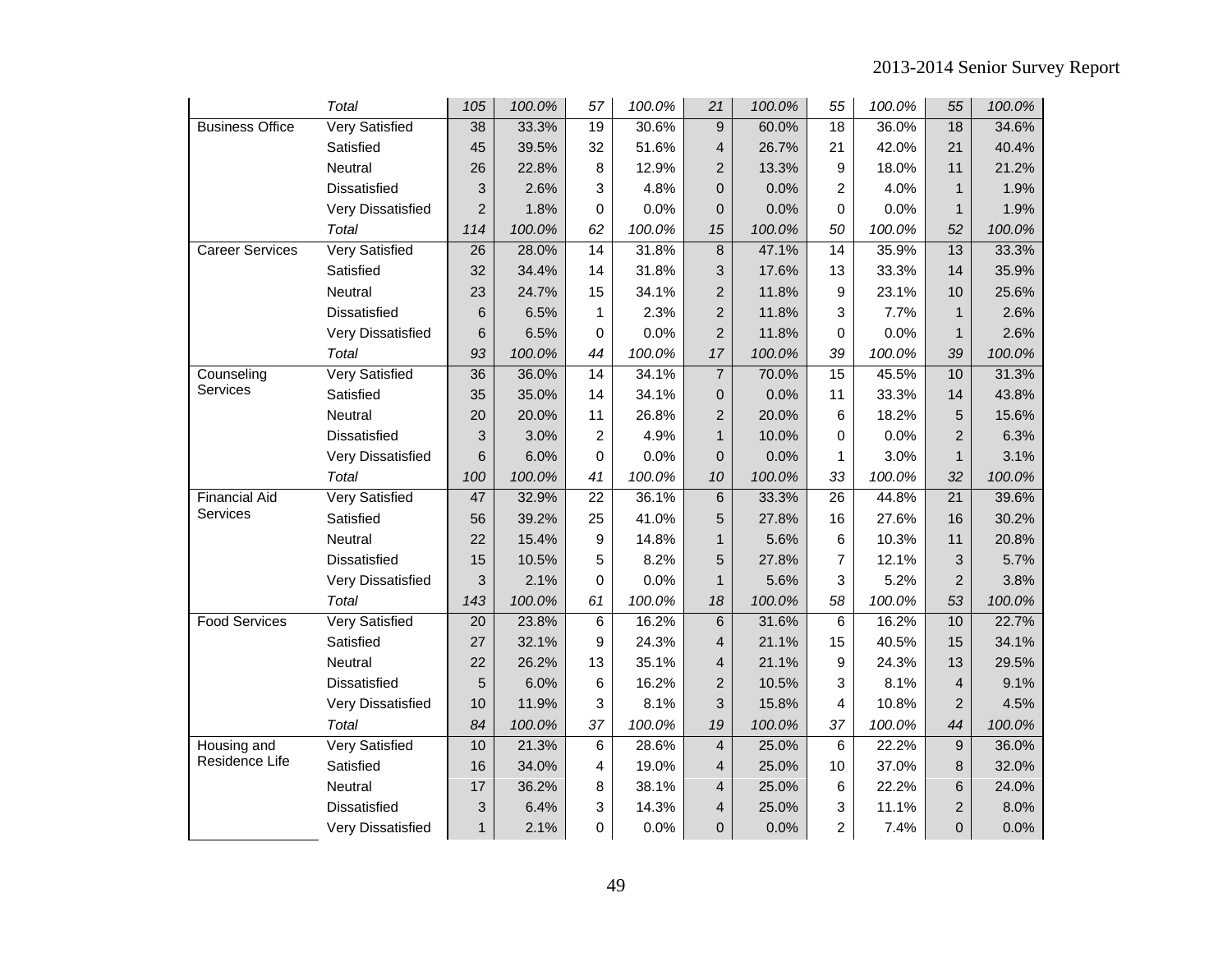|                           | Total                 | 47              | 100.0% | 21             | 100.0% | 16               | 100.0% | 27              | 100.0% | 25             | 100.0% |
|---------------------------|-----------------------|-----------------|--------|----------------|--------|------------------|--------|-----------------|--------|----------------|--------|
| <b>IKON Graphics</b>      | <b>Very Satisfied</b> | 17              | 35.4%  | $\overline{5}$ | 22.7%  | $\,6$            | 37.5%  | 4               | 18.2%  | 8              | 33.3%  |
| and Printing              | Satisfied             | 16              | 33.3%  | 9              | 40.9%  | 8                | 50.0%  | 12              | 54.5%  | 8              | 33.3%  |
| Services                  | Neutral               | 14              | 29.2%  | 8              | 36.4%  | $\overline{c}$   | 12.5%  | 4               | 18.2%  | $\overline{7}$ | 29.2%  |
|                           | Dissatisfied          | $\mathbf 0$     | 0.0%   | 0              | 0.0%   | 0                | 0.0%   | $\overline{2}$  | 9.1%   | 0              | 0.0%   |
|                           | Very Dissatisfied     | $\mathbf{1}$    | 2.1%   | 0              | 0.0%   | $\boldsymbol{0}$ | 0.0%   | 0               | 0.0%   | $\mathbf{1}$   | 4.2%   |
|                           | Total                 | 48              | 100.0% | 22             | 100.0% | 16               | 100.0% | 22              | 100.0% | 24             | 100.0% |
| <b>IKON Mailroom</b>      | <b>Very Satisfied</b> | 17              | 36.2%  | 5              | 21.7%  | $\sqrt{5}$       | 38.5%  | 5               | 22.7%  | 5              | 23.8%  |
| and Postal                | Satisfied             | 13              | 27.7%  | 9              | 39.1%  | 5                | 38.5%  | 13              | 59.1%  | 10             | 47.6%  |
| Services                  | Neutral               | 14              | 29.8%  | 9              | 39.1%  | $\overline{c}$   | 15.4%  | 3               | 13.6%  | 6              | 28.6%  |
|                           | <b>Dissatisfied</b>   | $\mathbf{1}$    | 2.1%   | 0              | 0.0%   | 0                | 0.0%   | 1               | 4.5%   | $\overline{0}$ | 0.0%   |
|                           | Very Dissatisfied     | $\overline{2}$  | 4.3%   | 0              | 0.0%   | $\mathbf{1}$     | 7.7%   | 0               | 0.0%   | 0              | 0.0%   |
|                           | Total                 | 47              | 100.0% | 23             | 100.0% | 13               | 100.0% | 22              | 100.0% | 21             | 100.0% |
| Information               | <b>Very Satisfied</b> | 43              | 36.1%  | 15             | 25.9%  | $\overline{7}$   | 43.8%  | 15              | 34.1%  | 13             | 27.7%  |
| Technology (IT)           | Satisfied             | 45              | 37.8%  | 26             | 44.8%  | 5                | 31.3%  | 21              | 47.7%  | 24             | 51.1%  |
| Services                  | Neutral               | 24              | 20.2%  | 17             | 29.3%  | $\overline{c}$   | 12.5%  | 5               | 11.4%  | $\overline{7}$ | 14.9%  |
|                           | Dissatisfied          | 5               | 4.2%   | 0              | 0.0%   | $\overline{c}$   | 12.5%  | 2               | 4.5%   | 3              | 6.4%   |
|                           | Very Dissatisfied     | $\overline{2}$  | 1.7%   | 0              | 0.0%   | $\overline{0}$   | 0.0%   | 1               | 2.3%   | $\overline{0}$ | 0.0%   |
|                           | Total                 | 119             | 100.0% | 58             | 100.0% | 16               | 100.0% | 44              | 100.0% | 47             | 100.0% |
| <b>Parking Facilities</b> | <b>Very Satisfied</b> | $\overline{26}$ | 25.7%  | $\overline{7}$ | 12.5%  | $\overline{4}$   | 20.0%  | $\overline{15}$ | 27.8%  | 10             | 20.4%  |
|                           | Satisfied             | 27              | 26.7%  | 17             | 30.4%  | $\mathbf{1}$     | 5.0%   | 12              | 22.2%  | 15             | 30.6%  |
|                           | Neutral               | 18              | 17.8%  | 15             | 26.8%  | 6                | 30.0%  | 8               | 14.8%  | $\overline{7}$ | 14.3%  |
|                           | Dissatisfied          | 12              | 11.9%  | 11             | 19.6%  | 6                | 30.0%  | $\overline{7}$  | 13.0%  | $\overline{7}$ | 14.3%  |
|                           | Very Dissatisfied     | 18              | 17.8%  | 6              | 10.7%  | 3                | 15.0%  | 12              | 22.2%  | 10             | 20.4%  |
|                           | Total                 | 101             | 100.0% | 56             | 100.0% | 20               | 100.0% | 54              | 100.0% | 49             | 100.0% |
| Placement                 | <b>Very Satisfied</b> | 17              | 25.0%  | 8              | 24.2%  | $\sqrt{5}$       | 38.5%  | 9               | 34.6%  | $\overline{7}$ | 25.0%  |
| Service                   | Satisfied             | 20              | 29.4%  | 12             | 36.4%  | $\overline{c}$   | 15.4%  | 10              | 38.5%  | 13             | 46.4%  |
|                           | Neutral               | 23              | 33.8%  | 12             | 36.4%  | 5                | 38.5%  | 5               | 19.2%  | 6              | 21.4%  |
|                           | <b>Dissatisfied</b>   | $\overline{4}$  | 5.9%   | 1              | 3.0%   | $\mathbf{1}$     | 7.7%   | $\overline{2}$  | 7.7%   | $\mathbf{1}$   | 3.6%   |
|                           | Very Dissatisfied     | $\overline{4}$  | 5.9%   | 0              | 0.0%   | 0                | 0.0%   | 0               | 0.0%   | $\mathbf{1}$   | 3.6%   |
|                           | Total                 | 68              | 100.0% | 33             | 100.0% | 13               | 100.0% | 26              | 100.0% | 28             | 100.0% |
| Recreational and          | Very Satisfied        | 20              | 30.8%  | 9              | 32.1%  | $\overline{4}$   | 26.7%  | 8               | 29.6%  | 9              | 34.6%  |
| Intramural                | Satisfied             | 17              | 26.2%  | 9              | 32.1%  | 4                | 26.7%  | 12              | 44.4%  | 10             | 38.5%  |
| Activities                | Neutral               | 18              | 27.7%  | 8              | 28.6%  | 4                | 26.7%  | 5               | 18.5%  | 6              | 23.1%  |
|                           | Dissatisfied          | $\overline{4}$  | 6.2%   | $\overline{c}$ | 7.1%   | $\mathbf{1}$     | 6.7%   | 1               | 3.7%   | $\mathbf{1}$   | 3.8%   |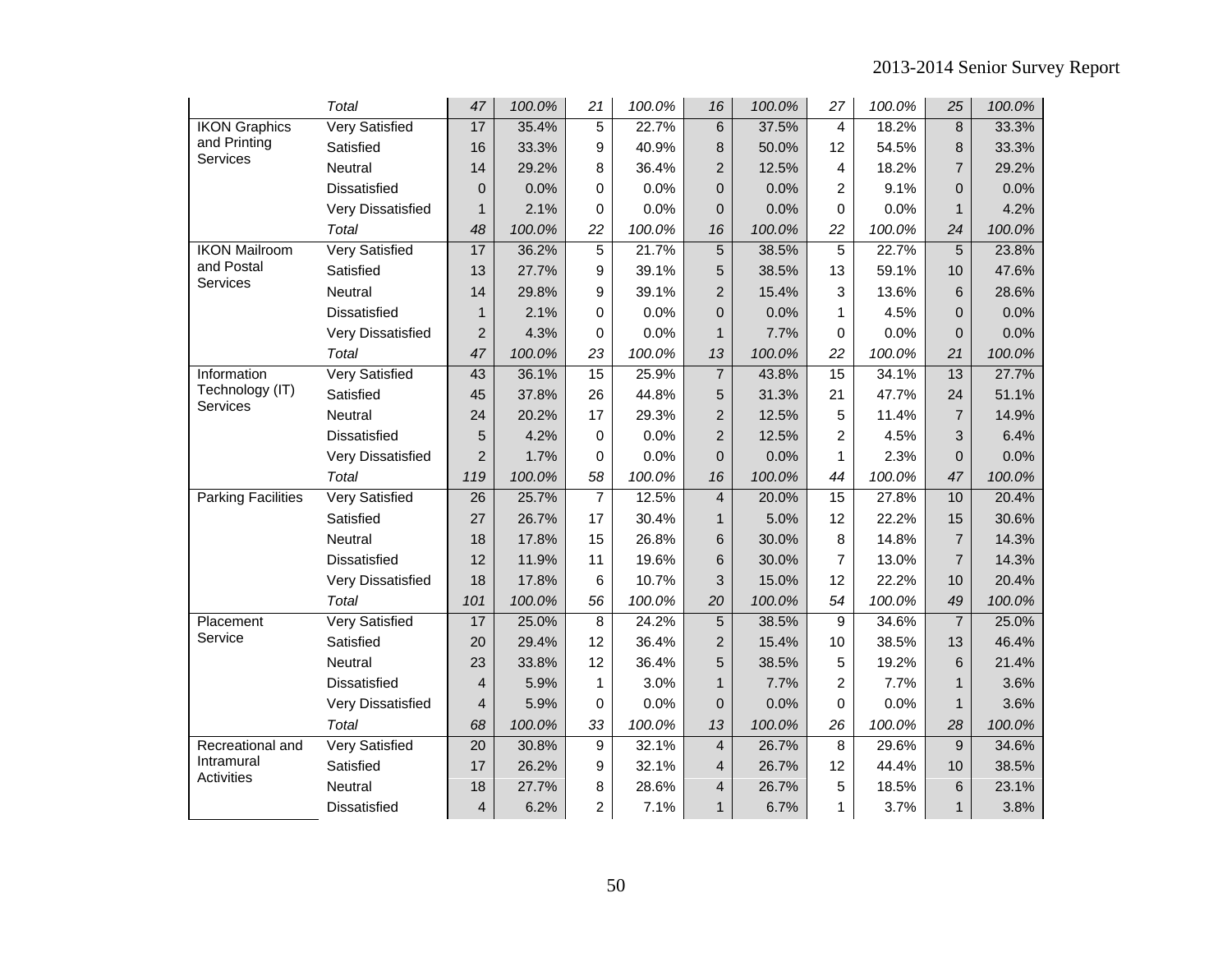|                          | Very Dissatisfied     | 6               | 9.2%   | 0               | 0.0%   | $\overline{c}$          | 13.3%  | 1               | 3.7%   | $\mathbf 0$    | 0.0%   |
|--------------------------|-----------------------|-----------------|--------|-----------------|--------|-------------------------|--------|-----------------|--------|----------------|--------|
|                          | Total                 | 65              | 100.0% | 28              | 100.0% | 15                      | 100.0% | 27              | 100.0% | 26             | 100.0% |
| Registrar/Records        | <b>Very Satisfied</b> | $\overline{56}$ | 40.3%  | $\overline{27}$ | 36.0%  | 9                       | 45.0%  | $\overline{21}$ | 34.4%  | 20             | 35.7%  |
| Office                   | Satisfied             | 50              | 36.0%  | 30              | 40.0%  | 5                       | 25.0%  | 27              | 44.3%  | 24             | 42.9%  |
|                          | Neutral               | 26              | 18.7%  | 15              | 20.0%  | 6                       | 30.0%  | 8               | 13.1%  | 9              | 16.1%  |
|                          | Dissatisfied          | $\overline{4}$  | 2.9%   | $\overline{c}$  | 2.7%   | 0                       | 0.0%   | 4               | 6.6%   | $\mathbf{1}$   | 1.8%   |
|                          | Very Dissatisfied     | 3               | 2.2%   | 1               | 1.3%   | 0                       | 0.0%   | 1               | 1.6%   | $\overline{2}$ | 3.6%   |
|                          | Total                 | 139             | 100.0% | 75              | 100.0% | 20                      | 100.0% | 61              | 100.0% | 56             | 100.0% |
| Safety and               | <b>Very Satisfied</b> | 27              | 29.3%  | 14              | 29.8%  | $\bf 8$                 | 38.1%  | 18              | 35.3%  | 15             | 31.3%  |
| <b>Security Services</b> | Satisfied             | 33              | 35.9%  | 20              | 42.6%  | 4                       | 19.0%  | 22              | 43.1%  | 23             | 47.9%  |
|                          | Neutral               | 23              | 25.0%  | 12              | 25.5%  | 6                       | 28.6%  | $\overline{7}$  | 13.7%  | 6              | 12.5%  |
|                          | Dissatisfied          | $\overline{4}$  | 4.3%   | 1               | 2.1%   | 3                       | 14.3%  | 3               | 5.9%   | $\mathbf{1}$   | 2.1%   |
|                          | Very Dissatisfied     | 5               | 5.4%   | 0               | 0.0%   | 0                       | 0.0%   | $\mathbf{1}$    | 2.0%   | 3              | 6.3%   |
|                          | Total                 | 92              | 100.0% | 47              | 100.0% | 21                      | 100.0% | 51              | 100.0% | 48             | 100.0% |
| <b>Student Health</b>    | <b>Very Satisfied</b> | 21              | 30.0%  | 9               | 30.0%  | $\overline{7}$          | 36.8%  | 10              | 30.3%  | 11             | 33.3%  |
| Services                 | Satisfied             | 21              | 30.0%  | 12              | 40.0%  | 6                       | 31.6%  | 17              | 51.5%  | 14             | 42.4%  |
|                          | Neutral               | 19              | 27.1%  | 8               | 26.7%  | 4                       | 21.1%  | $\overline{4}$  | 12.1%  | $\overline{7}$ | 21.2%  |
|                          | <b>Dissatisfied</b>   | 5               | 7.1%   | 0               | 0.0%   | $\mathbf{1}$            | 5.3%   | $\overline{2}$  | 6.1%   | $\Omega$       | 0.0%   |
|                          | Very Dissatisfied     | $\overline{4}$  | 5.7%   | 1               | 3.3%   | $\mathbf{1}$            | 5.3%   | 0               | 0.0%   | $\mathbf{1}$   | 3.0%   |
|                          | Total                 | 70              | 100.0% | 30              | 100.0% | 19                      | 100.0% | 33              | 100.0% | 33             | 100.0% |
| Student                  | <b>Very Satisfied</b> | $\overline{35}$ | 41.2%  | 8               | 20.0%  | $\bf8$                  | 42.1%  | $\overline{16}$ | 37.2%  | 10             | 27.8%  |
| organizations            | Satisfied             | 22              | 25.9%  | 24              | 60.0%  | $\overline{7}$          | 36.8%  | 16              | 37.2%  | 17             | 47.2%  |
|                          | Neutral               | 22              | 25.9%  | 7               | 17.5%  | 3                       | 15.8%  | $\overline{7}$  | 16.3%  | 8              | 22.2%  |
|                          | <b>Dissatisfied</b>   | 5               | 5.9%   | 1               | 2.5%   | 0                       | 0.0%   | $\overline{c}$  | 4.7%   | $\Omega$       | 0.0%   |
|                          | Very Dissatisfied     | $\mathbf{1}$    | 1.2%   | 0               | 0.0%   | 1                       | 5.3%   | 2               | 4.7%   | $\mathbf{1}$   | 2.8%   |
|                          | Total                 | 85              | 100.0% | 40              | 100.0% | 19                      | 100.0% | 43              | 100.0% | 36             | 100.0% |
| <b>Student Support</b>   | <b>Very Satisfied</b> | $\overline{32}$ | 40.0%  | $\overline{10}$ | 33.3%  | $\overline{5}$          | 38.5%  | $\overline{15}$ | 44.1%  | 11             | 33.3%  |
| Services (SSS)           | Satisfied             | 24              | 30.0%  | 12              | 40.0%  | 5                       | 38.5%  | 13              | 38.2%  | 12             | 36.4%  |
|                          | Neutral               | 17              | 21.3%  | 8               | 26.7%  | 3                       | 23.1%  | 5               | 14.7%  | $\overline{7}$ | 21.2%  |
|                          | Dissatisfied          | $\overline{4}$  | 5.0%   | 0               | 0.0%   | 0                       | 0.0%   | 1               | 2.9%   | $\overline{2}$ | 6.1%   |
|                          | Very Dissatisfied     | 3               | 3.8%   | 0               | 0.0%   | 0                       | 0.0%   | 0               | 0.0%   | $\mathbf{1}$   | 3.0%   |
|                          | Total                 | 80              | 100.0% | 30              | 100.0% | 13                      | 100.0% | 34              | 100.0% | 33             | 100.0% |
| <b>Trojan Fitness</b>    | <b>Very Satisfied</b> | 20              | 34.5%  | 10              | 41.7%  | 6                       | 37.5%  | $\overline{7}$  | 21.2%  | 5              | 17.2%  |
| Center                   | Satisfied             | 14              | 24.1%  | 4               | 16.7%  | 4                       | 25.0%  | 14              | 42.4%  | 14             | 48.3%  |
|                          | Neutral               | 14              | 24.1%  | 7               | 29.2%  | $\overline{\mathbf{4}}$ | 25.0%  | 6               | 18.2%  | 3              | 10.3%  |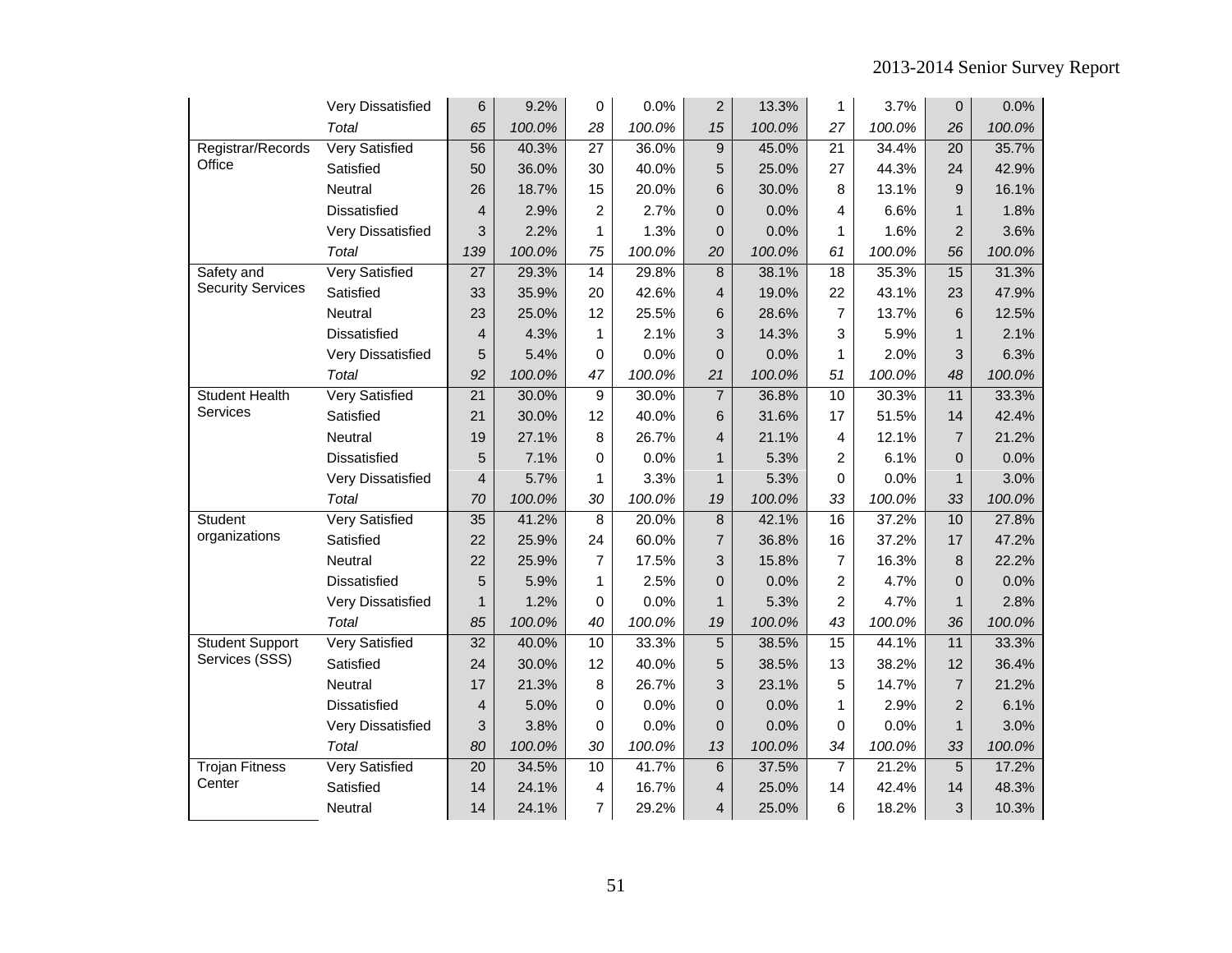|                                 | <b>Dissatisfied</b>      | 1              | 1.7%   | 3        | 12.5%   | $\overline{2}$  | 12.5%  | 3              | 9.1%    | $\overline{4}$ | 13.8%  |
|---------------------------------|--------------------------|----------------|--------|----------|---------|-----------------|--------|----------------|---------|----------------|--------|
|                                 | Very Dissatisfied        | 9              | 15.5%  | 0        | $0.0\%$ | $\mathbf{0}$    | 0.0%   | 3              | 9.1%    | 3              | 10.3%  |
|                                 | Total                    | 58             | 100.0% | 24       | 100.0%  | 16              | 100.0% | 33             | 100.0%  | 29             | 100.0% |
| Trojan Web                      | Very Satisfied           | 79             | 47.6%  | 36       | 46.2%   | $\overline{7}$  | 35.0%  | 32             | 49.2%   | 22             | 40.0%  |
| <b>Express</b>                  | Satisfied                | 67             | 40.4%  | 32       | 41.0%   | 10 <sup>1</sup> | 50.0%  | 24             | 36.9%   | 23             | 41.8%  |
|                                 | Neutral                  | 12             | 7.2%   | 9        | 11.5%   | $\overline{2}$  | 10.0%  | 4              | 6.2%    | 9              | 16.4%  |
|                                 | Dissatisfied             | 5              | 3.0%   |          | 1.3%    | 1               | 5.0%   | $\overline{2}$ | 3.1%    |                | 1.8%   |
|                                 | Very Dissatisfied        | 3              | 1.8%   | $\Omega$ | $0.0\%$ | 0               | 0.0%   | 3              | 4.6%    | $\Omega$       | 0.0%   |
|                                 | Total                    | 166            | 100.0% | 78       | 100.0%  | 20              | 100.0% | 65             | 100.0%  | 55             | 100.0% |
| University Media                | Very Satisfied           | 45             | 41.7%  | 17       | 34.0%   | 8               | 44.4%  | 19             | 35.8%   | 13             | 28.9%  |
| (website,                       | Satisfied                | 35             | 32.4%  | 20       | 40.0%   | 4               | 22.2%  | 21             | 39.6%   | 20             | 44.4%  |
| newsletters,<br>radio, TV, etc) | Neutral                  | 23             | 21.3%  | 13       | 26.0%   | 3               | 16.7%  | 13             | 24.5%   | 12             | 26.7%  |
|                                 | <b>Dissatisfied</b>      | 3              | 2.8%   | 0        | $0.0\%$ | $\overline{2}$  | 11.1%  | 0              | $0.0\%$ | $\Omega$       | 0.0%   |
|                                 | <b>Very Dissatisfied</b> | $\overline{2}$ | 1.9%   | 0        | $0.0\%$ | 1               | 5.6%   | 0              | $0.0\%$ | $\Omega$       | 0.0%   |
|                                 | Total                    | 108            | 100.0% | 50       | 100.0%  | 18              | 100.0% | 53             | 100.0%  | 45             | 100.0% |
| Veteran Services                | Very Satisfied           | 38             | 50.0%  | 16       | 50.0%   | 4               | 66.7%  | 8              | 33.3%   | 6              | 28.6%  |
|                                 | Satisfied                | 20             | 26.3%  | 8        | 25.0%   | 0               | 0.0%   | 12             | 50.0%   | 10             | 47.6%  |
|                                 | Neutral                  | 14             | 18.4%  | 8        | 25.0%   | 2               | 33.3%  | 4              | 16.7%   | 5              | 23.8%  |
|                                 | Dissatisfied             | 4              | 5.3%   | 0        | 0.0%    | $\mathbf{0}$    | 0.0%   | $\Omega$       | 0.0%    | $\Omega$       | 0.0%   |
|                                 | <b>Very Dissatisfied</b> | 0              | 0.0%   | 0        | $0.0\%$ | 0               | 0.0%   | 0              | $0.0\%$ | $\Omega$       | 0.0%   |
|                                 | Total                    | 76             | 100.0% | 32       | 100.0%  | 6               | 100.0% | 24             | 100.0%  | 21             | 100.0% |

Report 15 (Q23): Student opinions and perceptions about Troy University (Cross Tabulated by **College**)

|                                           |                            |    | Arts &<br><b>Sciences</b> |                | <b>Sorrell College</b><br>of Business |                 | <b>Communication</b><br>and Fine Arts |    | <b>Education</b> |                | Health &<br><b>Human</b><br><b>Services</b> |
|-------------------------------------------|----------------------------|----|---------------------------|----------------|---------------------------------------|-----------------|---------------------------------------|----|------------------|----------------|---------------------------------------------|
|                                           |                            | N  | $\%$                      | N              | %                                     | N               | $\%$                                  | N  | %                | N              | $\%$                                        |
| The goals, objectives,                    | <b>Strongly Agree</b>      | 64 | 38.1%                     | 21             | 26.6%                                 |                 | 33.3%                                 | 23 | 36.5%            | 15             | 26.3%                                       |
| and requirements for my                   | Agree                      | 77 | 45.8%                     | 45             | 57.0%                                 | 10 <sup>1</sup> | 47.6%                                 | 32 | 50.8%            | 36             | 63.2%                                       |
| academic program were<br>clearly defined. | Neither Agree nor Disagree | 16 | 9.5%                      | 6              | 7.6%                                  | 2               | 9.5%                                  | ົ  | 3.2%             | 5              | 8.8%                                        |
|                                           | <b>Disagree</b>            | 8  | 4.8%                      | 5              | 6.3%                                  | 2               | 9.5%                                  | 3  | 4.8%             |                | 1.8%                                        |
|                                           | <b>Strongly Disagree</b>   | 3  | $.8\%$                    | $\overline{2}$ | 2.5%                                  | 0               | 0.0%                                  | 3  | 4.8%             | $\overline{0}$ | 0.0%                                        |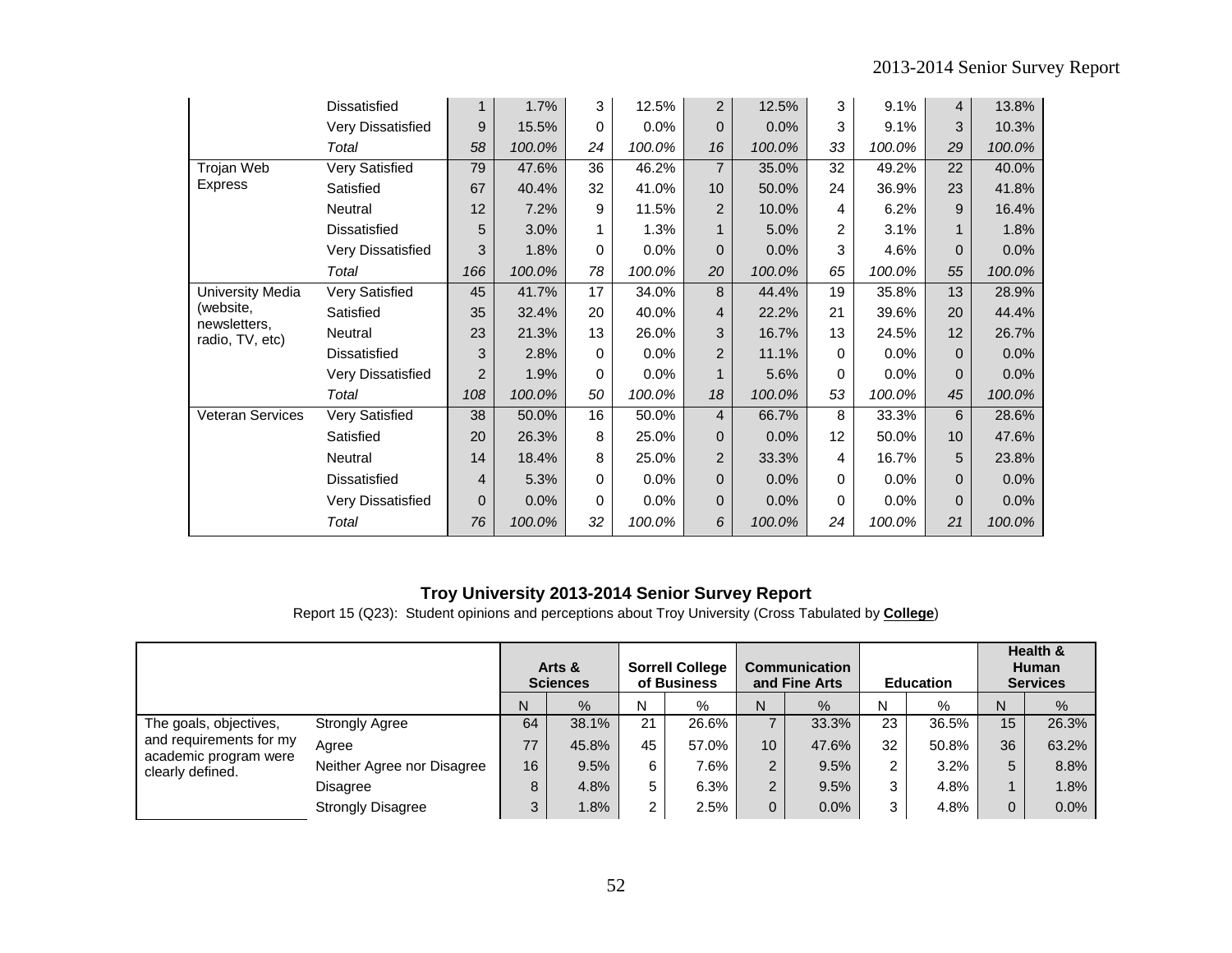|                                                       | Total                      | 168            | 100.0% | 79              | 100.0% | 21             | 100.0% | 63              | 100.0% | 57              | 100.0% |
|-------------------------------------------------------|----------------------------|----------------|--------|-----------------|--------|----------------|--------|-----------------|--------|-----------------|--------|
| My academic program                                   | <b>Strongly Agree</b>      | 76             | 45.0%  | 30              | 38.0%  | 9              | 42.9%  | $\overline{28}$ | 44.4%  | $\overline{22}$ | 38.6%  |
| was intellectually<br>challenging and                 | Agree                      | 77             | 45.6%  | 43              | 54.4%  | 10             | 47.6%  | 30              | 47.6%  | 28              | 49.1%  |
| stimulating.                                          | Neither Agree nor Disagree | 12             | 7.1%   | 4               | 5.1%   | $\overline{2}$ | 9.5%   | 1               | 1.6%   | 5               | 8.8%   |
|                                                       | <b>Disagree</b>            | 3              | 1.8%   | 2               | 2.5%   | $\overline{0}$ | 0.0%   | 0               | 0.0%   | $\overline{2}$  | 3.5%   |
|                                                       | <b>Strongly Disagree</b>   | $\mathbf{1}$   | 0.6%   | $\mathbf 0$     | 0.0%   | $\overline{0}$ | 0.0%   | 4               | 6.3%   | $\overline{0}$  | 0.0%   |
|                                                       | Total                      | 169            | 100.0% | 79              | 100.0% | 21             | 100.0% | 63              | 100.0% | 57              | 100.0% |
| Courses in my                                         | <b>Strongly Agree</b>      | 69             | 41.1%  | $\overline{29}$ | 36.7%  | $\overline{9}$ | 42.9%  | $\overline{27}$ | 43.5%  | $\overline{23}$ | 40.4%  |
| curriculum contributed to<br>the skills and knowledge | Agree                      | 82             | 48.8%  | 41              | 51.9%  | 9              | 42.9%  | 28              | 45.2%  | 26              | 45.6%  |
| required in my field.                                 | Neither Agree nor Disagree | 11             | 6.5%   | 6               | 7.6%   | 3              | 14.3%  | 1               | 1.6%   | $\overline{7}$  | 12.3%  |
|                                                       | <b>Disagree</b>            | 3              | 1.8%   | 3               | 3.8%   | $\overline{0}$ | 0.0%   | 4               | 6.5%   | $\mathbf{1}$    | 1.8%   |
|                                                       | <b>Strongly Disagree</b>   | 3              | 1.8%   | $\Omega$        | 0.0%   | $\overline{0}$ | 0.0%   | $\overline{c}$  | 3.2%   | $\overline{0}$  | 0.0%   |
|                                                       | Total                      | 168            | 100.0% | 79              | 100.0% | 21             | 100.0% | 62              | 100.0% | 57              | 100.0% |
| Courses were offered                                  | <b>Strongly Agree</b>      | 57             | 33.7%  | 21              | 26.6%  | $\overline{7}$ | 33.3%  | 18              | 28.6%  | $\overline{21}$ | 36.8%  |
| frequently enough for                                 | Agree                      | 76             | 45.0%  | 38              | 48.1%  | 10             | 47.6%  | 28              | 44.4%  | 29              | 50.9%  |
| timely completion of my<br>degree program.            | Neither Agree nor Disagree | 17             | 10.1%  | 9               | 11.4%  | 3              | 14.3%  | 5               | 7.9%   | 5               | 8.8%   |
|                                                       | <b>Disagree</b>            | 9              | 5.3%   | 8               | 10.1%  | $\mathbf{1}$   | 4.8%   | 8               | 12.7%  | $\overline{2}$  | 3.5%   |
|                                                       | <b>Strongly Disagree</b>   | 10             | 5.9%   | 3               | 3.8%   | 0              | 0.0%   | 4               | 6.3%   | $\pmb{0}$       | 0.0%   |
|                                                       | Total                      | 169            | 100.0% | 79              | 100.0% | 21             | 100.0% | 63              | 100.0% | 57              | 100.0% |
| The intellectual caliber                              | <b>Strongly Agree</b>      | 42             | 24.9%  | $\overline{18}$ | 22.8%  | $\overline{4}$ | 19.0%  | $\overline{17}$ | 27.0%  | $\overline{14}$ | 24.6%  |
| of students in my                                     | Agree                      | 84             | 49.7%  | 41              | 51.9%  | 9              | 42.9%  | 27              | 42.9%  | 26              | 45.6%  |
| academic program was<br>high.                         | Neither Agree nor Disagree | 31             | 18.3%  | 14              | 17.7%  | 6              | 28.6%  | 11              | 17.5%  | 13              | 22.8%  |
|                                                       | <b>Disagree</b>            | $\overline{7}$ | 4.1%   | 5               | 6.3%   | $\mathbf{1}$   | 4.8%   | 5               | 7.9%   | $\overline{4}$  | 7.0%   |
|                                                       | <b>Strongly Disagree</b>   | 5              | 3.0%   | $\mathbf{1}$    | 1.3%   | 1              | 4.8%   | 3               | 4.8%   | $\pmb{0}$       | 0.0%   |
|                                                       | Total                      | 169            | 100.0% | 79              | 100.0% | 21             | 100.0% | 63              | 100.0% | 57              | 100.0% |
| The degree program in                                 | <b>Strongly Agree</b>      | 67             | 40.1%  | $\overline{33}$ | 41.8%  | 9              | 42.9%  | 28              | 45.2%  | 24              | 42.1%  |
| which I enrolled is                                   | Agree                      | 70             | 41.9%  | 38              | 48.1%  | 11             | 52.4%  | 29              | 46.8%  | 28              | 49.1%  |
| valuable for me in my<br>employment.                  | Neither Agree nor Disagree | 24             | 14.4%  | $\overline{7}$  | 8.9%   | $\mathbf{1}$   | 4.8%   | $\overline{c}$  | 3.2%   | 5               | 8.8%   |
|                                                       | <b>Disagree</b>            | 3              | 1.8%   | $\mathbf{1}$    | 1.3%   | $\pmb{0}$      | 0.0%   | $\mathbf{1}$    | 1.6%   | $\overline{0}$  | 0.0%   |
|                                                       | <b>Strongly Disagree</b>   | 3              | 1.8%   | 0               | 0.0%   | $\mathbf{0}$   | 0.0%   | $\overline{c}$  | 3.2%   | $\mathbf 0$     | 0.0%   |
|                                                       | Total                      | 167            | 100.0% | 79              | 100.0% | 21             | 100.0% | 62              | 100.0% | 57              | 100.0% |
| <b>Troy University faculty</b>                        | <b>Strongly Agree</b>      | 63             | 37.3%  | $\overline{24}$ | 30.4%  | $9\,$          | 42.9%  | 20              | 32.3%  | 14              | 25.5%  |
| care about students as                                | Agree                      | 76             | 45.0%  | 40              | 50.6%  | $\overline{7}$ | 33.3%  | 33              | 53.2%  | 26              | 47.3%  |
| individuals.                                          | Neither Agree nor Disagree | 21             | 12.4%  | 12              | 15.2%  | $\overline{4}$ | 19.0%  | 6               | 9.7%   | $\overline{7}$  | 12.7%  |
|                                                       | Disagree                   | $\overline{7}$ | 4.1%   | $\overline{c}$  | 2.5%   | $\mathbf{1}$   | 4.8%   | 0               | 0.0%   | $\overline{4}$  | 7.3%   |
|                                                       | <b>Strongly Disagree</b>   | 2              | 1.2%   | 1               | 1.3%   | $\overline{0}$ | 0.0%   | 3               | 4.8%   | $\overline{4}$  | 7.3%   |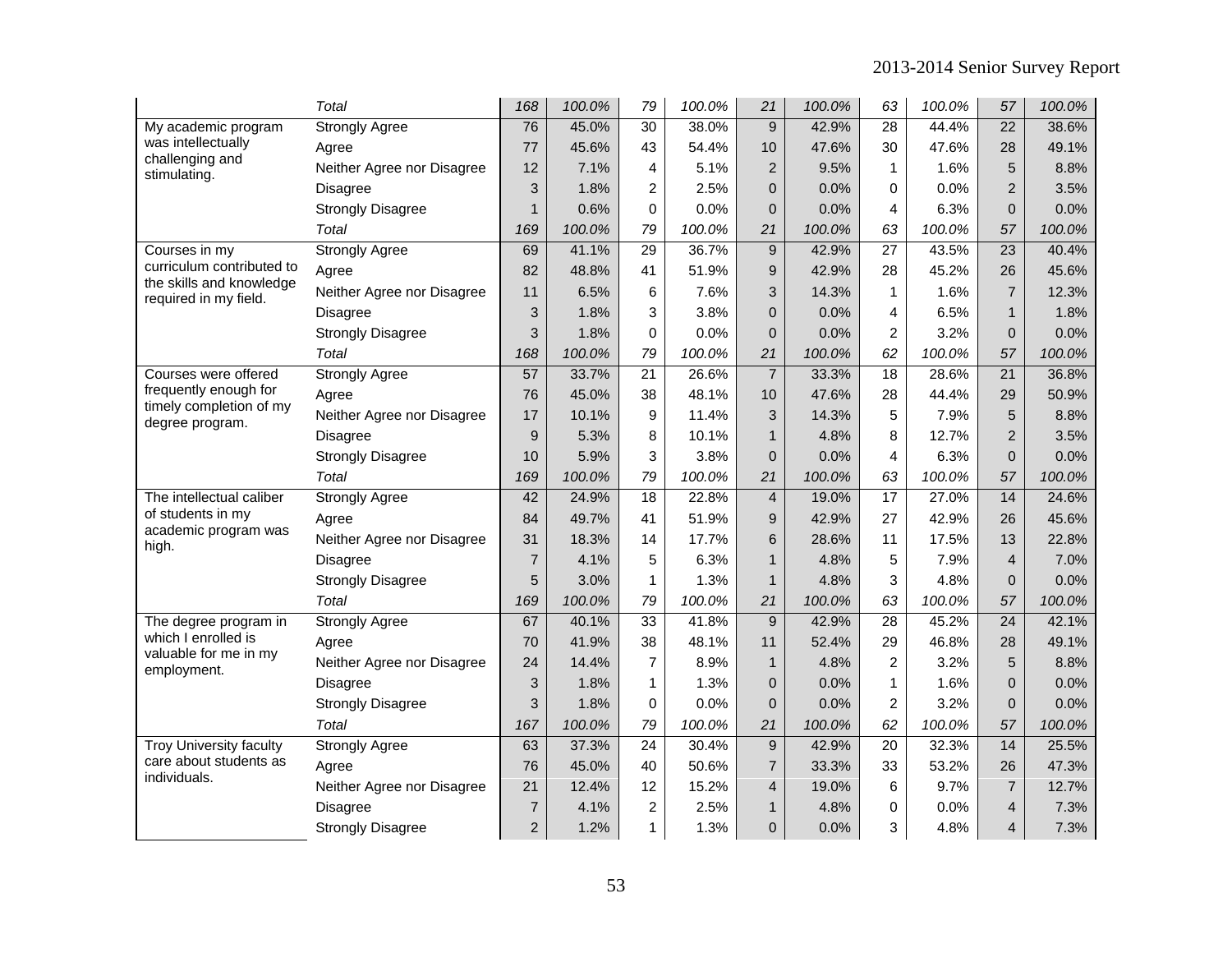|                                  | Total                      | 169 | 100.0% | 79             | 100.0% | 21             | 100.0% | 62             | 100.0% | 55             | 100.0% |
|----------------------------------|----------------------------|-----|--------|----------------|--------|----------------|--------|----------------|--------|----------------|--------|
| Troy University faculty          | <b>Strongly Agree</b>      | 55  | 32.5%  | 18             | 22.8%  | 9              | 42.9%  | 19             | 31.1%  | 13             | 22.8%  |
| were helpful with my             | Agree                      | 57  | 33.7%  | 28             | 35.4%  | 9              | 42.9%  | 31             | 50.8%  | 23             | 40.4%  |
| career plan.                     | Neither Agree nor Disagree | 42  | 24.9%  | 30             | 38.0%  | $\overline{2}$ | 9.5%   | 6              | 9.8%   | 16             | 28.1%  |
|                                  | Disagree                   | 6   | 3.6%   | $\overline{2}$ | 2.5%   | $\mathbf{1}$   | 4.8%   | 2              | 3.3%   | $\mathbf{1}$   | 1.8%   |
|                                  | <b>Strongly Disagree</b>   | 9   | 5.3%   |                | 1.3%   | $\Omega$       | 0.0%   | 3              | 4.9%   | $\overline{4}$ | 7.0%   |
|                                  | Total                      | 169 | 100.0% | 79             | 100.0% | 21             | 100.0% | 61             | 100.0% | 57             | 100.0% |
| Troy University is               | <b>Strongly Agree</b>      | 52  | 30.8%  | 20             | 25.3%  | 5              | 23.8%  | 14             | 22.6%  | 13             | 22.8%  |
| responsive to the needs          | Agree                      | 65  | 38.5%  | 33             | 41.8%  | 8              | 38.1%  | 28             | 45.2%  | 27             | 47.4%  |
| of its students.                 | Neither Agree nor Disagree | 33  | 19.5%  | 21             | 26.6%  | 5              | 23.8%  | 12             | 19.4%  | 11             | 19.3%  |
|                                  | Disagree                   | 10  | 5.9%   | 4              | 5.1%   | $\overline{2}$ | 9.5%   | 4              | 6.5%   | 3              | 5.3%   |
|                                  | <b>Strongly Disagree</b>   | 9   | 5.3%   | 1              | 1.3%   | 1              | 4.8%   | 4              | 6.5%   | 3              | 5.3%   |
|                                  | Total                      | 169 | 100.0% | 79             | 100.0% | 21             | 100.0% | 62             | 100.0% | 57             | 100.0% |
| The tuition and fees I           | <b>Strongly Agree</b>      | 46  | 27.2%  | 20             | 25.3%  | 5              | 23.8%  | 13             | 21.0%  | 14             | 24.6%  |
| paid at Troy University          | Agree                      | 74  | 43.8%  | 37             | 46.8%  | 7              | 33.3%  | 32             | 51.6%  | 26             | 45.6%  |
| were a worthwhile<br>investment. | Neither Agree nor Disagree | 31  | 18.3%  | 17             | 21.5%  | 9              | 42.9%  | 12             | 19.4%  | 10             | 17.5%  |
|                                  | Disagree                   | 11  | 6.5%   | 3              | 3.8%   | $\Omega$       | 0.0%   | 3              | 4.8%   | 4              | 7.0%   |
|                                  | <b>Strongly Disagree</b>   | 7   | 4.1%   | 2              | 2.5%   | $\Omega$       | 0.0%   | $\overline{2}$ | 3.2%   | 3              | 5.3%   |
|                                  | Total                      | 169 | 100.0% | 79             | 100.0% | 21             | 100.0% | 62             | 100.0% | 57             | 100.0% |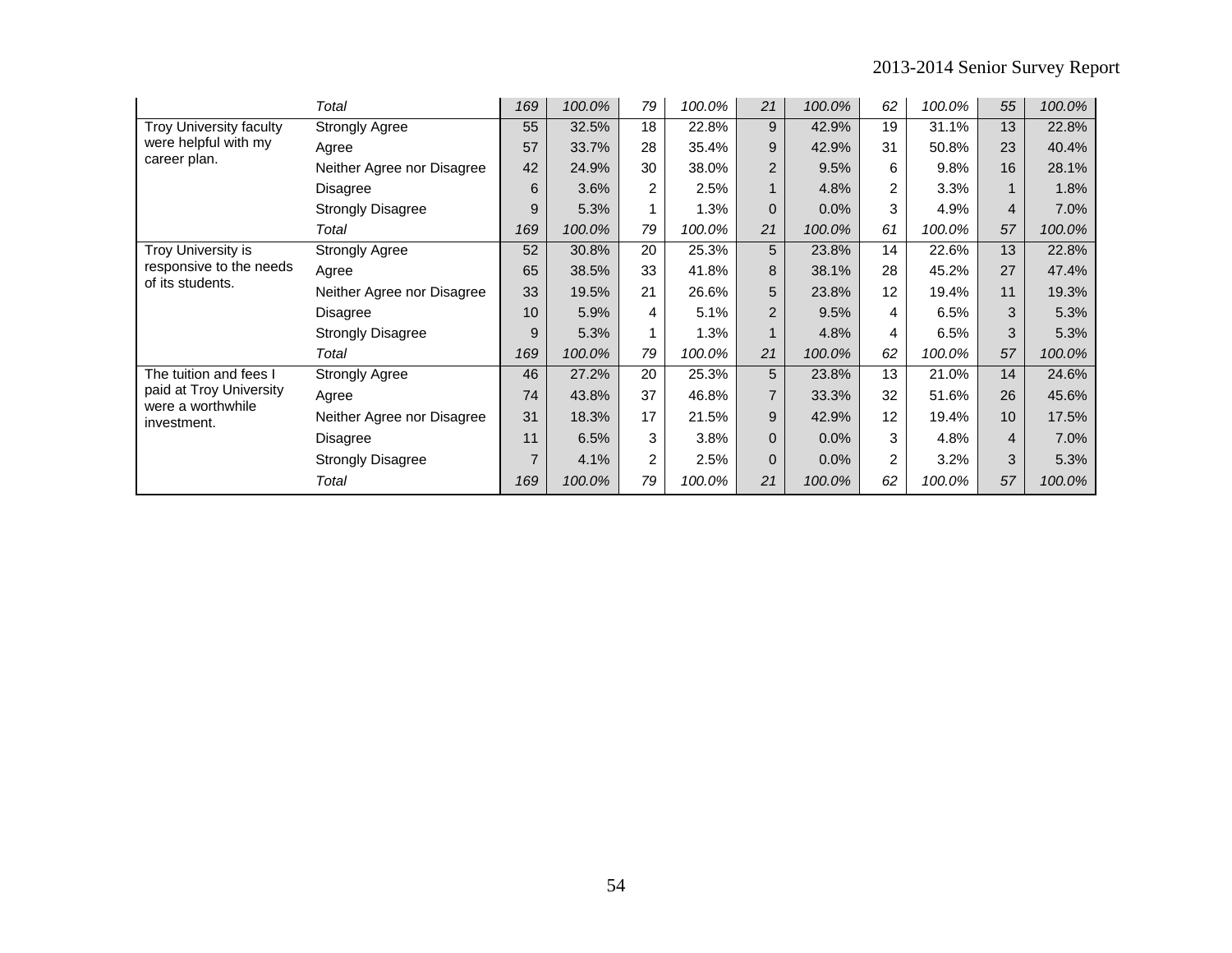|                                  |           | Arts &<br><b>Sciences</b> |        | <b>Sorrell College</b><br>of Business |        |                | <b>Communication</b><br>and Fine Arts |                 | <b>Education</b> | Health &<br>Human<br><b>Services</b> |        |
|----------------------------------|-----------|---------------------------|--------|---------------------------------------|--------|----------------|---------------------------------------|-----------------|------------------|--------------------------------------|--------|
|                                  |           | N                         | %      | N                                     | %      | N              | %                                     | N               | %                | N                                    | %      |
| How would you rate Troy          | Excellent | 42                        | 25.3%  | 18                                    | 23.4%  | 9              | 42.9%                                 | 22              | 33.8%            | 15                                   | 26.8%  |
| University's preparation         | Good      | 50                        | 30.1%  | 33                                    | 42.9%  | 5              | 23.8%                                 | 23              | 35.4%            | 26                                   | 46.4%  |
| of you for employment?           | Average   | 52                        | 31.3%  | 18                                    | 23.4%  | 5              | 23.8%                                 | 13              | 20.0%            | 11                                   | 19.6%  |
|                                  | Fair      | 9                         | 5.4%   | 5                                     | 6.5%   | $\overline{2}$ | 9.5%                                  | 4               | 6.2%             | 3                                    | 5.4%   |
|                                  | Poor      | 13                        | 7.8%   | 3                                     | 3.9%   | $\Omega$       | 0.0%                                  | 3               | 4.6%             |                                      | 1.8%   |
|                                  | Total     | 166                       | 100.0% | 77                                    | 100.0% | 21             | 100.0%                                | 65              | 100.0%           | 56                                   | 100.0% |
| How would you rate Troy          | Excellent | 62                        | 37.3%  | 23                                    | 29.9%  | 9              | 42.9%                                 | 30              | 46.2%            | 17                                   | 30.4%  |
| University's preparation         | Good      | 54                        | 32.5%  | 31                                    | 40.3%  | 5              | 23.8%                                 | 19              | 29.2%            | 23                                   | 41.1%  |
| of you for further<br>education? | Average   | 30                        | 18.1%  | 18                                    | 23.4%  | $\overline{7}$ | 33.3%                                 | 9               | 13.8%            | 13                                   | 23.2%  |
|                                  | Fair      | 11                        | 6.6%   | 3                                     | 3.9%   | $\Omega$       | 0.0%                                  | 4               | 6.2%             | 2                                    | 3.6%   |
|                                  | Poor      | 9                         | 5.4%   | 2                                     | 2.6%   | $\mathbf{0}$   | 0.0%                                  | 3               | 4.6%             | $\mathbf 1$                          | 1.8%   |
|                                  | Total     | 166                       | 100.0% | 77                                    | 100.0% | 21             | 100.0%                                | 65              | 100.0%           | 56                                   | 100.0% |
| What is your overall             | Excellent | 67                        | 40.9%  | 27                                    | 35.5%  | 11             | 52.4%                                 | 28              | 43.1%            | 19                                   | 33.9%  |
| rating of your college           | Good      | 61                        | 37.2%  | 33                                    | 43.4%  | 8              | 38.1%                                 | 23              | 35.4%            | 22                                   | 39.3%  |
| experiences at TROY?             | Average   | 17                        | 10.4%  | 11                                    | 14.5%  | $\overline{2}$ | 9.5%                                  | 10 <sup>°</sup> | 15.4%            | 11                                   | 19.6%  |
|                                  | Fair      | 13                        | 7.9%   | 4                                     | 5.3%   | $\mathbf{0}$   | 0.0%                                  | 4               | 6.2%             | 4                                    | 7.1%   |
|                                  | Poor      | 6                         | 3.7%   |                                       | 1.3%   | $\Omega$       | 0.0%                                  | 0               | 0.0%             | $\Omega$                             | 0.0%   |
|                                  | Total     | 164                       | 100.0% | 76                                    | 100.0% | 21             | 100.0%                                | 65              | 100.0%           | 56                                   | 100.0% |

Report 16 (Q31): Overall ratings on Troy University (Cross Tabulated by **College**)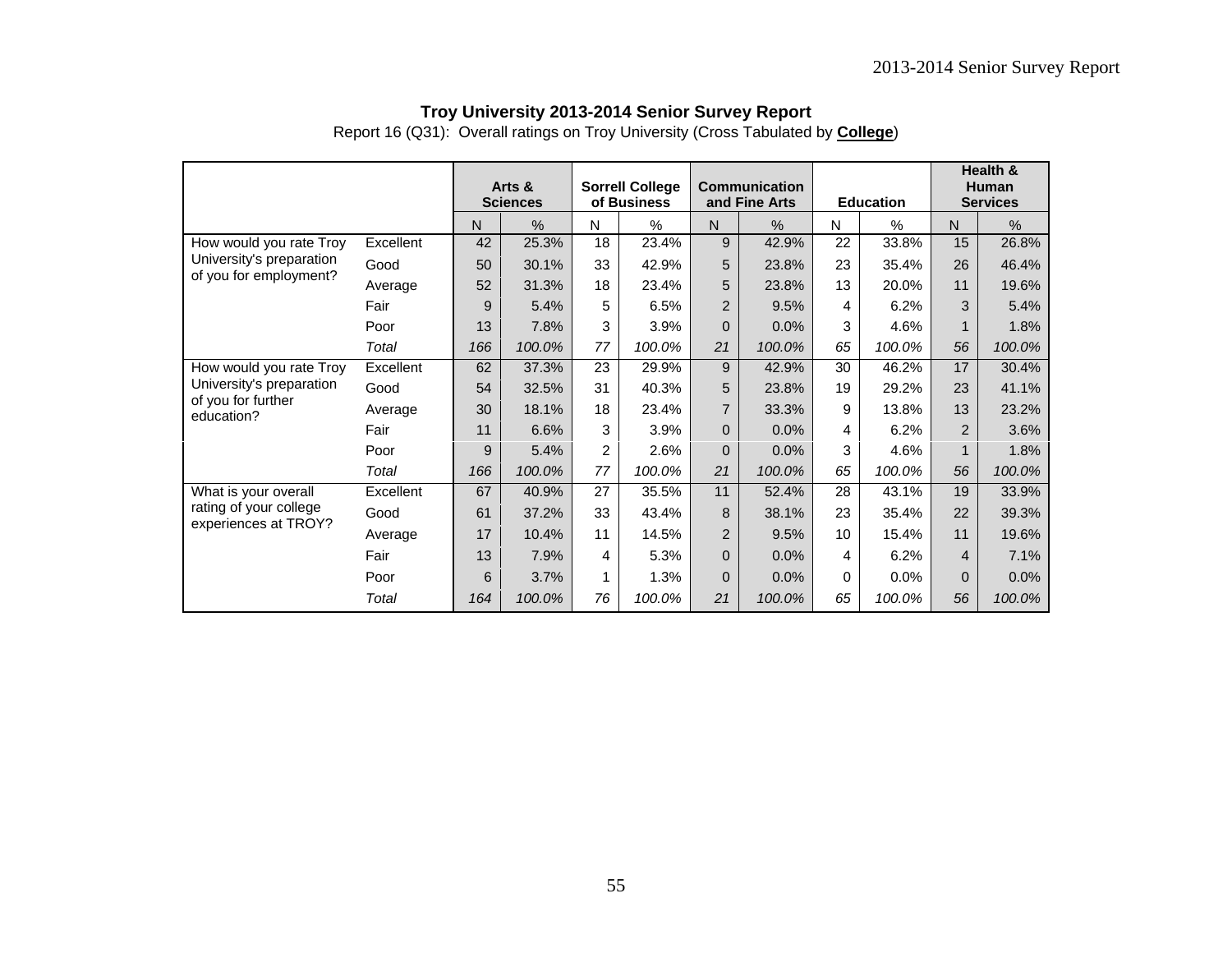|  | Troy University 2013-2014 Senior Survey Report |  |
|--|------------------------------------------------|--|
|--|------------------------------------------------|--|

Report 17: Enrollment choices and recommendations (Cross Tabulated by **College**)

|                                                  |                | Arts &<br><b>Sciences</b> |        | <b>Sorrell College</b><br>of Business |        |                | <b>Communication</b><br>and Fine Arts |                | <b>Education</b> | Health &<br><b>Human</b><br><b>Services</b> |        |  |
|--------------------------------------------------|----------------|---------------------------|--------|---------------------------------------|--------|----------------|---------------------------------------|----------------|------------------|---------------------------------------------|--------|--|
|                                                  |                | N                         | %      | N                                     | %      | N              | %                                     | N              | %                | $\mathsf{N}$                                | $\%$   |  |
| If you were starting                             | Definitely Yes | 75                        | 45.2%  | 31                                    | 40.3%  | 13             | 61.9%                                 | 41             | 63.1%            | 26                                          | 46.4%  |  |
| over, would you enroll in<br>the same program?   | Probably Yes   | 63                        | 38.0%  | 31                                    | 40.3%  | 6              | 28.6%                                 | 19             | 29.2%            | 17                                          | 30.4%  |  |
|                                                  | Probably Not   | 24                        | 14.5%  | 12                                    | 15.6%  | $\overline{2}$ | 9.5%                                  | 3              | 4.6%             | 8                                           | 14.3%  |  |
|                                                  | Definitely Not | $\overline{4}$            | 2.4%   | 3                                     | 3.9%   | $\Omega$       | 0.0%                                  | $\overline{2}$ | 3.1%             | 5                                           | 8.9%   |  |
|                                                  | Total          | 166                       | 100.0% | 77                                    | 100.0% | 21             | 100.0%                                | 65             | 100.0%           | 56                                          | 100.0% |  |
| If you could start college                       | Definitely Yes | 78                        | 47.3%  | 34                                    | 44.7%  | 14             | 66.7%                                 | 31             | 47.7%            | 25                                          | 44.6%  |  |
| over, would you attend<br>Troy University again? | Probably Yes   | 67                        | 40.6%  | 30                                    | 39.5%  | 5              | 23.8%                                 | 29             | 44.6%            | 23                                          | 41.1%  |  |
|                                                  | Probably Not   | 13                        | 7.9%   | 9                                     | 11.8%  | $\overline{2}$ | 9.5%                                  | 4              | 6.2%             | 5                                           | 8.9%   |  |
|                                                  | Definitely Not | $\overline{7}$            | 4.2%   | 3                                     | 3.9%   | $\Omega$       | 0.0%                                  |                | 1.5%             | 3                                           | 5.4%   |  |
|                                                  | Total          | 165                       | 100.0% | 76                                    | 100.0% | 21             | 100.0%                                | 65             | 100.0%           | 56                                          | 100.0% |  |
| Would you recommend                              | Definitely Yes | 85                        | 52.1%  | 35                                    | 45.5%  | 15             | 71.4%                                 | 34             | 52.3%            | 27                                          | 48.2%  |  |
| your academic program                            | Probably Yes   | 62                        | 38.0%  | 36                                    | 46.8%  | 5              | 23.8%                                 | 28             | 43.1%            | 19                                          | 33.9%  |  |
| to other students?                               | Probably Not   | 11                        | 6.7%   | 5                                     | 6.5%   | $\Omega$       | 0.0%                                  | $\Omega$       | 0.0%             | 9                                           | 16.1%  |  |
|                                                  | Definitely Not | 5                         | 3.1%   | 1                                     | 1.3%   |                | 4.8%                                  | 3              | 4.6%             | 1                                           | 1.8%   |  |
|                                                  | Total          | 163                       | 100.0% | 77                                    | 100.0% | 21             | 100.0%                                | 65             | 100.0%           | 56                                          | 100.0% |  |
| Would you recommend                              | Definitely Yes | 92                        | 55.4%  | 44                                    | 57.1%  | 16             | 76.2%                                 | 34             | 52.3%            | 34                                          | 60.7%  |  |
| Troy University to                               | Probably Yes   | 60                        | 36.1%  | 26                                    | 33.8%  | 4              | 19.0%                                 | 25             | 38.5%            | 14                                          | 25.0%  |  |
| someone planning to go<br>to college?            | Probably Not   | $\overline{7}$            | 4.2%   | 5                                     | 6.5%   | $\mathbf{1}$   | 4.8%                                  | 4              | 6.2%             | 8                                           | 14.3%  |  |
|                                                  | Definitely Not | $\overline{7}$            | 4.2%   | $\overline{c}$                        | 2.6%   | $\Omega$       | 0.0%                                  | $\overline{2}$ | 3.1%             | $\Omega$                                    | 0.0%   |  |
|                                                  | Total          | 166                       | 100.0% | 77                                    | 100.0% | 21             | 100.0%                                | 65             | 100.0%           | 56                                          | 100.0% |  |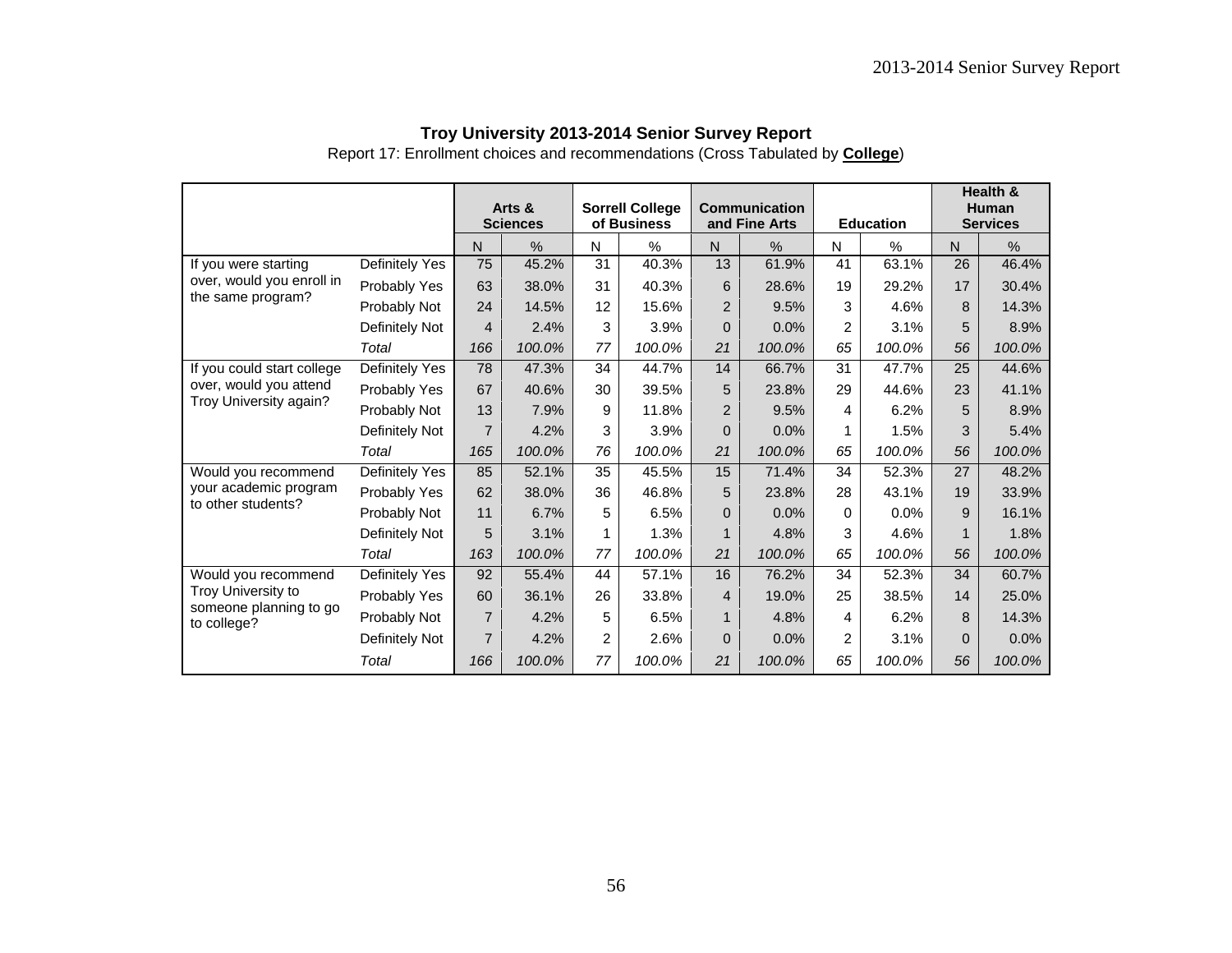Report 18: Comparison of Intellectual Development and Leadership Development Items by **Ethnicity**

|                                 |                 |                      |                 |               | American      |                                |               |                 |               |                          | <b>Hawaiian</b><br>or Other |                |              |                         |                     |                             |                       |
|---------------------------------|-----------------|----------------------|-----------------|---------------|---------------|--------------------------------|---------------|-----------------|---------------|--------------------------|-----------------------------|----------------|--------------|-------------------------|---------------------|-----------------------------|-----------------------|
|                                 |                 |                      | <b>African</b>  |               | Indian/Alaska |                                |               |                 |               |                          | <b>Pacific</b>              |                |              |                         |                     |                             | <b>Race/Ethnicity</b> |
|                                 |                 |                      | <b>American</b> |               | <b>Native</b> |                                | Asian         |                 | Caucasian     |                          | <b>Islander</b>             |                | Hispanic     |                         | <b>Multi-Racial</b> |                             | <b>Unknown</b>        |
|                                 |                 | N                    | $\%$            | N             | $\%$          | ${\sf N}$                      | $\%$          | N               | $\%$          | N                        | $\%$                        | N              | $\%$         | N                       | $\%$                | N                           | $\%$                  |
| Writing skills                  | Excellent       | 46                   | 33.6%           | $\mathbf 0$   | 0.0%          | $\mathbf{1}$                   | 11.1%         | $\overline{88}$ | 35.8%         | $\mathbf 0$              | 0.0%                        | $\overline{4}$ | 50.0%        | 3                       | 33.3%               | $\mathbf{1}$                | 100.0%                |
|                                 | Good            | 61                   | 44.5%           | $\mathbf{1}$  | 100.0%        | $\overline{4}$                 | 44.4%         | 114             | 46.3%         | $\mathbf{0}$             | 0.0%                        | 4              | 50.0%        | 6                       | 66.7%               | $\mathbf 0$                 | 0.0%                  |
|                                 | Average         | 28                   | 20.4%           | 0             | 0.0%          | $\overline{4}$                 | 44.4%         | 34              | 13.8%         | $\mathbf{0}$             | 0.0%                        | 0              | 0.0%         | $\mathbf{0}$            | 0.0%                | 0                           | 0.0%                  |
|                                 | Fair            | $\overline{2}$       | 1.5%            | $\Omega$      | 0.0%          | $\overline{0}$                 | 0.0%          | $\overline{7}$  | 2.8%          | $\mathbf{0}$             | 0.0%                        | 0              | 0.0%         | $\mathbf{0}$            | 0.0%                | $\mathbf 0$                 | 0.0%                  |
|                                 | Poor            | $\Omega$             | 0.0%            | $\Omega$      | 0.0%          | $\Omega$                       | 0.0%          | 3               | 1.2%          | $\Omega$                 | 0.0%                        | $\Omega$       | 0.0%         | $\Omega$                | 0.0%                | $\Omega$                    | 0.0%                  |
|                                 | Total           | 137                  | 100.0%          | 1             | 100.0%        | 9                              | 100.0%        | 246             | 100.0%        | $\overline{O}$           | 0.0%                        | 8              | 100.0%       | 9                       | 100.0%              | $\mathbf{1}$                | 100.0%                |
| Speaking/presentation<br>skills | Excellent       | 47                   | 34.6%           | $\Omega$      | 0.0%          | $\overline{1}$                 | 11.1%         | $\overline{83}$ | 33.7%         | $\overline{0}$           | 0.0%                        | $\overline{4}$ | 50.0%        | $\mathbf{3}$            | 33.3%               | $\mathbf{1}$                | 100.0%                |
|                                 | Good            | 66                   | 48.5%           | $\mathbf{1}$  | 100.0%        | 5                              | 55.6%         | 116             | 47.2%         | $\mathbf{0}$             | 0.0%                        | 4              | 50.0%        | 5                       | 55.6%               | $\mathbf 0$                 | 0.0%                  |
|                                 | Average         | 17                   | 12.5%           | $\Omega$      | 0.0%          | 3                              | 33.3%         | 35              | 14.2%         | $\mathbf{0}$             | 0.0%                        | 0              | 0.0%         | $\mathbf{1}$            | 11.1%               | 0                           | 0.0%                  |
|                                 | Fair            | 6                    | 4.4%            | $\Omega$      | 0.0%          | $\mathbf{0}$                   | 0.0%          | 9               | 3.7%          | $\Omega$                 | 0.0%                        | 0              | 0.0%         | $\mathbf{0}$            | 0.0%                | $\Omega$                    | 0.0%                  |
|                                 | Poor            | $\overline{0}$       | 0.0%            | $\Omega$      | 0.0%          | $\Omega$                       | 0.0%          | 3               | 1.2%          | $\mathbf{0}$             | 0.0%                        | 0              | 0.0%         | $\Omega$                | 0.0%                | $\Omega$                    | 0.0%                  |
|                                 | Total           | 136                  | 100.0%          | $\mathbf{1}$  | 100.0%        | $\mathcal{Q}$                  | 100.0%        | 246             | 100.0%        | $\overline{O}$           | 0.0%                        | 8              | 100.0%       | 9                       | 100.0%              | $\mathbf{1}$                | 100.0%                |
| Reading skills                  | Excellent       | 63                   | 46.7%           | 1             | 100.0%        | $\mathbf{1}$                   | 11.1%         | $\overline{97}$ | 39.6%         | $\mathbf{0}$             | 0.0%                        | 4              | 50.0%        | $\overline{4}$          | 44.4%               | $\Omega$                    | 0.0%                  |
|                                 | Good            | 52                   | 38.5%           | $\mathbf 0$   | 0.0%          | $\overline{7}$                 | 77.8%         | 101             | 41.2%         | $\mathbf{0}$             | 0.0%                        | 4              | 50.0%        | 5                       | 55.6%               | $\mathbf 0$                 | 0.0%                  |
|                                 | Average<br>Fair | 18<br>$\overline{2}$ | 13.3%<br>1.5%   | 0<br>$\Omega$ | 0.0%<br>0.0%  | $\overline{1}$<br>$\mathbf{0}$ | 11.1%<br>0.0% | 37<br>6         | 15.1%<br>2.4% | $\mathbf{0}$<br>$\Omega$ | 0.0%<br>0.0%                | 0<br>$\Omega$  | 0.0%<br>0.0% | $\mathbf 0$<br>$\Omega$ | 0.0%<br>0.0%        | $\mathbf{1}$<br>$\mathbf 0$ | 100.0%<br>0.0%        |
|                                 | Poor            | $\Omega$             | 0.0%            | $\Omega$      | 0.0%          | $\Omega$                       | 0.0%          | 4               | 1.6%          | $\mathbf{0}$             | 0.0%                        | $\Omega$       | 0.0%         | $\Omega$                | 0.0%                | $\Omega$                    | 0.0%                  |
|                                 | Total           | 135                  | 100.0%          | 1             | 100.0%        | 9                              | 100.0%        | 245             | 100.0%        | $\Omega$                 | 0.0%                        | 8              | 100.0%       | 9                       | 100.0%              | 1                           | 100.0%                |
| Critical thinking skills        | Excellent       | 53                   | 38.7%           | $\mathbf 0$   | 0.0%          | $\overline{2}$                 | 22.2%         | 96              | 39.2%         | $\mathbf{0}$             | 0.0%                        | 6              | 75.0%        | $\overline{4}$          | 44.4%               | $\mathbf{1}$                | 100.0%                |
|                                 | Good            | 65                   | 47.4%           | $\Omega$      | 0.0%          | $\overline{4}$                 | 44.4%         | 116             | 47.3%         | $\mathbf{0}$             | 0.0%                        | $\overline{c}$ | 25.0%        | $\overline{4}$          | 44.4%               | $\mathbf 0$                 | 0.0%                  |
|                                 | Average         | 16                   | 11.7%           | $\mathbf{1}$  | 100.0%        | $\overline{2}$                 | 22.2%         | 25              | 10.2%         | $\Omega$                 | 0.0%                        | $\mathbf 0$    | 0.0%         |                         | 11.1%               | $\Omega$                    | 0.0%                  |
|                                 | Fair            | 3                    | 2.2%            | $\Omega$      | 0.0%          | $\mathbf{1}$                   | 11.1%         | 6               | 2.4%          | $\Omega$                 | 0.0%                        | 0              | 0.0%         | $\Omega$                | 0.0%                | $\Omega$                    | 0.0%                  |
|                                 | Poor            | $\overline{0}$       | 0.0%            | 0             | 0.0%          | $\mathbf{0}$                   | 0.0%          | $\overline{2}$  | 0.8%          | $\overline{0}$           | 0.0%                        | 0              | 0.0%         | $\mathbf 0$             | 0.0%                | 0                           | 0.0%                  |
|                                 | Total           | 137                  | 100.0%          | 1             | 100.0%        | 9                              | 100.0%        | 245             | 100.0%        | $\overline{O}$           | 0.0%                        | 8              | 100.0%       | 9                       | 100.0%              | $\mathbf{1}$                | 100.0%                |
| Problem solving skills          | Excellent       | 52                   | 38.2%           | $\Omega$      | 0.0%          | $\overline{c}$                 | 22.2%         | $\overline{92}$ | 37.4%         | $\mathbf 0$              | 0.0%                        | $\overline{4}$ | 50.0%        | $\mathbf{3}$            | 33.3%               | $\mathbf{1}$                | 100.0%                |
|                                 | Good            | 64                   | 47.1%           | $\mathbf{1}$  | 100.0%        | 3                              | 33.3%         | 117             | 47.6%         | $\Omega$                 | 0.0%                        | 3              | 37.5%        | 5                       | 55.6%               | $\Omega$                    | 0.0%                  |
|                                 | Average         | 17                   | 12.5%           | 0             | 0.0%          | 4                              | 44.4%         | 28              | 11.4%         | 0                        | 0.0%                        | $\mathbf 1$    | 12.5%        |                         | 11.1%               | $\Omega$                    | 0.0%                  |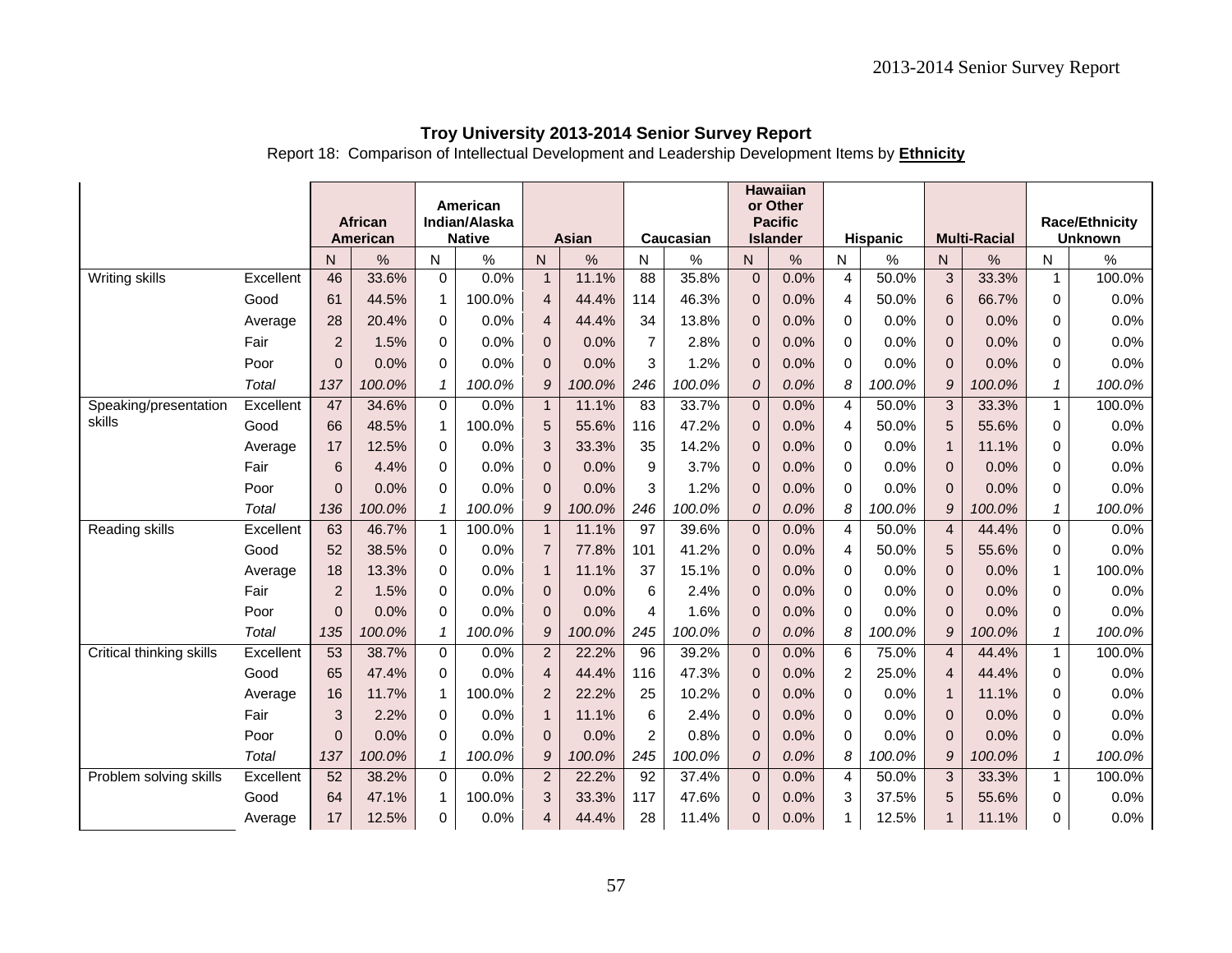|                            | Fair      | 3               | 2.2%   | 0            | 0.0%   | 0              | 0.0%   | 9               | 3.7%   | $\overline{0}$   | 0.0% | 0              | 0.0%   | $\mathbf 0$    | 0.0%   | 0              | 0.0%   |
|----------------------------|-----------|-----------------|--------|--------------|--------|----------------|--------|-----------------|--------|------------------|------|----------------|--------|----------------|--------|----------------|--------|
|                            | Poor      | $\overline{0}$  | 0.0%   | 0            | 0.0%   | $\mathbf{0}$   | 0.0%   | $\Omega$        | 0.0%   | $\overline{0}$   | 0.0% | 0              | 0.0%   | $\mathbf 0$    | 0.0%   | 0              | 0.0%   |
|                            | Total     | 136             | 100.0% | 1            | 100.0% | 9              | 100.0% | 246             | 100.0% | $\overline{O}$   | 0.0% | 8              | 100.0% | 9              | 100.0% | $\mathcal I$   | 100.0% |
| <b>Mathematical skills</b> | Excellent | 33              | 24.1%  | $\mathbf 0$  | 0.0%   | $\mathbf{1}$   | 11.1%  | 46              | 18.7%  | $\overline{0}$   | 0.0% | 2              | 25.0%  | $\overline{4}$ | 44.4%  | 0              | 0.0%   |
|                            | Good      | 56              | 40.9%  | $\Omega$     | 0.0%   | 5              | 55.6%  | 105             | 42.7%  | $\overline{0}$   | 0.0% | 5              | 62.5%  | 3              | 33.3%  | 0              | 0.0%   |
|                            | Average   | 33              | 24.1%  | $\Omega$     | 0.0%   | $\overline{c}$ | 22.2%  | 68              | 27.6%  | $\overline{0}$   | 0.0% | 1              | 12.5%  | $\overline{2}$ | 22.2%  | 0              | 0.0%   |
|                            | Fair      | 13              | 9.5%   | $\mathbf{1}$ | 100.0% | $\mathbf{1}$   | 11.1%  | 22              | 8.9%   | $\Omega$         | 0.0% | 0              | 0.0%   | $\mathbf{0}$   | 0.0%   | 0              | 0.0%   |
|                            | Poor      | $\overline{2}$  | 1.5%   | $\mathbf 0$  | 0.0%   | $\pmb{0}$      | 0.0%   | 5               | 2.0%   | $\overline{0}$   | 0.0% | 0              | 0.0%   | $\mathbf{0}$   | 0.0%   | $\mathbf{1}$   | 100.0% |
|                            | Total     | 137             | 100.0% | 1            | 100.0% | 9              | 100.0% | 246             | 100.0% | $\overline{O}$   | 0.0% | 8              | 100.0% | 9              | 100.0% | $\mathcal I$   | 100.0% |
| Computer                   | Excellent | 39              | 28.7%  | $\Omega$     | 0.0%   | $\overline{2}$ | 22.2%  | 69              | 28.2%  | $\overline{0}$   | 0.0% | 4              | 50.0%  | 3              | 33.3%  | 0              | 0.0%   |
| technologies               | Good      | 71              | 52.2%  | $\Omega$     | 0.0%   | 5              | 55.6%  | 106             | 43.3%  | $\overline{0}$   | 0.0% | 4              | 50.0%  | $\overline{4}$ | 44.4%  | 0              | 0.0%   |
|                            | Average   | 20              | 14.7%  | $\Omega$     | 0.0%   | $\mathbf{1}$   | 11.1%  | 60              | 24.5%  | $\overline{0}$   | 0.0% | 0              | 0.0%   | $\overline{2}$ | 22.2%  | 0              | 0.0%   |
|                            | Fair      | 6               | 4.4%   | $\mathbf 1$  | 100.0% | $\mathbf{1}$   | 11.1%  | 8               | 3.3%   | $\boldsymbol{0}$ | 0.0% | 0              | 0.0%   | $\pmb{0}$      | 0.0%   | 0              | 0.0%   |
|                            | Poor      | $\Omega$        | 0.0%   | 0            | 0.0%   | $\mathbf 0$    | 0.0%   | $\overline{2}$  | 0.8%   | $\mathbf 0$      | 0.0% | 0              | 0.0%   | $\mathbf{0}$   | 0.0%   | 1              | 100.0% |
|                            | Total     | 136             | 100.0% | $\mathcal I$ | 100.0% | 9              | 100.0% | 245             | 100.0% | $\overline{O}$   | 0.0% | 8              | 100.0% | 9              | 100.0% | $\mathbf{1}$   | 100.0% |
| Research skills            | Excellent | 55              | 40.1%  | $\Omega$     | 0.0%   | $\mathbf{1}$   | 11.1%  | $\overline{98}$ | 40.2%  | $\overline{0}$   | 0.0% | 5              | 62.5%  | $\overline{4}$ | 44.4%  | $\mathbf{1}$   | 100.0% |
|                            | Good      | 51              | 37.2%  | $\Omega$     | 0.0%   | $\overline{7}$ | 77.8%  | 105             | 43.0%  | $\mathbf{0}$     | 0.0% | 3              | 37.5%  | 5              | 55.6%  | 0              | 0.0%   |
|                            | Average   | 23              | 16.8%  | $\Omega$     | 0.0%   | $\mathbf{1}$   | 11.1%  | 33              | 13.5%  | $\Omega$         | 0.0% | 0              | 0.0%   | $\Omega$       | 0.0%   | $\Omega$       | 0.0%   |
|                            | Fair      | $\overline{7}$  | 5.1%   | 1            | 100.0% | $\pmb{0}$      | 0.0%   | $6\phantom{1}6$ | 2.5%   | $\overline{0}$   | 0.0% | 0              | 0.0%   | $\mathbf{0}$   | 0.0%   | 0              | 0.0%   |
|                            | Poor      | $\mathbf 1$     | 0.7%   | 0            | 0.0%   | 0              | 0.0%   | $\overline{2}$  | 0.8%   | $\overline{0}$   | 0.0% | 0              | 0.0%   | $\mathbf{0}$   | 0.0%   | 0              | 0.0%   |
|                            | Total     | 137             | 100.0% | 1            | 100.0% | 9              | 100.0% | 244             | 100.0% | $\overline{O}$   | 0.0% | 8              | 100.0% | 9              | 100.0% | $\mathbf{1}$   | 100.0% |
| Scientific principles      | Excellent | $\overline{27}$ | 19.7%  | $\Omega$     | 0.0%   | $\overline{1}$ | 11.1%  | $\overline{55}$ | 22.4%  | $\mathbf 0$      | 0.0% | 5              | 62.5%  | $\overline{c}$ | 22.2%  | $\Omega$       | 0.0%   |
| and methods                | Good      | 69              | 50.4%  | $\Omega$     | 0.0%   | $\overline{4}$ | 44.4%  | 106             | 43.3%  | $\Omega$         | 0.0% | $\overline{c}$ | 25.0%  | 6              | 66.7%  | 0              | 0.0%   |
|                            | Average   | 26              | 19.0%  | $\mathbf 1$  | 100.0% | $\overline{4}$ | 44.4%  | 62              | 25.3%  | $\overline{0}$   | 0.0% | 1              | 12.5%  | $\mathbf{1}$   | 11.1%  | $\mathbf{1}$   | 100.0% |
|                            | Fair      | 13              | 9.5%   | 0            | 0.0%   | $\mathbf 0$    | 0.0%   | 18              | 7.3%   | $\overline{0}$   | 0.0% | 0              | 0.0%   | $\mathbf{0}$   | 0.0%   | 0              | 0.0%   |
|                            | Poor      | $\overline{2}$  | 1.5%   | $\Omega$     | 0.0%   | 0              | 0.0%   | $\overline{4}$  | 1.6%   | 0                | 0.0% | 0              | 0.0%   | $\mathbf 0$    | 0.0%   | 0              | 0.0%   |
|                            | Total     | 137             | 100.0% | $\mathbf{1}$ | 100.0% | 9              | 100.0% | 245             | 100.0% | $\mathcal{O}$    | 0.0% | 8              | 100.0% | 9              | 100.0% | $\mathbf{1}$   | 100.0% |
| Understanding              | Excellent | 48              | 35.0%  | $\Omega$     | 0.0%   | $\mathbf{1}$   | 11.1%  | 65              | 26.5%  | $\overline{0}$   | 0.0% | 3              | 37.5%  | $\overline{4}$ | 44.4%  | $\overline{0}$ | 0.0%   |
| different philosophies     | Good      | 58              | 42.3%  | $\Omega$     | 0.0%   | 5              | 55.6%  | 113             | 46.1%  | 0                | 0.0% | 5              | 62.5%  | $\overline{4}$ | 44.4%  | $\mathbf{1}$   | 100.0% |
| and cultures               | Average   | 24              | 17.5%  | 1            | 100.0% | $\overline{2}$ | 22.2%  | 54              | 22.0%  | $\overline{0}$   | 0.0% | 0              | 0.0%   | $\mathbf{0}$   | 0.0%   | 0              | 0.0%   |
|                            | Fair      | $\overline{7}$  | 5.1%   | $\mathbf 0$  | 0.0%   | $\mathbf{1}$   | 11.1%  | 11              | 4.5%   | $\overline{0}$   | 0.0% | 0              | 0.0%   | $\Omega$       | 0.0%   | 0              | 0.0%   |
|                            | Poor      | $\Omega$        | 0.0%   | $\Omega$     | 0.0%   | $\mathbf{0}$   | 0.0%   | $\overline{2}$  | 0.8%   | $\overline{0}$   | 0.0% | 0              | 0.0%   | $\mathbf{1}$   | 11.1%  | $\Omega$       | 0.0%   |
|                            | Total     | 137             | 100.0% | 1            | 100.0% | 9              | 100.0% | 245             | 100.0% | $\mathcal{O}$    | 0.0% | 8              | 100.0% | 9              | 100.0% | $\mathbf{1}$   | 100.0% |
| Appreciation of the        | Excellent | 40              | 29.4%  | $\Omega$     | 0.0%   | $\mathbf{1}$   | 11.1%  | $\overline{56}$ | 23.0%  | $\mathbf 0$      | 0.0% | 3              | 37.5%  | $\overline{4}$ | 44.4%  | $\mathbf{1}$   | 100.0% |
| arts                       | Good      | 51              | 37.5%  | $\mathbf{1}$ | 100.0% | 4              | 44.4%  | 97              | 39.8%  | $\overline{0}$   | 0.0% | 4              | 50.0%  | 3              | 33.3%  | 0              | 0.0%   |
|                            | Average   | 36              | 26.5%  | $\Omega$     | 0.0%   | $\overline{c}$ | 22.2%  | 64              | 26.2%  | $\mathbf{0}$     | 0.0% | 1              | 12.5%  | $\mathbf{1}$   | 11.1%  | 0              | 0.0%   |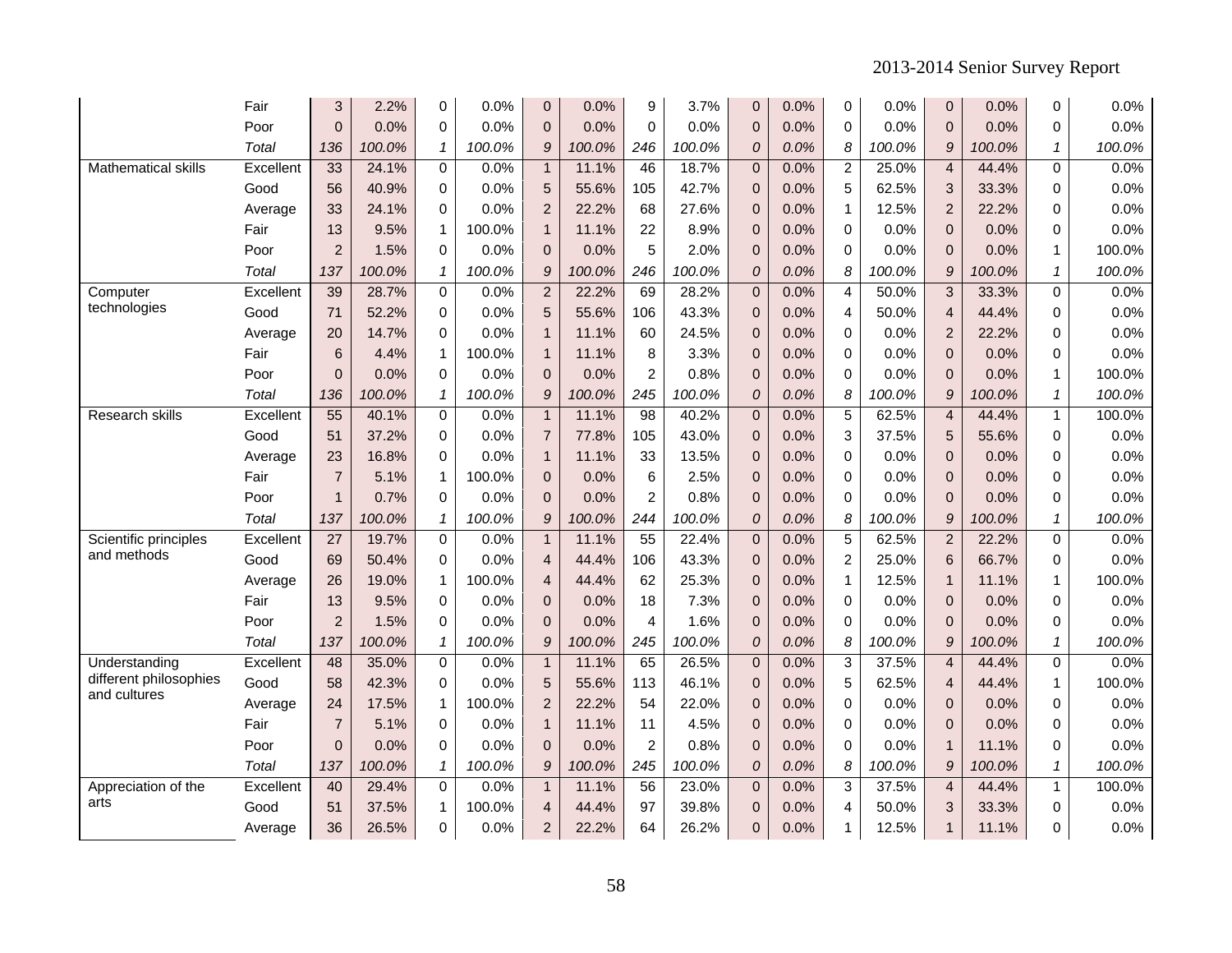|                       | Fair      | 6              | 4.4%   | 0            | 0.0%    | $\mathbf{1}$            | 11.1%  | 17             | 7.0%   | $\overline{0}$   | 0.0% | 0 | 0.0%   | $\mathbf{1}$     | 11.1%  | 0            | 0.0%   |
|-----------------------|-----------|----------------|--------|--------------|---------|-------------------------|--------|----------------|--------|------------------|------|---|--------|------------------|--------|--------------|--------|
|                       | Poor      | 3              | 2.2%   | 0            | 0.0%    | $\mathbf{1}$            | 11.1%  | 10             | 4.1%   | 0                | 0.0% | 0 | 0.0%   | $\mathbf 0$      | 0.0%   | 0            | 0.0%   |
|                       | Total     | 136            | 100.0% | 1            | 100.0%  | 9                       | 100.0% | 244            | 100.0% | $\overline{O}$   | 0.0% | 8 | 100.0% | 9                | 100.0% | $\mathcal I$ | 100.0% |
| Leadership skills     | Excellent | 59             | 43.7%  | $\Omega$     | 0.0%    | $\mathbf{1}$            | 11.1%  | 94             | 38.4%  | $\overline{0}$   | 0.0% | 3 | 37.5%  | $\overline{4}$   | 44.4%  | $\mathbf{1}$ | 100.0% |
|                       | Good      | 55             | 40.7%  | 1            | 100.0%  | 5                       | 55.6%  | 107            | 43.7%  | $\overline{0}$   | 0.0% | 4 | 50.0%  | $\overline{4}$   | 44.4%  | 0            | 0.0%   |
|                       | Average   | 18             | 13.3%  | 0            | 0.0%    | 3                       | 33.3%  | 32             | 13.1%  | $\boldsymbol{0}$ | 0.0% | 1 | 12.5%  | $\mathbf{1}$     | 11.1%  | 0            | 0.0%   |
|                       | Fair      | $\overline{2}$ | 1.5%   | 0            | $0.0\%$ | 0                       | 0.0%   | 6              | 2.4%   | $\mathbf{0}$     | 0.0% | 0 | 0.0%   | $\mathbf{0}$     | 0.0%   | 0            | 0.0%   |
|                       | Poor      | $\mathbf 1$    | 0.7%   | $\Omega$     | 0.0%    | $\overline{0}$          | 0.0%   | 6              | 2.4%   | $\mathbf{0}$     | 0.0% | 0 | 0.0%   | $\mathbf{0}$     | 0.0%   | 0            | 0.0%   |
|                       | Total     | 135            | 100.0% | 1            | 100.0%  | 9                       | 100.0% | 245            | 100.0% | $\overline{O}$   | 0.0% | 8 | 100.0% | 9                | 100.0% | $\mathbf{1}$ | 100.0% |
| Management and        | Excellent | 61             | 44.5%  | $\mathbf{1}$ | 100.0%  | $\pmb{0}$               | 0.0%   | 105            | 42.9%  | $\Omega$         | 0.0% | 4 | 50.0%  | $6\phantom{1}6$  | 66.7%  | $\mathbf{1}$ | 100.0% |
| organizational skills | Good      | 59             | 43.1%  | 0            | 0.0%    | $\overline{7}$          | 77.8%  | 104            | 42.4%  | $\mathbf{0}$     | 0.0% | 4 | 50.0%  | $\overline{2}$   | 22.2%  | 0            | 0.0%   |
|                       | Average   | 13             | 9.5%   | 0            | 0.0%    | $\overline{c}$          | 22.2%  | 25             | 10.2%  | $\overline{0}$   | 0.0% | 0 | 0.0%   | $\mathbf{1}$     | 11.1%  | 0            | 0.0%   |
|                       | Fair      | 4              | 2.9%   | 0            | 0.0%    | $\pmb{0}$               | 0.0%   | 9              | 3.7%   | $\overline{0}$   | 0.0% | 0 | 0.0%   | $\mathbf 0$      | 0.0%   | 0            | 0.0%   |
|                       | Poor      | $\Omega$       | 0.0%   | 0            | 0.0%    | $\overline{0}$          | 0.0%   | $\overline{2}$ | 0.8%   | $\mathbf{0}$     | 0.0% | 0 | 0.0%   | $\Omega$         | 0.0%   | $\Omega$     | 0.0%   |
|                       | Total     | 137            | 100.0% | 1            | 100.0%  | $\mathcal{G}$           | 100.0% | 245            | 100.0% | ${\cal O}$       | 0.0% | 8 | 100.0% | $\boldsymbol{9}$ | 100.0% | $\mathcal I$ | 100.0% |
| Time management       | Excellent | 64             | 46.7%  | $\Omega$     | 0.0%    | $\pmb{0}$               | 0.0%   | 104            | 43.0%  | 0                | 0.0% | 4 | 50.0%  | 5                | 55.6%  | $\mathbf{1}$ | 100.0% |
|                       | Good      | 52             | 38.0%  | 0            | 0.0%    | 6                       | 66.7%  | 100            | 41.3%  | $\overline{0}$   | 0.0% | 4 | 50.0%  | 3                | 33.3%  | 0            | 0.0%   |
|                       | Average   | 16             | 11.7%  | 1            | 100.0%  | $\overline{2}$          | 22.2%  | 26             | 10.7%  | $\Omega$         | 0.0% | 0 | 0.0%   | $\mathbf{1}$     | 11.1%  | 0            | 0.0%   |
|                       | Fair      | 5              | 3.6%   | $\Omega$     | 0.0%    | $\mathbf{1}$            | 11.1%  | 11             | 4.5%   | $\overline{0}$   | 0.0% | 0 | 0.0%   | $\mathbf{0}$     | 0.0%   | 0            | 0.0%   |
|                       | Poor      | 0              | 0.0%   | 0            | 0.0%    | $\overline{0}$          | 0.0%   | 1              | 0.4%   | $\overline{0}$   | 0.0% | 0 | 0.0%   | $\overline{0}$   | 0.0%   | 0            | 0.0%   |
|                       | Total     | 137            | 100.0% | $\mathbf{1}$ | 100.0%  | 9                       | 100.0% | 242            | 100.0% | $\overline{O}$   | 0.0% | 8 | 100.0% | 9                | 100.0% | $\mathbf{1}$ | 100.0% |
| Working cooperatively | Excellent | 68             | 49.6%  | $\Omega$     | 0.0%    | $\mathbf{1}$            | 11.1%  | 80             | 32.9%  | $\mathbf 0$      | 0.0% | 4 | 50.0%  | $\overline{4}$   | 44.4%  | $\mathbf{1}$ | 100.0% |
| in groups             | Good      | 53             | 38.7%  | 1            | 100.0%  | $\overline{\mathbf{4}}$ | 44.4%  | 106            | 43.6%  | 0                | 0.0% | 2 | 25.0%  | 5                | 55.6%  | 0            | 0.0%   |
|                       | Average   | 13             | 9.5%   | 0            | 0.0%    | 3                       | 33.3%  | 35             | 14.4%  | $\mathbf{0}$     | 0.0% | 2 | 25.0%  | $\mathbf{0}$     | 0.0%   | 0            | 0.0%   |
|                       | Fair      | 3              | 2.2%   | $\Omega$     | 0.0%    | $\mathbf{1}$            | 11.1%  | 17             | 7.0%   | $\mathbf{0}$     | 0.0% | 0 | 0.0%   | $\mathbf{0}$     | 0.0%   | 0            | 0.0%   |
|                       | Poor      | $\Omega$       | 0.0%   | $\Omega$     | 0.0%    | $\mathbf{0}$            | 0.0%   | 5              | 2.1%   | $\overline{0}$   | 0.0% | 0 | 0.0%   | $\Omega$         | 0.0%   | 0            | 0.0%   |
|                       | Total     | 137            | 100.0% | 1            | 100.0%  | $\mathcal{G}$           | 100.0% | 243            | 100.0% | ${\cal O}$       | 0.0% | 8 | 100.0% | 9                | 100.0% | $\mathbf{1}$ | 100.0% |
| Planning and carrying | Excellent | 67             | 48.9%  | 0            | 0.0%    | $\mathbf{1}$            | 11.1%  | 107            | 44.0%  | $\mathbf 0$      | 0.0% | 5 | 62.5%  | 5                | 55.6%  | $\mathbf{1}$ | 100.0% |
| out projects          | Good      | 55             | 40.1%  | $\mathbf{1}$ | 100.0%  | 5                       | 55.6%  | 108            | 44.4%  | $\mathbf{0}$     | 0.0% | 3 | 37.5%  | 3                | 33.3%  | 0            | 0.0%   |
|                       | Average   | 11             | 8.0%   | $\Omega$     | 0.0%    | 3                       | 33.3%  | 18             | 7.4%   | $\mathbf{0}$     | 0.0% | 0 | 0.0%   | $\mathbf{1}$     | 11.1%  | 0            | 0.0%   |
|                       | Fair      | 4              | 2.9%   | $\Omega$     | 0.0%    | $\overline{0}$          | 0.0%   | 9              | 3.7%   | $\overline{0}$   | 0.0% | 0 | 0.0%   | $\mathbf{0}$     | 0.0%   | 0            | 0.0%   |
|                       | Poor      | $\Omega$       | 0.0%   | 0            | 0.0%    | $\overline{0}$          | 0.0%   | $\mathbf{1}$   | 0.4%   | $\overline{0}$   | 0.0% | 0 | 0.0%   | $\Omega$         | 0.0%   | 0            | 0.0%   |
|                       | Total     | 137            | 100.0% | 1            | 100.0%  | 9                       | 100.0% | 243            | 100.0% | $\overline{O}$   | 0.0% | 8 | 100.0% | 9                | 100.0% | $\mathbf{1}$ | 100.0% |
| Citizenship skills    | Excellent | 59             | 43.1%  | $\Omega$     | 0.0%    | $\mathbf{1}$            | 11.1%  | 62             | 25.5%  | $\overline{0}$   | 0.0% | 3 | 37.5%  | 6                | 66.7%  | $\mathbf{1}$ | 100.0% |
|                       | Good      | 56             | 40.9%  | $\mathbf 1$  | 100.0%  | 5                       | 55.6%  | 110            | 45.3%  | $\overline{0}$   | 0.0% | 4 | 50.0%  | 3                | 33.3%  | 0            | 0.0%   |
|                       | Average   | 16             | 11.7%  | 0            | 0.0%    | $\overline{2}$          | 22.2%  | 53             | 21.8%  | 0                | 0.0% | 1 | 12.5%  | $\pmb{0}$        | 0.0%   | 0            | 0.0%   |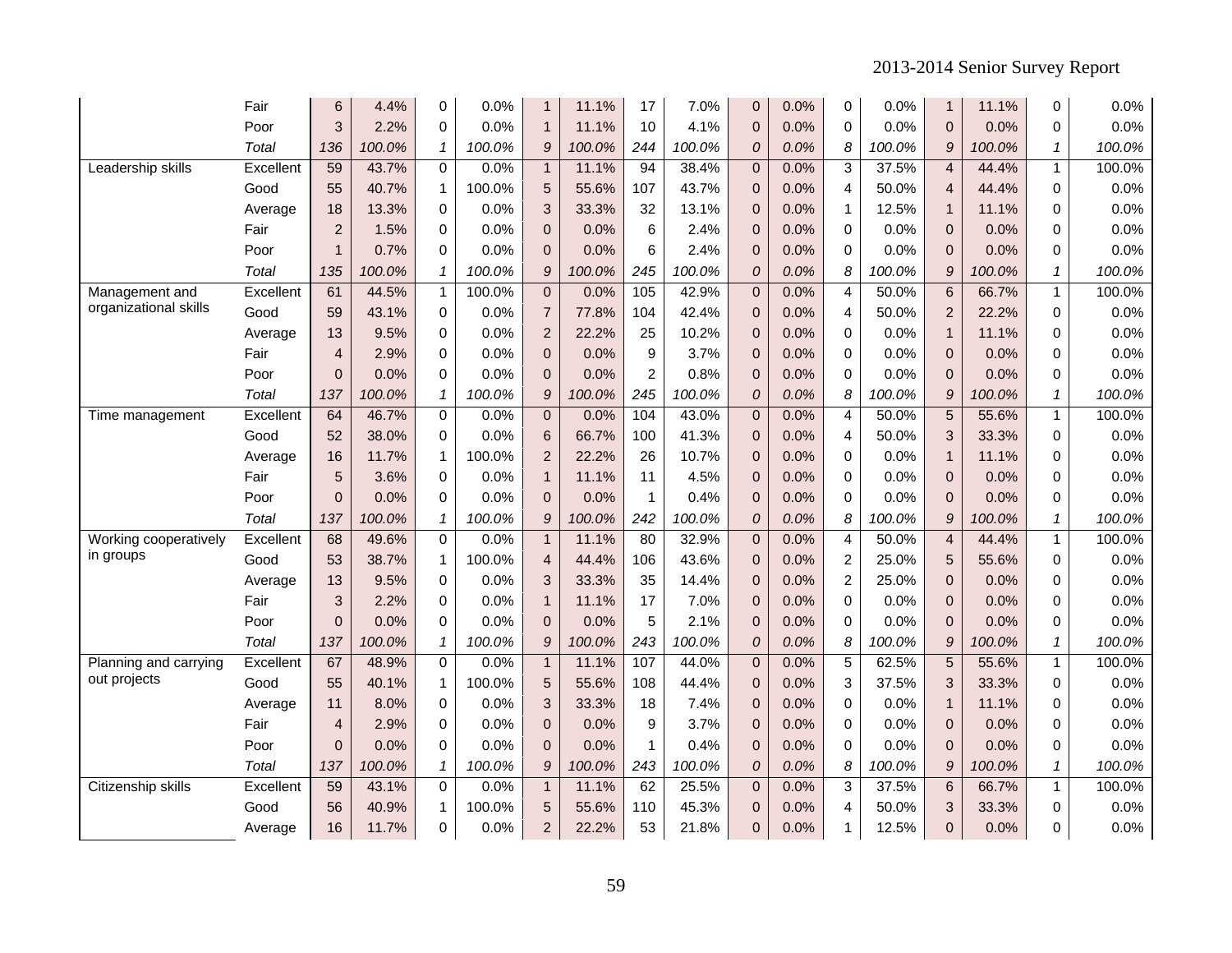|                         | Fair      | 6   | 4.4%    | $0.0\%$ |                | 11.1%  | 8   | 3.3%   | $\overline{0}$ | $0.0\%$ |   | $0.0\%$ | $\overline{0}$ | $0.0\%$ | 0 | $0.0\%$ |
|-------------------------|-----------|-----|---------|---------|----------------|--------|-----|--------|----------------|---------|---|---------|----------------|---------|---|---------|
|                         | Poor      | 0   | $0.0\%$ | $0.0\%$ |                | 0.0%   | 10  | 4.1%   | 0              | $0.0\%$ |   | $0.0\%$ | 0              | 0.0%    | 0 | $0.0\%$ |
|                         | Total     | 137 | 100.0%  | 100.0%  | 9              | 100.0% | 243 | 100.0% | 0              | $0.0\%$ | 8 | 100.0%  | 9              | 100.0%  |   | 100.0%  |
| Strategies for applying | Excellent | 69  | 50.4%   | 100.0%  |                | 11.1%  | 109 | 45.0%  | $\Omega$       | $0.0\%$ | 4 | 50.0%   | 5              | 55.6%   |   | 100.0%  |
| skills in my field      | Good      | 51  | 37.2%   | $0.0\%$ | 6              | 66.7%  | 96  | 39.7%  | 0              | $0.0\%$ | 4 | 50.0%   | 4              | 44.4%   | 0 | $0.0\%$ |
|                         | Average   | 13  | 9.5%    | $0.0\%$ | 2              | 22.2%  | 28  | 11.6%  | 0              | $0.0\%$ |   | $0.0\%$ | 0              | $0.0\%$ | 0 | $0.0\%$ |
|                         | Fair      | 4   | 2.9%    | $0.0\%$ | 0              | 0.0%   |     | 2.1%   | 0              | $0.0\%$ |   | $0.0\%$ | 0              | $0.0\%$ | 0 | $0.0\%$ |
|                         | Poor      | 0   | $0.0\%$ | $0.0\%$ | $\overline{0}$ | 0.0%   |     | 7%،    | 0              | $0.0\%$ |   | $0.0\%$ | 0              | $0.0\%$ | 0 | $0.0\%$ |
|                         | Total     | 137 | 100.0%  | 100.0%  | 9              | 100.0% | 242 | 100.0% | 0              | $0.0\%$ | 8 | 100.0%  | 9              | 100.0%  |   | 100.0%  |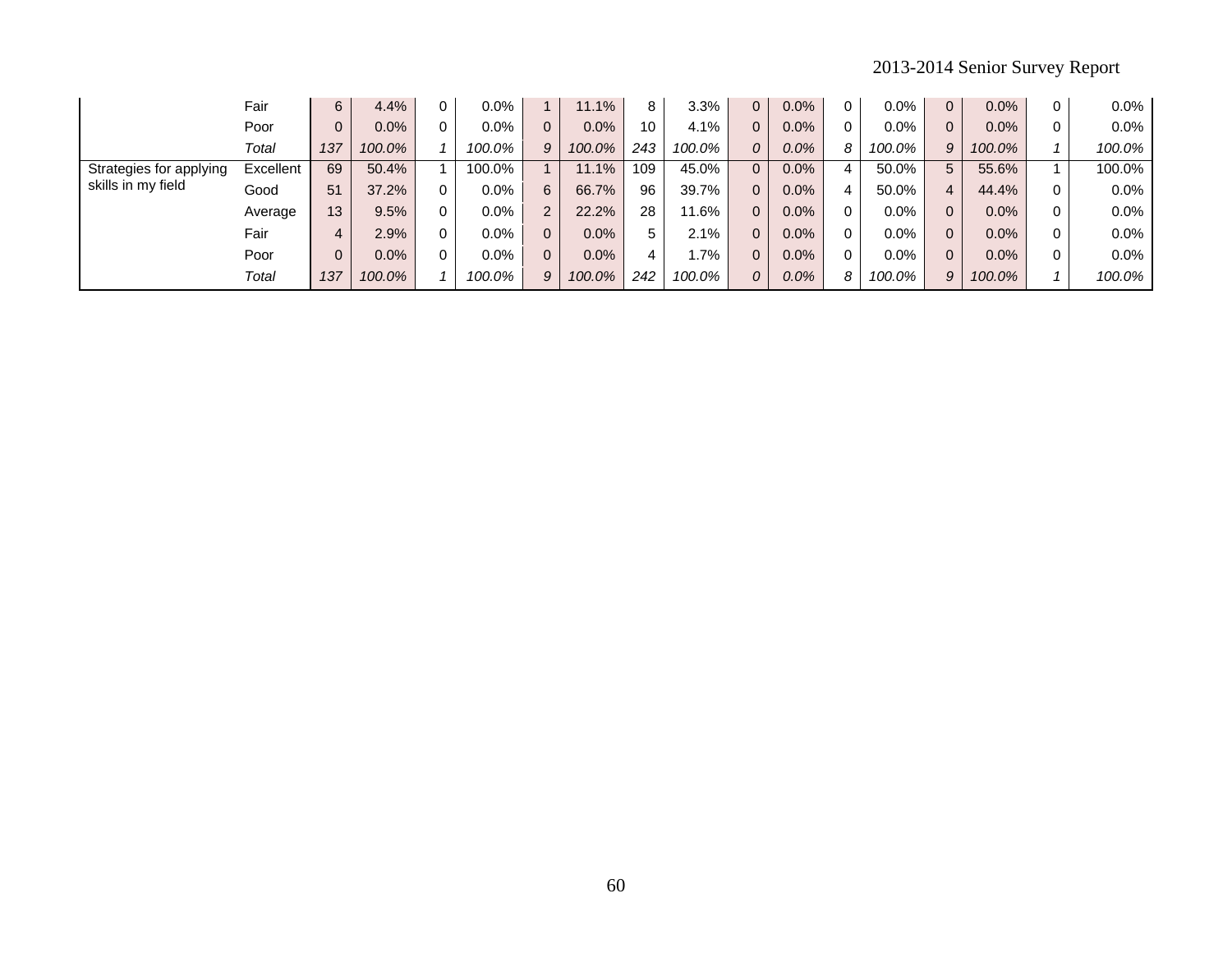# **Troy University 2013-2014 Senior Survey Report 19: Frequencies – Overall**

|       |                        | Frequency | Percent | <b>Valid</b><br><b>Percent</b> | Cumulative<br>Percent |
|-------|------------------------|-----------|---------|--------------------------------|-----------------------|
| Valid | Spring 2014            | 393       | 92.0    | 92.0                           | 92.0                  |
|       | Summer 2014            | 28        | 6.6     | 6.6                            | 98.6                  |
|       | Other (please specify) | 6         | 1.4     | 1.4                            | 100.0                 |
|       | Total                  | 427       | 100.0   | 100.0                          |                       |

### **1) Semester of Intended Graduation:**

### **2) Gender:**

|         |        | Frequency | Percent | Valid<br><b>Percent</b> | Cumulative<br>Percent |
|---------|--------|-----------|---------|-------------------------|-----------------------|
| Valid   | Male   | 145       | 34.0    | 34.1                    | 34.1                  |
|         | Female | 280       | 65.6    | 65.9                    | 100.0                 |
|         | Total  | 425       | 99.5    | 100.0                   |                       |
| Missing | System | 2         | .5      |                         |                       |
| Total   |        | 427       | 100.0   |                         |                       |

### **3) Ethnicity:**

|         |                               | Frequency | Percent | Valid<br><b>Percent</b> | Cumulative<br>Percent |
|---------|-------------------------------|-----------|---------|-------------------------|-----------------------|
| Valid   | African American              | 141       | 33.0    | 33.1                    | 33.1                  |
|         | American Indian/Alaska Native | 4         | .2      | .2                      | 33.3                  |
|         | Asian                         | 9         | 2.1     | 2.1                     | 35.4                  |
|         | Caucasian                     | 257       | 60.2    | 60.3                    | 95.8                  |
|         | Hispanic                      | 8         | 1.9     | 1.9                     | 97.7                  |
|         | <b>Multi-Racial</b>           | 9         | 2.1     | 2.1                     | 99.8                  |
|         | Race/Ethnicity Unknown        | 4         | .2      | .2                      | 100.0                 |
|         | Total                         | 426       | 99.8    | 100.0                   |                       |
| Missing | System                        |           | .2      |                         |                       |
| Total   |                               | 427       | 100.0   |                         |                       |

## **4) Age:**

|       |           | Frequency | Percent | Valid<br><b>Percent</b> | Cumulative<br>Percent |
|-------|-----------|-----------|---------|-------------------------|-----------------------|
| Valid | $20 - 21$ | 32        | 7.5     | 7.5                     | 7.5                   |
|       | $22 - 24$ | 132       | 30.9    | 30.9                    | 38.4                  |
|       | 25-29     | 68        | 15.9    | 15.9                    | 54.3                  |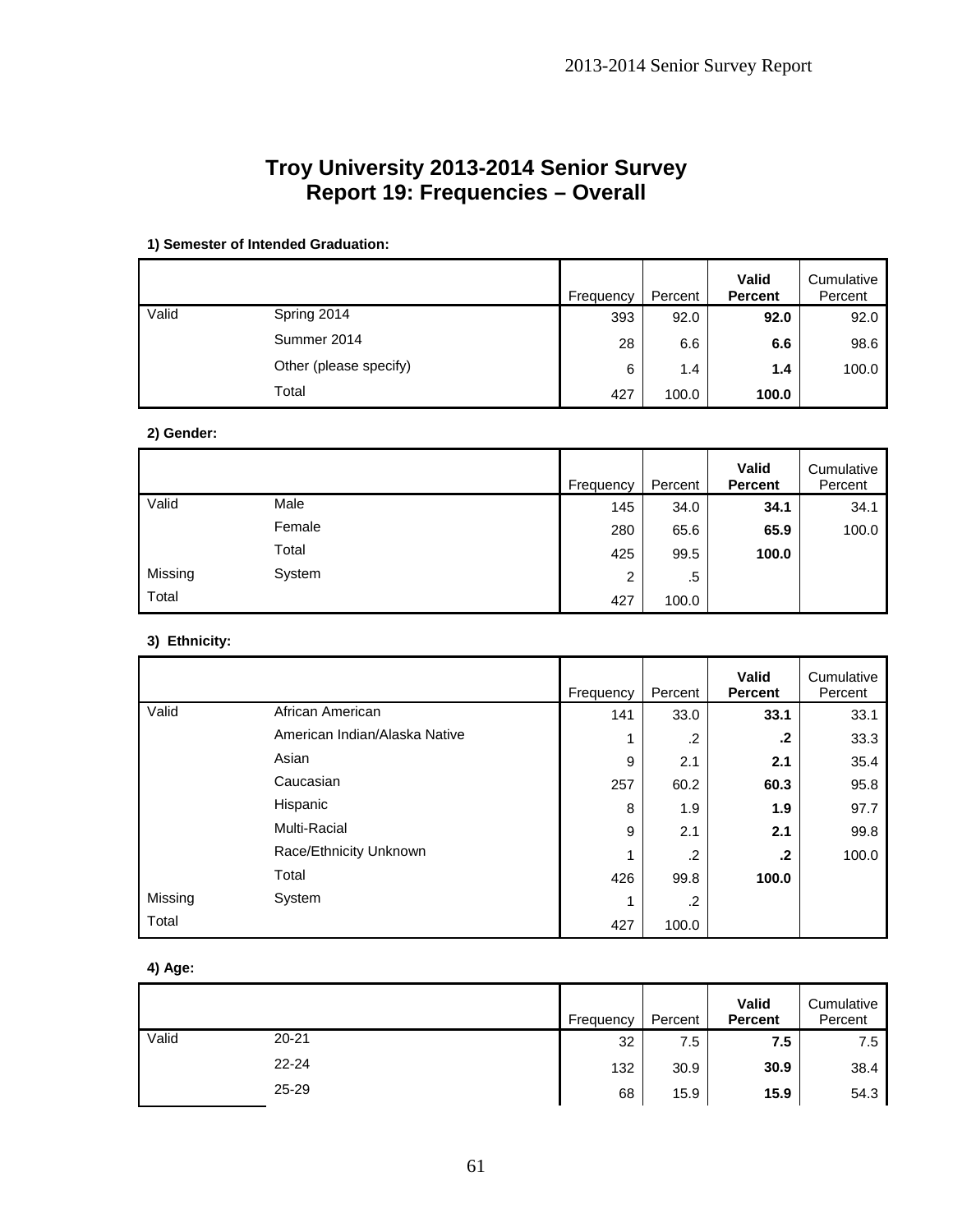| 30-34      | 44  | 10.3  | 10.3    | 64.6  |
|------------|-----|-------|---------|-------|
| 35-39      | 46  | 10.8  | 10.8    | 75.4  |
| 40-49      | 72  | 16.9  | 16.9    | 92.3  |
| 50-64      | 32  | 7.5   | 7.5     | 99.8  |
| 65 or over |     | .2    | $\cdot$ | 100.0 |
| Total      | 427 | 100.0 | 100.0   |       |

## **5) Marital status:**

|       |          | Frequency | Percent | Valid<br><b>Percent</b> | Cumulative<br>Percent |
|-------|----------|-----------|---------|-------------------------|-----------------------|
| Valid | Single   | 225       | 52.7    | 52.7                    | 52.7                  |
|       | Married  | 173       | 40.5    | 40.5                    | 93.2                  |
|       | Divorced | 22        | 5.2     | 5.2                     | 98.4                  |
|       | Widowed  | 3         | .7      | $\cdot$                 | 99.1                  |
|       | Other    | 4         | .9      | .9                      | 100.0                 |
|       | Total    | 427       | 100.0   | 100.0                   |                       |

## **6) Are you a US citizen?**

|         |        | Frequency | Percent | Valid<br><b>Percent</b> | Cumulative<br>Percent |
|---------|--------|-----------|---------|-------------------------|-----------------------|
| Valid   | Yes    | 415       | 97.2    | 97.6                    | 97.6                  |
|         | No     | 10        | 2.3     | 2.4                     | 100.0                 |
|         | Total  | 425       | 99.5    | 100.0                   |                       |
| Missing | System | 2         | .5      |                         |                       |
| Total   |        | 427       | 100.0   |                         |                       |

## **You indicated that you are not a US citizen, which country are you from?**

|         |                      | Frequency | Percent | <b>Valid</b><br><b>Percent</b> | Cumulative<br>Percent |
|---------|----------------------|-----------|---------|--------------------------------|-----------------------|
| Valid   | China                |           | .2      | 10.0                           | 10.0                  |
|         | Korea, South         | 2         | $.5\,$  | 20.0                           | 30.0                  |
|         | Sudan                |           | .2      | 10.0                           | 40.0                  |
|         | Sweden               |           | $\cdot$ | 10.0                           | 50.0                  |
|         | United Kingdom       |           | .2      | 10.0                           | 60.0                  |
|         | <b>United States</b> |           | $\cdot$ | 10.0                           | 70.0                  |
|         | Vietnam              | 3         | .7      | 30.0                           | 100.0                 |
|         | Total                | 10        | 2.3     | 100.0                          |                       |
| Missing | System               | 417       | 97.7    |                                |                       |
| Total   |                      | 427       | 100.0   |                                |                       |

**You indicated that you are a US citizen, which state is your permanent home state in the United Stat...**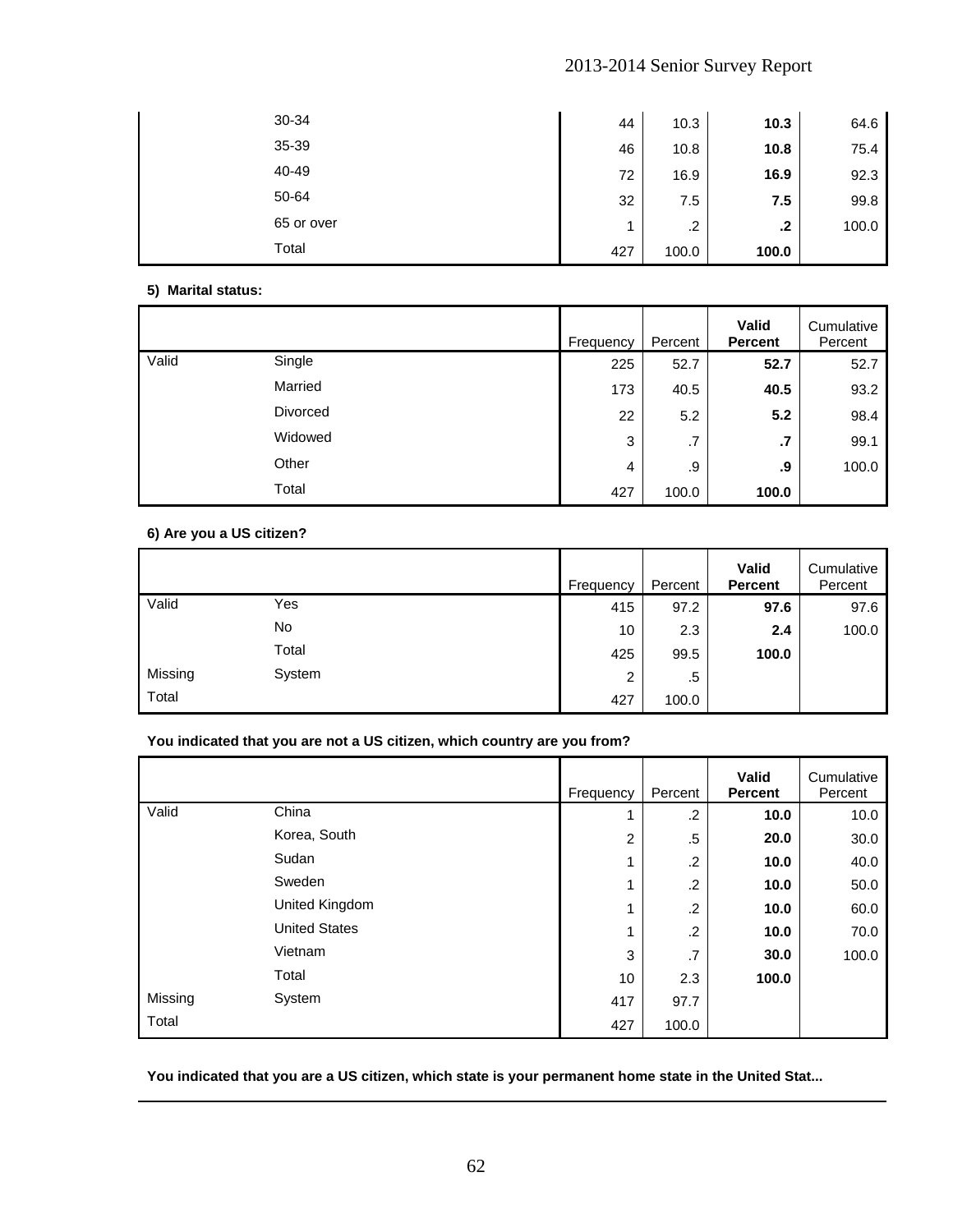|         |                |                           |                 | Valid           | Cumulative |
|---------|----------------|---------------------------|-----------------|-----------------|------------|
|         |                | Frequency                 | Percent         | Percent         | Percent    |
| Valid   | Alabama        | 249                       | 58.3            | 61.3            | 61.3       |
|         | Arizona        | 1                         | $\cdot$ .2      | $\cdot$         | 61.6       |
|         | Arkansas       | 1                         | $\cdot$         | $\cdot$         | 61.8       |
|         | California     | 1                         | $\cdot$         | $\cdot$         | 62.1       |
|         | Colorado       | $\ensuremath{\mathsf{3}}$ | $\cdot$ 7       | $\cdot$         | 62.8       |
|         | Florida        | 40                        | 9.4             | 9.9             | 72.7       |
|         | Georgia        | 63                        | 14.8            | 15.5            | 88.2       |
|         | Illinois       | $\overline{2}$            | $.5\,$          | $.5\phantom{0}$ | 88.7       |
|         | Indiana        | 1                         | $\cdot$ .2      | $\cdot$         | 88.9       |
|         | Kentucky       | 1                         | $\cdot$         | $\mathbf{.2}$   | 89.2       |
|         | Louisiana      | $\overline{c}$            | $.5\,$          | $.5\,$          | 89.7       |
|         | Mississippi    | $\overline{c}$            | $.5\,$          | $.5\phantom{0}$ | 90.1       |
|         | Nevada         | 1                         | $\overline{2}$  | $\cdot$         | 90.4       |
|         | New Jersey     | $\overline{c}$            | $.5\,$          | $.5\,$          | 90.9       |
|         | New York       | 1                         | .2              | $\cdot$ .2      | 91.1       |
|         | North Carolina | 10                        | 2.3             | 2.5             | 93.6       |
|         | Ohio           | $\ensuremath{\mathsf{3}}$ | .7              | $\cdot$         | 94.3       |
|         | Pennsylvania   | 3                         | .7              | $\cdot$         | 95.1       |
|         | South Carolina | 6                         | 1.4             | 1.5             | 96.6       |
|         | Tennessee      | 3                         | .7              | $\cdot$         | 97.3       |
|         | Texas          | 5                         | 1.2             | $1.2$           | 98.5       |
|         | Virginia       | 3                         | $\overline{.7}$ | $\cdot$         | 99.3       |
|         | Washington     | 1                         | $\cdot$ .2      | $\cdot$ .2      | 99.5       |
|         | Wyoming        | 1                         | $\cdot$ .2      | $\cdot$         | 99.8       |
|         | Puerto Rico    | 1                         | $\cdot$ .2      | $\cdot$         | 100.0      |
|         | Total          | 406                       | 95.1            | 100.0           |            |
| Missing | System         | 21                        | 4.9             |                 |            |
| Total   |                | 427                       | 100.0           |                 |            |

# **7) From which Troy University campus will you graduate?**

|         |                          | Frequency | Percent | <b>Valid</b><br><b>Percent</b> | Cumulative<br>Percent |
|---------|--------------------------|-----------|---------|--------------------------------|-----------------------|
| Valid   | Dothan Campus            | 40        | 9.4     | 9.5                            | 9.5                   |
|         | eTROY                    | 123       | 28.8    | 29.2                           | 38.7                  |
|         | <b>Global Campus</b>     | 9         | 2.1     | 2.1                            | 40.9                  |
|         | <b>Montgomery Campus</b> | 49        | 11.5    | 11.6                           | 52.5                  |
|         | Phenix City Campus       | 38        | 8.9     | 9.0                            | 61.5                  |
|         | <b>Troy Campus</b>       | 162       | 37.9    | 38.5                           | 100.0                 |
|         | Total                    | 421       | 98.6    | 100.0                          |                       |
| Missing | System                   | 6         | 1.4     |                                |                       |
| Total   |                          | 427       | 100.0   |                                |                       |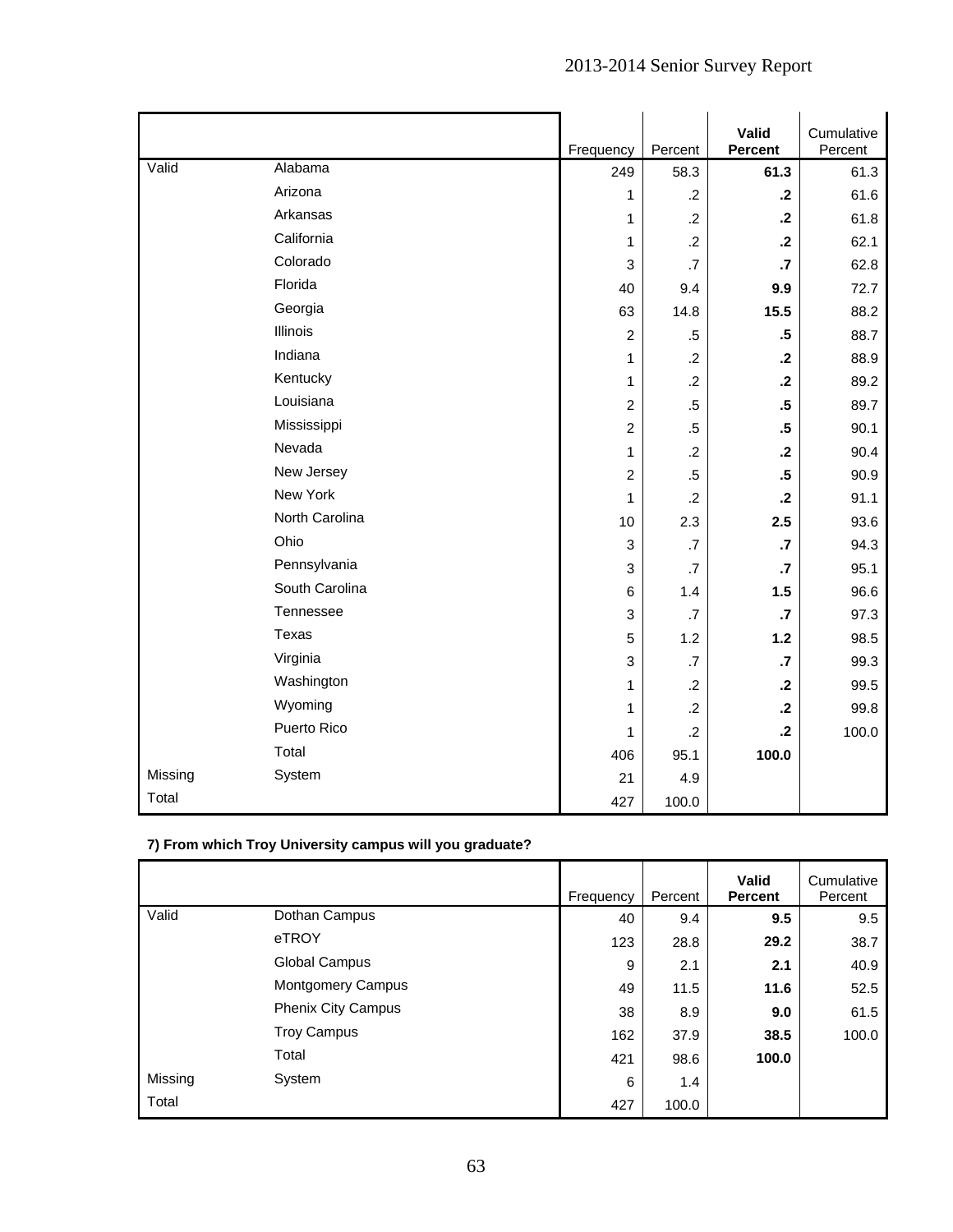|         |                                    | Frequency      | Percent | <b>Valid</b><br><b>Percent</b> | Cumulative<br>Percent |
|---------|------------------------------------|----------------|---------|--------------------------------|-----------------------|
| Valid   | Albany, GA                         | 3              | .7      | 33.3                           | 33.3                  |
|         | Atlanta, GA                        |                | .2      | 11.1                           | 44.4                  |
|         | Augusta, GA (eTROY Support Center) |                | $\cdot$ | 11.1                           | 55.6                  |
|         | Brunswick, GA                      | $\overline{2}$ | .5      | 22.2                           | 77.8                  |
|         | Savannah, GA                       | 2              | .5      | 22.2                           | 100.0                 |
|         | Total                              | 9              | 2.1     | 100.0                          |                       |
| Missing | System                             | 418            | 97.9    |                                |                       |
| Total   |                                    | 427            | 100.0   |                                |                       |

## **You selected Global Campus, from which site did you file your intent to graduate?**

## **8) What degree program are you currently completing at Troy University?**

|         |                             | Frequency | Percent | Valid<br><b>Percent</b> | Cumulative<br>Percent |
|---------|-----------------------------|-----------|---------|-------------------------|-----------------------|
| Valid   | Associate                   | 26        | 6.1     | 6.1                     | 6.1                   |
|         | Bachelor's                  | 397       | 93.0    | 93.4                    | 99.5                  |
|         | Master's                    | 1         | .2      | .2                      | 99.8                  |
|         | <b>Education Specialist</b> | 4         | .2      | .2                      | 100.0                 |
|         | Total                       | 425       | 99.5    | 100.0                   |                       |
| Missing | System                      | 2         | $.5\,$  |                         |                       |
| Total   |                             | 427       | 100.0   |                         |                       |

## **9) From which college will you be graduating?**

|         |                                    | Frequency | Percent | <b>Valid</b><br><b>Percent</b> | Cumulative<br>Percent |
|---------|------------------------------------|-----------|---------|--------------------------------|-----------------------|
| Valid   | Arts & Sciences                    | 182       | 42.6    | 43.0                           | 43.0                  |
|         | Sorrell College of Business        | 83        | 19.4    | 19.6                           | 62.6                  |
|         | <b>Communication and Fine Arts</b> | 25        | 5.9     | 5.9                            | 68.6                  |
|         | Education                          | 71        | 16.6    | 16.8                           | 85.3                  |
|         | <b>Health &amp; Human Services</b> | 62        | 14.5    | 14.7                           | 100.0                 |
|         | Total                              | 423       | 99.1    | 100.0                          |                       |
| Missing | System                             | 4         | .9      |                                |                       |
| Total   |                                    | 427       | 100.0   |                                |                       |

## **10) What is your major in the College of Arts and Sciences?**

|       |                                | Frequency | Percent | <b>Valid</b><br><b>Percent</b> | Cumulative<br>Percent |
|-------|--------------------------------|-----------|---------|--------------------------------|-----------------------|
| Valid | <b>Biology Major</b>           | 6         | 1.4     | 3.3                            | 3.3                   |
|       | <b>Biology Program</b>         |           | .2      | .5                             | 3.8                   |
|       | Biology, Preprofessional Major | 5         | 1.2     | 2.7                            | 6.6                   |
|       | <b>Chemistry Major</b>         | 4         | .9      | 2.2                            | 8.8                   |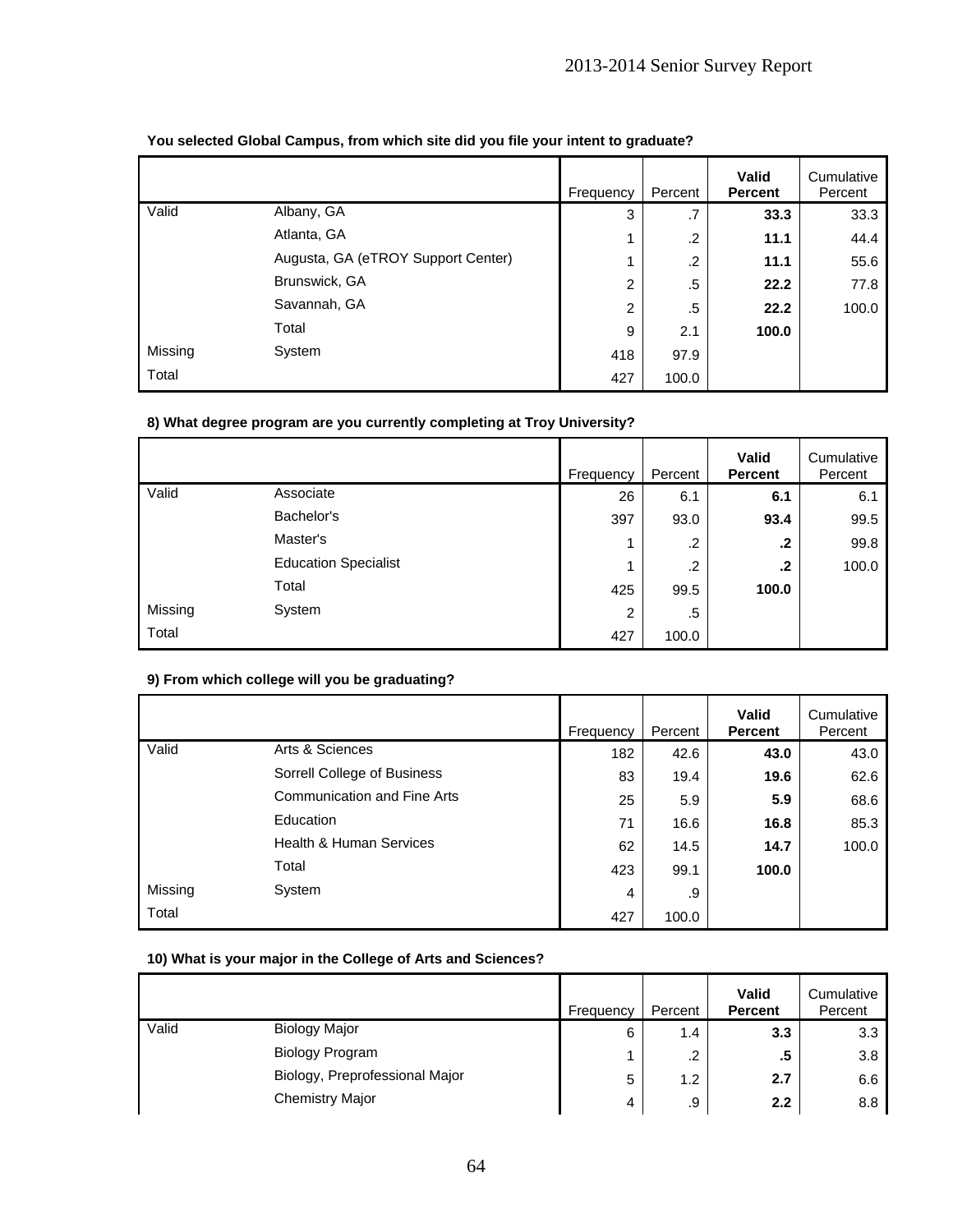|         | <b>Chemistry Program</b>        | $\overline{2}$ | .5    | 1.1   | 9.9   |
|---------|---------------------------------|----------------|-------|-------|-------|
|         | <b>Computer Science</b>         | 10             | 2.3   | 5.5   | 15.4  |
|         | Computer Science, Applied Major | 13             | 3.0   | 7.1   | 22.5  |
|         | <b>Criminal Justice</b>         | 49             | 11.5  | 26.9  | 49.5  |
|         | <b>General Education</b>        | 7              | 1.6   | 3.8   | 53.3  |
|         | <b>History Major</b>            | 12             | 2.8   | 6.6   | 59.9  |
|         | Marine Biology Program          | 1              | .2    | .5    | 60.4  |
|         | <b>Mathematics Major</b>        | 9              | 2.1   | 4.9   | 65.4  |
|         | Political Science Major         | 10             | 2.3   | 5.5   | 70.9  |
|         | Social Science Major            | 25             | 5.9   | 13.7  | 84.6  |
|         | Sociology Major                 | 4              | .9    | 2.2   | 86.8  |
|         | Other                           | 24             | 5.6   | 13.2  | 100.0 |
|         | Total                           | 182            | 42.6  | 100.0 |       |
| Missing | System                          | 245            | 57.4  |       |       |
| Total   |                                 | 427            | 100.0 |       |       |

**10) What is your major in the Sorrell College of Business?** 

|         |                                                  | Frequency | Percent | <b>Valid</b><br><b>Percent</b> | Cumulative<br>Percent |
|---------|--------------------------------------------------|-----------|---------|--------------------------------|-----------------------|
| Valid   | Accounting                                       | 14        | 3.3     | 17.1                           | 17.1                  |
|         | Finance                                          | 2         | .5      | 2.4                            | 19.5                  |
|         | <b>General Business</b>                          | 20        | 4.7     | 24.4                           | 43.9                  |
|         | <b>General Business - International Business</b> | 2         | .5      | 2.4                            | 46.3                  |
|         | <b>Information Systems</b>                       | 4         | .9      | 4.9                            | 51.2                  |
|         | Management                                       | 10        | 2.3     | 12.2                           | 63.4                  |
|         | Management - Hospitality and Tourism             | 1         | .2      | 1.2                            | 64.6                  |
|         | Management - Human Resource                      | 9         | 2.1     | 11.0                           | 75.6                  |
|         | Marketing                                        | 8         | 1.9     | 9.8                            | 85.4                  |
|         | Resources in Technology Management               | 10        | 2.3     | 12.2                           | 97.6                  |
|         | Other                                            | 2         | .5      | 2.4                            | 100.0                 |
|         | Total                                            | 82        | 19.2    | 100.0                          |                       |
| Missing | System                                           | 345       | 80.8    |                                |                       |
| Total   |                                                  | 427       | 100.0   |                                |                       |

## **10) What is your major in the College of Communication and Fine Arts?**

|       |                                                                  | Frequency | Percent | <b>Valid</b><br><b>Percent</b> | Cumulative<br>Percent |
|-------|------------------------------------------------------------------|-----------|---------|--------------------------------|-----------------------|
| Valid | Art Major                                                        |           | $\cdot$ | 4.0                            | 4.0                   |
|       | Broadcast Journalism Major                                       | 3         | .7      | 12.0                           | 16.0                  |
|       | Communication Arts Major - Communication<br><b>Studies Track</b> | 4         | .9      | 16.0                           | 32.0                  |
|       | Communication Arts Major - Theatre Track                         | 2         | .5      | 8.0                            | 40.0                  |
|       | Design, Technology and Innovation Program                        | 4         | .9      | 16.0                           | 56.0                  |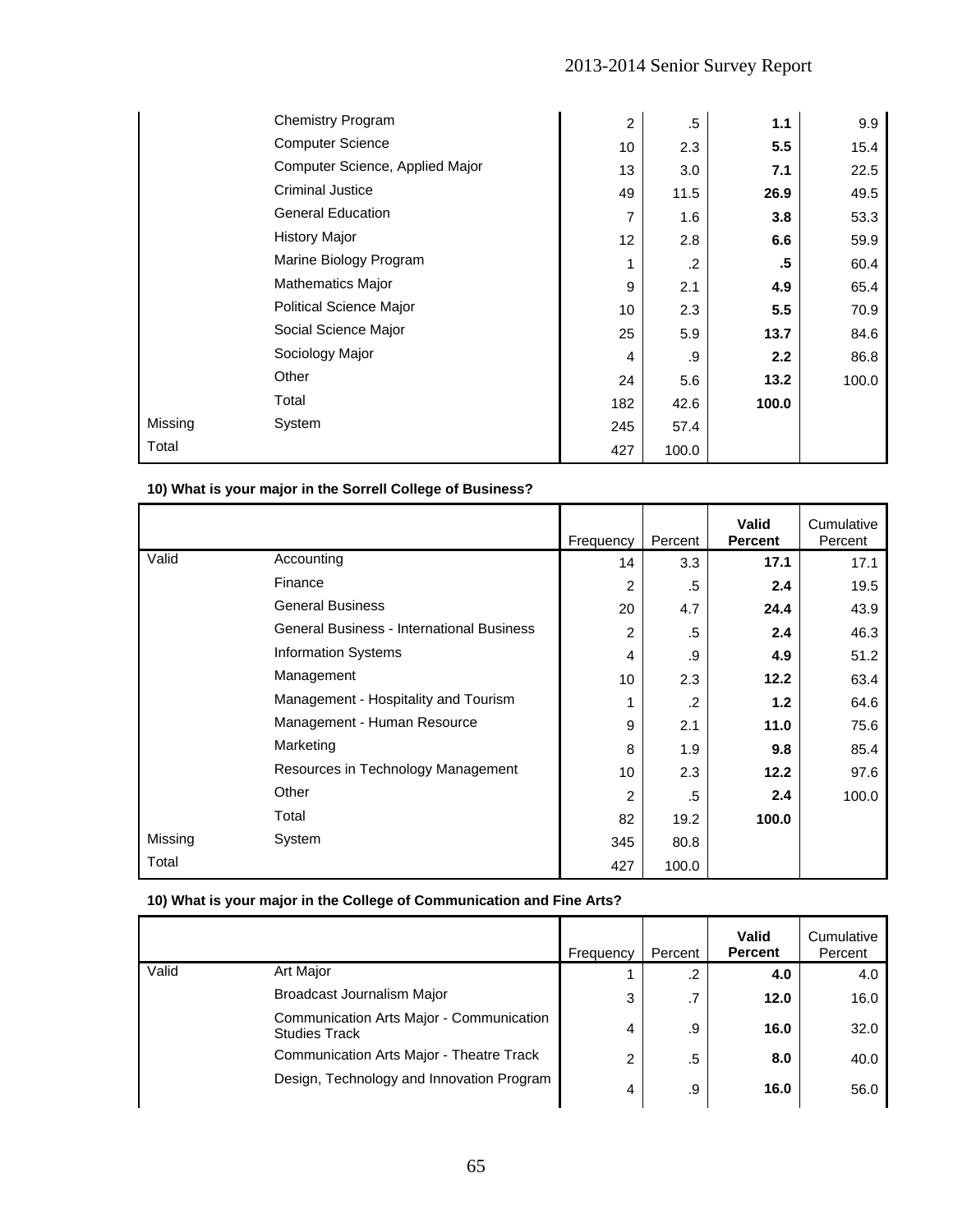|         | English Major           | 5   | 1.2     | 20.0  | 76.0  |
|---------|-------------------------|-----|---------|-------|-------|
|         | Journalism, Print Major | 5   | 1.2     | 20.0  | 96.0  |
|         | Music Major             |     | $\cdot$ | 4.0   | 100.0 |
|         | Total                   | 25  | 5.9     | 100.0 |       |
| Missing | System                  | 402 | 94.1    |       |       |
| Total   |                         | 427 | 100.0   |       |       |

## **10) What is your major in the College of Education?**

|         |                                                                              | Frequency | Percent | <b>Valid</b><br><b>Percent</b> | Cumulative<br>Percent |
|---------|------------------------------------------------------------------------------|-----------|---------|--------------------------------|-----------------------|
| Valid   | Collaborative Teacher (Grades 6-12)                                          |           | $\cdot$ | 1.4                            | 1.4                   |
|         | Collaborative Teacher (Grades K-6)                                           | 2         | .5      | 2.9                            | 4.3                   |
|         | Counseling and Psychology - Social<br>Services Counseling                    |           | $\cdot$ | 1.4                            | 5.7                   |
|         | Elementary Education (Grades K-6)                                            | 16        | 3.7     | 22.9                           | 28.6                  |
|         | Interdisciplinary Education (Grades P-12) -<br>Music, Instrumental Education | 3         | .7      | 4.3                            | 32.9                  |
|         | Interdisciplinary Education (Grades P-12) -<br><b>Physical Education</b>     | 2         | .5      | 2.9                            | 35.7                  |
|         | Interpreter Training Program                                                 | 5         | 1.2     | 7.1                            | 42.9                  |
|         | Psychology Comprehensive Program                                             | 3         | .7      | 4.3                            | 47.1                  |
|         | Psychology Major                                                             | 35        | 8.2     | 50.0                           | 97.1                  |
|         | Secondary Education (Grades 6-12) -<br><b>Mathematics Education</b>          | 2         | .5      | 2.9                            | 100.0                 |
|         | Total                                                                        | 70        | 16.4    | 100.0                          |                       |
| Missing | System                                                                       | 357       | 83.6    |                                |                       |
| Total   |                                                                              | 427       | 100.0   |                                |                       |

## **10) What is your major in the College of Health and Human Services?**

|         |                                             | Frequency | Percent | <b>Valid</b><br><b>Percent</b> | Cumulative<br>Percent |
|---------|---------------------------------------------|-----------|---------|--------------------------------|-----------------------|
| Valid   | Athletic Training Education Program         | 2         | .5      | 3.3                            | 3.3                   |
|         | Human Services Major                        | 12        | 2.8     | 19.7                           | 23.0                  |
|         | <b>Nursing</b>                              | 13        | 3.0     | 21.3                           | 44.3                  |
|         | Nursing - RN to BSN (for registered nurses) | 15        | 3.5     | 24.6                           | 68.9                  |
|         | <b>Rehabilitation Program</b>               | 3         | .7      | 4.9                            | 73.8                  |
|         | Social Work Program                         | 10        | 2.3     | 16.4                           | 90.2                  |
|         | Sports & Fitness Management                 | 6         | 1.4     | 9.8                            | 100.0                 |
|         | Total                                       | 61        | 14.3    | 100.0                          |                       |
| Missing | System                                      | 366       | 85.7    |                                |                       |
| Total   |                                             | 427       | 100.0   |                                |                       |

### **11) When you first started at Troy University, you were a:**

|  | <b>guency</b> | Percent | Valid<br>Percent | ≅mula.<br>TIVE.<br>-<br>rcent |
|--|---------------|---------|------------------|-------------------------------|
|--|---------------|---------|------------------|-------------------------------|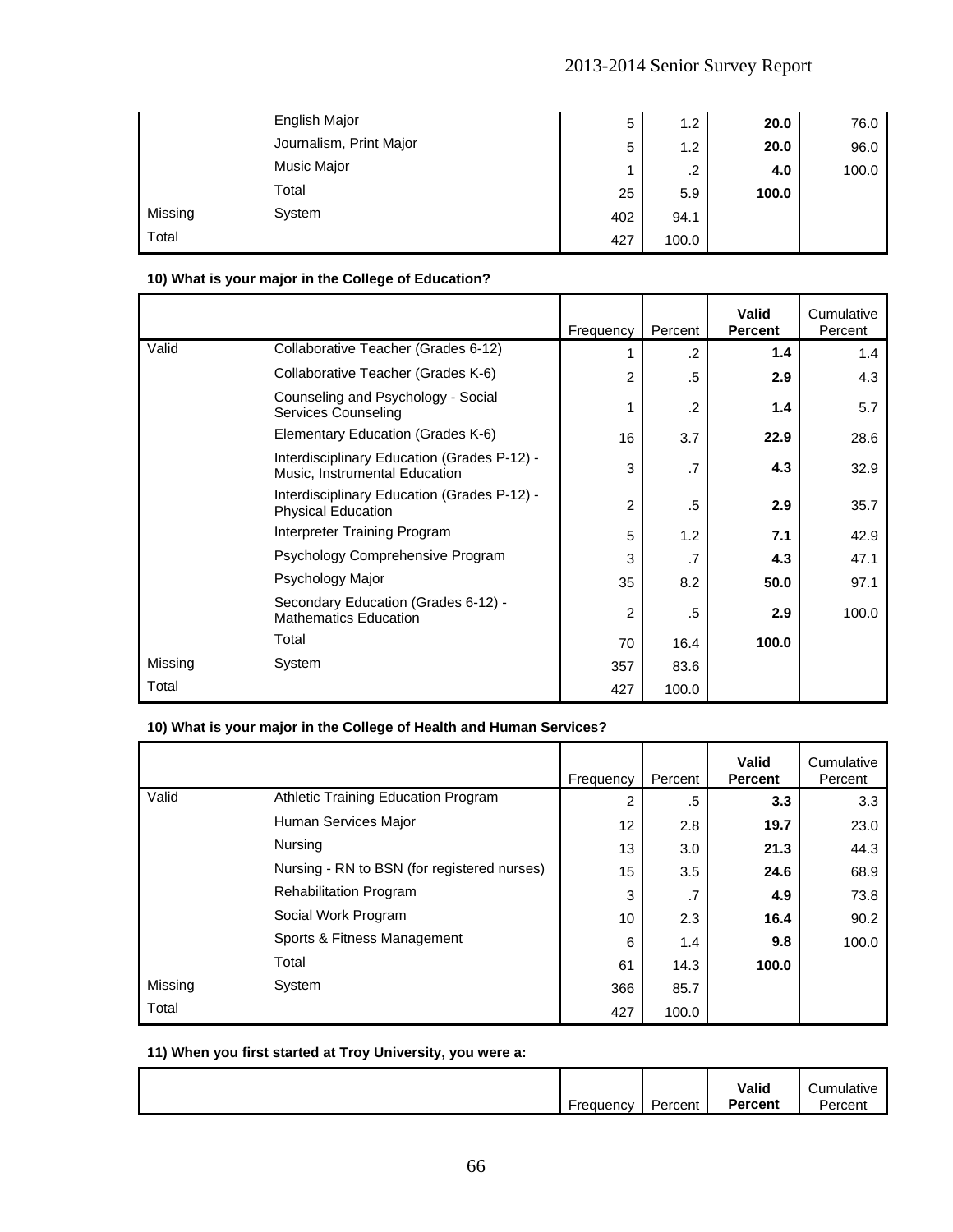| Valid   | Dually-admitted student         | 6   | 1.4        | 1.4   | 1.4   |
|---------|---------------------------------|-----|------------|-------|-------|
|         | First-time freshman             | 178 | 41.7       | 42.5  | 43.9  |
|         | Undergraduate transfer student  | 224 | 52.5       | 53.5  | 97.4  |
|         | Undergraduate transient student | 10  | 2.3        | 2.4   | 99.8  |
|         | Graduate transfer student       |     | $\cdot$ .2 | .2    | 100.0 |
|         | Total                           | 419 | 98.1       | 100.0 |       |
| Missing | System                          | 8   | 1.9        |       |       |
| Total   |                                 | 427 | 100.0      |       |       |

## **12) How many credit hours did you transfer to Troy University from another college or university?**

|         |                                      | Frequency | Percent | <b>Valid</b><br><b>Percent</b> | Cumulative<br>Percent |
|---------|--------------------------------------|-----------|---------|--------------------------------|-----------------------|
| Valid   | $1 - 15$                             | 81        | 19.0    | 19.1                           | 19.1                  |
|         | 16-30                                | 72        | 16.9    | 17.0                           | 36.1                  |
|         | More than 30                         | 156       | 36.5    | 36.8                           | 72.9                  |
|         | I did not transfer any credit hours. | 115       | 26.9    | 27.1                           | 100.0                 |
|         | Total                                | 424       | 99.3    | 100.0                          |                       |
| Missing | System                               | 3         | .7      |                                |                       |
| Total   |                                      | 427       | 100.0   |                                |                       |

## **13) Have you taken any courses online or in any other Distance Learning format at Troy University?**

|         |        | Frequency | Percent | Valid<br><b>Percent</b> | Cumulative<br>Percent |
|---------|--------|-----------|---------|-------------------------|-----------------------|
| Valid   | Yes    | 311       | 72.8    | 74.2                    | 74.2                  |
|         | No     | 108       | 25.3    | 25.8                    | 100.0                 |
|         | Total  | 419       | 98.1    | 100.0                   |                       |
| Missing | System | 8         | 1.9     |                         |                       |
| Total   |        | 427       | 100.0   |                         |                       |

#### **14) How long have you attended Troy University?**

|       |             | Frequency | Percent | <b>Valid</b><br><b>Percent</b> | Cumulative<br>Percent |
|-------|-------------|-----------|---------|--------------------------------|-----------------------|
| Valid | One year    | 8         | 1.9     | 1.9                            | 1.9                   |
|       | Two years   | 65        | 15.2    | 15.4                           | 17.3                  |
|       | Three years | 87        | 20.4    | 20.6                           | 37.8                  |
|       | Four years  | 147       | 34.4    | 34.8                           | 72.6                  |
|       | Five years  | 52        | 12.2    | 12.3                           | 84.9                  |
|       | Six years   | 24        | 5.6     | 5.7                            | 90.5                  |
|       | Seven years | 17        | 4.0     | 4.0                            | 94.6                  |
|       | Eight years | 8         | 1.9     | 1.9                            | 96.5                  |
|       | Nine years  | 1         | $\cdot$ | $\cdot$                        | 96.7                  |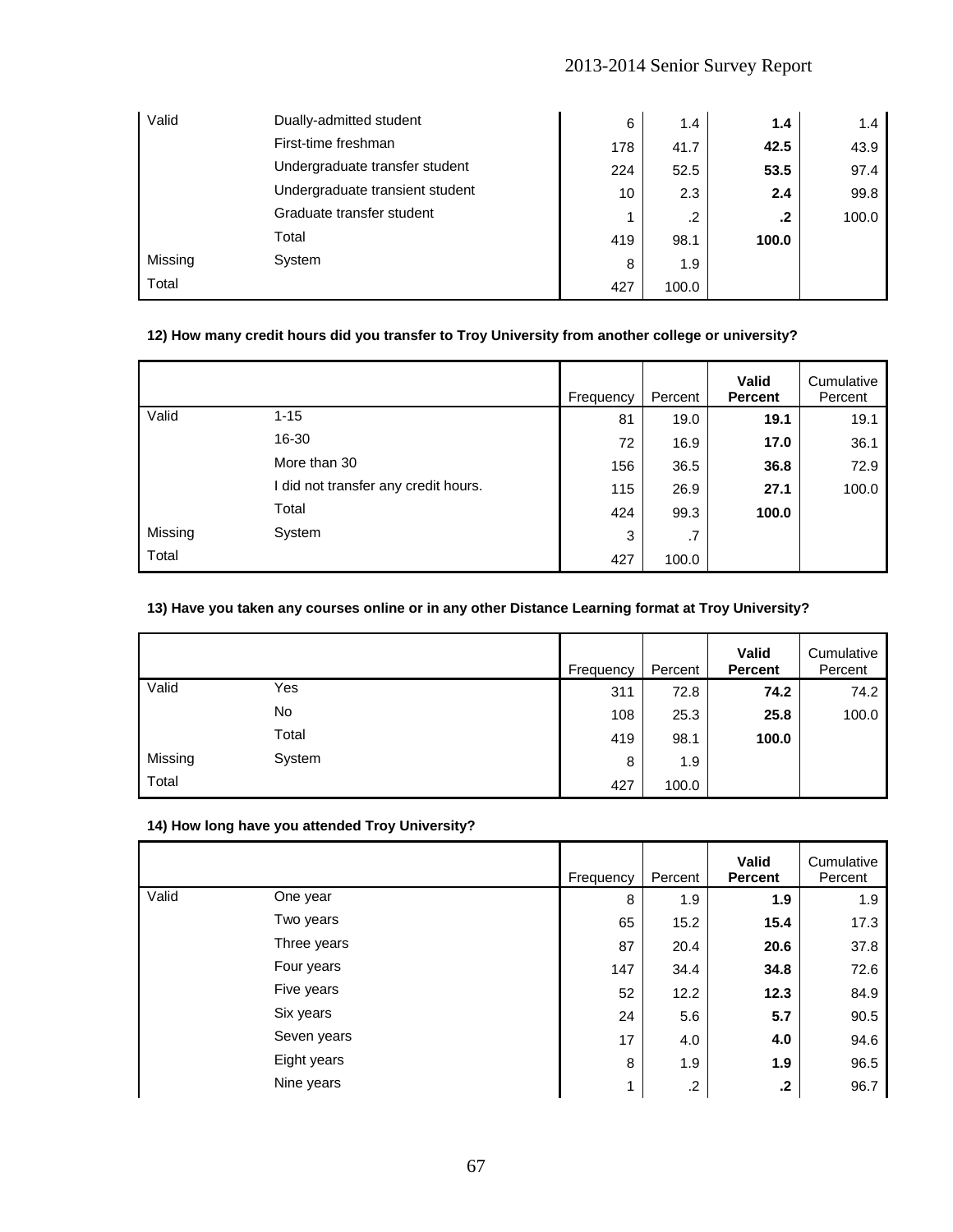|         | Ten years           | 3   | 7<br>. . | $\cdot$ | 97.4  |
|---------|---------------------|-----|----------|---------|-------|
|         | More than ten years | 11  | 2.6      | 2.6     | 100.0 |
|         | Total               | 423 | 99.1     | 100.0   |       |
| Missing | System              | 4   | .9       |         |       |
| Total   |                     | 427 | 100.0    |         |       |

## **15) What is your overall GPA?**

|         |               | Frequency      | Percent | <b>Valid</b><br><b>Percent</b> | Cumulative<br>Percent |
|---------|---------------|----------------|---------|--------------------------------|-----------------------|
| Valid   | 2.00-2.49     | 30             | 7.0     | 7.1                            | 7.1                   |
|         | 2.50-2.99     | 107            | 25.1    | 25.2                           | 32.2                  |
|         | $3.00 - 3.49$ | 166            | 38.9    | 39.1                           | 71.3                  |
|         | $3.50 - 4.00$ | 122            | 28.6    | 28.7                           | 100.0                 |
|         | Total         | 425            | 99.5    | 100.0                          |                       |
| Missing | System        | $\overline{2}$ | .5      |                                |                       |
| Total   |               | 427            | 100.0   |                                |                       |

## **GRADUATION / EMPLOYMENT PLANS**

## **16) What do you plan to do after you graduate?**

|         |                                                         | Frequency | Percent | <b>Valid</b><br><b>Percent</b> | Cumulative<br>Percent |
|---------|---------------------------------------------------------|-----------|---------|--------------------------------|-----------------------|
| Valid   | Work in an area related to your major field of<br>study | 172       | 40.3    | 40.7                           | 40.7                  |
|         | Work in an area outside your major field of<br>study    | 20        | 4.7     | 4.7                            | 45.4                  |
|         | Continue working in the job that you have<br>had        | 49        | 11.5    | 11.6                           | 57.0                  |
|         | Continue your education                                 | 156       | 36.5    | 36.9                           | 93.9                  |
|         | Undecided                                               | 26        | 6.1     | 6.1                            | 100.0                 |
|         | Total                                                   | 423       | 99.1    | 100.0                          |                       |
| Missing | System                                                  | 4         | .9      |                                |                       |
| Total   |                                                         | 427       | 100.0   |                                |                       |

## **17) If you plan to continue your education, what is your ultimate goal?**

|         |                                | Frequency | Percent | <b>Valid</b><br><b>Percent</b> | Cumulative<br>Percent |
|---------|--------------------------------|-----------|---------|--------------------------------|-----------------------|
| Valid   | A Bachelor's degree            | 34        | 8.0     | 8.7                            | 8.7                   |
|         | A Master's degree              | 276       | 64.6    | 70.2                           | 78.9                  |
|         | An Education Specialist degree | 6         | 1.4     | 1.5                            | 80.4                  |
|         | A Professional degree          | 12        | 2.8     | 3.1                            | 83.5                  |
|         | A Doctoral degree              | 65        | 15.2    | 16.5                           | 100.0                 |
|         | Total                          | 393       | 92.0    | 100.0                          |                       |
| Missing | System                         | 34        | 8.0     |                                |                       |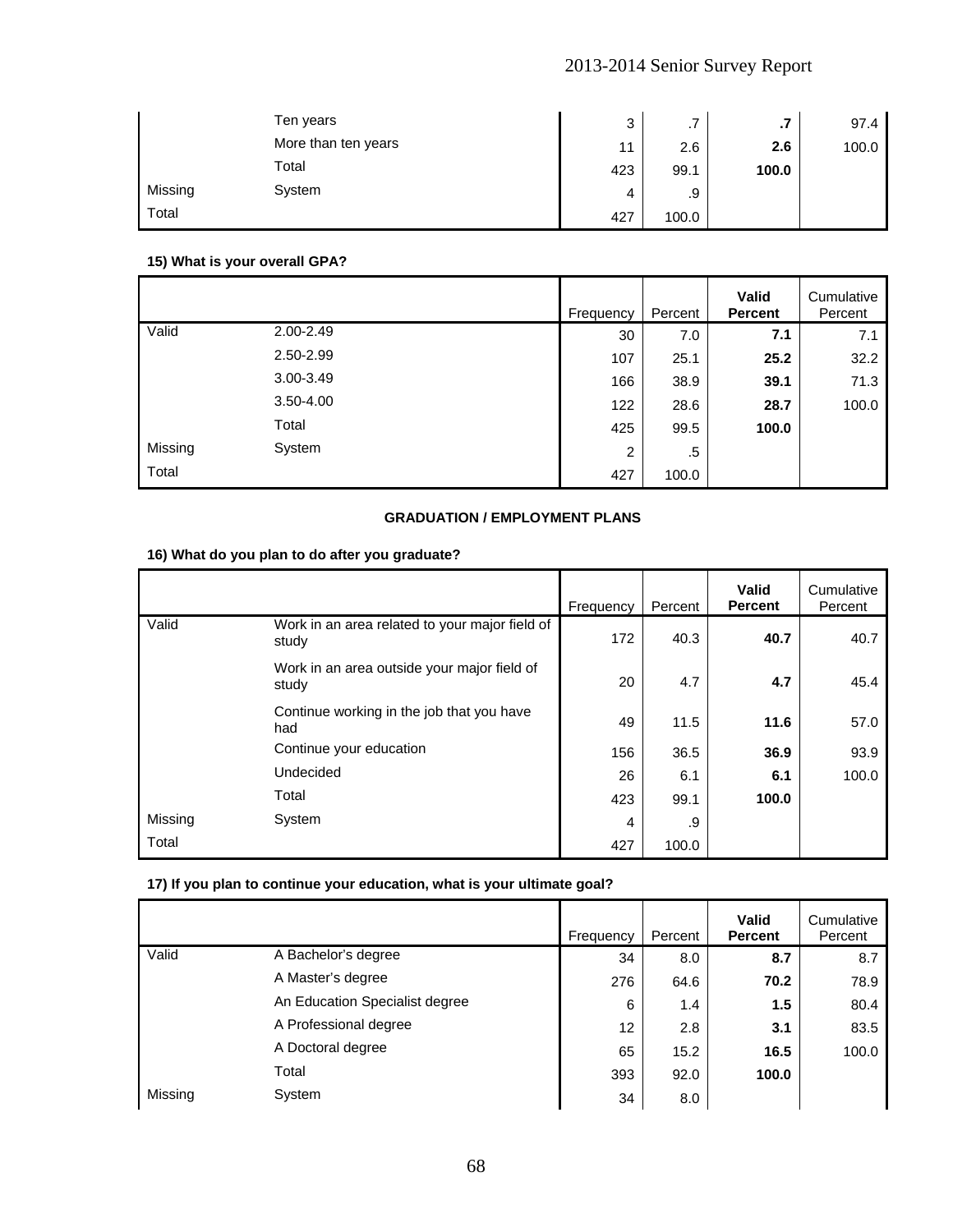| Total | $\vert$ 427 100.0 |  |  |
|-------|-------------------|--|--|

### **18) Are/were you employed while attending Troy University?**

|         |        | Frequency | Percent | Valid<br><b>Percent</b> | Cumulative<br>Percent |
|---------|--------|-----------|---------|-------------------------|-----------------------|
| Valid   | Yes    | 316       | 74.0    | 74.7                    | 74.7                  |
|         | No     | 107       | 25.1    | 25.3                    | 100.0                 |
|         | Total  | 423       | 99.1    | 100.0                   |                       |
| Missing | System | 4         | .9      |                         |                       |
| Total   |        | 427       | 100.0   |                         |                       |

## **You answered "Yes" to Question 18, how many hours do/did you usually work per week?**

|         |                  | Frequency | Percent | <b>Valid</b><br><b>Percent</b> | Cumulative<br>Percent |
|---------|------------------|-----------|---------|--------------------------------|-----------------------|
| Valid   | $1 - 9$ hours    | 6         | 1.4     | 1.9                            | 1.9                   |
|         | 10 - 19 hours    | 60        | 14.1    | 19.1                           | 21.0                  |
|         | 20 - 29 hours    | 55        | 12.9    | 17.5                           | 38.5                  |
|         | 30 - 39 hours    | 33        | 7.7     | 10.5                           | 49.0                  |
|         | 40 or more hours | 160       | 37.5    | 51.0                           | 100.0                 |
|         | Total            | 314       | 73.5    | 100.0                          |                       |
| Missing | System           | 113       | 26.5    |                                |                       |
| Total   |                  | 427       | 100.0   |                                |                       |

## **19) What financial aid have you received at Troy University? -Scholarship/fellowship**

|       |                     | Frequency | Percent | <b>Valid</b><br><b>Percent</b> | Cumulative<br>Percent |
|-------|---------------------|-----------|---------|--------------------------------|-----------------------|
| Valid | <b>Not Selected</b> | 298       | 69.8    | 69.8                           | 69.8                  |
|       | Selected            | 129       | 30.2    | 30.2                           | 100.0                 |
|       | Total               | 427       | 100.0   | 100.0                          |                       |

#### **19) What financial aid have you received at Troy University? -Graduate assistantship**

|       |                     | Frequency | Percent | Valid<br><b>Percent</b> | Cumulative<br>Percent |
|-------|---------------------|-----------|---------|-------------------------|-----------------------|
| Valid | <b>Not Selected</b> | 425       | 99.5    | 99.5                    | 99.5                  |
|       | Selected            | າ         | .5      | .5                      | 100.0                 |
|       | Total               | 427       | 100.0   | 100.0                   |                       |

#### **19) What financial aid have you received at Troy University? -Grants**

| -<br>-<br>Frequency | Percent | Valid<br>Percent | <b>umulative</b><br>≅rceni i |
|---------------------|---------|------------------|------------------------------|
|---------------------|---------|------------------|------------------------------|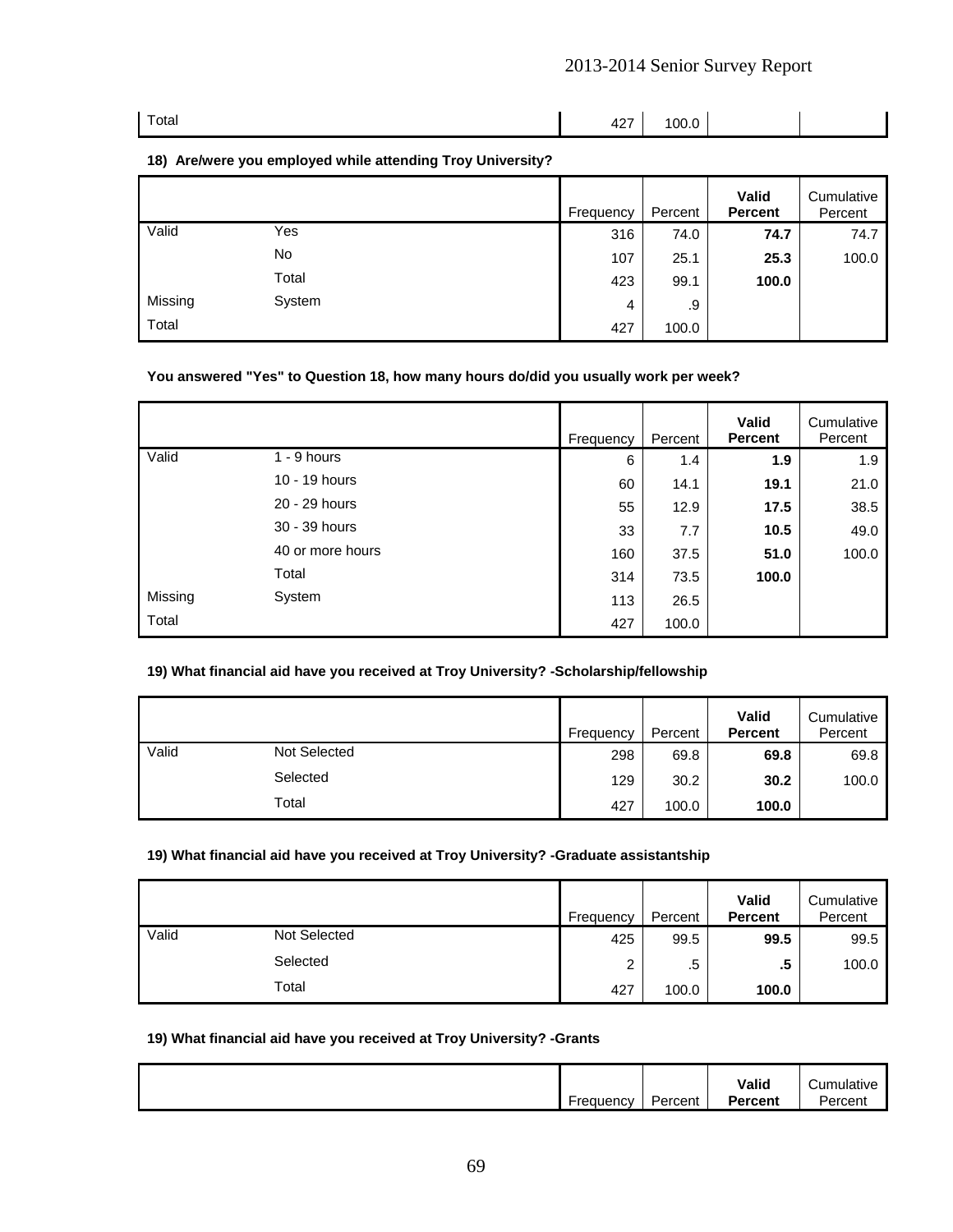| Valid | Not Selected | 238 | 55.7  | 55.7  | 55.7  |
|-------|--------------|-----|-------|-------|-------|
|       | Selected     | 189 | 44.3  | 44.3  | 100.0 |
|       | Total        | 427 | 100.0 | 100.0 |       |

## **19) What financial aid have you received at Troy University? -Loans**

|       |              | Frequency | Percent | Valid<br><b>Percent</b> | Cumulative<br>Percent |
|-------|--------------|-----------|---------|-------------------------|-----------------------|
| Valid | Not Selected | 169       | 39.6    | 39.6                    | 39.6                  |
|       | Selected     | 258       | 60.4    | 60.4                    | 100.0                 |
|       | Total        | 427       | 100.0   | 100.0                   |                       |

#### **19) What financial aid have you received at Troy University? -Work study**

|       |                     | Frequency | Percent | Valid<br><b>Percent</b> | Cumulative<br>Percent |
|-------|---------------------|-----------|---------|-------------------------|-----------------------|
| Valid | <b>Not Selected</b> | 392       | 91.8    | 91.8                    | 91.8                  |
|       | Selected            | 35        | 8.2     | 8.2                     | 100.0                 |
|       | Total               | 427       | 100.0   | 100.0                   |                       |

## **19) What financial aid have you received at Troy University? -Tuition assistance**

|       |                     | Frequency | Percent | Valid<br><b>Percent</b> | Cumulative<br>Percent |
|-------|---------------------|-----------|---------|-------------------------|-----------------------|
| Valid | <b>Not Selected</b> | 356       | 83.4    | 83.4                    | 83.4                  |
|       | Selected            | 71        | 16.6    | 16.6                    | 100.0                 |
|       | Total               | 427       | 100.0   | 100.0                   |                       |

### **19) What financial aid have you received at Troy University? -Third party pay**

|       |                     | Frequency | Percent | Valid<br><b>Percent</b> | Cumulative<br>Percent |
|-------|---------------------|-----------|---------|-------------------------|-----------------------|
| Valid | <b>Not Selected</b> | 411       | 96.3    | 96.3                    | 96.3                  |
|       | Selected            | 16        | 3.7     | 3.7                     | 100.0                 |
|       | Total               | 427       | 100.0   | 100.0                   |                       |

#### **19) What financial aid have you received at Troy University? -None**

|       |                     | Frequency | Percent   | Valid<br><b>Percent</b> | Cumulative<br>Percent |
|-------|---------------------|-----------|-----------|-------------------------|-----------------------|
| Valid | <b>Not Selected</b> | 397       | 93.0      | 93.0                    | 93.0                  |
|       | Selected            |           | 30<br>7.0 | 7.0                     | 100.0                 |
|       | Total               | 427       | 100.0     | 100.0                   |                       |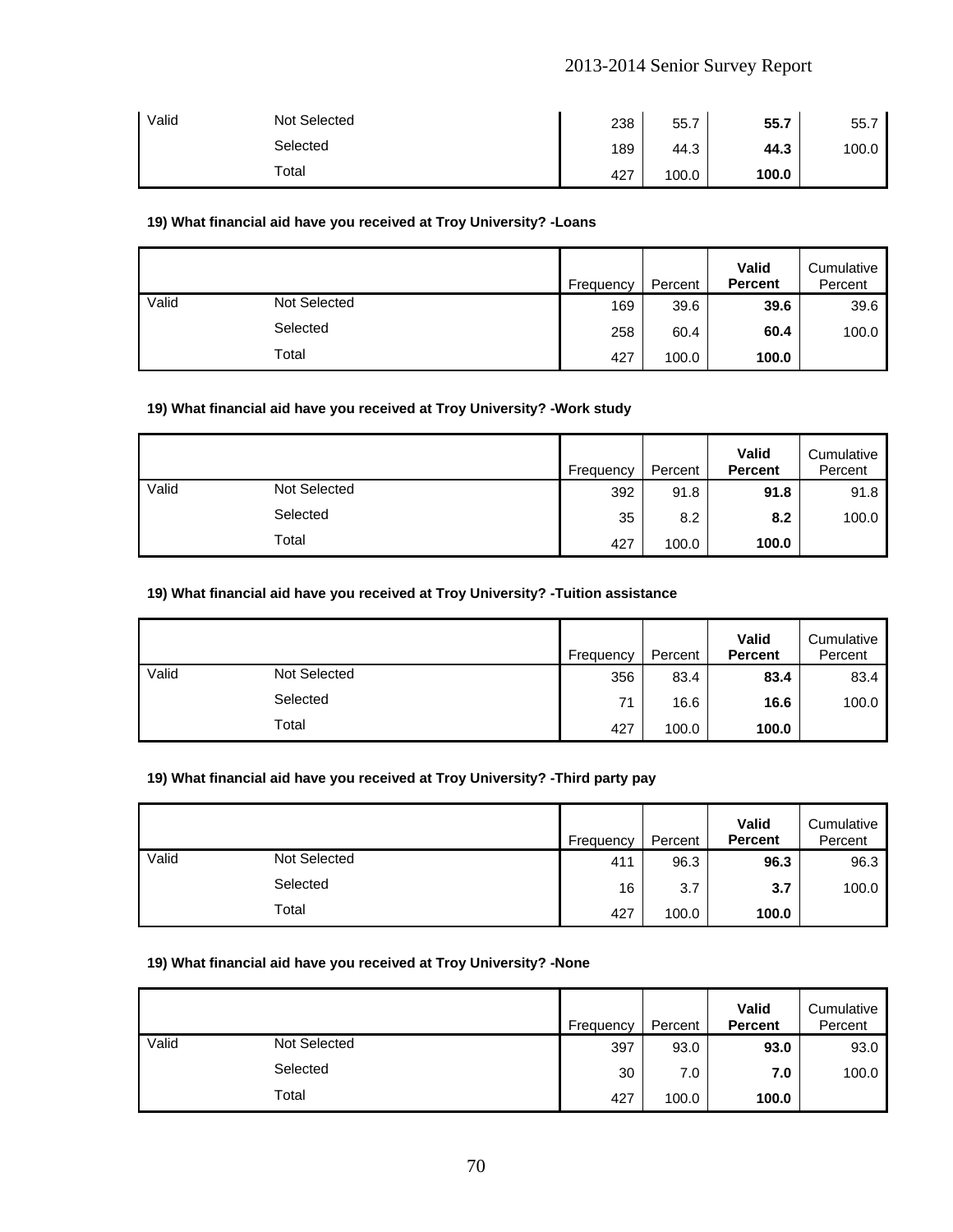|       |                     | Frequency | Percent | Valid<br><b>Percent</b> | Cumulative<br>Percent |
|-------|---------------------|-----------|---------|-------------------------|-----------------------|
| Valid | <b>Not Selected</b> | 381       | 89.2    | 89.2                    | 89.2                  |
|       | Selected            | 46        | 10.8    | 10.8                    | 100.0                 |
|       | Total               | 427       | 100.0   | 100.0                   |                       |

## **19) What financial aid have you received at Troy University? -Other (please specify)**

## **PERCEPTIONS OF TROY UNIVERSITY**

## **Writing skills**

|         |           | Frequency | Percent | Valid<br><b>Percent</b> | Cumulative<br>Percent |
|---------|-----------|-----------|---------|-------------------------|-----------------------|
| Valid   | Poor      | 3         | .7      | $\cdot$                 | .7                    |
|         | Fair      | 9         | 2.1     | 2.2                     | 2.9                   |
|         | Average   | 66        | 15.5    | 16.0                    | 18.9                  |
|         | Good      | 191       | 44.7    | 46.4                    | 65.3                  |
|         | Excellent | 143       | 33.5    | 34.7                    | 100.0                 |
|         | Total     | 412       | 96.5    | 100.0                   |                       |
| Missing | System    | 15        | 3.5     |                         |                       |
| Total   |           | 427       | 100.0   |                         |                       |

## **Speaking/presentation skills**

|         |           | Frequency | Percent | Valid<br><b>Percent</b> | Cumulative<br>Percent |
|---------|-----------|-----------|---------|-------------------------|-----------------------|
| Valid   | Poor      | 3         | .7      | $\cdot$                 | .7                    |
|         | Fair      | 15        | 3.5     | 3.6                     | 4.4                   |
|         | Average   | 56        | 13.1    | 13.6                    | 18.0                  |
|         | Good      | 197       | 46.1    | 47.9                    | 65.9                  |
|         | Excellent | 140       | 32.8    | 34.1                    | 100.0                 |
|         | Total     | 411       | 96.3    | 100.0                   |                       |
| Missing | System    | 16        | 3.7     |                         |                       |
| Total   |           | 427       | 100.0   |                         |                       |

## **Reading skills**

|       |           | Frequency | Percent | Valid<br><b>Percent</b> | Cumulative<br>Percent |
|-------|-----------|-----------|---------|-------------------------|-----------------------|
| Valid | Poor      | 4         | .9      | 1.0                     | 1.0                   |
|       | Fair      | 8         | 1.9     | 2.0                     | 2.9                   |
|       | Average   | 57        | 13.3    | 13.9                    | 16.9                  |
|       | Good      | 170       | 39.8    | 41.6                    | 58.4                  |
|       | Excellent | 170       | 39.8    | 41.6                    | 100.0                 |
|       | Total     | 409       | 95.8    | 100.0                   |                       |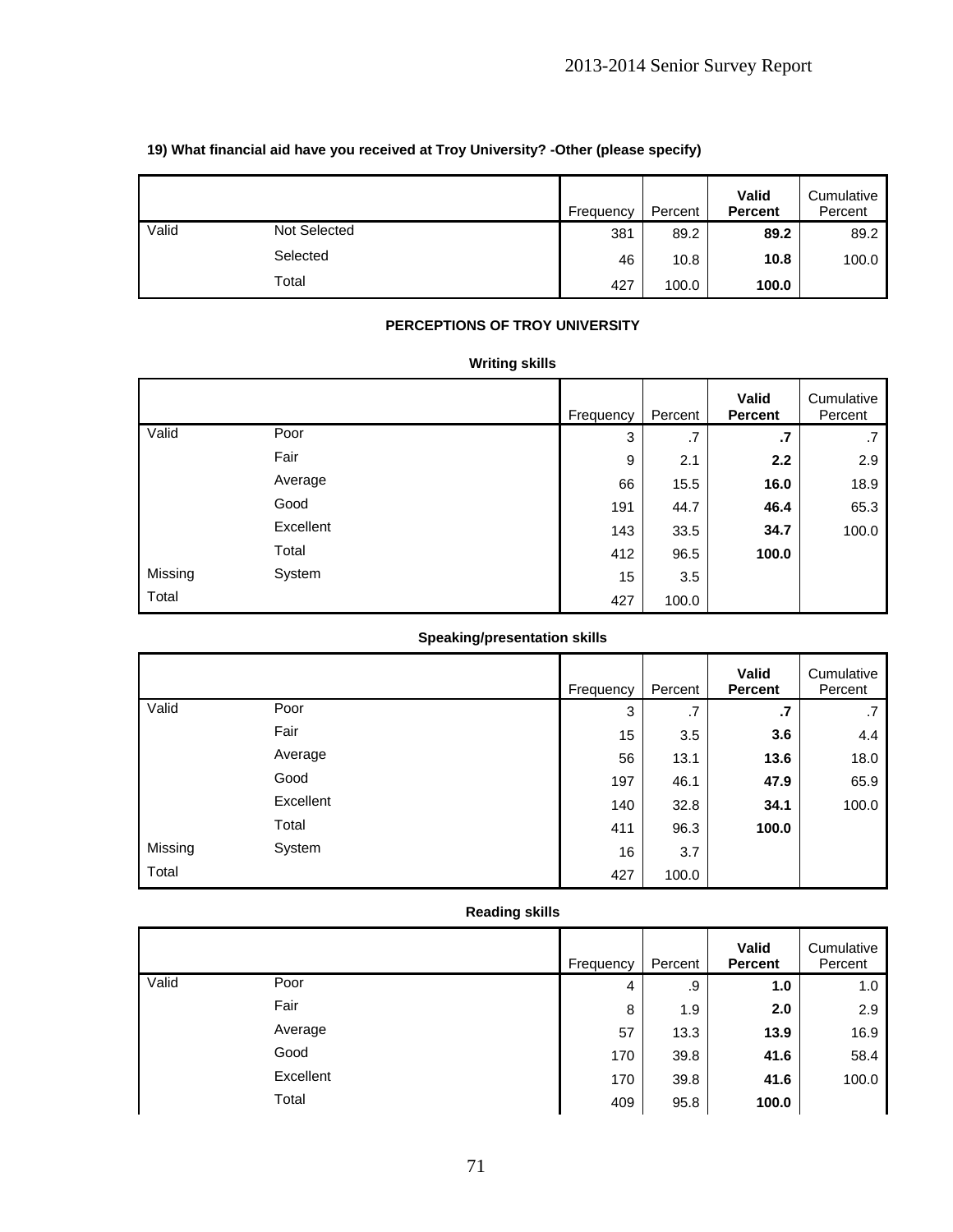| Missing | System | 18  | ְ<br>т. д |  |
|---------|--------|-----|-----------|--|
| Total   |        | 427 | 100.0     |  |

# **Critical thinking skills**

|         |           | Frequency | Percent | Valid<br><b>Percent</b> | Cumulative<br>Percent |
|---------|-----------|-----------|---------|-------------------------|-----------------------|
| Valid   | Poor      | 2         | .5      | .5                      | .5                    |
|         | Fair      | 10        | 2.3     | 2.4                     | 2.9                   |
|         | Average   | 45        | 10.5    | 10.9                    | 13.9                  |
|         | Good      | 191       | 44.7    | 46.5                    | 60.3                  |
|         | Excellent | 163       | 38.2    | 39.7                    | 100.0                 |
|         | Total     | 411       | 96.3    | 100.0                   |                       |
| Missing | System    | 16        | 3.7     |                         |                       |
| Total   |           | 427       | 100.0   |                         |                       |

# **Problem solving skills**

|         |           | Frequency | Percent | Valid<br><b>Percent</b> | Cumulative<br>Percent |
|---------|-----------|-----------|---------|-------------------------|-----------------------|
| Valid   | Fair      | 12        | 2.8     | 2.9                     | 2.9                   |
|         | Average   | 51        | 11.9    | 12.4                    | 15.3                  |
|         | Good      | 193       | 45.2    | 47.0                    | 62.3                  |
|         | Excellent | 155       | 36.3    | 37.7                    | 100.0                 |
|         | Total     | 411       | 96.3    | 100.0                   |                       |
| Missing | System    | 16        | 3.7     |                         |                       |
| Total   |           | 427       | 100.0   |                         |                       |

### **Mathematical skills**

|         |           | Frequency | Percent | Valid<br><b>Percent</b> | Cumulative<br>Percent |
|---------|-----------|-----------|---------|-------------------------|-----------------------|
| Valid   | Poor      | 8         | 1.9     | 1.9                     | 1.9                   |
|         | Fair      | 37        | 8.7     | 9.0                     | 10.9                  |
|         | Average   | 106       | 24.8    | 25.7                    | 36.7                  |
|         | Good      | 174       | 40.7    | 42.2                    | 78.9                  |
|         | Excellent | 87        | 20.4    | 21.1                    | 100.0                 |
|         | Total     | 412       | 96.5    | 100.0                   |                       |
| Missing | System    | 15        | 3.5     |                         |                       |
| Total   |           | 427       | 100.0   |                         |                       |

# **Computer technologies**

|       |      | Frequency | Percent  | Valid<br><b>Percent</b> | Cumulative<br>Percent |
|-------|------|-----------|----------|-------------------------|-----------------------|
| Valid | Poor | ົ<br>ບ    | . .      | .,                      |                       |
|       | Fair | 16        | 27<br>ن. | 3.9                     | 4.6                   |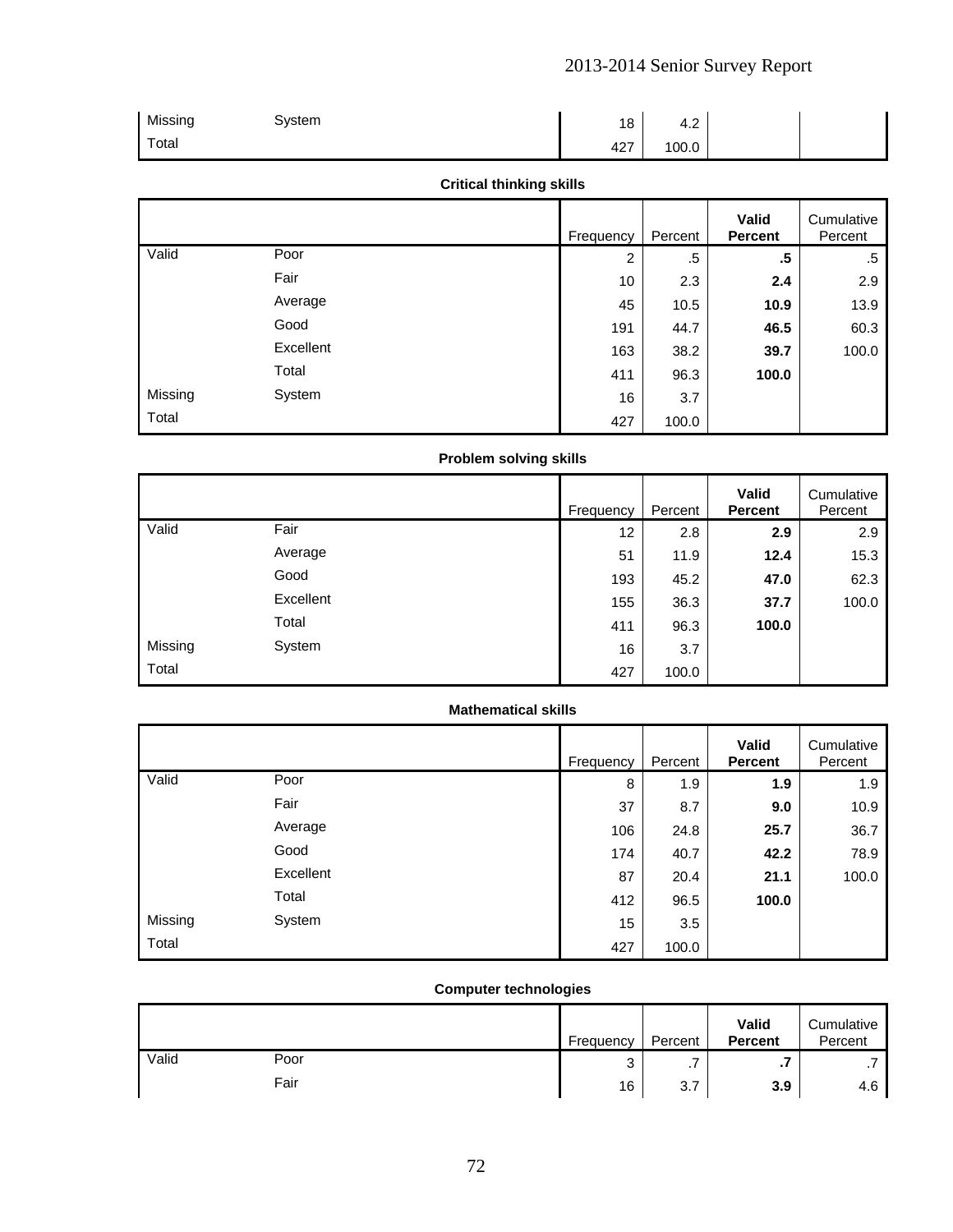|         | Average   | 84  | 19.7  | 20.5  | 25.1  |
|---------|-----------|-----|-------|-------|-------|
|         | Good      | 190 | 44.5  | 46.3  | 71.5  |
|         | Excellent | 117 | 27.4  | 28.5  | 100.0 |
|         | Total     | 410 | 96.0  | 100.0 |       |
| Missing | System    | 17  | 4.0   |       |       |
| Total   |           | 427 | 100.0 |       |       |

### **Research skills**

|         |           | Frequency | Percent | Valid<br><b>Percent</b> | Cumulative<br>Percent |
|---------|-----------|-----------|---------|-------------------------|-----------------------|
| Valid   | Poor      | 3         | .7      | $\cdot$                 | .7                    |
|         | Fair      | 14        | 3.3     | 3.4                     | 4.1                   |
|         | Average   | 57        | 13.3    | 13.9                    | 18.0                  |
|         | Good      | 172       | 40.3    | 42.0                    | 60.0                  |
|         | Excellent | 164       | 38.4    | 40.0                    | 100.0                 |
|         | Total     | 410       | 96.0    | 100.0                   |                       |
| Missing | System    | 17        | 4.0     |                         |                       |
| Total   |           | 427       | 100.0   |                         |                       |

# **Scientific principles and methods**

|         |           | Frequency | Percent | Valid<br><b>Percent</b> | Cumulative<br>Percent |
|---------|-----------|-----------|---------|-------------------------|-----------------------|
| Valid   | Poor      | 6         | 1.4     | 1.5                     | 1.5                   |
|         | Fair      | 31        | 7.3     | 7.5                     | 9.0                   |
|         | Average   | 97        | 22.7    | 23.6                    | 32.6                  |
|         | Good      | 187       | 43.8    | 45.5                    | 78.1                  |
|         | Excellent | 90        | 21.1    | 21.9                    | 100.0                 |
|         | Total     | 411       | 96.3    | 100.0                   |                       |
| Missing | System    | 16        | 3.7     |                         |                       |
| Total   |           | 427       | 100.0   |                         |                       |

# **Understanding different philosophies and cultures**

|         |           | Frequency | Percent | Valid<br><b>Percent</b> | Cumulative<br>Percent |
|---------|-----------|-----------|---------|-------------------------|-----------------------|
| Valid   | Poor      | 3         | .7      | $\cdot$                 | .7                    |
|         | Fair      | 19        | 4.4     | 4.6                     | 5.4                   |
|         | Average   | 81        | 19.0    | 19.7                    | 25.1                  |
|         | Good      | 186       | 43.6    | 45.3                    | 70.3                  |
|         | Excellent | 122       | 28.6    | 29.7                    | 100.0                 |
|         | Total     | 411       | 96.3    | 100.0                   |                       |
| Missing | System    | 16        | 3.7     |                         |                       |
| Total   |           | 427       | 100.0   |                         |                       |

**Appreciation of the arts**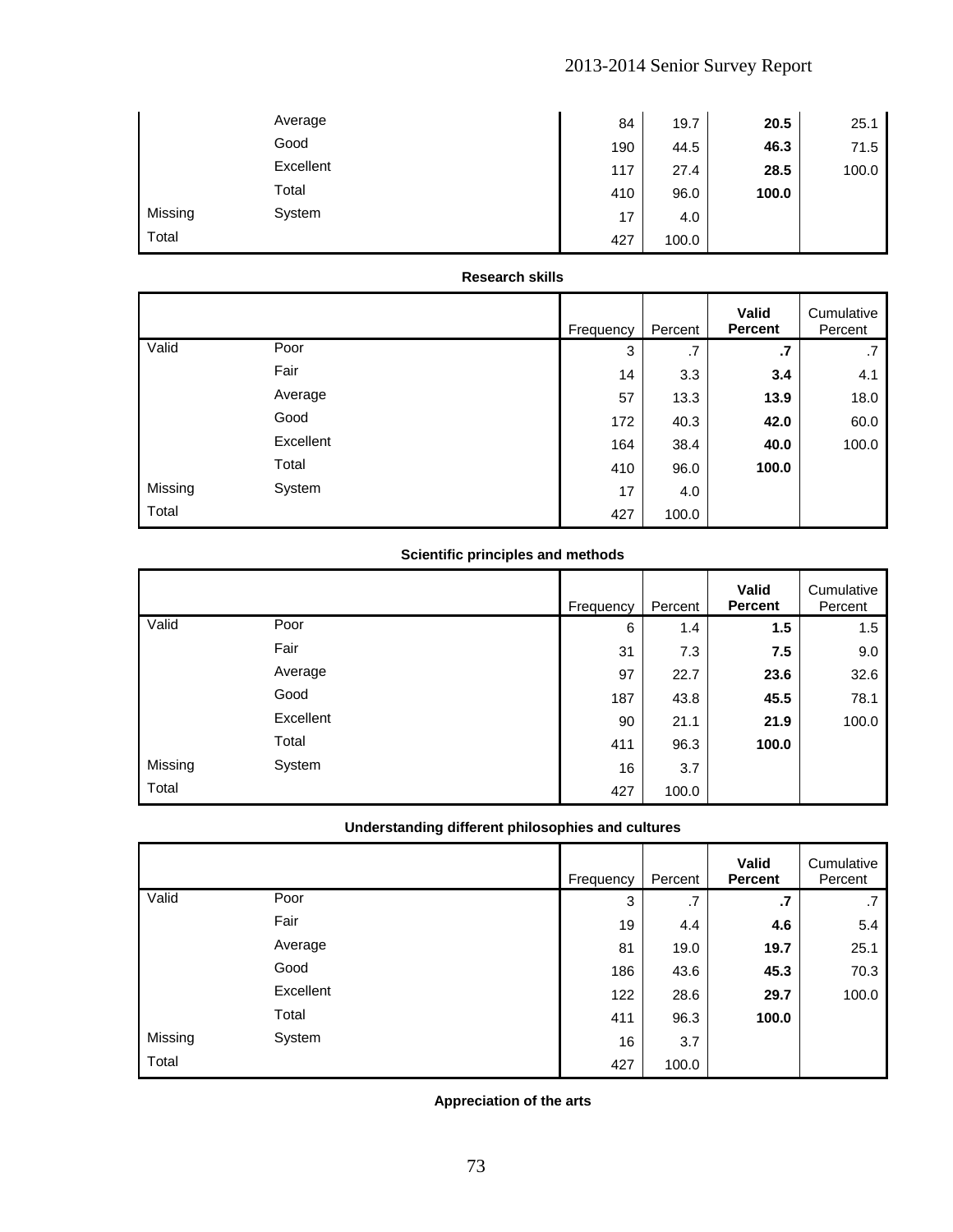|         |           | Frequency | Percent | Valid<br><b>Percent</b> | Cumulative<br>Percent |
|---------|-----------|-----------|---------|-------------------------|-----------------------|
| Valid   | Poor      | 14        | 3.3     | 3.4                     | 3.4                   |
|         | Fair      | 25        | 5.9     | 6.1                     | 9.5                   |
|         | Average   | 104       | 24.4    | 25.4                    | 35.0                  |
|         | Good      | 160       | 37.5    | 39.1                    | 74.1                  |
|         | Excellent | 106       | 24.8    | 25.9                    | 100.0                 |
|         | Total     | 409       | 95.8    | 100.0                   |                       |
| Missing | System    | 18        | 4.2     |                         |                       |
| Total   |           | 427       | 100.0   |                         |                       |

# **Leadership skills**

|         |           | Frequency | Percent | Valid<br><b>Percent</b> | Cumulative<br>Percent |
|---------|-----------|-----------|---------|-------------------------|-----------------------|
| Valid   | Poor      | 7         | 1.6     | 1.7                     | 1.7                   |
|         | Fair      | 8         | 1.9     | 2.0                     | 3.7                   |
|         | Average   | 55        | 12.9    | 13.4                    | 17.1                  |
|         | Good      | 176       | 41.2    | 43.0                    | 60.1                  |
|         | Excellent | 163       | 38.2    | 39.9                    | 100.0                 |
|         | Total     | 409       | 95.8    | 100.0                   |                       |
| Missing | System    | 18        | 4.2     |                         |                       |
| Total   |           | 427       | 100.0   |                         |                       |

### **Management and organizational skills**

|         |           | Frequency | Percent | Valid<br><b>Percent</b> | Cumulative<br>Percent |
|---------|-----------|-----------|---------|-------------------------|-----------------------|
| Valid   | Poor      | 2         | .5      | .5                      | .5                    |
|         | Fair      | 13        | 3.0     | 3.2                     | 3.6                   |
|         | Average   | 41        | 9.6     | 10.0                    | 13.6                  |
|         | Good      | 176       | 41.2    | 42.8                    | 56.4                  |
|         | Excellent | 179       | 41.9    | 43.6                    | 100.0                 |
|         | Total     | 411       | 96.3    | 100.0                   |                       |
| Missing | System    | 16        | 3.7     |                         |                       |
| Total   |           | 427       | 100.0   |                         |                       |

# **Time management**

|       |           | Frequency |     | Percent | Valid<br><b>Percent</b> | Cumulative<br>Percent |
|-------|-----------|-----------|-----|---------|-------------------------|-----------------------|
| Valid | Poor      |           |     | .2      | $\cdot$                 | $\cdot$               |
|       | Fair      |           | 17  | 4.0     | 4.2                     | 4.4                   |
|       | Average   |           | 46  | 10.8    | 11.3                    | 15.7                  |
|       | Good      |           | 166 | 38.9    | 40.7                    | 56.4                  |
|       | Excellent |           | 178 | 41.7    | 43.6                    | 100.0                 |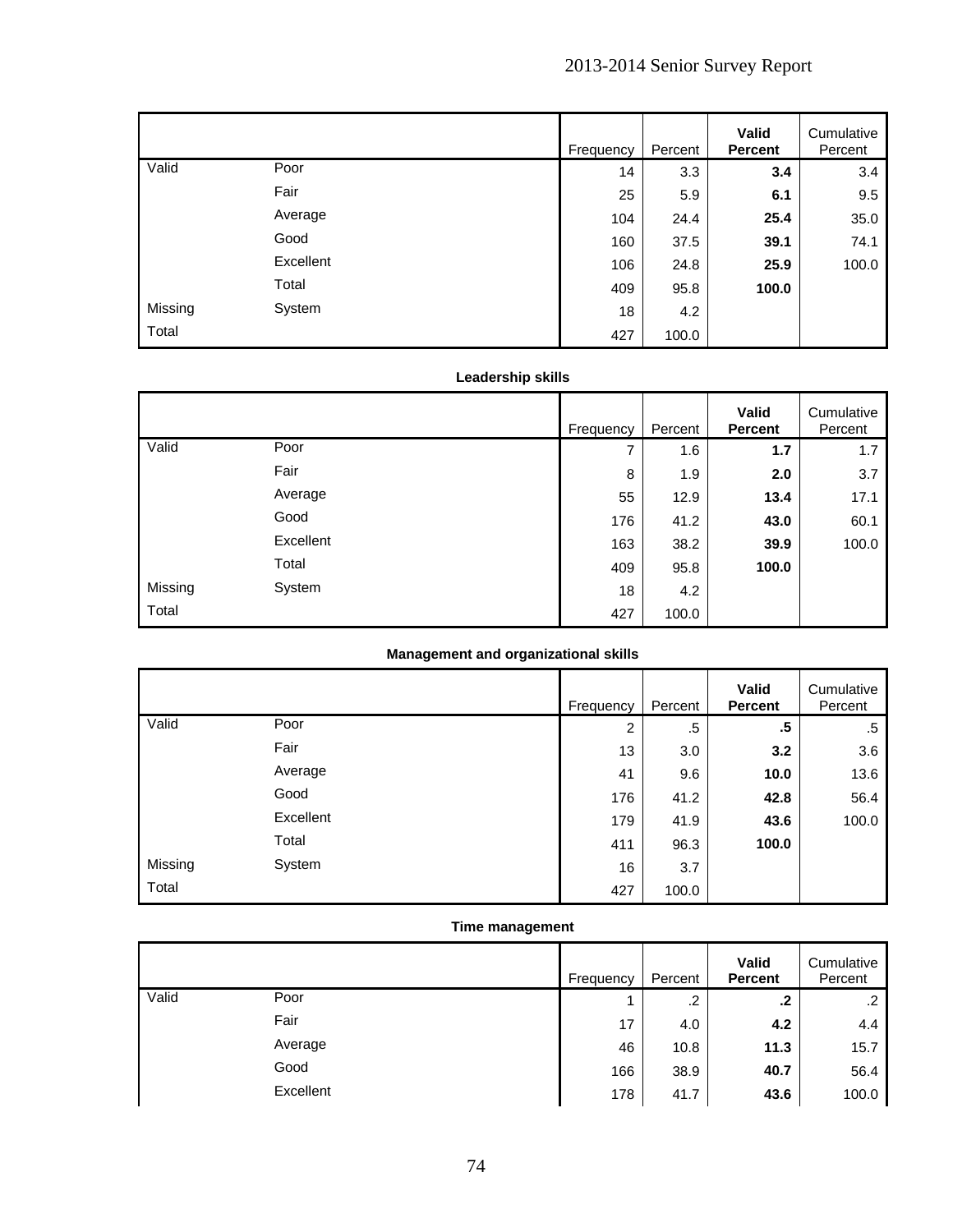|         | Total  | 408 | 95.6  | 100.0 |  |
|---------|--------|-----|-------|-------|--|
| Missing | System | 19  | 4.4   |       |  |
| Total   |        | 427 | 100.0 |       |  |

### **Working cooperatively in groups**

|         |           | Frequency | Percent | Valid<br><b>Percent</b> | Cumulative<br>Percent |
|---------|-----------|-----------|---------|-------------------------|-----------------------|
| Valid   | Poor      | 5         | 1.2     | 1.2                     | 1.2                   |
|         | Fair      | 21        | 4.9     | 5.1                     | 6.4                   |
|         | Average   | 53        | 12.4    | 13.0                    | 19.3                  |
|         | Good      | 171       | 40.0    | 41.8                    | 61.1                  |
|         | Excellent | 159       | 37.2    | 38.9                    | 100.0                 |
|         | Total     | 409       | 95.8    | 100.0                   |                       |
| Missing | System    | 18        | 4.2     |                         |                       |
| Total   |           | 427       | 100.0   |                         |                       |

# **Planning and carrying out projects**

|         |           | Frequency | Percent | Valid<br><b>Percent</b> | Cumulative<br>Percent |
|---------|-----------|-----------|---------|-------------------------|-----------------------|
| Valid   | Poor      | 4         | $\cdot$ | $\cdot$                 | .2                    |
|         | Fair      | 13        | 3.0     | 3.2                     | 3.4                   |
|         | Average   | 33        | 7.7     | 8.1                     | 11.5                  |
|         | Good      | 176       | 41.2    | 43.0                    | 54.5                  |
|         | Excellent | 186       | 43.6    | 45.5                    | 100.0                 |
|         | Total     | 409       | 95.8    | 100.0                   |                       |
| Missing | System    | 18        | 4.2     |                         |                       |
| Total   |           | 427       | 100.0   |                         |                       |

# **Citizenship skills**

|         |           | Frequency | Percent | Valid<br><b>Percent</b> | Cumulative<br>Percent |
|---------|-----------|-----------|---------|-------------------------|-----------------------|
| Valid   | Poor      | 10        | 2.3     | 2.4                     | 2.4                   |
|         | Fair      | 15        | 3.5     | 3.7                     | 6.1                   |
|         | Average   | 72        | 16.9    | 17.6                    | 23.7                  |
|         | Good      | 179       | 41.9    | 43.8                    | 67.5                  |
|         | Excellent | 133       | 31.1    | 32.5                    | 100.0                 |
|         | Total     | 409       | 95.8    | 100.0                   |                       |
| Missing | System    | 18        | 4.2     |                         |                       |
| Total   |           | 427       | 100.0   |                         |                       |

# **Strategies for applying skills in my field**

|           |         | Valid          | -<br>umulative<br>пшануе |
|-----------|---------|----------------|--------------------------|
| ·requency | Percent | <b>Percent</b> | Percent                  |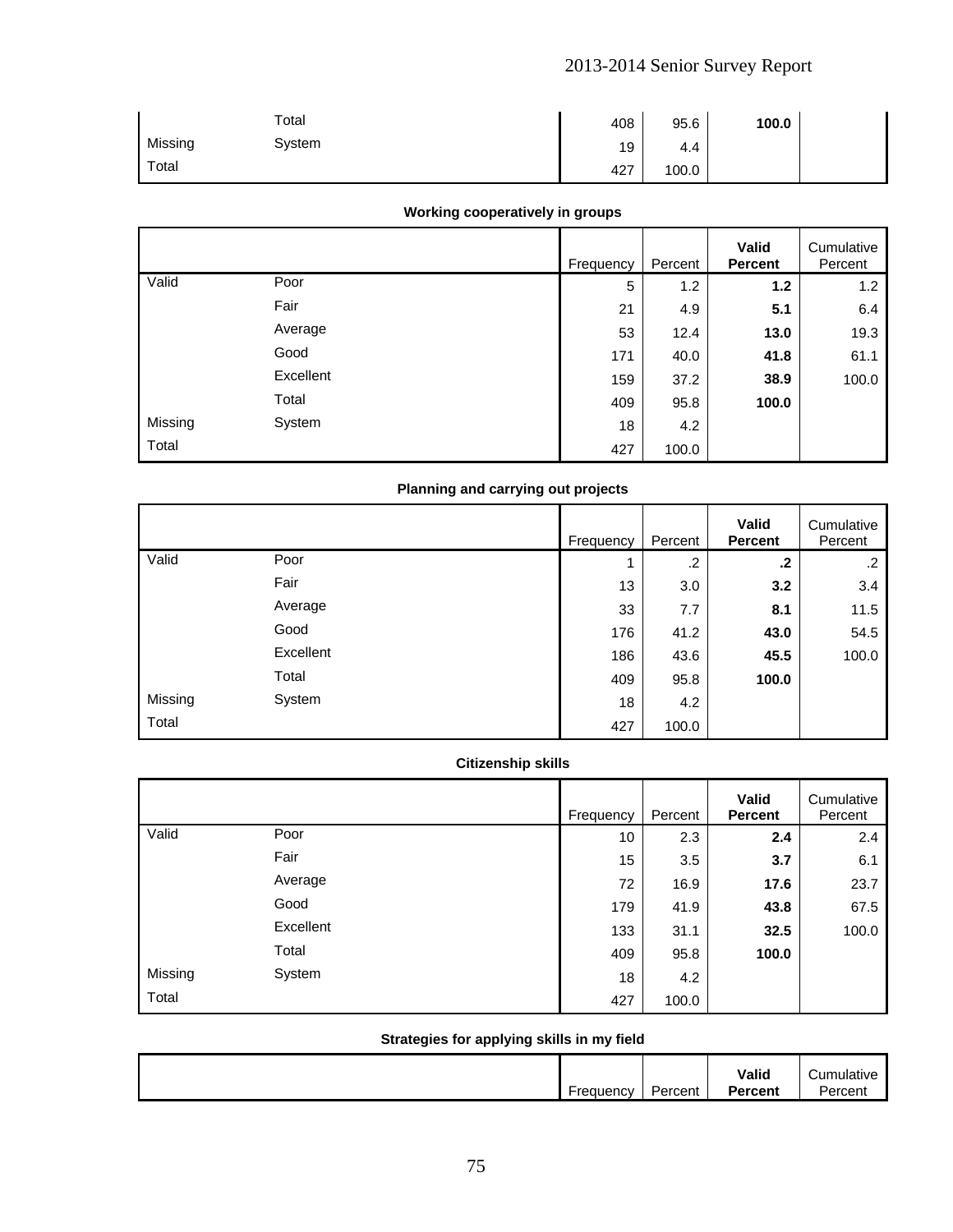| Valid   | Poor      | 4   | .9    | 1.0   | 1.0   |
|---------|-----------|-----|-------|-------|-------|
|         | Fair      | 9   | 2.1   | 2.2   | 3.2   |
|         | Average   | 43  | 10.1  | 10.5  | 13.7  |
|         | Good      | 162 | 37.9  | 39.7  | 53.4  |
|         | Excellent | 190 | 44.5  | 46.6  | 100.0 |
|         | Total     | 408 | 95.6  | 100.0 |       |
| Missing | System    | 19  | 4.4   |       |       |
| Total   |           | 427 | 100.0 |       |       |

# **EDUCATION AND ACADEMIC SUPPORT SERVICES**

# **Overall quality of your academic program**

|         |           | <b>Frequency</b> | Percent | <b>Valid</b><br><b>Percent</b> | Cumulative<br>Percent |
|---------|-----------|------------------|---------|--------------------------------|-----------------------|
| Valid   | Poor      | 4                | .9      | 1.0                            | 1.0                   |
|         | Fair      | 19               | 4.4     | 4.7                            | 5.7                   |
|         | Average   | 20               | 4.7     | 5.0                            | 10.7                  |
|         | Good      | 144              | 33.7    | 35.9                           | 46.6                  |
|         | Excellent | 212              | 49.6    | 52.9                           | 99.5                  |
|         | N/A       | 2                | .5      | .5                             | 100.0                 |
|         | Total     | 401              | 93.9    | 100.0                          |                       |
| Missing | System    | 26               | 6.1     |                                |                       |
| Total   |           | 427              | 100.0   |                                |                       |

# **Academic advising**

|         |           | Frequency | Percent | <b>Valid</b><br><b>Percent</b> | Cumulative<br>Percent |
|---------|-----------|-----------|---------|--------------------------------|-----------------------|
| Valid   | Poor      | 20        | 4.7     | 5.0                            | 5.0                   |
|         | Fair      | 24        | 5.6     | 6.0                            | 10.9                  |
|         | Average   | 58        | 13.6    | 14.4                           | 25.4                  |
|         | Good      | 124       | 29.0    | 30.8                           | 56.2                  |
|         | Excellent | 175       | 41.0    | 43.5                           | 99.8                  |
|         | N/A       | 4         | $\cdot$ | .2                             | 100.0                 |
|         | Total     | 402       | 94.1    | 100.0                          |                       |
| Missing | System    | 25        | 5.9     |                                |                       |
| Total   |           | 427       | 100.0   |                                |                       |

# **Faculty accessibility**

|       |         | Frequency | Percent | Valid<br><b>Percent</b> | Cumulative<br>Percent |
|-------|---------|-----------|---------|-------------------------|-----------------------|
| Valid | Poor    | 9         | 2.1     | 2.3                     | 2.3                   |
|       | Fair    | 17        | 4.0     | 4.3                     | 6.5                   |
|       | Average | 59        | 13.8    | 14.8                    | 21.3                  |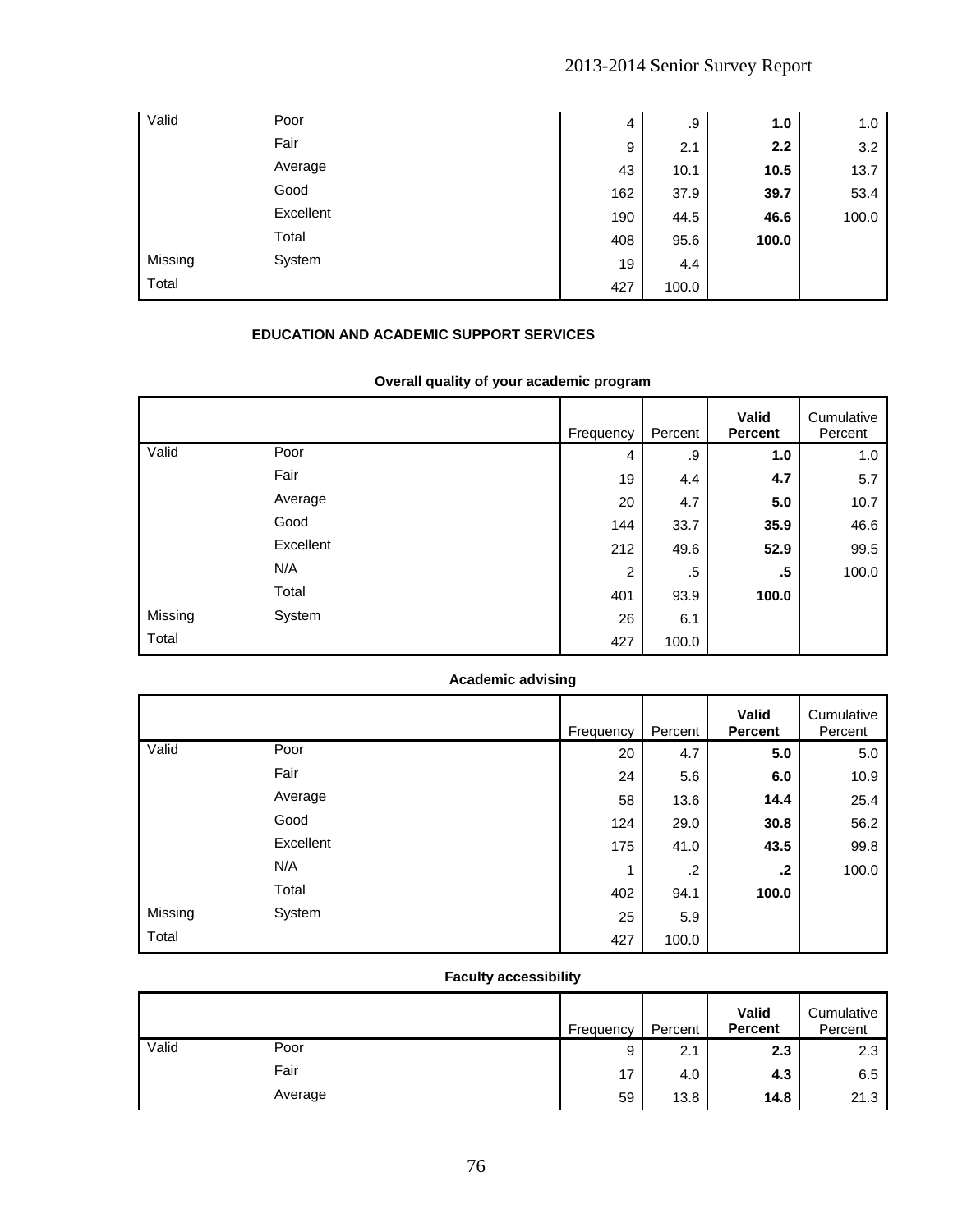|         | Good      | 150 | 35.1  | 37.6  | 58.9  |
|---------|-----------|-----|-------|-------|-------|
|         | Excellent | 160 | 37.5  | 40.1  | 99.0  |
|         | N/A       | 4   | .9    | 1.0   | 100.0 |
|         | Total     | 399 | 93.4  | 100.0 |       |
| Missing | System    | 28  | 6.6   |       |       |
| Total   |           | 427 | 100.0 |       |       |

### **Instruction in major courses**

|         |           | Frequency | Percent | Valid<br><b>Percent</b> | Cumulative<br>Percent |
|---------|-----------|-----------|---------|-------------------------|-----------------------|
| Valid   | Poor      | 3         | .7      | .8                      | .8                    |
|         | Fair      | 15        | 3.5     | 3.8                     | 4.5                   |
|         | Average   | 27        | 6.3     | 6.8                     | 11.3                  |
|         | Good      | 150       | 35.1    | 37.5                    | 48.8                  |
|         | Excellent | 202       | 47.3    | 50.5                    | 99.3                  |
|         | N/A       | 3         | .7      | .8                      | 100.0                 |
|         | Total     | 400       | 93.7    | 100.0                   |                       |
| Missing | System    | 27        | 6.3     |                         |                       |
| Total   |           | 427       | 100.0   |                         |                       |

### **Instruction in general education courses**

|         |           | Frequency | Percent | Valid<br><b>Percent</b> | Cumulative<br>Percent |
|---------|-----------|-----------|---------|-------------------------|-----------------------|
| Valid   | Poor      | 6         | 1.4     | 1.5                     | 1.5                   |
|         | Fair      | 15        | 3.5     | 3.7                     | 5.2                   |
|         | Average   | 64        | 15.0    | 15.9                    | 21.1                  |
|         | Good      | 156       | 36.5    | 38.8                    | 60.0                  |
|         | Excellent | 133       | 31.1    | 33.1                    | 93.0                  |
|         | N/A       | 28        | 6.6     | 7.0                     | 100.0                 |
|         | Total     | 402       | 94.1    | 100.0                   |                       |
| Missing | System    | 25        | 5.9     |                         |                       |
| Total   |           | 427       | 100.0   |                         |                       |

### **Faculty's use of technologies to enhance teaching**

|       |           | Frequency | Percent | Valid<br><b>Percent</b> | Cumulative<br>Percent |
|-------|-----------|-----------|---------|-------------------------|-----------------------|
| Valid | Poor      | 8         | 1.9     | 2.0                     | 2.0                   |
|       | Fair      | 15        | 3.5     | 3.7                     | 5.7                   |
|       | Average   | 49        | 11.5    | 12.2                    | 17.9                  |
|       | Good      | 169       | 39.6    | 42.0                    | 60.0                  |
|       | Excellent | 156       | 36.5    | 38.8                    | 98.8                  |
|       | N/A       | 5         | 1.2     | 1.2                     | 100.0                 |
|       | Total     | 402       | 94.1    | 100.0                   |                       |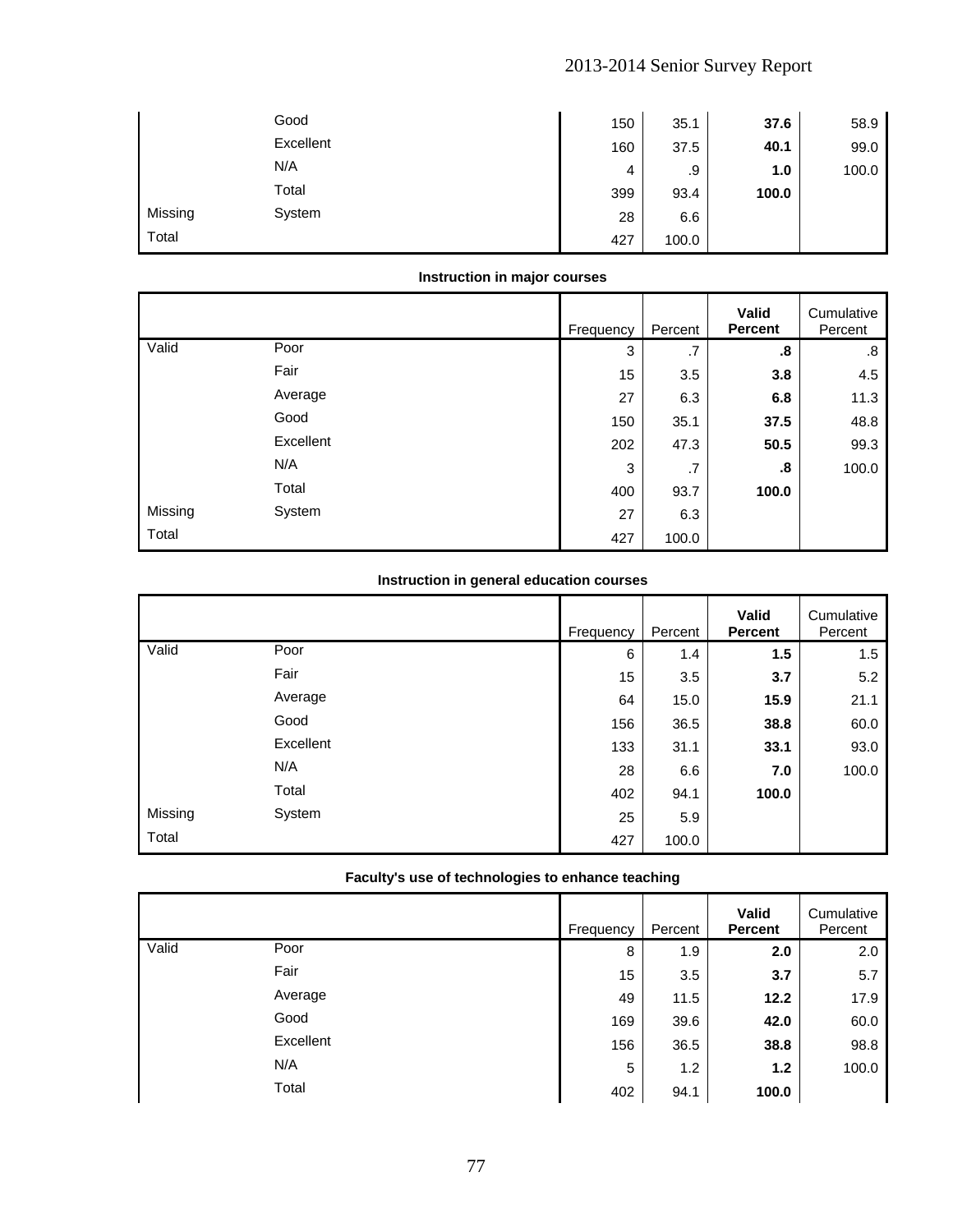| Missing | System | 25  | 50<br>5.9 |  |
|---------|--------|-----|-----------|--|
| Total   |        | 427 | 100.0     |  |

### **Course availability in your major**

|         |           | Frequency | Percent | Valid<br><b>Percent</b> | Cumulative<br>Percent |
|---------|-----------|-----------|---------|-------------------------|-----------------------|
| Valid   | Poor      | 24        | 5.6     | 6.0                     | 6.0                   |
|         | Fair      | 21        | 4.9     | 5.3                     | 11.3                  |
|         | Average   | 51        | 11.9    | 12.8                    | 24.0                  |
|         | Good      | 125       | 29.3    | 31.3                    | 55.3                  |
|         | Excellent | 175       | 41.0    | 43.8                    | 99.0                  |
|         | N/A       | 4         | .9      | 1.0                     | 100.0                 |
|         | Total     | 400       | 93.7    | 100.0                   |                       |
| Missing | System    | 27        | 6.3     |                         |                       |
| Total   |           | 427       | 100.0   |                         |                       |

### **Communication between faculty and students**

|         |           | Frequency | Percent | Valid<br><b>Percent</b> | Cumulative<br>Percent |
|---------|-----------|-----------|---------|-------------------------|-----------------------|
| Valid   | Poor      | 6         | 1.4     | 1.5                     | 1.5                   |
|         | Fair      | 19        | 4.4     | 4.7                     | 6.2                   |
|         | Average   | 41        | 9.6     | 10.2                    | 16.5                  |
|         | Good      | 157       | 36.8    | 39.2                    | 55.6                  |
|         | Excellent | 172       | 40.3    | 42.9                    | 98.5                  |
|         | N/A       | 6         | 1.4     | 1.5                     | 100.0                 |
|         | Total     | 401       | 93.9    | 100.0                   |                       |
| Missing | System    | 26        | 6.1     |                         |                       |
| Total   |           | 427       | 100.0   |                         |                       |

#### **Registration procedures**

|         |           | Frequency | Percent | <b>Valid</b><br><b>Percent</b> | Cumulative<br>Percent |
|---------|-----------|-----------|---------|--------------------------------|-----------------------|
| Valid   | Poor      | 13        | 3.0     | 3.2                            | 3.2                   |
|         | Fair      | 28        | 6.6     | 7.0                            | 10.2                  |
|         | Average   | 48        | 11.2    | 11.9                           | 22.1                  |
|         | Good      | 149       | 34.9    | 37.1                           | 59.2                  |
|         | Excellent | 156       | 36.5    | 38.8                           | 98.0                  |
|         | N/A       | 8         | 1.9     | 2.0                            | 100.0                 |
|         | Total     | 402       | 94.1    | 100.0                          |                       |
| Missing | System    | 25        | 5.9     |                                |                       |
| Total   |           | 427       | 100.0   |                                |                       |

**IMPACT/New Student Orientation Program**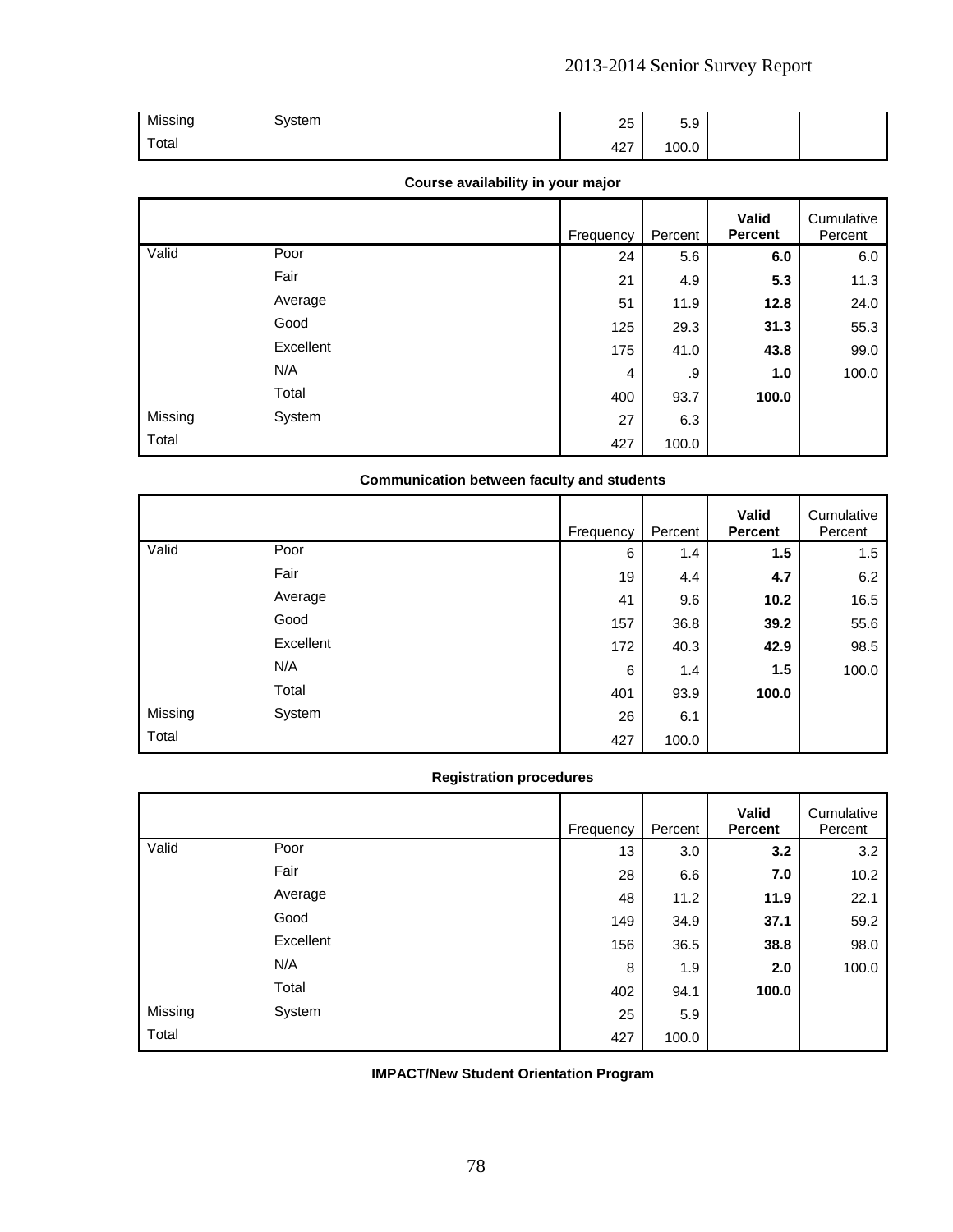|         |           | Frequency | Percent | Valid<br><b>Percent</b> | Cumulative<br>Percent |
|---------|-----------|-----------|---------|-------------------------|-----------------------|
| Valid   | Poor      | 12        | 2.8     | 3.0                     | 3.0                   |
|         | Fair      | 15        | 3.5     | 3.8                     | 6.8                   |
|         | Average   | 44        | 10.3    | 11.0                    | 17.8                  |
|         | Good      | 114       | 26.7    | 28.6                    | 46.4                  |
|         | Excellent | 92        | 21.5    | 23.1                    | 69.4                  |
|         | N/A       | 122       | 28.6    | 30.6                    | 100.0                 |
|         | Total     | 399       | 93.4    | 100.0                   |                       |
| Missing | System    | 28        | 6.6     |                         |                       |
| Total   |           | 427       | 100.0   |                         |                       |

### **Library**

|         |           | Frequency | Percent | Valid<br><b>Percent</b> | Cumulative<br>Percent |
|---------|-----------|-----------|---------|-------------------------|-----------------------|
| Valid   | Poor      | 15        | 3.5     | 3.7                     | 3.7                   |
|         | Fair      | 21        | 4.9     | 5.2                     | 9.0                   |
|         | Average   | 57        | 13.3    | 14.2                    | 23.2                  |
|         | Good      | 129       | 30.2    | 32.2                    | 55.4                  |
|         | Excellent | 111       | 26.0    | 27.7                    | 83.0                  |
|         | N/A       | 68        | 15.9    | 17.0                    | 100.0                 |
|         | Total     | 401       | 93.9    | 100.0                   |                       |
| Missing | System    | 26        | 6.1     |                         |                       |
| Total   |           | 427       | 100.0   |                         |                       |

| <b>Computer labs</b> |  |
|----------------------|--|
|----------------------|--|

|         |           | Frequency | Percent | <b>Valid</b><br><b>Percent</b> | Cumulative<br>Percent |
|---------|-----------|-----------|---------|--------------------------------|-----------------------|
| Valid   | Poor      | 14        | 3.3     | 3.5                            | 3.5                   |
|         | Fair      | 25        | 5.9     | 6.2                            | 9.7                   |
|         | Average   | 53        | 12.4    | 13.2                           | 22.9                  |
|         | Good      | 106       | 24.8    | 26.4                           | 49.3                  |
|         | Excellent | 108       | 25.3    | 26.9                           | 76.1                  |
|         | N/A       | 96        | 22.5    | 23.9                           | 100.0                 |
|         | Total     | 402       | 94.1    | 100.0                          |                       |
| Missing | System    | 25        | 5.9     |                                |                       |
| Total   |           | 427       | 100.0   |                                |                       |

# **Laboratory/instructional equipment**

|       |      | Frequency | Percent | Valid<br><b>Percent</b> | Cumulative<br>Percent |
|-------|------|-----------|---------|-------------------------|-----------------------|
| Valid | Poor | 12        | 2.8     | 3.0                     | 3.0                   |
|       | Fair | 27        | 6.3     | 6.7                     | 9.7                   |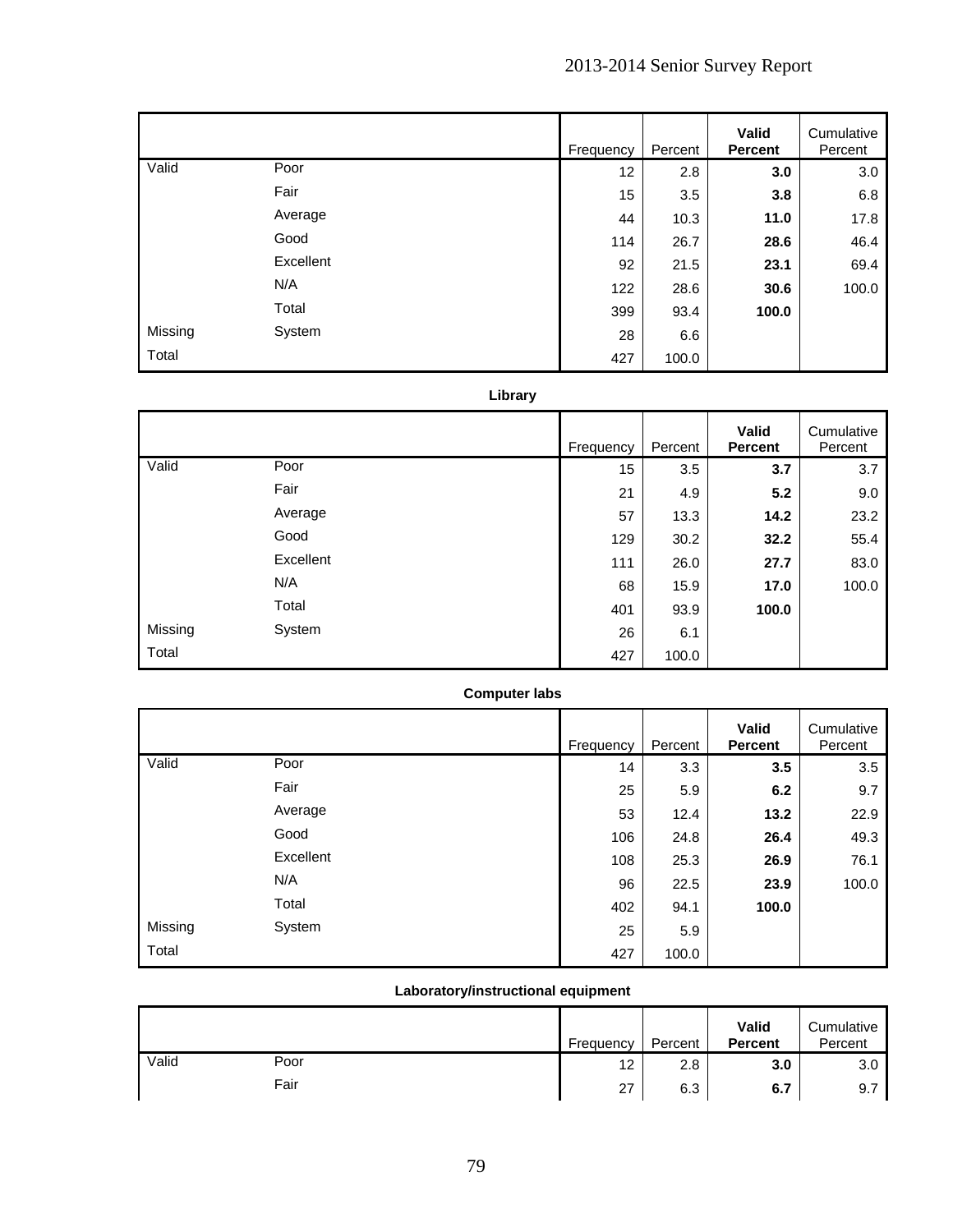|         | Average   | 55  | 12.9  | 13.7  | 23.4  |
|---------|-----------|-----|-------|-------|-------|
|         | Good      | 97  | 22.7  | 24.2  | 47.6  |
|         | Excellent | 101 | 23.7  | 25.2  | 72.8  |
|         | N/A       | 109 | 25.5  | 27.2  | 100.0 |
|         | Total     | 401 | 93.9  | 100.0 |       |
| Missing | System    | 26  | 6.1   |       |       |
| Total   |           | 427 | 100.0 |       |       |

### **Testing Center**

|         |           | Frequency | Percent | Valid<br><b>Percent</b> | Cumulative<br>Percent |
|---------|-----------|-----------|---------|-------------------------|-----------------------|
| Valid   | Poor      | 7         | 1.6     | 1.7                     | 1.7                   |
|         | Fair      | 14        | 3.3     | 3.5                     | 5.2                   |
|         | Average   | 46        | 10.8    | 11.5                    | 16.7                  |
|         | Good      | 97        | 22.7    | 24.2                    | 40.9                  |
|         | Excellent | 103       | 24.1    | 25.7                    | 66.6                  |
|         | N/A       | 134       | 31.4    | 33.4                    | 100.0                 |
|         | Total     | 401       | 93.9    | 100.0                   |                       |
| Missing | System    | 26        | 6.1     |                         |                       |
| Total   |           | 427       | 100.0   |                         |                       |

# **Writing Center**

|         |           | Frequency | Percent | Valid<br><b>Percent</b> | Cumulative<br>Percent |
|---------|-----------|-----------|---------|-------------------------|-----------------------|
| Valid   | Poor      | 7         | 1.6     | 1.7                     | 1.7                   |
|         | Fair      | 9         | 2.1     | 2.2                     | 4.0                   |
|         | Average   | 37        | 8.7     | 9.2                     | 13.2                  |
|         | Good      | 89        | 20.8    | 22.1                    | 35.3                  |
|         | Excellent | 83        | 19.4    | 20.6                    | 56.0                  |
|         | N/A       | 177       | 41.5    | 44.0                    | 100.0                 |
|         | Total     | 402       | 94.1    | 100.0                   |                       |
| Missing | System    | 25        | 5.9     |                         |                       |
| Total   |           | 427       | 100.0   |                         |                       |

### **Natural Science Center**

|       |           | Frequency | Percent | Valid<br><b>Percent</b> | Cumulative<br>Percent |
|-------|-----------|-----------|---------|-------------------------|-----------------------|
| Valid | Poor      | 7         | 1.6     | 1.7                     | 1.7                   |
|       | Fair      | 10        | 2.3     | 2.5                     | 4.2                   |
|       | Average   | 35        | 8.2     | 8.7                     | 12.9                  |
|       | Good      | 65        | 15.2    | 16.2                    | 29.1                  |
|       | Excellent | 54        | 12.6    | 13.4                    | 42.5                  |
|       | N/A       | 231       | 54.1    | 57.5                    | 100.0                 |
|       | Total     | 402       | 94.1    | 100.0                   |                       |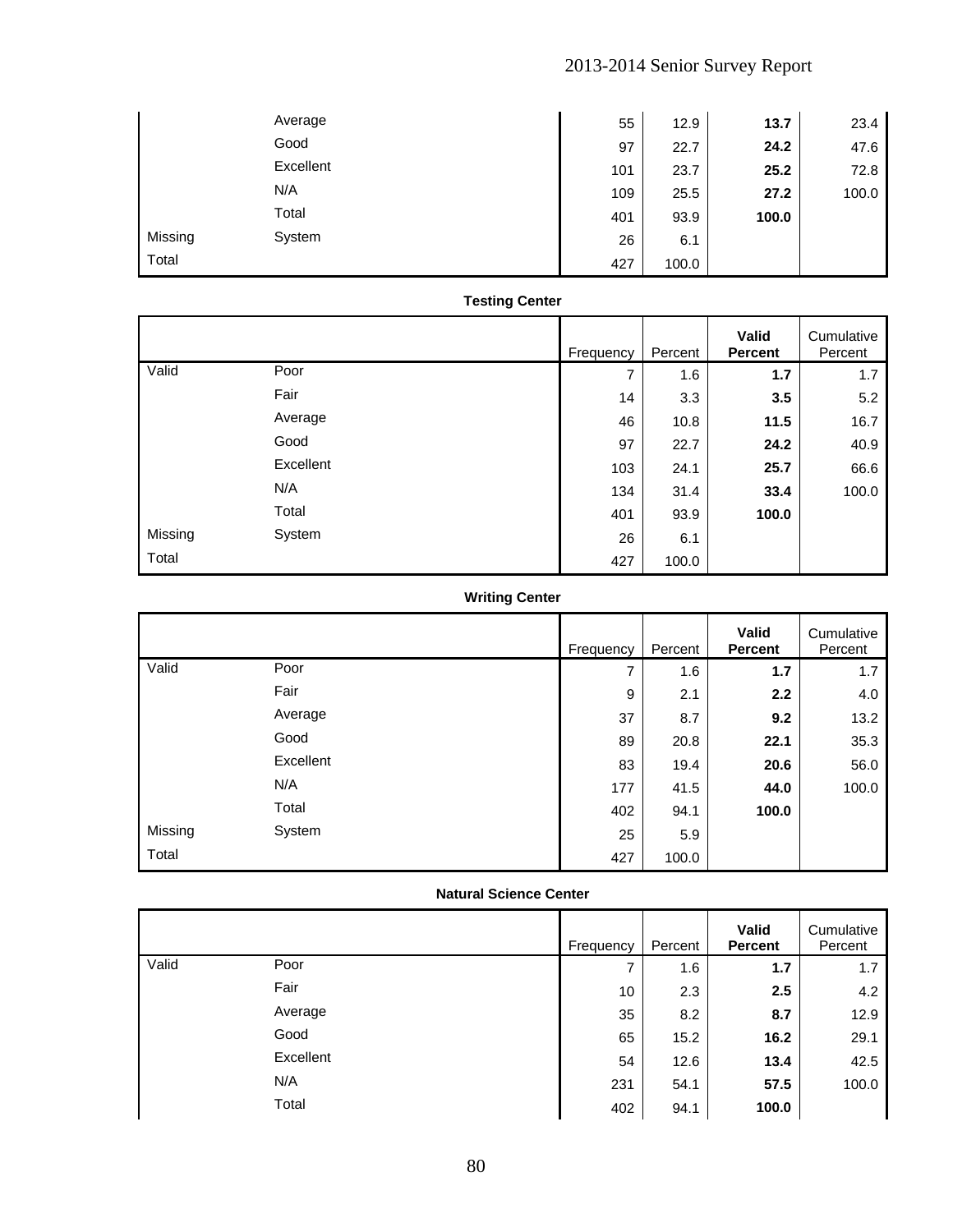| Missing | System | 25  | 50<br>5.9 |  |
|---------|--------|-----|-----------|--|
| Total   |        | 427 | 100.0     |  |

### **Center for International Programs**

|         |           | Frequency | Percent | Valid<br><b>Percent</b> | Cumulative<br>Percent |
|---------|-----------|-----------|---------|-------------------------|-----------------------|
| Valid   | Poor      | 4         | .9      | 1.0                     | 1.0                   |
|         | Fair      | 6         | 1.4     | 1.5                     | 2.5                   |
|         | Average   | 29        | 6.8     | 7.2                     | 9.7                   |
|         | Good      | 55        | 12.9    | 13.7                    | 23.4                  |
|         | Excellent | 57        | 13.3    | 14.2                    | 37.6                  |
|         | N/A       | 251       | 58.8    | 62.4                    | 100.0                 |
|         | Total     | 402       | 94.1    | 100.0                   |                       |
| Missing | System    | 25        | 5.9     |                         |                       |
| Total   |           | 427       | 100.0   |                         |                       |

### **SATISFACTION WITH OFFICES AND SERVICES**

### **Adaptive Needs Services**

|         |                     | Frequency | Percent | <b>Valid</b><br><b>Percent</b> | Cumulative<br>Percent |
|---------|---------------------|-----------|---------|--------------------------------|-----------------------|
| Valid   | Very Dissatisfied   | 4         | $\cdot$ | .3                             | .3                    |
|         | <b>Dissatisfied</b> | 3         | .7      | .8                             | 1.0                   |
|         | Neutral             | 44        | 10.3    | 11.1                           | 12.1                  |
|         | Satisfied           | 47        | 11.0    | 11.8                           | 23.9                  |
|         | Very Satisfied      | 46        | 10.8    | 11.6                           | 35.5                  |
|         | Not Applicable      | 256       | 60.0    | 64.5                           | 100.0                 |
|         | Total               | 397       | 93.0    | 100.0                          |                       |
| Missing | System              | 30        | 7.0     |                                |                       |
| Total   |                     | 427       | 100.0   |                                |                       |

### **Admissions Office**

|         |                     | Frequency | Percent | <b>Valid</b><br><b>Percent</b> | Cumulative<br>Percent |
|---------|---------------------|-----------|---------|--------------------------------|-----------------------|
| Valid   | Very Dissatisfied   | 3         | .7      | .8                             | .8                    |
|         | <b>Dissatisfied</b> | 12        | 2.8     | 3.0                            | 3.8                   |
|         | Neutral             | 53        | 12.4    | 13.4                           | 17.2                  |
|         | Satisfied           | 158       | 37.0    | 40.0                           | 57.2                  |
|         | Very Satisfied      | 143       | 33.5    | 36.2                           | 93.4                  |
|         | Not Applicable      | 26        | 6.1     | 6.6                            | 100.0                 |
|         | Total               | 395       | 92.5    | 100.0                          |                       |
| Missing | System              | 32        | 7.5     |                                |                       |
| Total   |                     | 427       | 100.0   |                                |                       |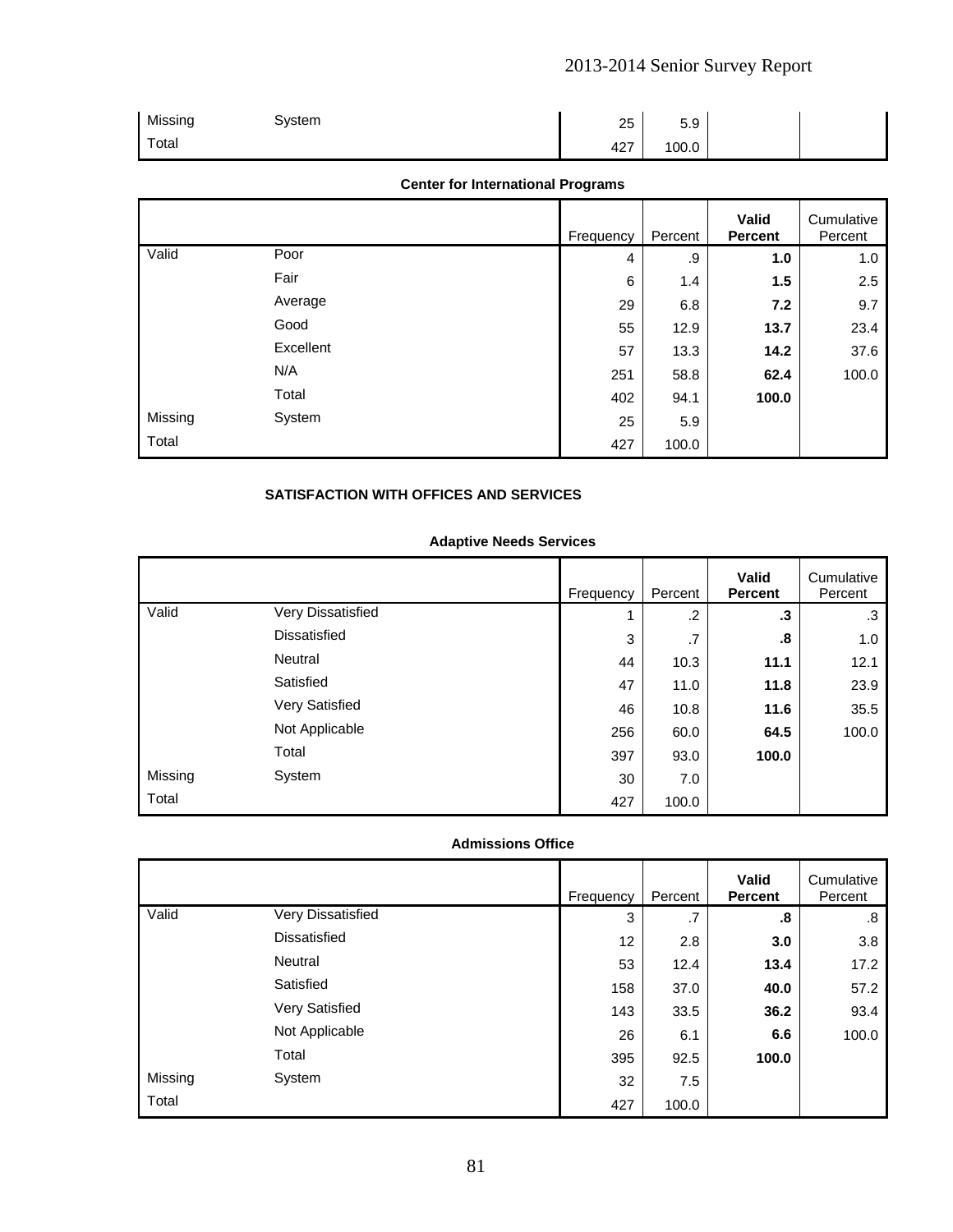|         |                     | Frequency | Percent | <b>Valid</b><br><b>Percent</b> | Cumulative<br>Percent |
|---------|---------------------|-----------|---------|--------------------------------|-----------------------|
| Valid   | Very Dissatisfied   | 5         | 1.2     | 1.3                            | 1.3                   |
|         | <b>Dissatisfied</b> | 9         | 2.1     | 2.3                            | 3.6                   |
|         | Neutral             | 41        | 9.6     | 10.4                           | 14.0                  |
|         | Satisfied           | 55        | 12.9    | 14.0                           | 27.9                  |
|         | Very Satisfied      | 45        | 10.5    | 11.4                           | 39.3                  |
|         | Not Applicable      | 239       | 56.0    | 60.7                           | 100.0                 |
|         | Total               | 394       | 92.3    | 100.0                          |                       |
| Missing | System              | 33        | 7.7     |                                |                       |
| Total   |                     | 427       | 100.0   |                                |                       |

#### **Athletic Programs**

### **Bookstore Services**

|         |                     | Frequency | Percent | <b>Valid</b><br><b>Percent</b> | Cumulative<br>Percent |
|---------|---------------------|-----------|---------|--------------------------------|-----------------------|
| Valid   | Very Dissatisfied   | 13        | 3.0     | 3.3                            | 3.3                   |
|         | <b>Dissatisfied</b> | 24        | 5.6     | 6.1                            | 9.4                   |
|         | Neutral             | 62        | 14.5    | 15.7                           | 25.1                  |
|         | Satisfied           | 144       | 33.7    | 36.5                           | 61.5                  |
|         | Very Satisfied      | 122       | 28.6    | 30.9                           | 92.4                  |
|         | Not Applicable      | 30        | 7.0     | 7.6                            | 100.0                 |
|         | Total               | 395       | 92.5    | 100.0                          |                       |
| Missing | System              | 32        | 7.5     |                                |                       |
| Total   |                     | 427       | 100.0   |                                |                       |

# **Buildings and Grounds**

|         |                     | Frequency | Percent | <b>Valid</b><br><b>Percent</b> | Cumulative<br>Percent |
|---------|---------------------|-----------|---------|--------------------------------|-----------------------|
| Valid   | Very Dissatisfied   | 2         | .5      | .5                             | .5                    |
|         | <b>Dissatisfied</b> | 9         | 2.1     | 2.3                            | 2.8                   |
|         | <b>Neutral</b>      | 53        | 12.4    | 13.4                           | 16.2                  |
|         | Satisfied           | 113       | 26.5    | 28.5                           | 44.7                  |
|         | Very Satisfied      | 116       | 27.2    | 29.3                           | 74.0                  |
|         | Not Applicable      | 103       | 24.1    | 26.0                           | 100.0                 |
|         | Total               | 396       | 92.7    | 100.0                          |                       |
| Missing | System              | 31        | 7.3     |                                |                       |
| Total   |                     | 427       | 100.0   |                                |                       |

### **Business Office**

|  | <b>Frequency</b> | -<br>Percent | Valid<br>Percent | umulative <sub>∙</sub><br>Percent |
|--|------------------|--------------|------------------|-----------------------------------|
|--|------------------|--------------|------------------|-----------------------------------|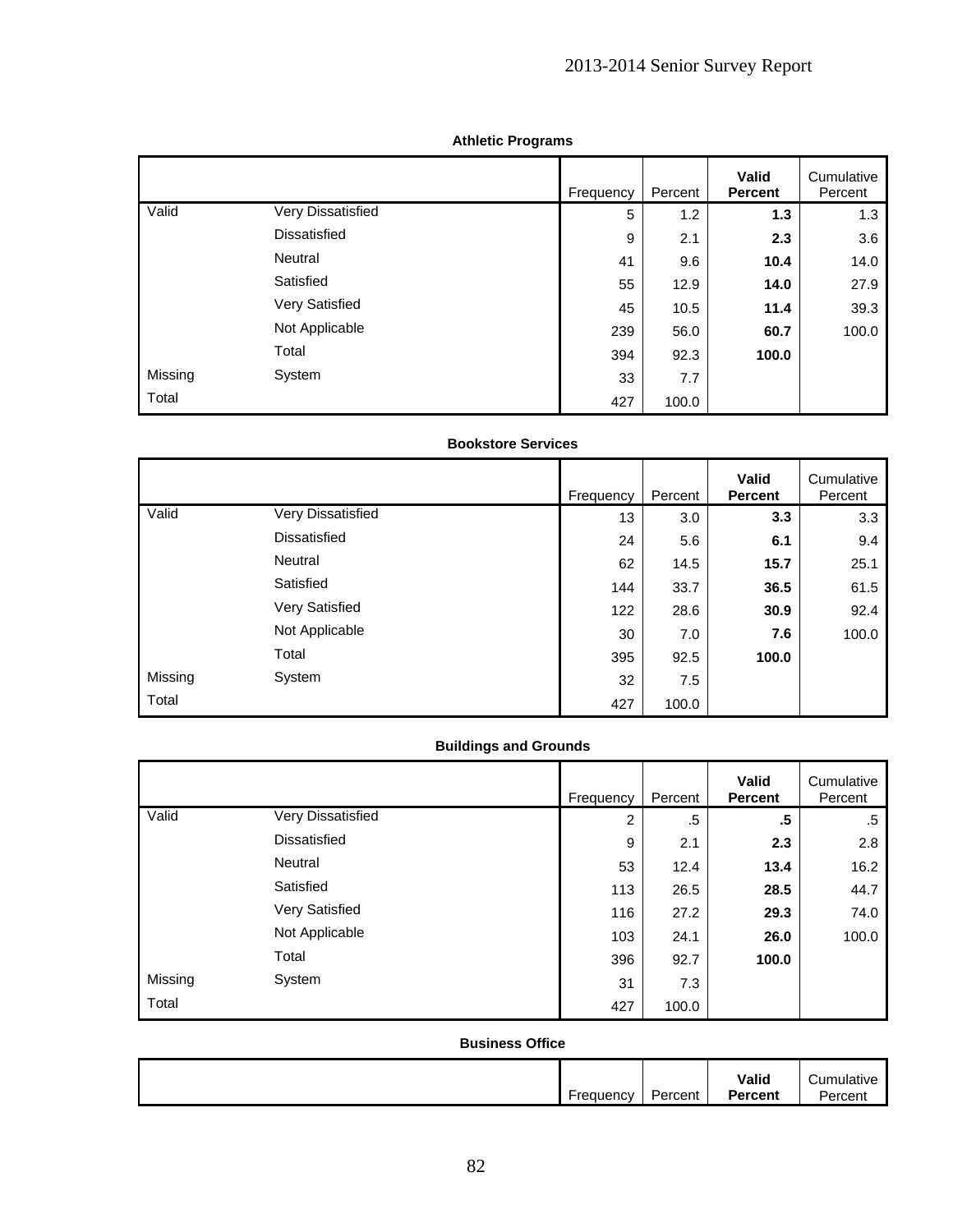| Valid   | Very Dissatisfied   | 3   | .7    | .8    | .8    |
|---------|---------------------|-----|-------|-------|-------|
|         | <b>Dissatisfied</b> | 9   | 2.1   | 2.3   | 3.0   |
|         | Neutral             | 56  | 13.1  | 14.2  | 17.3  |
|         | Satisfied           | 123 | 28.8  | 31.2  | 48.5  |
|         | Very Satisfied      | 103 | 24.1  | 26.1  | 74.6  |
|         | Not Applicable      | 100 | 23.4  | 25.4  | 100.0 |
|         | Total               | 394 | 92.3  | 100.0 |       |
| Missing | System              | 33  | 7.7   |       |       |
| Total   |                     | 427 | 100.0 |       |       |

|         |                     | <b>CALCEL JEI VILES</b> |           |         |                                |                       |
|---------|---------------------|-------------------------|-----------|---------|--------------------------------|-----------------------|
|         |                     |                         | Frequency | Percent | <b>Valid</b><br><b>Percent</b> | Cumulative<br>Percent |
| Valid   | Very Dissatisfied   |                         | 9         | 2.1     | 2.3                            | 2.3                   |
|         | <b>Dissatisfied</b> |                         | 13        | 3.0     | 3.3                            | 5.6                   |
|         | Neutral             |                         | 59        | 13.8    | 14.9                           | 20.5                  |
|         | Satisfied           |                         | 76        | 17.8    | 19.2                           | 39.6                  |
|         | Very Satisfied      |                         | 75        | 17.6    | 18.9                           | 58.6                  |
|         | Not Applicable      |                         | 164       | 38.4    | 41.4                           | 100.0                 |
|         | Total               |                         | 396       | 92.7    | 100.0                          |                       |
| Missing | System              |                         | 31        | 7.3     |                                |                       |
| Total   |                     |                         | 427       | 100.0   |                                |                       |

### **Career Services**

# **Counseling Services**

|         |                     | Frequency | Percent | <b>Valid</b><br><b>Percent</b> | Cumulative<br>Percent |
|---------|---------------------|-----------|---------|--------------------------------|-----------------------|
| Valid   | Very Dissatisfied   | 8         | 1.9     | 2.0                            | 2.0                   |
|         | <b>Dissatisfied</b> | 8         | 1.9     | 2.0                            | 4.1                   |
|         | Neutral             | 44        | 10.3    | 11.2                           | 15.3                  |
|         | Satisfied           | 74        | 17.3    | 18.9                           | 34.2                  |
|         | Very Satisfied      | 82        | 19.2    | 20.9                           | 55.1                  |
|         | Not Applicable      | 176       | 41.2    | 44.9                           | 100.0                 |
|         | Total               | 392       | 91.8    | 100.0                          |                       |
| Missing | System              | 35        | 8.2     |                                |                       |
| Total   |                     | 427       | 100.0   |                                |                       |

### **Financial Aid Services**

|       |                     | Frequency | Percent | Valid<br><b>Percent</b> | Cumulative<br>Percent |
|-------|---------------------|-----------|---------|-------------------------|-----------------------|
| Valid | Very Dissatisfied   | 9         | 2.1     | 2.3                     | 2.3                   |
|       | <b>Dissatisfied</b> | 35        | 8.2     | 8.8                     | 11.1                  |
|       | Neutral             | 49        | 11.5    | 12.4                    | 23.5                  |
|       | Satisfied           | 118       | 27.6    | 29.8                    | 53.3                  |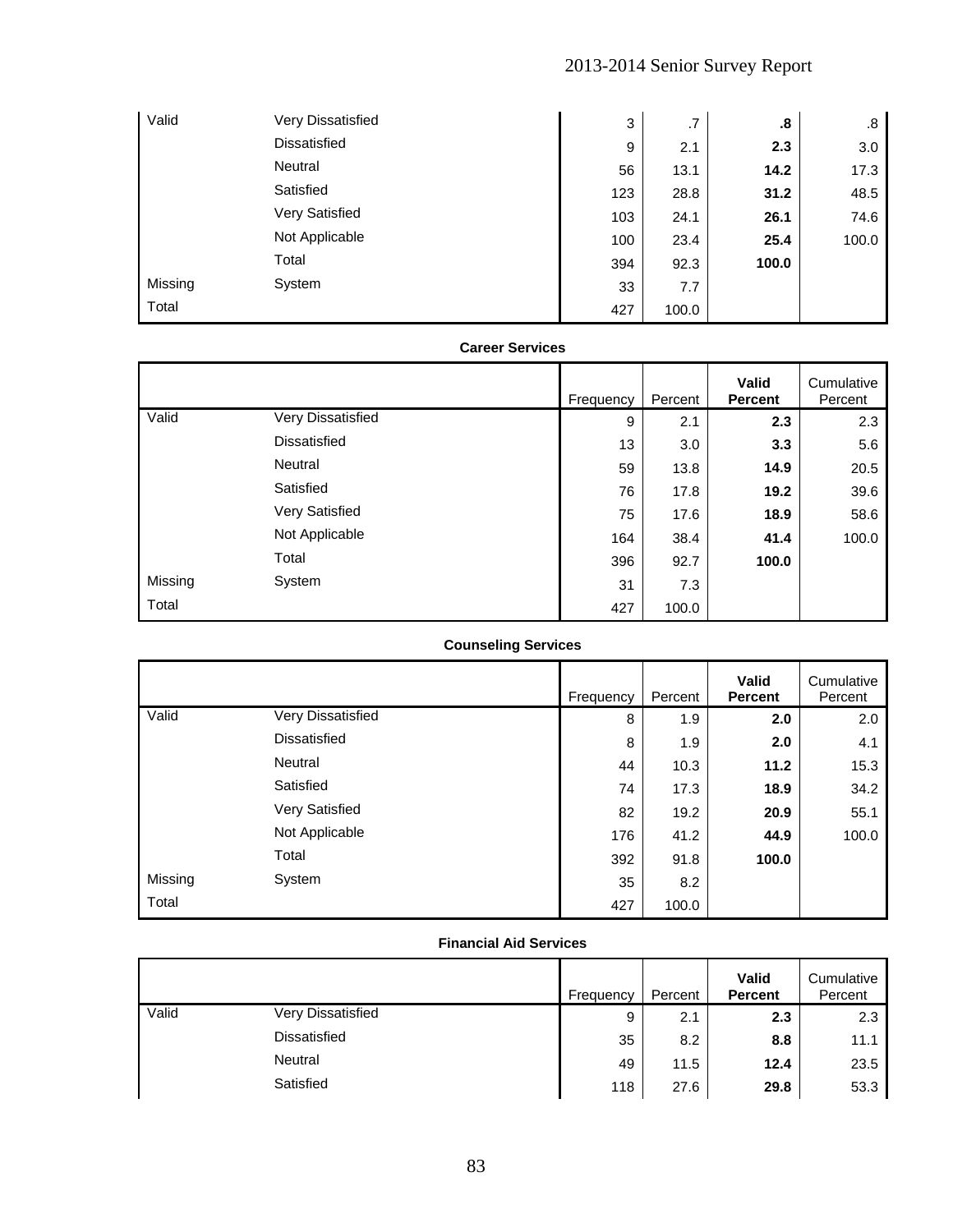|         | <b>Very Satisfied</b> | 123 | 28.8  | 31.1  | 84.3  |
|---------|-----------------------|-----|-------|-------|-------|
|         | Not Applicable        | 62  | 14.5  | 15.7  | 100.0 |
|         | Total                 | 396 | 92.7  | 100.0 |       |
| Missing | System                | 31  | 7.3   |       |       |
| Total   |                       | 427 | 100.0 |       |       |

### **Food Services**

|         |                     | Frequency | Percent | <b>Valid</b><br><b>Percent</b> | Cumulative<br>Percent |
|---------|---------------------|-----------|---------|--------------------------------|-----------------------|
| Valid   | Very Dissatisfied   | 22        | 5.2     | 5.6                            | 5.6                   |
|         | <b>Dissatisfied</b> | 20        | 4.7     | 5.1                            | 10.6                  |
|         | Neutral             | 61        | 14.3    | 15.4                           | 26.1                  |
|         | Satisfied           | 70        | 16.4    | 17.7                           | 43.8                  |
|         | Very Satisfied      | 48        | 11.2    | 12.2                           | 55.9                  |
|         | Not Applicable      | 174       | 40.7    | 44.1                           | 100.0                 |
|         | Total               | 395       | 92.5    | 100.0                          |                       |
| Missing | System              | 32        | 7.5     |                                |                       |
| Total   |                     | 427       | 100.0   |                                |                       |

# **Housing and Residence Life**

|         |                     | Frequency | Percent | <b>Valid</b><br><b>Percent</b> | Cumulative<br>Percent |
|---------|---------------------|-----------|---------|--------------------------------|-----------------------|
| Valid   | Very Dissatisfied   | 3         | .7      | .8                             | .8                    |
|         | <b>Dissatisfied</b> | 15        | 3.5     | 3.8                            | 4.5                   |
|         | Neutral             | 41        | 9.6     | 10.4                           | 14.9                  |
|         | Satisfied           | 42        | 9.8     | 10.6                           | 25.5                  |
|         | Very Satisfied      | 35        | 8.2     | 8.8                            | 34.3                  |
|         | Not Applicable      | 260       | 60.9    | 65.7                           | 100.0                 |
|         | Total               | 396       | 92.7    | 100.0                          |                       |
| Missing | System              | 31        | 7.3     |                                |                       |
| Total   |                     | 427       | 100.0   |                                |                       |

### **Ricoh Graphics and Printing Services**

|         |                     | Frequency | Percent | <b>Valid</b><br><b>Percent</b> | Cumulative<br>Percent |
|---------|---------------------|-----------|---------|--------------------------------|-----------------------|
| Valid   | Very Dissatisfied   | 2         | .5      | .5                             | .5                    |
|         | <b>Dissatisfied</b> | 2         | .5      | .5                             | 1.0                   |
|         | Neutral             | 35        | 8.2     | 8.8                            | 9.8                   |
|         | Satisfied           | 53        | 12.4    | 13.4                           | 23.2                  |
|         | Very Satisfied      | 40        | 9.4     | 10.1                           | 33.3                  |
|         | Not Applicable      | 264       | 61.8    | 66.7                           | 100.0                 |
|         | Total               | 396       | 92.7    | 100.0                          |                       |
| Missing | System              | 31        | 7.3     |                                |                       |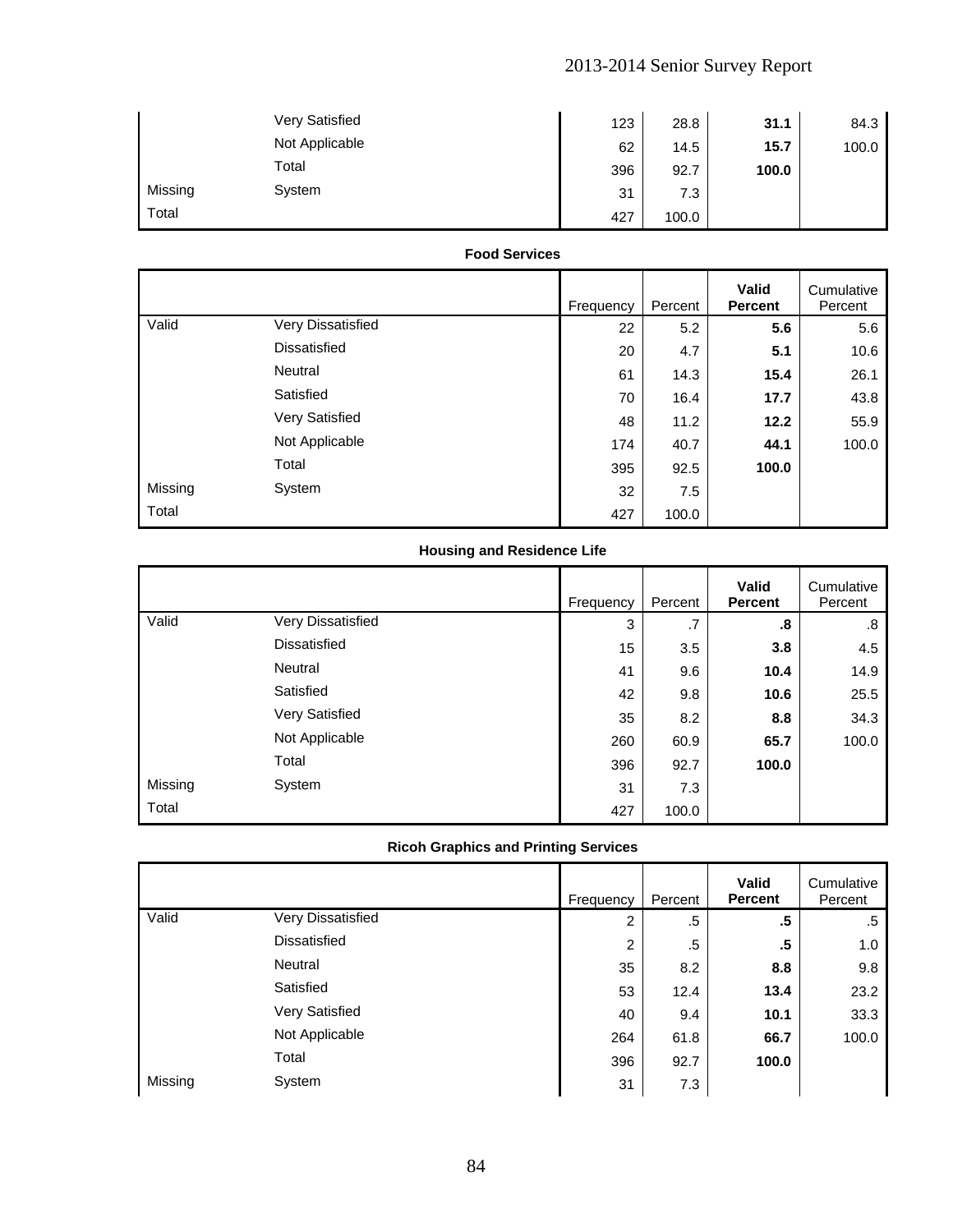| Total | $427$ 100.0 |  |  |
|-------|-------------|--|--|
|       |             |  |  |

### **Ricoh Mailroom and Postal Services**

|         |                     | Frequency      | Percent | <b>Valid</b><br><b>Percent</b> | Cumulative<br>Percent |
|---------|---------------------|----------------|---------|--------------------------------|-----------------------|
| Valid   | Very Dissatisfied   | 3              | .7      | .8                             | .8                    |
|         | <b>Dissatisfied</b> | $\overline{2}$ | $.5\,$  | .5                             | 1.3                   |
|         | Neutral             | 34             | 8.0     | 8.6                            | 9.8                   |
|         | Satisfied           | 50             | 11.7    | 12.6                           | 22.5                  |
|         | Very Satisfied      | 37             | 8.7     | 9.3                            | 31.8                  |
|         | Not Applicable      | 270            | 63.2    | 68.2                           | 100.0                 |
|         | Total               | 396            | 92.7    | 100.0                          |                       |
| Missing | System              | 31             | 7.3     |                                |                       |
| Total   |                     | 427            | 100.0   |                                |                       |

# **Information Technology (IT) Services**

|         |                     | Frequency | Percent | <b>Valid</b><br><b>Percent</b> | Cumulative<br>Percent |
|---------|---------------------|-----------|---------|--------------------------------|-----------------------|
| Valid   | Very Dissatisfied   | 3         | .7      | .8                             | .8                    |
|         | <b>Dissatisfied</b> | 12        | 2.8     | 3.0                            | 3.8                   |
|         | Neutral             | 55        | 12.9    | 13.9                           | 17.7                  |
|         | Satisfied           | 121       | 28.3    | 30.6                           | 48.4                  |
|         | Very Satisfied      | 93        | 21.8    | 23.5                           | 71.9                  |
|         | Not Applicable      | 111       | 26.0    | 28.1                           | 100.0                 |
|         | Total               | 395       | 92.5    | 100.0                          |                       |
| Missing | System              | 32        | 7.5     |                                |                       |
| Total   |                     | 427       | 100.0   |                                |                       |

### **Parking Facilities**

|         |                     | Frequency | Percent | <b>Valid</b><br><b>Percent</b> | Cumulative<br>Percent |
|---------|---------------------|-----------|---------|--------------------------------|-----------------------|
| Valid   | Very Dissatisfied   | 49        | 11.5    | 12.4                           | 12.4                  |
|         | <b>Dissatisfied</b> | 43        | 10.1    | 10.9                           | 23.3                  |
|         | Neutral             | 54        | 12.6    | 13.7                           | 37.0                  |
|         | Satisfied           | 72        | 16.9    | 18.2                           | 55.2                  |
|         | Very Satisfied      | 63        | 14.8    | 15.9                           | 71.1                  |
|         | Not Applicable      | 114       | 26.7    | 28.9                           | 100.0                 |
|         | Total               | 395       | 92.5    | 100.0                          |                       |
| Missing | System              | 32        | 7.5     |                                |                       |
| Total   |                     | 427       | 100.0   |                                |                       |

#### **Placement Service**

| -        | $\overline{\phantom{0}}$ | Valid            | ,umulatıv∈ |
|----------|--------------------------|------------------|------------|
| requency | Percent                  | $\bullet$ ercent | Percent    |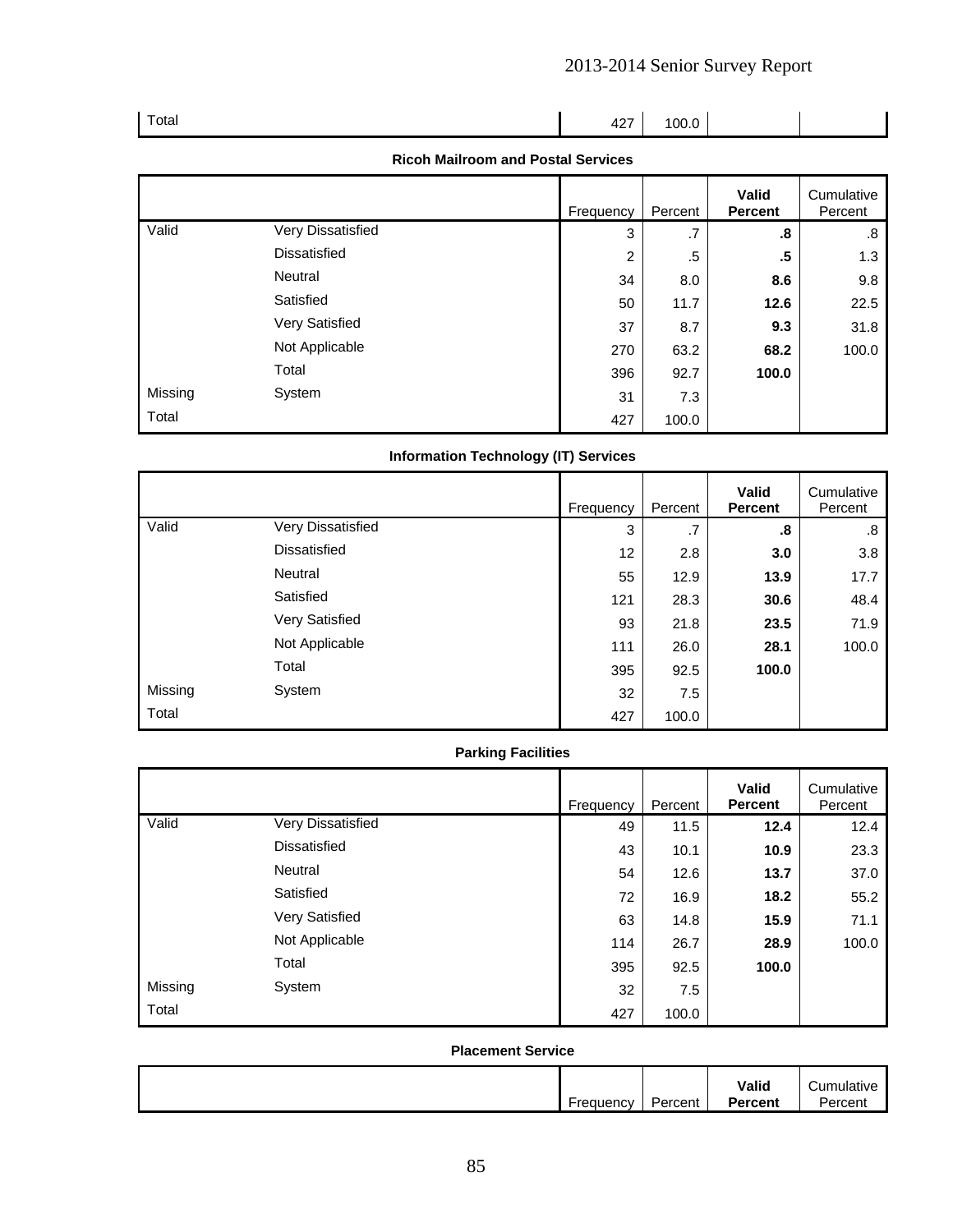| Valid   | Very Dissatisfied | 5   | 1.2   | 1.3   | 1.3   |
|---------|-------------------|-----|-------|-------|-------|
|         | Dissatisfied      | 9   | 2.1   | 2.3   | 3.6   |
|         | Neutral           | 51  | 11.9  | 13.0  | 16.5  |
|         | Satisfied         | 57  | 13.3  | 14.5  | 31.0  |
|         | Very Satisfied    | 46  | 10.8  | 11.7  | 42.7  |
|         | Not Applicable    | 225 | 52.7  | 57.3  | 100.0 |
|         | Total             | 393 | 92.0  | 100.0 |       |
| Missing | System            | 34  | 8.0   |       |       |
| Total   |                   | 427 | 100.0 |       |       |

### **Recreational and Intramural Activities**

|         |                     | Frequency | Percent | <b>Valid</b><br><b>Percent</b> | Cumulative<br>Percent |
|---------|---------------------|-----------|---------|--------------------------------|-----------------------|
| Valid   | Very Dissatisfied   | 9         | 2.1     | 2.3                            | 2.3                   |
|         | <b>Dissatisfied</b> | 9         | 2.1     | 2.3                            | 4.6                   |
|         | Neutral             | 41        | 9.6     | 10.4                           | 14.9                  |
|         | Satisfied           | 52        | 12.2    | 13.2                           | 28.1                  |
|         | Very Satisfied      | 50        | 11.7    | 12.7                           | 40.8                  |
|         | Not Applicable      | 234       | 54.8    | 59.2                           | 100.0                 |
|         | Total               | 395       | 92.5    | 100.0                          |                       |
| Missing | System              | 32        | 7.5     |                                |                       |
| Total   |                     | 427       | 100.0   |                                |                       |

# **Registrar/Records Office**

|         |                     | Frequency | Percent | <b>Valid</b><br><b>Percent</b> | Cumulative<br>Percent |
|---------|---------------------|-----------|---------|--------------------------------|-----------------------|
| Valid   | Very Dissatisfied   | 7         | 1.6     | 1.8                            | 1.8                   |
|         | <b>Dissatisfied</b> | 11        | 2.6     | 2.8                            | 4.6                   |
|         | Neutral             | 64        | 15.0    | 16.3                           | 20.9                  |
|         | Satisfied           | 136       | 31.9    | 34.7                           | 55.6                  |
|         | Very Satisfied      | 134       | 31.4    | 34.2                           | 89.8                  |
|         | Not Applicable      | 40        | 9.4     | 10.2                           | 100.0                 |
|         | Total               | 392       | 91.8    | 100.0                          |                       |
| Missing | System              | 35        | 8.2     |                                |                       |
| Total   |                     | 427       | 100.0   |                                |                       |

### **Safety and Security Services**

|       |                     | Frequency | Percent | Valid<br><b>Percent</b> | Cumulative<br>Percent |
|-------|---------------------|-----------|---------|-------------------------|-----------------------|
| Valid | Very Dissatisfied   | 9         | 2.1     | 2.3                     | 2.3                   |
|       | <b>Dissatisfied</b> | 12        | 2.8     | 3.1                     | 5.3                   |
|       | Neutral             | 54        | 12.6    | 13.7                    | 19.1                  |
|       | Satisfied           | 102       | 23.9    | 26.0                    | 45.0                  |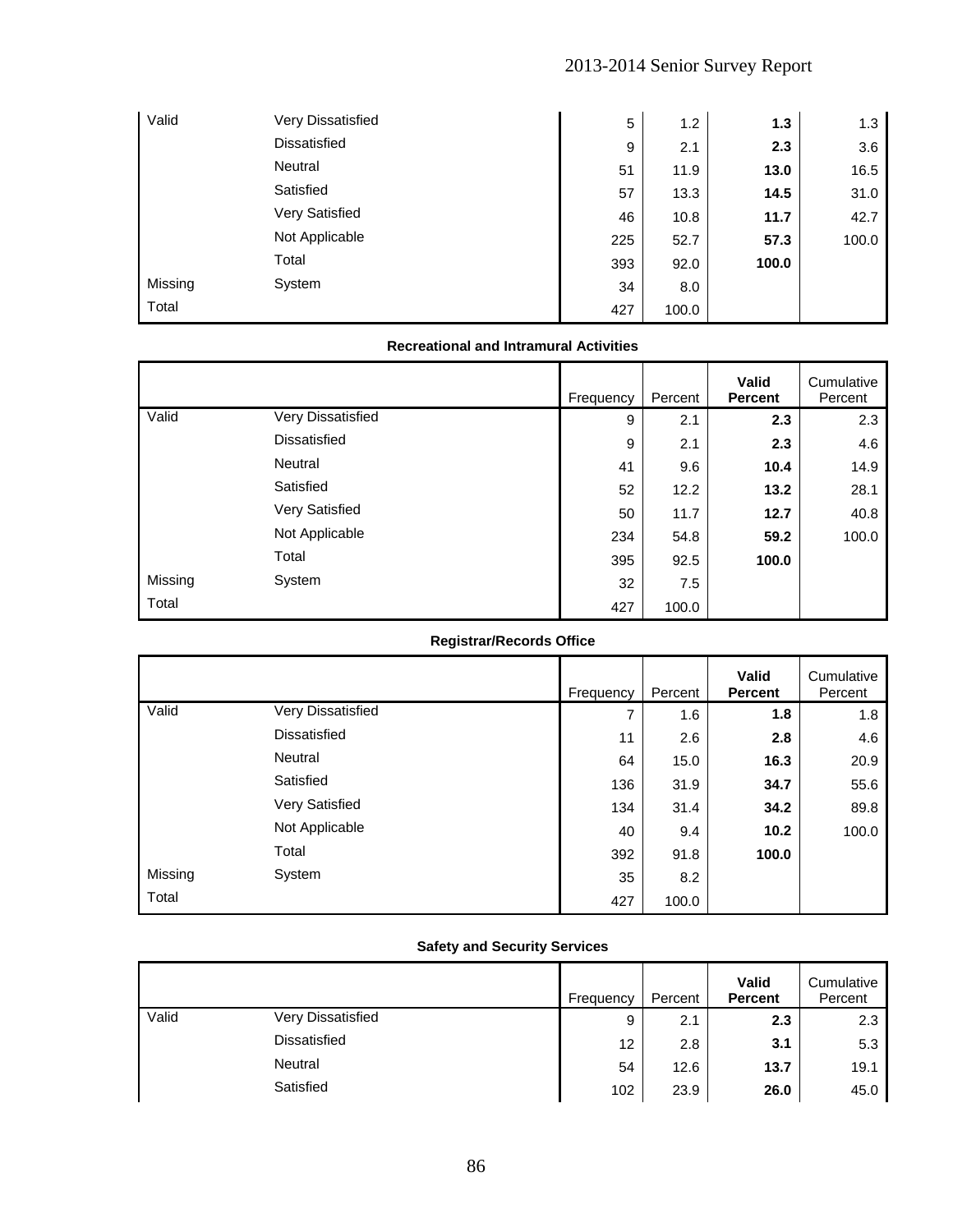|         | <b>Very Satisfied</b> | 83  | 19.4  | 21.1  | 66.2  |
|---------|-----------------------|-----|-------|-------|-------|
|         | Not Applicable        | 133 | 31.1  | 33.8  | 100.0 |
|         | Total                 | 393 | 92.0  | 100.0 |       |
| Missing | System                | 34  | 8.0   |       |       |
| Total   |                       | 427 | 100.0 |       |       |

### **Student Health Services**

|         |                     | Frequency | Percent | <b>Valid</b><br><b>Percent</b> | Cumulative<br>Percent |
|---------|---------------------|-----------|---------|--------------------------------|-----------------------|
| Valid   | Very Dissatisfied   | ⇁         | 1.6     | 1.8                            | 1.8                   |
|         | <b>Dissatisfied</b> | 8         | 1.9     | 2.0                            | 3.8                   |
|         | <b>Neutral</b>      | 42        | 9.8     | 10.7                           | 14.5                  |
|         | Satisfied           | 70        | 16.4    | 17.8                           | 32.2                  |
|         | Very Satisfied      | 58        | 13.6    | 14.7                           | 47.0                  |
|         | Not Applicable      | 209       | 48.9    | 53.0                           | 100.0                 |
|         | Total               | 394       | 92.3    | 100.0                          |                       |
| Missing | System              | 33        | 7.7     |                                |                       |
| Total   |                     | 427       | 100.0   |                                |                       |

# **Student organizations**

|         |                     | Frequency | Percent | <b>Valid</b><br><b>Percent</b> | Cumulative<br>Percent |
|---------|---------------------|-----------|---------|--------------------------------|-----------------------|
| Valid   | Very Dissatisfied   | 5         | 1.2     | 1.3                            | 1.3                   |
|         | <b>Dissatisfied</b> | 8         | 1.9     | 2.0                            | 3.3                   |
|         | Neutral             | 47        | 11.0    | 11.9                           | 15.2                  |
|         | Satisfied           | 86        | 20.1    | 21.7                           | 36.9                  |
|         | Very Satisfied      | 77        | 18.0    | 19.4                           | 56.3                  |
|         | Not Applicable      | 173       | 40.5    | 43.7                           | 100.0                 |
|         | Total               | 396       | 92.7    | 100.0                          |                       |
| Missing | System              | 31        | 7.3     |                                |                       |
| Total   |                     | 427       | 100.0   |                                |                       |

# **Student Support Services (SSS)**

|         |                   | Frequency | Percent | <b>Valid</b><br><b>Percent</b> | Cumulative<br>Percent |
|---------|-------------------|-----------|---------|--------------------------------|-----------------------|
| Valid   | Very Dissatisfied | 4         | .9      | 1.0                            | 1.0                   |
|         | Dissatisfied      | 7         | 1.6     | 1.8                            | 2.8                   |
|         | Neutral           | 40        | 9.4     | 10.1                           | 12.9                  |
|         | Satisfied         | 66        | 15.5    | 16.7                           | 29.5                  |
|         | Very Satisfied    | 74        | 17.3    | 18.7                           | 48.2                  |
|         | Not Applicable    | 205       | 48.0    | 51.8                           | 100.0                 |
|         | Total             | 396       | 92.7    | 100.0                          |                       |
| Missing | System            | 31        | 7.3     |                                |                       |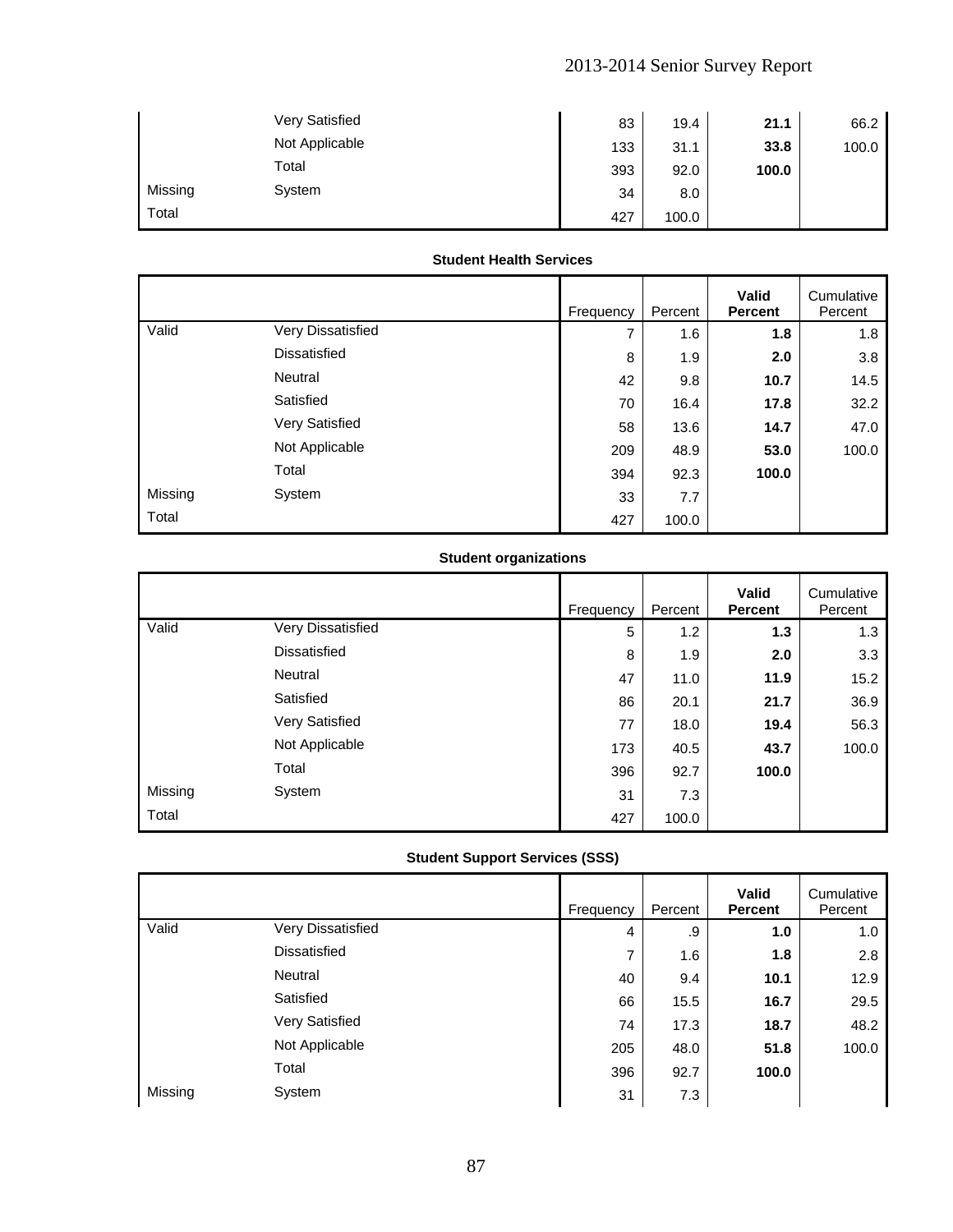| Total | 427 | 100.0 |  |
|-------|-----|-------|--|
|       |     |       |  |

### **Trojan Fitness Center**

|         |                     | Frequency | Percent | <b>Valid</b><br><b>Percent</b> | Cumulative<br>Percent |
|---------|---------------------|-----------|---------|--------------------------------|-----------------------|
| Valid   | Very Dissatisfied   | 15        | 3.5     | 3.8                            | 3.8                   |
|         | <b>Dissatisfied</b> | 13        | 3.0     | 3.3                            | 7.1                   |
|         | Neutral             | 34        | 8.0     | 8.6                            | 15.7                  |
|         | Satisfied           | 50        | 11.7    | 12.7                           | 28.4                  |
|         | Very Satisfied      | 48        | 11.2    | 12.2                           | 40.6                  |
|         | Not Applicable      | 234       | 54.8    | 59.4                           | 100.0                 |
|         | Total               | 394       | 92.3    | 100.0                          |                       |
| Missing | System              | 33        | 7.7     |                                |                       |
| Total   |                     | 427       | 100.0   |                                |                       |

# **Trojan Web Express**

|         |                     | Frequency | Percent | <b>Valid</b><br><b>Percent</b> | Cumulative<br>Percent |
|---------|---------------------|-----------|---------|--------------------------------|-----------------------|
| Valid   | Very Dissatisfied   | 6         | 1.4     | 1.5                            | 1.5                   |
|         | <b>Dissatisfied</b> | 10        | 2.3     | 2.5                            | 4.0                   |
|         | Neutral             | 36        | 8.4     | 9.1                            | 13.1                  |
|         | Satisfied           | 156       | 36.5    | 39.3                           | 52.4                  |
|         | Very Satisfied      | 177       | 41.5    | 44.6                           | 97.0                  |
|         | Not Applicable      | 12        | 2.8     | 3.0                            | 100.0                 |
|         | Total               | 397       | 93.0    | 100.0                          |                       |
| Missing | System              | 30        | 7.0     |                                |                       |
| Total   |                     | 427       | 100.0   |                                |                       |

# **University Media (website, newsletters, radio, TV, etc)**

|         |                     | Frequency | Percent | <b>Valid</b><br><b>Percent</b> | Cumulative<br>Percent |
|---------|---------------------|-----------|---------|--------------------------------|-----------------------|
| Valid   | Very Dissatisfied   | 3         | .7      | .8                             | .8                    |
|         | <b>Dissatisfied</b> | 5         | 1.2     | 1.3                            | 2.0                   |
|         | Neutral             | 64        | 15.0    | 16.2                           | 18.2                  |
|         | Satisfied           | 100       | 23.4    | 25.3                           | 43.4                  |
|         | Very Satisfied      | 103       | 24.1    | 26.0                           | 69.4                  |
|         | Not Applicable      | 121       | 28.3    | 30.6                           | 100.0                 |
|         | Total               | 396       | 92.7    | 100.0                          |                       |
| Missing | System              | 31        | 7.3     |                                |                       |
| Total   |                     | 427       | 100.0   |                                |                       |

**Veteran Services** 

88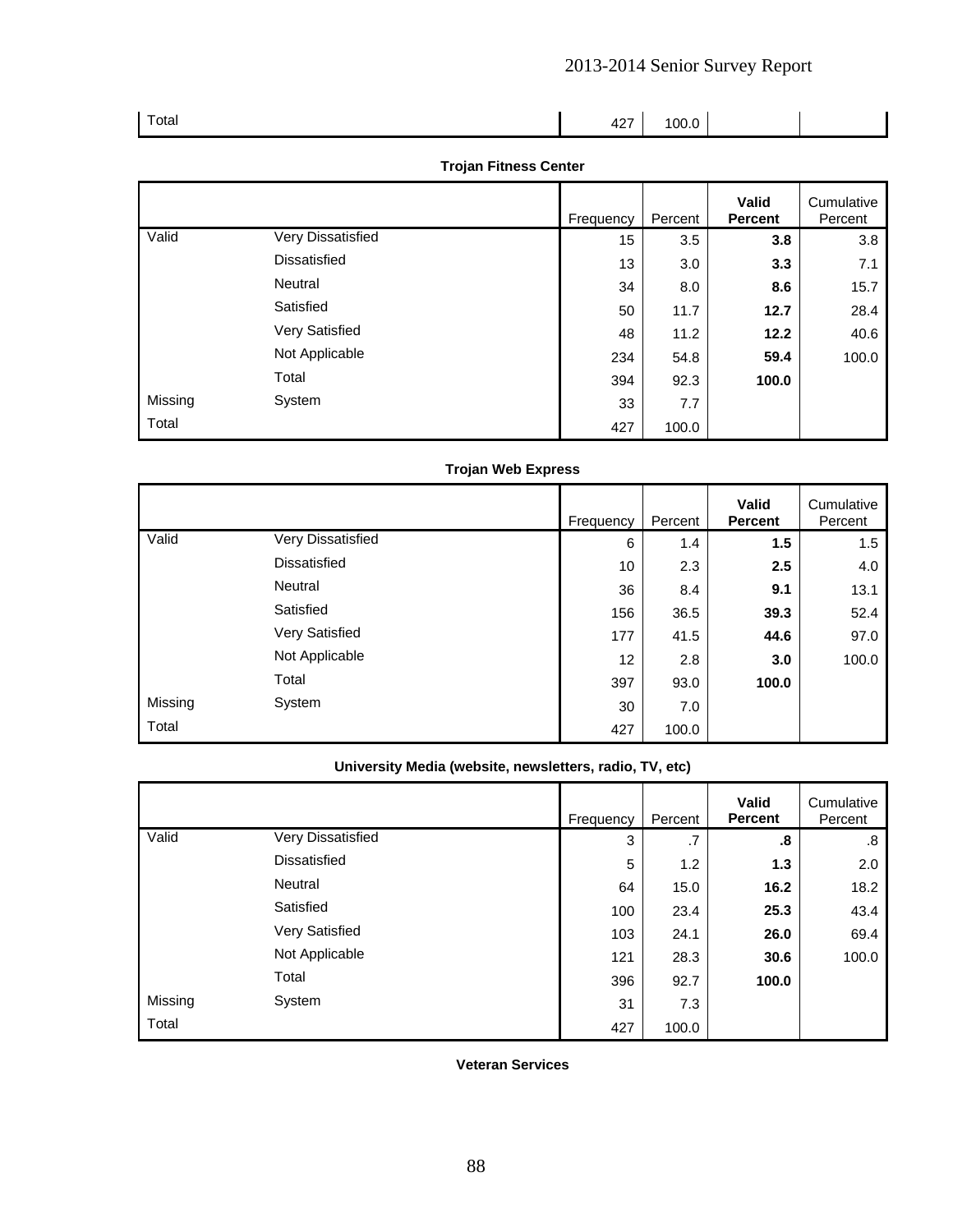|         |                | Frequency | Percent | Valid<br><b>Percent</b> | Cumulative<br>Percent |
|---------|----------------|-----------|---------|-------------------------|-----------------------|
| Valid   | Dissatisfied   | 4         | .9      | 1.0                     | 1.0                   |
|         | Neutral        | 33        | 7.7     | 8.3                     | 9.3                   |
|         | Satisfied      | 50        | 11.7    | 12.6                    | 22.0                  |
|         | Very Satisfied | 72        | 16.9    | 18.2                    | 40.2                  |
|         | Not Applicable | 237       | 55.5    | 59.8                    | 100.0                 |
|         | Total          | 396       | 92.7    | 100.0                   |                       |
| Missing | System         | 31        | 7.3     |                         |                       |
| Total   |                | 427       | 100.0   |                         |                       |

### **OPINIONS**

### **The goals, objectives, and requirements for my academic program were clearly defined.**

|         |                            | Frequency | Percent | <b>Valid</b><br><b>Percent</b> | Cumulative<br>Percent |
|---------|----------------------------|-----------|---------|--------------------------------|-----------------------|
| Valid   | <b>Strongly Disagree</b>   | 8         | 1.9     | 2.1                            | 2.1                   |
|         | Disagree                   | 19        | 4.4     | 4.9                            | 6.9                   |
|         | Neither Agree nor Disagree | 31        | 7.3     | 8.0                            | 14.9                  |
|         | Agree                      | 200       | 46.8    | 51.4                           | 66.3                  |
|         | <b>Strongly Agree</b>      | 131       | 30.7    | 33.7                           | 100.0                 |
|         | Total                      | 389       | 91.1    | 100.0                          |                       |
| Missing | System                     | 38        | 8.9     |                                |                       |
| Total   |                            | 427       | 100.0   |                                |                       |

### **My academic program was intellectually challenging and stimulating.**

|         |                            | Frequency | Percent | Valid<br><b>Percent</b> | Cumulative<br>Percent |
|---------|----------------------------|-----------|---------|-------------------------|-----------------------|
| Valid   | <b>Strongly Disagree</b>   | 5         | 1.2     | 1.3                     | 1.3                   |
|         | <b>Disagree</b>            | 7         | 1.6     | 1.8                     | 3.1                   |
|         | Neither Agree nor Disagree | 24        | 5.6     | 6.2                     | 9.2                   |
|         | Agree                      | 188       | 44.0    | 48.2                    | 57.4                  |
|         | <b>Strongly Agree</b>      | 166       | 38.9    | 42.6                    | 100.0                 |
|         | Total                      | 390       | 91.3    | 100.0                   |                       |
| Missing | System                     | 37        | 8.7     |                         |                       |
| Total   |                            | 427       | 100.0   |                         |                       |

### **Courses in my curriculum contributed to the skills and knowledge required in my field.**

|       |                            | Frequency | Percent | <b>Valid</b><br><b>Percent</b> | Cumulative<br>Percent |
|-------|----------------------------|-----------|---------|--------------------------------|-----------------------|
| Valid | <b>Strongly Disagree</b>   | 5         | 1.2     | 1.3                            | 1.3                   |
|       | Disagree                   | 11        | 2.6     | 2.8                            | 4.1                   |
|       | Neither Agree nor Disagree | 28        | 6.6     | 7.2                            | 11.3                  |
|       | Agree                      | 187       | 43.8    | 48.2                           | 59.5                  |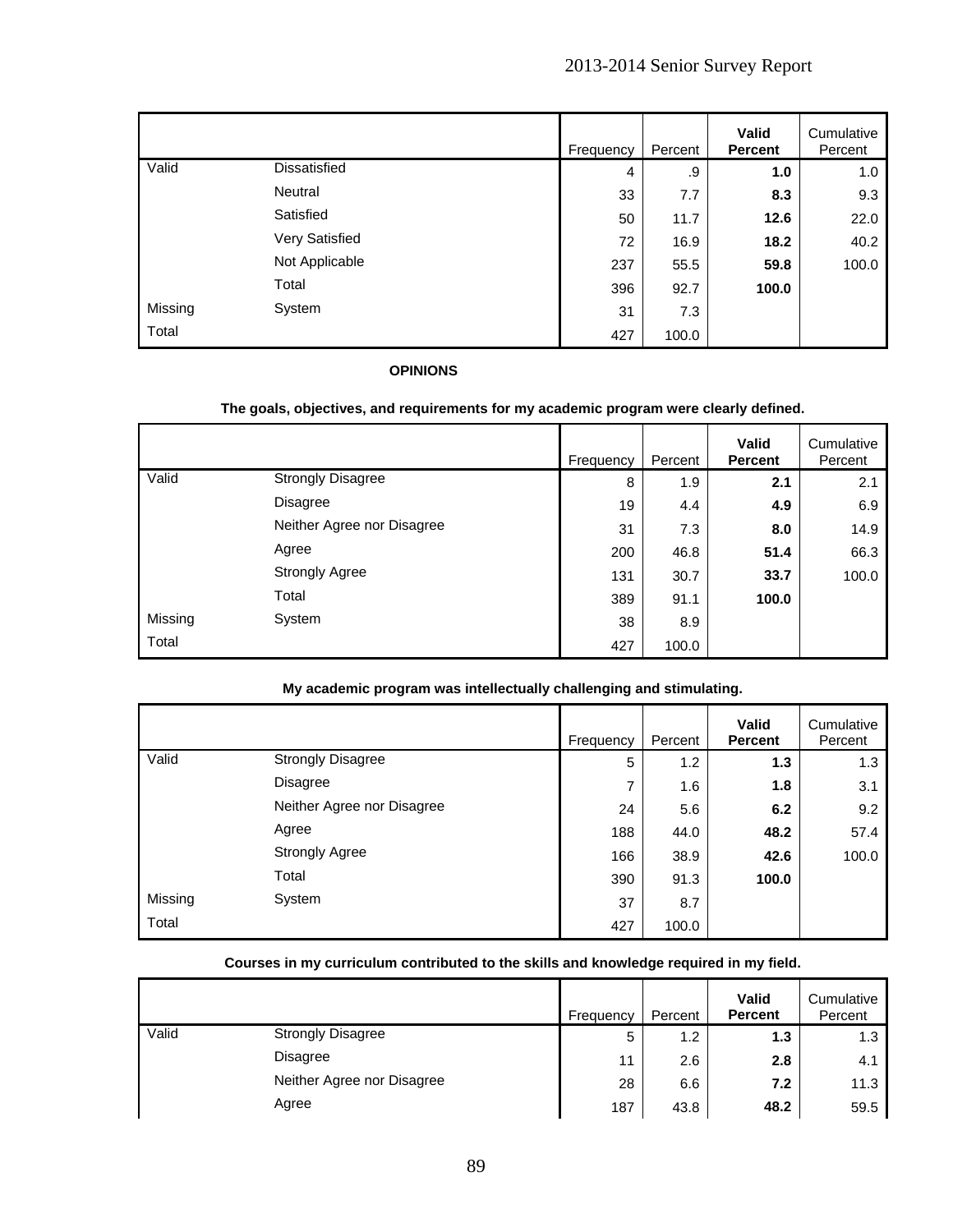|         | <b>Strongly Agree</b> | 157 | 36.8  | 40.5  | 100.0 |
|---------|-----------------------|-----|-------|-------|-------|
|         | Total                 | 388 | 90.9  | 100.0 |       |
| Missing | System                | 39  | 9.1   |       |       |
| Total   |                       | 427 | 100.0 |       |       |

### **Courses were offered frequently enough for timely completion of my degree program.**

|         |                            | Frequency | Percent | <b>Valid</b><br><b>Percent</b> | Cumulative<br>Percent |
|---------|----------------------------|-----------|---------|--------------------------------|-----------------------|
| Valid   | <b>Strongly Disagree</b>   | 17        | 4.0     | 4.4                            | 4.4                   |
|         | Disagree                   | 28        | 6.6     | 7.2                            | 11.5                  |
|         | Neither Agree nor Disagree | 39        | 9.1     | 10.0                           | 21.5                  |
|         | Agree                      | 182       | 42.6    | 46.7                           | 68.2                  |
|         | <b>Strongly Agree</b>      | 124       | 29.0    | 31.8                           | 100.0                 |
|         | Total                      | 390       | 91.3    | 100.0                          |                       |
| Missing | System                     | 37        | 8.7     |                                |                       |
| Total   |                            | 427       | 100.0   |                                |                       |

|         |                            | Frequency | Percent | <b>Valid</b><br><b>Percent</b> | Cumulative<br>Percent |
|---------|----------------------------|-----------|---------|--------------------------------|-----------------------|
| Valid   | <b>Strongly Disagree</b>   | 10        | 2.3     | 2.6                            | 2.6                   |
|         | <b>Disagree</b>            | 22        | 5.2     | 5.6                            | 8.2                   |
|         | Neither Agree nor Disagree | 75        | 17.6    | 19.2                           | 27.4                  |
|         | Agree                      | 188       | 44.0    | 48.2                           | 75.6                  |
|         | <b>Strongly Agree</b>      | 95        | 22.2    | 24.4                           | 100.0                 |
|         | Total                      | 390       | 91.3    | 100.0                          |                       |
| Missing | System                     | 37        | 8.7     |                                |                       |
| Total   |                            | 427       | 100.0   |                                |                       |

### **The intellectual caliber of students in my academic program was high.**

### **The degree program in which I enrolled is valuable for me in my employment.**

|         |                            | Frequency | Percent | <b>Valid</b><br><b>Percent</b> | Cumulative<br>Percent |
|---------|----------------------------|-----------|---------|--------------------------------|-----------------------|
| Valid   | <b>Strongly Disagree</b>   | 5         | 1.2     | 1.3                            | 1.3                   |
|         | <b>Disagree</b>            | 5         | 1.2     | 1.3                            | 2.6                   |
|         | Neither Agree nor Disagree | 39        | 9.1     | 10.1                           | 12.7                  |
|         | Agree                      | 177       | 41.5    | 45.7                           | 58.4                  |
|         | <b>Strongly Agree</b>      | 161       | 37.7    | 41.6                           | 100.0                 |
|         | Total                      | 387       | 90.6    | 100.0                          |                       |
| Missing | System                     | 40        | 9.4     |                                |                       |
| Total   |                            | 427       | 100.0   |                                |                       |

**Troy University faculty care about students as individuals.**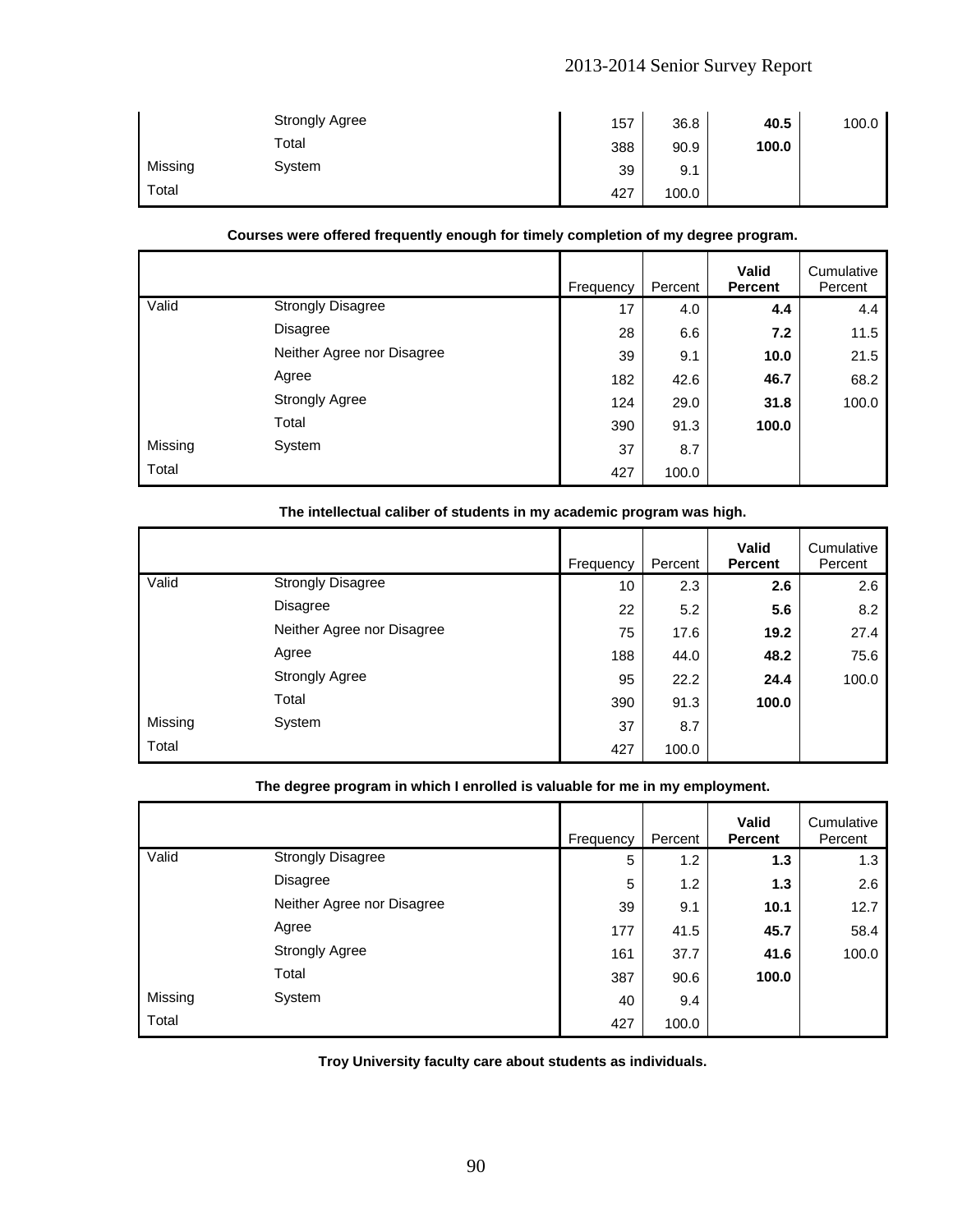|         |                            | Frequency | Percent | Valid<br><b>Percent</b> | Cumulative<br>Percent |
|---------|----------------------------|-----------|---------|-------------------------|-----------------------|
| Valid   | <b>Strongly Disagree</b>   | 10        | 2.3     | 2.6                     | 2.6                   |
|         | <b>Disagree</b>            | 14        | 3.3     | 3.6                     | 6.2                   |
|         | Neither Agree nor Disagree | 50        | 11.7    | 12.9                    | 19.1                  |
|         | Agree                      | 182       | 42.6    | 47.0                    | 66.1                  |
|         | <b>Strongly Agree</b>      | 131       | 30.7    | 33.9                    | 100.0                 |
|         | Total                      | 387       | 90.6    | 100.0                   |                       |
| Missing | System                     | 40        | 9.4     |                         |                       |
| Total   |                            | 427       | 100.0   |                         |                       |

### **Troy University faculty were helpful with my career plan.**

|         |                            | Frequency | Percent | Valid<br><b>Percent</b> | Cumulative<br>Percent |
|---------|----------------------------|-----------|---------|-------------------------|-----------------------|
| Valid   | <b>Strongly Disagree</b>   | 17        | 4.0     | 4.4                     | 4.4                   |
|         | Disagree                   | 12        | 2.8     | 3.1                     | 7.5                   |
|         | Neither Agree nor Disagree | 96        | 22.5    | 24.7                    | 32.2                  |
|         | Agree                      | 148       | 34.7    | 38.1                    | 70.4                  |
|         | <b>Strongly Agree</b>      | 115       | 26.9    | 29.6                    | 100.0                 |
|         | Total                      | 388       | 90.9    | 100.0                   |                       |
| Missing | System                     | 39        | 9.1     |                         |                       |
| Total   |                            | 427       | 100.0   |                         |                       |

### **Troy University is responsive to the needs of its students.**

|         |                            | Frequency | Percent | <b>Valid</b><br><b>Percent</b> | Cumulative<br>Percent |
|---------|----------------------------|-----------|---------|--------------------------------|-----------------------|
| Valid   | <b>Strongly Disagree</b>   | 18        | 4.2     | 4.6                            | 4.6                   |
|         | Disagree                   | 23        | 5.4     | 5.9                            | 10.5                  |
|         | Neither Agree nor Disagree | 82        | 19.2    | 21.1                           | 31.6                  |
|         | Agree                      | 161       | 37.7    | 41.4                           | 73.0                  |
|         | <b>Strongly Agree</b>      | 105       | 24.6    | 27.0                           | 100.0                 |
|         | Total                      | 389       | 91.1    | 100.0                          |                       |
| Missing | System                     | 38        | 8.9     |                                |                       |
| Total   |                            | 427       | 100.0   |                                |                       |

# **The tuition and fees I paid at Troy University were a worthwhile investment.**

|       |                            | Frequency | Percent | <b>Valid</b><br><b>Percent</b> | Cumulative<br>Percent |
|-------|----------------------------|-----------|---------|--------------------------------|-----------------------|
| Valid | <b>Strongly Disagree</b>   | 14        | 3.3     | 3.6                            | 3.6                   |
|       | <b>Disagree</b>            | 21        | 4.9     | 5.4                            | 9.0                   |
|       | Neither Agree nor Disagree | 79        | 18.5    | 20.3                           | 29.3                  |
|       | Agree                      | 176       | 41.2    | 45.2                           | 74.6                  |
|       | <b>Strongly Agree</b>      | 99        | 23.2    | 25.4                           | 100.0                 |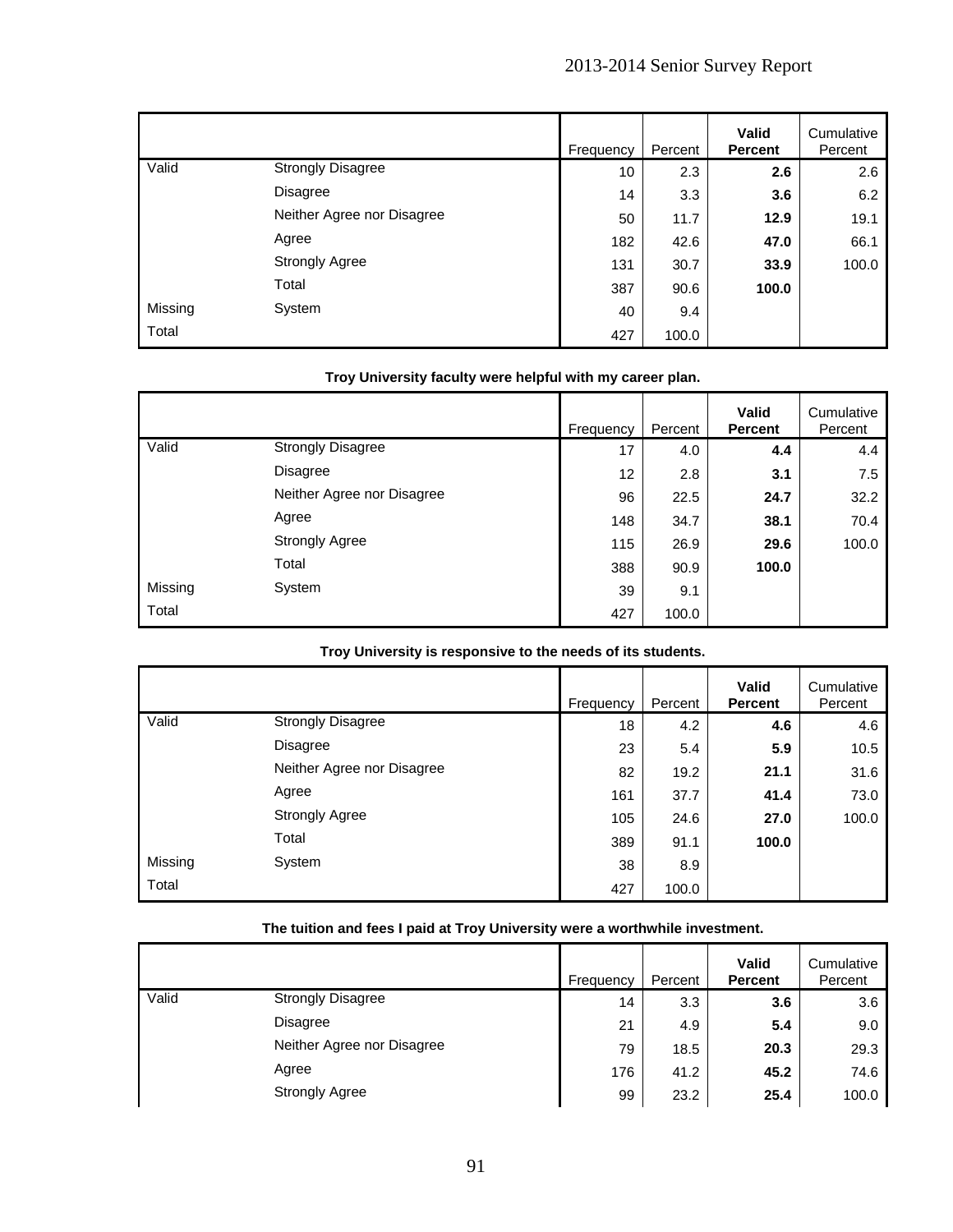|         | Total  | 389 | 91.1  | 100.0 |  |
|---------|--------|-----|-------|-------|--|
| Missing | System | 38  | 8.9   |       |  |
| Total   |        | 427 | 100.0 |       |  |

#### **READING HABITS**

#### **My involvement in reading as part of my college experience has enhanced my ability to understand connections between the various materials I read.**

|         |                       | Frequency | Percent | <b>Valid</b><br><b>Percent</b> | Cumulative<br>Percent |
|---------|-----------------------|-----------|---------|--------------------------------|-----------------------|
| Valid   | Not at all            | 16        | 3.7     | 4.2                            | 4.2                   |
|         | In a very limited way | 10        | 2.3     | 2.6                            | 6.8                   |
|         | Somewhat              | 103       | 24.1    | 26.8                           | 33.5                  |
|         | In a noticeable way   | 119       | 27.9    | 30.9                           | 64.4                  |
|         | Greatly               | 137       | 32.1    | 35.6                           | 100.0                 |
|         | Total                 | 385       | 90.2    | 100.0                          |                       |
| Missing | System                | 42        | 9.8     |                                |                       |
| Total   |                       | 427       | 100.0   |                                |                       |

#### **My involvement in reading as a part of my college experience has enhanced my awareness of other people's political and social viewpoints.**

|         |                       | Frequency | Percent | <b>Valid</b><br><b>Percent</b> | Cumulative<br>Percent |
|---------|-----------------------|-----------|---------|--------------------------------|-----------------------|
| Valid   | Not at all            | 14        | 3.3     | 3.6                            | 3.6                   |
|         | In a very limited way | 25        | 5.9     | 6.5                            | 10.2                  |
|         | Somewhat              | 101       | 23.7    | 26.3                           | 36.5                  |
|         | In a noticeable way   | 111       | 26.0    | 28.9                           | 65.4                  |
|         | Greatly               | 133       | 31.1    | 34.6                           | 100.0                 |
|         | Total                 | 384       | 89.9    | 100.0                          |                       |
| Missing | System                | 43        | 10.1    |                                |                       |
| Total   |                       | 427       | 100.0   |                                |                       |

#### **Which statement below do you agree with most?**

|         |                                                                                      | Frequency | Percent | Valid<br><b>Percent</b> | Cumulative<br>Percent |
|---------|--------------------------------------------------------------------------------------|-----------|---------|-------------------------|-----------------------|
| Valid   | read constantly for my own personal<br>satisfaction, and I love it.                  | 124       | 29.0    | 32.1                    | 32.1                  |
|         | I don't have much time to read for pleasure,<br>but I like to when I get the chance. | 185       | 43.3    | 47.9                    | 80.1                  |
|         | I only read what I'm supposed to for school.                                         | 63        | 14.8    | 16.3                    | 96.4                  |
|         | I basically don't read books much at all.                                            | 14        | 3.3     | 3.6                     | 100.0                 |
|         | Total                                                                                | 386       | 90.4    | 100.0                   |                       |
| Missing | System                                                                               | 41        | 9.6     |                         |                       |
| Total   |                                                                                      | 427       | 100.0   |                         |                       |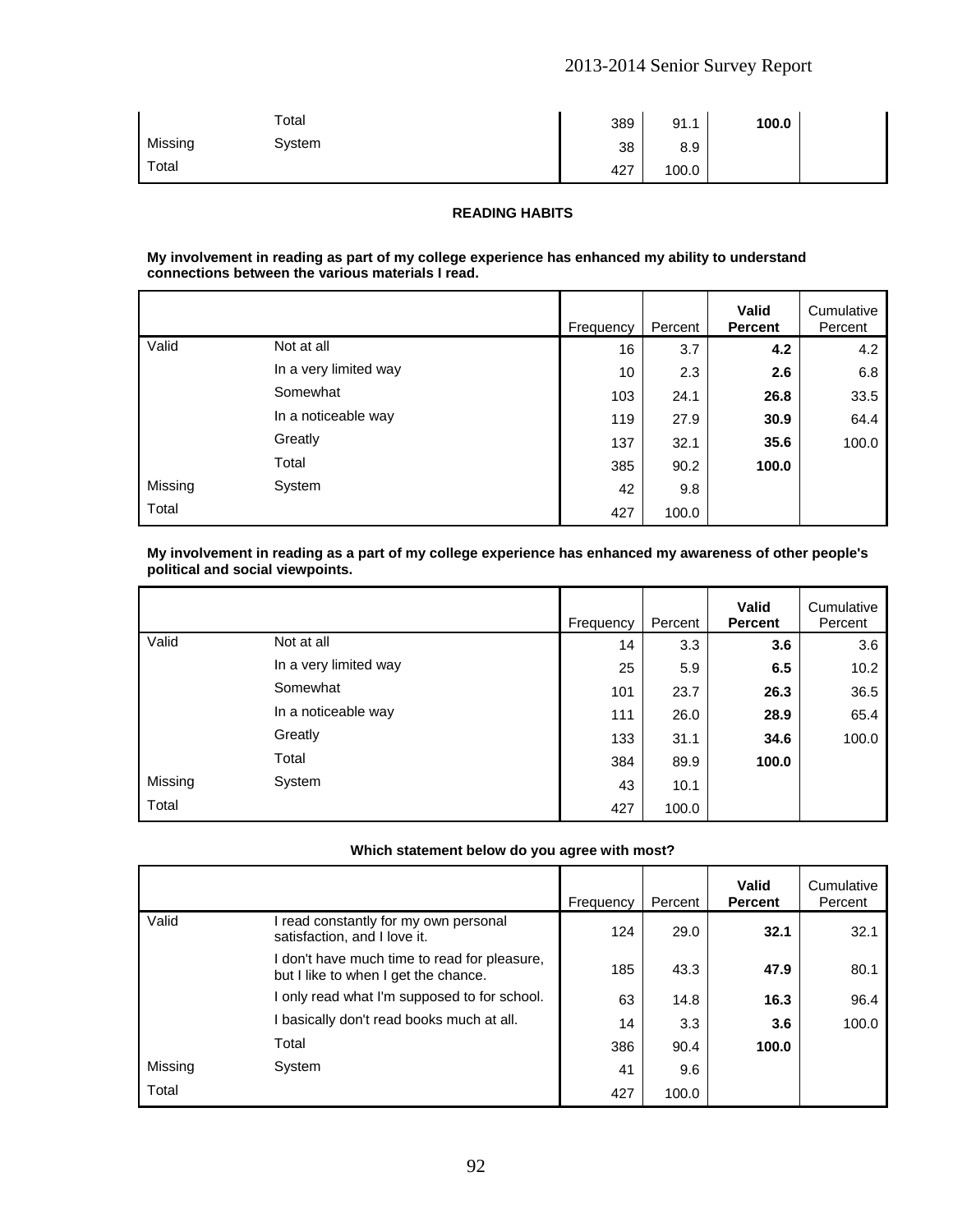|         |                                                     | Frequency | Percent | Valid<br><b>Percent</b> | Cumulative<br>Percent |
|---------|-----------------------------------------------------|-----------|---------|-------------------------|-----------------------|
| Valid   | Just for the pleasure of it.                        | 141       | 33.0    | 36.4                    | 36.4                  |
|         | Because I have to for school.                       | 103       | 24.1    | 26.6                    | 63.0                  |
|         | Because I get bored and have nothing else<br>to do. | 6         | 1.4     | 1.6                     | 64.6                  |
|         | To learn new things on my own.                      | 123       | 28.8    | 31.8                    | 96.4                  |
|         | I don't really read much.                           | 14        | 3.3     | 3.6                     | 100.0                 |
|         | Total                                               | 387       | 90.6    | 100.0                   |                       |
| Missing | System                                              | 40        | 9.4     |                         |                       |
| Total   |                                                     | 427       | 100.0   |                         |                       |

### **Most often, the reason I read is… (Please choose the best answer from this selection).**

#### **How would you rate your reading level?**

|         |               | Frequency | Percent | <b>Valid</b><br><b>Percent</b> | Cumulative<br>Percent |
|---------|---------------|-----------|---------|--------------------------------|-----------------------|
| Valid   | Below average | 5         | 1.2     | 1.3                            | 1.3                   |
|         | Average       | 81        | 19.0    | 20.8                           | 22.1                  |
|         | Above average | 180       | 42.2    | 46.3                           | 68.4                  |
|         | Advanced      | 123       | 28.8    | 31.6                           | 100.0                 |
|         | Total         | 389       | 91.1    | 100.0                          |                       |
| Missing | System        | 38        | 8.9     |                                |                       |
| Total   |               | 427       | 100.0   |                                |                       |

### **WHICH OF THE FOLLOWING DO YOU READ?**

#### **Books assigned for class**

|       |              | Frequency | Percent | Valid<br><b>Percent</b> | Cumulative<br>Percent |
|-------|--------------|-----------|---------|-------------------------|-----------------------|
| Valid | Not Selected | 80        | 18.7    | 18.7                    | 18.7                  |
|       | Selected     | 347       | 81.3    | 81.3                    | 100.0                 |
|       | Total        | 427       | 100.0   | 100.0                   |                       |

### **Books I read outside of class for pleasure**

|       |                     | Frequency |     | Percent | <b>Valid</b><br><b>Percent</b> | Cumulative<br>Percent |
|-------|---------------------|-----------|-----|---------|--------------------------------|-----------------------|
| Valid | <b>Not Selected</b> |           | 154 | 36.1    | 36.1                           | 36.1                  |
|       | Selected            |           | 273 | 63.9    | 63.9                           | 100.0                 |
|       | Total               |           | 427 | 100.0   | 100.0                          |                       |

### **Cereal boxes, instructional pamphlets and other product packaging**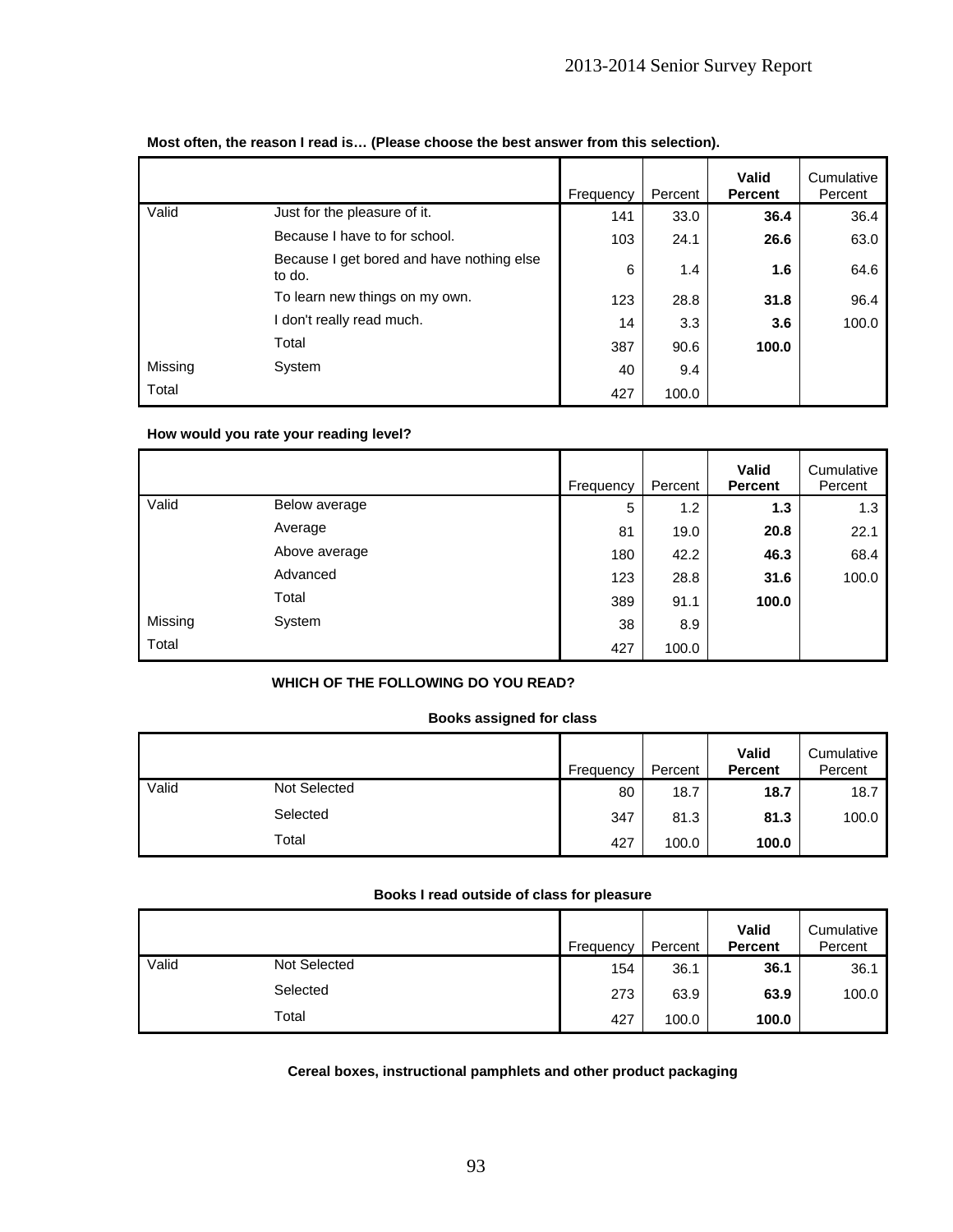|       |                     | Frequency | Percent | <b>Valid</b><br><b>Percent</b> | Cumulative<br>Percent |
|-------|---------------------|-----------|---------|--------------------------------|-----------------------|
| Valid | <b>Not Selected</b> | 230       | 53.9    | 53.9                           | 53.9                  |
|       | Selected            | 197       | 46.1    | 46.1                           | 100.0                 |
|       | Total               | 427       | 100.0   | 100.0                          |                       |

### **Comic books or graphic novels**

|       |              | Frequency | Percent | Valid<br><b>Percent</b> | Cumulative<br>Percent |
|-------|--------------|-----------|---------|-------------------------|-----------------------|
| Valid | Not Selected | 368       | 86.2    | 86.2                    | 86.2                  |
|       | Selected     | 59        | 13.8    | 13.8                    | 100.0                 |
|       | Total        | 427       | 100.0   | 100.0                   |                       |

#### **Computer manuals or other electronic equipment manuals**

|       |                     | Frequency | Percent | <b>Valid</b><br><b>Percent</b> | Cumulative<br>Percent |
|-------|---------------------|-----------|---------|--------------------------------|-----------------------|
| Valid | <b>Not Selected</b> | 323       | 75.6    | 75.6                           | 75.6                  |
|       | Selected            | 104       | 24.4    | 24.4                           | 100.0                 |
|       | Total               | 427       | 100.0   | 100.0                          |                       |

### **Fashion/Beauty magazines**

|       |              | Frequency | Percent | Valid<br><b>Percent</b> | Cumulative<br>Percent |
|-------|--------------|-----------|---------|-------------------------|-----------------------|
| Valid | Not Selected | 284       | 66.5    | 66.5                    | 66.5                  |
|       | Selected     | 143       | 33.5    | 33.5                    | 100.0                 |
|       | Total        | 427       | 100.0   | 100.0                   |                       |

#### **Magazines about video games**

|       |              | Frequency | Percent | Valid<br><b>Percent</b> | Cumulative<br>Percent |
|-------|--------------|-----------|---------|-------------------------|-----------------------|
| Valid | Not Selected | 383       | 89.7    | 89.7                    | 89.7                  |
|       | Selected     | 44        | 10.3    | 10.3                    | 100.0                 |
|       | Total        | 427       | 100.0   | 100.0                   |                       |

### **Music/Computers/Entertainment magazines**

|       |              | Frequency | Percent | Valid<br><b>Percent</b> | Cumulative<br>Percent |
|-------|--------------|-----------|---------|-------------------------|-----------------------|
| Valid | Not Selected | 328       | 76.8    | 76.8                    | 76.8                  |
|       | Selected     | 99        | 23.2    | 23.2                    | 100.0                 |
|       | Total        | 427       | 100.0   | 100.0                   |                       |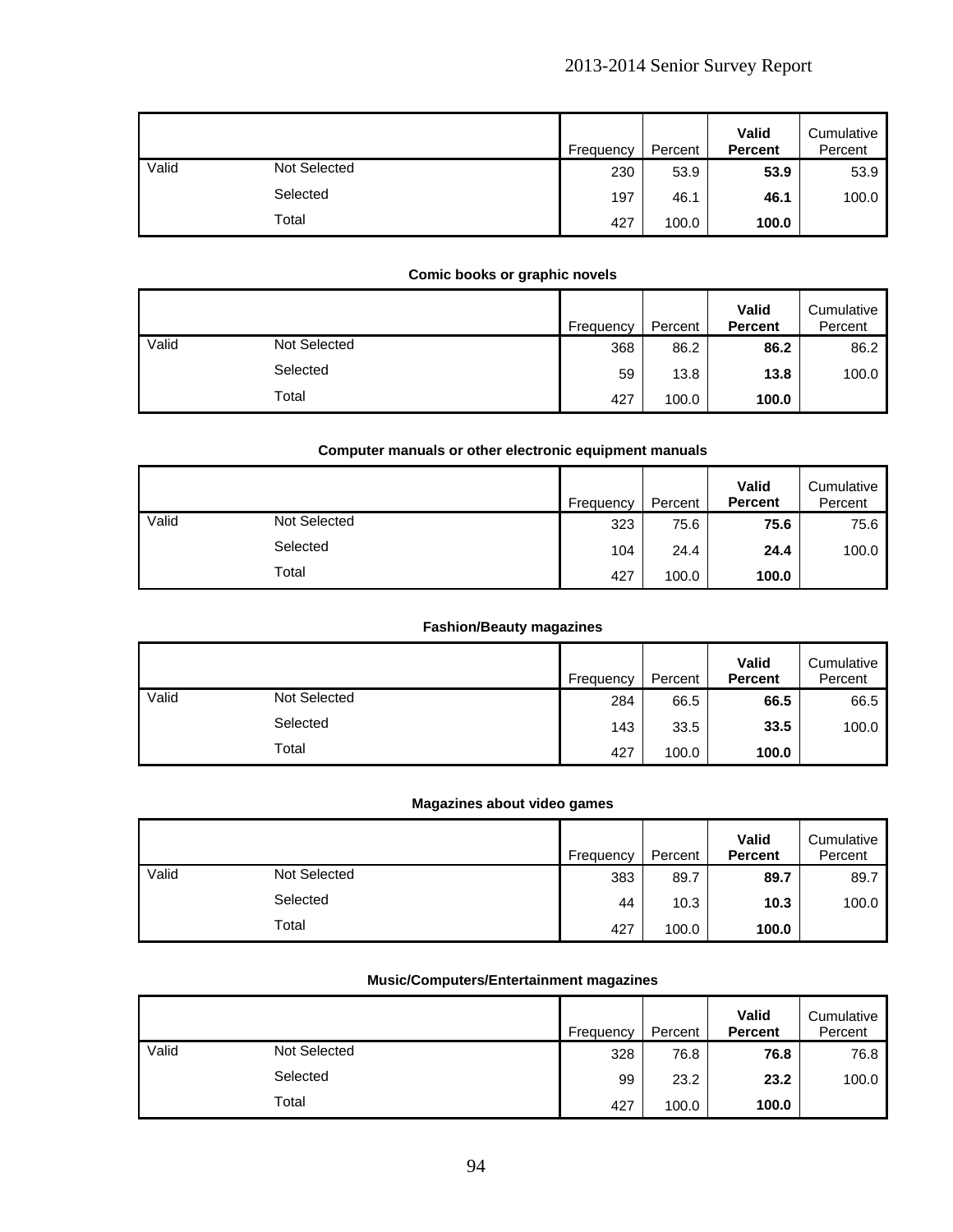### **News magazines**

|       |                     | Frequency | Percent | Valid<br><b>Percent</b> | Cumulative<br>Percent |
|-------|---------------------|-----------|---------|-------------------------|-----------------------|
| Valid | <b>Not Selected</b> | 256       | 60.0    | 60.0                    | 60.0                  |
|       | Selected            | 171       | 40.0    | 40.0                    | 100.0                 |
|       | Total               | 427       | 100.0   | 100.0                   |                       |

### **Newspapers**

|       |              | Frequency | Percent | <b>Valid</b><br><b>Percent</b> | Cumulative<br>Percent |
|-------|--------------|-----------|---------|--------------------------------|-----------------------|
| Valid | Not Selected | 176       | 41.2    | 41.2                           | 41.2                  |
|       | Selected     | 251       | 58.8    | 58.8                           | 100.0                 |
|       | Total        | 427       | 100.0   | 100.0                          |                       |

### **Online websites or webzines**

|       |              | Frequency | Percent | Valid<br><b>Percent</b> | Cumulative<br>Percent |
|-------|--------------|-----------|---------|-------------------------|-----------------------|
| Valid | Not Selected | 164       | 38.4    | 38.4                    | 38.4                  |
|       | Selected     | 263       | 61.6    | 61.6                    | 100.0                 |
|       | Total        | 427       | 100.0   | 100.0                   |                       |

### **Puzzles/Games/Humor magazines**

|       |              | Frequency | Percent | Valid<br><b>Percent</b> | Cumulative<br>Percent |
|-------|--------------|-----------|---------|-------------------------|-----------------------|
| Valid | Not Selected | 327       | 76.6    | 76.6                    | 76.6                  |
|       | Selected     | 100       | 23.4    | 23.4                    | 100.0                 |
|       | Total        | 427       | 100.0   | 100.0                   |                       |

#### **Religious literature/books**

|       |              | Frequency | Percent | Valid<br><b>Percent</b> | Cumulative<br>Percent |
|-------|--------------|-----------|---------|-------------------------|-----------------------|
| Valid | Not Selected | 244       | 57.1    | 57.1                    | 57.1                  |
|       | Selected     | 183       | 42.9    | 42.9                    | 100.0                 |
|       | Total        | 427       | 100.0   | 100.0                   |                       |

### **School papers or other newsletters**

|       |              | Frequency | Percent | Valid<br><b>Percent</b> | Cumulative<br>Percent |
|-------|--------------|-----------|---------|-------------------------|-----------------------|
| Valid | Not Selected | 279       | 65.3    | 65.3                    | 65.3                  |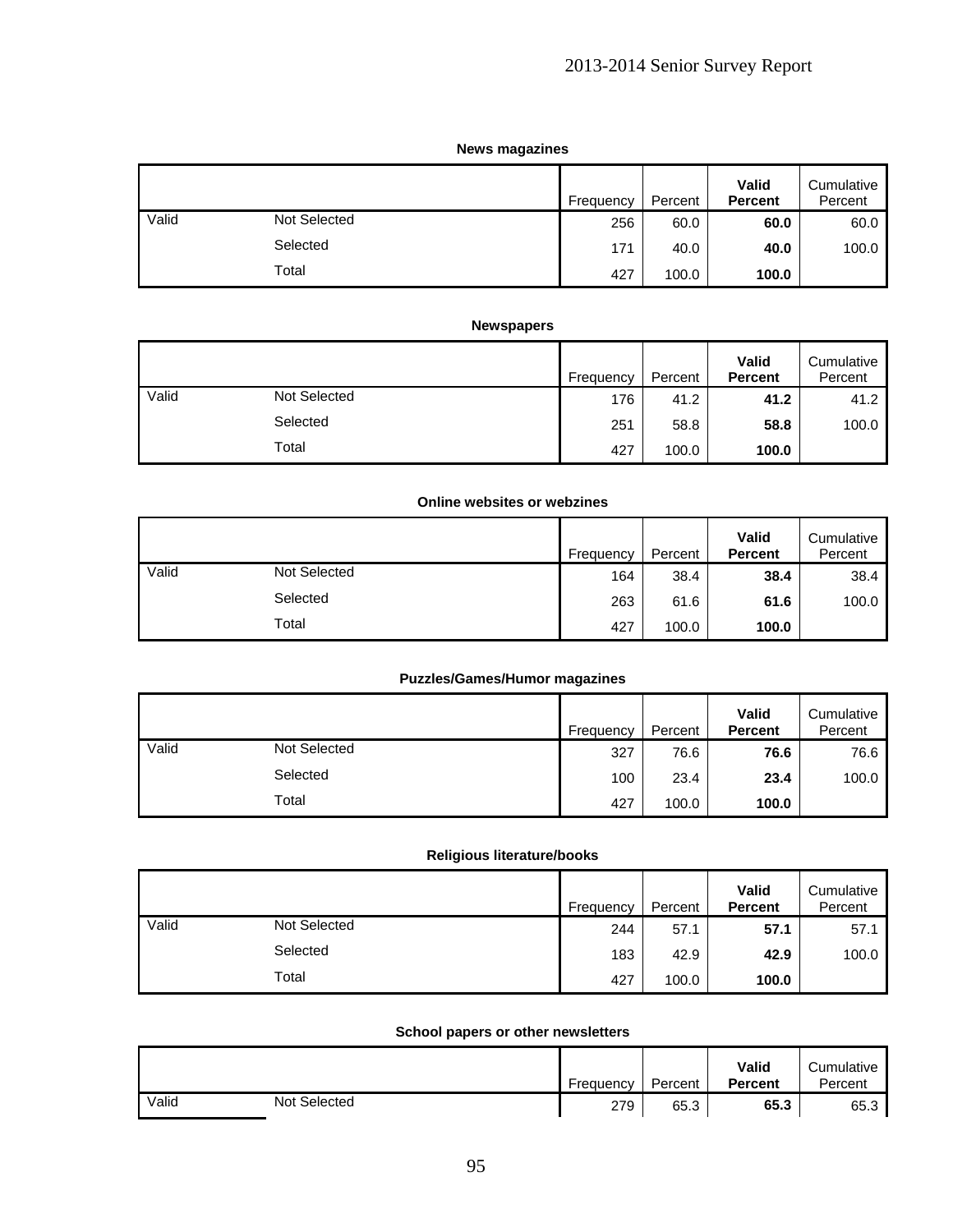| Selected | 148 | 34.7  | 34.7  | 100.0 |
|----------|-----|-------|-------|-------|
| Total    | 427 | 100.0 | 100.0 |       |

#### **Self-help literature**

|       |                     | Frequency | Percent | <b>Valid</b><br><b>Percent</b> | Cumulative<br>Percent |
|-------|---------------------|-----------|---------|--------------------------------|-----------------------|
| Valid | <b>Not Selected</b> | 316       | 74.0    | 74.0                           | 74.0                  |
|       | Selected            | 111       | 26.0    | 26.0                           | 100.0                 |
|       | Total               | 427       | 100.0   | 100.0                          |                       |

# **Sports magazines**

|       |                     | Frequency | Percent | Valid<br><b>Percent</b> | Cumulative<br>Percent |
|-------|---------------------|-----------|---------|-------------------------|-----------------------|
| Valid | <b>Not Selected</b> | 335       | 78.5    | 78.5                    | 78.5                  |
|       | Selected            | 92        | 21.5    | 21.5                    | 100.0                 |
|       | Total               | 427       | 100.0   | 100.0                   |                       |

### **None of the above**

|       |                     | Frequency | Percent              | Valid<br><b>Percent</b> | Cumulative<br>Percent |
|-------|---------------------|-----------|----------------------|-------------------------|-----------------------|
| Valid | <b>Not Selected</b> | 426       | 99.8                 | 99.8                    | 99.8                  |
|       | Selected            |           | $\sim$<br>. <u>.</u> | .2                      | 100.0                 |
|       | Total               | 427       | 100.0                | 100.0                   |                       |

### **Not including school assignments, how much do you read?**

|         |                                                       | Frequency | Percent | Valid<br><b>Percent</b> | Cumulative<br>Percent |
|---------|-------------------------------------------------------|-----------|---------|-------------------------|-----------------------|
| Valid   | Outside of school assignments, I don't read<br>at all | 35        | 8.2     | 9.0                     | 9.0                   |
|         | Under one book per month                              | 126       | 29.5    | 32.4                    | 41.4                  |
|         | One book per month                                    | 98        | 23.0    | 25.2                    | 66.6                  |
|         | 2-3 books per month                                   | 78        | 18.3    | 20.1                    | 86.6                  |
|         | 3-5 books per month                                   | 33        | 7.7     | 8.5                     | 95.1                  |
|         | 5-10 books per month                                  | 14        | 3.3     | 3.6                     | 98.7                  |
|         | 10-20 books per month                                 | 5         | 1.2     | 1.3                     | 100.0                 |
|         | Total                                                 | 389       | 91.1    | 100.0                   |                       |
| Missing | System                                                | 38        | 8.9     |                         |                       |
| Total   |                                                       | 427       | 100.0   |                         |                       |

### **About how often do you discuss books with others?**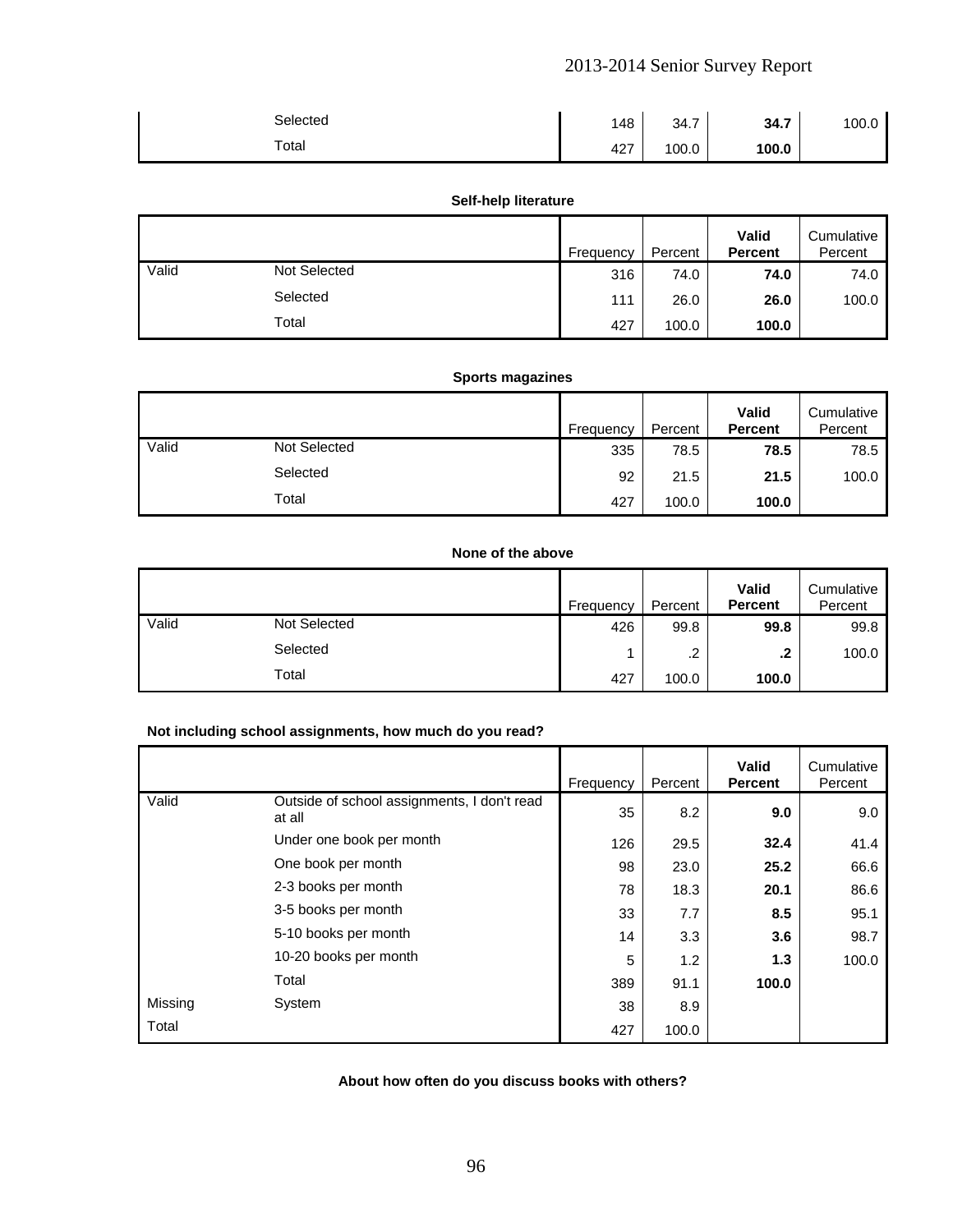|         |                      | Frequency | Percent | Valid<br><b>Percent</b> | Cumulative<br>Percent |
|---------|----------------------|-----------|---------|-------------------------|-----------------------|
| Valid   | Daily                | 30        | 7.0     | 7.8                     | 7.8                   |
|         | Weekly               | 89        | 20.8    | 23.1                    | 30.8                  |
|         | Monthly              | 68        | 15.9    | 17.6                    | 48.4                  |
|         | A few times per year | 119       | 27.9    | 30.8                    | 79.3                  |
|         | Once per year        | 23        | 5.4     | 6.0                     | 85.2                  |
|         | Never                | 57        | 13.3    | 14.8                    | 100.0                 |
|         | Total                | 386       | 90.4    | 100.0                   |                       |
| Missing | System               | 41        | 9.6     |                         |                       |
| Total   |                      | 427       | 100.0   |                         |                       |

### **OVERALL PERCEPTIONS**

#### **How would you rate Troy University's preparation of you for employment?**

|         |           | Frequency | Percent | Valid<br>Percent | Cumulative<br>Percent |
|---------|-----------|-----------|---------|------------------|-----------------------|
| Valid   | Poor      | 20        | 4.7     | 5.2              | 5.2                   |
|         | Fair      | 23        | 5.4     | 6.0              | 11.1                  |
|         | Average   | 99        | 23.2    | 25.6             | 36.8                  |
|         | Good      | 137       | 32.1    | 35.5             | 72.3                  |
|         | Excellent | 107       | 25.1    | 27.7             | 100.0                 |
|         | Total     | 386       | 90.4    | 100.0            |                       |
| Missing | System    | 41        | 9.6     |                  |                       |
| Total   |           | 427       | 100.0   |                  |                       |

### **How would you rate Troy University's preparation of you for further education?**

|         |           | Frequency | Percent | <b>Valid</b><br><b>Percent</b> | Cumulative<br>Percent |
|---------|-----------|-----------|---------|--------------------------------|-----------------------|
| Valid   | Poor      | 15        | 3.5     | 3.9                            | 3.9                   |
|         | Fair      | 20        | 4.7     | 5.2                            | 9.1                   |
|         | Average   | 77        | 18.0    | 19.9                           | 29.0                  |
|         | Good      | 132       | 30.9    | 34.2                           | 63.2                  |
|         | Excellent | 142       | 33.3    | 36.8                           | 100.0                 |
|         | Total     | 386       | 90.4    | 100.0                          |                       |
| Missing | System    | 41        | 9.6     |                                |                       |
| Total   |           | 427       | 100.0   |                                |                       |

**What is your overall rating of your college experiences at TROY?**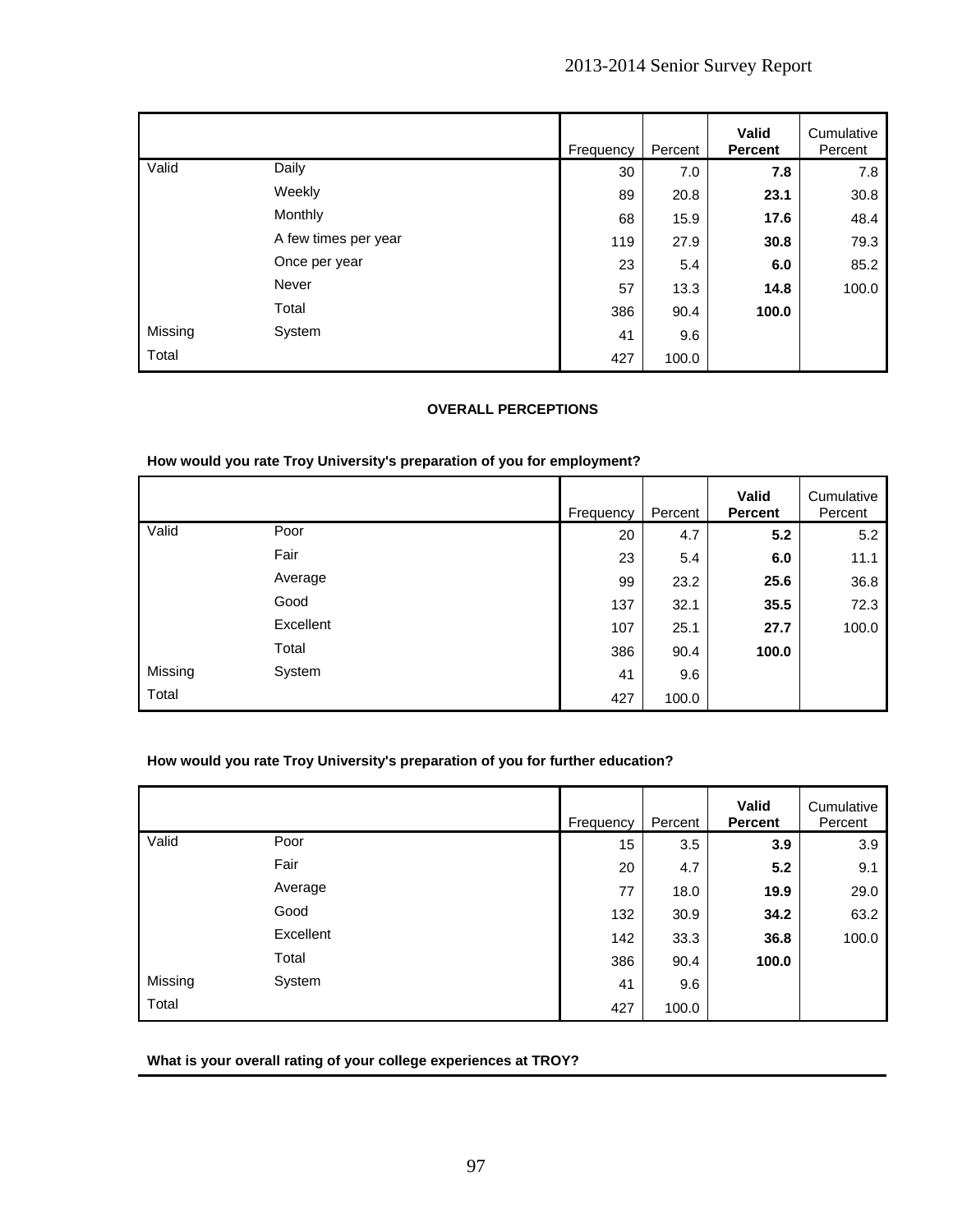|         |           | Frequency | Percent | Valid<br><b>Percent</b> | Cumulative<br>Percent |
|---------|-----------|-----------|---------|-------------------------|-----------------------|
| Valid   | Poor      | 7         | 1.6     | 1.8                     | 1.8                   |
|         | Fair      | 25        | 5.9     | 6.5                     | 8.4                   |
|         | Average   | 51        | 11.9    | 13.3                    | 21.7                  |
|         | Good      | 147       | 34.4    | 38.4                    | 60.1                  |
|         | Excellent | 153       | 35.8    | 39.9                    | 100.0                 |
|         | Total     | 383       | 89.7    | 100.0                   |                       |
| Missing | System    | 44        | 10.3    |                         |                       |
| Total   |           | 427       | 100.0   |                         |                       |

### **If you were starting over, would you enroll in the same program?**

|         |                | Frequency | Percent | <b>Valid</b><br><b>Percent</b> | Cumulative<br>Percent |
|---------|----------------|-----------|---------|--------------------------------|-----------------------|
| Valid   | Definitely Yes | 187       | 43.8    | 48.4                           | 48.4                  |
|         | Probably Yes   | 136       | 31.9    | 35.2                           | 83.7                  |
|         | Probably Not   | 49        | 11.5    | 12.7                           | 96.4                  |
|         | Definitely Not | 14        | 3.3     | 3.6                            | 100.0                 |
|         | Total          | 386       | 90.4    | 100.0                          |                       |
| Missing | System         | 41        | 9.6     |                                |                       |
| Total   |                | 427       | 100.0   |                                |                       |

### **If you could start college over, would you attend Troy University again?**

|         |                | Frequency |     | Percent | <b>Valid</b><br><b>Percent</b> | Cumulative<br>Percent |
|---------|----------------|-----------|-----|---------|--------------------------------|-----------------------|
| Valid   | Definitely Yes |           | 183 | 42.9    | 47.7                           | 47.7                  |
|         | Probably Yes   |           | 154 | 36.1    | 40.1                           | 87.8                  |
|         | Probably Not   |           | 33  | 7.7     | 8.6                            | 96.4                  |
|         | Definitely Not |           | 14  | 3.3     | 3.6                            | 100.0                 |
|         | Total          |           | 384 | 89.9    | 100.0                          |                       |
| Missing | System         |           | 43  | 10.1    |                                |                       |
| Total   |                |           | 427 | 100.0   |                                |                       |

### **Would you recommend your academic program to other students?**

|       |                | Frequency | Percent | <b>Valid</b><br><b>Percent</b> | Cumulative<br>Percent |
|-------|----------------|-----------|---------|--------------------------------|-----------------------|
| Valid | Definitely Yes | 197       | 46.1    | 51.4                           | 51.4                  |
|       | Probably Yes   | 150       | 35.1    | 39.2                           | 90.6                  |
|       | Probably Not   | 25        | 5.9     | 6.5                            | 97.1                  |
|       | Definitely Not | 11        | 2.6     | 2.9                            | 100.0                 |
|       | Total          | 383       | 89.7    | 100.0                          |                       |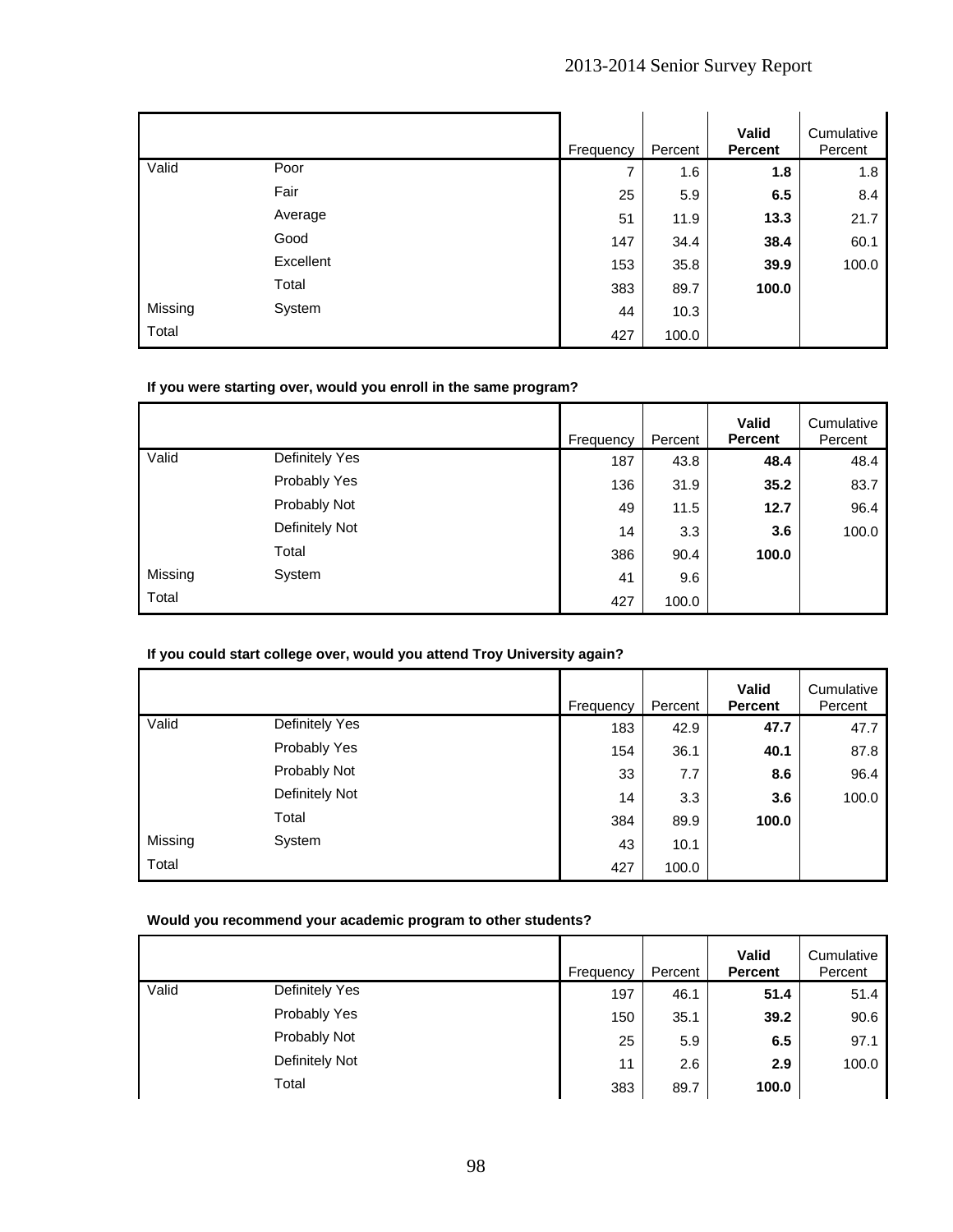| Missing | System | 44  | 10.3  |  |
|---------|--------|-----|-------|--|
| Total   |        | 427 | 100.0 |  |

### **Would you recommend Troy University to someone planning to go to college?**

|         |                | Frequency | Percent | <b>Valid</b><br><b>Percent</b> | Cumulative<br>Percent |
|---------|----------------|-----------|---------|--------------------------------|-----------------------|
| Valid   | Definitely Yes | 221       | 51.8    | 57.3                           | 57.3                  |
|         | Probably Yes   | 129       | 30.2    | 33.4                           | 90.7                  |
|         | Probably Not   | 25        | 5.9     | 6.5                            | 97.2                  |
|         | Definitely Not | 11        | 2.6     | 2.8                            | 100.0                 |
|         | Total          | 386       | 90.4    | 100.0                          |                       |
| Missing | System         | 41        | 9.6     |                                |                       |
| Total   |                | 427       | 100.0   |                                |                       |

## **ORGANIZATIONS**

### **Departmental**

|       |                     | Frequency | Percent | Valid<br><b>Percent</b> | Cumulative<br>Percent |
|-------|---------------------|-----------|---------|-------------------------|-----------------------|
| Valid | <b>Not Selected</b> | 360       | 84.3    | 84.3                    | 84.3                  |
|       | Selected            | 67        | 15.7    | 15.7                    | 100.0                 |
|       | Total               | 427       | 100.0   | 100.0                   |                       |

### **Professional**

|       |                     | Frequency | Percent | Valid<br><b>Percent</b> | Cumulative<br>Percent |
|-------|---------------------|-----------|---------|-------------------------|-----------------------|
| Valid | <b>Not Selected</b> | 395       | 92.5    | 92.5                    | 92.5                  |
|       | Selected            | 32        | 7.5     | 7.5                     | 100.0                 |
|       | Total               | 427       | 100.0   | 100.0                   |                       |

# **Religious**

|       |              | Frequency | Percent | Valid<br><b>Percent</b> | Cumulative<br>Percent |
|-------|--------------|-----------|---------|-------------------------|-----------------------|
| Valid | Not Selected | 401       | 93.9    | 93.9                    | 93.9                  |
|       | Selected     | 26        | 6.1     | 6.1                     | 100.0                 |
|       | Total        | 427       | 100.0   | 100.0                   |                       |

#### **Leadership**

|       |              | Frequency | Percent | Valid<br><b>Percent</b> | Cumulative<br>Percent |
|-------|--------------|-----------|---------|-------------------------|-----------------------|
| Valid | Not Selected | 393       | 92.0    | 92.0                    | 92.0                  |
|       | Selected     | 34        | 8.0     | 8.0                     | 100.0                 |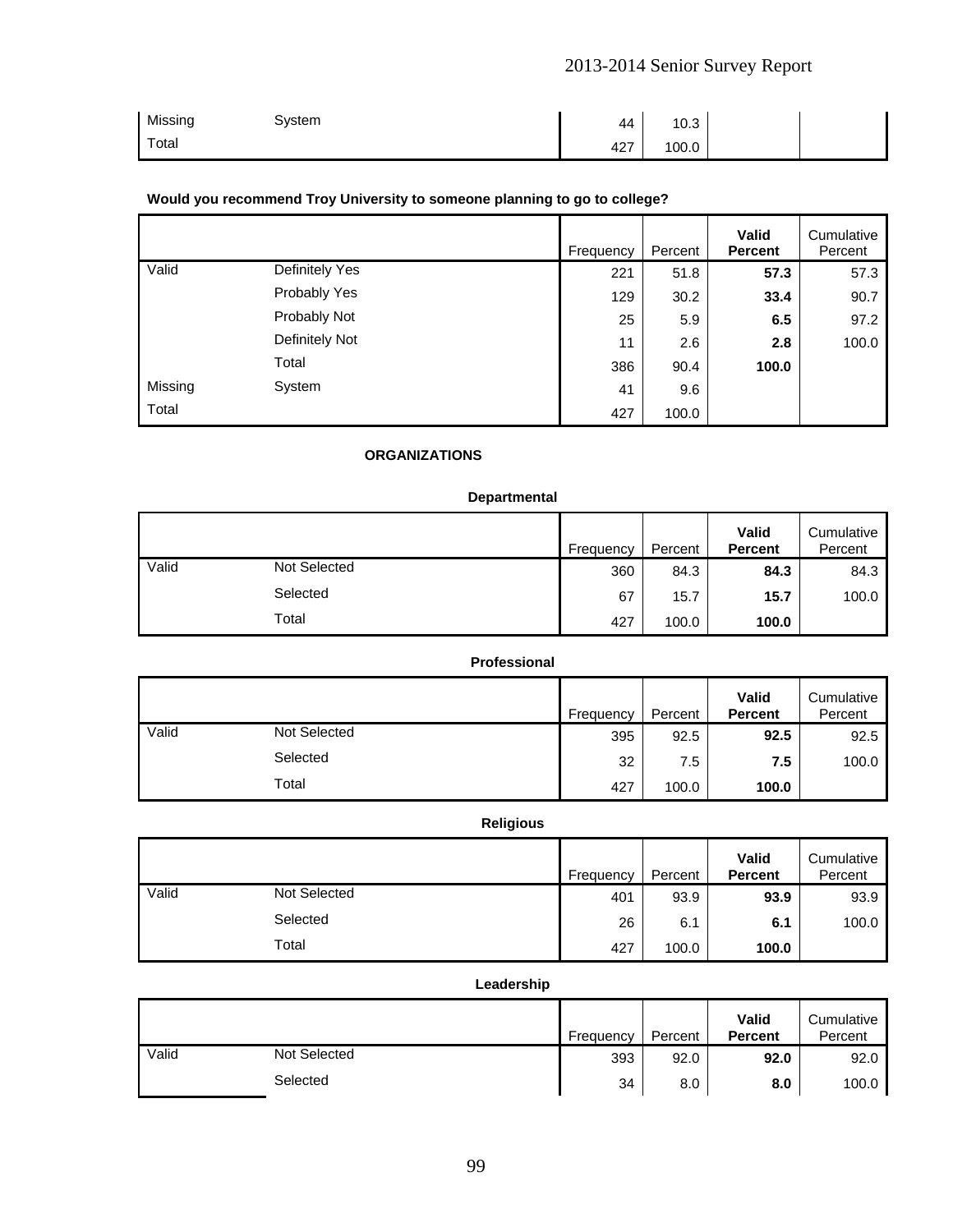|       | Total               |                 | 427       | 100.0   | 100.0                   |                       |
|-------|---------------------|-----------------|-----------|---------|-------------------------|-----------------------|
|       |                     | <b>Services</b> |           |         |                         |                       |
|       |                     |                 | Frequency | Percent | Valid<br><b>Percent</b> | Cumulative<br>Percent |
| Valid | <b>Not Selected</b> |                 | 399       | 93.4    | 93.4                    | 93.4                  |
|       | Selected            |                 | 28        | 6.6     | 6.6                     | 100.0                 |

Total 427 100.0 **100.0** 

#### **Honor Society**  Frequency Percent **Valid Percent**  Cumulative Percent Valid Not Selected 322 75.4 **75.4** 75.4 Selected 105 24.6 **24.6** 100.0 Total 427 100.0 **100.0**

#### **Publication**

|       |                     | Frequency | Percent | Valid<br><b>Percent</b> | Cumulative<br>Percent |
|-------|---------------------|-----------|---------|-------------------------|-----------------------|
| Valid | <b>Not Selected</b> | 420       | 98.4    | 98.4                    | 98.4                  |
|       | Selected            |           | 1.6     | 1.6                     | 100.0                 |
|       | Total               | 427       | 100.0   | 100.0                   |                       |

### **Political**

|       |                     | Frequency | Percent | Valid<br><b>Percent</b> | Cumulative<br>Percent |
|-------|---------------------|-----------|---------|-------------------------|-----------------------|
| Valid | <b>Not Selected</b> | 417       | 97.7    | 97.7                    | 97.7                  |
|       | Selected            | 10        | 2.3     | 2.3                     | 100.0                 |
|       | Total               | 427       | 100.0   | 100.0                   |                       |

### **Fraternity/Sorority**

|       |              | Frequency | Percent | Valid<br><b>Percent</b> | Cumulative<br>Percent |
|-------|--------------|-----------|---------|-------------------------|-----------------------|
| Valid | Not Selected | 391       | 91.6    | 91.6                    | 91.6                  |
|       | Selected     | 36        | 8.4     | 8.4                     | 100.0                 |
|       | Total        | 427       | 100.0   | 100.0                   |                       |

#### **Art/Music/Drama**

|       |                     | Frequency | Percent | Valid<br><b>Percent</b> | Cumulative<br>Percent |
|-------|---------------------|-----------|---------|-------------------------|-----------------------|
| Valid | <b>Not Selected</b> | 407       | 95.3    | 95.3                    | 95.3                  |
|       | Selected            | 20        | 4.7     | 4.7                     | 100.0                 |
|       | Total               | 427       | 100.0   | 100.0                   |                       |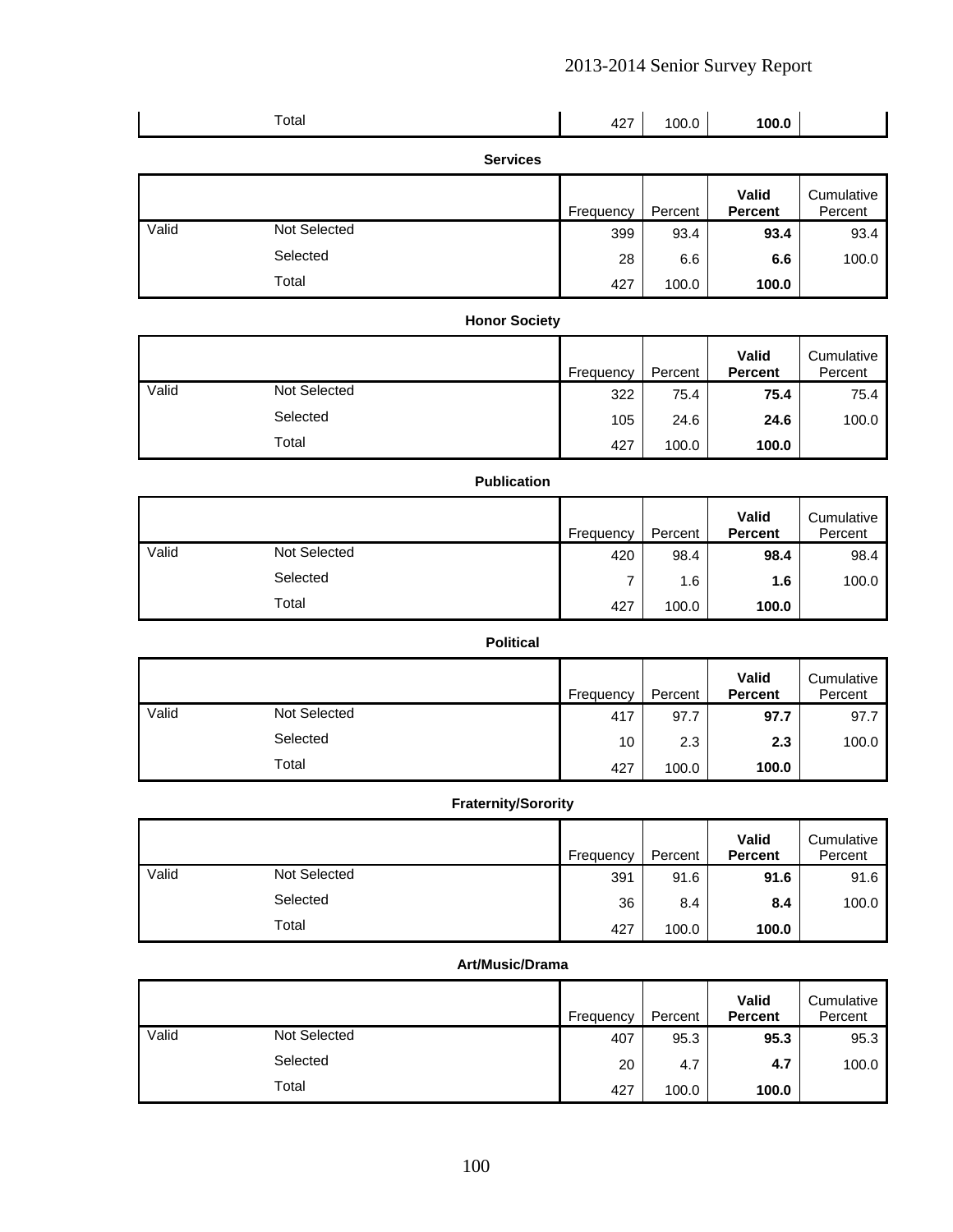**Sports** 

|       |              | Frequency | Percent | Valid<br><b>Percent</b> | Cumulative<br>Percent |
|-------|--------------|-----------|---------|-------------------------|-----------------------|
| Valid | Not Selected | 411       | 96.3    | 96.3                    | 96.3                  |
|       | Selected     | 16        | 3.7     | 3.7                     | 100.0                 |
|       | Total        | 427       | 100.0   | 100.0                   |                       |

|       |              | Frequency | Percent | <b>Valid</b><br><b>Percent</b> | Cumulative<br>Percent |
|-------|--------------|-----------|---------|--------------------------------|-----------------------|
| Valid | Not Selected | 234       | 54.8    | 54.8                           | 54.8                  |
|       | Selected     | 193       | 45.2    | 45.2                           | 100.0                 |
|       | Total        | 427       | 100.0   | 100.0                          |                       |

# **What are your plans upon graduation?**

|         |                                                                                      | Frequency | Percent | <b>Valid</b><br><b>Percent</b> | Cumulative<br>Percent |
|---------|--------------------------------------------------------------------------------------|-----------|---------|--------------------------------|-----------------------|
| Valid   | Serve in the Military                                                                | 7         | 1.6     | 1.8                            | 1.8                   |
|         | Continue my education as a full-time student<br>in a Graduate or Professional school | 78        | 18.3    | 20.3                           | 22.1                  |
|         | Take time off from school and work for<br>personal reasons                           | 19        | 4.4     | 4.9                            | 27.1                  |
|         | Continue working at current job                                                      | 67        | 15.7    | 17.4                           | 44.5                  |
|         | Seek full-time employment                                                            | 105       | 24.6    | 27.3                           | 71.9                  |
|         | Seek part-time employment                                                            | 4         | .9      | 1.0                            | 72.9                  |
|         | Continue my education and work part-time<br>or full-time                             | 104       | 24.4    | 27.1                           | 100.0                 |
|         | Total                                                                                | 384       | 89.9    | 100.0                          |                       |
| Missing | System                                                                               | 43        | 10.1    |                                |                       |
| Total   |                                                                                      | 427       | 100.0   |                                |                       |

| Will you be continuing your education through Troy University? |  |  |
|----------------------------------------------------------------|--|--|
|                                                                |  |  |

|         |                                                          | Frequency | Percent | <b>Valid</b><br><b>Percent</b> | Cumulative<br>Percent |
|---------|----------------------------------------------------------|-----------|---------|--------------------------------|-----------------------|
| Valid   | Yes                                                      | 87        | 20.4    | 22.7                           | 22.7                  |
|         | Maybe                                                    | 108       | 25.3    | 28.1                           | 50.8                  |
|         | <b>No</b>                                                | 94        | 22.0    | 24.5                           | 75.3                  |
|         | I have not applied to a graduate program at<br>this time | 95        | 22.2    | 24.7                           | 100.0                 |
|         | Total                                                    | 384       | 89.9    | 100.0                          |                       |
| Missing | System                                                   | 43        | 10.1    |                                |                       |
| Total   |                                                          | 427       | 100.0   |                                |                       |

**Are you currently employed?**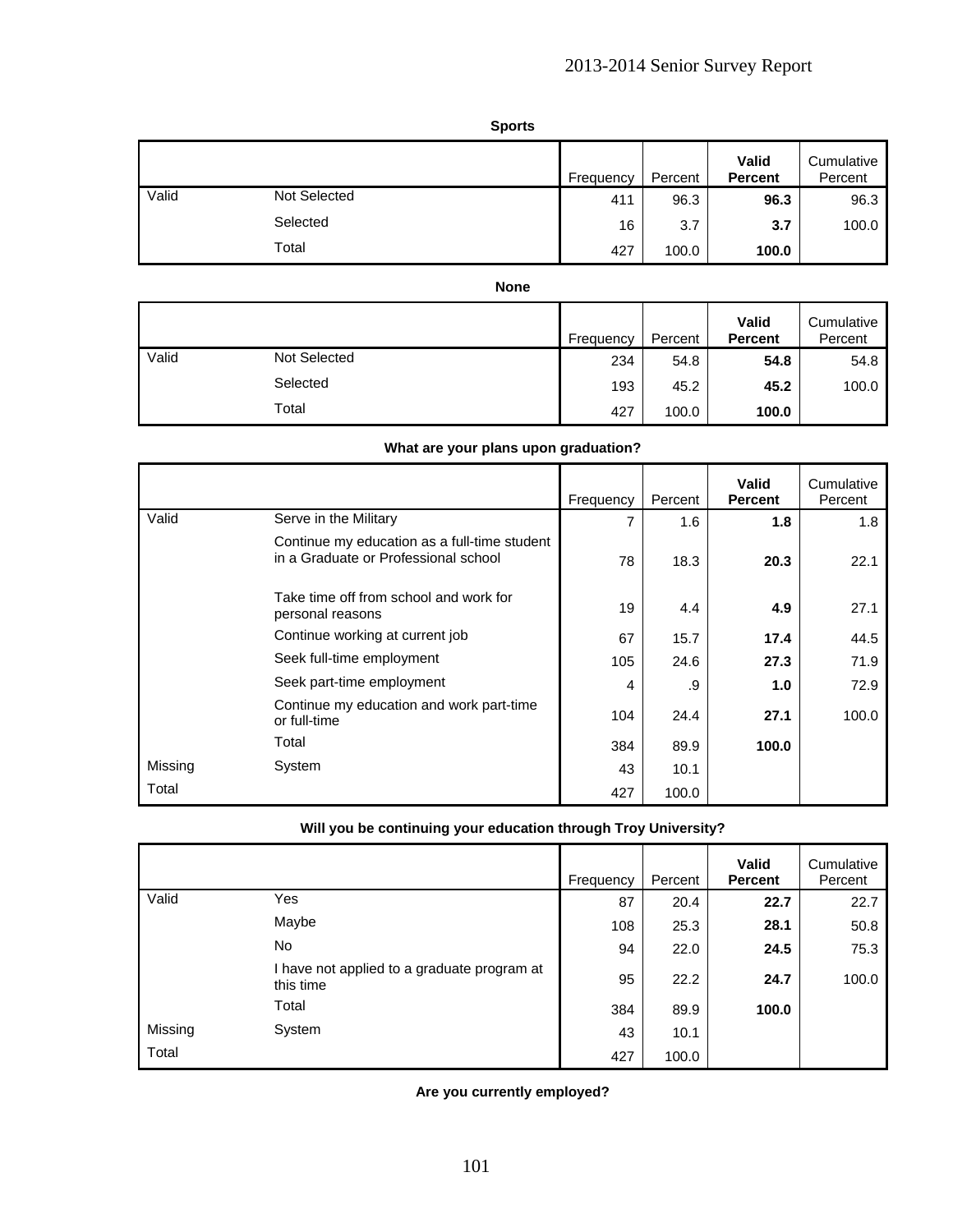|         |                                                                        | Frequency | Percent | <b>Valid</b><br><b>Percent</b> | Cumulative<br>Percent |
|---------|------------------------------------------------------------------------|-----------|---------|--------------------------------|-----------------------|
| Valid   | Yes                                                                    | 202       | 47.3    | 52.7                           | 52.7                  |
|         | am currently employed but my job status<br>will change upon graduation | 32        | 7.5     | 8.4                            | 61.1                  |
|         | No.                                                                    | 130       | 30.4    | 33.9                           | 95.0                  |
|         | am not currently employed but I have<br>accepted a job offer           | 19        | 4.4     | 5.0                            | 100.0                 |
|         | Total                                                                  | 383       | 89.7    | 100.0                          |                       |
| Missing | System                                                                 | 44        | 10.3    |                                |                       |
| Total   |                                                                        | 427       | 100.0   |                                |                       |

#### **Please select your current employment status:**

|         |                              | Frequency | Percent | <b>Valid</b><br><b>Percent</b> | Cumulative<br>Percent |
|---------|------------------------------|-----------|---------|--------------------------------|-----------------------|
| Valid   | Full Time                    | 169       | 39.6    | 44.2                           | 44.2                  |
|         | Part Time                    | 57        | 13.3    | 14.9                           | 59.2                  |
|         | <b>Temporary or Contract</b> | 17        | 4.0     | 4.5                            | 63.6                  |
|         | Work Study                   | 11        | 2.6     | 2.9                            | 66.5                  |
|         | Graduate Assistantship       | 1         | .2      | .3                             | 66.8                  |
|         | N/A                          | 127       | 29.7    | 33.2                           | 100.0                 |
|         | Total                        | 382       | 89.5    | 100.0                          |                       |
| Missing | System                       | 45        | 10.5    |                                |                       |
| Total   |                              | 427       | 100.0   |                                |                       |

#### **Would you classify your current or future (accepted job offer) employment as being in your field of study? (Meaning that it is directly related to the academic degree you have earned.)**

|         |                                                                                                                                                   | Frequency | Percent | Valid<br><b>Percent</b> | Cumulative<br>Percent |
|---------|---------------------------------------------------------------------------------------------------------------------------------------------------|-----------|---------|-------------------------|-----------------------|
| Valid   | Yes, My employment is in my field of study.                                                                                                       | 174       | 40.7    | 47.9                    | 47.9                  |
|         | No, I am employed in a field that is unrelated<br>to my academic degree.                                                                          | 86        | 20.1    | 23.7                    | 71.6                  |
|         | Somewhat - I am employed in a field that<br>uses skills I learned from my academic<br>degree but is not directly related to my field<br>of study. | 103       | 24.1    | 28.4                    | 100.0                 |
|         | Total                                                                                                                                             | 363       | 85.0    | 100.0                   |                       |
| Missing | System                                                                                                                                            | 64        | 15.0    |                         |                       |
| Total   |                                                                                                                                                   | 427       | 100.0   |                         |                       |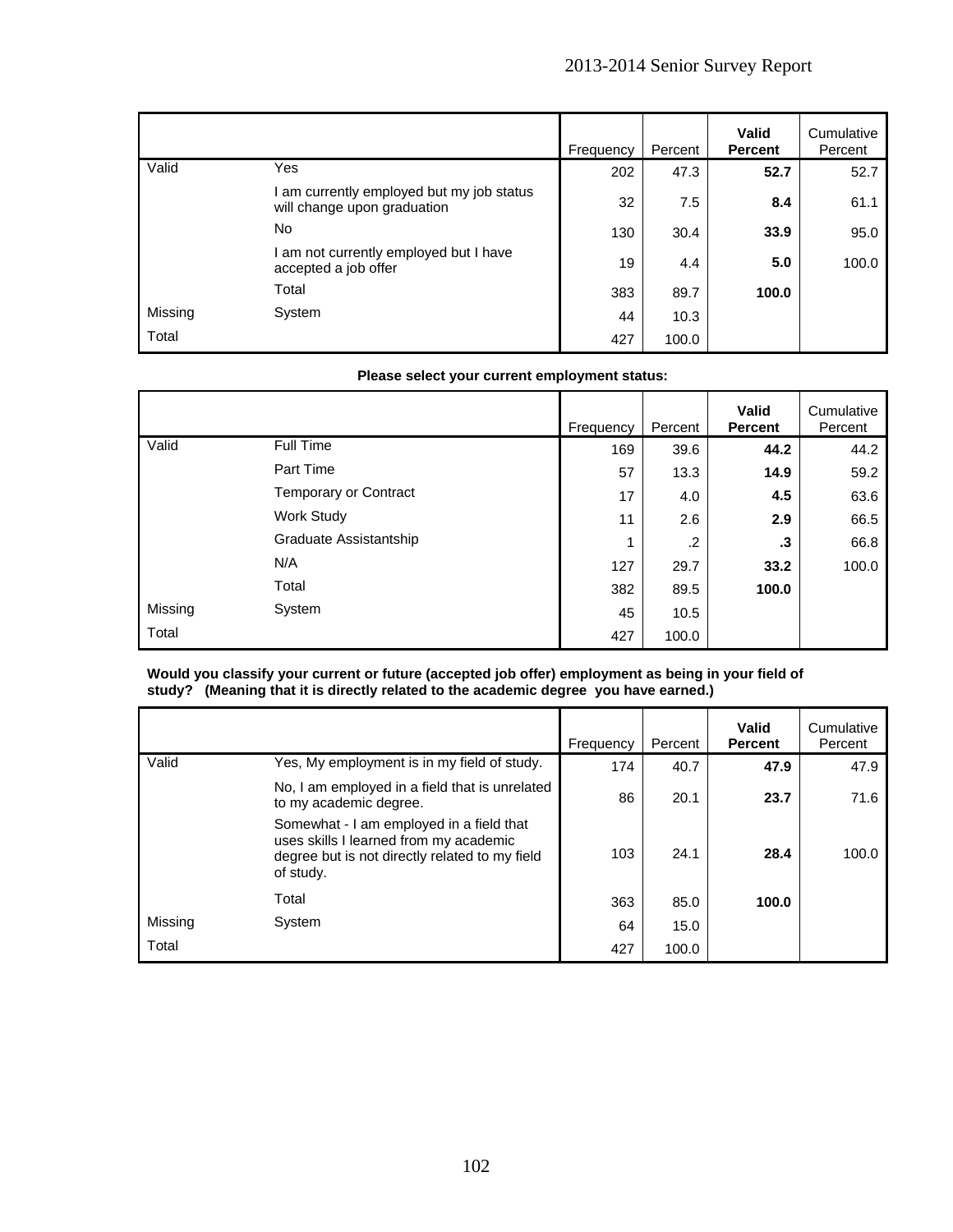# **SENIOR SURVEY 2013/2014**

Please complete this survey and submit it online. The information you provide will help Troy University improve and enhance its programs and services so that the University can better serve the educational needs of its students. Your responses will be kept strictly confidential and only group data will be reported. We thank you in advance for your participation in this survey. All students who filed an intent to graduate form were sent an email inviting them to participate in this survey.

# **GENERAL INFORMATION**

- 1) Semester of Intended Graduation:
	- Fall 2013
	- O Spring 2014
	- O Summer 2014
	- O Other (please specify) \_\_\_\_\_\_\_\_\_\_\_\_\_\_\_\_\_\_\_\_\_\_
- 2) Gender:
	- O Male
	- O Female
- 3) Ethnicity:
	- African American
	- O American Indian/Alaska Native
	- O Asian
	- O Caucasian
	- Hawaiian or Other Pacific Islander
	- O Hispanic
	- O Multi-Racial
	- O Race/Ethnicity Unknown

4) Age:

- $Q$  18-19
- $Q$  20-21
- $Q$  22-24
- $Q$  25-29
- 30-34
- 35-39
- $Q$  40-49
- 50-64
- O 65 or over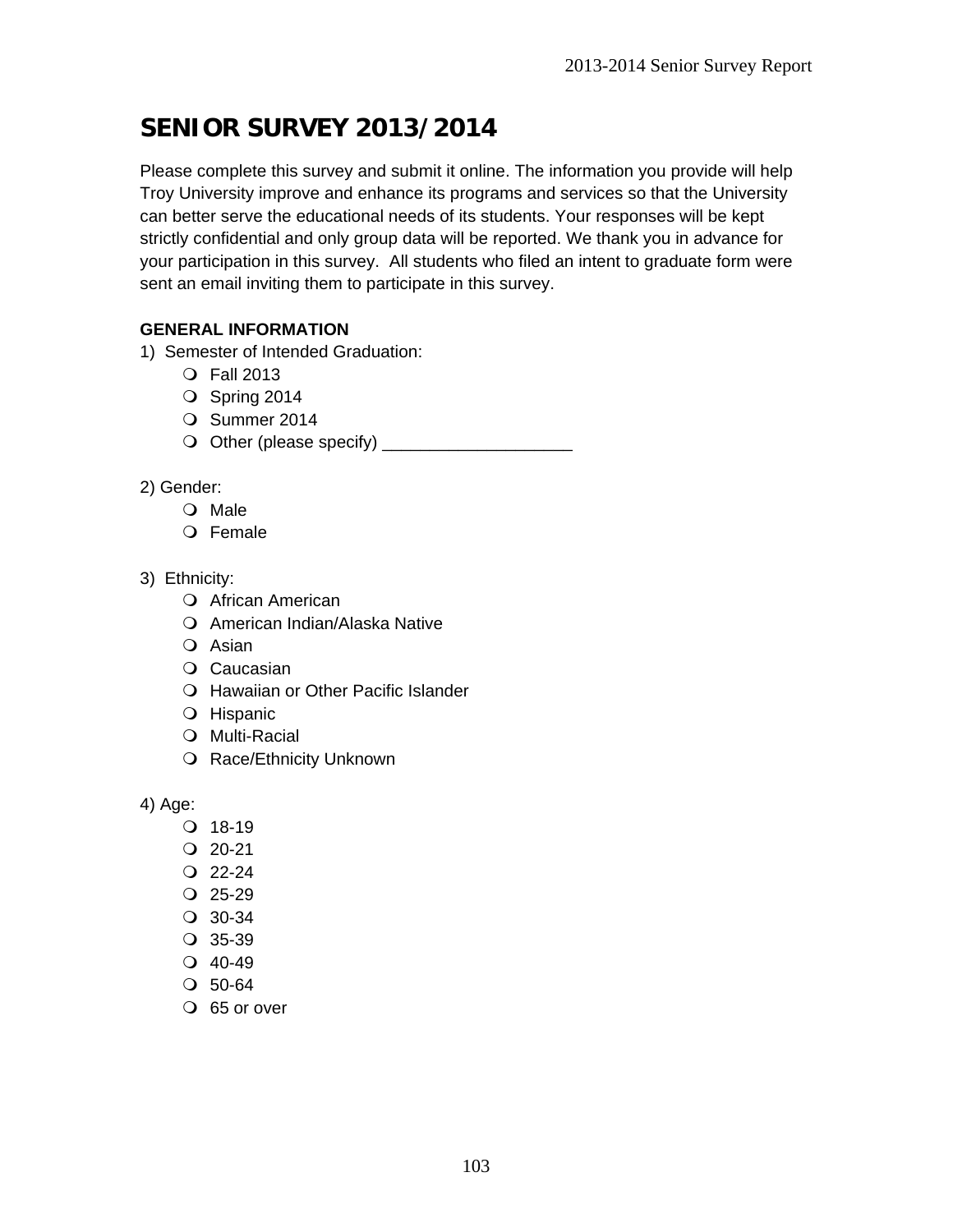# 5) Marital status:

- O Single
- O Married
- O Divorced
- Widowed
- O Other

# 6) Are you a US citizen?

- Yes
- O No

# Answer If 6) Are you a US citizen? No Is Selected

You indicated that you are not a US citizen, which country are you from?

O Please select below... (full list provided in drop down menu)

# Answer If 6) Are you a US citizen? Yes Is Selected

You indicated that you are a US citizen, which state is your permanent home state in the United States?

O Please select below....

(full list provided in drop down menu)

- O I do not reside in the United States
- 7) From which Troy University campus will you graduate?
	- O Dothan Campus
	- Q eTROY
	- O Global Campus
	- O Montgomery Campus
	- O Phenix City Campus
	- O Troy Campus

# Answer If 7) From which Troy University campus will you gradu... Global Campus Is **Selected**

You selected Global Campus, from which site did you file your intent to graduate?

O Please select below....

(full list provided in drop down menu)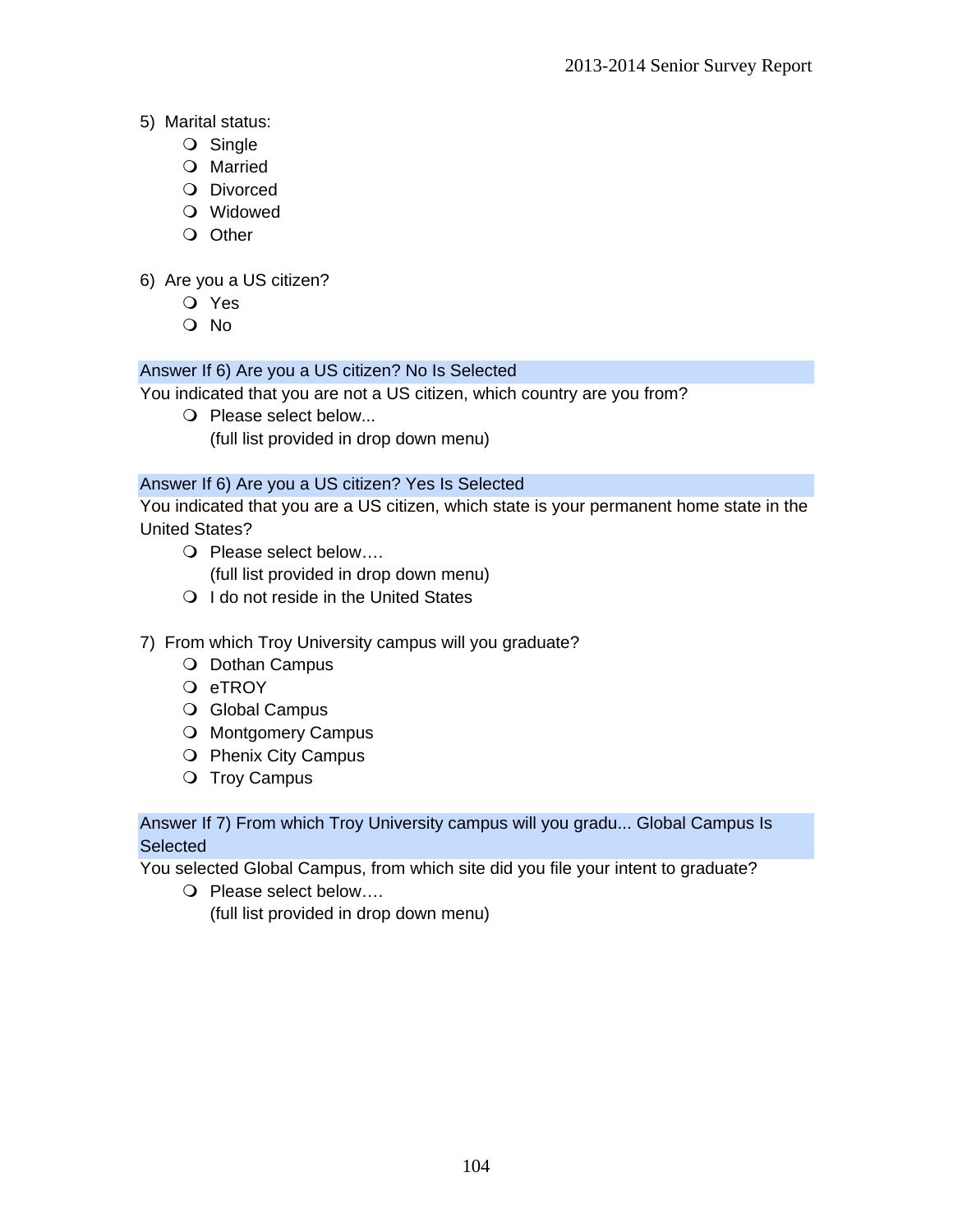- 8) What degree program are you currently completing at Troy University?
	- Associate
	- O Bachelor's
	- O Master's
	- Education Specialist
	- O Doctoral
	- Q Other

# 9) From which college will you be graduating?

- Arts & Sciences
- O Sorrell College of Business
- Communication and Fine Arts
- Q Education
- O Health & Human Services

# Answer If 9) From which college will you be graduating? Arts & Sciences Is Selected

- 10) What is your major in the College of Arts and Sciences?
	- O Please select below... (full list provided in drop down menu)

Answer If 9) From which college will you be graduating? Sorrell College of Business Is **Selected** 

- 10) What is your major in the Sorrell College of Business?
	- O Please select below... (full list provided in drop down menu)

### Answer If 9) From which college will you be graduating? Communication and Fine Arts Is **Selected**

- 10) What is your major in the College of Communication and Fine Arts?
	- O Please select below... (full list provided in drop down menu)

### Answer If 9) From which college will you be graduating? Education Is Selected

- 10) What is your major in the College of Education?
	- O Please select below... (full list provided in drop down menu)

# Answer If 9) From which college will you be graduating? Health & Human Services Is **Selected**

- 10) What is your major in the College of Health and Human Services?
	- O Please select below... (full list provided in drop down menu)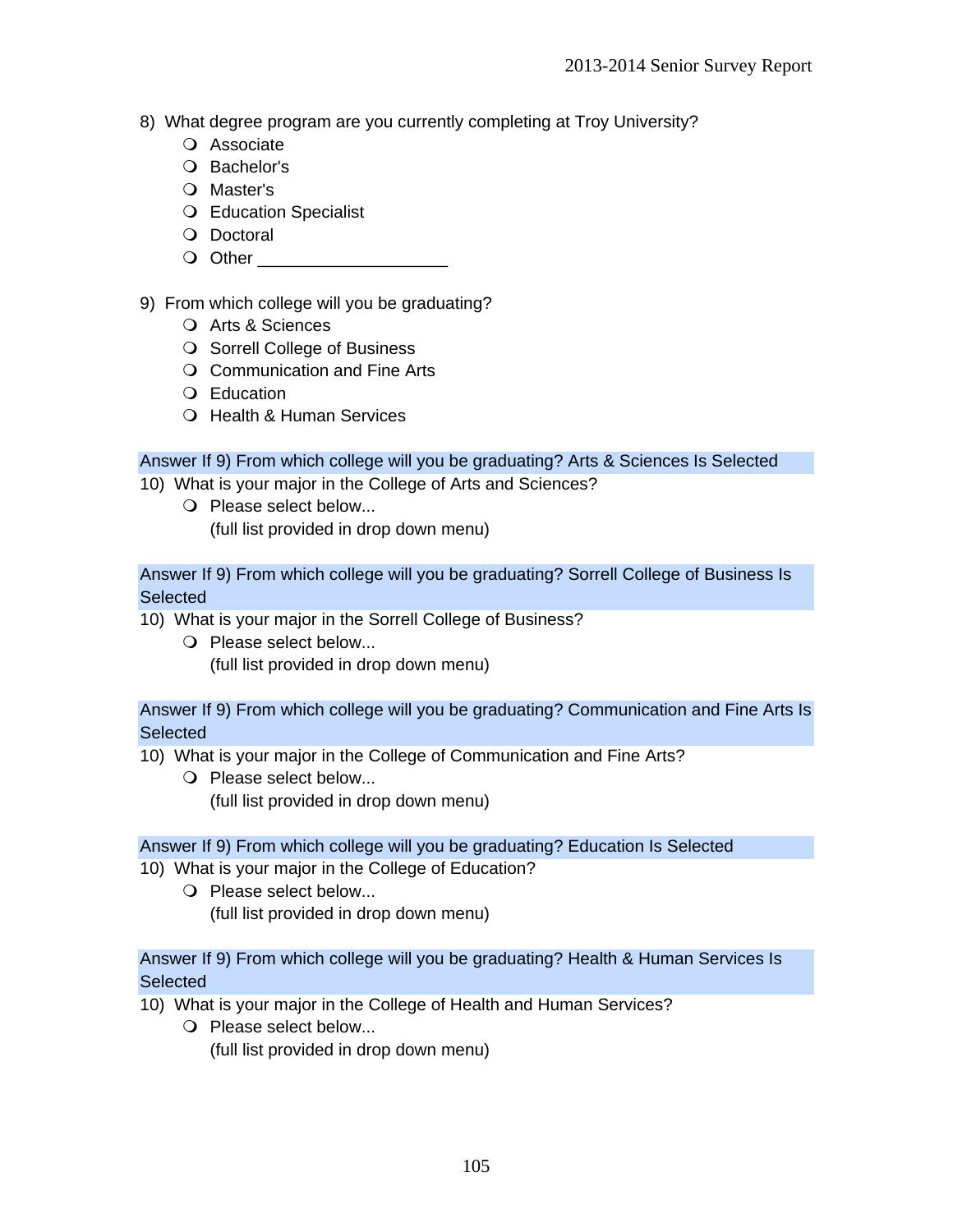- 11) When you first started at Troy University, you were a:
	- O Dually-admitted student
	- First-time freshman
	- Undergraduate transfer student
	- Undergraduate transient student
	- First-time graduate student
	- Graduate transfer student
	- Graduate transient student

12) How many credit hours did you transfer to Troy University from another college or university?

- $Q$  1-15
- $Q$  16-30
- O More than 30
- O I did not transfer any credit hours.

13) Have you taken any courses online or in any other Distance Learning format at Troy University?

- Yes
- O No
- 14) How long have you attended Troy University?
	- O One year
	- O Two years
	- $\bigcirc$  Three years
	- Four years
	- O Five years
	- O Six years
	- $O$  Seven years
	- Eight years
	- O Nine years
	- $Q$  Ten years
	- $\bigcirc$  More than ten years
- 15) What is your overall GPA?
	- Less than 2.0
	- $Q$  2.00-2.49
	- $Q$  2.50-2.99
	- 3.00-3.49
	- 3.50-4.00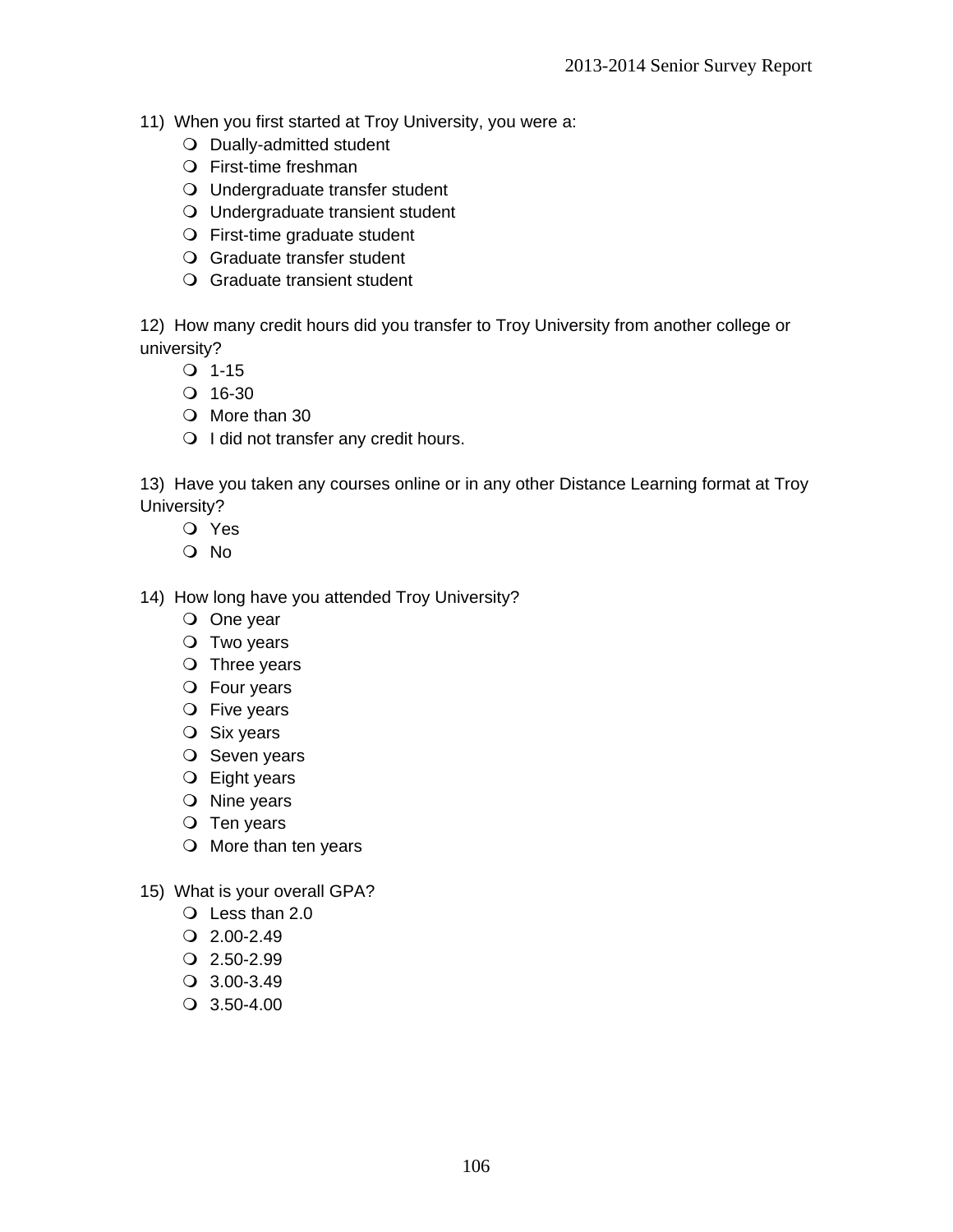# **GRADUATION / EMPLOYMENT PLANS**

- 16) What do you plan to do after you graduate?
	- Work in an area related to your major field of study
	- Work in an area outside your major field of study
	- $\bigcirc$  Continue working in the job that you have had
	- O Continue your education
	- Undecided
- 17) If you plan to continue your education, what is your ultimate goal?
	- A Bachelor's degree
	- A Master's degree
	- O An Education Specialist degree
	- A Professional degree
	- A Doctoral degree
- 18) Are/were you employed while attending Troy University?
	- Yes
	- No

Answer If 18) Are/were you employed while attending Troy Univ... Yes Is Selected You answered "Yes" to Question 18, how many hours do/did you usually work per week?

- $\bigcirc$  1 9 hours
- $\overline{O}$  10 19 hours
- $Q$  20 29 hours
- 30 39 hours
- 40 or more hours

19) What financial aid have you received at Troy University? (Choose as many as apply)

- $\Box$  Scholarship/fellowship
- $\Box$  Graduate assistantship
- **Q** Grants
- **Loans**
- □ Work study
- $\Box$  Tuition assistance
- $\Box$  Third party pay
- **Q** None
- Other (please specify) \_\_\_\_\_\_\_\_\_\_\_\_\_\_\_\_\_\_\_\_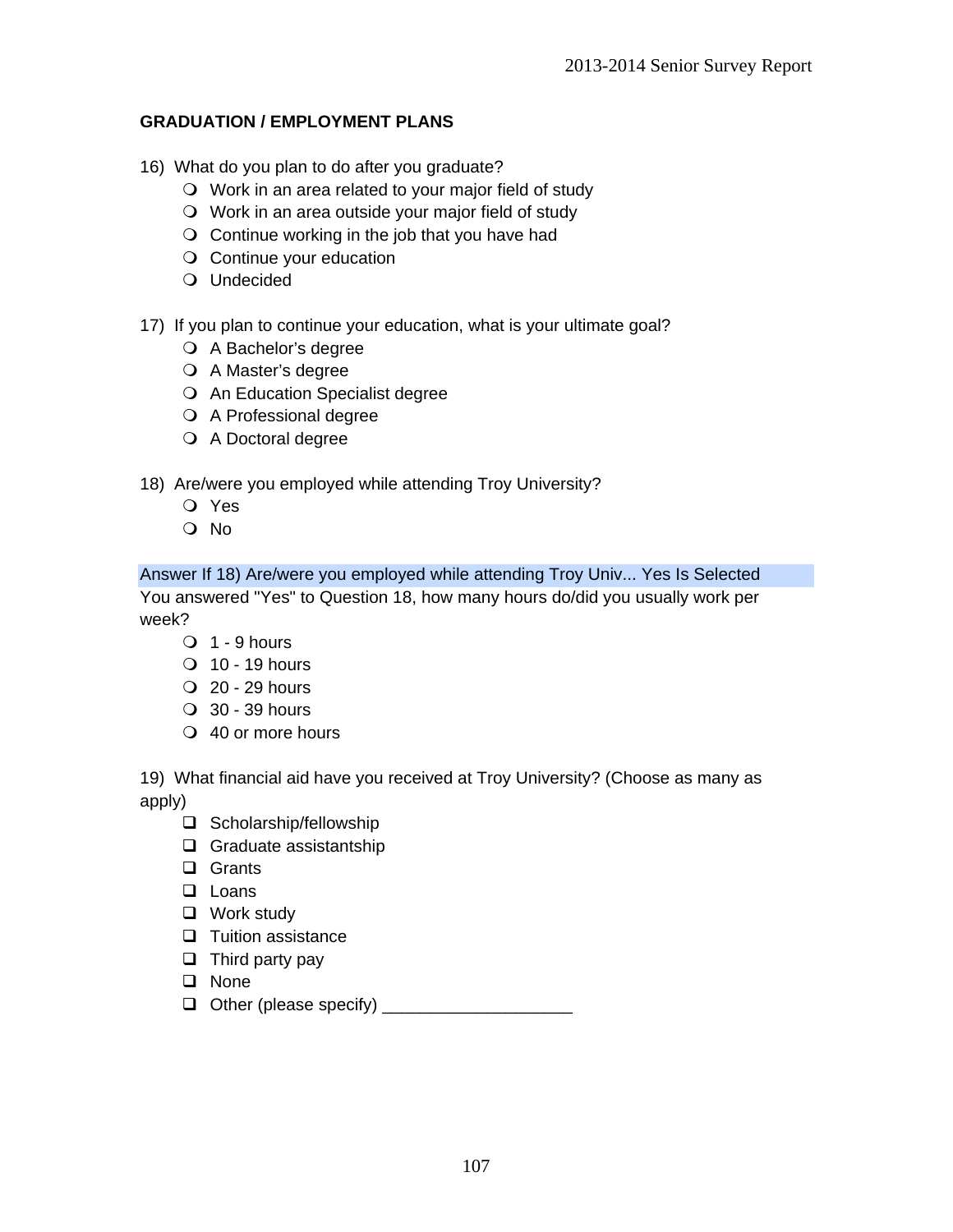## **PERCEPTIONS OF TROY UNIVERSITY**

| 20) In regard to your education at Troy University, please rate your development in the |  |
|-----------------------------------------------------------------------------------------|--|
| following areas:                                                                        |  |

|                                                      | Poor       | Fair         | Average      | Good         | <b>Excellent</b> |
|------------------------------------------------------|------------|--------------|--------------|--------------|------------------|
| <b>Writing skills</b>                                | $\Omega$   | O            | $\Omega$     | $\Omega$     | O                |
| Speaking/presentation skills                         | $\Omega$   | $\circ$      | $\Omega$     | $\Omega$     | ∩                |
| Reading skills                                       | $\bigcirc$ | $\mathsf{O}$ | $\Omega$     | $\Omega$     | O                |
| Critical thinking skills                             | $\Omega$   | $\bigcirc$   | $\Omega$     | $\Omega$     | Q                |
| Problem solving skills                               | $\Omega$   | $\bigcirc$   | $\Omega$     | Q            | O                |
| <b>Mathematical skills</b>                           | $\bigcirc$ | $\bigcirc$   | $\bigcirc$   | $\bigcirc$   | $\Omega$         |
| Computer technologies                                | $\Omega$   | $\bigcirc$   | $\Omega$     | $\Omega$     | ∩                |
| Research skills                                      | $\bigcirc$ | $\mathsf{O}$ | $\Omega$     | $\bigcirc$   | ∩                |
| Scientific principles and methods                    | $\Omega$   | $\bigcirc$   | $\Omega$     | $\Omega$     | ∩                |
| Understanding different philosophies<br>and cultures | $\Omega$   | $\mathsf{O}$ | $\mathsf{O}$ | $\mathsf{O}$ | ∩                |
| Appreciation of the arts                             | $\Omega$   | $\bigcirc$   | $\Omega$     | $\Omega$     |                  |
| Leadership skills                                    | $\Omega$   | $\mathsf{O}$ | $\Omega$     | $\Omega$     | ∩                |
| Management and organizational skills                 | $\Omega$   | $\mathsf{O}$ | $\Omega$     | $\Omega$     | ∩                |
| Time management                                      | $\Omega$   | $\bigcirc$   | $\Omega$     | $\Omega$     | ∩                |
| Working cooperatively in groups                      | $\Omega$   | $\bigcirc$   | $\Omega$     | O            | ∩                |
| Planning and carrying out projects                   | $\Omega$   | $\bigcirc$   | $\mathsf{O}$ | O            | ∩                |
| Citizenship skills                                   | Q          | $\bigcirc$   | $\Omega$     | O            |                  |
| Strategies for applying skills in my field           |            | $\circ$      | $\Omega$     | $\mathsf{O}$ |                  |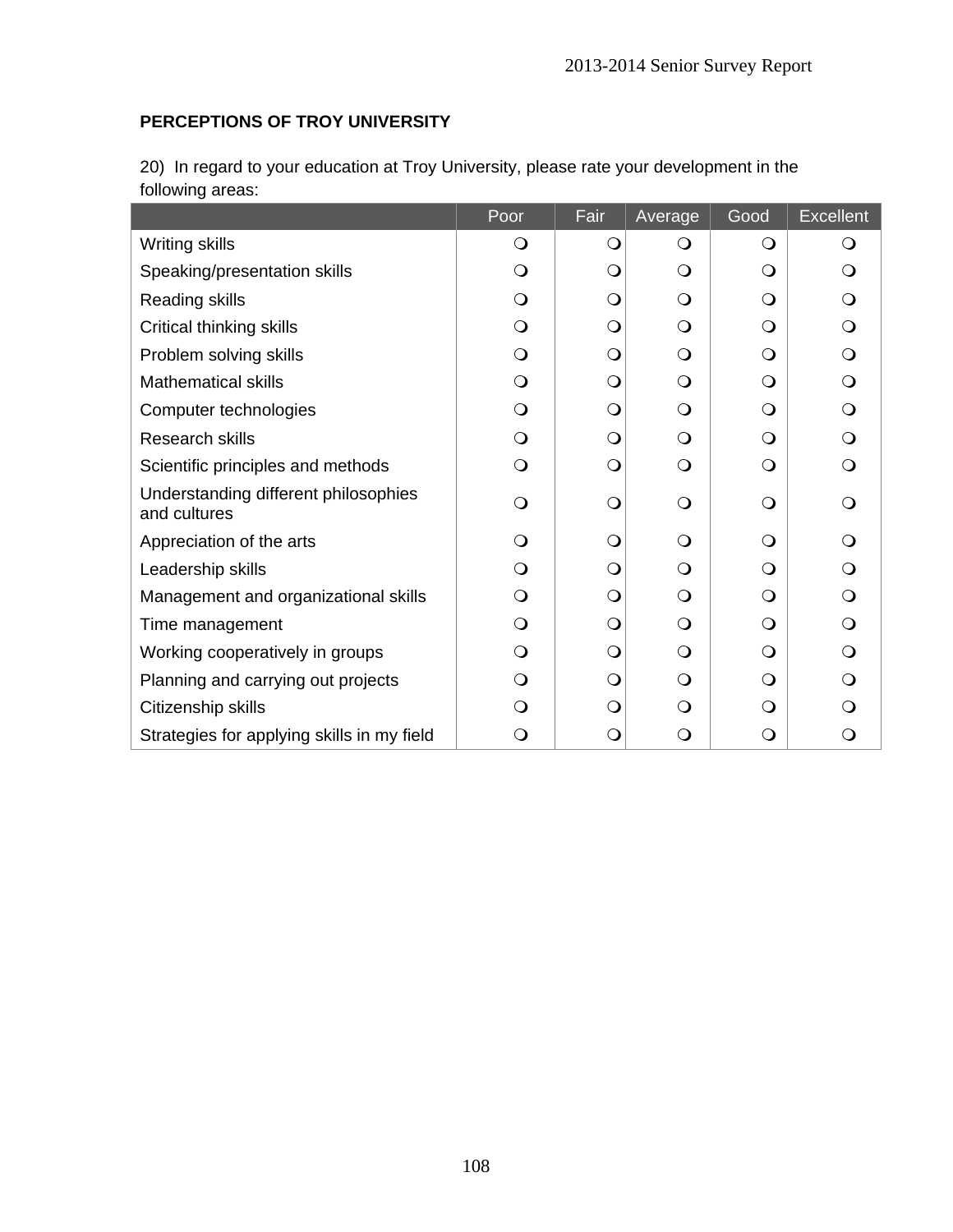|                                                      | Poor       | Fair           | Average        | Good       | <b>Excellent</b> | N/A        |
|------------------------------------------------------|------------|----------------|----------------|------------|------------------|------------|
| Overall quality of your academic<br>program          | $\bigcirc$ | $\bigcirc$     | $\bigcirc$     | $\bigcirc$ | $\bigcirc$       | Ő          |
| Academic advising                                    | $\bigcirc$ | $\bigcirc$     | $\bigcirc$     | $\bigcirc$ | $\circ$          |            |
| Faculty accessibility                                | $\bigcirc$ | $\bigcirc$     | $\bigcirc$     | $\bigcirc$ | $\circ$          |            |
| Instruction in major courses                         | $\bigcirc$ | $\bigcirc$     | $\bigcirc$     | $\bigcirc$ | $\circ$          | Q          |
| Instruction in general education<br>courses          | $\bigcirc$ | $\overline{O}$ | $\bigcirc$     | $\bigcirc$ | $\bigcirc$       | $\Omega$   |
| Faculty's use of technologies to<br>enhance teaching | $\bigcirc$ | $\bigcirc$     | $\bigcirc$     | $\bigcirc$ | $\bigcirc$       |            |
| Course availability in your major                    | $\bigcirc$ | $\bigcirc$     | $\bigcirc$     | $\bigcirc$ | $\bigcirc$       |            |
| Communication between faculty<br>and students        | $\bigcirc$ | $\bigcirc$     | $\bigcirc$     | $\bigcirc$ | $\Omega$         |            |
| <b>Registration procedures</b>                       | $\Omega$   | $\bigcirc$     | $\circ$        | $\bigcirc$ | $\Omega$         |            |
| <b>IMPACT/New Student Orientation</b><br>Program     | $\Omega$   | $\bigcirc$     | $\bigcirc$     | $\bigcirc$ | $\circ$          |            |
| Library                                              | $\bigcirc$ | $\overline{O}$ | $\overline{O}$ | $\bigcirc$ | $\bigcirc$       | Q          |
| Computer labs                                        | $\bigcirc$ | $\overline{O}$ | $\bigcirc$     | $\bigcirc$ | $\bigcirc$       | $\bigcirc$ |
| Laboratory/instructional<br>equipment                | $\bigcirc$ | $\bigcirc$     | $\bigcirc$     | $\bigcirc$ | $\circ$          | O          |
| <b>Testing Center</b>                                | $\bigcirc$ | $\bigcirc$     | $\bigcirc$     | $\bigcirc$ | $\circ$          | O          |
| <b>Writing Center</b>                                | $\bigcirc$ | $\overline{O}$ | $\bigcirc$     | $\bigcirc$ | $\bigcirc$       |            |
| <b>Natural Science Center</b>                        | $\bigcirc$ | $\bigcirc$     | $\bigcirc$     | $\bigcirc$ | $\bigcirc$       | O          |
| Center for International Programs                    | $\Omega$   | $\bigcirc$     | $\bigcirc$     | $\bigcirc$ | $\mathsf{O}$     | O          |

21) Please rate the following areas related to the education and academic support services at Troy University: (Select "N/A" for any item that does not apply to you.)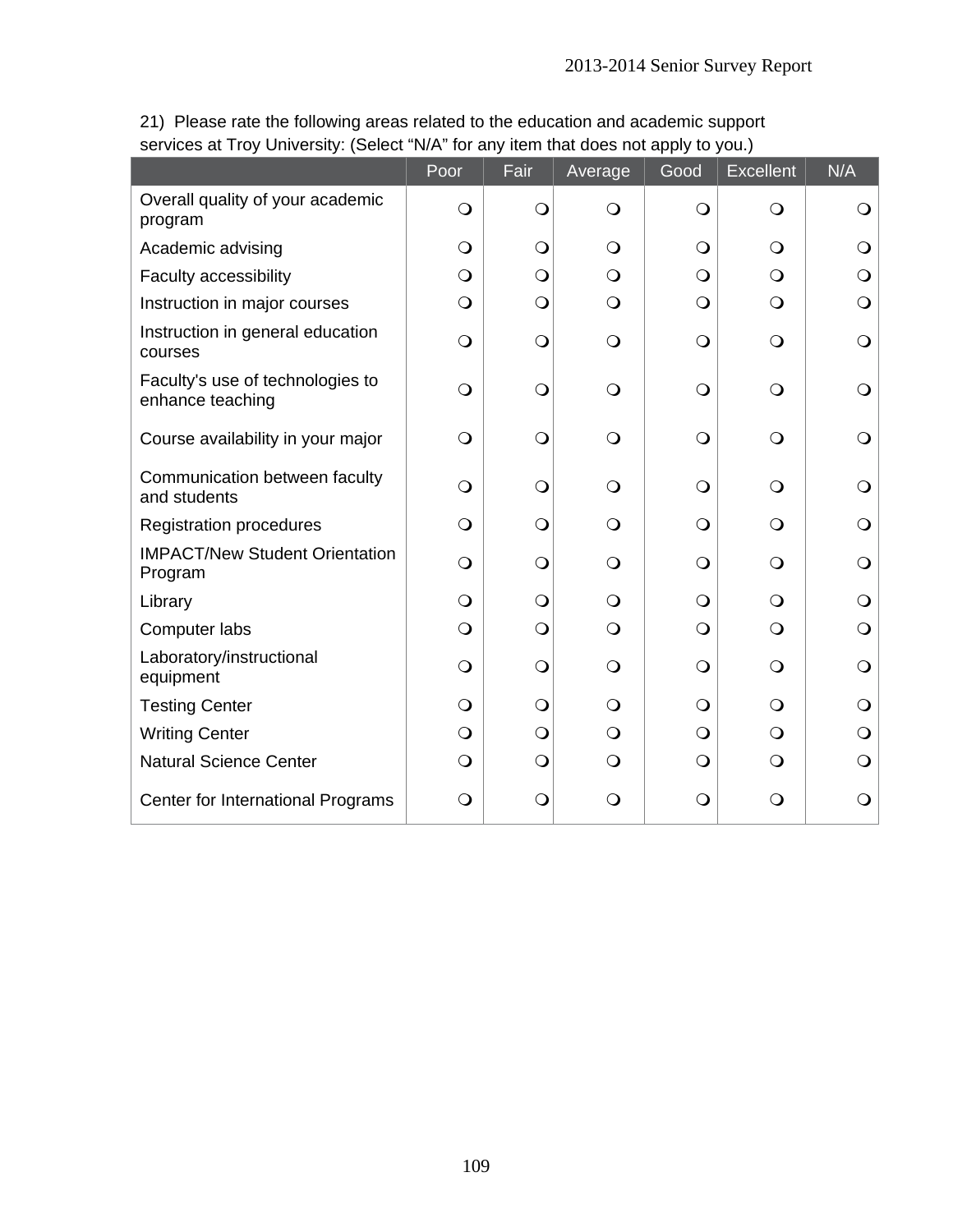22) On a scale from 1 to 5, with 1 as "Very Dissatisfied" and 5 as "Very Satisfied," please rate your satisfaction with the following offices and services at Troy University: (Select "Not Applicable" if the item does not apply to you.)

|                                                      | Very<br><b>Dissatisfied</b> | <b>Dissatisfied</b> | <b>Neutral</b> | Satisfied  | Very<br>Satisfied | <b>Not</b><br>Applicable |
|------------------------------------------------------|-----------------------------|---------------------|----------------|------------|-------------------|--------------------------|
| <b>Adaptive Needs</b><br><b>Services</b>             | $\bigcirc$                  | $\bigcirc$          | $\bigcirc$     | $\bigcirc$ | $\bigcirc$        | $\bigcirc$               |
| <b>Admissions Office</b>                             | $\bigcirc$                  | $\bigcirc$          | $\bigcirc$     | $\bigcirc$ | $\bigcirc$        | $\bigcirc$               |
| <b>Athletic Programs</b>                             | $\bigcirc$                  | $\bigcirc$          | $\bigcirc$     | $\bigcirc$ | $\bigcirc$        | $\bigcirc$               |
| <b>Bookstore Services</b>                            | $\bigcirc$                  | $\bigcirc$          | $\bigcirc$     | $\bigcirc$ | $\bigcirc$        | $\bigcirc$               |
| <b>Buildings and</b><br>Grounds                      | $\bigcirc$                  | $\bigcirc$          | $\bigcirc$     | $\bigcirc$ | $\bigcirc$        | $\bigcirc$               |
| <b>Business Office</b>                               | $\bigcirc$                  | $\bigcirc$          | $\bigcirc$     | $\bigcirc$ | $\bigcirc$        | $\bigcirc$               |
| <b>Career Services</b>                               | $\bigcirc$                  | $\circ$             | $\bigcirc$     | $\bigcirc$ | $\bigcirc$        | $\bigcirc$               |
| <b>Counseling Services</b>                           | $\bigcirc$                  | $\bigcirc$          | $\bigcirc$     | $\bigcirc$ | $\bigcirc$        | $\bigcirc$               |
| <b>Financial Aid Services</b>                        | $\bigcirc$                  | $\bigcirc$          | $\bigcirc$     | $\bigcirc$ | $\bigcirc$        | $\bigcirc$               |
| <b>Food Services</b>                                 | $\bigcirc$                  | $\bigcirc$          | $\bigcirc$     | $\bigcirc$ | $\bigcirc$        | $\bigcirc$               |
| Housing and<br>Residence Life                        | $\bigcirc$                  | $\bigcirc$          | $\bigcirc$     | $\bigcirc$ | $\bigcirc$        | $\bigcirc$               |
| <b>IKON Graphics and</b><br><b>Printing Services</b> | $\bigcirc$                  | $\bigcirc$          | $\bigcirc$     | $\bigcirc$ | $\bigcirc$        | $\bigcirc$               |
| <b>IKON Mailroom and</b><br><b>Postal Services</b>   | $\bigcirc$                  | $\bigcirc$          | $\bigcirc$     | $\bigcirc$ | $\bigcirc$        | $\bigcirc$               |
| Information<br>Technology (IT)<br><b>Services</b>    | $\bigcirc$                  | $\bigcirc$          | $\bigcirc$     | $\bigcirc$ | $\bigcirc$        | $\bigcirc$               |
| <b>Parking Facilities</b>                            | $\bigcirc$                  | $\bigcirc$          | $\bigcirc$     | $\bigcirc$ | $\bigcirc$        | $\bigcirc$               |
| <b>Placement Service</b>                             | $\bigcirc$                  | $\bigcirc$          | $\bigcirc$     | $\bigcirc$ | $\bigcirc$        | $\bigcirc$               |
| Recreational and<br><b>Intramural Activities</b>     | $\bigcirc$                  | $\bigcirc$          | $\bigcirc$     | $\bigcirc$ | $\bigcirc$        | $\bigcirc$               |
| Registrar/Records<br>Office                          | $\bigcirc$                  | $\Omega$            | $\bigcirc$     | $\bigcirc$ | $\bigcirc$        | $\Omega$                 |
| Safety and Security<br><b>Services</b>               | $\bigcirc$                  | $\bigcirc$          | $\bigcirc$     | $\bigcirc$ | $\bigcirc$        | $\bigcirc$               |
| <b>Student Health</b><br><b>Services</b>             | $\bigcirc$                  | $\bigcirc$          | $\bigcirc$     | $\bigcirc$ | $\bigcirc$        | $\bigcirc$               |
| Student organizations                                | $\circ$                     | $\Omega$            | $\bigcirc$     | $\bigcirc$ | $\bigcirc$        | $\bigcirc$               |
| <b>Student Support</b><br>Services (SSS)             | $\circ$                     | $\Omega$            | $\bigcirc$     | $\bigcirc$ | $\bigcirc$        |                          |
| <b>Trojan Fitness Center</b>                         | $\bigcirc$                  | $\bigcirc$          | $\bigcirc$     | $\bigcirc$ | $\bigcirc$        | $\bigcirc$               |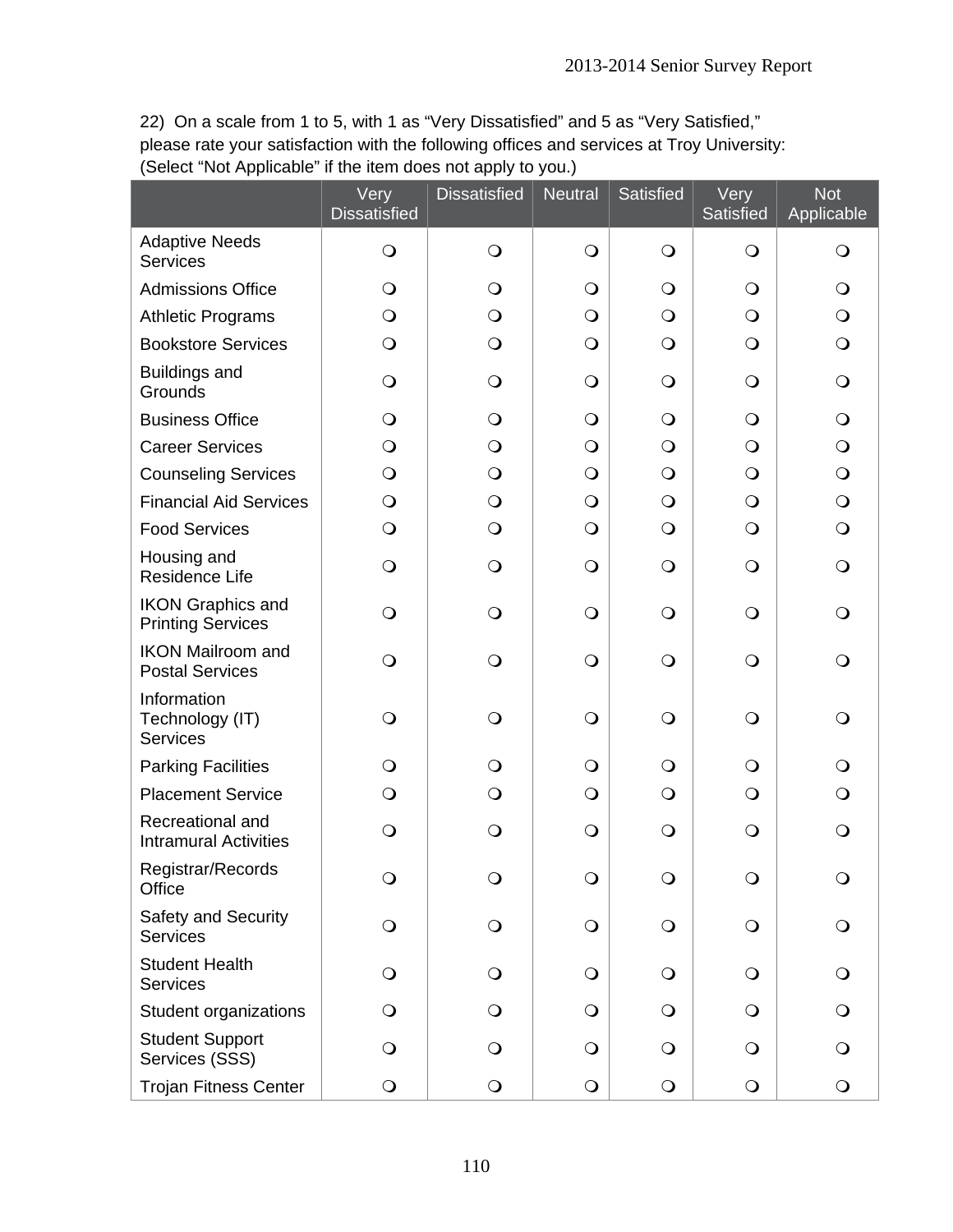| Trojan Web Express                                                   |  |  |  |
|----------------------------------------------------------------------|--|--|--|
| <b>University Media</b><br>(website, newsletters,<br>radio, TV, etc) |  |  |  |
| <b>Veteran Services</b>                                              |  |  |  |

23) On a scale from 1 to 5, with 1 as "Strongly Disagree" and 5 as "Strongly Agree," please provide your opinion regarding the following areas:

|                                                                                                 | <b>Strongly</b><br><b>Disagree</b> | <b>Disagree</b> | <b>Neither</b><br>Agree nor<br><b>Disagree</b> | Agree      | <b>Strongly</b><br>Agree |
|-------------------------------------------------------------------------------------------------|------------------------------------|-----------------|------------------------------------------------|------------|--------------------------|
| The goals, objectives, and<br>requirements for my<br>academic program were<br>clearly defined.  | $\bigcirc$                         | $\bigcirc$      | $\bigcirc$                                     | $\bigcirc$ | $\bigcirc$               |
| My academic program was<br>intellectually challenging and<br>stimulating.                       | $\bigcirc$                         | $\bigcirc$      | $\bigcirc$                                     | $\bigcirc$ | Q                        |
| Courses in my curriculum<br>contributed to the skills and<br>knowledge required in my<br>field. | $\bigcirc$                         | $\bigcirc$      | $\bigcirc$                                     | $\bigcirc$ | O                        |
| Courses were offered<br>frequently enough for timely<br>completion of my degree<br>program.     | $\bigcirc$                         | $\bigcirc$      | $\bigcirc$                                     | $\bigcirc$ | $\mathsf{O}$             |
| The intellectual caliber of<br>students in my academic<br>program was high.                     | $\bigcirc$                         | $\bigcirc$      | $\bigcirc$                                     | $\bigcirc$ | ∩                        |
| The degree program in<br>which I enrolled is valuable<br>for me in my employment.               | $\bigcirc$                         | $\bigcirc$      | $\bigcirc$                                     | $\bigcirc$ | $\bigcirc$               |
| Troy University faculty care<br>about students as<br>individuals.                               | $\bigcirc$                         | $\Omega$        | $\bigcirc$                                     | $\bigcirc$ | Q                        |
| Troy University faculty were<br>helpful with my career plan.                                    | $\bigcirc$                         | $\bigcirc$      | $\bigcirc$                                     | $\bigcirc$ | $\bigcirc$               |
| <b>Troy University is</b><br>responsive to the needs of<br>its students.                        | Q                                  | $\Omega$        | O                                              | $\bigcirc$ | Q                        |
| The tuition and fees I paid at<br>Troy University were a<br>worthwhile investment.              | $\bigcirc$                         | $\bigcirc$      | $\bigcirc$                                     | $\bigcirc$ | $\bigcirc$               |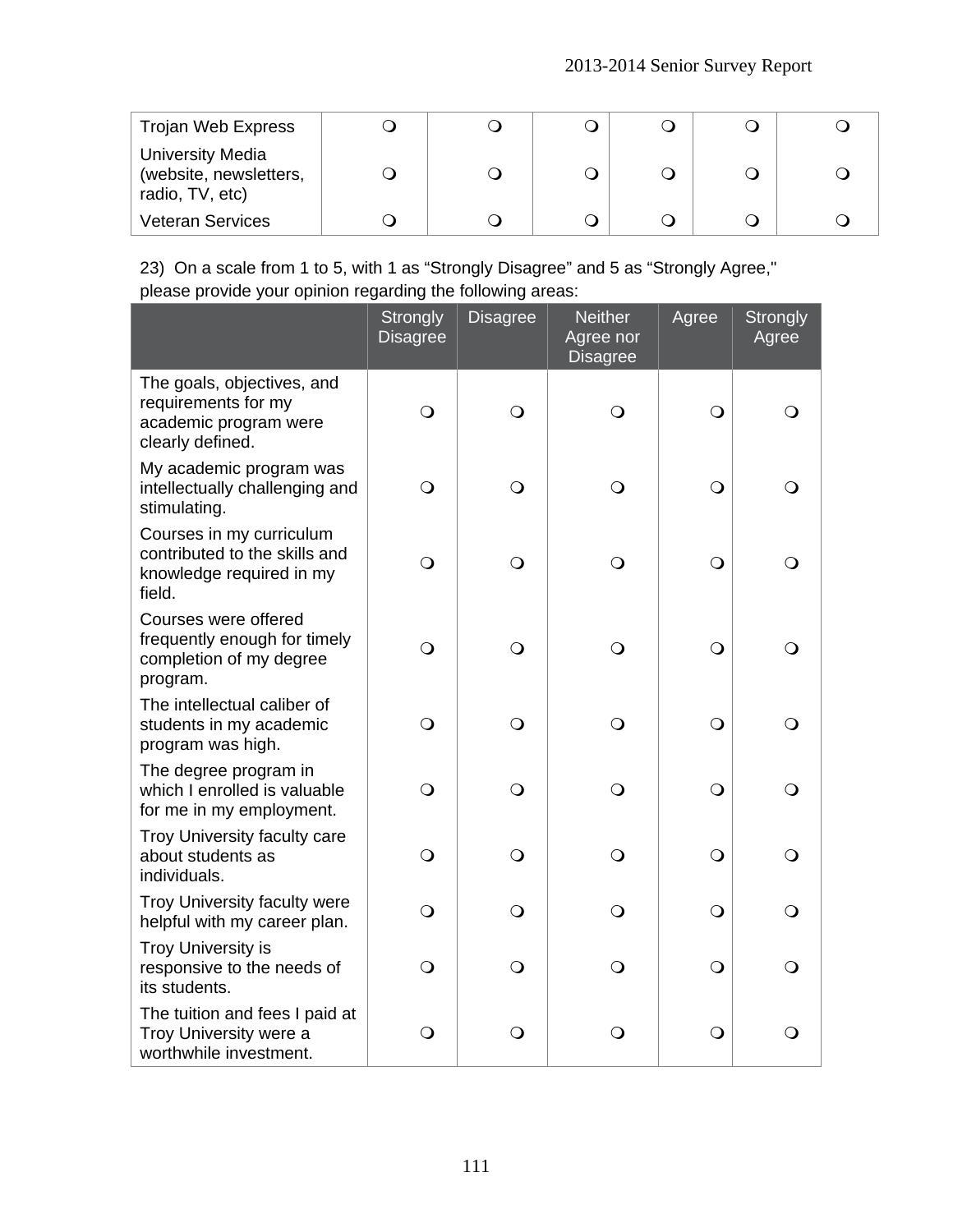## **READING HABITS**

|                                                                                                                                                                   | Not at<br>all | In a very<br>limited<br>way | Somewhat | In a<br>noticeable<br>way | Greatly |
|-------------------------------------------------------------------------------------------------------------------------------------------------------------------|---------------|-----------------------------|----------|---------------------------|---------|
| My involvement in reading as<br>part of my college experience<br>has enhanced my ability to<br>understand connections<br>between the various materials<br>I read. |               |                             |          |                           |         |
| My involvement in reading as<br>a part of my college<br>experience has enhanced my<br>awareness of other people's<br>political and social viewpoints.             |               |                             |          |                           |         |

24) Please indicate your level of involvement in reading.

- 25) Which statement below do you agree with most?
	- $\bigcirc$  I read constantly for my own personal satisfaction, and I love it.
	- $\bigcirc$  I don't have much time to read for pleasure, but I like to when I get the chance.
	- $\bigcirc$  I only read what I'm supposed to for school.
	- O I basically don't read books much at all.

26) Most often, the reason I read is… (Please choose the best answer from this selection).

- Just for the pleasure of it.
- O Because I have to for school.
- O Because I get bored and have nothing else to do.
- $\bigcirc$  To learn new things on my own.
- O I don't really read much.
- O Because my parents encourage me to.
- 27) How would you rate your reading level?
	- O Advanced
	- O Above average
	- Average
	- O Below average
	- O Poor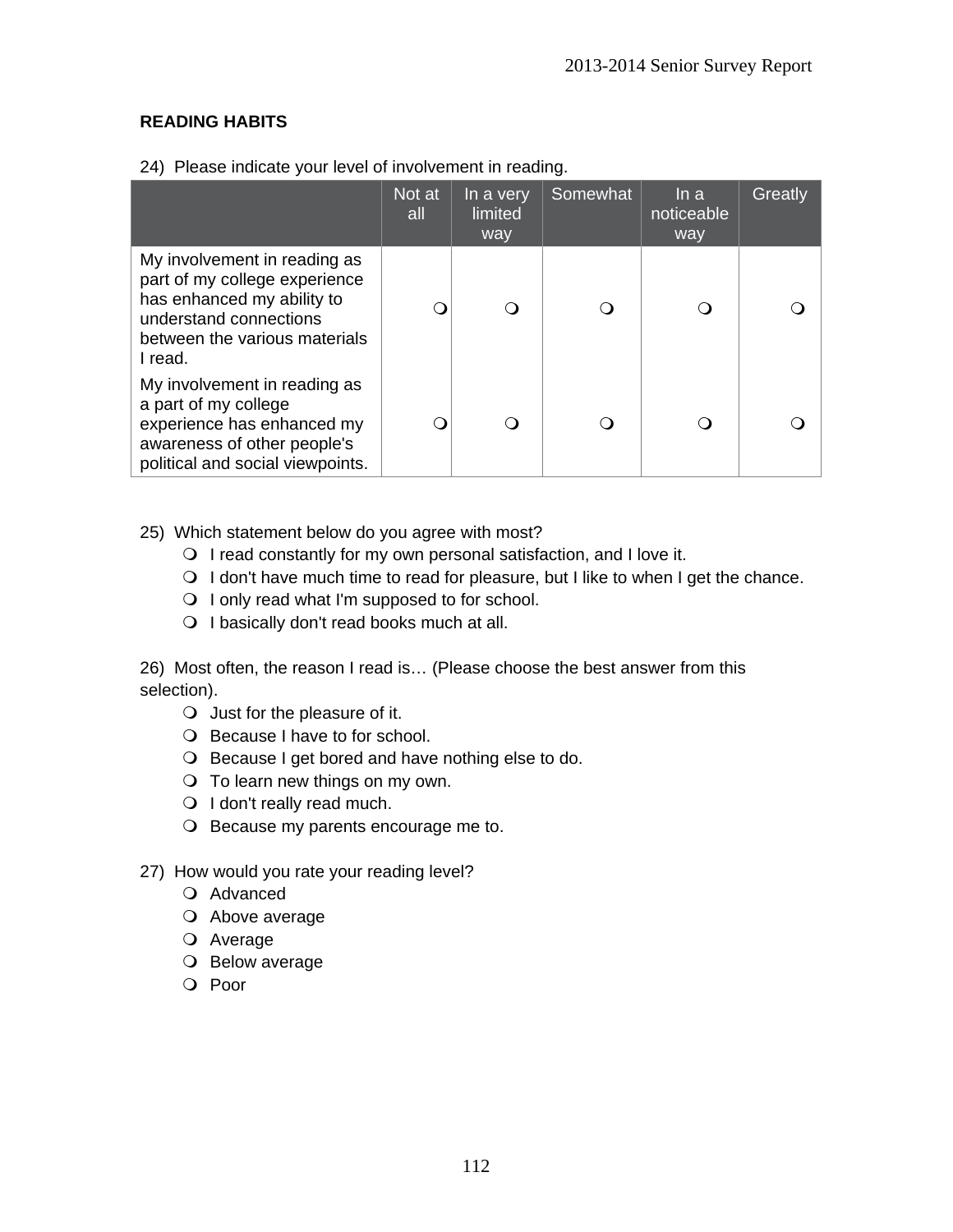- 28) Which of the following do you read? Check all that apply.
	- $\Box$  Books assigned for class
	- $\Box$  Books I read outside of class for pleasure
	- $\Box$  Cereal boxes, instructional pamphlets and other product packaging
	- $\Box$  Comic books or graphic novels
	- $\Box$  Computer manuals or other electronic equipment manuals
	- □ Fashion/Beauty magazines
	- $\Box$  Magazines about video games
	- □ Music/Computers/Entertainment magazines
	- $\Box$  News magazines
	- **Q** Newspapers
	- $\Box$  Online websites or webzines
	- **Q** Puzzles/Games/Humor magazines
	- □ Religious literature/books
	- $\Box$  School papers or other newsletters
	- □ Self-help literature
	- $\Box$  Sports magazines
	- $\Box$  None of the above
- 29) Not including school assignments, how much do you read?
	- O Outside of school assignments, I don't read at all
	- Under one book per month
	- O One book per month
	- 2-3 books per month
	- 3-5 books per month
	- 5-10 books per month
	- 10-20 books per month
	- O More than 20 books per month
- 30) About how often do you discuss books with others?
	- O Daily
	- Weekly
	- Monthly
	- $\bigcirc$  A few times per year
	- O Once per year
	- O Never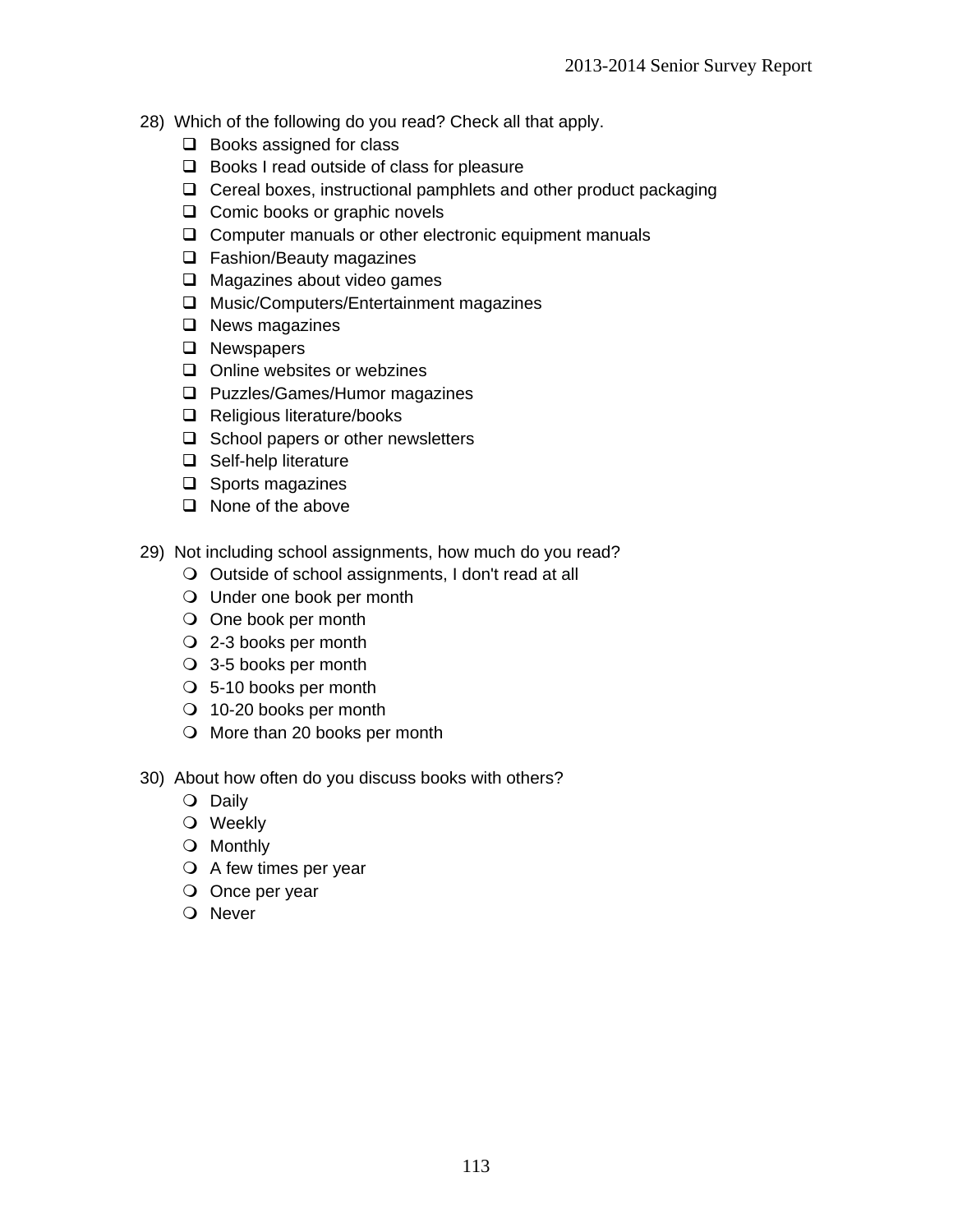## **OVERALL PERCEPTIONS**

|                                                                                      | <b>Excellent</b> | Good | Average  | Fair | Poor |
|--------------------------------------------------------------------------------------|------------------|------|----------|------|------|
| How would you rate Troy<br>University's preparation of you<br>for employment?        |                  |      |          |      |      |
| How would you rate Troy<br>University's preparation of you<br>for further education? |                  |      | $\Omega$ |      |      |
| What is your overall rating of<br>your college experiences at<br>TROY?               |                  |      |          |      |      |

31) Please provide your overall ratings of Troy University:

- 32) If you were starting over, would you enroll in the same program?
	- O Definitely Yes
	- O Probably Yes
	- O Probably Not
	- O Definitely Not
- 33) If you could start college over, would you attend Troy University again?
	- O Definitely Yes
	- O Probably Yes
	- O Probably Not
	- O Definitely Not
- 34) Would you recommend your academic program to other students?
	- O Definitely Yes
	- O Probably Yes
	- O Probably Not
	- O Definitely Not
- 35) Would you recommend Troy University to someone planning to go to college?
	- O Definitely Yes
	- O Probably Yes
	- O Probably Not
	- O Definitely Not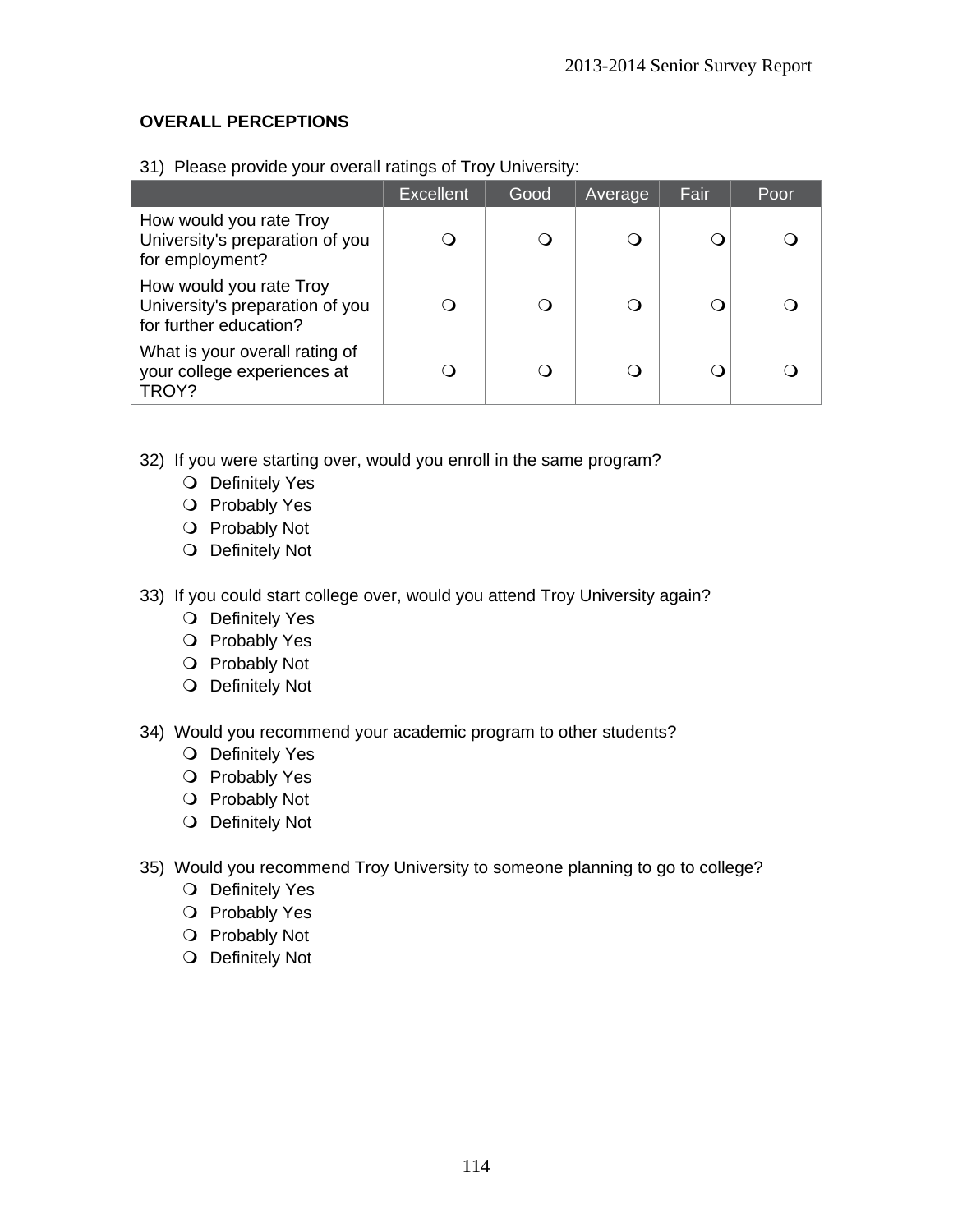36) To which student organizations did you belong while attending TROY? (Choose as many as apply)

- Departmental
- **Q** Professional
- **Q** Religious
- **Leadership**
- □ Services
- □ Honor society
- **Q** Publication
- **D** Political
- **Q** Fraternity/Sorority
- Art/Music/Drama
- □ Sports
- **Q** None

37) Please type any additional comments you have regarding Troy University below:

*Troy University is accredited by the Southern Association of Colleges and Schools Commission on Colleges to award associate, baccalaureate, master's, education specialist and doctoral degrees. As part of the accreditation process Troy University reports job placement rates as one measure of student achievement. The information you provide in the following section is anonymous and will be reported only in aggregate form.* 

38) What are your plans upon graduation?

- $\bigcirc$  Serve in the Military
- Continue my education as a full-time student in a Graduate or Professional school
- $\bigcirc$  Take time off from school and work for personal reasons
- $\bigcirc$  Continue working at current job
- O Seek full-time employment
- O Seek part-time employment
- $\bigcirc$  Continue my education and work part-time or full-time
- 39) Will you be continuing your education through Troy University?
	- Yes
	- O Maybe
	- No
	- $\bigcirc$  I have not applied to a graduate program at this time